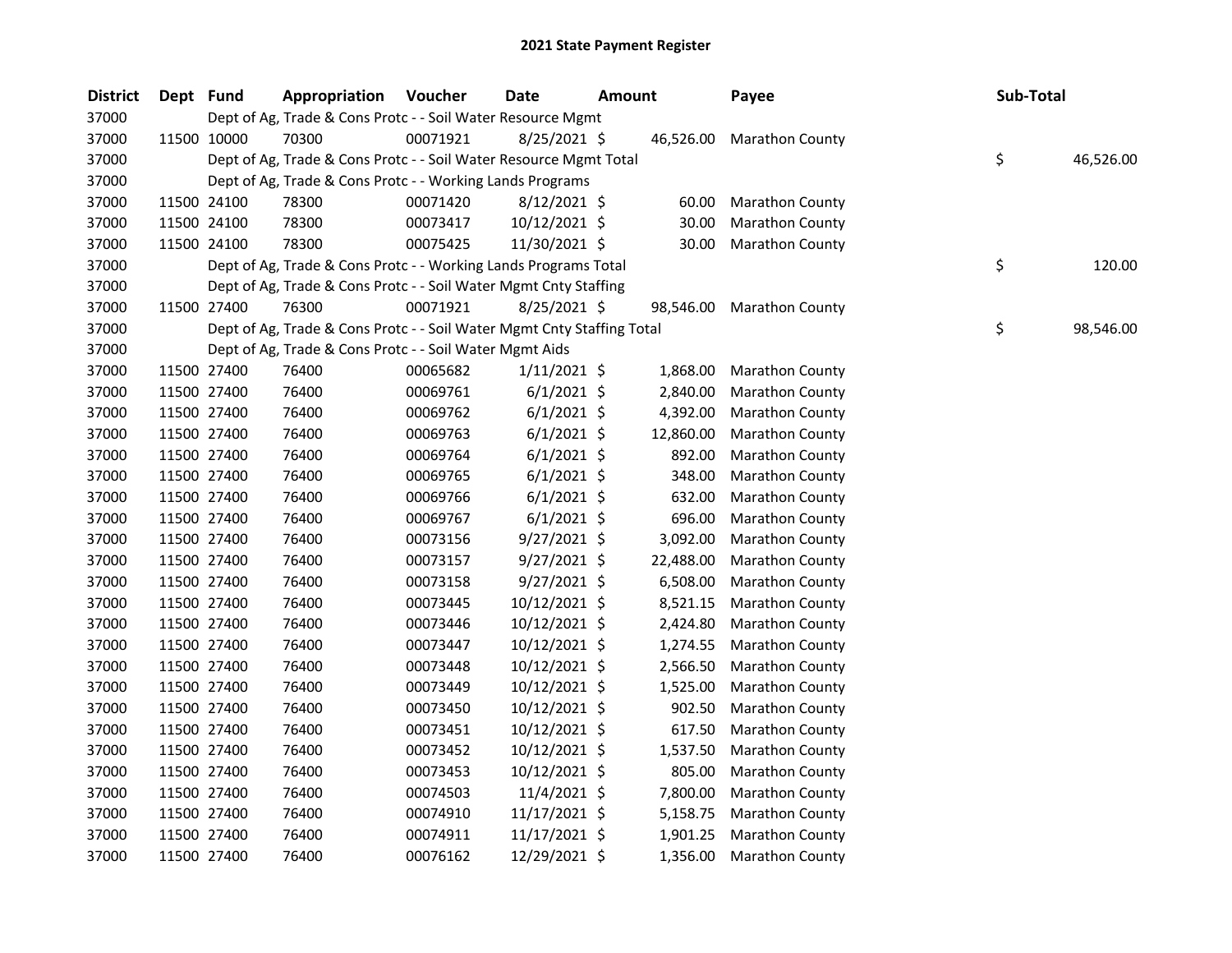| 37000 |             | 11500 27400 | 76400                                                                 | 00076163 | 12/29/2021 \$  |           | 1,264.00 Marathon County  |    |            |
|-------|-------------|-------------|-----------------------------------------------------------------------|----------|----------------|-----------|---------------------------|----|------------|
| 37000 |             | 11500 27400 | 76400                                                                 | 00076164 | 12/29/2021 \$  | 4,299.00  | <b>Marathon County</b>    |    |            |
| 37000 |             | 11500 27400 | 76400                                                                 | 00076165 | 12/29/2021 \$  | 3,212.00  | <b>Marathon County</b>    |    |            |
| 37000 |             | 11500 27400 | 76400                                                                 | 00076166 | 12/29/2021 \$  | 985.00    | Marathon County           |    |            |
| 37000 |             | 11500 27400 | 76400                                                                 | 00076167 | 12/29/2021 \$  | 990.00    | Marathon County           |    |            |
| 37000 |             | 11500 27400 | 76400                                                                 | 00076168 | 12/29/2021 \$  | 260.00    | Marathon County           |    |            |
| 37000 |             | 11500 27400 | 76400                                                                 | 00076169 | 12/29/2021 \$  | 854.15    | Marathon County           |    |            |
| 37000 |             | 11500 27400 | 76400                                                                 | 00076170 | 12/29/2021 \$  | 863.95    | Marathon County           |    |            |
| 37000 |             | 11500 27400 | 76400                                                                 | 00076171 | 12/29/2021 \$  | 2,997.30  | Marathon County           |    |            |
| 37000 |             | 11500 27400 | 76400                                                                 | 00076172 | 12/29/2021 \$  | 361.05    | Marathon County           |    |            |
| 37000 |             | 11500 27400 | 76400                                                                 | 00076173 | 12/29/2021 \$  | 177.60    | <b>Marathon County</b>    |    |            |
| 37000 |             |             | Dept of Ag, Trade & Cons Protc - - Soil Water Mgmt Aids Total         |          |                |           |                           | \$ | 109,270.55 |
| 37000 |             |             | Dept of Ag, Trade & Cons Protc - - Agriculture-Soil & Water           |          |                |           |                           |    |            |
| 37000 |             | 11500 36300 | <b>WE100</b>                                                          | 00073444 | 10/12/2021 \$  |           | 9,000.00 Marathon County  |    |            |
| 37000 |             | 11500 36300 | <b>WE100</b>                                                          | 00074502 | 11/4/2021 \$   | 15,710.80 | <b>Marathon County</b>    |    |            |
| 37000 |             | 11500 36300 | <b>WE100</b>                                                          | 00074503 | 11/4/2021 \$   | 18,564.60 | <b>Marathon County</b>    |    |            |
| 37000 |             | 11500 36300 | <b>WE100</b>                                                          | 00074504 | 11/4/2021 \$   |           | 4,410.00 Marathon County  |    |            |
| 37000 |             | 11500 36300 | <b>WE100</b>                                                          | 00076161 | 12/29/2021 \$  |           | 19,178.81 Marathon County |    |            |
| 37000 |             |             | Dept of Ag, Trade & Cons Protc - - Agriculture-Soil & Water Total     |          |                |           |                           | \$ | 66,864.21  |
| 37000 |             |             | Dept of Safety & Prof Services - - Powts Replacement Rehab            |          |                |           |                           |    |            |
| 37000 |             | 16500 10000 | 23600                                                                 | 00038934 | $3/2/2021$ \$  |           | 4,169.00 Marathon County  |    |            |
| 37000 |             |             | Dept of Safety & Prof Services - - Powts Replacement Rehab Total      |          |                |           |                           | \$ | 4,169.00   |
| 37000 |             |             | Wisconsin Historical Society - - General Program Operations-Prf       |          |                |           |                           |    |            |
| 37000 |             | 24500 10000 | 14100                                                                 | 00034561 | 12/1/2021 \$   |           | 30.00 Marathon County     |    |            |
| 37000 |             |             | Wisconsin Historical Society - - General Program Operations-Prf Total |          |                |           |                           | \$ | 30.00      |
| 37000 |             |             | Dept of Public Instruction - - General Program Operations             |          |                |           |                           |    |            |
| 37000 |             | 25500 10000 | 10100                                                                 | 00301124 | 12/17/2021 \$  | 24.75     | <b>Marathon County</b>    |    |            |
| 37000 |             | 25500 10000 | 10100                                                                 | 00301126 | 12/17/2021 \$  | 2.00      | <b>Marathon County</b>    |    |            |
| 37000 |             |             | Dept of Public Instruction - - General Program Operations Total       |          |                |           |                           | \$ | 26.75      |
| 37000 |             |             | Dept of Public Instruction - - School Lunch Handling Charges          |          |                |           |                           |    |            |
| 37000 |             | 25500 10000 | 12500                                                                 | 00259096 | $2/16/2021$ \$ |           | (339.88) Marathon County  |    |            |
| 37000 |             | 25500 10000 | 12500                                                                 | 00262000 | $3/15/2021$ \$ |           | (65.02) Marathon County   |    |            |
| 37000 |             | 25500 10000 | 12500                                                                 | 00267658 | $4/12/2021$ \$ |           | (138.12) Marathon County  |    |            |
| 37000 |             | 25500 10000 | 12500                                                                 | 00270993 | $5/10/2021$ \$ |           | (126.64) Marathon County  |    |            |
| 37000 |             | 25500 10000 | 12500                                                                 | 00289560 | 9/20/2021 \$   |           | (124.94) Marathon County  |    |            |
| 37000 |             | 25500 10000 | 12500                                                                 | 00294263 | 10/18/2021 \$  |           | (151.28) Marathon County  |    |            |
| 37000 | 25500 10000 |             | 12500                                                                 | 00301633 | 12/13/2021 \$  |           | (161.06) Marathon County  |    |            |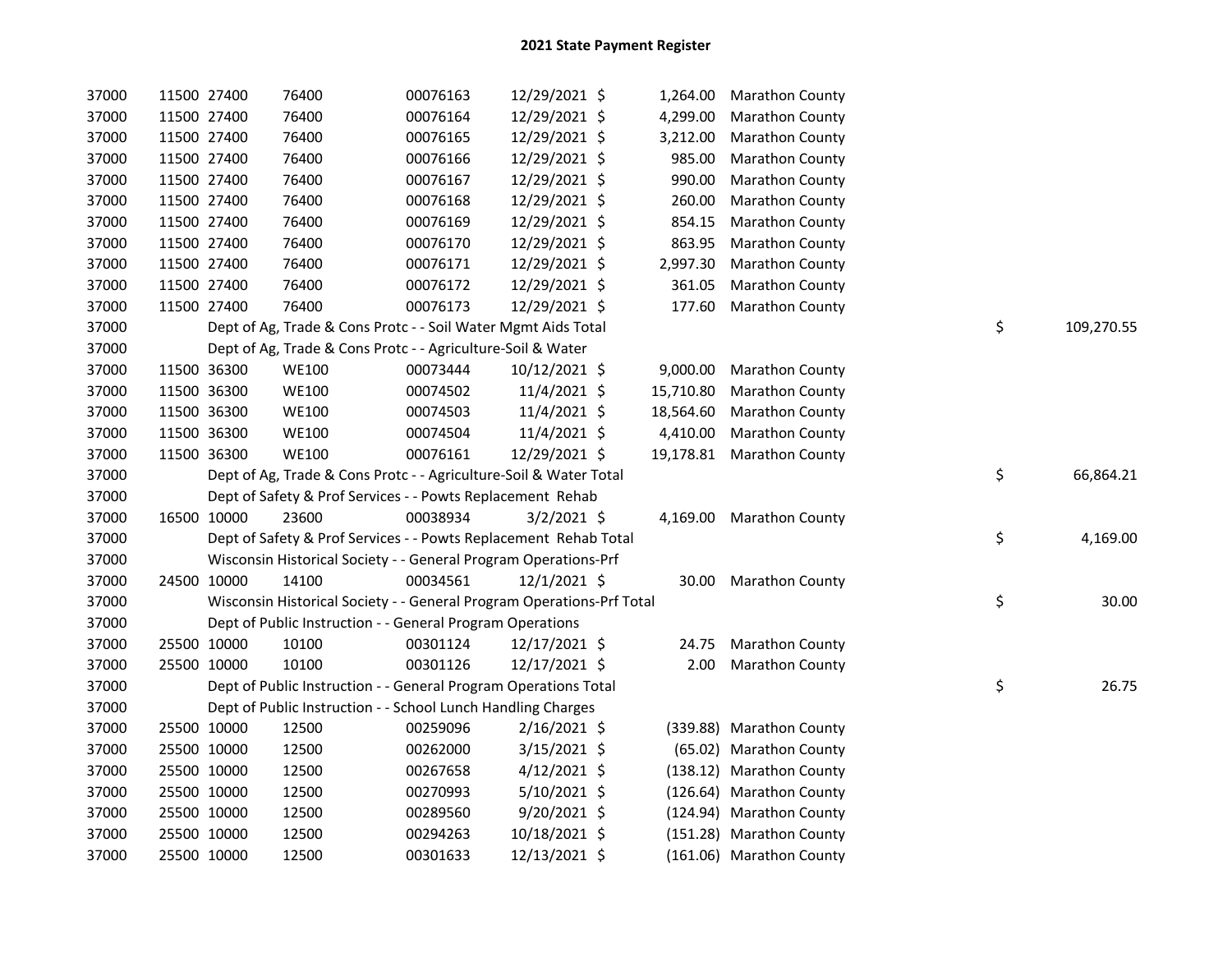| 37000 |             | Dept of Public Instruction - - School Lunch Handling Charges Total<br>Dept of Public Instruction - - Federal Aids, Local Aid |                                                                   |          |                |  |           |                           | \$ | (1, 106.94) |
|-------|-------------|------------------------------------------------------------------------------------------------------------------------------|-------------------------------------------------------------------|----------|----------------|--|-----------|---------------------------|----|-------------|
| 37000 |             |                                                                                                                              |                                                                   |          |                |  |           |                           |    |             |
| 37000 |             | 25500 10000                                                                                                                  | 24100                                                             | 00253289 | $1/11/2021$ \$ |  | 1,159.86  | Marathon County           |    |             |
| 37000 | 25500 10000 |                                                                                                                              | 24100                                                             | 00253899 | $1/19/2021$ \$ |  | 1,491.12  | <b>Marathon County</b>    |    |             |
| 37000 |             | 25500 10000                                                                                                                  | 24100                                                             | 00259096 | $2/16/2021$ \$ |  | 1,496.98  | <b>Marathon County</b>    |    |             |
| 37000 |             | 25500 10000                                                                                                                  | 24100                                                             | 00262000 | $3/15/2021$ \$ |  | 1,238.72  | <b>Marathon County</b>    |    |             |
| 37000 | 25500 10000 |                                                                                                                              | 24100                                                             | 00267658 | $4/12/2021$ \$ |  | 1,389.32  | Marathon County           |    |             |
| 37000 |             | 25500 10000                                                                                                                  | 24100                                                             | 00270993 | 5/10/2021 \$   |  | 1,378.02  | Marathon County           |    |             |
| 37000 |             | 25500 10000                                                                                                                  | 24100                                                             | 00276684 | $6/14/2021$ \$ |  | 1,674.62  | Marathon County           |    |             |
| 37000 |             | 25500 10000                                                                                                                  | 24100                                                             | 00282468 | 7/19/2021 \$   |  | 1,565.54  | Marathon County           |    |             |
| 37000 |             | 25500 10000                                                                                                                  | 24100                                                             | 00289560 | 9/20/2021 \$   |  | 1,988.99  | Marathon County           |    |             |
| 37000 | 25500 10000 |                                                                                                                              | 24100                                                             | 00291715 | $9/27/2021$ \$ |  | 2,320.90  | Marathon County           |    |             |
| 37000 |             | 25500 10000                                                                                                                  | 24100                                                             | 00294263 | 10/18/2021 \$  |  | 1,499.59  | Marathon County           |    |             |
| 37000 |             | 25500 10000                                                                                                                  | 24100                                                             | 00296241 | 11/8/2021 \$   |  | 2,395.15  | Marathon County           |    |             |
| 37000 |             | 25500 10000                                                                                                                  | 24100                                                             | 00301633 | 12/13/2021 \$  |  | 2,017.36  | <b>Marathon County</b>    |    |             |
| 37000 |             |                                                                                                                              | Dept of Public Instruction - - Federal Aids, Local Aid Total      |          |                |  |           |                           | \$ | 21,616.17   |
| 37000 |             |                                                                                                                              | Dept of Natural Resources - - GPO - Federal Funds                 |          |                |  |           |                           |    |             |
| 37000 |             | 37000 10000                                                                                                                  | 94100                                                             | 00516828 | 10/27/2021 \$  |  |           | 28,800.00 Marathon County |    |             |
| 37000 |             |                                                                                                                              | Dept of Natural Resources - - GPO - Federal Funds Total           |          |                |  |           |                           | \$ | 28,800.00   |
| 37000 |             |                                                                                                                              | Dept of Natural Resources - - Gen Program Ops-State Funds         |          |                |  |           |                           |    |             |
| 37000 |             | 37000 21200                                                                                                                  | 16100                                                             | 00520133 | 12/8/2021 \$   |  | 1,755.16  | Marathon County           |    |             |
| 37000 |             | 37000 21200                                                                                                                  | 16100                                                             | 00520139 | 12/8/2021 \$   |  | 2,674.08  | <b>Marathon County</b>    |    |             |
| 37000 |             |                                                                                                                              | Dept of Natural Resources - - Gen Program Ops-State Funds Total   |          |                |  |           |                           | \$ | 4,429.24    |
| 37000 |             |                                                                                                                              | Dept of Natural Resources - - General Program Operations --       |          |                |  |           |                           |    |             |
| 37000 |             | 37000 21200                                                                                                                  | 25400                                                             | 00479389 | $5/19/2021$ \$ |  | 30.00     | <b>Marathon County</b>    |    |             |
| 37000 |             |                                                                                                                              | Dept of Natural Resources - - General Program Operations -- Total |          |                |  |           |                           | \$ | 30.00       |
| 37000 |             |                                                                                                                              | Dept of Natural Resources - - GPO -Federal Funds                  |          |                |  |           |                           |    |             |
| 37000 |             | 37000 21200                                                                                                                  | 38100                                                             | 00466854 | 3/12/2021 \$   |  |           | 5,002.18 Marathon County  |    |             |
| 37000 |             |                                                                                                                              | Dept of Natural Resources - - GPO -Federal Funds Total            |          |                |  |           |                           | \$ | 5,002.18    |
| 37000 |             |                                                                                                                              | Dept of Natural Resources - - Venison Processing                  |          |                |  |           |                           |    |             |
| 37000 |             | 37000 21200                                                                                                                  | 54900                                                             | 00465842 | $3/4/2021$ \$  |  |           | 2,170.00 Marathon County  |    |             |
| 37000 |             |                                                                                                                              | Dept of Natural Resources - - Venison Processing Total            |          |                |  |           |                           | \$ | 2,170.00    |
| 37000 |             |                                                                                                                              | Dept of Natural Resources - - Enf A - Boating Enforcement         |          |                |  |           |                           |    |             |
| 37000 |             | 37000 21200                                                                                                                  | 55000                                                             | 00466854 | $3/12/2021$ \$ |  |           | 10,304.74 Marathon County |    |             |
| 37000 |             |                                                                                                                              | Dept of Natural Resources - - Enf A - Boating Enforcement Total   |          |                |  |           |                           | \$ | 10,304.74   |
| 37000 |             |                                                                                                                              | Dept of Natural Resources - - Enf A - Atv & Utv Enforcement       |          |                |  |           |                           |    |             |
| 37000 |             | 37000 21200                                                                                                                  | 55100                                                             | 00509161 | $9/16/2021$ \$ |  | 17,633.37 | Marathon County           |    |             |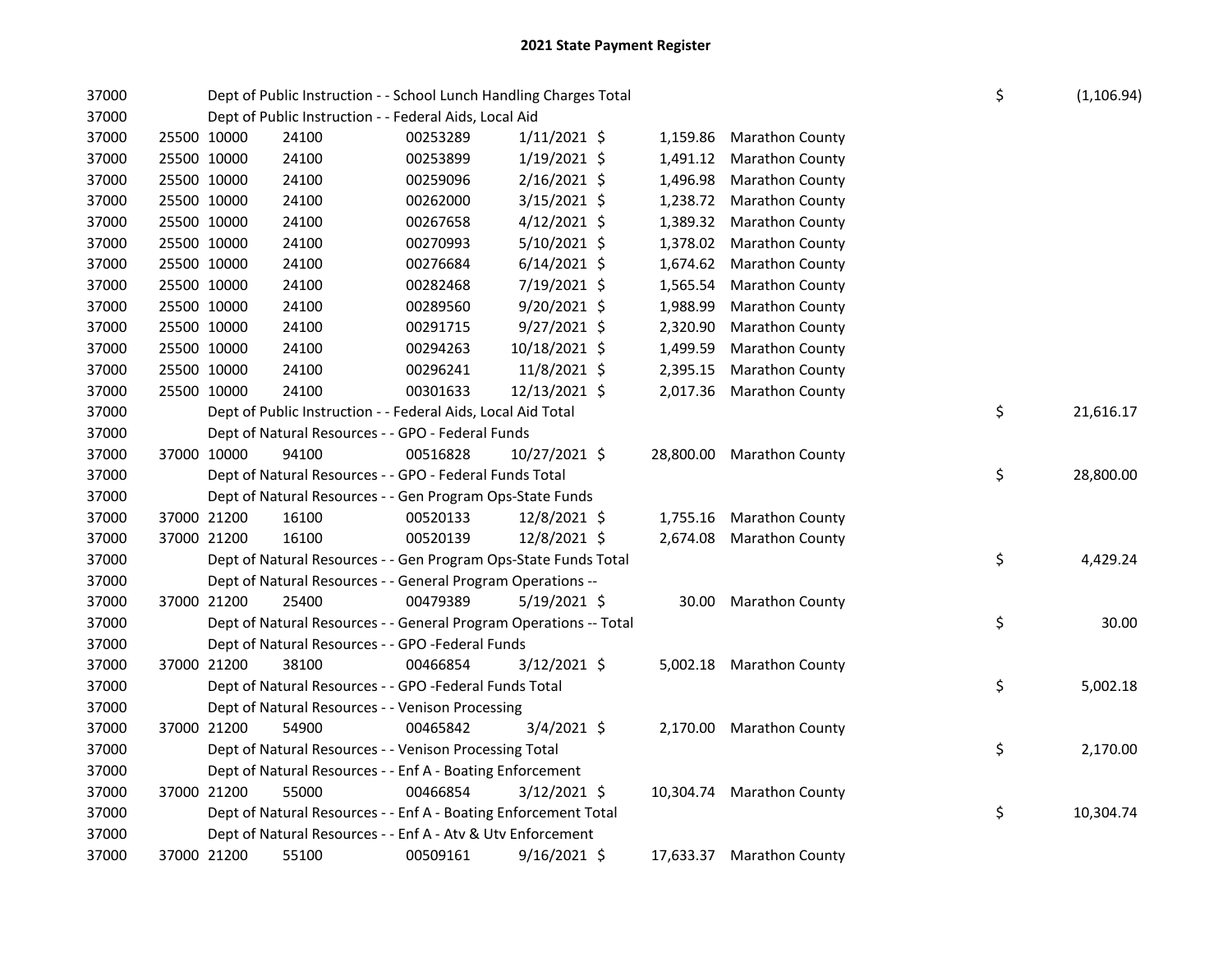| 37000 |             | Dept of Natural Resources - - Enf A - Atv & Utv Enforcement Total  |          |                |            |                            | \$ | 17,633.37  |
|-------|-------------|--------------------------------------------------------------------|----------|----------------|------------|----------------------------|----|------------|
| 37000 |             | Dept of Natural Resources - - Enf A - Snow Enforcement             |          |                |            |                            |    |            |
| 37000 | 37000 21200 | 55200                                                              | 00509623 | 9/20/2021 \$   |            | 10,994.62 Marathon County  |    |            |
| 37000 |             | Dept of Natural Resources - - Enf A - Snow Enforcement Total       |          |                |            |                            | \$ | 10,994.62  |
| 37000 |             | Dept of Natural Resources - - Wildlife Damage Claims & Abat        |          |                |            |                            |    |            |
| 37000 | 37000 21200 | 55300                                                              | 00455471 | $1/8/2021$ \$  | 36,246.56  | <b>Marathon County</b>     |    |            |
| 37000 | 37000 21200 | 55300                                                              | 00465842 | 3/4/2021 \$    | 32,687.06  | Marathon County            |    |            |
| 37000 | 37000 21200 | 55300                                                              | 00482669 | $5/21/2021$ \$ | 21,435.68  | <b>Marathon County</b>     |    |            |
| 37000 | 37000 21200 | 55300                                                              | 00504961 | 9/9/2021 \$    | 22,446.55  | Marathon County            |    |            |
| 37000 | 37000 21200 | 55300                                                              | 00517679 | 11/4/2021 \$   | 16,599.19  | <b>Marathon County</b>     |    |            |
| 37000 |             | Dept of Natural Resources - - Wildlife Damage Claims & Abat Total  |          |                |            |                            | \$ | 129,415.04 |
| 37000 |             | Dept of Natural Resources - - Ra- Fish, WI & Forestry              |          |                |            |                            |    |            |
| 37000 | 37000 21200 | 56400                                                              | 00469777 | 3/25/2021 \$   |            | 1,423.41 Marathon County   |    |            |
| 37000 |             | Dept of Natural Resources - - Ra- Fish, WI & Forestry Total        |          |                |            |                            | \$ | 1,423.41   |
| 37000 |             | Dept of Natural Resources - - Resaids - Forest Croplnd & Mfl       |          |                |            |                            |    |            |
| 37000 | 37000 21200 | 56600                                                              | 00509474 | 9/17/2021 \$   |            | 46,069.24 Marathon County  |    |            |
| 37000 |             | Dept of Natural Resources - - Resaids - Forest CropInd & Mfl Total |          |                |            |                            | \$ | 46,069.24  |
| 37000 |             | Dept of Natural Resources - - Resaids - County Forest Loans        |          |                |            |                            |    |            |
| 37000 | 37000 21200 | 56700                                                              | 00458561 | $1/26/2021$ \$ |            | 14,911.16 Marathon County  |    |            |
| 37000 |             | Dept of Natural Resources - - Resaids - County Forest Loans Total  |          |                |            |                            | \$ | 14,911.16  |
| 37000 |             | Dept of Natural Resources - - Ra- Suppl Snow Trail Aids            |          |                |            |                            |    |            |
| 37000 | 37000 21200 | 56900                                                              | 00501281 | $8/24/2021$ \$ |            | 202,958.71 Marathon County |    |            |
| 37000 |             | Dept of Natural Resources - - Ra- Suppl Snow Trail Aids Total      |          |                |            |                            | \$ | 202,958.71 |
| 37000 |             | Dept of Natural Resources - - Resaids - Cnty Forst & Admin         |          |                |            |                            |    |            |
| 37000 | 37000 21200 | 57200                                                              | 00458010 | $1/21/2021$ \$ | 31,200.00  | <b>Marathon County</b>     |    |            |
| 37000 | 37000 21200 | 57200                                                              | 00462957 | 2/18/2021 \$   | 64,858.02  | <b>Marathon County</b>     |    |            |
| 37000 |             | Dept of Natural Resources - - Resaids - Cnty Forst & Admin Total   |          |                |            |                            | \$ | 96,058.02  |
| 37000 |             | Dept of Natural Resources - - Ra- Cnty Snow Trail & Area Aid       |          |                |            |                            |    |            |
| 37000 | 37000 21200 | 57400                                                              | 00516815 | 10/27/2021 \$  | 11,200.00  | <b>Marathon County</b>     |    |            |
| 37000 | 37000 21200 | 57400                                                              | 00516923 | $11/1/2021$ \$ | 4,513.97   | <b>Marathon County</b>     |    |            |
| 37000 | 37000 21200 | 57400                                                              | 00516925 | 10/29/2021 \$  | 10,337.50  | <b>Marathon County</b>     |    |            |
| 37000 |             | Dept of Natural Resources - - Ra- Cnty Snow Trail & Area Aid Total |          |                |            |                            | \$ | 26,051.47  |
| 37000 |             | Dept of Natural Resources - - Ra- Snowmobile Trail Areas           |          |                |            |                            |    |            |
| 37000 | 37000 21200 | 57500                                                              | 00501375 | $8/10/2021$ \$ | 118,650.00 | <b>Marathon County</b>     |    |            |
| 37000 | 37000 21200 | 57500                                                              | 00510023 | $9/27/2021$ \$ | 48,791.02  | <b>Marathon County</b>     |    |            |
| 37000 | 37000 21200 | 57500                                                              | 00514404 | 10/13/2021 \$  | 115,620.00 | <b>Marathon County</b>     |    |            |
| 37000 | 37000 21200 | 57500                                                              | 00517113 | 11/1/2021 \$   | 118,650.00 | <b>Marathon County</b>     |    |            |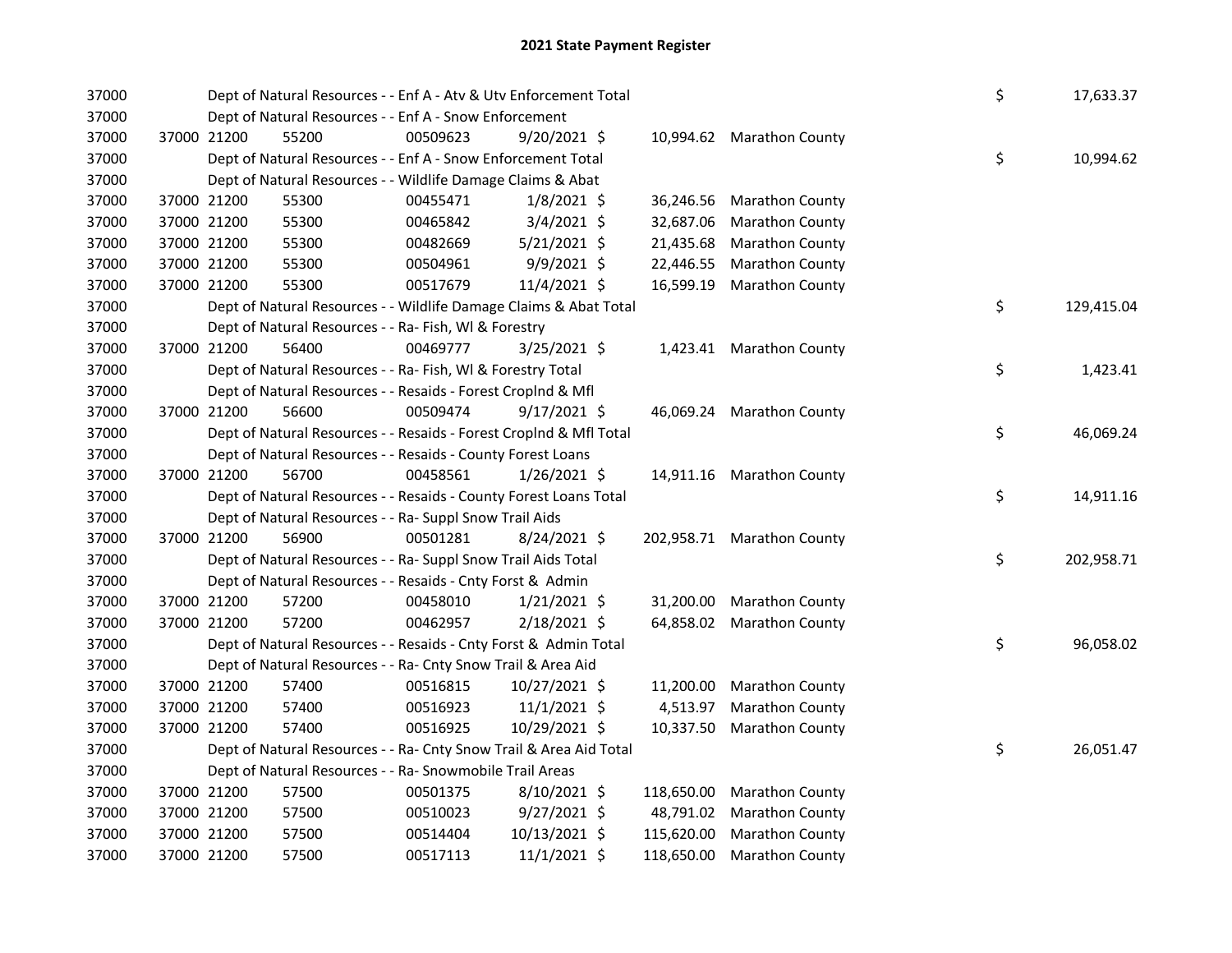| 37000 |             | Dept of Natural Resources - - Ra- Snowmobile Trail Areas Total     |          |                |          |                            | \$ | 401,711.02 |
|-------|-------------|--------------------------------------------------------------------|----------|----------------|----------|----------------------------|----|------------|
| 37000 |             | Dept of Natural Resources - - Ra- Atv Prj Aids, Gas Tax Pymt       |          |                |          |                            |    |            |
| 37000 | 37000 21200 | 57600                                                              | 00514413 | 10/13/2021 \$  |          | 34,669.50 Marathon County  |    |            |
| 37000 | 37000 21200 | 57600                                                              | 00514414 | 10/13/2021 \$  | 8,300.00 | <b>Marathon County</b>     |    |            |
| 37000 | 37000 21200 | 57600                                                              | 00516922 | 10/29/2021 \$  | 4,513.97 | <b>Marathon County</b>     |    |            |
| 37000 |             | Dept of Natural Resources - - Ra- Atv Prj Aids, Gas Tax Pymt Total |          |                |          |                            | \$ | 47,483.47  |
| 37000 |             | Dept of Natural Resources - - Ra- Atv Project Aids                 |          |                |          |                            |    |            |
| 37000 | 37000 21200 | 57700                                                              | 00516924 | 10/29/2021 \$  |          | 8,912.50 Marathon County   |    |            |
| 37000 |             | Dept of Natural Resources - - Ra- Atv Project Aids Total           |          |                |          |                            | \$ | 8,912.50   |
| 37000 |             | Dept of Natural Resources - - Res Acq & Dev - Federal Funds        |          |                |          |                            |    |            |
| 37000 | 37000 21200 | 78200                                                              | 00510114 | 9/23/2021 \$   |          | 1,493.83 Marathon County   |    |            |
| 37000 |             | Dept of Natural Resources - - Res Acq & Dev - Federal Funds Total  |          |                |          |                            | \$ | 1,493.83   |
| 37000 |             | Dept of Natural Resources - - GPO-Environmental Fund               |          |                |          |                            |    |            |
| 37000 | 37000 27400 | 46100                                                              | 00457877 | $1/21/2021$ \$ | 30.00    | <b>Marathon County</b>     |    |            |
| 37000 | 37000 27400 | 46100                                                              | 00480850 | $5/13/2021$ \$ | 30.00    | <b>Marathon County</b>     |    |            |
| 37000 | 37000 27400 | 46100                                                              | 00492353 | $6/25/2021$ \$ | 30.00    | <b>Marathon County</b>     |    |            |
| 37000 |             | Dept of Natural Resources - - GPO-Environmental Fund Total         |          |                |          |                            | \$ | 90.00      |
| 37000 |             | Dept of Natural Resources - - Ea - Urban Nonpoint Source           |          |                |          |                            |    |            |
| 37000 | 37000 27400 | 65800                                                              | 00455133 | $1/8/2021$ \$  |          | 11,243.10 Marathon County  |    |            |
| 37000 |             | Dept of Natural Resources - - Ea - Urban Nonpoint Source Total     |          |                |          |                            | \$ | 11,243.10  |
| 37000 |             | Dept of Natural Resources - - Dnr-Nonpoint Source                  |          |                |          |                            |    |            |
| 37000 | 37000 36300 | <b>TF100</b>                                                       | 00523634 | 12/30/2021 \$  |          | 122,812.38 Marathon County |    |            |
| 37000 |             | Dept of Natural Resources - - Dnr-Nonpoint Source Total            |          |                |          |                            | \$ | 122,812.38 |
| 37000 |             | Dept of Natural Resources - - GPO - Sd Water Loan Prog, Fed        |          |                |          |                            |    |            |
| 37000 | 37000 57300 | 48200                                                              | 00458542 | $1/22/2021$ \$ | 9,498.00 | <b>Marathon County</b>     |    |            |
| 37000 | 37000 57300 | 48200                                                              | 00468702 | $3/31/2021$ \$ | 7,352.00 | <b>Marathon County</b>     |    |            |
| 37000 | 37000 57300 | 48200                                                              | 00491943 | 7/16/2021 \$   | 7,352.00 | <b>Marathon County</b>     |    |            |
| 37000 | 37000 57300 | 48200                                                              | 00515534 | 11/12/2021 \$  | 7,352.00 | <b>Marathon County</b>     |    |            |
| 37000 |             | Dept of Natural Resources - - GPO - Sd Water Loan Prog, Fed Total  |          |                |          |                            | \$ | 31,554.00  |
| 37000 |             | WI Dept of Transportation - - Eldly&Disa Co/Aid Sf                 |          |                |          |                            |    |            |
| 37000 | 39500 21100 | 16800                                                              | 00661756 | $3/8/2021$ \$  |          | 361,951.00 Marathon County |    |            |
| 37000 |             | WI Dept of Transportation - - Eldly&Disa Co/Aid Sf Total           |          |                |          |                            | \$ | 361,951.00 |
| 37000 |             | WI Dept of Transportation - - County Forest Aids                   |          |                |          |                            |    |            |
| 37000 | 39500 21100 | 17000                                                              | 00658071 | $3/9/2021$ \$  |          | 2,271.25 Marathon County   |    |            |
| 37000 |             | WI Dept of Transportation - - County Forest Aids Total             |          |                |          |                            | \$ | 2,271.25   |
| 37000 |             | WI Dept of Transportation - - Hwy Sfty Loc Aid Ffd                 |          |                |          |                            |    |            |
| 37000 | 39500 21100 | 18500                                                              | 00696913 | 5/21/2021 \$   |          | 7,044.03 Marathon County   |    |            |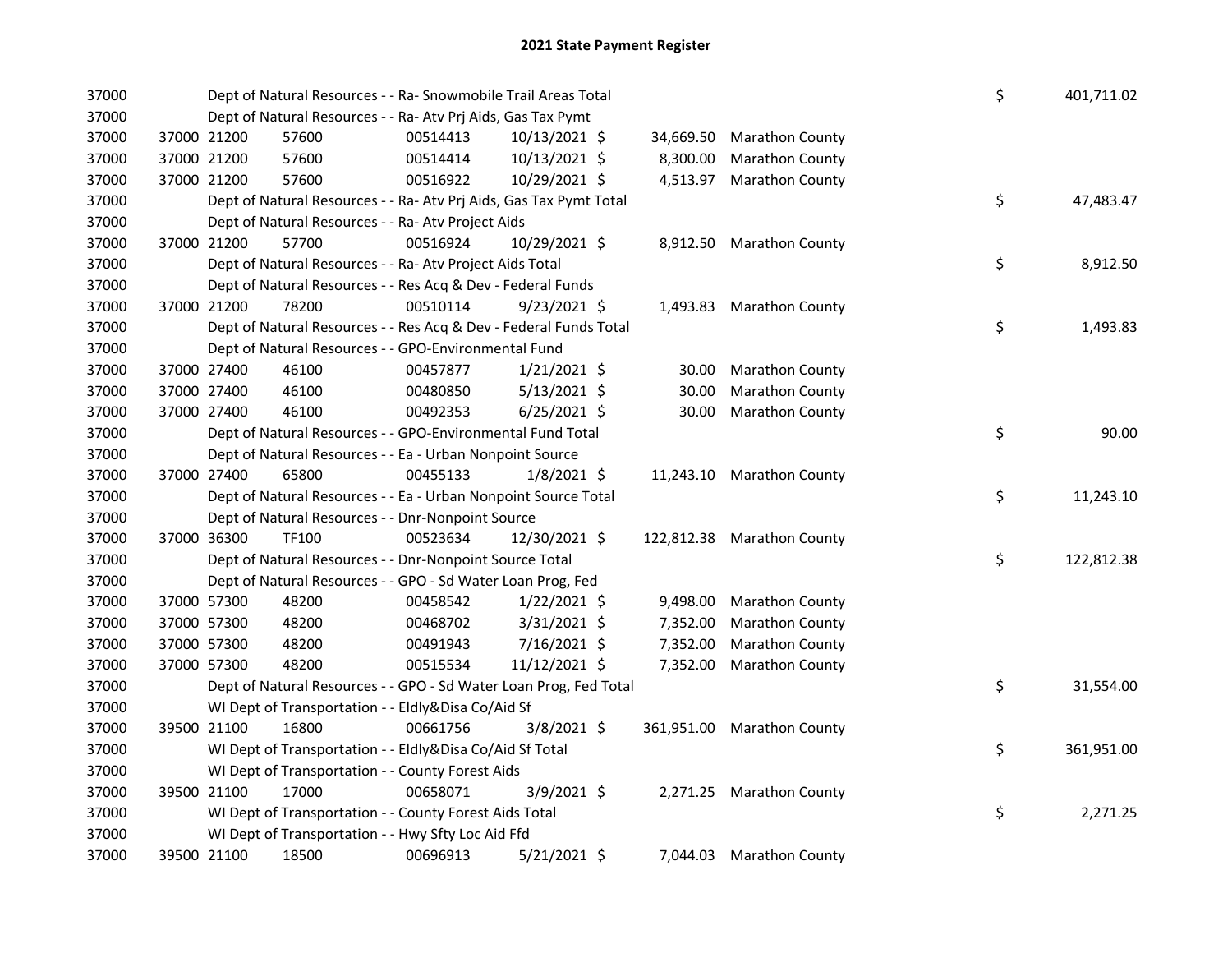| 37000 | 39500 21100 | 18500                                                    | 00696914 | 5/21/2021 \$   | 8,246.60     | <b>Marathon County</b>    |    |              |
|-------|-------------|----------------------------------------------------------|----------|----------------|--------------|---------------------------|----|--------------|
| 37000 | 39500 21100 | 18500                                                    | 00723588 | 7/21/2021 \$   | 7,210.32     | Marathon County           |    |              |
| 37000 | 39500 21100 | 18500                                                    | 00726163 | 7/28/2021 \$   | 6,268.73     | <b>Marathon County</b>    |    |              |
| 37000 | 39500 21100 | 18500                                                    | 00737930 | 8/24/2021 \$   | 7,061.69     | <b>Marathon County</b>    |    |              |
| 37000 | 39500 21100 | 18500                                                    | 00746428 | $9/15/2021$ \$ | 6,127.67     | Marathon County           |    |              |
| 37000 | 39500 21100 | 18500                                                    | 00762361 | 10/15/2021 \$  | 6,095.50     | Marathon County           |    |              |
| 37000 |             | WI Dept of Transportation - - Hwy Sfty Loc Aid Ffd Total |          |                |              |                           | \$ | 48,054.54    |
| 37000 |             | WI Dept of Transportation - - Trans Aids To Co.-Sf       |          |                |              |                           |    |              |
| 37000 | 39500 21100 | 19000                                                    | 00631636 | $1/4/2021$ \$  | 808,836.19   | Marathon County           |    |              |
| 37000 | 39500 21100 | 19000                                                    | 00710731 | 7/6/2021 \$    | 1,617,672.38 | Marathon County           |    |              |
| 37000 | 39500 21100 | 19000                                                    | 00751290 | 10/4/2021 \$   | 808,836.19   | <b>Marathon County</b>    |    |              |
| 37000 |             | WI Dept of Transportation - - Trans Aids To Co.-Sf Total |          |                |              |                           | \$ | 3,235,344.76 |
| 37000 |             | WI Dept of Transportation - - Loc Rd Imp Prg St Fd       |          |                |              |                           |    |              |
| 37000 | 39500 21100 | 27800                                                    | 00774075 | 11/15/2021 \$  | 198,319.01   | <b>Marathon County</b>    |    |              |
| 37000 | 39500 21100 | 27800                                                    | 00777343 | 12/1/2021 \$   | 11,390.26    | <b>Marathon County</b>    |    |              |
| 37000 |             | WI Dept of Transportation - - Loc Rd Imp Prg St Fd Total |          |                |              |                           | \$ | 209,709.27   |
| 37000 |             | WI Dept of Transportation - - St Hwy Rehab, Sf           |          |                |              |                           |    |              |
| 37000 | 39500 21100 | 36300                                                    | 00748783 | $9/21/2021$ \$ | 1,510.98     | <b>Marathon County</b>    |    |              |
| 37000 |             | WI Dept of Transportation - - St Hwy Rehab, Sf Total     |          |                |              |                           | \$ | 1,510.98     |
| 37000 |             | WI Dept of Transportation - - Hwy Mgmt & Opers Sf        |          |                |              |                           |    |              |
| 37000 | 39500 21100 | 36500                                                    | 00637904 | $1/11/2021$ \$ | 1,080.00     | Marathon County           |    |              |
| 37000 | 39500 21100 | 36500                                                    | 00646095 | $2/24/2021$ \$ | 2,106.00     | Marathon County           |    |              |
| 37000 | 39500 21100 | 36500                                                    | 00673551 | $4/2/2021$ \$  | 422.11       | Marathon County           |    |              |
| 37000 | 39500 21100 | 36500                                                    | 00679532 | $4/15/2021$ \$ | 6,651.64     | Marathon County           |    |              |
| 37000 | 39500 21100 | 36500                                                    | 00695500 | $5/19/2021$ \$ | 1,053.00     | Marathon County           |    |              |
| 37000 | 39500 21100 | 36500                                                    | 00716675 | $7/2/2021$ \$  | 1,131.79     | Marathon County           |    |              |
| 37000 | 39500 21100 | 36500                                                    | 00727380 | 7/29/2021 \$   | 1,026.00     | Marathon County           |    |              |
| 37000 | 39500 21100 | 36500                                                    | 00738532 | $8/25/2021$ \$ | 224.49       | Marathon County           |    |              |
| 37000 | 39500 21100 | 36500                                                    | 00749235 | $9/21/2021$ \$ | 83.67        | <b>Marathon County</b>    |    |              |
| 37000 | 39500 21100 | 36500                                                    | 00764474 | 10/22/2021 \$  | 2,079.00     | Marathon County           |    |              |
| 37000 | 39500 21100 | 36500                                                    | 00775771 | 11/19/2021 \$  | 1,223.66     | Marathon County           |    |              |
| 37000 |             | WI Dept of Transportation - - Hwy Mgmt & Opers Sf Total  |          |                |              |                           | \$ | 17,081.36    |
| 37000 |             | WI Dept of Transportation - - Routine Maint Sf           |          |                |              |                           |    |              |
| 37000 | 39500 21100 | 36800                                                    | 00637904 | $1/11/2021$ \$ | 1,008.28     | <b>Marathon County</b>    |    |              |
| 37000 | 39500 21100 | 36800                                                    | 00638287 | $1/12/2021$ \$ | 6,443.04     | <b>Marathon County</b>    |    |              |
| 37000 | 39500 21100 | 36800                                                    | 00640535 | $1/15/2021$ \$ | 236,692.12   | <b>Marathon County</b>    |    |              |
| 37000 | 39500 21100 | 36800                                                    | 00641510 | 1/20/2021 \$   |              | 88,783.31 Marathon County |    |              |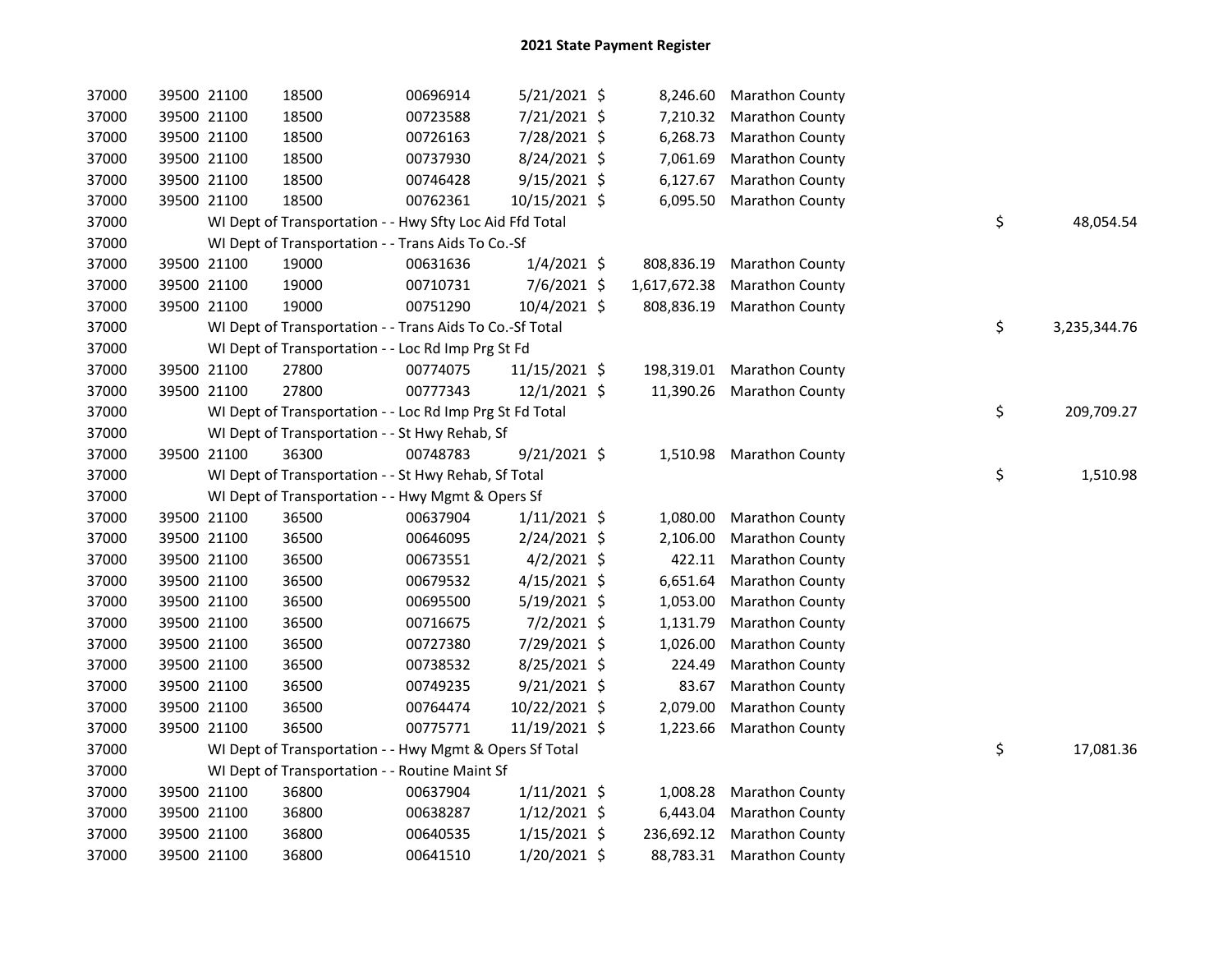| 37000 | 39500 21100 | 36800 | 00641511 | 1/20/2021 \$   | 12,402.39  | <b>Marathon County</b> |
|-------|-------------|-------|----------|----------------|------------|------------------------|
| 37000 | 39500 21100 | 36800 | 00641512 | 1/20/2021 \$   | 7,749.73   | Marathon County        |
| 37000 | 39500 21100 | 36800 | 00641513 | 1/20/2021 \$   | 3,087.23   | Marathon County        |
| 37000 | 39500 21100 | 36800 | 00646095 | 2/24/2021 \$   | 12,814.89  | Marathon County        |
| 37000 | 39500 21100 | 36800 | 00646291 | 1/28/2021 \$   | 2,085.02   | Marathon County        |
| 37000 | 39500 21100 | 36800 | 00647569 | 2/2/2021 \$    | 59,608.55  | Marathon County        |
| 37000 | 39500 21100 | 36800 | 00654906 | 2/17/2021 \$   | 337,409.15 | Marathon County        |
| 37000 | 39500 21100 | 36800 | 00659660 | $3/1/2021$ \$  | 38,138.83  | Marathon County        |
| 37000 | 39500 21100 | 36800 | 00661712 | 3/5/2021 \$    | 283,704.41 | Marathon County        |
| 37000 | 39500 21100 | 36800 | 00673040 | 3/31/2021 \$   | 442,119.63 | Marathon County        |
| 37000 | 39500 21100 | 36800 | 00673551 | $4/2/2021$ \$  | 19,180.03  | Marathon County        |
| 37000 | 39500 21100 | 36800 | 00679532 | 4/15/2021 \$   | 27,125.09  | Marathon County        |
| 37000 | 39500 21100 | 36800 | 00683080 | 4/23/2021 \$   | 284.72     | Marathon County        |
| 37000 | 39500 21100 | 36800 | 00685220 | 4/28/2021 \$   | 236,605.94 | Marathon County        |
| 37000 | 39500 21100 | 36800 | 00694969 | 5/19/2021 \$   | 5,401.30   | Marathon County        |
| 37000 | 39500 21100 | 36800 | 00695500 | 5/19/2021 \$   | 15,862.74  | Marathon County        |
| 37000 | 39500 21100 | 36800 | 00705275 | $6/10/2021$ \$ | 195,237.35 | Marathon County        |
| 37000 | 39500 21100 | 36800 | 00715713 | 7/1/2021 \$    | 202,853.01 | Marathon County        |
| 37000 | 39500 21100 | 36800 | 00716190 | 7/2/2021 \$    | 68,468.18  | Marathon County        |
| 37000 | 39500 21100 | 36800 | 00716193 | 7/2/2021 \$    | 55,215.50  | Marathon County        |
| 37000 | 39500 21100 | 36800 | 00716249 | 7/6/2021 \$    | 2,942.63   | Marathon County        |
| 37000 | 39500 21100 | 36800 | 00716675 | 7/2/2021 \$    | 20,147.30  | Marathon County        |
| 37000 | 39500 21100 | 36800 | 00727380 | 7/29/2021 \$   | 14,542.55  | Marathon County        |
| 37000 | 39500 21100 | 36800 | 00732298 | 8/10/2021 \$   | 5,448.83   | Marathon County        |
| 37000 | 39500 21100 | 36800 | 00733396 | 8/12/2021 \$   | 15,038.95  | Marathon County        |
| 37000 | 39500 21100 | 36800 | 00733397 | 8/12/2021 \$   | 3,784.16   | Marathon County        |
| 37000 | 39500 21100 | 36800 | 00735302 | 8/18/2021 \$   | 200,118.15 | Marathon County        |
| 37000 | 39500 21100 | 36800 | 00738532 | 8/25/2021 \$   | 7,340.47   | Marathon County        |
| 37000 | 39500 21100 | 36800 | 00741141 | $9/1/2021$ \$  | 6,414.28   | Marathon County        |
| 37000 | 39500 21100 | 36800 | 00742421 | 9/7/2021 \$    | 65,778.96  | Marathon County        |
| 37000 | 39500 21100 | 36800 | 00742428 | 9/7/2021 \$    | 104,778.72 | Marathon County        |
| 37000 | 39500 21100 | 36800 | 00749235 | 9/21/2021 \$   | 16,737.25  | Marathon County        |
| 37000 | 39500 21100 | 36800 | 00756167 | 10/1/2021 \$   | 66,706.59  | Marathon County        |
| 37000 | 39500 21100 | 36800 | 00756673 | 10/1/2021 \$   | 5,083.87   | Marathon County        |
| 37000 | 39500 21100 | 36800 | 00761497 | 10/13/2021 \$  | 83,869.97  | Marathon County        |
| 37000 | 39500 21100 | 36800 | 00761511 | 10/13/2021 \$  | 225,630.38 | Marathon County        |
| 37000 | 39500 21100 | 36800 | 00764474 | 10/22/2021 \$  | 3,649.86   | Marathon County        |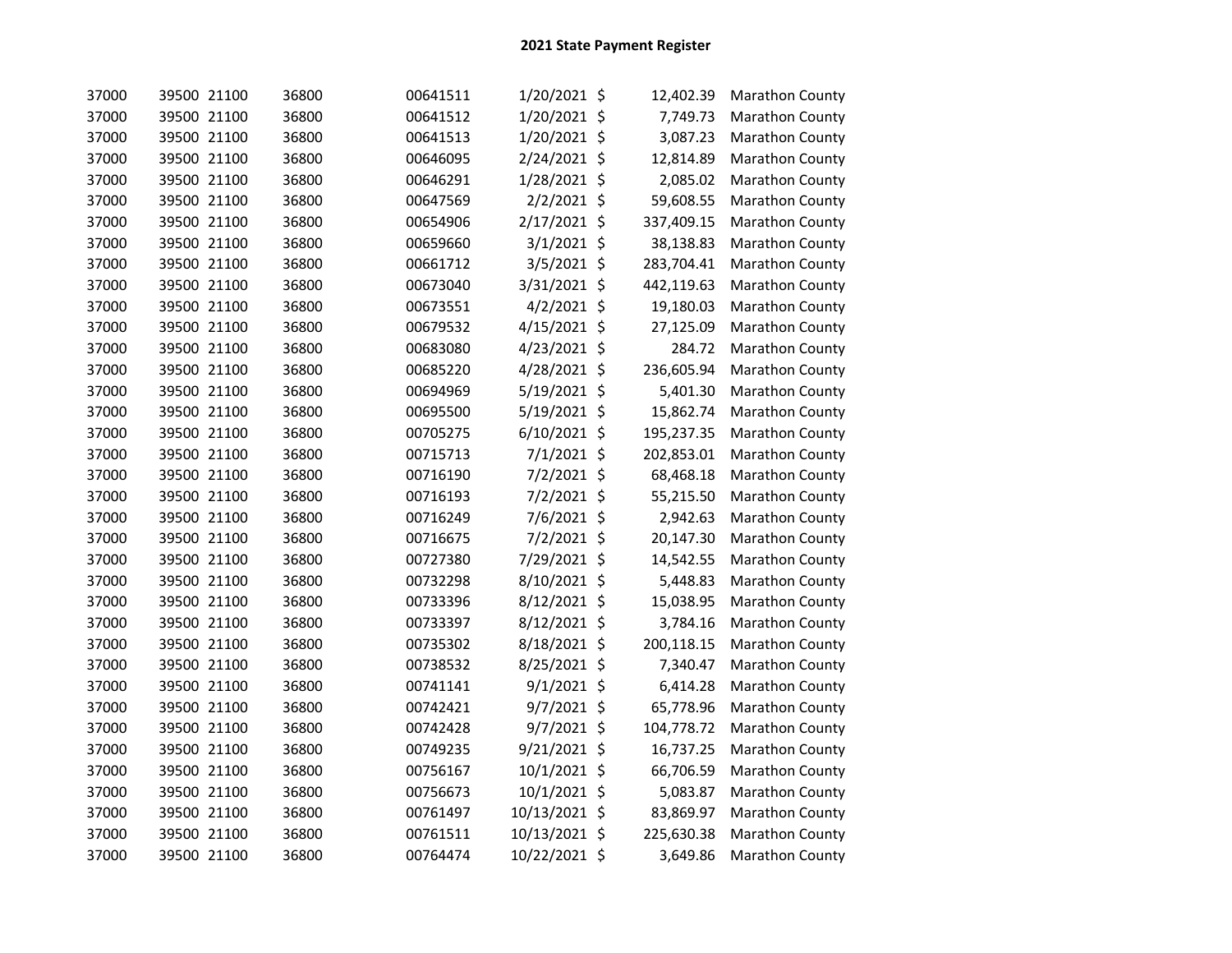| 37000 | 39500 21100 |             | 36800                                                        | 00774781 | 11/17/2021 \$  | 148,878.29 | <b>Marathon County</b>   |    |              |
|-------|-------------|-------------|--------------------------------------------------------------|----------|----------------|------------|--------------------------|----|--------------|
| 37000 | 39500 21100 |             | 36800                                                        | 00775771 | 11/19/2021 \$  | 19,041.34  | <b>Marathon County</b>   |    |              |
| 37000 | 39500 21100 |             | 36800                                                        | 00779871 | 12/2/2021 \$   | 178,476.63 | <b>Marathon County</b>   |    |              |
| 37000 |             |             | WI Dept of Transportation - - Routine Maint Sf Total         |          |                |            |                          | \$ | 3,552,689.62 |
| 37000 |             |             | WI Dept of Transportation - - St Hwy Rehab Fed Fd            |          |                |            |                          |    |              |
| 37000 | 39500 21100 |             | 38300                                                        | 00748783 | 9/21/2021 \$   | 6,043.93   | <b>Marathon County</b>   |    |              |
| 37000 |             |             | WI Dept of Transportation - - St Hwy Rehab Fed Fd Total      |          |                |            |                          | \$ | 6,043.93     |
| 37000 |             |             | WI Dept of Transportation - - Dept Mgt & Oper St Fd          |          |                |            |                          |    |              |
| 37000 |             | 39500 21100 | 46100                                                        | 00650717 | $2/8/2021$ \$  | 2,424.88   | <b>Marathon County</b>   |    |              |
| 37000 | 39500 21100 |             | 46100                                                        | 00687678 | 5/4/2021 \$    | 1,824.66   | <b>Marathon County</b>   |    |              |
| 37000 | 39500 21100 |             | 46100                                                        | 00731596 | 8/10/2021 \$   | 2,153.22   | <b>Marathon County</b>   |    |              |
| 37000 | 39500 21100 |             | 46100                                                        | 00769923 | 11/3/2021 \$   |            | 1,811.31 Marathon County |    |              |
| 37000 |             |             | WI Dept of Transportation - - Dept Mgt & Oper St Fd Total    |          |                |            |                          | \$ | 8,214.07     |
| 37000 |             |             | WI Dept of Transportation - - Dept Mgt & Opr Loc Fd          |          |                |            |                          |    |              |
| 37000 | 39500 21100 |             | 47100                                                        | 00687678 | 5/4/2021 \$    |            | (0.01) Marathon County   |    |              |
| 37000 | 39500 21100 |             | 47100                                                        | 00769923 | 11/3/2021 \$   |            | (0.01) Marathon County   |    |              |
| 37000 |             |             | WI Dept of Transportation - - Dept Mgt & Opr Loc Fd Total    |          |                |            |                          | \$ | (0.02)       |
| 37000 |             |             | WI Dept of Transportation - - Dept Mgt & Opr Fed Fd          |          |                |            |                          |    |              |
| 37000 | 39500 21100 |             | 48100                                                        | 00650717 | $2/8/2021$ \$  | 46,628.97  | <b>Marathon County</b>   |    |              |
| 37000 | 39500 21100 |             | 48100                                                        | 00687678 | $5/4/2021$ \$  | 35,087.21  | Marathon County          |    |              |
| 37000 | 39500 21100 |             | 48100                                                        | 00731596 | 8/10/2021 \$   | 41,405.14  | <b>Marathon County</b>   |    |              |
| 37000 | 39500 21100 |             | 48100                                                        | 00769923 | 11/3/2021 \$   | 34,830.50  | <b>Marathon County</b>   |    |              |
| 37000 |             |             | WI Dept of Transportation - - Dept Mgt & Opr Fed Fd Total    |          |                |            |                          | \$ | 157,951.82   |
| 37000 |             |             | WI Dept of Transportation - - Veh Reg/Ins/DI&Air S           |          |                |            |                          |    |              |
| 37000 | 39500 21100 |             | 56300                                                        | 00779940 | 12/15/2021 \$  | 100.00     | <b>Marathon County</b>   |    |              |
| 37000 |             |             | WI Dept of Transportation - - Veh Reg/Ins/DI&Air S Total     |          |                |            |                          | \$ | 100.00       |
| 37000 |             |             | WI Dept of Transportation - - Veh Insp, Trf EnfSf            |          |                |            |                          |    |              |
| 37000 | 39500 21100 |             | 56400                                                        | 00631179 | $1/13/2021$ \$ | 281.55     | <b>Marathon County</b>   |    |              |
| 37000 | 39500 21100 |             | 56400                                                        | 00718053 | 7/8/2021 \$    | 61.87      | Marathon County          |    |              |
| 37000 | 39500 21100 |             | 56400                                                        | 00781682 | 12/9/2021 \$   | 500.00     | <b>Marathon County</b>   |    |              |
| 37000 |             |             | WI Dept of Transportation - - Veh Insp, Trf Enf Sf Total     |          |                |            |                          | \$ | 843.42       |
| 37000 |             |             | Department of Corrections - - Services For Community Correct |          |                |            |                          |    |              |
| 37000 |             | 41000 10000 | 10200                                                        | 00406604 | $1/27/2021$ \$ | 13,835.57  | <b>Marathon County</b>   |    |              |
| 37000 |             | 41000 10000 | 10200                                                        | 00411738 | 2/24/2021 \$   | 13,835.57  | <b>Marathon County</b>   |    |              |
| 37000 | 41000 10000 |             | 10200                                                        | 00417017 | $3/25/2021$ \$ | 13,835.57  | <b>Marathon County</b>   |    |              |
| 37000 | 41000 10000 |             | 10200                                                        | 00422401 | $4/26/2021$ \$ | 13,835.57  | <b>Marathon County</b>   |    |              |
| 37000 |             | 41000 10000 | 10200                                                        | 00428021 | $5/25/2021$ \$ | 13,835.57  | <b>Marathon County</b>   |    |              |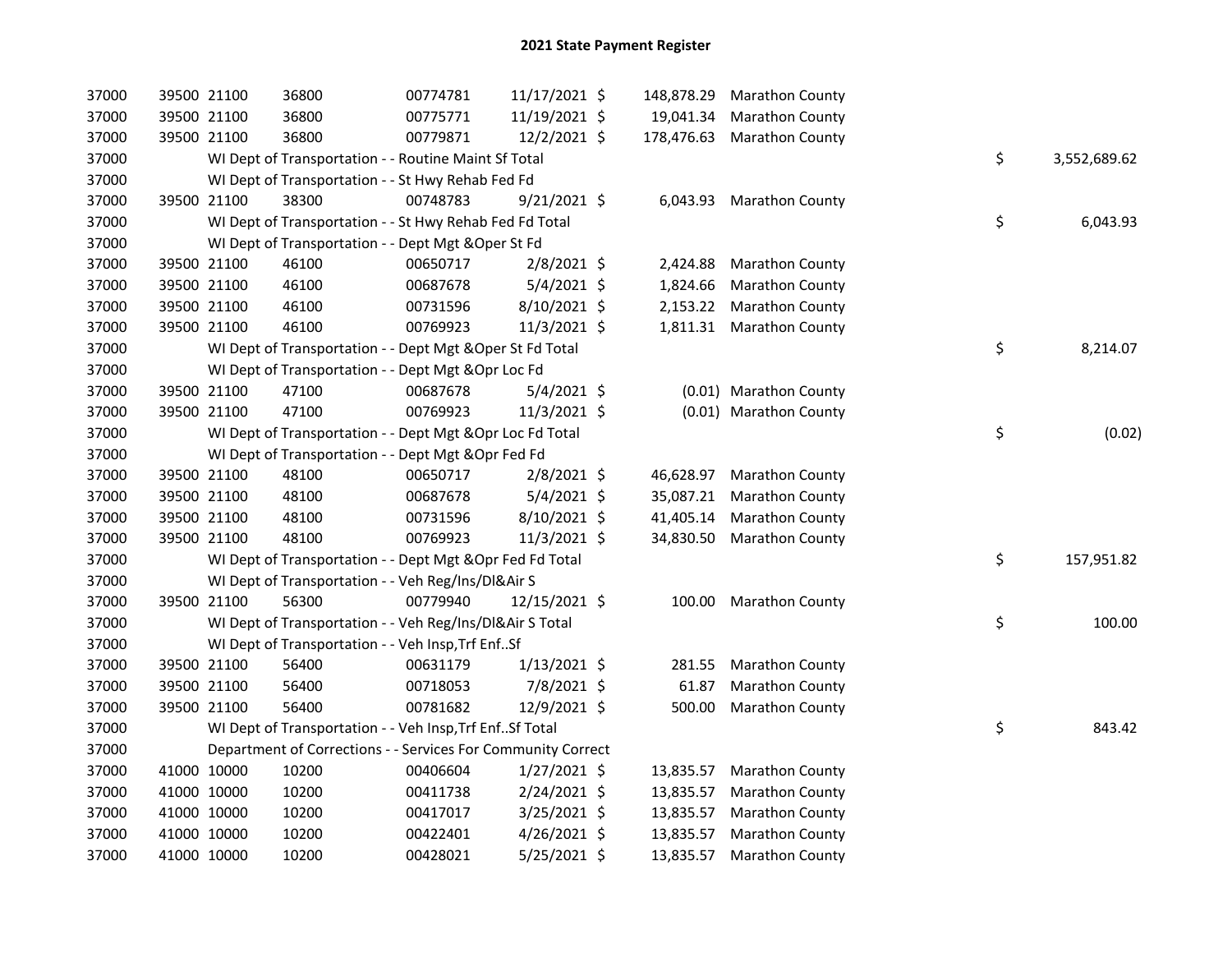| 37000 |             | 41000 10000 | 10200                                                              | 00438755 | 7/14/2021 \$   |           | 13,835.57 Marathon County |                  |
|-------|-------------|-------------|--------------------------------------------------------------------|----------|----------------|-----------|---------------------------|------------------|
| 37000 |             | 41000 10000 | 10200                                                              | 00440429 | 7/26/2021 \$   | 13,835.57 | <b>Marathon County</b>    |                  |
| 37000 | 41000 10000 |             | 10200                                                              | 00445682 | 8/25/2021 \$   | 13,835.57 | <b>Marathon County</b>    |                  |
| 37000 | 41000 10000 |             | 10200                                                              | 00451831 | 9/27/2021 \$   | 13,835.57 | <b>Marathon County</b>    |                  |
| 37000 | 41000 10000 |             | 10200                                                              | 00457456 | 10/25/2021 \$  | 13,835.57 | <b>Marathon County</b>    |                  |
| 37000 | 41000 10000 |             | 10200                                                              | 00463348 | 11/26/2021 \$  | 14,075.11 | <b>Marathon County</b>    |                  |
| 37000 |             | 41000 10000 | 10200                                                              | 00469365 | 12/27/2021 \$  |           | 14,075.11 Marathon County |                  |
| 37000 |             |             | Department of Corrections - - Services For Community Correct Total |          |                |           |                           | \$<br>166,505.92 |
| 37000 |             |             | Department of Corrections - - Purchased Services For Offende       |          |                |           |                           |                  |
| 37000 | 41000 10000 |             | 11100                                                              | 00403439 | $1/8/2021$ \$  | 19,916.67 | <b>Marathon County</b>    |                  |
| 37000 | 41000 10000 |             | 11100                                                              | 00403440 | $1/8/2021$ \$  | 19,916.67 | <b>Marathon County</b>    |                  |
| 37000 | 41000 10000 |             | 11100                                                              | 00408316 | 2/4/2021 \$    | 19,916.67 | <b>Marathon County</b>    |                  |
| 37000 | 41000 10000 |             | 11100                                                              | 00410506 | 2/16/2021 \$   | 19,916.67 | <b>Marathon County</b>    |                  |
| 37000 | 41000 10000 |             | 11100                                                              | 00429386 | 5/27/2021 \$   | 19,916.67 | <b>Marathon County</b>    |                  |
| 37000 | 41000 10000 |             | 11100                                                              | 00433352 | $6/18/2021$ \$ | 19,916.67 | <b>Marathon County</b>    |                  |
| 37000 |             | 41000 10000 | 11100                                                              | 00433353 | $6/18/2021$ \$ | 19,916.67 | <b>Marathon County</b>    |                  |
| 37000 |             | 41000 10000 | 11100                                                              | 00435023 | $6/25/2021$ \$ | 19,916.67 | <b>Marathon County</b>    |                  |
| 37000 | 41000 10000 |             | 11100                                                              | 00438630 | 7/13/2021 \$   | 19,916.67 | <b>Marathon County</b>    |                  |
| 37000 |             | 41000 10000 | 11100                                                              | 00451010 | 9/20/2021 \$   | 19,916.67 | <b>Marathon County</b>    |                  |
| 37000 | 41000 10000 |             | 11100                                                              | 00453433 | 9/28/2021 \$   | 19,916.67 | <b>Marathon County</b>    |                  |
| 37000 | 41000 10000 |             | 11100                                                              | 00459595 | 10/29/2021 \$  | 19,916.67 | <b>Marathon County</b>    |                  |
| 37000 | 41000 10000 |             | 11100                                                              | 00469540 | 12/22/2021 \$  | 19,916.67 | <b>Marathon County</b>    |                  |
| 37000 |             |             | Department of Corrections - - Purchased Services For Offende Total |          |                |           |                           | \$<br>258,916.71 |
| 37000 |             |             | Department of Corrections - - Corrections Contracts And Agre       |          |                |           |                           |                  |
| 37000 |             | 41000 10000 | 11400                                                              | 00402911 | $1/7/2021$ \$  | 6,535.42  | <b>Marathon County</b>    |                  |
| 37000 |             | 41000 10000 | 11400                                                              | 00406135 | $1/27/2021$ \$ | 6,689.80  | <b>Marathon County</b>    |                  |
| 37000 | 41000 10000 |             | 11400                                                              | 00411334 | 2/23/2021 \$   | 48,629.70 | <b>Marathon County</b>    |                  |
| 37000 | 41000 10000 |             | 11400                                                              | 00411336 | 2/23/2021 \$   | 25,215.40 | <b>Marathon County</b>    |                  |
| 37000 | 41000 10000 |             | 11400                                                              | 00412163 | 2/26/2021 \$   | 8,182.14  | <b>Marathon County</b>    |                  |
| 37000 |             | 41000 10000 | 11400                                                              | 00412436 | $2/26/2021$ \$ | 25,575.62 | <b>Marathon County</b>    |                  |
| 37000 | 41000 10000 |             | 11400                                                              | 00416164 | 3/16/2021 \$   | 61,443.24 | <b>Marathon County</b>    |                  |
| 37000 | 41000 10000 |             | 11400                                                              | 00419047 | $4/8/2021$ \$  | 10,240.54 | <b>Marathon County</b>    |                  |
| 37000 | 41000 10000 |             | 11400                                                              | 00421073 | $4/14/2021$ \$ | 69,779.76 | <b>Marathon County</b>    |                  |
| 37000 | 41000 10000 |             | 11400                                                              | 00422730 | 4/26/2021 \$   | 6,432.50  | <b>Marathon County</b>    |                  |
| 37000 |             | 41000 10000 | 11400                                                              | 00427336 | 5/19/2021 \$   | 86,092.58 | <b>Marathon County</b>    |                  |
| 37000 |             | 41000 10000 | 11400                                                              | 00429678 | $6/2/2021$ \$  | 6,432.50  | <b>Marathon County</b>    |                  |
| 37000 |             | 41000 10000 | 11400                                                              | 00431937 | $6/10/2021$ \$ | 49,555.98 | <b>Marathon County</b>    |                  |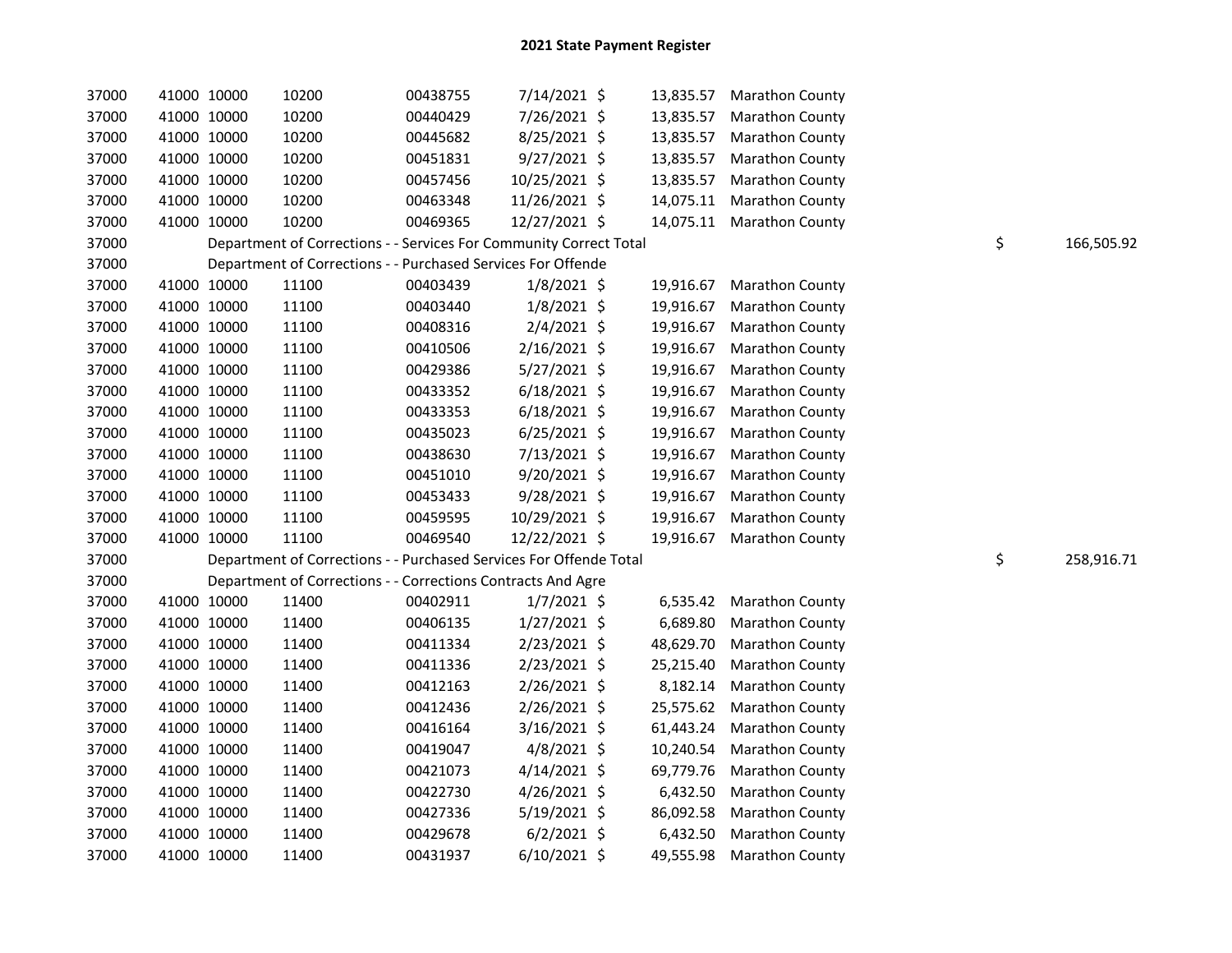| 37000 |             | 41000 10000 | 11400                                                              | 00435400 | $6/30/2021$ \$ |              | 6,535.42 Marathon County                                                                                      |                  |
|-------|-------------|-------------|--------------------------------------------------------------------|----------|----------------|--------------|---------------------------------------------------------------------------------------------------------------|------------------|
| 37000 |             | 41000 10000 | 11400                                                              | 00435783 | $6/30/2021$ \$ | 18,371.22    | <b>Marathon County</b>                                                                                        |                  |
| 37000 |             | 41000 10000 | 11400                                                              | 00437523 | 7/12/2021 \$   | 6,432.50     | <b>Marathon County</b>                                                                                        |                  |
| 37000 |             | 41000 10000 | 11400                                                              | 00438872 | 7/15/2021 \$   | 514.60       | <b>Marathon County</b>                                                                                        |                  |
| 37000 |             | 41000 10000 | 11400                                                              | 00444266 | 8/16/2021 \$   | 15,489.46    | Marathon County                                                                                               |                  |
| 37000 |             | 41000 10000 | 11400                                                              | 00454083 | 10/5/2021 \$   | 11,321.20    | <b>Marathon County</b>                                                                                        |                  |
| 37000 |             | 41000 10000 | 11400                                                              | 00458501 | 10/26/2021 \$  | 7,770.46     | <b>Marathon County</b>                                                                                        |                  |
| 37000 |             | 41000 10000 | 11400                                                              | 00464366 | 11/24/2021 \$  | 10,446.38    | <b>Marathon County</b>                                                                                        |                  |
| 37000 |             |             | Department of Corrections - - Corrections Contracts And Agre Total |          |                |              |                                                                                                               | \$<br>487,686.42 |
| 37000 |             |             |                                                                    |          |                |              | Department of Corrections - - Reimbursing Counties For Probation, Extended Supervision And Parole Holds       |                  |
| 37000 |             | 41000 10000 | 11600                                                              | 00459645 | 10/29/2021 \$  |              | 41,000.00 Marathon County                                                                                     |                  |
| 37000 |             |             |                                                                    |          |                |              | Department of Corrections - - Reimbursing Counties For Probation, Extended Supervision And Parole Holds Total | \$<br>41,000.00  |
| 37000 |             |             | Department of Corrections - - Probation, Parole And Extended       |          |                |              |                                                                                                               |                  |
| 37000 |             | 41000 10000 | 18700                                                              | 00403541 | $1/12/2021$ \$ |              | 28.65 Marathon County                                                                                         |                  |
| 37000 |             | 41000 10000 | 18700                                                              | 00403544 | 1/29/2021 \$   | 37.56        | <b>Marathon County</b>                                                                                        |                  |
| 37000 |             | 41000 10000 | 18700                                                              | 00410411 | $3/12/2021$ \$ | 42.69        | <b>Marathon County</b>                                                                                        |                  |
| 37000 |             | 41000 10000 | 18700                                                              | 00414032 | $3/31/2021$ \$ | 27.51        | <b>Marathon County</b>                                                                                        |                  |
| 37000 |             | 41000 10000 | 18700                                                              | 00419837 | 4/30/2021 \$   | 23.64        | <b>Marathon County</b>                                                                                        |                  |
| 37000 |             | 41000 10000 | 18700                                                              | 00426046 | $6/4/2021$ \$  | 32.28        | <b>Marathon County</b>                                                                                        |                  |
| 37000 |             | 41000 10000 | 18700                                                              | 00431858 | $6/30/2021$ \$ | 35.67        | Marathon County                                                                                               |                  |
| 37000 |             | 41000 10000 | 18700                                                              | 00437022 | 7/8/2021 \$    | 48.75        | <b>Marathon County</b>                                                                                        |                  |
| 37000 |             | 41000 10000 | 18700                                                              | 00449486 | $9/14/2021$ \$ | 86.61        | Marathon County                                                                                               |                  |
| 37000 |             | 41000 10000 | 18700                                                              | 00449491 | 10/1/2021 \$   | 83.49        | <b>Marathon County</b>                                                                                        |                  |
| 37000 |             | 41000 10000 | 18700                                                              | 00454261 | 10/29/2021 \$  | 96.21        | Marathon County                                                                                               |                  |
| 37000 |             | 41000 10000 | 18700                                                              | 00461103 | 12/2/2021 \$   | 97.02        | <b>Marathon County</b>                                                                                        |                  |
| 37000 |             | 41000 10000 | 18700                                                              | 00466844 | 12/30/2021 \$  | 87.67        | <b>Marathon County</b>                                                                                        |                  |
| 37000 |             |             | Department of Corrections - - Probation, Parole And Extended Total |          |                |              |                                                                                                               | \$<br>727.75     |
| 37000 |             |             | Department of Health Services - - State/Federal Aids               |          |                |              |                                                                                                               |                  |
| 37000 |             | 43500 10000 | 00000                                                              | 92106    | $1/4/2021$ \$  | 1,154,053.00 | Marathon County                                                                                               |                  |
| 37000 |             | 43500 10000 | 00000                                                              | 92107    | $2/1/2021$ \$  | 744,286.00   | Marathon County                                                                                               |                  |
| 37000 |             | 43500 10000 | 00000                                                              | 92108    | $3/1/2021$ \$  | 493,672.00   | Marathon County                                                                                               |                  |
| 37000 |             | 43500 10000 | 00000                                                              | 92109    | $4/1/2021$ \$  | 680,423.00   | Marathon County                                                                                               |                  |
| 37000 |             | 43500 10000 | 00000                                                              | 92110    | $5/3/2021$ \$  | 589,030.00   | Marathon County                                                                                               |                  |
| 37000 |             | 43500 10000 | 00000                                                              | 92111    | $6/1/2021$ \$  | 1,584,696.00 | <b>Marathon County</b>                                                                                        |                  |
| 37000 |             | 43500 10000 | 00000                                                              | 92112    | $6/16/2021$ \$ | 144,730.00   | Marathon County                                                                                               |                  |
| 37000 | 43500 10000 |             | 00000                                                              | 92200    | $7/1/2021$ \$  | 1,058,880.00 | Marathon County                                                                                               |                  |
| 37000 | 43500 10000 |             | 00000                                                              | 92201    | $8/2/2021$ \$  | 984,184.00   | <b>Marathon County</b>                                                                                        |                  |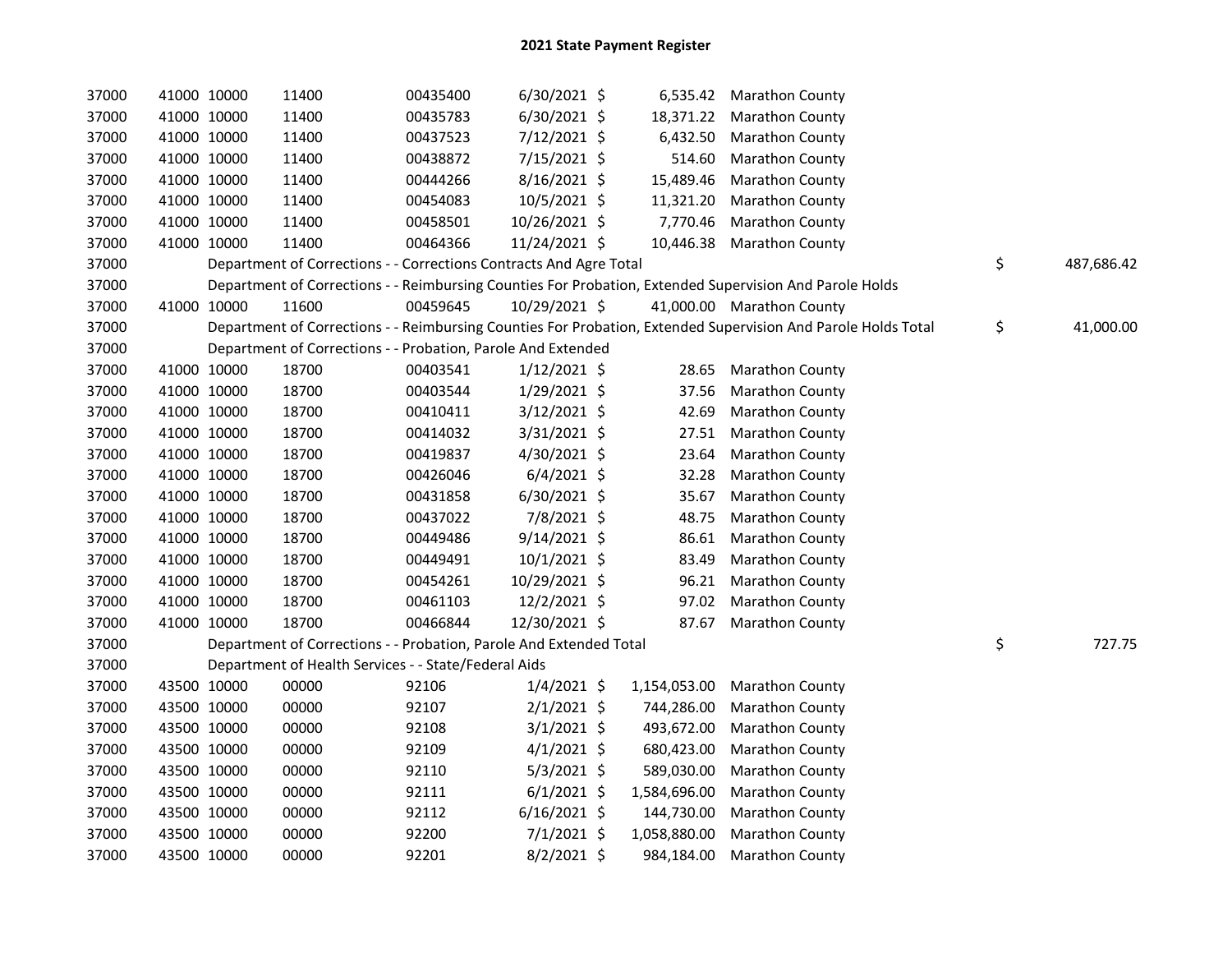| 37000 | 43500 10000 |             | 00000                                                                  | 92202    | $9/1/2021$ \$  | 228,253.00   | <b>Marathon County</b>    |    |               |
|-------|-------------|-------------|------------------------------------------------------------------------|----------|----------------|--------------|---------------------------|----|---------------|
| 37000 | 43500 10000 |             | 00000                                                                  | 92204    | 10/1/2021 \$   | 1,175,986.00 | Marathon County           |    |               |
| 37000 | 43500 10000 |             | 00000                                                                  | 92206    | $11/1/2021$ \$ | 626,642.00   | Marathon County           |    |               |
| 37000 | 43500 10000 |             | 00000                                                                  | 92207    | $12/1/2021$ \$ | 639,061.00   | <b>Marathon County</b>    |    |               |
| 37000 |             |             | Department of Health Services - - State/Federal Aids Total             |          |                |              |                           | \$ | 10,103,896.00 |
| 37000 |             |             | Department of Health Services - - Public Health Dispensaries And       |          |                |              |                           |    |               |
| 37000 | 43500 10000 |             | 10700                                                                  | 00403608 | $1/21/2021$ \$ | 17.03        | <b>Marathon County</b>    |    |               |
| 37000 |             |             | Department of Health Services - - Public Health Dispensaries And Total |          |                |              |                           | \$ | 17.03         |
| 37000 |             |             | Department of Health Services - - Services, Reimbursement & Paym       |          |                |              |                           |    |               |
| 37000 | 43500 10000 |             | 10900                                                                  | 00399349 | $1/15/2021$ \$ | 1,365.00     | <b>Marathon County</b>    |    |               |
| 37000 |             |             | Department of Health Services - - Services, Reimbursement & Paym Total |          |                |              |                           | \$ | 1,365.00      |
| 37000 |             |             | Department of Health Services - - Federal Projects Operations          |          |                |              |                           |    |               |
| 37000 |             | 43500 10000 | 14900                                                                  | 00402387 | $1/11/2021$ \$ | 1,200.00     | <b>Marathon County</b>    |    |               |
| 37000 |             | 43500 10000 | 14900                                                                  | 00427871 | 5/19/2021 \$   | 5,400.00     | <b>Marathon County</b>    |    |               |
| 37000 |             |             | Department of Health Services - - Federal Projects Operations Total    |          |                |              |                           | \$ | 6,600.00      |
| 37000 |             |             | Department of Health Services - - Federal Project Aids                 |          |                |              |                           |    |               |
| 37000 | 43500 10000 |             | 15000                                                                  | 00440469 | 7/30/2021 \$   | 5,227.29     | <b>Marathon County</b>    |    |               |
| 37000 | 43500 10000 |             | 15000                                                                  | 00440560 | $8/12/2021$ \$ | 17,549.68    | <b>Marathon County</b>    |    |               |
| 37000 | 43500 10000 |             | 15000                                                                  | 00453590 | 10/15/2021 \$  |              | 26,222.63 Marathon County |    |               |
| 37000 |             |             | Department of Health Services - - Federal Project Aids Total           |          |                |              |                           | \$ | 48,999.60     |
| 37000 |             |             | Department of Health Services - - General Program Operations           |          |                |              |                           |    |               |
| 37000 |             | 43500 10000 | 40100                                                                  | 00412943 | $3/2/2021$ \$  | 1.50         | <b>Marathon County</b>    |    |               |
| 37000 |             | 43500 10000 | 40100                                                                  | 00412945 | $3/2/2021$ \$  | 1.50         | <b>Marathon County</b>    |    |               |
| 37000 | 43500 10000 |             | 40100                                                                  | 00415848 | 3/16/2021 \$   | 1.50         | Marathon County           |    |               |
| 37000 | 43500 10000 |             | 40100                                                                  | 00426310 | $5/11/2021$ \$ | 1.50         | <b>Marathon County</b>    |    |               |
| 37000 | 43500 10000 |             | 40100                                                                  | 00445170 | 8/18/2021 \$   | 1.50         | Marathon County           |    |               |
| 37000 | 43500 10000 |             | 40100                                                                  | 00452803 | $9/28/2021$ \$ | 1.50         | <b>Marathon County</b>    |    |               |
| 37000 | 43500 10000 |             | 40100                                                                  | 00453667 | 10/5/2021 \$   | 1.50         | <b>Marathon County</b>    |    |               |
| 37000 | 43500 10000 |             | 40100                                                                  | 00460901 | 11/9/2021 \$   | 1.50         | Marathon County           |    |               |
| 37000 | 43500 10000 |             | 40100                                                                  | 00465161 | 11/30/2021 \$  | 1.50         | <b>Marathon County</b>    |    |               |
| 37000 | 43500 10000 |             | 40100                                                                  | 00465164 | 11/30/2021 \$  | 1.50         | <b>Marathon County</b>    |    |               |
| 37000 | 43500 10000 |             | 40100                                                                  | 00465167 | 11/30/2021 \$  | 1.50         | <b>Marathon County</b>    |    |               |
| 37000 | 43500 10000 |             | 40100                                                                  | 00469334 | 12/21/2021 \$  | 1.50         | <b>Marathon County</b>    |    |               |
| 37000 |             |             | Department of Health Services - - General Program Operations Total     |          |                |              |                           | \$ | 18.00         |
| 37000 |             |             | Department of Health Services - - Medical Assistance State Admin       |          |                |              |                           |    |               |
| 37000 |             | 43500 10000 | 44000                                                                  | 00412943 | $3/2/2021$ \$  | 1.50         | <b>Marathon County</b>    |    |               |
| 37000 | 43500 10000 |             | 44000                                                                  | 00412945 | $3/2/2021$ \$  | 1.50         | <b>Marathon County</b>    |    |               |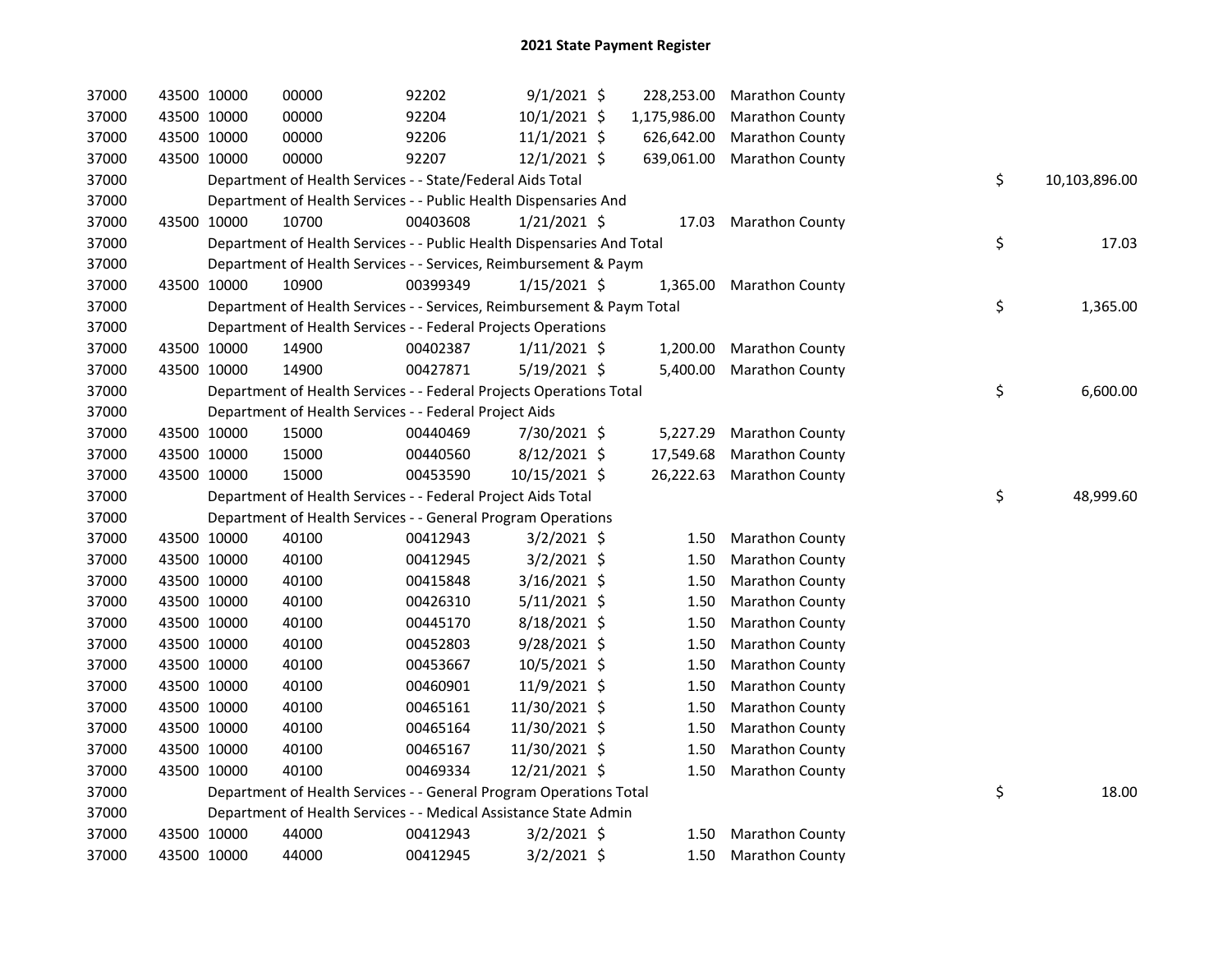| 37000 |             | 43500 10000 | 44000                                                                  | 00415848 | 3/16/2021 \$   | 1.50       | <b>Marathon County</b> |    |            |
|-------|-------------|-------------|------------------------------------------------------------------------|----------|----------------|------------|------------------------|----|------------|
| 37000 | 43500 10000 |             | 44000                                                                  | 00426310 | 5/11/2021 \$   | 1.50       | <b>Marathon County</b> |    |            |
| 37000 | 43500 10000 |             | 44000                                                                  | 00445170 | 8/18/2021 \$   | 1.50       | <b>Marathon County</b> |    |            |
| 37000 |             | 43500 10000 | 44000                                                                  | 00452803 | $9/28/2021$ \$ | 1.50       | <b>Marathon County</b> |    |            |
| 37000 |             | 43500 10000 | 44000                                                                  | 00453667 | 10/5/2021 \$   | 1.50       | <b>Marathon County</b> |    |            |
| 37000 |             | 43500 10000 | 44000                                                                  | 00460901 | 11/9/2021 \$   | 1.50       | <b>Marathon County</b> |    |            |
| 37000 | 43500 10000 |             | 44000                                                                  | 00465161 | 11/30/2021 \$  | 1.50       | <b>Marathon County</b> |    |            |
| 37000 |             | 43500 10000 | 44000                                                                  | 00465164 | 11/30/2021 \$  | 1.50       | <b>Marathon County</b> |    |            |
| 37000 |             | 43500 10000 | 44000                                                                  | 00465167 | 11/30/2021 \$  | 1.50       | <b>Marathon County</b> |    |            |
| 37000 |             | 43500 10000 | 44000                                                                  | 00469334 | 12/21/2021 \$  | 1.50       | <b>Marathon County</b> |    |            |
| 37000 |             |             | Department of Health Services - - Medical Assistance State Admin Total |          |                |            |                        | \$ | 18.00      |
| 37000 |             |             | Department of Health Services - - Interagency And Intra-Agency A       |          |                |            |                        |    |            |
| 37000 |             | 43500 10000 | 46800                                                                  | 00402724 | $1/12/2021$ \$ | 141,484.70 | <b>Marathon County</b> |    |            |
| 37000 |             | 43500 10000 | 46800                                                                  | 00458950 | 10/28/2021 \$  | 328,681.00 | <b>Marathon County</b> |    |            |
| 37000 |             |             | Department of Health Services - - Interagency And Intra-Agency A Total |          |                |            |                        | \$ | 470,165.70 |
| 37000 |             |             | Department of Health Services - - Administrative And Support-Fis       |          |                |            |                        |    |            |
| 37000 |             | 43500 10000 | 82100                                                                  | 00428085 | $5/20/2021$ \$ | 5.00       | <b>Marathon County</b> |    |            |
| 37000 |             |             | Department of Health Services - - Administrative And Support-Fis Total |          |                |            |                        | \$ | 5.00       |
| 37000 |             |             | Dept of Children and Families - - Milw Child Welfare Svc Collect       |          |                |            |                        |    |            |
| 37000 |             | 43700 10000 | 12200                                                                  | 00085928 | $6/17/2021$ \$ |            | 75.00 Marathon County  |    |            |
| 37000 |             |             | Dept of Children and Families - - Milw Child Welfare Svc Collect Total |          |                |            |                        | \$ | 75.00      |
| 37000 |             |             | Dept of Children and Families - - Fees For Administrative Servic       |          |                |            |                        |    |            |
| 37000 | 43700 10000 |             | 23100                                                                  | 00080576 | $2/16/2021$ \$ | 65.00      | Marathon County        |    |            |
| 37000 | 43700 10000 |             | 23100                                                                  | 00083431 | 4/20/2021 \$   | 85.00      | <b>Marathon County</b> |    |            |
| 37000 | 43700 10000 |             | 23100                                                                  | 00087314 | 7/23/2021 \$   | 55.00      | <b>Marathon County</b> |    |            |
| 37000 |             | 43700 10000 | 23100                                                                  | 00090931 | $11/2/2021$ \$ | 45.00      | <b>Marathon County</b> |    |            |
| 37000 |             |             | Dept of Children and Families - - Fees For Administrative Servic Total |          |                |            |                        | \$ | 250.00     |
| 37000 |             |             | Dept of Children and Families - - Child Care Block Grant - Ops         |          |                |            |                        |    |            |
| 37000 |             | 43700 10000 | 24500                                                                  | 00083965 | $4/29/2021$ \$ |            | 6.25 Marathon County   |    |            |
| 37000 |             |             | Dept of Children and Families - - Child Care Block Grant - Ops Total   |          |                |            |                        | \$ | 6.25       |
| 37000 |             |             | Dept of Children and Families - - General Aids                         |          |                |            |                        |    |            |
| 37000 |             | 43700 10000 | 99000                                                                  | 00079010 | $1/5/2021$ \$  | 53,916.56  | <b>Marathon County</b> |    |            |
| 37000 |             | 43700 10000 | 99000                                                                  | 00079759 | 1/28/2021 \$   | 11,492.60  | <b>Marathon County</b> |    |            |
| 37000 | 43700 10000 |             | 99000                                                                  | 00079760 | $1/29/2021$ \$ | 320,509.12 | <b>Marathon County</b> |    |            |
| 37000 | 43700 10000 |             | 99000                                                                  | 00079761 | 1/29/2021 \$   | 20,217.69  | <b>Marathon County</b> |    |            |
| 37000 |             | 43700 10000 | 99000                                                                  | 00079948 | $2/1/2021$ \$  | 81.31      | <b>Marathon County</b> |    |            |
| 37000 |             | 43700 10000 | 99000                                                                  | 00080166 | $2/5/2021$ \$  | 69,817.63  | <b>Marathon County</b> |    |            |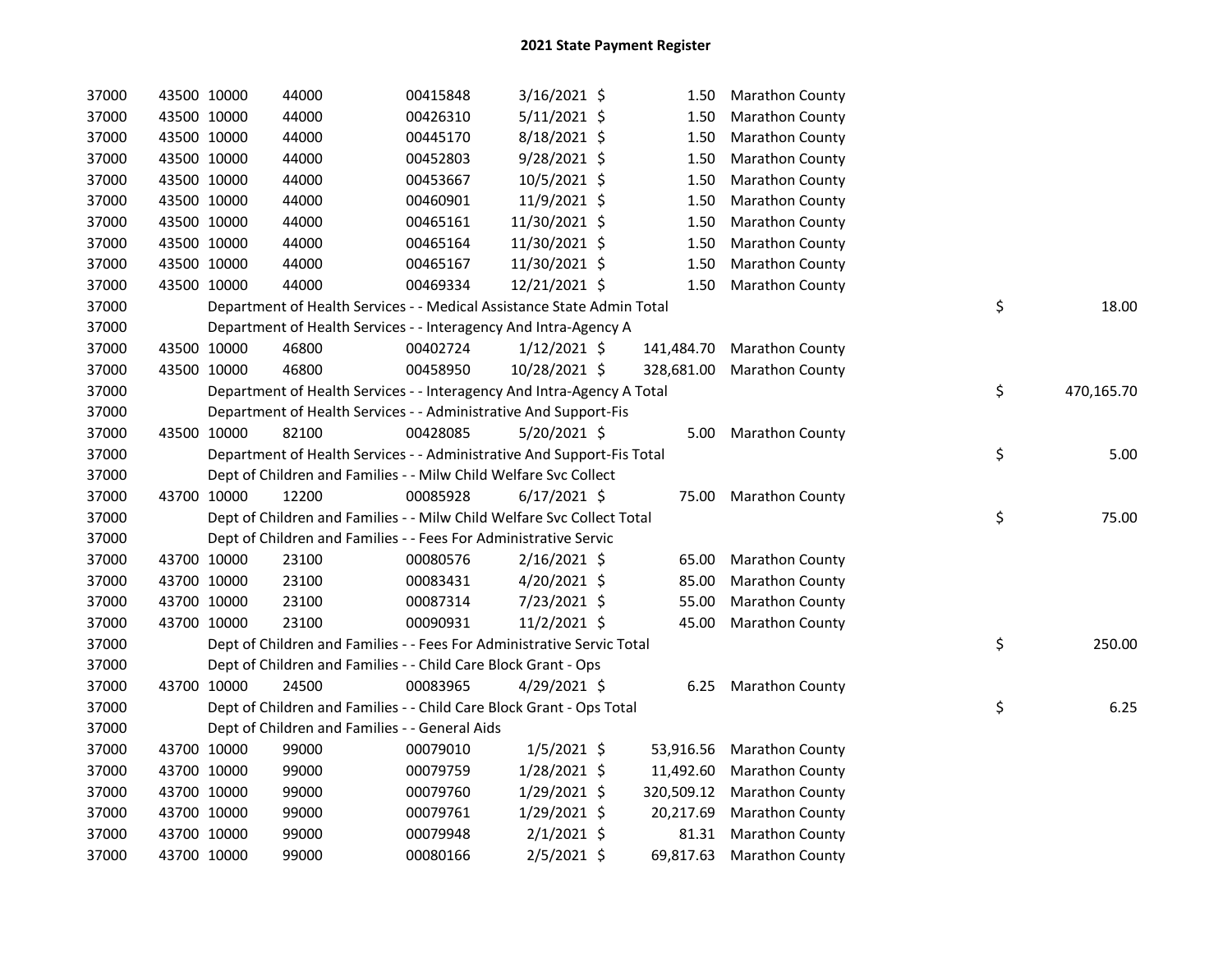| 37000 |             | 43700 10000 | 99000                                                | 00080275 | 2/5/2021 \$    | 214.36       | <b>Marathon County</b> |    |              |
|-------|-------------|-------------|------------------------------------------------------|----------|----------------|--------------|------------------------|----|--------------|
| 37000 |             | 43700 10000 | 99000                                                | 00080276 | 2/5/2021 \$    | 11,944.15    | Marathon County        |    |              |
| 37000 | 43700 10000 |             | 99000                                                | 00081242 | $3/5/2021$ \$  | 753,311.42   | Marathon County        |    |              |
| 37000 | 43700 10000 |             | 99000                                                | 00081321 | 3/5/2021 \$    | 1,005.48     | <b>Marathon County</b> |    |              |
| 37000 | 43700 10000 |             | 99000                                                | 00081404 | 3/8/2021 \$    | 18,135.00    | Marathon County        |    |              |
| 37000 | 43700 10000 |             | 99000                                                | 00082539 | $4/1/2021$ \$  | 21,654.69    | Marathon County        |    |              |
| 37000 | 43700 10000 |             | 99000                                                | 00082648 | $4/5/2021$ \$  | 382,491.23   | Marathon County        |    |              |
| 37000 | 43700 10000 |             | 99000                                                | 00082649 | $4/5/2021$ \$  | 11,417.13    | Marathon County        |    |              |
| 37000 | 43700 10000 |             | 99000                                                | 00083897 | 4/30/2021 \$   | 361,646.27   | Marathon County        |    |              |
| 37000 | 43700 10000 |             | 99000                                                | 00084053 | $5/3/2021$ \$  | 47,532.10    | Marathon County        |    |              |
| 37000 | 43700 10000 |             | 99000                                                | 00084111 | $5/5/2021$ \$  | 303,790.20   | Marathon County        |    |              |
| 37000 | 43700 10000 |             | 99000                                                | 00085442 | $6/1/2021$ \$  | 26,248.61    | Marathon County        |    |              |
| 37000 | 43700 10000 |             | 99000                                                | 00085554 | $6/4/2021$ \$  | 15,072.97    | Marathon County        |    |              |
| 37000 | 43700 10000 |             | 99000                                                | 00085626 | $6/7/2021$ \$  | 97,657.56    | Marathon County        |    |              |
| 37000 | 43700 10000 |             | 99000                                                | 00086558 | $6/30/2021$ \$ | 14,243.00    | Marathon County        |    |              |
| 37000 | 43700 10000 |             | 99000                                                | 00086686 | 7/7/2021 \$    | 68,621.58    | Marathon County        |    |              |
| 37000 | 43700 10000 |             | 99000                                                | 00086922 | 7/9/2021 \$    | 13,065.00    | Marathon County        |    |              |
| 37000 | 43700 10000 |             | 99000                                                | 00087067 | 7/16/2021 \$   | 3,075.16     | Marathon County        |    |              |
| 37000 | 43700 10000 |             | 99000                                                | 00087561 | 7/30/2021 \$   | 297,998.08   | Marathon County        |    |              |
| 37000 | 43700 10000 |             | 99000                                                | 00087696 | 7/30/2021 \$   | 74,745.00    | Marathon County        |    |              |
| 37000 | 43700 10000 |             | 99000                                                | 00087931 | 8/5/2021 \$    | 43,041.41    | Marathon County        |    |              |
| 37000 | 43700 10000 |             | 99000                                                | 00087980 | $8/6/2021$ \$  | 32,218.72    | Marathon County        |    |              |
| 37000 | 43700 10000 |             | 99000                                                | 00088816 | $9/1/2021$ \$  | 32,904.61    | Marathon County        |    |              |
| 37000 | 43700 10000 |             | 99000                                                | 00088935 | 9/7/2021 \$    | 2,567,396.80 | Marathon County        |    |              |
| 37000 | 43700 10000 |             | 99000                                                | 00089114 | $9/10/2021$ \$ | 78,754.68    | Marathon County        |    |              |
| 37000 | 43700 10000 |             | 99000                                                | 00089858 | $10/1/2021$ \$ | 10,038.92    | Marathon County        |    |              |
| 37000 | 43700 10000 |             | 99000                                                | 00089907 | 10/5/2021 \$   | 57,983.00    | Marathon County        |    |              |
| 37000 | 43700 10000 |             | 99000                                                | 00090755 | 10/29/2021 \$  | 277,824.42   | Marathon County        |    |              |
| 37000 | 43700 10000 |             | 99000                                                | 00090880 | 11/3/2021 \$   | 10,502.52    | Marathon County        |    |              |
| 37000 |             | 43700 10000 | 99000                                                | 00091023 | 11/5/2021 \$   | 49,196.23    | Marathon County        |    |              |
| 37000 | 43700 10000 |             | 99000                                                | 00091981 | 12/2/2021 \$   | 27,975.02    | Marathon County        |    |              |
| 37000 | 43700 10000 |             | 99000                                                | 00092117 | 12/3/2021 \$   | 45,895.70    | Marathon County        |    |              |
| 37000 |             | 43700 10000 | 99000                                                | 00092217 | 12/6/2021 \$   | 60,897.17    | Marathon County        |    |              |
| 37000 |             |             | Dept of Children and Families - - General Aids Total |          |                |              |                        | \$ | 6,294,533.10 |
| 37000 |             |             | Dept of Workforce Development - - Auxiliary Services |          |                |              |                        |    |              |
| 37000 |             | 44500 10000 | 13000                                                | 00310348 | $1/4/2021$ \$  | 110.00       | Marathon County        |    |              |
| 37000 |             | 44500 10000 | 13000                                                | 00313437 | $2/2/2021$ \$  | 205.00       | <b>Marathon County</b> |    |              |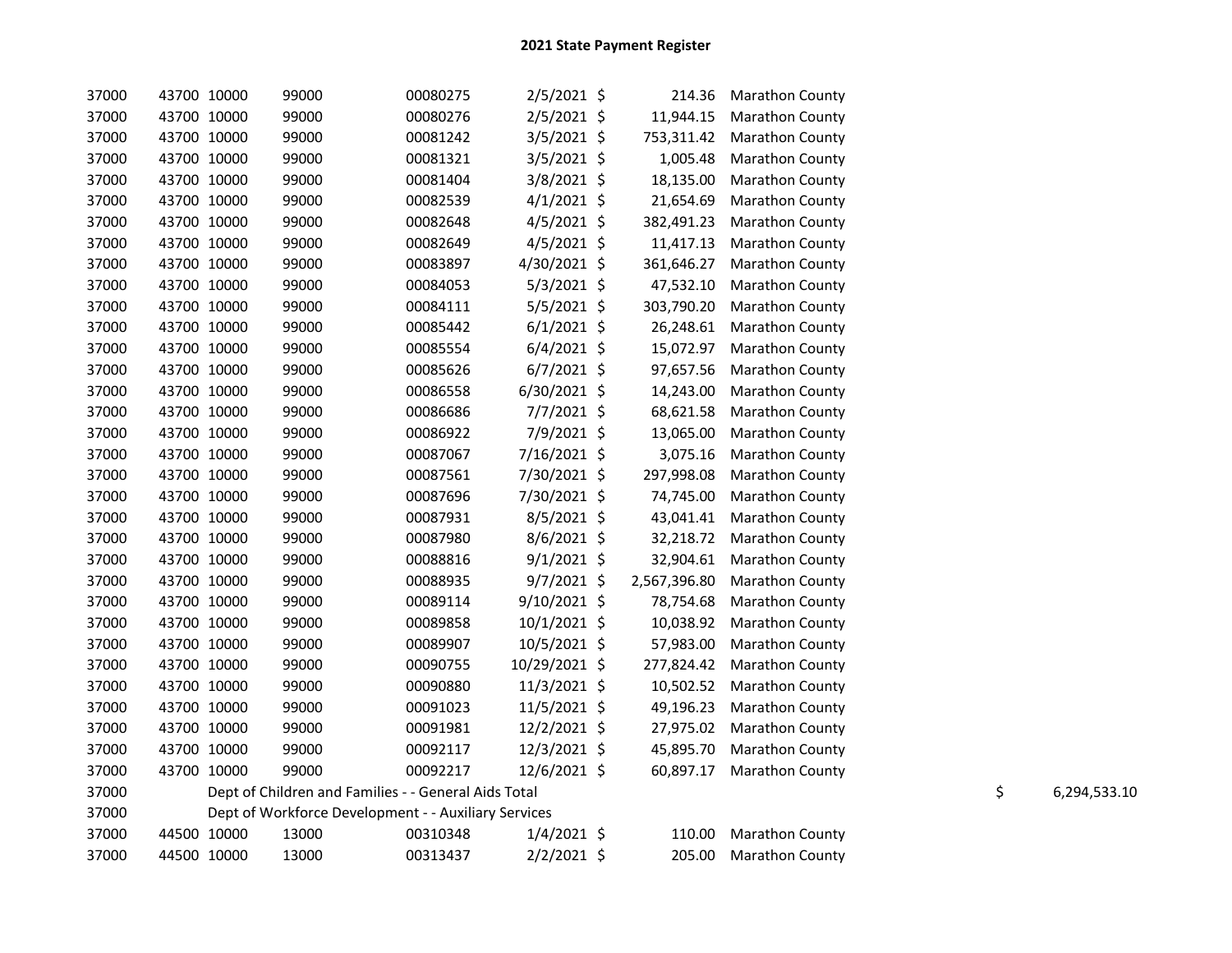|  | 13000                                                                                                                                                                                                                                                                                                                   | 00317067 |                                                                                                                                                                                                                                                                                                                                                                                                                                                                                                                                                | 155.00                                                                                                                                                                                                                                                                                                                                                                                                                                                                                                                                                                                                                                                                                            | <b>Marathon County</b>                                                                                                                                |                                                                                   |                 |
|--|-------------------------------------------------------------------------------------------------------------------------------------------------------------------------------------------------------------------------------------------------------------------------------------------------------------------------|----------|------------------------------------------------------------------------------------------------------------------------------------------------------------------------------------------------------------------------------------------------------------------------------------------------------------------------------------------------------------------------------------------------------------------------------------------------------------------------------------------------------------------------------------------------|---------------------------------------------------------------------------------------------------------------------------------------------------------------------------------------------------------------------------------------------------------------------------------------------------------------------------------------------------------------------------------------------------------------------------------------------------------------------------------------------------------------------------------------------------------------------------------------------------------------------------------------------------------------------------------------------------|-------------------------------------------------------------------------------------------------------------------------------------------------------|-----------------------------------------------------------------------------------|-----------------|
|  | 13000                                                                                                                                                                                                                                                                                                                   | 00320875 |                                                                                                                                                                                                                                                                                                                                                                                                                                                                                                                                                | 170.00                                                                                                                                                                                                                                                                                                                                                                                                                                                                                                                                                                                                                                                                                            | Marathon County                                                                                                                                       |                                                                                   |                 |
|  | 13000                                                                                                                                                                                                                                                                                                                   | 00324420 |                                                                                                                                                                                                                                                                                                                                                                                                                                                                                                                                                | 155.00                                                                                                                                                                                                                                                                                                                                                                                                                                                                                                                                                                                                                                                                                            | Marathon County                                                                                                                                       |                                                                                   |                 |
|  | 13000                                                                                                                                                                                                                                                                                                                   | 00327612 |                                                                                                                                                                                                                                                                                                                                                                                                                                                                                                                                                | 150.00                                                                                                                                                                                                                                                                                                                                                                                                                                                                                                                                                                                                                                                                                            | Marathon County                                                                                                                                       |                                                                                   |                 |
|  | 13000                                                                                                                                                                                                                                                                                                                   | 00331397 |                                                                                                                                                                                                                                                                                                                                                                                                                                                                                                                                                | 150.00                                                                                                                                                                                                                                                                                                                                                                                                                                                                                                                                                                                                                                                                                            | <b>Marathon County</b>                                                                                                                                |                                                                                   |                 |
|  | 13000                                                                                                                                                                                                                                                                                                                   | 00335296 |                                                                                                                                                                                                                                                                                                                                                                                                                                                                                                                                                | 80.00                                                                                                                                                                                                                                                                                                                                                                                                                                                                                                                                                                                                                                                                                             | <b>Marathon County</b>                                                                                                                                |                                                                                   |                 |
|  | 13000                                                                                                                                                                                                                                                                                                                   | 00339089 |                                                                                                                                                                                                                                                                                                                                                                                                                                                                                                                                                | 75.00                                                                                                                                                                                                                                                                                                                                                                                                                                                                                                                                                                                                                                                                                             | <b>Marathon County</b>                                                                                                                                |                                                                                   |                 |
|  | 13000                                                                                                                                                                                                                                                                                                                   | 00343077 |                                                                                                                                                                                                                                                                                                                                                                                                                                                                                                                                                | 145.00                                                                                                                                                                                                                                                                                                                                                                                                                                                                                                                                                                                                                                                                                            | Marathon County                                                                                                                                       |                                                                                   |                 |
|  | 13000                                                                                                                                                                                                                                                                                                                   | 00347116 |                                                                                                                                                                                                                                                                                                                                                                                                                                                                                                                                                | 140.00                                                                                                                                                                                                                                                                                                                                                                                                                                                                                                                                                                                                                                                                                            | <b>Marathon County</b>                                                                                                                                |                                                                                   |                 |
|  | 13000                                                                                                                                                                                                                                                                                                                   | 00350763 |                                                                                                                                                                                                                                                                                                                                                                                                                                                                                                                                                | 130.00                                                                                                                                                                                                                                                                                                                                                                                                                                                                                                                                                                                                                                                                                            | Marathon County                                                                                                                                       |                                                                                   |                 |
|  |                                                                                                                                                                                                                                                                                                                         |          |                                                                                                                                                                                                                                                                                                                                                                                                                                                                                                                                                |                                                                                                                                                                                                                                                                                                                                                                                                                                                                                                                                                                                                                                                                                                   |                                                                                                                                                       |                                                                                   | \$<br>1,665.00  |
|  |                                                                                                                                                                                                                                                                                                                         |          |                                                                                                                                                                                                                                                                                                                                                                                                                                                                                                                                                |                                                                                                                                                                                                                                                                                                                                                                                                                                                                                                                                                                                                                                                                                                   |                                                                                                                                                       |                                                                                   |                 |
|  | 17700                                                                                                                                                                                                                                                                                                                   | 00322339 |                                                                                                                                                                                                                                                                                                                                                                                                                                                                                                                                                | 35.00                                                                                                                                                                                                                                                                                                                                                                                                                                                                                                                                                                                                                                                                                             | <b>Marathon County</b>                                                                                                                                |                                                                                   |                 |
|  | 17700                                                                                                                                                                                                                                                                                                                   | 00322340 |                                                                                                                                                                                                                                                                                                                                                                                                                                                                                                                                                | 5.00                                                                                                                                                                                                                                                                                                                                                                                                                                                                                                                                                                                                                                                                                              | <b>Marathon County</b>                                                                                                                                |                                                                                   |                 |
|  | 17700                                                                                                                                                                                                                                                                                                                   | 00337530 |                                                                                                                                                                                                                                                                                                                                                                                                                                                                                                                                                | 70.00                                                                                                                                                                                                                                                                                                                                                                                                                                                                                                                                                                                                                                                                                             | <b>Marathon County</b>                                                                                                                                |                                                                                   |                 |
|  | 17700                                                                                                                                                                                                                                                                                                                   | 00337531 |                                                                                                                                                                                                                                                                                                                                                                                                                                                                                                                                                | 55.00                                                                                                                                                                                                                                                                                                                                                                                                                                                                                                                                                                                                                                                                                             | <b>Marathon County</b>                                                                                                                                |                                                                                   |                 |
|  |                                                                                                                                                                                                                                                                                                                         |          |                                                                                                                                                                                                                                                                                                                                                                                                                                                                                                                                                |                                                                                                                                                                                                                                                                                                                                                                                                                                                                                                                                                                                                                                                                                                   |                                                                                                                                                       |                                                                                   | \$<br>165.00    |
|  |                                                                                                                                                                                                                                                                                                                         |          |                                                                                                                                                                                                                                                                                                                                                                                                                                                                                                                                                |                                                                                                                                                                                                                                                                                                                                                                                                                                                                                                                                                                                                                                                                                                   |                                                                                                                                                       |                                                                                   |                 |
|  | 20200                                                                                                                                                                                                                                                                                                                   | 00104852 |                                                                                                                                                                                                                                                                                                                                                                                                                                                                                                                                                |                                                                                                                                                                                                                                                                                                                                                                                                                                                                                                                                                                                                                                                                                                   |                                                                                                                                                       |                                                                                   |                 |
|  |                                                                                                                                                                                                                                                                                                                         |          |                                                                                                                                                                                                                                                                                                                                                                                                                                                                                                                                                |                                                                                                                                                                                                                                                                                                                                                                                                                                                                                                                                                                                                                                                                                                   |                                                                                                                                                       |                                                                                   | \$<br>2,121.14  |
|  |                                                                                                                                                                                                                                                                                                                         |          |                                                                                                                                                                                                                                                                                                                                                                                                                                                                                                                                                |                                                                                                                                                                                                                                                                                                                                                                                                                                                                                                                                                                                                                                                                                                   |                                                                                                                                                       |                                                                                   |                 |
|  | 21400                                                                                                                                                                                                                                                                                                                   | 00105513 |                                                                                                                                                                                                                                                                                                                                                                                                                                                                                                                                                | 160.00                                                                                                                                                                                                                                                                                                                                                                                                                                                                                                                                                                                                                                                                                            | <b>Marathon County</b>                                                                                                                                |                                                                                   |                 |
|  | 21400                                                                                                                                                                                                                                                                                                                   | 00105514 |                                                                                                                                                                                                                                                                                                                                                                                                                                                                                                                                                |                                                                                                                                                                                                                                                                                                                                                                                                                                                                                                                                                                                                                                                                                                   | <b>Marathon County</b>                                                                                                                                |                                                                                   |                 |
|  |                                                                                                                                                                                                                                                                                                                         |          |                                                                                                                                                                                                                                                                                                                                                                                                                                                                                                                                                |                                                                                                                                                                                                                                                                                                                                                                                                                                                                                                                                                                                                                                                                                                   |                                                                                                                                                       |                                                                                   | \$<br>23,200.00 |
|  |                                                                                                                                                                                                                                                                                                                         |          |                                                                                                                                                                                                                                                                                                                                                                                                                                                                                                                                                |                                                                                                                                                                                                                                                                                                                                                                                                                                                                                                                                                                                                                                                                                                   |                                                                                                                                                       |                                                                                   |                 |
|  | 22100                                                                                                                                                                                                                                                                                                                   | 00100350 |                                                                                                                                                                                                                                                                                                                                                                                                                                                                                                                                                |                                                                                                                                                                                                                                                                                                                                                                                                                                                                                                                                                                                                                                                                                                   |                                                                                                                                                       |                                                                                   |                 |
|  |                                                                                                                                                                                                                                                                                                                         |          |                                                                                                                                                                                                                                                                                                                                                                                                                                                                                                                                                |                                                                                                                                                                                                                                                                                                                                                                                                                                                                                                                                                                                                                                                                                                   |                                                                                                                                                       |                                                                                   | \$<br>3,940.00  |
|  |                                                                                                                                                                                                                                                                                                                         |          |                                                                                                                                                                                                                                                                                                                                                                                                                                                                                                                                                |                                                                                                                                                                                                                                                                                                                                                                                                                                                                                                                                                                                                                                                                                                   |                                                                                                                                                       |                                                                                   |                 |
|  | 22500                                                                                                                                                                                                                                                                                                                   | 00094172 |                                                                                                                                                                                                                                                                                                                                                                                                                                                                                                                                                |                                                                                                                                                                                                                                                                                                                                                                                                                                                                                                                                                                                                                                                                                                   |                                                                                                                                                       |                                                                                   |                 |
|  |                                                                                                                                                                                                                                                                                                                         |          |                                                                                                                                                                                                                                                                                                                                                                                                                                                                                                                                                |                                                                                                                                                                                                                                                                                                                                                                                                                                                                                                                                                                                                                                                                                                   |                                                                                                                                                       |                                                                                   | \$<br>18,177.00 |
|  |                                                                                                                                                                                                                                                                                                                         |          |                                                                                                                                                                                                                                                                                                                                                                                                                                                                                                                                                |                                                                                                                                                                                                                                                                                                                                                                                                                                                                                                                                                                                                                                                                                                   |                                                                                                                                                       |                                                                                   |                 |
|  | 23200                                                                                                                                                                                                                                                                                                                   | 00093152 |                                                                                                                                                                                                                                                                                                                                                                                                                                                                                                                                                | 250.00                                                                                                                                                                                                                                                                                                                                                                                                                                                                                                                                                                                                                                                                                            | <b>Marathon County</b>                                                                                                                                |                                                                                   |                 |
|  |                                                                                                                                                                                                                                                                                                                         |          |                                                                                                                                                                                                                                                                                                                                                                                                                                                                                                                                                |                                                                                                                                                                                                                                                                                                                                                                                                                                                                                                                                                                                                                                                                                                   |                                                                                                                                                       |                                                                                   | \$<br>250.00    |
|  |                                                                                                                                                                                                                                                                                                                         |          |                                                                                                                                                                                                                                                                                                                                                                                                                                                                                                                                                |                                                                                                                                                                                                                                                                                                                                                                                                                                                                                                                                                                                                                                                                                                   |                                                                                                                                                       |                                                                                   |                 |
|  | 24100                                                                                                                                                                                                                                                                                                                   | 00092920 |                                                                                                                                                                                                                                                                                                                                                                                                                                                                                                                                                | 8,000.00                                                                                                                                                                                                                                                                                                                                                                                                                                                                                                                                                                                                                                                                                          | <b>Marathon County</b>                                                                                                                                |                                                                                   |                 |
|  |                                                                                                                                                                                                                                                                                                                         |          |                                                                                                                                                                                                                                                                                                                                                                                                                                                                                                                                                |                                                                                                                                                                                                                                                                                                                                                                                                                                                                                                                                                                                                                                                                                                   |                                                                                                                                                       |                                                                                   | \$<br>8,000.00  |
|  |                                                                                                                                                                                                                                                                                                                         |          |                                                                                                                                                                                                                                                                                                                                                                                                                                                                                                                                                |                                                                                                                                                                                                                                                                                                                                                                                                                                                                                                                                                                                                                                                                                                   |                                                                                                                                                       |                                                                                   |                 |
|  | 44500 10000<br>44500 10000<br>44500 10000<br>44500 10000<br>44500 10000<br>44500 10000<br>44500 10000<br>44500 10000<br>44500 10000<br>44500 10000<br>44500 22700<br>44500 22700<br>44500 22700<br>44500 22700<br>45500 10000<br>45500 10000<br>45500 10000<br>45500 10000<br>45500 10000<br>45500 10000<br>45500 10000 |          | Dept of Workforce Development - - Auxiliary Services Total<br>Department of Justice - - Officer Training Reimbursement<br>Department of Justice - - Officer training reimbursement<br>Department of Justice - - Crime Laboratories, Dna<br>Department of Justice - - Crime Laboratories, Dna Total<br>Department of Justice - - Drug Crimes Enforcement, Local<br>Department of Justice - - Law Enforcement Train, State<br>Department of Justice - - Federal Aid, State Operations<br>Department of Justice - - Federal Aid, Local Assistance | $3/2/2021$ \$<br>$4/2/2021$ \$<br>5/4/2021 \$<br>$6/2/2021$ \$<br>$7/2/2021$ \$<br>8/3/2021 \$<br>$9/2/2021$ \$<br>10/4/2021 \$<br>11/2/2021 \$<br>12/2/2021 \$<br>$4/19/2021$ \$<br>$4/19/2021$ \$<br>8/23/2021 \$<br>8/23/2021 \$<br>11/29/2021 \$<br>Department of Justice - - Officer Training Reimbursement Total<br>11/18/2021 \$<br>11/18/2021 \$<br>Department of Justice - - Officer training reimbursement Total<br>7/14/2021 \$<br>$2/9/2021$ \$<br>Department of Justice - - Drug Crimes Enforcement, Local Total<br>$1/15/2021$ \$<br>Department of Justice - - Law Enforcement Train, State Total<br>$1/7/2021$ \$<br>Department of Justice - - Federal Aid, State Operations Total | Dept of Workforce Development - - Wc Ops Uninsured Emplyr Admin<br>Dept of Workforce Development - - Wc Ops Uninsured Emplyr Admin Total<br>23,040.00 | 2,121.14 Marathon County<br>3,940.00 Marathon County<br>18,177.00 Marathon County |                 |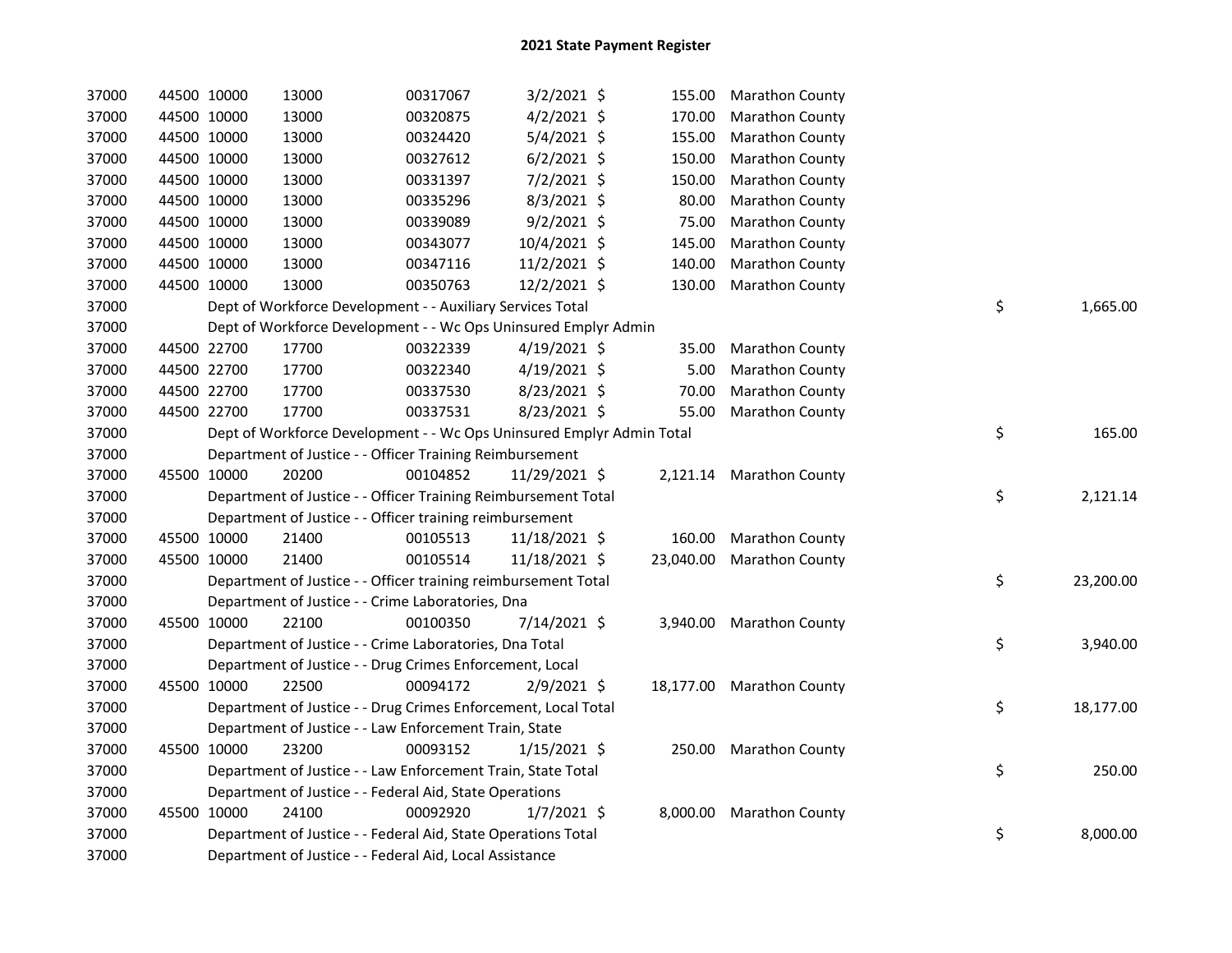| 37000 |             | 45500 10000 | 25100                                                               | 00094239 | 2/8/2021 \$    | 3,610.34  | <b>Marathon County</b> |    |            |
|-------|-------------|-------------|---------------------------------------------------------------------|----------|----------------|-----------|------------------------|----|------------|
| 37000 |             | 45500 10000 | 25100                                                               | 00094342 | 2/18/2021 \$   | 5,160.32  | <b>Marathon County</b> |    |            |
| 37000 |             | 45500 10000 | 25100                                                               | 00094349 | 2/19/2021 \$   | 587.77    | <b>Marathon County</b> |    |            |
| 37000 |             | 45500 10000 | 25100                                                               | 00094397 | 2/19/2021 \$   | 14,953.00 | <b>Marathon County</b> |    |            |
| 37000 |             | 45500 10000 | 25100                                                               | 00098223 | 5/18/2021 \$   | 24,976.75 | Marathon County        |    |            |
| 37000 |             | 45500 10000 | 25100                                                               | 00098326 | 5/27/2021 \$   | 9,563.00  | <b>Marathon County</b> |    |            |
| 37000 |             | 45500 10000 | 25100                                                               | 00101183 | 8/11/2021 \$   | 15,000.00 | <b>Marathon County</b> |    |            |
| 37000 |             | 45500 10000 | 25100                                                               | 00101209 | 8/24/2021 \$   | 5,515.52  | <b>Marathon County</b> |    |            |
| 37000 |             | 45500 10000 | 25100                                                               | 00101437 | 8/26/2021 \$   | 15,593.00 | Marathon County        |    |            |
| 37000 |             | 45500 10000 | 25100                                                               | 00101615 | 8/27/2021 \$   | 1,292.25  | <b>Marathon County</b> |    |            |
| 37000 |             | 45500 10000 | 25100                                                               | 00104439 | 11/3/2021 \$   | 15,377.20 | <b>Marathon County</b> |    |            |
| 37000 |             | 45500 10000 | 25100                                                               | 00104755 | 11/12/2021 \$  | 7,482.01  | <b>Marathon County</b> |    |            |
| 37000 |             |             | Department of Justice - - Federal Aid, Local Assistance Total       |          |                |           |                        | \$ | 119,111.16 |
| 37000 |             |             | Department of Justice - - Alt Prosecution Alcohol Drugs             |          |                |           |                        |    |            |
| 37000 |             | 45500 10000 | 27100                                                               | 00094796 | 2/18/2021 \$   | 42,107.31 | <b>Marathon County</b> |    |            |
| 37000 |             | 45500 10000 | 27100                                                               | 00097861 | 5/7/2021 \$    | 30,637.18 | Marathon County        |    |            |
| 37000 |             | 45500 10000 | 27100                                                               | 00100980 | 8/10/2021 \$   | 51,284.10 | <b>Marathon County</b> |    |            |
| 37000 |             | 45500 10000 | 27100                                                               | 00103940 | 10/25/2021 \$  | 39,943.64 | <b>Marathon County</b> |    |            |
| 37000 |             |             | Department of Justice - - Alt Prosecution Alcohol Drugs Total       |          |                |           |                        | \$ | 163,972.23 |
| 37000 |             |             | Department of Justice - - Internet Crimes Against Childr            |          |                |           |                        |    |            |
| 37000 |             | 45500 10000 | 28400                                                               | 00094983 | $2/25/2021$ \$ | 1,138.11  | <b>Marathon County</b> |    |            |
| 37000 |             | 45500 10000 | 28400                                                               | 00099030 | $6/10/2021$ \$ | 1,025.51  | <b>Marathon County</b> |    |            |
| 37000 |             | 45500 10000 | 28400                                                               | 00099034 | $6/10/2021$ \$ | 1,204.24  | <b>Marathon County</b> |    |            |
| 37000 |             | 45500 10000 | 28400                                                               | 00102621 | 9/24/2021 \$   | 1,391.92  | <b>Marathon County</b> |    |            |
| 37000 |             |             | Department of Justice - - Internet Crimes Against Childr Total      |          |                |           |                        | \$ | 4,759.78   |
| 37000 |             |             | Department of Justice - - Crime Victim Witness Assist               |          |                |           |                        |    |            |
| 37000 |             | 45500 10000 | 53200                                                               | 00095451 | $3/5/2021$ \$  | 32,222.39 | Marathon County        |    |            |
| 37000 |             | 45500 10000 | 53200                                                               | 00100545 | 7/15/2021 \$   | 47,421.45 | <b>Marathon County</b> |    |            |
| 37000 |             |             | Department of Justice - - Crime Victim Witness Assist Total         |          |                |           |                        | \$ | 79,643.84  |
| 37000 |             |             | Department of Military Affairs - - Local Emer Planning Grants       |          |                |           |                        |    |            |
| 37000 |             | 46500 10000 | 33700                                                               | 00090179 | 2/22/2021 \$   | 32,144.88 | <b>Marathon County</b> |    |            |
| 37000 |             |             | Department of Military Affairs - - Local Emer Planning Grants Total |          |                |           |                        | \$ | 32,144.88  |
| 37000 |             |             | Department of Military Affairs - - Federal Aid, Local Assistance    |          |                |           |                        |    |            |
| 37000 |             | 46500 10000 | 34200                                                               | 00090149 | $2/22/2021$ \$ | 70,361.60 | <b>Marathon County</b> |    |            |
| 37000 |             | 46500 10000 | 34200                                                               | 00101292 | 10/13/2021 \$  | 9,843.75  | <b>Marathon County</b> |    |            |
| 37000 | 46500 10000 |             | 34200                                                               | 00103210 | 11/24/2021 \$  | 14,441.67 | <b>Marathon County</b> |    |            |
| 37000 | 46500 10000 |             | 34200                                                               | 00103372 | 12/2/2021 \$   | 9,843.75  | <b>Marathon County</b> |    |            |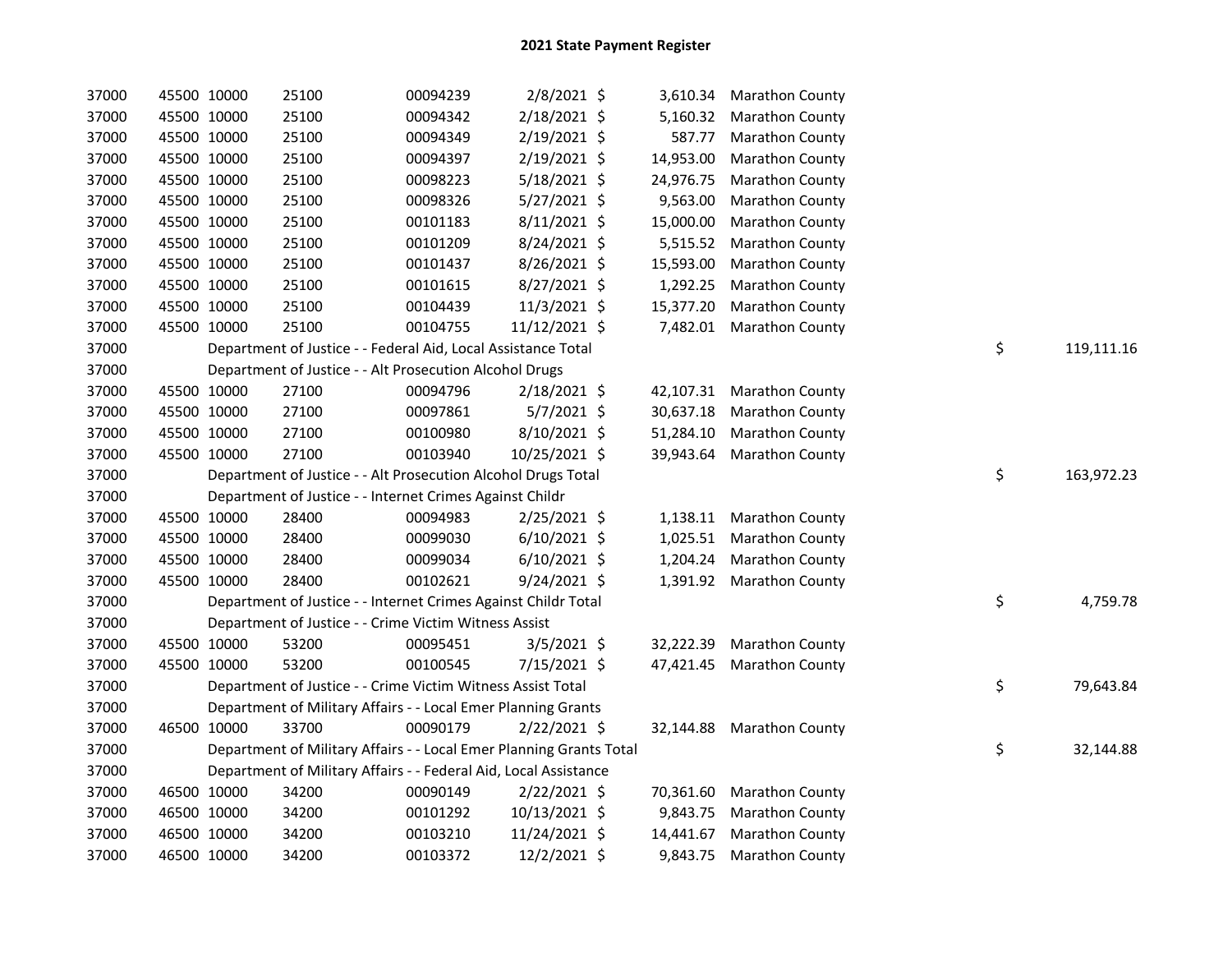| 37000 | 46500 10000 |             | 34200                                                                   | 00103746 | 12/10/2021 \$  |           | 4,813.89 Marathon County  |    |            |
|-------|-------------|-------------|-------------------------------------------------------------------------|----------|----------------|-----------|---------------------------|----|------------|
| 37000 |             |             | Department of Military Affairs - - Federal Aid, Local Assistance Total  |          |                |           |                           | \$ | 109,304.66 |
| 37000 |             |             | Department of Military Affairs - - Federal Aid, Homeland Security       |          |                |           |                           |    |            |
| 37000 |             | 46500 10000 | 35000                                                                   | 00088980 | $2/1/2021$ \$  | 20,000.00 | <b>Marathon County</b>    |    |            |
| 37000 |             | 46500 10000 | 35000                                                                   | 00088981 | $2/1/2021$ \$  | 10,200.00 | Marathon County           |    |            |
| 37000 |             | 46500 10000 | 35000                                                                   | 00093311 | 4/28/2021 \$   | 34,438.00 | Marathon County           |    |            |
| 37000 |             | 46500 10000 | 35000                                                                   | 00094328 | $5/21/2021$ \$ | 634.00    | Marathon County           |    |            |
| 37000 |             | 46500 10000 | 35000                                                                   | 00100654 | 9/29/2021 \$   | 203.46    | Marathon County           |    |            |
| 37000 | 46500 10000 |             | 35000                                                                   | 00100807 | 10/1/2021 \$   | 6,471.00  | Marathon County           |    |            |
| 37000 |             |             | Department of Military Affairs - - Federal Aid, Homeland Security Total |          |                |           |                           | \$ | 71,946.46  |
| 37000 |             |             | Department of Veterans Affairs - - County Grants                        |          |                |           |                           |    |            |
| 37000 |             | 48500 58200 | 26700                                                                   | 00091441 | 3/12/2021 \$   |           | 13,000.00 Marathon County |    |            |
| 37000 |             |             | Department of Veterans Affairs - - County Grants Total                  |          |                |           |                           | \$ | 13,000.00  |
| 37000 |             |             | Department of Veterans Affairs - - Clearing-Vets Trust Fund             |          |                |           |                           |    |            |
| 37000 |             | 48500 58200 | 99000                                                                   | 00091505 | $3/12/2021$ \$ |           | 30.00 Marathon County     |    |            |
| 37000 |             |             | Department of Veterans Affairs - - Clearing-Vets Trust Fund Total       |          |                |           |                           | \$ | 30.00      |
| 37000 |             |             | Department of Administration - - Federal Aid, Local Assistance          |          |                |           |                           |    |            |
| 37000 |             | 50500 10000 | 15500                                                                   | 00140935 | $2/17/2021$ \$ | 27,893.98 | Marathon County           |    |            |
| 37000 |             | 50500 10000 | 15500                                                                   | 00141629 | $3/2/2021$ \$  | 17,181.28 | Marathon County           |    |            |
| 37000 |             | 50500 10000 | 15500                                                                   | 00142337 | 3/16/2021 \$   | 11,926.81 | Marathon County           |    |            |
| 37000 |             | 50500 10000 | 15500                                                                   | 00143931 | $4/15/2021$ \$ | 11,348.30 | Marathon County           |    |            |
| 37000 |             | 50500 10000 | 15500                                                                   | 00148936 | 7/16/2021 \$   | 7,478.78  | Marathon County           |    |            |
| 37000 |             | 50500 10000 | 15500                                                                   | 00149874 | 8/5/2021 \$    | 32,366.88 | Marathon County           |    |            |
| 37000 |             | 50500 10000 | 15500                                                                   | 00152520 | 9/29/2021 \$   | 12,768.45 | Marathon County           |    |            |
| 37000 |             |             | Department of Administration - - Federal Aid, Local Assistance Total    |          |                |           |                           | \$ | 120,964.48 |
| 37000 |             |             | Department of Administration - - Low-Income Assistance Grants           |          |                |           |                           |    |            |
| 37000 |             | 50500 23500 | 37100                                                                   | 00140935 | 2/17/2021 \$   | 6,855.05  | Marathon County           |    |            |
| 37000 |             | 50500 23500 | 37100                                                                   | 00141629 | $3/2/2021$ \$  | 6,501.33  | Marathon County           |    |            |
| 37000 |             | 50500 23500 | 37100                                                                   | 00142337 | $3/16/2021$ \$ | 3,869.57  | Marathon County           |    |            |
| 37000 |             | 50500 23500 | 37100                                                                   | 00143931 | $4/15/2021$ \$ | 4,231.87  | <b>Marathon County</b>    |    |            |
| 37000 |             | 50500 23500 | 37100                                                                   | 00148936 | 7/16/2021 \$   | 2,821.59  | Marathon County           |    |            |
| 37000 |             | 50500 23500 | 37100                                                                   | 00149874 | 8/5/2021 \$    | 11,649.87 | Marathon County           |    |            |
| 37000 |             | 50500 23500 | 37100                                                                   | 00152520 | $9/29/2021$ \$ | 5,223.33  | Marathon County           |    |            |
| 37000 |             |             | Department of Administration - - Low-Income Assistance Grants Total     |          |                |           |                           | \$ | 41,152.61  |
| 37000 |             |             | Department of Administration - - Land Information Program; Loca         |          |                |           |                           |    |            |
| 37000 |             | 50500 26900 | 17300                                                                   | 00136664 | $1/11/2021$ \$ | 20,000.00 | Marathon County           |    |            |
| 37000 | 50500 26900 |             | 17300                                                                   | 00138477 | 1/29/2021 \$   | 1,000.00  | <b>Marathon County</b>    |    |            |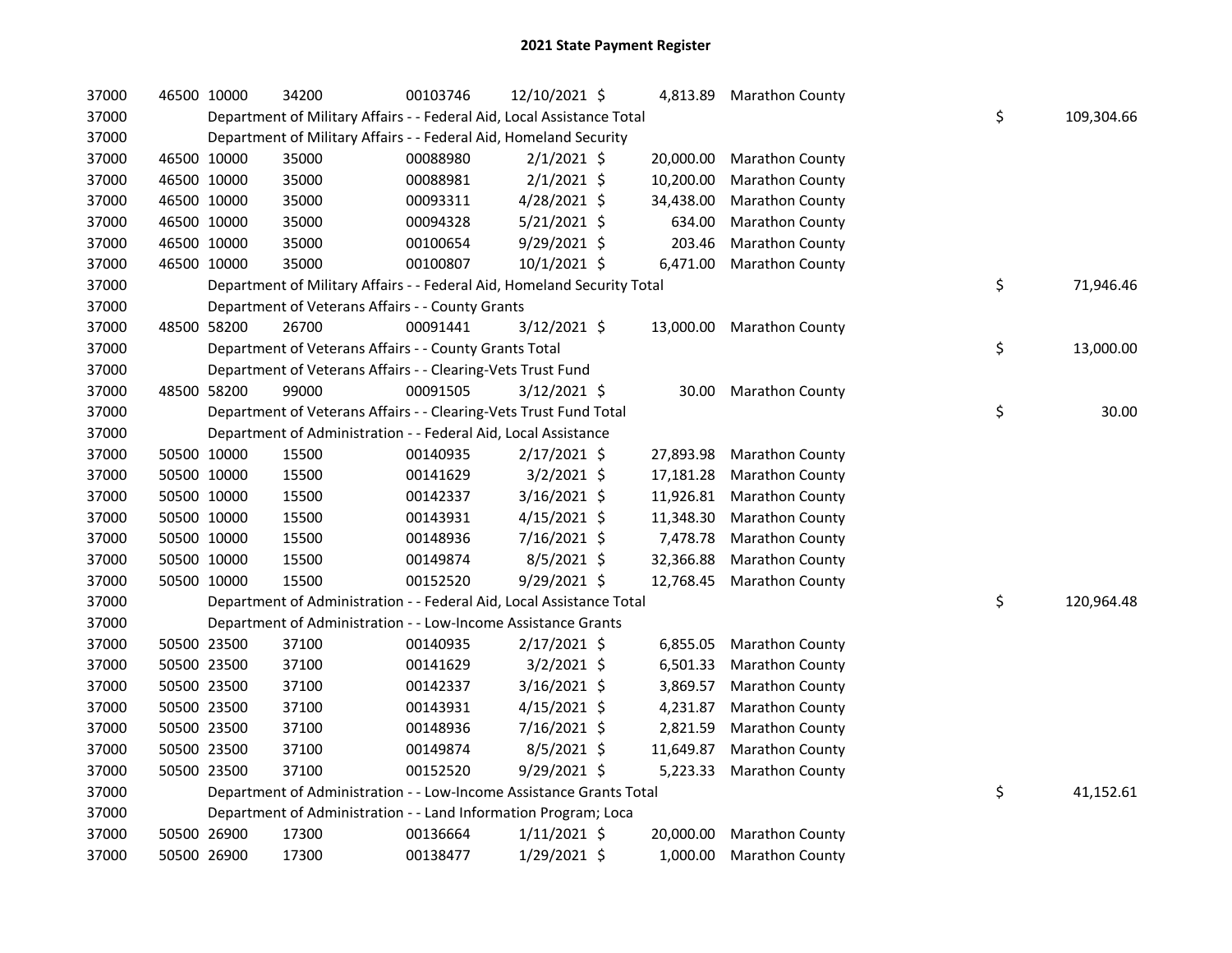| 37000 |             | 50500 26900 | 17300                                                                 | 00145540 | $5/12/2021$ \$ |           | 25,000.00 Marathon County                                                                               |                 |
|-------|-------------|-------------|-----------------------------------------------------------------------|----------|----------------|-----------|---------------------------------------------------------------------------------------------------------|-----------------|
| 37000 |             |             | Department of Administration - - Land Information Program; Loca Total |          |                |           |                                                                                                         | \$<br>46,000.00 |
| 37000 |             |             | Public Defender Board - - Trial Representation                        |          |                |           |                                                                                                         |                 |
| 37000 |             | 55000 10000 | 10300                                                                 | 00310256 | 10/22/2021 \$  | 5.00      | <b>Marathon County</b>                                                                                  |                 |
| 37000 |             |             | Public Defender Board - - Trial Representation Total                  |          |                |           |                                                                                                         | \$<br>5.00      |
| 37000 |             |             |                                                                       |          |                |           | Public Defender Board - - Transcript, Discovery and Records Provided to the Public Defender Board       |                 |
| 37000 |             | 55000 10000 | 10600                                                                 | 00275594 | $1/26/2021$ \$ | 292.80    | <b>Marathon County</b>                                                                                  |                 |
| 37000 |             | 55000 10000 | 10600                                                                 | 00278525 | 2/22/2021 \$   | 4,131.00  | Marathon County                                                                                         |                 |
| 37000 |             | 55000 10000 | 10600                                                                 | 00278543 | $2/22/2021$ \$ | 1,703.00  | Marathon County                                                                                         |                 |
| 37000 | 55000 10000 |             | 10600                                                                 | 00278563 | 2/22/2021 \$   | 1,347.20  | Marathon County                                                                                         |                 |
| 37000 | 55000 10000 |             | 10600                                                                 | 00278564 | 2/22/2021 \$   | 314.00    | <b>Marathon County</b>                                                                                  |                 |
| 37000 | 55000 10000 |             | 10600                                                                 | 00291079 | $5/19/2021$ \$ | 3,580.38  | Marathon County                                                                                         |                 |
| 37000 |             | 55000 10000 | 10600                                                                 | 00291138 | 5/19/2021 \$   | 261.00    | <b>Marathon County</b>                                                                                  |                 |
| 37000 |             | 55000 10000 | 10600                                                                 | 00292286 | 5/28/2021 \$   | 27.00     | Marathon County                                                                                         |                 |
| 37000 |             | 55000 10000 | 10600                                                                 | 00292287 | 5/28/2021 \$   | 7.40      | <b>Marathon County</b>                                                                                  |                 |
| 37000 |             | 55000 10000 | 10600                                                                 | 00299194 | $7/1/2021$ \$  | 28.60     | Marathon County                                                                                         |                 |
| 37000 |             | 55000 10000 | 10600                                                                 | 00299529 | $7/1/2021$ \$  | 70.60     | <b>Marathon County</b>                                                                                  |                 |
| 37000 |             | 55000 10000 | 10600                                                                 | 00302255 | 8/19/2021 \$   | 154.40    | <b>Marathon County</b>                                                                                  |                 |
| 37000 |             | 55000 10000 | 10600                                                                 | 00302421 | 7/27/2021 \$   | 8.80      | Marathon County                                                                                         |                 |
| 37000 |             | 55000 10000 | 10600                                                                 | 00307598 | 9/28/2021 \$   | 7.25      | Marathon County                                                                                         |                 |
| 37000 |             | 55000 10000 | 10600                                                                 | 00310633 | 10/25/2021 \$  | 46,427.47 | Marathon County                                                                                         |                 |
| 37000 |             | 55000 10000 | 10600                                                                 | 00311446 | 11/26/2021 \$  | 201.80    | <b>Marathon County</b>                                                                                  |                 |
| 37000 | 55000 10000 |             | 10600                                                                 | 00312202 | 11/26/2021 \$  | 27.40     | <b>Marathon County</b>                                                                                  |                 |
| 37000 |             |             |                                                                       |          |                |           | Public Defender Board - - Transcript, Discovery and Records Provided to the Public Defender Board Total | \$<br>58,590.10 |
| 37000 |             |             | Department of Revenue - - GPR Earned                                  |          |                |           |                                                                                                         |                 |
| 37000 |             | 56600 10000 | 100GE                                                                 | 00198206 | $4/7/2021$ \$  | 3.00      | <b>Marathon County</b>                                                                                  |                 |
| 37000 |             | 56600 10000 | 100GE                                                                 | 00202728 | 5/19/2021 \$   | 3.00      | <b>Marathon County</b>                                                                                  |                 |
| 37000 |             | 56600 10000 | 100GE                                                                 | 00212811 | 8/13/2021 \$   | 3.00      | <b>Marathon County</b>                                                                                  |                 |
| 37000 | 56600 10000 |             | 100GE                                                                 | 00213201 | $8/19/2021$ \$ | 3.00      | <b>Marathon County</b>                                                                                  |                 |
| 37000 |             |             | Department of Revenue - - GPR Earned Total                            |          |                |           |                                                                                                         | \$<br>12.00     |
| 37000 |             |             | Department of Revenue - - Warrants and Satisfactions                  |          |                |           |                                                                                                         |                 |
| 37000 |             | 56600 10000 | 10100                                                                 | 00191876 | 2/26/2021 \$   | 75.00     | <b>Marathon County</b>                                                                                  |                 |
| 37000 |             | 56600 10000 | 10100                                                                 | 00191909 | $3/4/2021$ \$  | 3,100.00  | Marathon County                                                                                         |                 |
| 37000 | 56600 10000 |             | 10100                                                                 | 00192149 | 2/26/2021 \$   | 75.00     | <b>Marathon County</b>                                                                                  |                 |
| 37000 | 56600 10000 |             | 10100                                                                 | 00220241 | 12/3/2021 \$   | 60.00     | <b>Marathon County</b>                                                                                  |                 |
| 37000 |             |             | Department of Revenue - - Warrants and Satisfactions Total            |          |                |           |                                                                                                         | \$<br>3,310.00  |
| 37000 |             |             | Department of Revenue - - Misc Revenue Holding Clearing               |          |                |           |                                                                                                         |                 |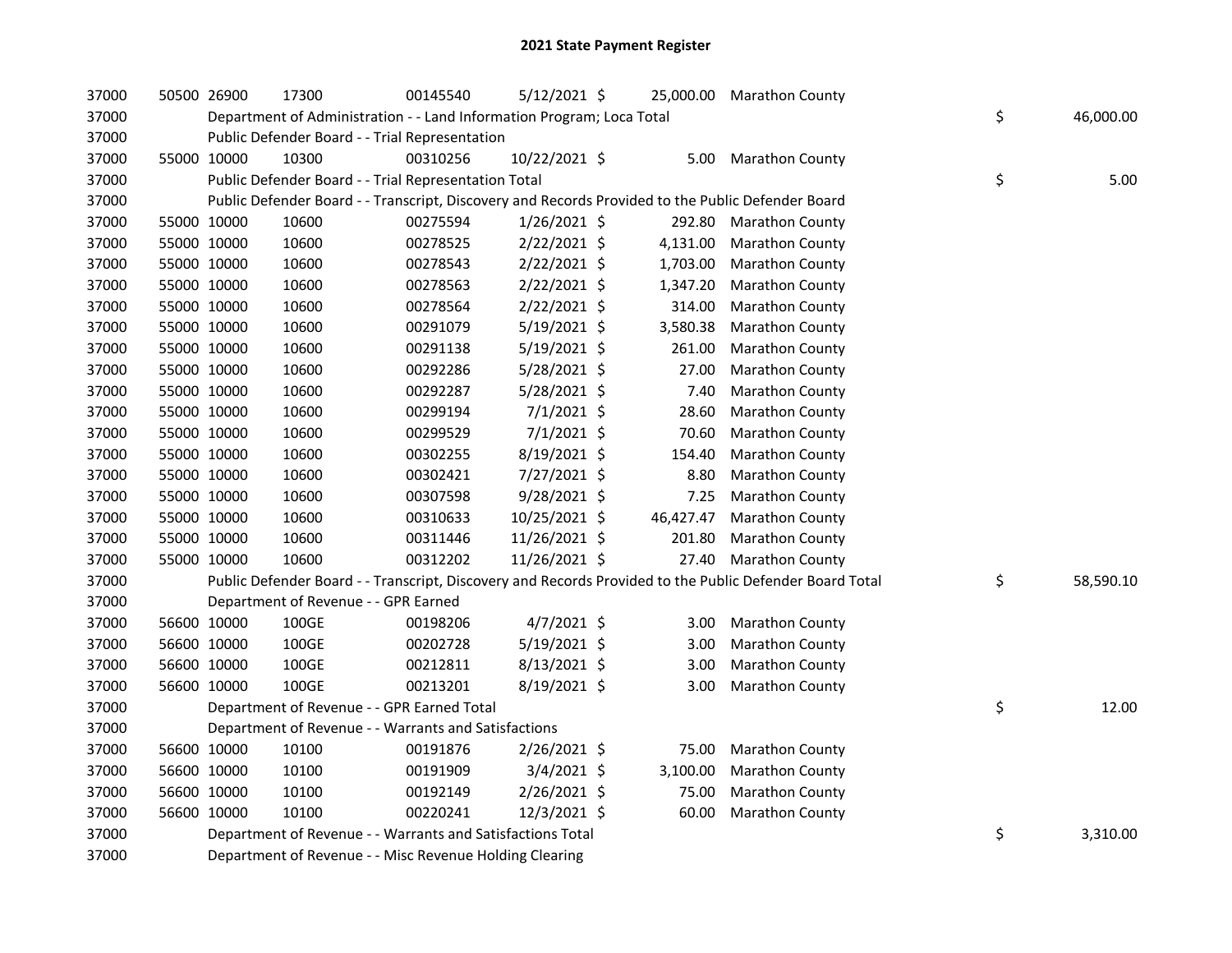| 37000 | 56600 10000 | 99500 | 00188878 | $1/8/2021$ \$ | 67,676.08  | Marathon County |
|-------|-------------|-------|----------|---------------|------------|-----------------|
| 37000 | 56600 10000 | 99500 | 00189168 | 1/11/2021 \$  | 28.48      | Marathon County |
| 37000 | 56600 10000 | 99500 | 00190055 | 1/25/2021 \$  | 694.00     | Marathon County |
| 37000 | 56600 10000 | 99500 | 00190946 | 2/5/2021 \$   | 82,693.43  | Marathon County |
| 37000 | 56600 10000 | 99500 | 00191237 | 2/8/2021 \$   | 184.45     | Marathon County |
| 37000 | 56600 10000 | 99500 | 00192005 | 2/22/2021 \$  | 408.00     | Marathon County |
| 37000 | 56600 10000 | 99500 | 00192703 | $3/1/2021$ \$ | 7,135.14   | Marathon County |
| 37000 | 56600 10000 | 99500 | 00192704 | $3/1/2021$ \$ | 21,494.87  | Marathon County |
| 37000 | 56600 10000 | 99500 | 00192705 | 3/1/2021 \$   | 1,285.24   | Marathon County |
| 37000 | 56600 10000 | 99500 | 00193551 | 3/5/2021 \$   | 231,271.14 | Marathon County |
| 37000 | 56600 10000 | 99500 | 00194145 | 3/8/2021 \$   | 2,159.09   | Marathon County |
| 37000 | 56600 10000 | 99500 | 00194146 | 3/8/2021 \$   | 4,962.25   | Marathon County |
| 37000 | 56600 10000 | 99500 | 00194147 | 3/8/2021 \$   | 447.99     | Marathon County |
| 37000 | 56600 10000 | 99500 | 00194991 | 3/15/2021 \$  | 5,576.45   | Marathon County |
| 37000 | 56600 10000 | 99500 | 00194992 | 3/15/2021 \$  | 4,794.91   | Marathon County |
| 37000 | 56600 10000 | 99500 | 00194993 | 3/15/2021 \$  | 358.41     | Marathon County |
| 37000 | 56600 10000 | 99500 | 00195830 | 3/22/2021 \$  | 5,906.60   | Marathon County |
| 37000 | 56600 10000 | 99500 | 00195831 | 3/22/2021 \$  | 3,437.50   | Marathon County |
| 37000 | 56600 10000 | 99500 | 00195832 | 3/22/2021 \$  | 40.94      | Marathon County |
| 37000 | 56600 10000 | 99500 | 00196505 | 3/29/2021 \$  | 4,056.00   | Marathon County |
| 37000 | 56600 10000 | 99500 | 00196506 | 3/29/2021 \$  | 3,382.64   | Marathon County |
| 37000 | 56600 10000 | 99500 | 00196507 | 3/29/2021 \$  | 77.05      | Marathon County |
| 37000 | 56600 10000 | 99500 | 00197248 | 4/5/2021 \$   | 1,802.00   | Marathon County |
| 37000 | 56600 10000 | 99500 | 00197249 | 4/5/2021 \$   | 2,324.96   | Marathon County |
| 37000 | 56600 10000 | 99500 | 00197828 | 4/7/2021 \$   | 221,709.70 | Marathon County |
| 37000 | 56600 10000 | 99500 | 00198461 | 4/12/2021 \$  | 1,402.00   | Marathon County |
| 37000 | 56600 10000 | 99500 | 00198462 | 4/12/2021 \$  | 4,269.89   | Marathon County |
| 37000 | 56600 10000 | 99500 | 00198463 | 4/12/2021 \$  | 255.39     | Marathon County |
| 37000 | 56600 10000 | 99500 | 00199195 | 4/20/2021 \$  | 340.00     | Marathon County |
| 37000 | 56600 10000 | 99500 | 00199196 | 4/20/2021 \$  | 3,311.99   | Marathon County |
| 37000 | 56600 10000 | 99500 | 00199832 | 4/26/2021 \$  | 2,075.05   | Marathon County |
| 37000 | 56600 10000 | 99500 | 00199833 | 4/26/2021 \$  | 320.94     | Marathon County |
| 37000 | 56600 10000 | 99500 | 00200435 | 5/3/2021 \$   | 3,092.00   | Marathon County |
| 37000 | 56600 10000 | 99500 | 00200436 | 5/3/2021 \$   | 2,309.75   | Marathon County |
| 37000 | 56600 10000 | 99500 | 00200437 | 5/3/2021 \$   | 21.30      | Marathon County |
| 37000 | 56600 10000 | 99500 | 00201194 | 5/7/2021 \$   | 140,736.16 | Marathon County |
| 37000 | 56600 10000 | 99500 | 00201631 | 5/10/2021 \$  | 54.16      | Marathon County |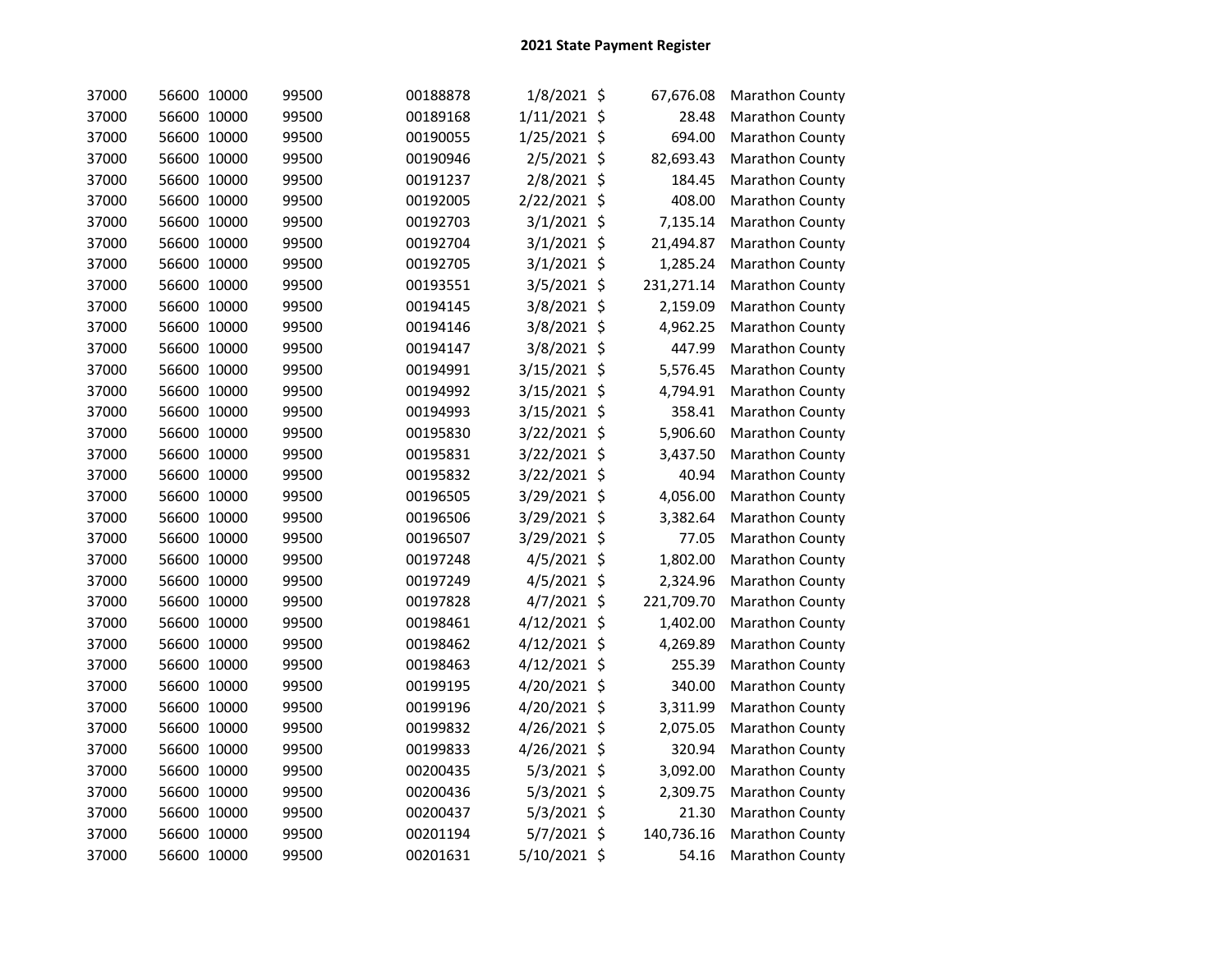| 37000 | 56600 10000 | 99500 | 00201632 | 5/10/2021 \$   | 2,110.91   | <b>Marathon County</b> |
|-------|-------------|-------|----------|----------------|------------|------------------------|
| 37000 | 56600 10000 | 99500 | 00201633 | 5/10/2021 \$   | 549.86     | Marathon County        |
| 37000 | 56600 10000 | 99500 | 00202268 | 5/17/2021 \$   | 3,793.67   | Marathon County        |
| 37000 | 56600 10000 | 99500 | 00202269 | 5/17/2021 \$   | 424.00     | Marathon County        |
| 37000 | 56600 10000 | 99500 | 00202981 | 5/24/2021 \$   | 3,614.49   | Marathon County        |
| 37000 | 56600 10000 | 99500 | 00202982 | 5/24/2021 \$   | 4,935.63   | Marathon County        |
| 37000 | 56600 10000 | 99500 | 00202983 | 5/24/2021 \$   | 52.00      | Marathon County        |
| 37000 | 56600 10000 | 99500 | 00203693 | $6/1/2021$ \$  | 875.00     | Marathon County        |
| 37000 | 56600 10000 | 99500 | 00203694 | $6/1/2021$ \$  | 667.83     | Marathon County        |
| 37000 | 56600 10000 | 99500 | 00204420 | $6/7/2021$ \$  | 136,880.57 | Marathon County        |
| 37000 | 56600 10000 | 99500 | 00204770 | $6/7/2021$ \$  | 534.72     | Marathon County        |
| 37000 | 56600 10000 | 99500 | 00204771 | $6/7/2021$ \$  | 10.00      | Marathon County        |
| 37000 | 56600 10000 | 99500 | 00205365 | $6/14/2021$ \$ | 56.00      | Marathon County        |
| 37000 | 56600 10000 | 99500 | 00205865 | $6/21/2021$ \$ | 252.00     | Marathon County        |
| 37000 | 56600 10000 | 99500 | 00205866 | $6/21/2021$ \$ | 799.28     | Marathon County        |
| 37000 | 56600 10000 | 99500 | 00205867 | $6/21/2021$ \$ | 29.46      | Marathon County        |
| 37000 | 56600 10000 | 99500 | 00208089 | $6/28/2021$ \$ | 372.00     | Marathon County        |
| 37000 | 56600 10000 | 99500 | 00208090 | 6/28/2021 \$   | 67.64      | Marathon County        |
| 37000 | 56600 10000 | 99500 | 00208530 | 7/6/2021 \$    | 1,027.00   | Marathon County        |
| 37000 | 56600 10000 | 99500 | 00208996 | 7/8/2021 \$    | 115,585.97 | Marathon County        |
| 37000 | 56600 10000 | 99500 | 00209401 | 7/12/2021 \$   | 875.97     | Marathon County        |
| 37000 | 56600 10000 | 99500 | 00209402 | 7/12/2021 \$   | 21.65      | Marathon County        |
| 37000 | 56600 10000 | 99500 | 00210190 | 7/19/2021 \$   | 144.00     | Marathon County        |
| 37000 | 56600 10000 | 99500 | 00210807 | 7/26/2021 \$   | 23.87      | Marathon County        |
| 37000 | 56600 10000 | 99500 | 00211745 | 8/6/2021 \$    | 95,136.88  | Marathon County        |
| 37000 | 56600 10000 | 99500 | 00212656 | 8/16/2021 \$   | 122.99     | Marathon County        |
| 37000 | 56600 10000 | 99500 | 00213132 | 8/23/2021 \$   | 1,564.64   | Marathon County        |
| 37000 | 56600 10000 | 99500 | 00213554 | 8/30/2021 \$   | 34.76      | Marathon County        |
| 37000 | 56600 10000 | 99500 | 00214005 | 9/7/2021 \$    | 675.67     | Marathon County        |
| 37000 | 56600 10000 | 99500 | 00214355 | 9/8/2021 \$    | 75,839.41  | Marathon County        |
| 37000 | 56600 10000 | 99500 | 00215684 | 9/27/2021 \$   | 47.96      | Marathon County        |
| 37000 | 56600 10000 | 99500 | 00216610 | 10/7/2021 \$   | 78,778.58  | Marathon County        |
| 37000 | 56600 10000 | 99500 | 00218113 | 10/25/2021 \$  | 2,147.00   | Marathon County        |
| 37000 | 56600 10000 | 99500 | 00218114 | 10/25/2021 \$  | 1,694.20   | Marathon County        |
| 37000 | 56600 10000 | 99500 | 00219200 | 11/5/2021 \$   | 80,811.84  | Marathon County        |
| 37000 | 56600 10000 | 99500 | 00219994 | 11/16/2021 \$  | 192.02     | Marathon County        |
| 37000 | 56600 10000 | 99500 | 00219995 | 11/16/2021 \$  | 38.94      | Marathon County        |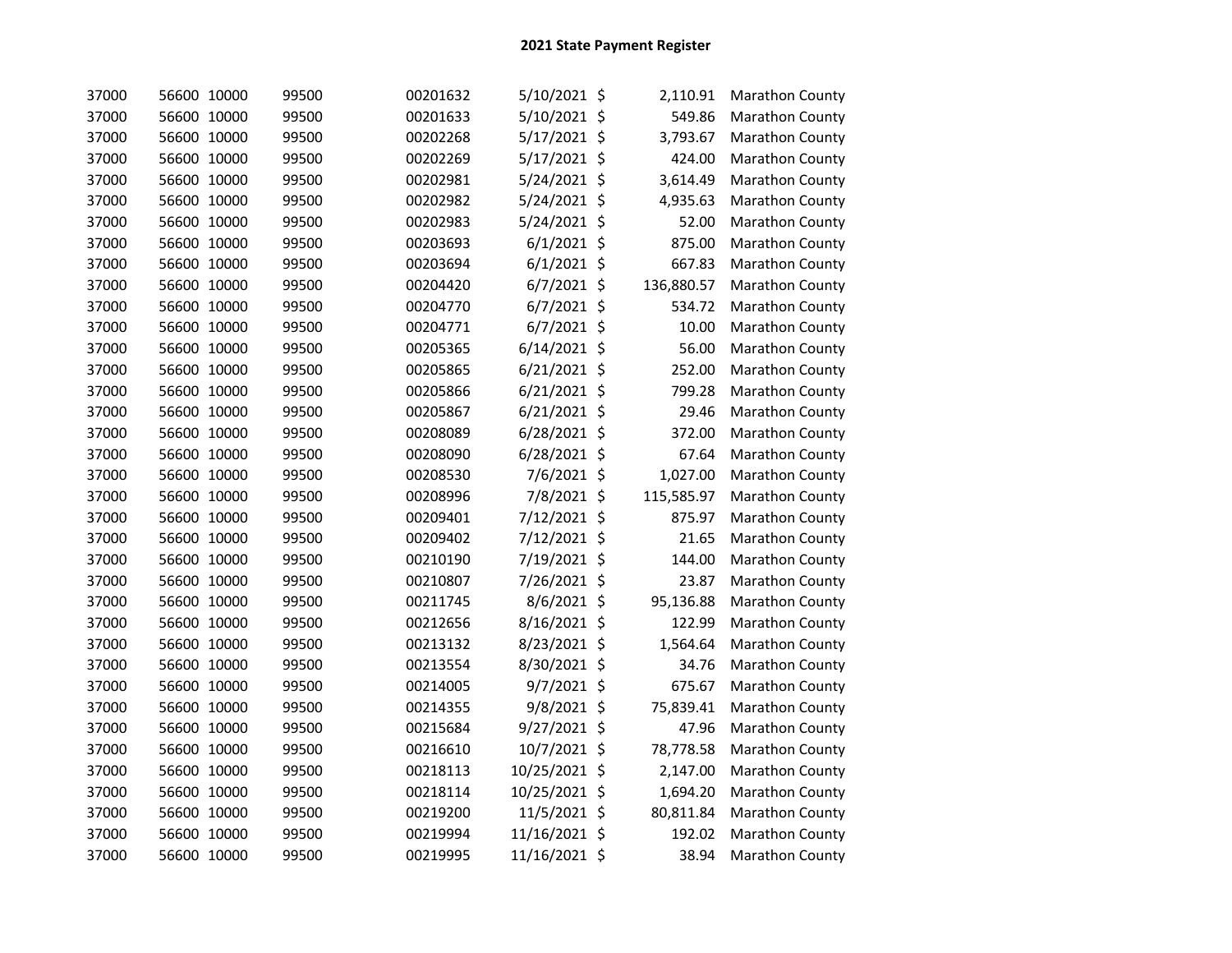| 37000 | 56600 10000 | 99500                                                                 | 00220771 | 11/30/2021 \$  |              | 56.92 Marathon County         |    |               |
|-------|-------------|-----------------------------------------------------------------------|----------|----------------|--------------|-------------------------------|----|---------------|
| 37000 | 56600 10000 | 99500                                                                 | 00221043 | 12/6/2021 \$   | 89.34        | <b>Marathon County</b>        |    |               |
| 37000 | 56600 10000 | 99500                                                                 | 00221349 | 12/7/2021 \$   | 74,236.34    | <b>Marathon County</b>        |    |               |
| 37000 | 56600 10000 | 99500                                                                 | 00222638 | 12/28/2021 \$  | 37.95        | <b>Marathon County</b>        |    |               |
| 37000 |             | Department of Revenue - - Misc Revenue Holding Clearing Total         |          |                |              |                               | \$ | 1,517,304.91  |
| 37000 |             | Circuit Courts - - Circuit Court Costs                                |          |                |              |                               |    |               |
| 37000 | 62500 10000 | 10500                                                                 | 00002113 | $2/1/2021$ \$  | 231,837.00   | <b>Marathon County</b>        |    |               |
| 37000 | 62500 10000 | 10500                                                                 | 00002246 | 7/26/2021 \$   | 400,278.00   | <b>Marathon County</b>        |    |               |
| 37000 |             | Circuit Courts - - Circuit Court Costs Total                          |          |                |              |                               | \$ | 632,115.00    |
| 37000 |             | Supreme Court - - Federal Aid                                         |          |                |              |                               |    |               |
| 37000 | 68000 10000 | 24100                                                                 | 00012935 | 7/8/2021 \$    | 932.64       | <b>Marathon County</b>        |    |               |
| 37000 | 68000 10000 | 24100                                                                 | 00014464 | 12/10/2021 \$  | 164.00       | <b>Marathon County</b>        |    |               |
| 37000 |             | Supreme Court - - Federal Aid Total                                   |          |                |              |                               | \$ | 1,096.64      |
| 37000 |             | Shared Revenue and Tax Relief - - County And Municipal Aid            |          |                |              |                               |    |               |
| 37000 | 83500 10000 | 10500                                                                 | 00081703 | 7/26/2021 \$   |              | 581,630.27 Marathon County    |    |               |
| 37000 | 83500 10000 | 10500                                                                 | 00088804 | 11/15/2021 \$  |              | 3,295,904.85 Marathon County  |    |               |
| 37000 |             | Shared Revenue and Tax Relief - - County And Municipal Aid Total      |          |                |              |                               | \$ | 3,877,535.12  |
| 37000 |             | Shared Revenue and Tax Relief - - Exempt Computer Aid                 |          |                |              |                               |    |               |
| 37000 | 83500 10000 | 10900                                                                 | 00083351 | 7/26/2021 \$   |              | 343,918.82 Marathon County    |    |               |
| 37000 |             | Shared Revenue and Tax Relief - - Exempt Computer Aid Total           |          |                |              |                               | \$ | 343,918.82    |
| 37000 |             | Shared Revenue and Tax Relief - - Utility Aid                         |          |                |              |                               |    |               |
| 37000 | 83500 10000 | 11000                                                                 | 00081703 | 7/26/2021 \$   |              | 272,295.48 Marathon County    |    |               |
| 37000 | 83500 10000 | 11000                                                                 | 00088804 | 11/15/2021 \$  |              | 1,593,078.92 Marathon County  |    |               |
| 37000 |             | Shared Revenue and Tax Relief - - Utility Aid Total                   |          |                |              |                               | \$ | 1,865,374.40  |
| 37000 |             | Shared Revenue and Tax Relief - - Personal Property Aid               |          |                |              |                               |    |               |
| 37000 | 83500 10000 | 11100                                                                 | 00076537 | $5/3/2021$ \$  |              | 137,203.52 Marathon County    |    |               |
| 37000 |             | Shared Revenue and Tax Relief - - Personal Property Aid Total         |          |                |              |                               | \$ | 137,203.52    |
| 37000 |             | Shared Revenue and Tax Relief - - School Lvy Tx/First Dollar Cr       |          |                |              |                               |    |               |
| 37000 | 83500 10000 | 30200                                                                 | 00082684 | 7/26/2021 \$   |              | 14,379,771.81 Marathon County |    |               |
| 37000 | 83500 10000 | 30200                                                                 | 00086080 | 7/26/2021 \$   |              | 2,697,441.79 Marathon County  |    |               |
| 37000 |             | Shared Revenue and Tax Relief - - School Lvy Tx/First Dollar Cr Total |          |                |              |                               | \$ | 17,077,213.60 |
| 37000 |             | Shared Revenue and Tax Relief - - County Sales Tax Reptd/Distd        |          |                |              |                               |    |               |
| 37000 | 83500 10000 | 43100                                                                 | 00073894 | $1/29/2021$ \$ | 1,170,110.29 | <b>Marathon County</b>        |    |               |
| 37000 | 83500 10000 | 43100                                                                 | 00073982 | 2/26/2021 \$   | 1,233,609.34 | <b>Marathon County</b>        |    |               |
| 37000 | 83500 10000 | 43100                                                                 | 00074695 | 3/31/2021 \$   | 1,021,872.63 | <b>Marathon County</b>        |    |               |
| 37000 | 83500 10000 | 43100                                                                 | 00079138 | 4/30/2021 \$   | 1,147,618.63 | <b>Marathon County</b>        |    |               |
| 37000 | 83500 10000 | 43100                                                                 | 00079942 | 5/28/2021 \$   | 1,272,203.65 | <b>Marathon County</b>        |    |               |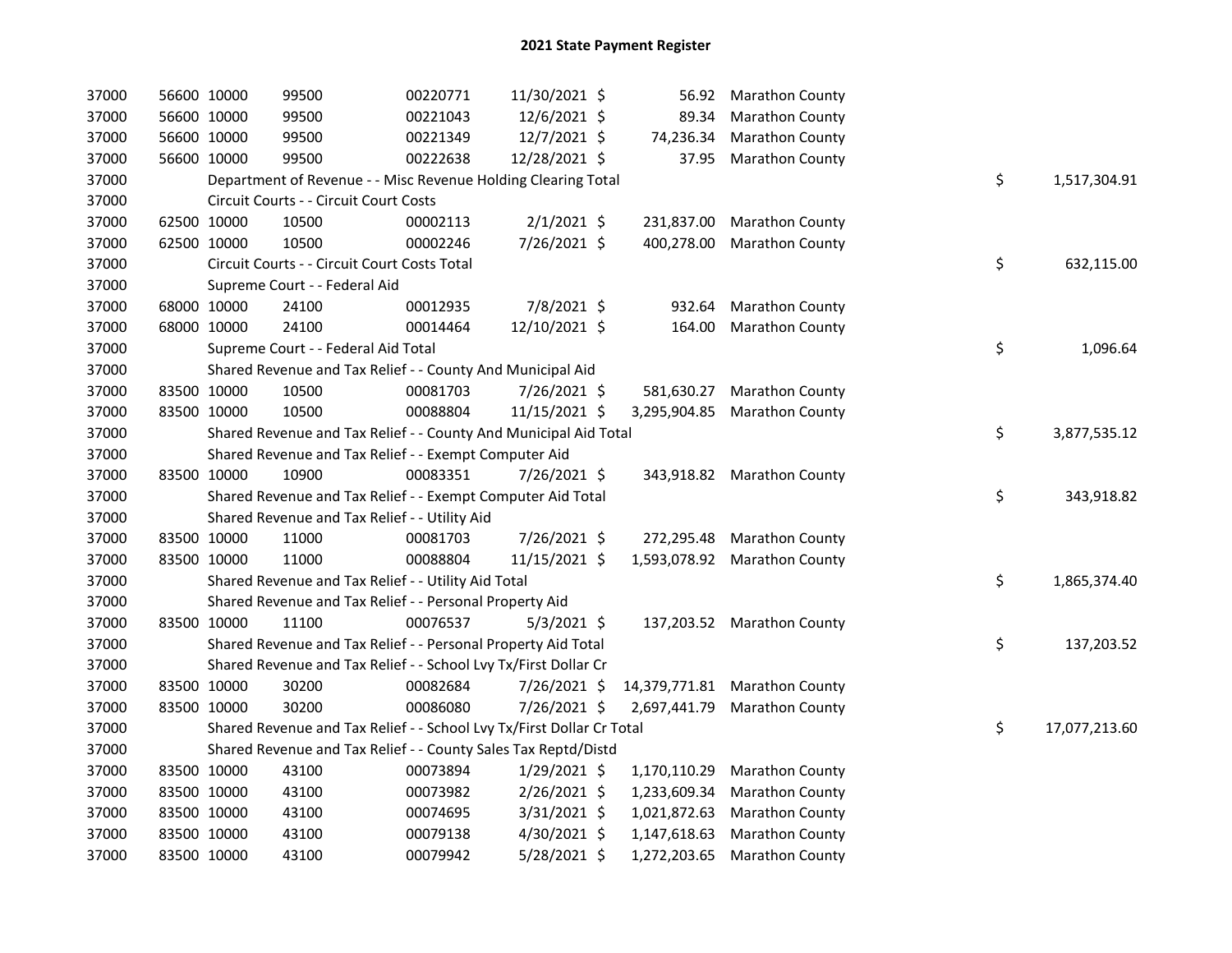| 37000       | 83500 10000 |             | 43100                                                                | 00080673 | $6/30/2021$ \$ | 1,720,919.56 | <b>Marathon County</b> |               |
|-------------|-------------|-------------|----------------------------------------------------------------------|----------|----------------|--------------|------------------------|---------------|
| 37000       | 83500 10000 |             | 43100                                                                | 00086215 | 7/30/2021 \$   | 1.333.356.42 | <b>Marathon County</b> |               |
| 37000       | 83500 10000 |             | 43100                                                                | 00086778 | $8/31/2021$ \$ | 1.204.094.35 | <b>Marathon County</b> |               |
| 37000       | 83500 10000 |             | 43100                                                                | 00087080 | $9/30/2021$ \$ | 1.506.008.73 | <b>Marathon County</b> |               |
| 37000       | 83500 10000 |             | 43100                                                                | 00087769 | 10/29/2021 \$  | 1.211.067.26 | <b>Marathon County</b> |               |
| 37000       |             | 83500 10000 | 43100                                                                | 00089779 | 11/30/2021 \$  | 1.265.944.42 | <b>Marathon County</b> |               |
| 37000       |             | 83500 10000 | 43100                                                                | 00089863 | 12/30/2021 \$  | 1.464.501.46 | <b>Marathon County</b> |               |
| 37000       |             |             | Shared Revenue and Tax Relief - - County Sales Tax Reptd/Distd Total |          |                |              |                        | 15,551,306.74 |
| 37000       |             |             | Shared Revenue and Tax Relief - - Lottery & Gaming Credit            |          |                |              |                        |               |
| 37000       | 83500 52100 |             | 36300                                                                | 00074563 | $3/22/2021$ \$ | 4.820.482.63 | <b>Marathon County</b> |               |
| 37000       |             |             | Shared Revenue and Tax Relief - - Lottery & Gaming Credit Total      |          |                |              |                        | 4,820,482.63  |
| 37000 Total |             |             |                                                                      |          |                |              |                        | 73,795,181.44 |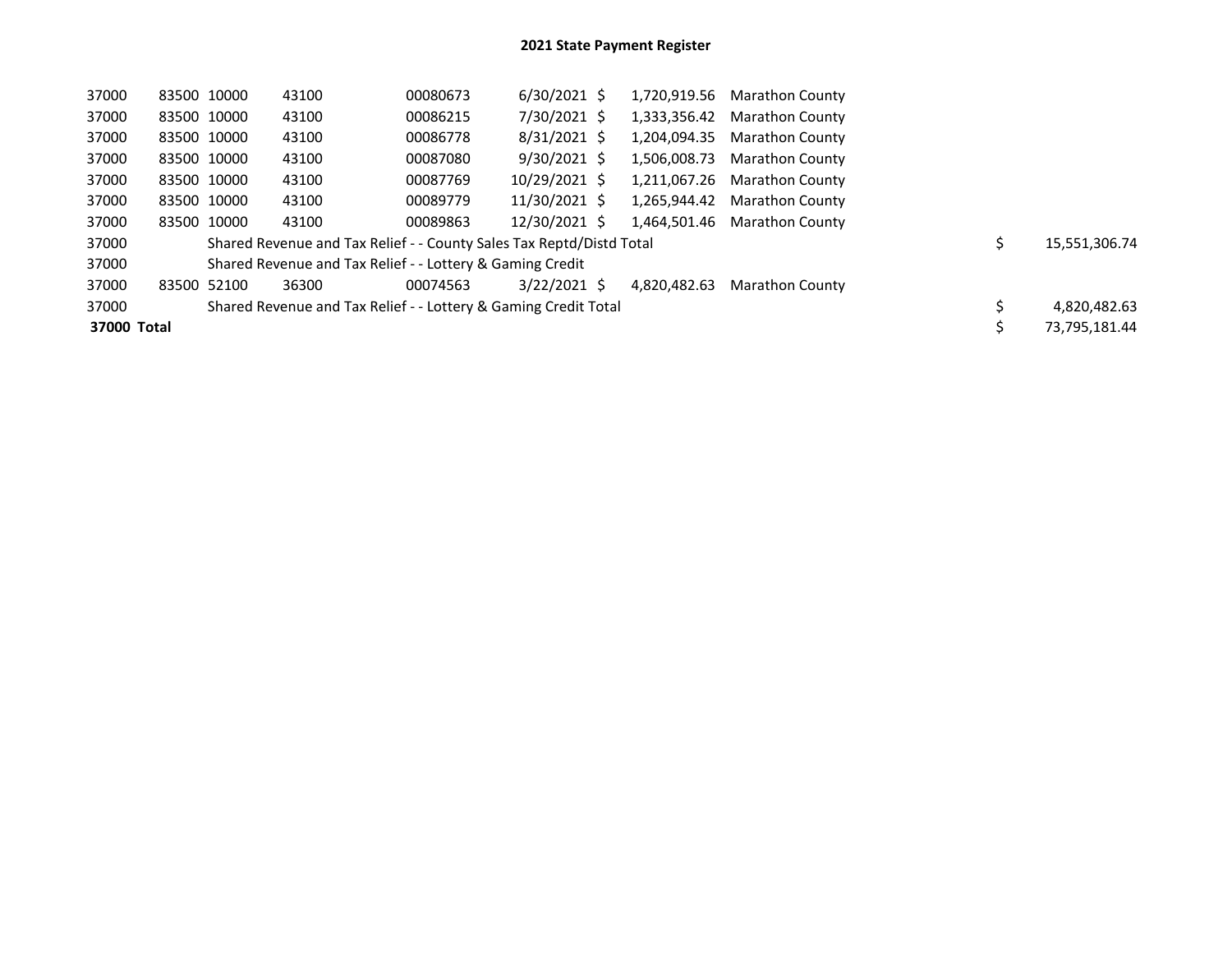| 37002 |             |             | Dept of Safety & Prof Services - - Fire Dues Distribution          |          |                |  |                          |    |           |
|-------|-------------|-------------|--------------------------------------------------------------------|----------|----------------|--|--------------------------|----|-----------|
| 37002 |             | 16500 10000 | 22500                                                              | 00041128 | 7/16/2021 \$   |  | 3,134.77 Town Of Bergen  |    |           |
| 37002 |             |             | Dept of Safety & Prof Services - - Fire Dues Distribution Total    |          |                |  |                          | \$ | 3,134.77  |
| 37002 |             |             | Dept of Natural Resources - - Aids In Lieu Of Taxes - Gener        |          |                |  |                          |    |           |
| 37002 |             | 37000 10000 | 50300                                                              | 00461038 | $2/2/2021$ \$  |  | 143.64 Town Of Bergen    |    |           |
| 37002 |             | 37000 10000 | 50300                                                              | 00461039 | $2/2/2021$ \$  |  | 27,971.98 Town Of Bergen |    |           |
| 37002 | 37000 10000 |             | 50300                                                              | 00475157 | $4/21/2021$ \$ |  | 605.71 Town Of Bergen    |    |           |
| 37002 |             |             | Dept of Natural Resources - - Aids In Lieu Of Taxes - Gener Total  |          |                |  |                          | \$ | 28,721.33 |
| 37002 |             |             | Dept of Natural Resources - - Seg Earned                           |          |                |  |                          |    |           |
| 37002 | 37000 21200 |             | 100SE                                                              | 00473998 | $4/15/2021$ \$ |  | 8,187.01 Town Of Bergen  |    |           |
| 37002 |             |             | Dept of Natural Resources - - Seg Earned Total                     |          |                |  |                          | \$ | 8,187.01  |
| 37002 |             |             | Dept of Natural Resources - - Resaids - Cnty Forst, Cl & Mfl       |          |                |  |                          |    |           |
| 37002 |             | 37000 21200 | 57100                                                              | 00487980 | $6/14/2021$ \$ |  | 522.79 Town Of Bergen    |    |           |
| 37002 |             |             | Dept of Natural Resources - - Resaids - Cnty Forst, Cl & Mfl Total |          |                |  |                          | \$ | 522.79    |
| 37002 |             |             | Dept of Natural Resources - - Aids In Lieu Of Taxes - Sum S        |          |                |  |                          |    |           |
| 37002 | 37000 21200 |             | 57900                                                              | 00475158 | $4/21/2021$ \$ |  | 3,396.61 Town Of Bergen  |    |           |
| 37002 |             |             | Dept of Natural Resources - - Aids In Lieu Of Taxes - Sum S Total  |          |                |  |                          | \$ | 3,396.61  |
| 37002 |             |             | Dept of Natural Resources - - Fin Asst For Responsible Units       |          |                |  |                          |    |           |
| 37002 |             | 37000 27400 | 67000                                                              | 00483958 | $5/21/2021$ \$ |  | 818.66 Town Of Bergen    |    |           |
| 37002 |             |             | Dept of Natural Resources - - Fin Asst For Responsible Units Total |          |                |  |                          | \$ | 818.66    |
| 37002 |             |             | WI Dept of Transportation - - Trns Aids To Mnc.-Sf                 |          |                |  |                          |    |           |
| 37002 |             | 39500 21100 | 19100                                                              | 00632573 | $1/4/2021$ \$  |  | 16,990.02 Town Of Bergen |    |           |
| 37002 |             | 39500 21100 | 19100                                                              | 00668180 | $4/5/2021$ \$  |  | 16,990.02 Town Of Bergen |    |           |
| 37002 |             | 39500 21100 | 19100                                                              | 00711668 | 7/6/2021 \$    |  | 16,990.02 Town Of Bergen |    |           |
| 37002 |             | 39500 21100 | 19100                                                              | 00752227 | 10/4/2021 \$   |  | 16,990.02 Town Of Bergen |    |           |
| 37002 |             |             | WI Dept of Transportation - - Trns Aids To Mnc.-Sf Total           |          |                |  |                          | \$ | 67,960.08 |
| 37002 |             |             | Department of Revenue - - Gifts And Grants                         |          |                |  |                          |    |           |
| 37002 |             | 56600 10000 | 12100                                                              | 00207001 | $6/25/2021$ \$ |  | 33,441.60 Town Of Bergen |    |           |
| 37002 |             |             | Department of Revenue - - Gifts And Grants Total                   |          |                |  |                          | \$ | 33,441.60 |
| 37002 |             |             | Shared Revenue and Tax Relief - - County And Municipal Aid         |          |                |  |                          |    |           |
| 37002 |             | 83500 10000 | 10500                                                              | 00081647 | 7/26/2021 \$   |  | 1,898.28 Town Of Bergen  |    |           |
| 37002 |             | 83500 10000 | 10500                                                              | 00088748 | 11/15/2021 \$  |  | 10,756.90 Town Of Bergen |    |           |
| 37002 |             |             | Shared Revenue and Tax Relief - - County And Municipal Aid Total   |          |                |  |                          | \$ | 12,655.18 |
| 37002 |             |             | Shared Revenue and Tax Relief - - Exempt Computer Aid              |          |                |  |                          |    |           |
| 37002 |             | 83500 10000 | 10900                                                              | 00084238 | 7/26/2021 \$   |  | 1.03 Town Of Bergen      |    |           |
| 37002 |             |             | Shared Revenue and Tax Relief - - Exempt Computer Aid Total        |          |                |  |                          | \$ | 1.03      |
| 37002 |             |             | Shared Revenue and Tax Relief - - Utility Aid                      |          |                |  |                          |    |           |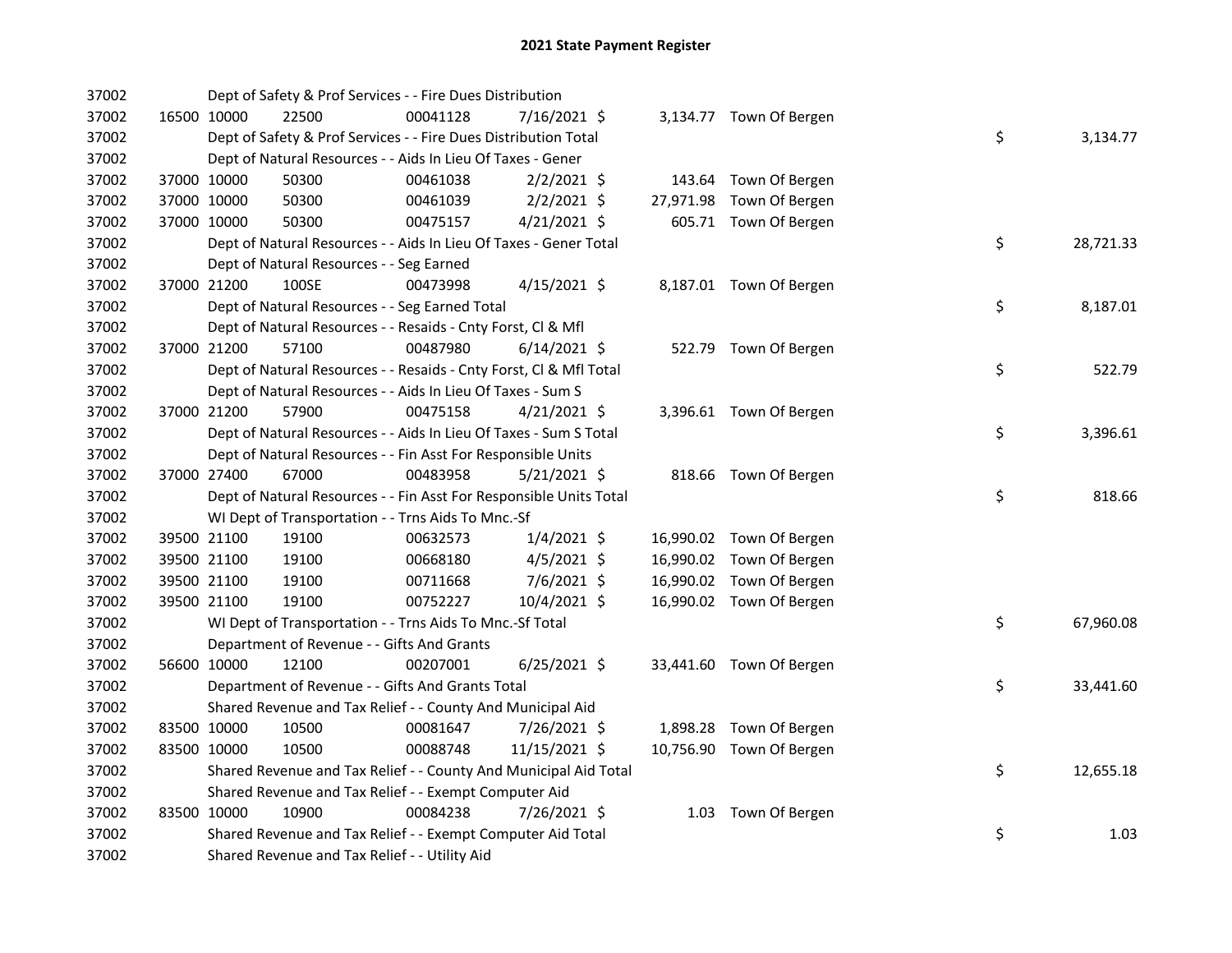## 2021 State Payment Register

| 37002       | 83500 10000 |             | 11000                                                         | 00081647 | 7/26/2021 \$  |  | 4.00 Town Of Bergen  |            |
|-------------|-------------|-------------|---------------------------------------------------------------|----------|---------------|--|----------------------|------------|
| 37002       |             | 83500 10000 | 11000                                                         | 00088748 | 11/15/2021 \$ |  | 24.25 Town Of Bergen |            |
| 37002       |             |             | Shared Revenue and Tax Relief - - Utility Aid Total           |          |               |  |                      | 28.25      |
| 37002       |             |             | Shared Revenue and Tax Relief - - Personal Property Aid       |          |               |  |                      |            |
| 37002       |             | 83500 10000 | 11100                                                         | 00077417 | $5/3/2021$ \$ |  | 1.39 Town Of Bergen  |            |
| 37002       |             |             | Shared Revenue and Tax Relief - - Personal Property Aid Total |          |               |  |                      | 1.39       |
| 37002 Total |             |             |                                                               |          |               |  |                      | 158,868.70 |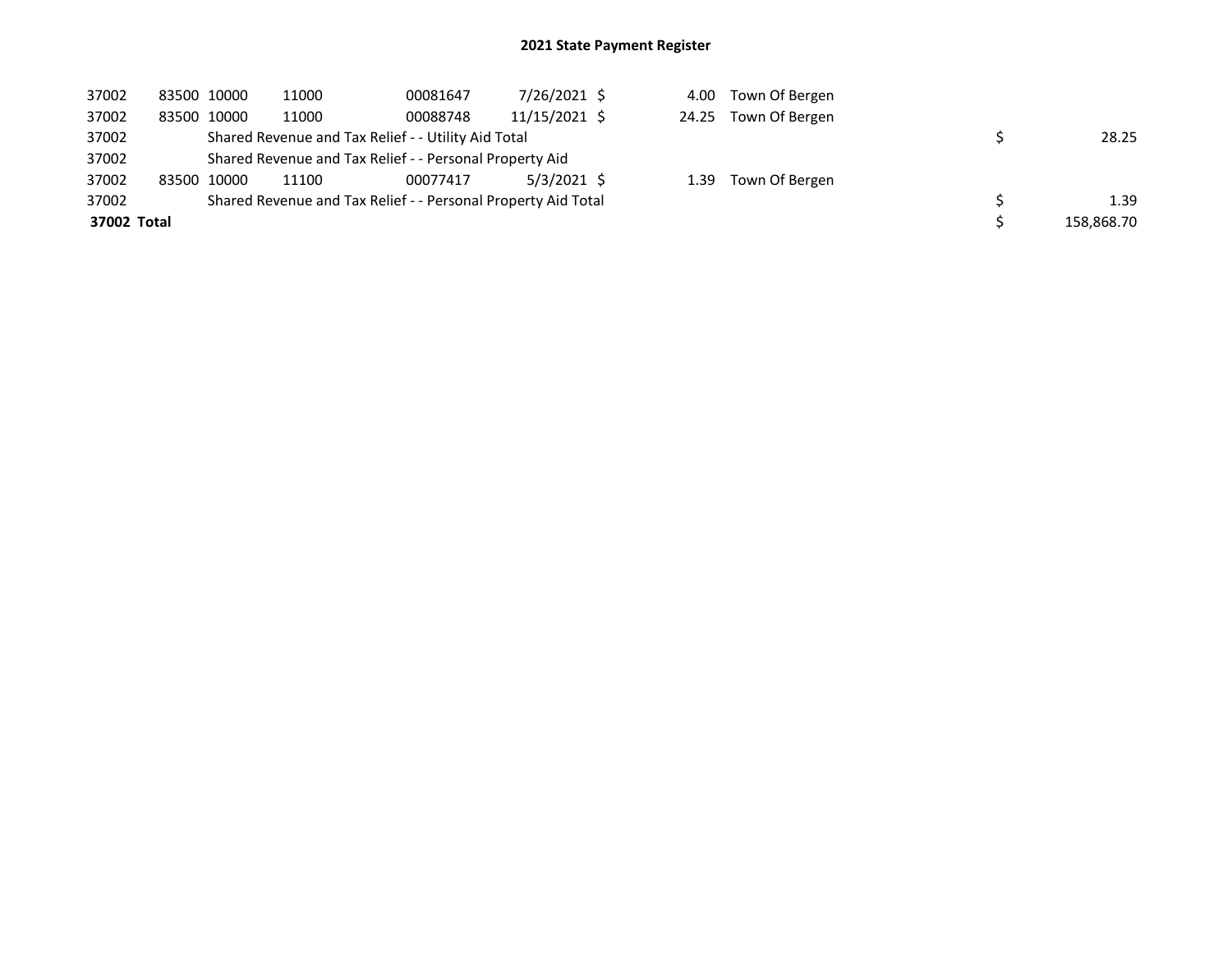| 37004       |       |             | Dept of Safety & Prof Services - - Fire Dues Distribution          |          |                |           |                          |    |            |
|-------------|-------|-------------|--------------------------------------------------------------------|----------|----------------|-----------|--------------------------|----|------------|
| 37004       |       | 16500 10000 | 22500                                                              | 00041129 | 7/19/2021 \$   |           | 3,326.70 Town Of Berlin  |    |            |
| 37004       |       |             | Dept of Safety & Prof Services - - Fire Dues Distribution Total    |          |                |           |                          | \$ | 3,326.70   |
| 37004       |       |             | Dept of Natural Resources - - Resaids - Cnty Forst, CI & Mfl       |          |                |           |                          |    |            |
| 37004       | 37000 | 21200       | 57100                                                              | 00487981 | $6/15/2021$ \$ |           | 514.73 Town Of Berlin    |    |            |
| 37004       |       |             | Dept of Natural Resources - - Resaids - Cnty Forst, CI & Mfl Total |          |                |           |                          | \$ | 514.73     |
| 37004       |       |             | Dept of Natural Resources - - Fin Asst For Responsible Units       |          |                |           |                          |    |            |
| 37004       |       | 37000 27400 | 67000                                                              | 00483935 | $5/24/2021$ \$ |           | 107.78 Town Of Berlin    |    |            |
| 37004       |       |             | Dept of Natural Resources - - Fin Asst For Responsible Units Total |          |                |           |                          | \$ | 107.78     |
| 37004       |       |             | WI Dept of Transportation - - Trns Aids To Mnc.-Sf                 |          |                |           |                          |    |            |
| 37004       |       | 39500 21100 | 19100                                                              | 00632574 | $1/4/2021$ \$  | 30,583.35 | Town Of Berlin           |    |            |
| 37004       |       | 39500 21100 | 19100                                                              | 00668181 | $4/5/2021$ \$  | 30,583.35 | Town Of Berlin           |    |            |
| 37004       |       | 39500 21100 | 19100                                                              | 00711669 | 7/6/2021 \$    | 30,583.35 | Town Of Berlin           |    |            |
| 37004       |       | 39500 21100 | 19100                                                              | 00752228 | 10/4/2021 \$   |           | 30,583.35 Town Of Berlin |    |            |
| 37004       |       |             | WI Dept of Transportation - - Trns Aids To Mnc.-Sf Total           |          |                |           |                          | \$ | 122,333.40 |
| 37004       |       |             | Department of Revenue - - Gifts And Grants                         |          |                |           |                          |    |            |
| 37004       |       | 56600 10000 | 12100                                                              | 00207002 | $6/25/2021$ \$ |           | 49,403.56 Town Of Berlin |    |            |
| 37004       |       |             | Department of Revenue - - Gifts And Grants Total                   |          |                |           |                          | \$ | 49,403.56  |
| 37004       |       |             | Shared Revenue and Tax Relief - - County And Municipal Aid         |          |                |           |                          |    |            |
| 37004       |       | 83500 10000 | 10500                                                              | 00081648 | 7/26/2021 \$   |           | 2,539.76 Town Of Berlin  |    |            |
| 37004       |       | 83500 10000 | 10500                                                              | 00088749 | 11/15/2021 \$  |           | 29,907.47 Town Of Berlin |    |            |
| 37004       |       |             | Shared Revenue and Tax Relief - - County And Municipal Aid Total   |          |                |           |                          | \$ | 32,447.23  |
| 37004       |       |             | Shared Revenue and Tax Relief - - Exempt Computer Aid              |          |                |           |                          |    |            |
| 37004       |       | 83500 10000 | 10900                                                              | 00084239 | 7/26/2021 \$   | 64.43     | Town Of Berlin           |    |            |
| 37004       |       |             | Shared Revenue and Tax Relief - - Exempt Computer Aid Total        |          |                |           |                          | \$ | 64.43      |
| 37004       |       |             | Shared Revenue and Tax Relief - - Personal Property Aid            |          |                |           |                          |    |            |
| 37004       |       | 83500 10000 | 11100                                                              | 00077418 | $5/3/2021$ \$  | 471.48    | Town Of Berlin           |    |            |
| 37004       |       |             | Shared Revenue and Tax Relief - - Personal Property Aid Total      |          |                |           |                          | \$ | 471.48     |
| 37004 Total |       |             |                                                                    |          |                |           |                          | \$ | 208,669.31 |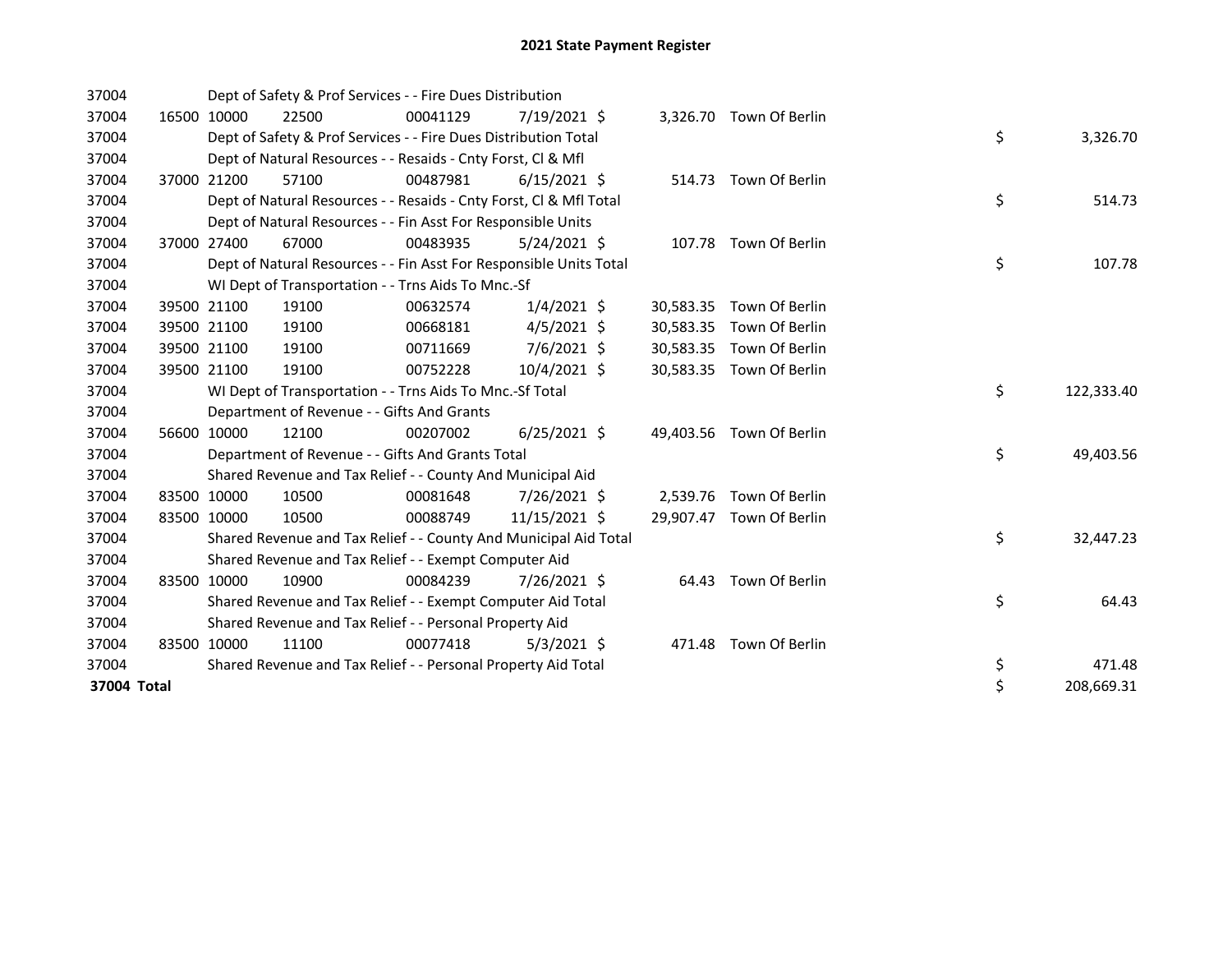| 37006       |             | Dept of Safety & Prof Services - - Fire Dues Distribution          |          |                |  |                        |    |            |
|-------------|-------------|--------------------------------------------------------------------|----------|----------------|--|------------------------|----|------------|
| 37006       | 16500 10000 | 22500                                                              | 00041130 | 7/16/2021 \$   |  | 1,472.94 Town Of Bern  |    |            |
| 37006       |             | Dept of Safety & Prof Services - - Fire Dues Distribution Total    |          |                |  |                        | \$ | 1,472.94   |
| 37006       |             | Dept of Natural Resources - - Seg Earned                           |          |                |  |                        |    |            |
| 37006       | 37000 21200 | 100SE                                                              | 00456023 | $1/12/2021$ \$ |  | 137.86 Town Of Bern    |    |            |
| 37006       | 37000 21200 | 100SE                                                              | 00473999 | $4/15/2021$ \$ |  | 1,111.50 Town Of Bern  |    |            |
| 37006       |             | Dept of Natural Resources - - Seg Earned Total                     |          |                |  |                        | \$ | 1,249.36   |
| 37006       |             | Dept of Natural Resources - - Resaids - Cnty Forst, Cl & Mfl       |          |                |  |                        |    |            |
| 37006       | 37000 21200 | 57100                                                              | 00487982 | $6/14/2021$ \$ |  | 1,202.23 Town Of Bern  |    |            |
| 37006       |             | Dept of Natural Resources - - Resaids - Cnty Forst, CI & Mfl Total |          |                |  |                        | \$ | 1,202.23   |
| 37006       |             | Dept of Natural Resources - - Fin Asst For Responsible Units       |          |                |  |                        |    |            |
| 37006       | 37000 27400 | 67000                                                              | 00483085 | $5/21/2021$ \$ |  | 1,494.81 Town Of Bern  |    |            |
| 37006       |             | Dept of Natural Resources - - Fin Asst For Responsible Units Total |          |                |  |                        | \$ | 1,494.81   |
| 37006       |             | WI Dept of Transportation - - Trns Aids To Mnc.-Sf                 |          |                |  |                        |    |            |
| 37006       | 39500 21100 | 19100                                                              | 00632575 | $1/4/2021$ \$  |  | 23,481.18 Town Of Bern |    |            |
| 37006       | 39500 21100 | 19100                                                              | 00668182 | $4/5/2021$ \$  |  | 23,481.18 Town Of Bern |    |            |
| 37006       | 39500 21100 | 19100                                                              | 00711670 | 7/6/2021 \$    |  | 23,481.18 Town Of Bern |    |            |
| 37006       | 39500 21100 | 19100                                                              | 00752229 | 10/4/2021 \$   |  | 23,481.18 Town Of Bern |    |            |
| 37006       |             | WI Dept of Transportation - - Trns Aids To Mnc.-Sf Total           |          |                |  |                        | \$ | 93,924.72  |
| 37006       |             | Department of Revenue - - Gifts And Grants                         |          |                |  |                        |    |            |
| 37006       | 56600 10000 | 12100                                                              | 00207003 | $6/25/2021$ \$ |  | 31,243.56 Town Of Bern |    |            |
| 37006       |             | Department of Revenue - - Gifts And Grants Total                   |          |                |  |                        | \$ | 31,243.56  |
| 37006       |             | Shared Revenue and Tax Relief - - County And Municipal Aid         |          |                |  |                        |    |            |
| 37006       | 83500 10000 | 10500                                                              | 00081649 | 7/26/2021 \$   |  | 8,733.26 Town Of Bern  |    |            |
| 37006       | 83500 10000 | 10500                                                              | 00088750 | 11/15/2021 \$  |  | 49,488.46 Town Of Bern |    |            |
| 37006       |             | Shared Revenue and Tax Relief - - County And Municipal Aid Total   |          |                |  |                        | \$ | 58,221.72  |
| 37006       |             | Shared Revenue and Tax Relief - - Exempt Computer Aid              |          |                |  |                        |    |            |
| 37006       | 83500 10000 | 10900                                                              | 00084240 | 7/26/2021 \$   |  | 3.11 Town Of Bern      |    |            |
| 37006       |             | Shared Revenue and Tax Relief - - Exempt Computer Aid Total        |          |                |  |                        | \$ | 3.11       |
| 37006       |             | Shared Revenue and Tax Relief - - Personal Property Aid            |          |                |  |                        |    |            |
| 37006       | 83500 10000 | 11100                                                              | 00077419 | $5/3/2021$ \$  |  | 138.63 Town Of Bern    |    |            |
| 37006       |             | Shared Revenue and Tax Relief - - Personal Property Aid Total      |          |                |  |                        | \$ | 138.63     |
| 37006 Total |             |                                                                    |          |                |  |                        | \$ | 188,951.08 |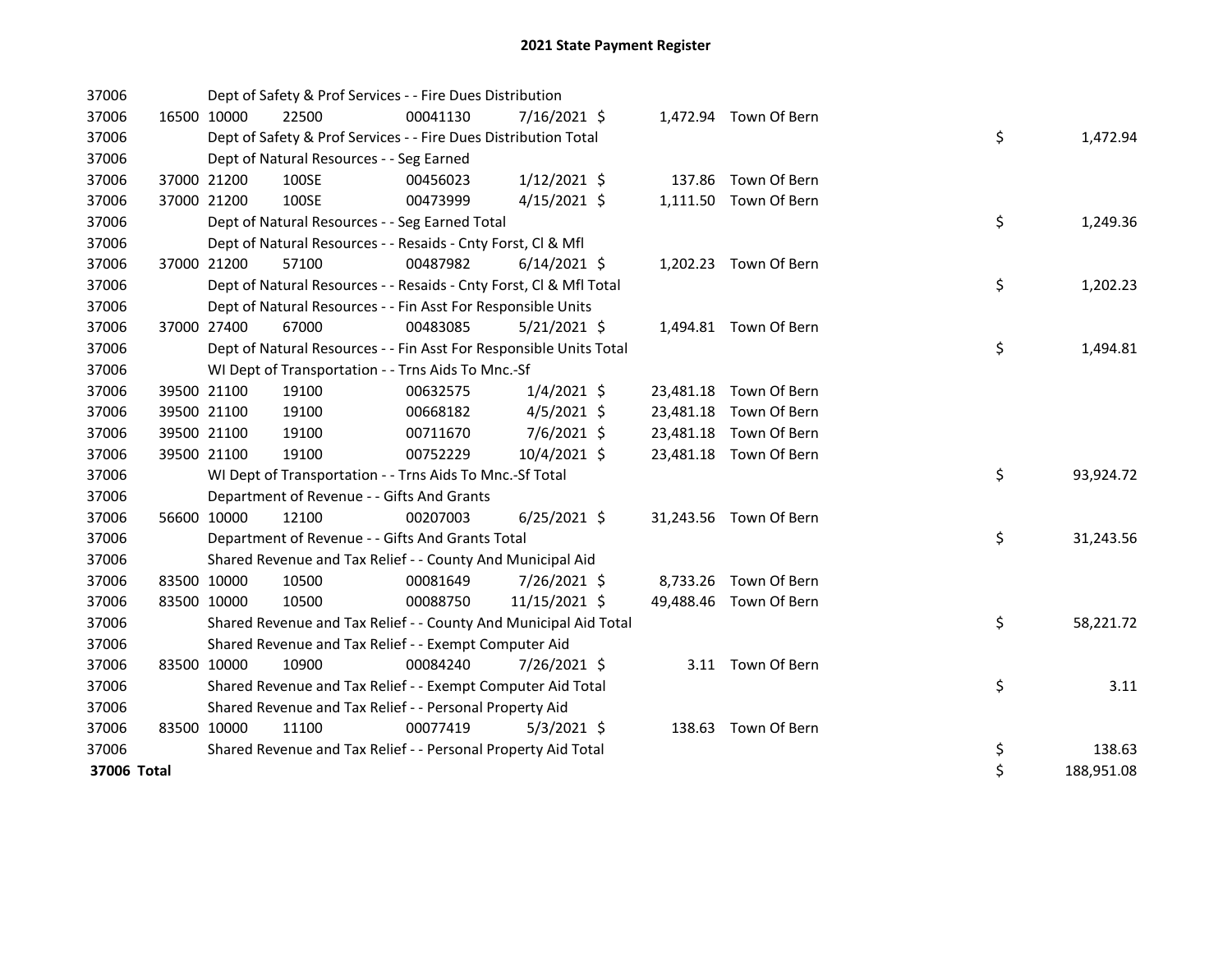| 37008       |             |                                                                          | Dept of Safety & Prof Services - - Fire Dues Distribution          |          |                |  |  |                          |  |    |            |  |
|-------------|-------------|--------------------------------------------------------------------------|--------------------------------------------------------------------|----------|----------------|--|--|--------------------------|--|----|------------|--|
| 37008       | 16500 10000 |                                                                          | 22500                                                              | 00041131 | 7/16/2021 \$   |  |  | 3,629.51 Town Of Bevent  |  |    |            |  |
| 37008       |             |                                                                          | Dept of Safety & Prof Services - - Fire Dues Distribution Total    |          |                |  |  |                          |  | \$ | 3,629.51   |  |
| 37008       |             |                                                                          | Dept of Natural Resources - - Aids In Lieu Of Taxes - Gener        |          |                |  |  |                          |  |    |            |  |
| 37008       |             | 37000 10000                                                              | 50300                                                              | 00461085 | $2/2/2021$ \$  |  |  | 173.70 Town Of Bevent    |  |    |            |  |
| 37008       | 37000 10000 |                                                                          | 50300                                                              | 00475425 | $4/21/2021$ \$ |  |  | 17.33 Town Of Bevent     |  |    |            |  |
| 37008       |             |                                                                          | Dept of Natural Resources - - Aids In Lieu Of Taxes - Gener Total  |          |                |  |  |                          |  | \$ | 191.03     |  |
| 37008       |             |                                                                          | Dept of Natural Resources - - Resaids - Cnty Forst, CI & Mfl       |          |                |  |  |                          |  |    |            |  |
| 37008       | 37000 21200 |                                                                          | 57100                                                              | 00487983 | $6/14/2021$ \$ |  |  | 730.67 Town Of Bevent    |  |    |            |  |
| 37008       |             | \$<br>Dept of Natural Resources - - Resaids - Cnty Forst, CI & Mfl Total |                                                                    |          |                |  |  |                          |  |    |            |  |
| 37008       |             | Dept of Natural Resources - - Fin Asst For Responsible Units             |                                                                    |          |                |  |  |                          |  |    |            |  |
| 37008       | 37000 27400 |                                                                          | 67000                                                              | 00483651 | $5/21/2021$ \$ |  |  | 1,604.82 Town Of Bevent  |  |    |            |  |
| 37008       |             |                                                                          | Dept of Natural Resources - - Fin Asst For Responsible Units Total |          |                |  |  |                          |  | \$ | 1,604.82   |  |
| 37008       |             |                                                                          | WI Dept of Transportation - - Trns Aids To Mnc.-Sf                 |          |                |  |  |                          |  |    |            |  |
| 37008       | 39500 21100 |                                                                          | 19100                                                              | 00632576 | $1/4/2021$ \$  |  |  | 37,724.94 Town Of Bevent |  |    |            |  |
| 37008       | 39500 21100 |                                                                          | 19100                                                              | 00668183 | $4/5/2021$ \$  |  |  | 37,724.94 Town Of Bevent |  |    |            |  |
| 37008       | 39500 21100 |                                                                          | 19100                                                              | 00711671 | $7/6/2021$ \$  |  |  | 37,724.94 Town Of Bevent |  |    |            |  |
| 37008       | 39500 21100 |                                                                          | 19100                                                              | 00752230 | 10/4/2021 \$   |  |  | 37,724.94 Town Of Bevent |  |    |            |  |
| 37008       |             |                                                                          | WI Dept of Transportation - - Trns Aids To Mnc.-Sf Total           |          |                |  |  |                          |  | \$ | 150,899.76 |  |
| 37008       |             |                                                                          | Department of Revenue - - Gifts And Grants                         |          |                |  |  |                          |  |    |            |  |
| 37008       | 56600 10000 |                                                                          | 12100                                                              | 00207004 | $6/25/2021$ \$ |  |  | 57,934.05 Town Of Bevent |  |    |            |  |
| 37008       |             |                                                                          | Department of Revenue - - Gifts And Grants Total                   |          |                |  |  |                          |  | \$ | 57,934.05  |  |
| 37008       |             |                                                                          | Shared Revenue and Tax Relief - - County And Municipal Aid         |          |                |  |  |                          |  |    |            |  |
| 37008       | 83500 10000 |                                                                          | 10500                                                              | 00081650 | 7/26/2021 \$   |  |  | 2,981.98 Town Of Bevent  |  |    |            |  |
| 37008       | 83500 10000 |                                                                          | 10500                                                              | 00088751 | 11/15/2021 \$  |  |  | 16,897.88 Town Of Bevent |  |    |            |  |
| 37008       |             |                                                                          | Shared Revenue and Tax Relief - - County And Municipal Aid Total   |          |                |  |  |                          |  | \$ | 19,879.86  |  |
| 37008       |             |                                                                          | Shared Revenue and Tax Relief - - Exempt Computer Aid              |          |                |  |  |                          |  |    |            |  |
| 37008       | 83500 10000 |                                                                          | 10900                                                              | 00084241 | 7/26/2021 \$   |  |  | 6.24 Town Of Bevent      |  |    |            |  |
| 37008       |             |                                                                          | Shared Revenue and Tax Relief - - Exempt Computer Aid Total        |          |                |  |  |                          |  | \$ | 6.24       |  |
| 37008       |             |                                                                          | Shared Revenue and Tax Relief - - Personal Property Aid            |          |                |  |  |                          |  |    |            |  |
| 37008       | 83500 10000 |                                                                          | 11100                                                              | 00077420 | $5/3/2021$ \$  |  |  | 138.46 Town Of Bevent    |  |    |            |  |
| 37008       |             |                                                                          | Shared Revenue and Tax Relief - - Personal Property Aid Total      |          |                |  |  |                          |  | \$ | 138.46     |  |
| 37008 Total |             |                                                                          |                                                                    |          |                |  |  |                          |  | \$ | 235,014.40 |  |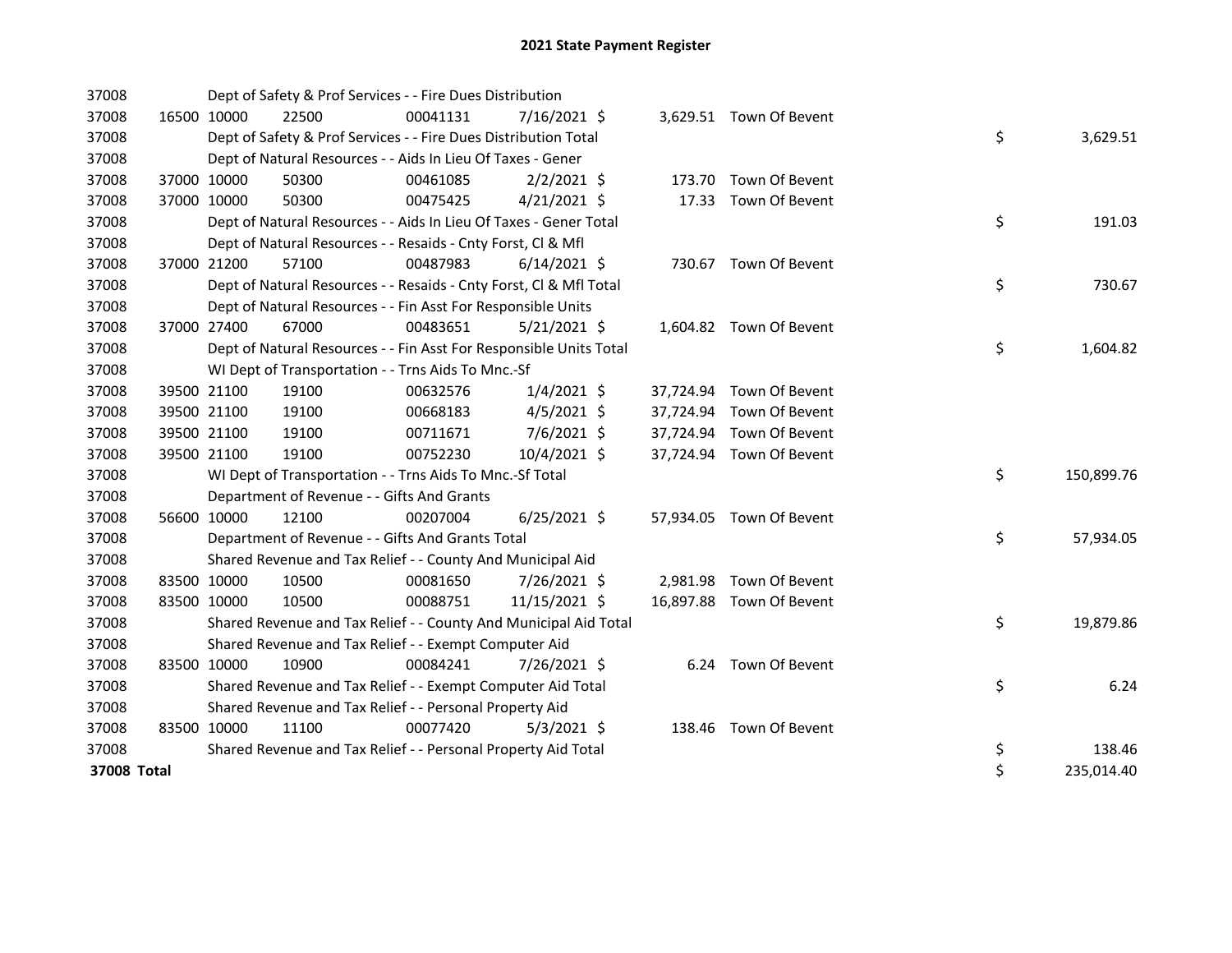| 37010 |             | Dept of Safety & Prof Services - - Fire Dues Distribution          |          |                |  |                            |    |            |
|-------|-------------|--------------------------------------------------------------------|----------|----------------|--|----------------------------|----|------------|
| 37010 | 16500 10000 | 22500                                                              | 00041132 | 7/16/2021 \$   |  | 1,840.22 Town Of Brighton  |    |            |
| 37010 |             | Dept of Safety & Prof Services - - Fire Dues Distribution Total    |          |                |  |                            | \$ | 1,840.22   |
| 37010 |             | Dept of Natural Resources - - Aids In Lieu Of Taxes - Gener        |          |                |  |                            |    |            |
| 37010 | 37000 10000 | 50300                                                              | 00476628 | $4/21/2021$ \$ |  | 34.43 Town Of Brighton     |    |            |
| 37010 |             | Dept of Natural Resources - - Aids In Lieu Of Taxes - Gener Total  |          |                |  |                            | \$ | 34.43      |
| 37010 |             | Dept of Natural Resources - - Resaids - Cnty Forst, Cl & Mfl       |          |                |  |                            |    |            |
| 37010 | 37000 21200 | 57100                                                              | 00487984 | $6/14/2021$ \$ |  | 156.32 Town Of Brighton    |    |            |
| 37010 |             | Dept of Natural Resources - - Resaids - Cnty Forst, Cl & Mfl Total |          |                |  |                            | \$ | 156.32     |
| 37010 |             | Dept of Natural Resources - - Fin Asst For Responsible Units       |          |                |  |                            |    |            |
| 37010 | 37000 27400 | 67000                                                              | 00483111 | $5/21/2021$ \$ |  | 1,167.36 Town Of Brighton  |    |            |
| 37010 |             | Dept of Natural Resources - - Fin Asst For Responsible Units Total |          |                |  |                            | \$ | 1,167.36   |
| 37010 |             | WI Dept of Transportation - - Trns Aids To Mnc.-Sf                 |          |                |  |                            |    |            |
| 37010 | 39500 21100 | 19100                                                              | 00632577 | $1/4/2021$ \$  |  | 32,324.40 Town Of Brighton |    |            |
| 37010 | 39500 21100 | 19100                                                              | 00668184 | $4/5/2021$ \$  |  | 32,324.40 Town Of Brighton |    |            |
| 37010 | 39500 21100 | 19100                                                              | 00711672 | 7/6/2021 \$    |  | 32,324.40 Town Of Brighton |    |            |
| 37010 | 39500 21100 | 19100                                                              | 00752231 | 10/4/2021 \$   |  | 32,324.40 Town Of Brighton |    |            |
| 37010 |             | WI Dept of Transportation - - Trns Aids To Mnc.-Sf Total           |          |                |  |                            | \$ | 129,297.60 |
| 37010 |             | Department of Revenue - - Gifts And Grants                         |          |                |  |                            |    |            |
| 37010 | 56600 10000 | 12100                                                              | 00207005 | $6/25/2021$ \$ |  | 33,807.94 Town Of Brighton |    |            |
| 37010 |             | Department of Revenue - - Gifts And Grants Total                   |          |                |  |                            | \$ | 33,807.94  |
| 37010 |             | Shared Revenue and Tax Relief - - County And Municipal Aid         |          |                |  |                            |    |            |
| 37010 | 83500 10000 | 10500                                                              | 00081651 | 7/26/2021 \$   |  | 8,503.18 Town Of Brighton  |    |            |
| 37010 | 83500 10000 | 10500                                                              | 00088752 | 11/15/2021 \$  |  | 48,184.67 Town Of Brighton |    |            |
| 37010 |             | Shared Revenue and Tax Relief - - County And Municipal Aid Total   |          |                |  |                            | \$ | 56,687.85  |
| 37010 |             | Shared Revenue and Tax Relief - - Exempt Computer Aid              |          |                |  |                            |    |            |
| 37010 | 83500 10000 | 10900                                                              | 00084242 | 7/26/2021 \$   |  | 69.63 Town Of Brighton     |    |            |
| 37010 |             | Shared Revenue and Tax Relief - - Exempt Computer Aid Total        |          |                |  |                            | \$ | 69.63      |
| 37010 |             | Shared Revenue and Tax Relief - - Utility Aid                      |          |                |  |                            |    |            |
| 37010 | 83500 10000 | 11000                                                              | 00081651 | 7/26/2021 \$   |  | 467.91 Town Of Brighton    |    |            |
| 37010 | 83500 10000 | 11000                                                              | 00088752 | 11/15/2021 \$  |  | 2,712.77 Town Of Brighton  |    |            |
| 37010 |             | Shared Revenue and Tax Relief - - Utility Aid Total                |          |                |  |                            | \$ | 3,180.68   |
| 37010 |             | Shared Revenue and Tax Relief - - Personal Property Aid            |          |                |  |                            |    |            |
| 37010 | 83500 10000 | 11100                                                              | 00077421 | $5/3/2021$ \$  |  | 1,059.41 Town Of Brighton  |    |            |
| 37010 |             | Shared Revenue and Tax Relief - - Personal Property Aid Total      |          |                |  |                            | \$ | 1,059.41   |
| 37010 |             | Shared Revenue and Tax Relief - - Payments For Municipal Svcs      |          |                |  |                            |    |            |
| 37010 | 83500 10000 | 50100                                                              | 00073682 | $2/1/2021$ \$  |  | 54.03 Town Of Brighton     |    |            |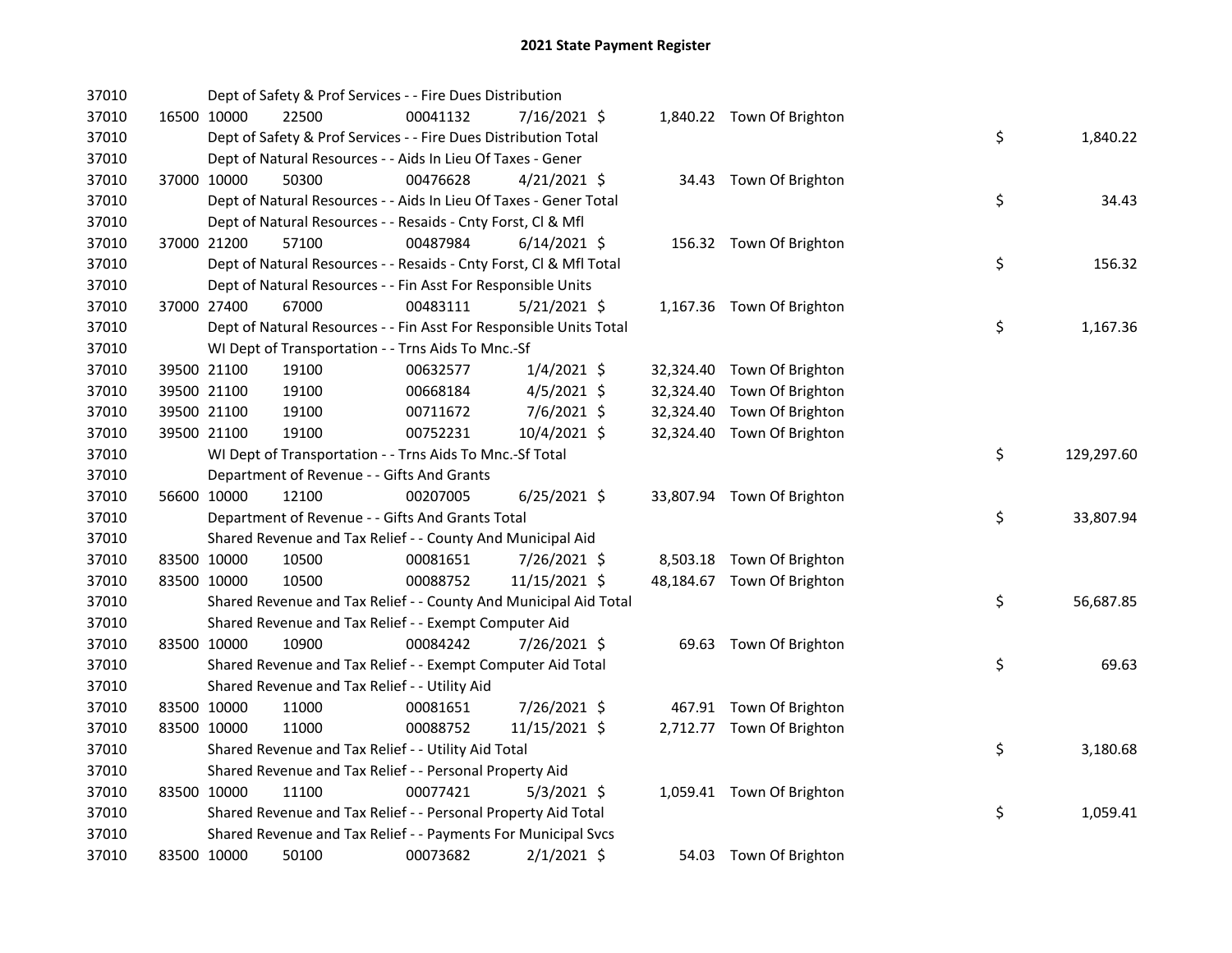## 2021 State Payment Register

| 37010       | Shared Revenue and Tax Relief - - Payments For Municipal Svcs Total | 54.03      |
|-------------|---------------------------------------------------------------------|------------|
| 37010 Total |                                                                     | 227,355.47 |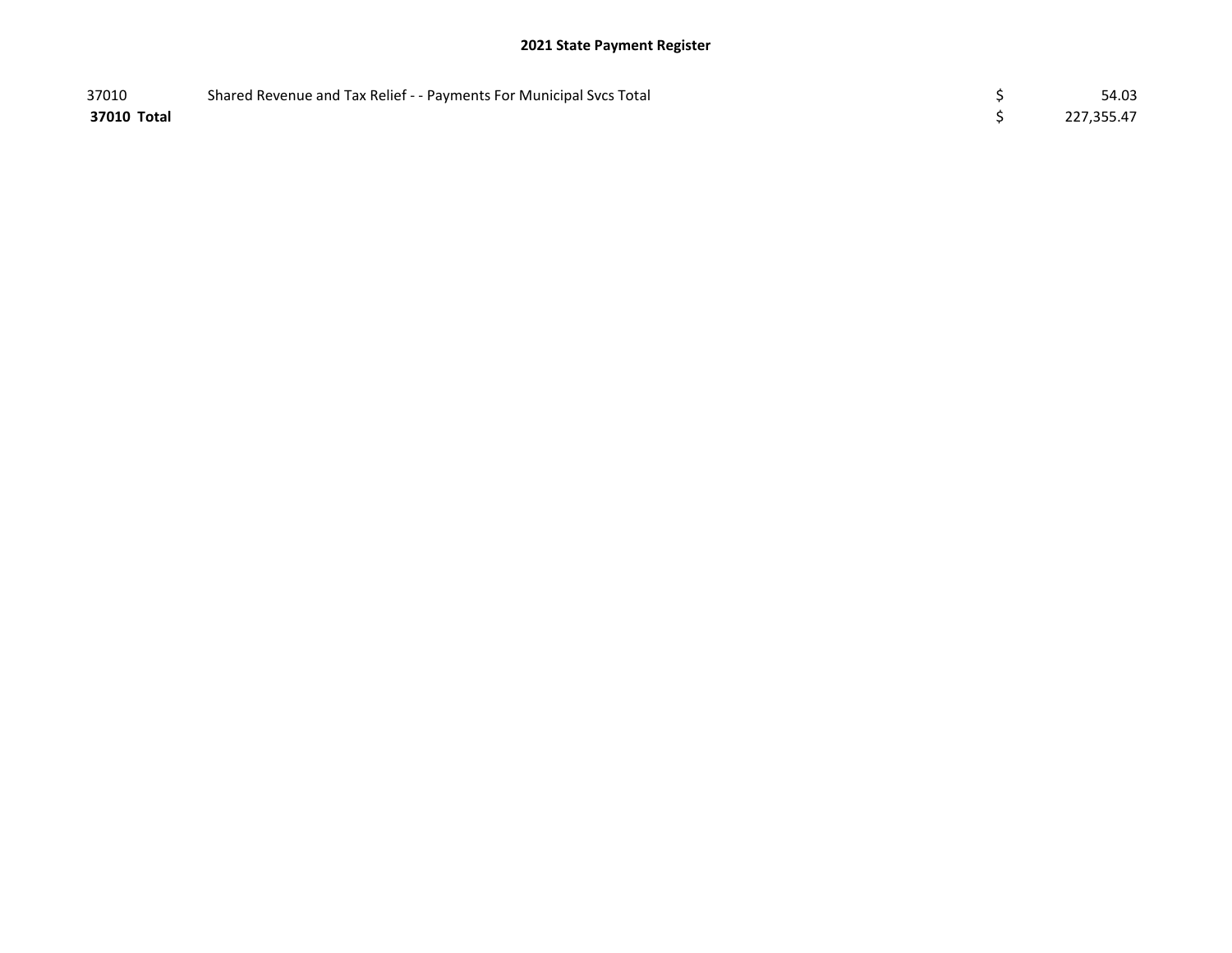| 37012       |             | Dept of Safety & Prof Services - - Fire Dues Distribution            |          |                |            |                          |    |            |
|-------------|-------------|----------------------------------------------------------------------|----------|----------------|------------|--------------------------|----|------------|
| 37012       | 16500 10000 | 22500                                                                | 00041133 | 7/16/2021 \$   |            | 3,304.73 Town Of Cassel  |    |            |
| 37012       |             | Dept of Safety & Prof Services - - Fire Dues Distribution Total      |          |                |            |                          | \$ | 3,304.73   |
| 37012       |             | Dept of Natural Resources - - Resaids - Cnty Forst, CI & Mfl         |          |                |            |                          |    |            |
| 37012       | 37000 21200 | 57100                                                                | 00487985 | $6/14/2021$ \$ |            | 51.22 Town Of Cassel     |    |            |
| 37012       |             | Dept of Natural Resources - - Resaids - Cnty Forst, CI & Mfl Total   |          |                |            |                          | \$ | 51.22      |
| 37012       |             | Dept of Natural Resources - - Fin Asst For Responsible Units         |          |                |            |                          |    |            |
| 37012       | 37000 27400 | 67000                                                                | 00483707 | $5/21/2021$ \$ |            | 2,223.77 Town Of Cassel  |    |            |
| 37012       |             | Dept of Natural Resources - - Fin Asst For Responsible Units Total   |          |                |            |                          | \$ | 2,223.77   |
| 37012       |             | WI Dept of Transportation - - Trns Aids To Mnc.-Sf                   |          |                |            |                          |    |            |
| 37012       | 39500 21100 | 19100                                                                | 00632578 | $1/4/2021$ \$  |            | 31,253.49 Town Of Cassel |    |            |
| 37012       | 39500 21100 | 19100                                                                | 00668185 | $4/5/2021$ \$  |            | 31,253.49 Town Of Cassel |    |            |
| 37012       | 39500 21100 | 19100                                                                | 00711673 | 7/6/2021 \$    |            | 31,253.49 Town Of Cassel |    |            |
| 37012       | 39500 21100 | 19100                                                                | 00752232 | 10/4/2021 \$   |            | 31,253.49 Town Of Cassel |    |            |
| 37012       |             | WI Dept of Transportation - - Trns Aids To Mnc.-Sf Total             |          | \$             | 125,013.96 |                          |    |            |
| 37012       |             | Department of Administration - - Hv Trans Ln Annual Impact Fee       |          |                |            |                          |    |            |
| 37012       | 50500 10000 | 17400                                                                | 00144451 | $5/3/2021$ \$  |            | 22,956.00 Town Of Cassel |    |            |
| 37012       |             | Department of Administration - - Hv Trans Ln Annual Impact Fee Total |          |                |            |                          | \$ | 22,956.00  |
| 37012       |             | Department of Revenue - - Gifts And Grants                           |          |                |            |                          |    |            |
| 37012       | 56600 10000 | 12100                                                                | 00207006 | $6/25/2021$ \$ |            | 48,409.21 Town Of Cassel |    |            |
| 37012       |             | Department of Revenue - - Gifts And Grants Total                     |          |                |            |                          | \$ | 48,409.21  |
| 37012       |             | Shared Revenue and Tax Relief - - County And Municipal Aid           |          |                |            |                          |    |            |
| 37012       | 83500 10000 | 10500                                                                | 00081652 | 7/26/2021 \$   |            | 4,491.23 Town Of Cassel  |    |            |
| 37012       | 83500 10000 | 10500                                                                | 00088753 | 11/15/2021 \$  |            | 25,450.29 Town Of Cassel |    |            |
| 37012       |             | Shared Revenue and Tax Relief - - County And Municipal Aid Total     |          |                |            |                          | \$ | 29,941.52  |
| 37012       |             | Shared Revenue and Tax Relief - - Exempt Computer Aid                |          |                |            |                          |    |            |
| 37012       | 83500 10000 | 10900                                                                | 00084243 | 7/26/2021 \$   |            | 55.08 Town Of Cassel     |    |            |
| 37012       |             | Shared Revenue and Tax Relief - - Exempt Computer Aid Total          |          |                |            |                          | \$ | 55.08      |
| 37012       |             | Shared Revenue and Tax Relief - - Personal Property Aid              |          |                |            |                          |    |            |
| 37012       | 83500 10000 | 11100                                                                | 00077422 | $5/3/2021$ \$  |            | 334.44 Town Of Cassel    |    |            |
| 37012       |             | Shared Revenue and Tax Relief - - Personal Property Aid Total        |          |                |            |                          | \$ | 334.44     |
| 37012 Total |             |                                                                      |          |                |            |                          | \$ | 232,289.93 |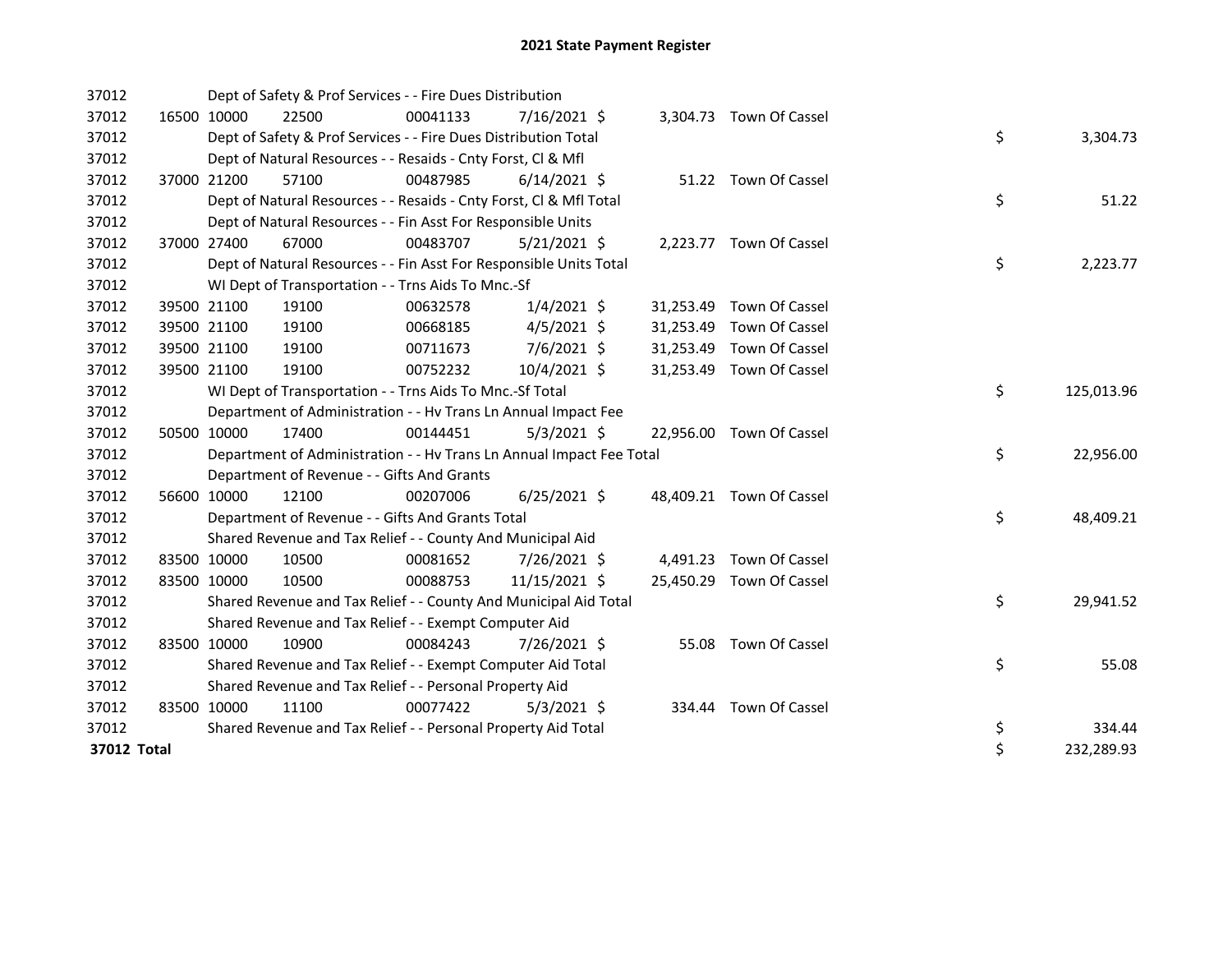| 37014       |       |             | Dept of Safety & Prof Services - - Fire Dues Distribution          |          |                |          |           |                             |  |    |            |  |
|-------------|-------|-------------|--------------------------------------------------------------------|----------|----------------|----------|-----------|-----------------------------|--|----|------------|--|
| 37014       |       | 16500 10000 | 22500                                                              | 00041134 | $7/16/2021$ \$ |          |           | 5.434.47 Town Of Cleveland  |  |    |            |  |
| 37014       |       |             | Dept of Safety & Prof Services - - Fire Dues Distribution Total    |          |                |          |           |                             |  | \$ | 5,434.47   |  |
| 37014       |       |             | Dept of Natural Resources - - Resaids - Cnty Forst, CI & Mfl       |          |                |          |           |                             |  |    |            |  |
| 37014       | 37000 | 21200       | 57100                                                              | 00487986 | $6/14/2021$ \$ |          |           | 50.65 Town Of Cleveland     |  |    |            |  |
| 37014       |       |             | Dept of Natural Resources - - Resaids - Cnty Forst, Cl & Mfl Total |          |                |          |           |                             |  | \$ | 50.65      |  |
| 37014       |       |             | Dept of Natural Resources - - Fin Asst For Responsible Units       |          |                |          |           |                             |  |    |            |  |
| 37014       |       | 37000 27400 | 67000                                                              | 00483968 | $5/21/2021$ \$ |          |           | 1,446.32 Town Of Cleveland  |  |    |            |  |
| 37014       |       |             | Dept of Natural Resources - - Fin Asst For Responsible Units Total |          | \$             | 1,446.32 |           |                             |  |    |            |  |
| 37014       |       |             | WI Dept of Transportation - - Trns Aids To Mnc.-Sf                 |          |                |          |           |                             |  |    |            |  |
| 37014       |       | 39500 21100 | 19100                                                              | 00632579 | $1/4/2021$ \$  |          | 30,070.89 | Town Of Cleveland           |  |    |            |  |
| 37014       |       | 39500 21100 | 19100                                                              | 00668186 | $4/5/2021$ \$  |          | 30,070.89 | Town Of Cleveland           |  |    |            |  |
| 37014       |       | 39500 21100 | 19100                                                              | 00711674 | 7/6/2021 \$    |          | 30,070.89 | Town Of Cleveland           |  |    |            |  |
| 37014       |       | 39500 21100 | 19100                                                              | 00752233 | 10/4/2021 \$   |          | 30.070.89 | Town Of Cleveland           |  |    |            |  |
| 37014       |       |             | WI Dept of Transportation - - Trns Aids To Mnc.-Sf Total           |          |                |          |           |                             |  | \$ | 120,283.56 |  |
| 37014       |       |             | Department of Revenue - - Gifts And Grants                         |          |                |          |           |                             |  |    |            |  |
| 37014       |       | 56600 10000 | 12100                                                              | 00207007 | $6/25/2021$ \$ |          |           | 78,239.74 Town Of Cleveland |  |    |            |  |
| 37014       |       |             | Department of Revenue - - Gifts And Grants Total                   |          |                |          |           |                             |  | \$ | 78,239.74  |  |
| 37014       |       |             | Shared Revenue and Tax Relief - - County And Municipal Aid         |          |                |          |           |                             |  |    |            |  |
| 37014       |       | 83500 10000 | 10500                                                              | 00081653 | 7/26/2021 \$   |          | 4,427.93  | Town Of Cleveland           |  |    |            |  |
| 37014       |       | 83500 10000 | 10500                                                              | 00088754 | 11/15/2021 \$  |          |           | 25,091.58 Town Of Cleveland |  |    |            |  |
| 37014       |       |             | Shared Revenue and Tax Relief - - County And Municipal Aid Total   |          |                |          |           |                             |  | \$ | 29,519.51  |  |
| 37014       |       |             | Shared Revenue and Tax Relief - - Exempt Computer Aid              |          |                |          |           |                             |  |    |            |  |
| 37014       |       | 83500 10000 | 10900                                                              | 00084244 | 7/26/2021 \$   |          |           | 86.26 Town Of Cleveland     |  |    |            |  |
| 37014       |       |             | Shared Revenue and Tax Relief - - Exempt Computer Aid Total        |          |                |          |           |                             |  | \$ | 86.26      |  |
| 37014       |       |             | Shared Revenue and Tax Relief - - Personal Property Aid            |          |                |          |           |                             |  |    |            |  |
| 37014       |       | 83500 10000 | 11100                                                              | 00077423 | $5/3/2021$ \$  |          | 969.80    | Town Of Cleveland           |  |    |            |  |
| 37014       |       |             | Shared Revenue and Tax Relief - - Personal Property Aid Total      |          |                |          |           |                             |  | \$ | 969.80     |  |
| 37014 Total |       |             |                                                                    |          |                |          |           |                             |  | \$ | 236,030.31 |  |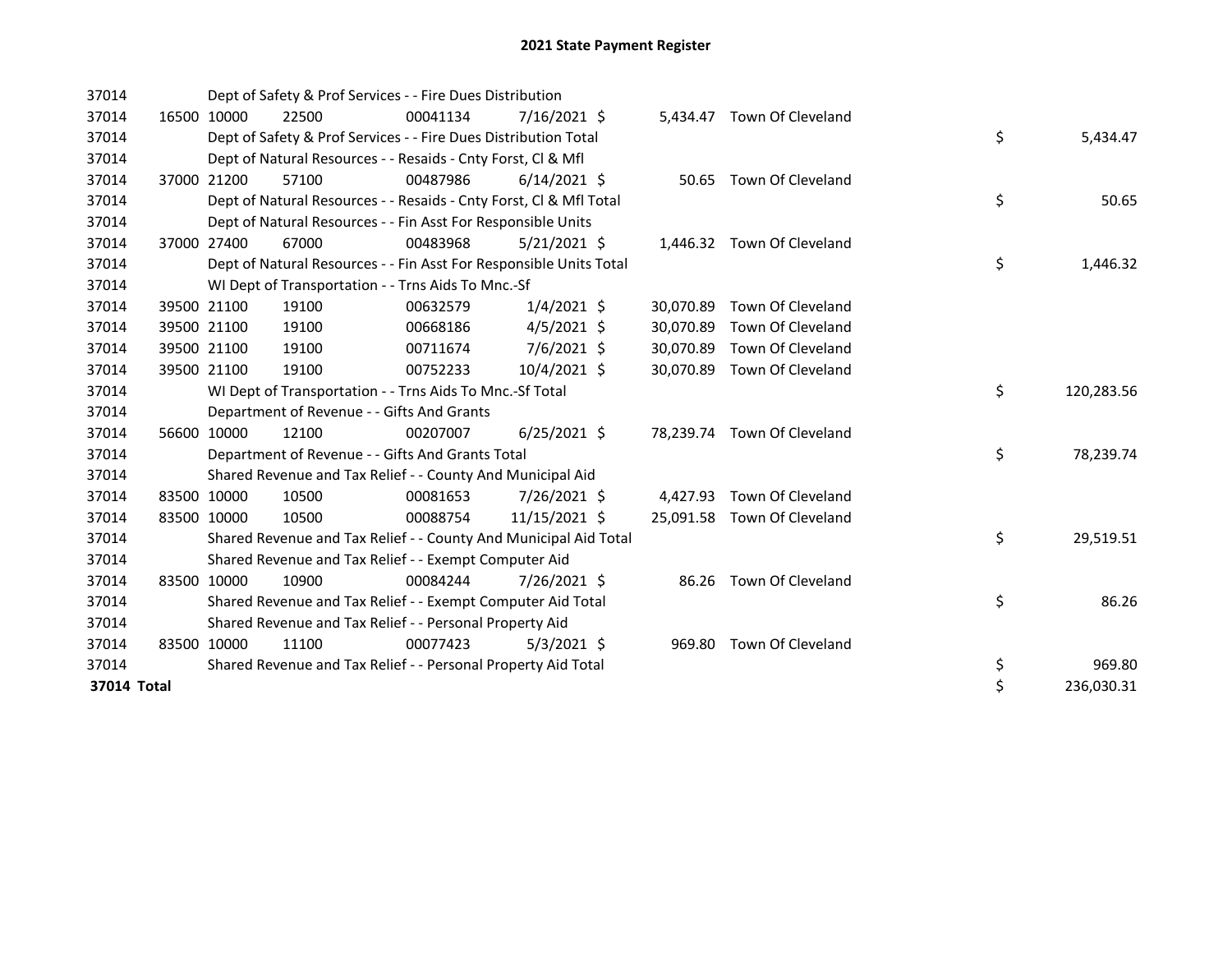| 37016 |             | Dept of Safety & Prof Services - - Fire Dues Distribution          |          |                |  |                       |    |            |
|-------|-------------|--------------------------------------------------------------------|----------|----------------|--|-----------------------|----|------------|
| 37016 | 16500 10000 | 22500                                                              | 00041135 | 7/16/2021 \$   |  | 3,923.74 Town Of Day  |    |            |
| 37016 |             | Dept of Safety & Prof Services - - Fire Dues Distribution Total    |          |                |  |                       | \$ | 3,923.74   |
| 37016 |             | Dept of Natural Resources - - Aids In Lieu Of Taxes - Gener        |          |                |  |                       |    |            |
| 37016 | 37000 10000 | 50300                                                              | 00475375 | $4/21/2021$ \$ |  | 617.65 Town Of Day    |    |            |
| 37016 |             | Dept of Natural Resources - - Aids In Lieu Of Taxes - Gener Total  |          |                |  |                       | \$ | 617.65     |
| 37016 |             | Dept of Natural Resources - - Resaids - Cnty Forst, Cl & Mfl       |          |                |  |                       |    |            |
| 37016 | 37000 21200 | 57100                                                              | 00487987 | $6/14/2021$ \$ |  | 121.59 Town Of Day    |    |            |
| 37016 |             | Dept of Natural Resources - - Resaids - Cnty Forst, CI & Mfl Total |          |                |  |                       | \$ | 121.59     |
| 37016 |             | Dept of Natural Resources - - Aids In Lieu Of Taxes - Sum S        |          |                |  |                       |    |            |
| 37016 | 37000 21200 | 57900                                                              | 00475376 | $4/21/2021$ \$ |  | 705.52 Town Of Day    |    |            |
| 37016 |             | Dept of Natural Resources - - Aids In Lieu Of Taxes - Sum S Total  |          |                |  |                       | \$ | 705.52     |
| 37016 |             | Dept of Natural Resources - - Fin Asst For Responsible Units       |          |                |  |                       |    |            |
| 37016 | 37000 27400 | 67000                                                              | 00483004 | $5/21/2021$ \$ |  | 2,635.51 Town Of Day  |    |            |
| 37016 |             | Dept of Natural Resources - - Fin Asst For Responsible Units Total |          |                |  |                       | \$ | 2,635.51   |
| 37016 |             | WI Dept of Transportation - - Trns Aids To Mnc.-Sf                 |          |                |  |                       |    |            |
| 37016 | 39500 21100 | 19100                                                              | 00632580 | $1/4/2021$ \$  |  | 33,329.61 Town Of Day |    |            |
| 37016 | 39500 21100 | 19100                                                              | 00668187 | $4/5/2021$ \$  |  | 33,329.61 Town Of Day |    |            |
| 37016 | 39500 21100 | 19100                                                              | 00711675 | 7/6/2021 \$    |  | 33,329.61 Town Of Day |    |            |
| 37016 | 39500 21100 | 19100                                                              | 00752234 | 10/4/2021 \$   |  | 33,329.61 Town Of Day |    |            |
| 37016 |             | WI Dept of Transportation - - Trns Aids To Mnc.-Sf Total           |          |                |  |                       | \$ | 133,318.44 |
| 37016 |             | Department of Revenue - - Gifts And Grants                         |          |                |  |                       |    |            |
| 37016 | 56600 10000 | 12100                                                              | 00207008 | $6/25/2021$ \$ |  | 59,870.41 Town Of Day |    |            |
| 37016 |             | Department of Revenue - - Gifts And Grants Total                   |          |                |  |                       | \$ | 59,870.41  |
| 37016 |             | Shared Revenue and Tax Relief - - County And Municipal Aid         |          |                |  |                       |    |            |
| 37016 | 83500 10000 | 10500                                                              | 00081654 | 7/26/2021 \$   |  | 7,511.02 Town Of Day  |    |            |
| 37016 | 83500 10000 | 10500                                                              | 00088755 | 11/15/2021 \$  |  | 42,562.43 Town Of Day |    |            |
| 37016 |             | Shared Revenue and Tax Relief - - County And Municipal Aid Total   |          |                |  |                       | \$ | 50,073.45  |
| 37016 |             | Shared Revenue and Tax Relief - - Exempt Computer Aid              |          |                |  |                       |    |            |
| 37016 | 83500 10000 | 10900                                                              | 00084245 | 7/26/2021 \$   |  | 129.91 Town Of Day    |    |            |
| 37016 |             | Shared Revenue and Tax Relief - - Exempt Computer Aid Total        |          |                |  |                       | \$ | 129.91     |
| 37016 |             | Shared Revenue and Tax Relief - - Utility Aid                      |          |                |  |                       |    |            |
| 37016 | 83500 10000 | 11000                                                              | 00081654 | 7/26/2021 \$   |  | 98.50 Town Of Day     |    |            |
| 37016 | 83500 10000 | 11000                                                              | 00088755 | 11/15/2021 \$  |  | 968.13 Town Of Day    |    |            |
| 37016 |             | Shared Revenue and Tax Relief - - Utility Aid Total                |          |                |  |                       | \$ | 1,066.63   |
| 37016 |             | Shared Revenue and Tax Relief - - Personal Property Aid            |          |                |  |                       |    |            |
| 37016 | 83500 10000 | 11100                                                              | 00077424 | $5/3/2021$ \$  |  | 895.92 Town Of Day    |    |            |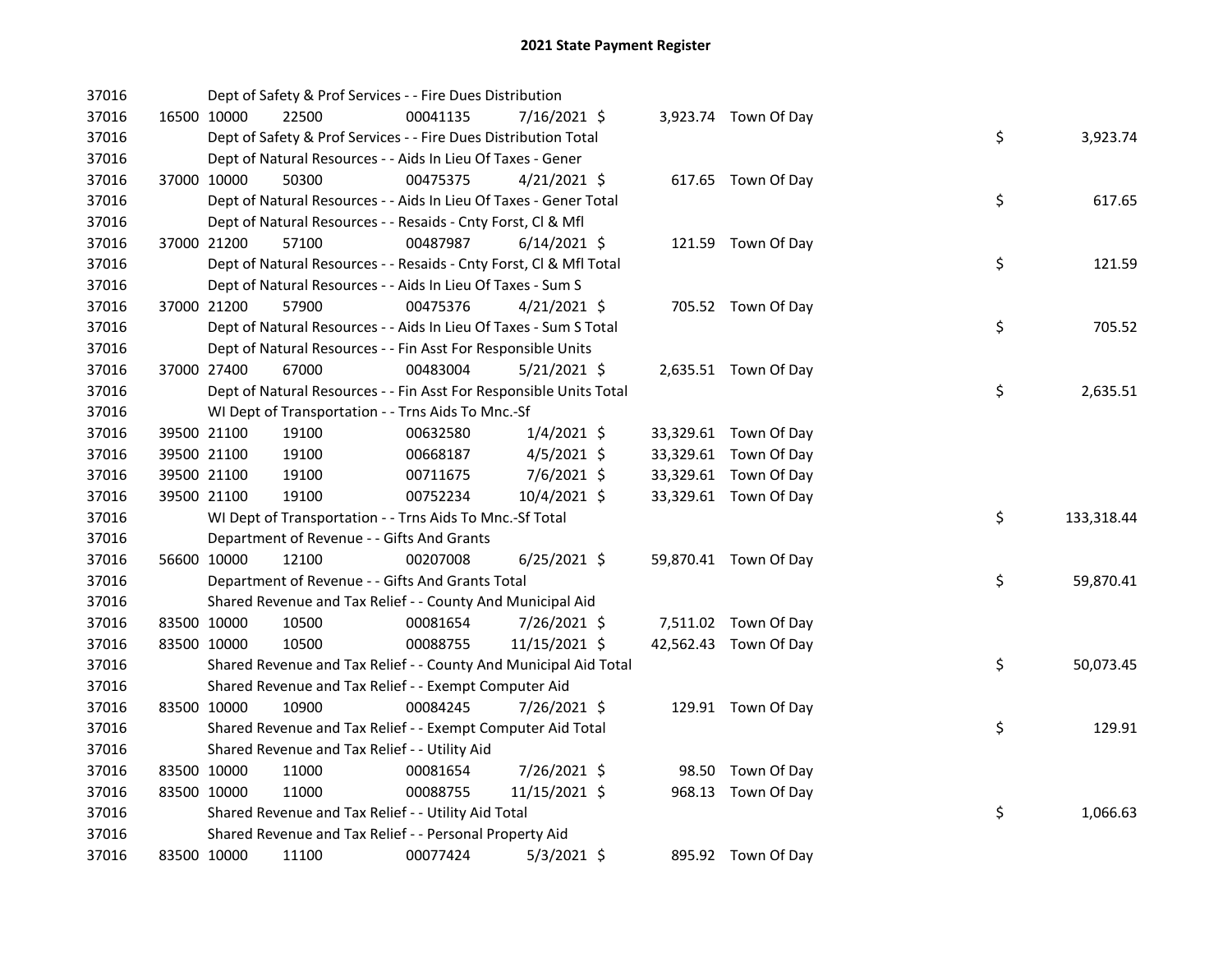## 2021 State Payment Register

| 37016       | Shared Revenue and Tax Relief - - Personal Property Aid Total | 895.92     |
|-------------|---------------------------------------------------------------|------------|
| 37016 Total |                                                               | 253,358.77 |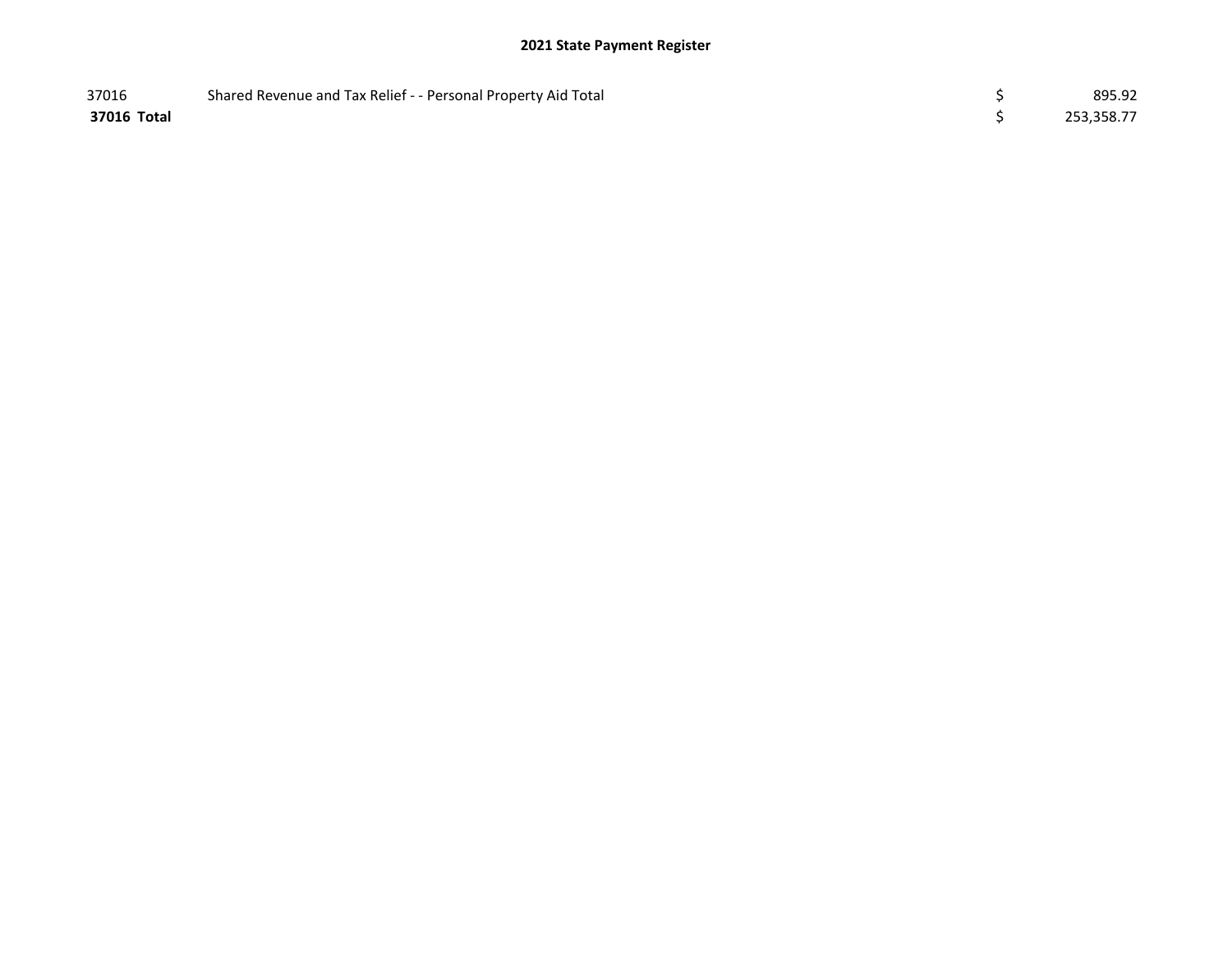| 37018 |             | Dept of Safety & Prof Services - - Fire Dues Distribution          |          |                |  |                          |    |            |
|-------|-------------|--------------------------------------------------------------------|----------|----------------|--|--------------------------|----|------------|
| 37018 | 16500 10000 | 22500                                                              | 00041136 | 7/16/2021 \$   |  | 3,416.24 Town Of Easton  |    |            |
| 37018 |             | Dept of Safety & Prof Services - - Fire Dues Distribution Total    |          |                |  |                          | \$ | 3,416.24   |
| 37018 |             | Dept of Natural Resources - - Aids In Lieu Of Taxes - Gener        |          |                |  |                          |    |            |
| 37018 | 37000 10000 | 50300                                                              | 00461180 | $2/2/2021$ \$  |  | 10,726.47 Town Of Easton |    |            |
| 37018 |             | Dept of Natural Resources - - Aids In Lieu Of Taxes - Gener Total  |          |                |  |                          | \$ | 10,726.47  |
| 37018 |             | Dept of Natural Resources - - Resaids - Cnty Forst, Cl & Mfl       |          |                |  |                          |    |            |
| 37018 | 37000 21200 | 57100                                                              | 00487988 | $6/14/2021$ \$ |  | 732.04 Town Of Easton    |    |            |
| 37018 |             | Dept of Natural Resources - - Resaids - Cnty Forst, Cl & Mfl Total |          |                |  |                          | \$ | 732.04     |
| 37018 |             | Dept of Natural Resources - - Fin Asst For Responsible Units       |          |                |  |                          |    |            |
| 37018 | 37000 27400 | 67000                                                              | 00483791 | $5/21/2021$ \$ |  | 653.82 Town Of Easton    |    |            |
| 37018 |             | Dept of Natural Resources - - Fin Asst For Responsible Units Total |          |                |  |                          | \$ | 653.82     |
| 37018 |             | Dept of Natural Resources - - Recycling Consolidation Grants       |          |                |  |                          |    |            |
| 37018 | 37000 27400 | 67300                                                              | 00483791 | $5/21/2021$ \$ |  | 295.71 Town Of Easton    |    |            |
| 37018 |             | Dept of Natural Resources - - Recycling Consolidation Grants Total |          |                |  |                          | \$ | 295.71     |
| 37018 |             | WI Dept of Transportation - - Trns Aids To Mnc.-Sf                 |          |                |  |                          |    |            |
| 37018 | 39500 21100 | 19100                                                              | 00632581 | $1/4/2021$ \$  |  | 39,833.91 Town Of Easton |    |            |
| 37018 | 39500 21100 | 19100                                                              | 00668188 | $4/5/2021$ \$  |  | 39,833.91 Town Of Easton |    |            |
| 37018 | 39500 21100 | 19100                                                              | 00711676 | 7/6/2021 \$    |  | 39,833.91 Town Of Easton |    |            |
| 37018 | 39500 21100 | 19100                                                              | 00752235 | 10/4/2021 \$   |  | 39,833.91 Town Of Easton |    |            |
| 37018 |             | WI Dept of Transportation - - Trns Aids To Mnc.-Sf Total           |          |                |  |                          | \$ | 159,335.64 |
| 37018 |             | WI Dept of Transportation - - Loc Rd Imp Prg St Fd                 |          |                |  |                          |    |            |
| 37018 | 39500 21100 | 27800                                                              | 00646104 | 1/27/2021 \$   |  | 28,159.87 Town Of Easton |    |            |
| 37018 |             | WI Dept of Transportation - - Loc Rd Imp Prg St Fd Total           |          |                |  |                          | \$ | 28,159.87  |
| 37018 |             | Department of Revenue - - Gifts And Grants                         |          |                |  |                          |    |            |
| 37018 | 56600 10000 | 12100                                                              | 00207009 | $6/25/2021$ \$ |  | 59,922.75 Town Of Easton |    |            |
| 37018 |             | Department of Revenue - - Gifts And Grants Total                   |          |                |  |                          | \$ | 59,922.75  |
| 37018 |             | Shared Revenue and Tax Relief - - County And Municipal Aid         |          |                |  |                          |    |            |
| 37018 | 83500 10000 | 10500                                                              | 00081655 | 7/26/2021 \$   |  | 7,739.84 Town Of Easton  |    |            |
| 37018 | 83500 10000 | 10500                                                              | 00088756 | 11/15/2021 \$  |  | 43,861.44 Town Of Easton |    |            |
| 37018 |             | Shared Revenue and Tax Relief - - County And Municipal Aid Total   |          |                |  |                          | \$ | 51,601.28  |
| 37018 |             | Shared Revenue and Tax Relief - - Exempt Computer Aid              |          |                |  |                          |    |            |
| 37018 | 83500 10000 | 10900                                                              | 00084246 | 7/26/2021 \$   |  | 25.98 Town Of Easton     |    |            |
| 37018 |             | Shared Revenue and Tax Relief - - Exempt Computer Aid Total        |          |                |  |                          | \$ | 25.98      |
| 37018 |             | Shared Revenue and Tax Relief - - Personal Property Aid            |          |                |  |                          |    |            |
| 37018 | 83500 10000 | 11100                                                              | 00077425 | $5/3/2021$ \$  |  | 56.49 Town Of Easton     |    |            |
| 37018 |             | Shared Revenue and Tax Relief - - Personal Property Aid Total      |          |                |  |                          | \$ | 56.49      |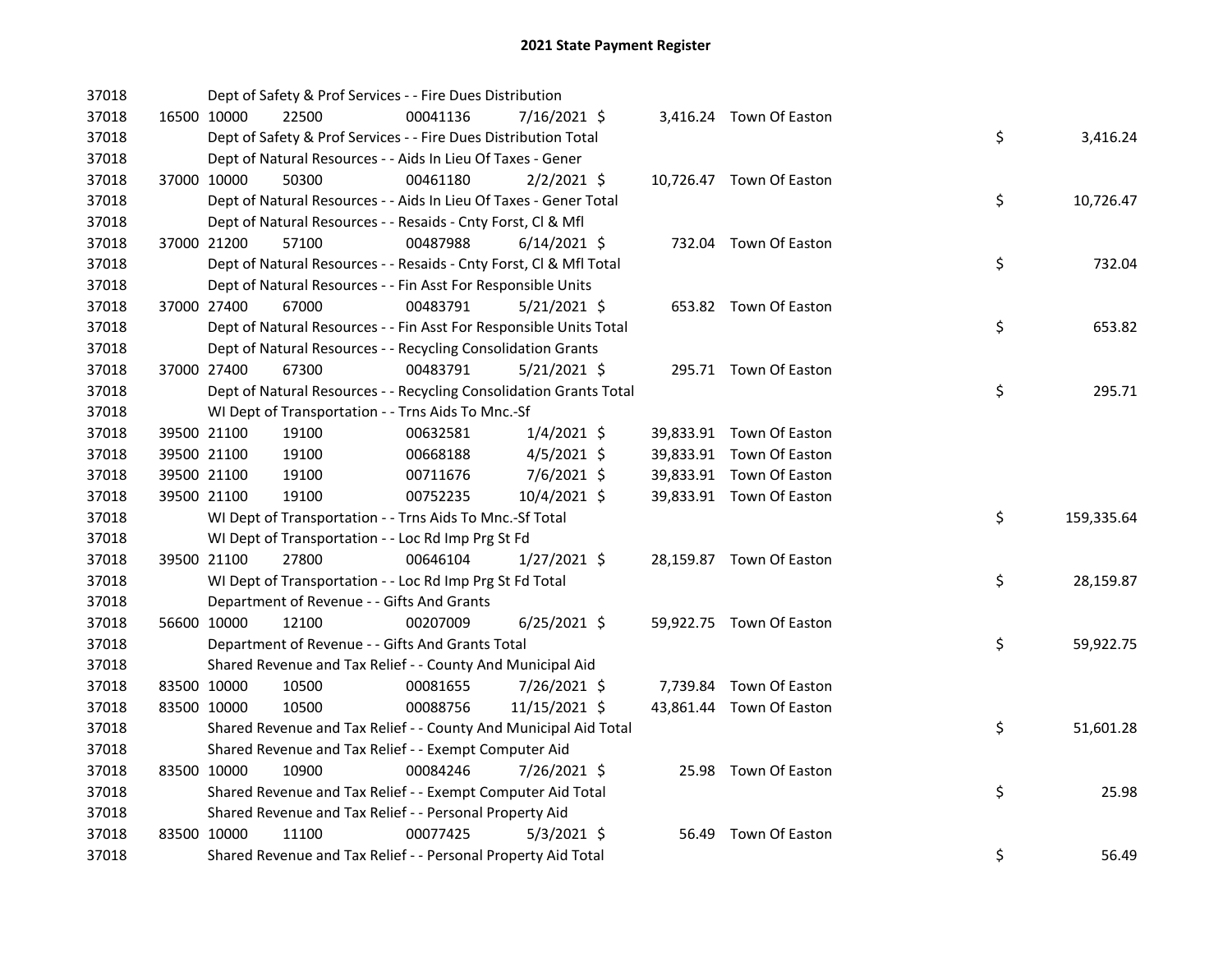$37018$  Total  $\zeta$   $314,926.29$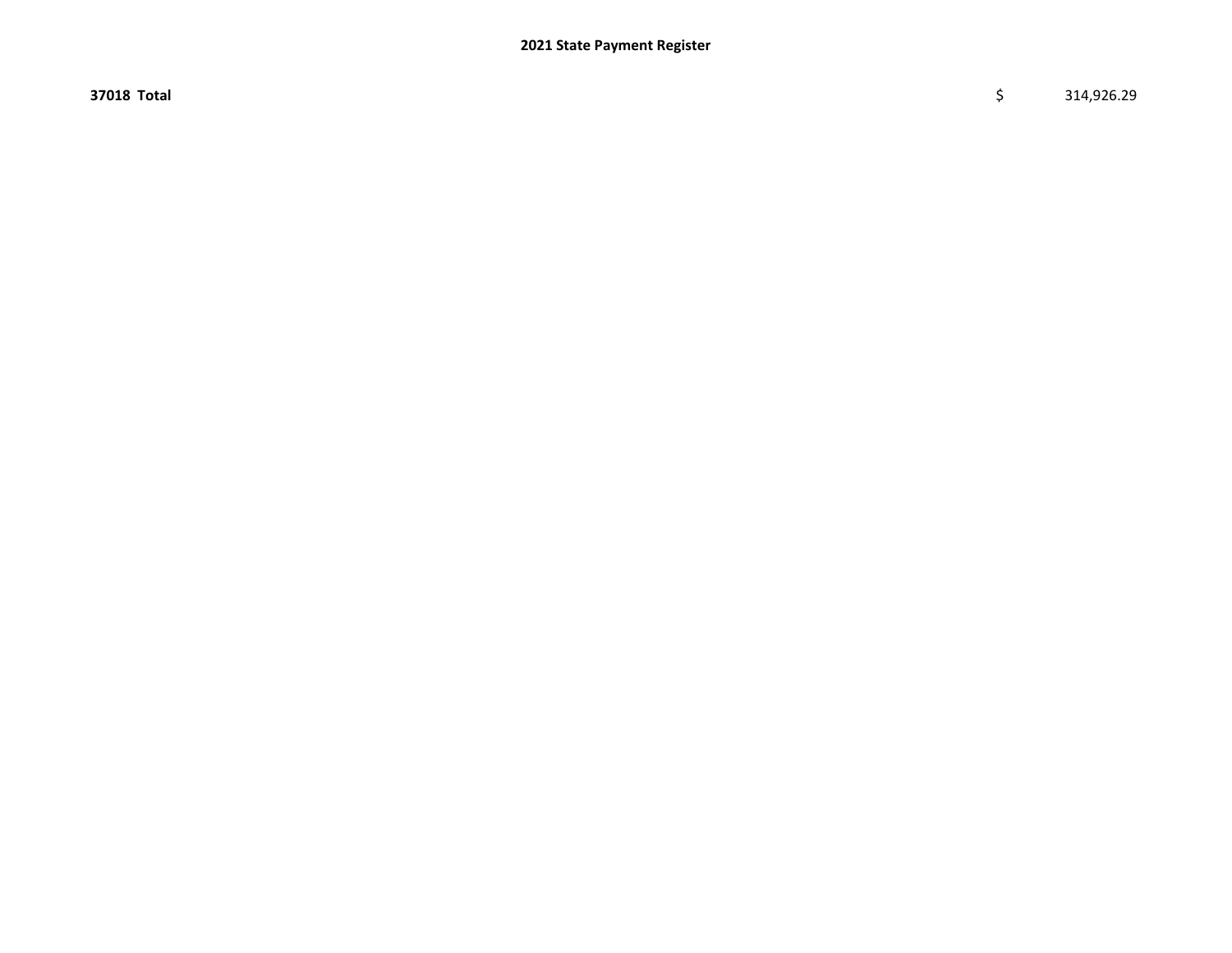| 37020       |       |                                                          | Dept of Safety & Prof Services - - Fire Dues Distribution          |          |                |  |           |                              |  |    |            |  |  |
|-------------|-------|----------------------------------------------------------|--------------------------------------------------------------------|----------|----------------|--|-----------|------------------------------|--|----|------------|--|--|
| 37020       |       | 16500 10000                                              | 22500                                                              | 00041137 | $7/16/2021$ \$ |  |           | 2,703.81 Town Of Eau Pleine  |  |    |            |  |  |
| 37020       |       |                                                          | Dept of Safety & Prof Services - - Fire Dues Distribution Total    |          |                |  |           |                              |  | \$ | 2,703.81   |  |  |
| 37020       |       |                                                          | Dept of Natural Resources - - Resaids - Cnty Forst, CI & Mfl       |          |                |  |           |                              |  |    |            |  |  |
| 37020       | 37000 | 21200                                                    | 57100                                                              | 00487989 | $6/14/2021$ \$ |  |           | 212.46 Town Of Eau Pleine    |  |    |            |  |  |
| 37020       |       |                                                          | Dept of Natural Resources - - Resaids - Cnty Forst, CI & Mfl Total |          |                |  |           |                              |  | \$ | 212.46     |  |  |
| 37020       |       |                                                          | Dept of Natural Resources - - Fin Asst For Responsible Units       |          |                |  |           |                              |  |    |            |  |  |
| 37020       |       | 37000 27400                                              | 67000                                                              | 00483316 | $5/21/2021$ \$ |  |           | 1,145.14 Town Of Eau Pleine  |  |    |            |  |  |
| 37020       |       |                                                          | Dept of Natural Resources - - Fin Asst For Responsible Units Total |          |                |  |           |                              |  | \$ | 1,145.14   |  |  |
| 37020       |       |                                                          | WI Dept of Transportation - - Trns Aids To Mnc.-Sf                 |          |                |  |           |                              |  |    |            |  |  |
| 37020       |       | 39500 21100                                              | 19100                                                              | 00632582 | $1/4/2021$ \$  |  | 27,134.10 | Town Of Eau Pleine           |  |    |            |  |  |
| 37020       |       | 39500 21100                                              | 19100                                                              | 00668189 | $4/5/2021$ \$  |  | 27,134.10 | Town Of Eau Pleine           |  |    |            |  |  |
| 37020       |       | 39500 21100                                              | 19100                                                              | 00711677 | $7/6/2021$ \$  |  | 27,134.10 | Town Of Eau Pleine           |  |    |            |  |  |
| 37020       |       | 39500 21100                                              | 19100                                                              | 00752236 | 10/4/2021 \$   |  |           | 27,134.10 Town Of Eau Pleine |  |    |            |  |  |
| 37020       |       | WI Dept of Transportation - - Trns Aids To Mnc.-Sf Total |                                                                    | \$       | 108,536.40     |  |           |                              |  |    |            |  |  |
| 37020       |       |                                                          | Department of Revenue - - Gifts And Grants                         |          |                |  |           |                              |  |    |            |  |  |
| 37020       |       | 56600 10000                                              | 12100                                                              | 00207010 | $6/25/2021$ \$ |  |           | 42,809.44 Town Of Eau Pleine |  |    |            |  |  |
| 37020       |       |                                                          | Department of Revenue - - Gifts And Grants Total                   |          |                |  |           |                              |  | \$ | 42,809.44  |  |  |
| 37020       |       |                                                          | Shared Revenue and Tax Relief - - County And Municipal Aid         |          |                |  |           |                              |  |    |            |  |  |
| 37020       |       | 83500 10000                                              | 10500                                                              | 00081656 | 7/26/2021 \$   |  | 4,171.08  | Town Of Eau Pleine           |  |    |            |  |  |
| 37020       |       | 83500 10000                                              | 10500                                                              | 00088757 | 11/15/2021 \$  |  |           | 23,636.11 Town Of Eau Pleine |  |    |            |  |  |
| 37020       |       |                                                          | Shared Revenue and Tax Relief - - County And Municipal Aid Total   |          |                |  |           |                              |  | \$ | 27,807.19  |  |  |
| 37020       |       |                                                          | Shared Revenue and Tax Relief - - Exempt Computer Aid              |          |                |  |           |                              |  |    |            |  |  |
| 37020       |       | 83500 10000                                              | 10900                                                              | 00084247 | 7/26/2021 \$   |  |           | 8.32 Town Of Eau Pleine      |  |    |            |  |  |
| 37020       |       |                                                          | Shared Revenue and Tax Relief - - Exempt Computer Aid Total        |          |                |  |           |                              |  | \$ | 8.32       |  |  |
| 37020       |       | Shared Revenue and Tax Relief - - Personal Property Aid  |                                                                    |          |                |  |           |                              |  |    |            |  |  |
| 37020       |       | 83500 10000                                              | 11100                                                              | 00077426 | $5/3/2021$ \$  |  | 66.65     | Town Of Eau Pleine           |  |    |            |  |  |
| 37020       |       |                                                          | Shared Revenue and Tax Relief - - Personal Property Aid Total      |          |                |  |           |                              |  | \$ | 66.65      |  |  |
| 37020 Total |       |                                                          |                                                                    |          |                |  |           |                              |  | \$ | 183,289.41 |  |  |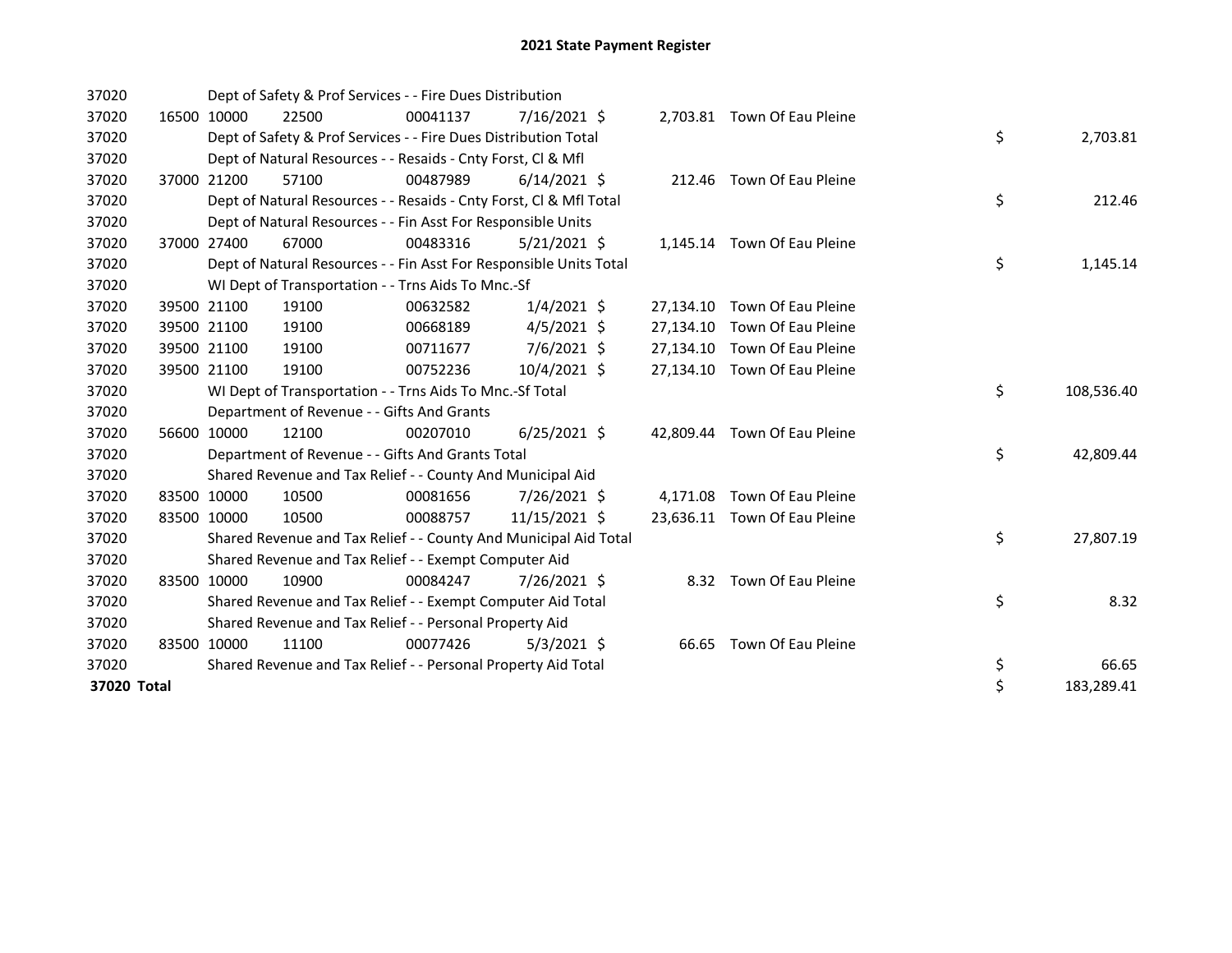| 37022       |             |             | Dept of Safety & Prof Services - - Fire Dues Distribution            |          |                |          |                           |    |            |
|-------------|-------------|-------------|----------------------------------------------------------------------|----------|----------------|----------|---------------------------|----|------------|
| 37022       | 16500 10000 |             | 22500                                                                | 00041139 | 7/15/2021 \$   |          | 2,161.67 Town Of Elderon  |    |            |
| 37022       |             |             | Dept of Safety & Prof Services - - Fire Dues Distribution Total      |          |                |          |                           | \$ | 2,161.67   |
| 37022       |             |             | Dept of Natural Resources - - Aids In Lieu Of Taxes - Gener          |          |                |          |                           |    |            |
| 37022       |             | 37000 10000 | 50300                                                                | 00461093 | $2/2/2021$ \$  | 2,742.94 | Town Of Elderon           |    |            |
| 37022       |             | 37000 10000 | 50300                                                                | 00475493 | $4/21/2021$ \$ |          | 97.09 Town Of Elderon     |    |            |
| 37022       |             |             | Dept of Natural Resources - - Aids In Lieu Of Taxes - Gener Total    |          |                |          |                           | \$ | 2,840.03   |
| 37022       |             |             | Dept of Natural Resources - - Resaids - Cnty Forst, Cl & Mfl         |          |                |          |                           |    |            |
| 37022       | 37000 21200 |             | 57100                                                                | 00487990 | $6/14/2021$ \$ |          | 824.34 Town Of Elderon    |    |            |
| 37022       |             |             | Dept of Natural Resources - - Resaids - Cnty Forst, CI & Mfl Total   | \$       | 824.34         |          |                           |    |            |
| 37022       |             |             | Dept of Natural Resources - - Fin Asst For Responsible Units         |          |                |          |                           |    |            |
| 37022       |             | 37000 27400 | 67000                                                                | 00483954 | $5/21/2021$ \$ |          | 1,130.11 Town Of Elderon  |    |            |
| 37022       |             |             | Dept of Natural Resources - - Fin Asst For Responsible Units Total   |          |                |          |                           | \$ | 1,130.11   |
| 37022       |             |             | WI Dept of Transportation - - Trns Aids To Mnc.-Sf                   |          |                |          |                           |    |            |
| 37022       |             | 39500 21100 | 19100                                                                | 00632583 | $1/4/2021$ \$  |          | 23,277.51 Town Of Elderon |    |            |
| 37022       |             | 39500 21100 | 19100                                                                | 00668190 | $4/5/2021$ \$  |          | 23,277.51 Town Of Elderon |    |            |
| 37022       |             | 39500 21100 | 19100                                                                | 00721115 | 7/14/2021 \$   |          | 23,277.51 Town Of Elderon |    |            |
| 37022       |             | 39500 21100 | 19100                                                                | 00752237 | 10/4/2021 \$   |          | 23,277.51 Town Of Elderon |    |            |
| 37022       |             |             | WI Dept of Transportation - - Trns Aids To Mnc.-Sf Total             |          |                |          |                           | \$ | 93,110.04  |
| 37022       |             |             | Department of Administration - - Hv Trans Ln Annual Impact Fee       |          |                |          |                           |    |            |
| 37022       |             | 50500 10000 | 17400                                                                | 00144311 | $5/3/2021$ \$  |          | 40,466.00 Town Of Elderon |    |            |
| 37022       |             |             | Department of Administration - - Hv Trans Ln Annual Impact Fee Total |          |                |          |                           | \$ | 40,466.00  |
| 37022       |             |             | Department of Revenue - - Gifts And Grants                           |          |                |          |                           |    |            |
| 37022       | 56600 10000 |             | 12100                                                                | 00210683 | 8/19/2021 \$   |          | 33,441.60 Town Of Elderon |    |            |
| 37022       |             |             | Department of Revenue - - Gifts And Grants Total                     |          |                |          |                           | \$ | 33,441.60  |
| 37022       |             |             | Shared Revenue and Tax Relief - - County And Municipal Aid           |          |                |          |                           |    |            |
| 37022       |             | 83500 10000 | 10500                                                                | 00081657 | $7/26/2021$ \$ |          | 4,433.75 Town Of Elderon  |    |            |
| 37022       | 83500 10000 |             | 10500                                                                | 00088758 | 11/15/2021 \$  |          | 25,124.61 Town Of Elderon |    |            |
| 37022       |             |             | Shared Revenue and Tax Relief - - County And Municipal Aid Total     |          |                |          |                           | \$ | 29,558.36  |
| 37022       |             |             | Shared Revenue and Tax Relief - - Exempt Computer Aid                |          |                |          |                           |    |            |
| 37022       |             | 83500 10000 | 10900                                                                | 00084248 | 7/26/2021 \$   |          | 1.03 Town Of Elderon      |    |            |
| 37022       |             |             | Shared Revenue and Tax Relief - - Exempt Computer Aid Total          |          |                |          |                           | \$ | 1.03       |
| 37022 Total |             |             |                                                                      |          |                |          |                           | \$ | 203,533.18 |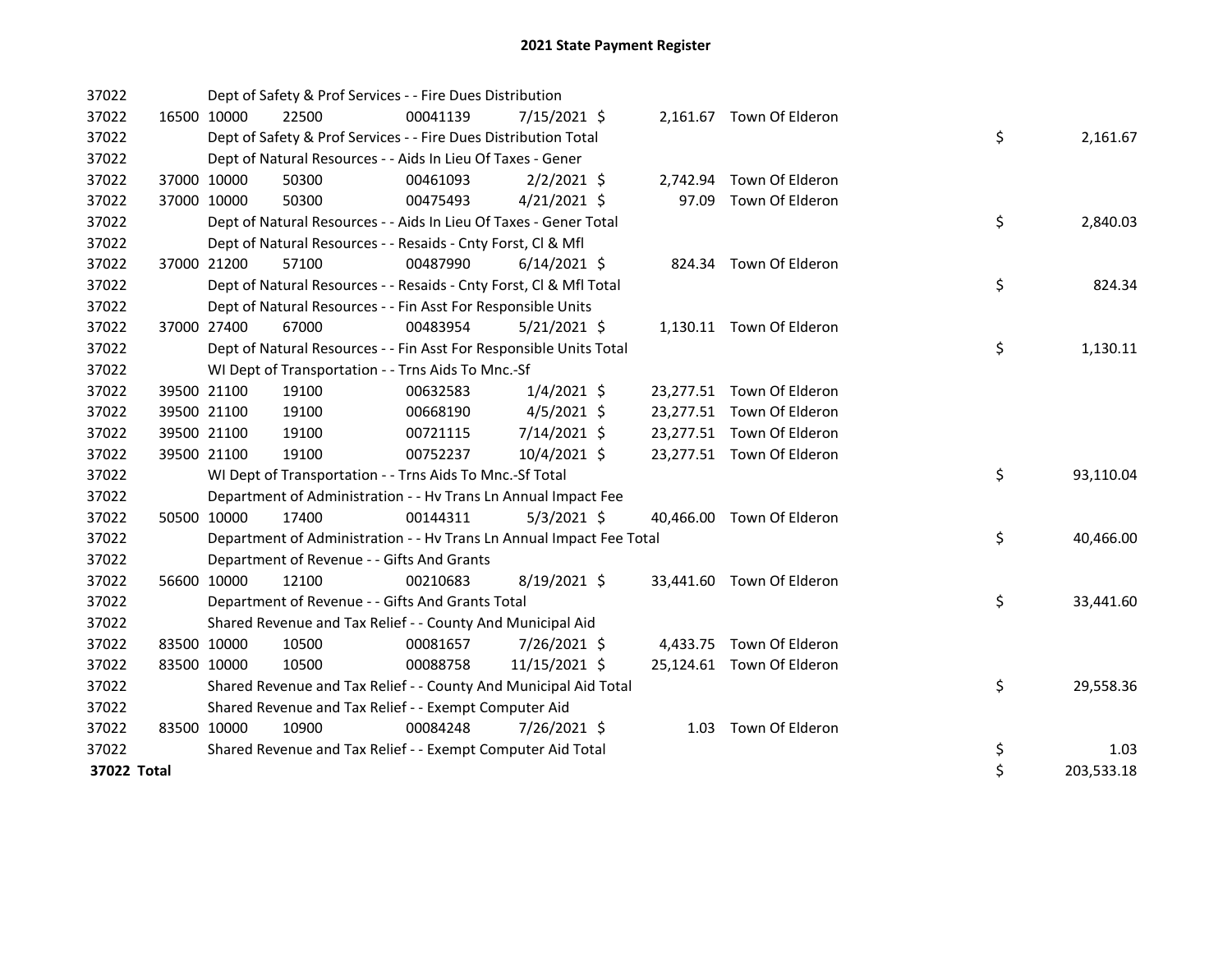| 37024       |             | Dept of Safety & Prof Services - - Fire Dues Distribution            |          |                |           |                         |    |            |
|-------------|-------------|----------------------------------------------------------------------|----------|----------------|-----------|-------------------------|----|------------|
| 37024       | 16500 10000 | 22500                                                                | 00041141 | $7/16/2021$ \$ |           | 3,305.20 Emmet, Town of |    |            |
| 37024       |             | Dept of Safety & Prof Services - - Fire Dues Distribution Total      |          |                |           |                         | \$ | 3,305.20   |
| 37024       |             | Dept of Natural Resources - - Resaids - Cnty Forst, Cl & Mfl         |          |                |           |                         |    |            |
| 37024       | 37000 21200 | 57100                                                                | 00487991 | $6/14/2021$ \$ |           | 573.21 Emmet, Town of   |    |            |
| 37024       |             | Dept of Natural Resources - - Resaids - Cnty Forst, Cl & Mfl Total   |          |                |           |                         | \$ | 573.21     |
| 37024       |             | Dept of Natural Resources - - Fin Asst For Responsible Units         |          |                |           |                         |    |            |
| 37024       | 37000 27400 | 67000                                                                | 00483704 | $5/21/2021$ \$ |           | 841.64 Emmet, Town of   |    |            |
| 37024       |             | Dept of Natural Resources - - Fin Asst For Responsible Units Total   |          |                |           |                         | \$ | 841.64     |
| 37024       |             | Dept of Natural Resources - - Recycling Consolidation Grants         |          |                |           |                         |    |            |
| 37024       | 37000 27400 | 67300                                                                | 00483704 | $5/21/2021$ \$ |           | 247.11 Emmet, Town of   |    |            |
| 37024       |             | Dept of Natural Resources - - Recycling Consolidation Grants Total   |          |                |           |                         | \$ | 247.11     |
| 37024       |             | WI Dept of Transportation - - Trns Aids To Mnc.-Sf                   |          |                |           |                         |    |            |
| 37024       | 39500 21100 | 19100                                                                | 00632584 | $1/4/2021$ \$  | 33,007.68 | Emmet, Town of          |    |            |
| 37024       | 39500 21100 | 19100                                                                | 00668191 | 4/5/2021 \$    | 33,007.68 | Emmet, Town of          |    |            |
| 37024       | 39500 21100 | 19100                                                                | 00711679 | 7/6/2021 \$    | 33,007.68 | Emmet, Town of          |    |            |
| 37024       | 39500 21100 | 19100                                                                | 00752238 | 10/4/2021 \$   | 33,007.68 | Emmet, Town of          |    |            |
| 37024       |             | WI Dept of Transportation - - Trns Aids To Mnc.-Sf Total             |          |                |           |                         | \$ | 132,030.72 |
| 37024       |             | Department of Administration - - Hv Trans Ln Annual Impact Fee       |          |                |           |                         |    |            |
| 37024       | 50500 10000 | 17400                                                                | 00144455 | $5/3/2021$ \$  | 21,729.00 | Emmet, Town of          |    |            |
| 37024       |             | Department of Administration - - Hv Trans Ln Annual Impact Fee Total |          |                |           |                         | \$ | 21,729.00  |
| 37024       |             | Department of Revenue - - Gifts And Grants                           |          |                |           |                         |    |            |
| 37024       | 56600 10000 | 12100                                                                | 00207011 | $6/25/2021$ \$ | 49,089.55 | Emmet, Town of          |    |            |
| 37024       |             | Department of Revenue - - Gifts And Grants Total                     |          |                |           |                         | \$ | 49,089.55  |
| 37024       |             | Shared Revenue and Tax Relief - - County And Municipal Aid           |          |                |           |                         |    |            |
| 37024       | 83500 10000 | 10500                                                                | 00081658 | 7/26/2021 \$   |           | 3,237.24 Emmet, Town of |    |            |
| 37024       | 83500 10000 | 10500                                                                | 00088759 | 11/15/2021 \$  | 18,344.33 | Emmet, Town of          |    |            |
| 37024       |             | Shared Revenue and Tax Relief - - County And Municipal Aid Total     |          |                |           |                         | \$ | 21,581.57  |
| 37024       |             | Shared Revenue and Tax Relief - - Exempt Computer Aid                |          |                |           |                         |    |            |
| 37024       | 83500 10000 | 10900                                                                | 00084249 | 7/26/2021 \$   | 16.63     | Emmet, Town of          |    |            |
| 37024       |             | Shared Revenue and Tax Relief - - Exempt Computer Aid Total          |          |                |           |                         | \$ | 16.63      |
| 37024       |             | Shared Revenue and Tax Relief - - Personal Property Aid              |          |                |           |                         |    |            |
| 37024       | 83500 10000 | 11100                                                                | 00077427 | $5/3/2021$ \$  |           | 111.61 Emmet, Town of   |    |            |
| 37024       |             | Shared Revenue and Tax Relief - - Personal Property Aid Total        |          |                |           |                         | \$ | 111.61     |
| 37024 Total |             |                                                                      |          |                |           |                         | \$ | 229,526.24 |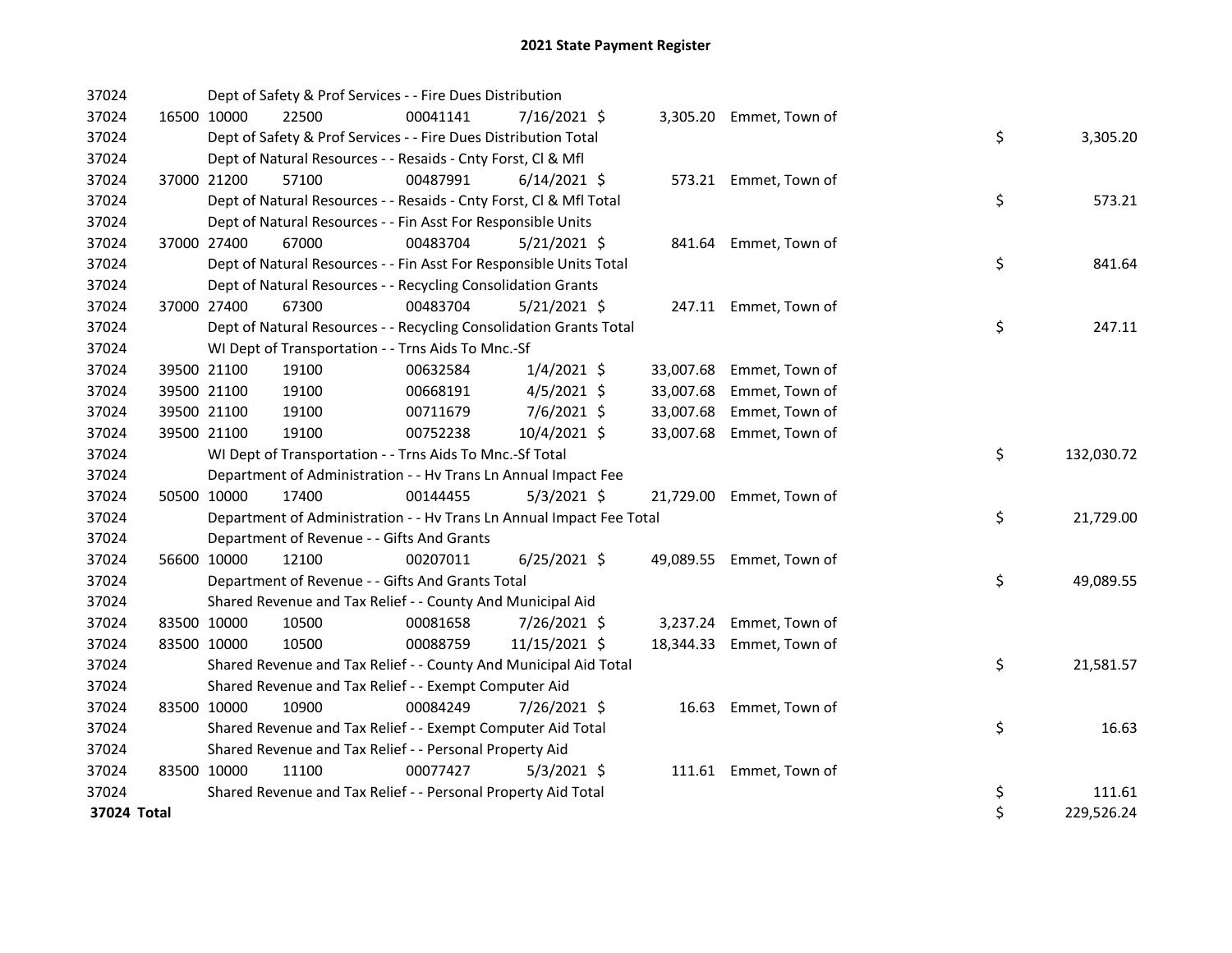| 37026       |             | Dept of Safety & Prof Services - - Fire Dues Distribution            |          |                |           |                              |    |            |
|-------------|-------------|----------------------------------------------------------------------|----------|----------------|-----------|------------------------------|----|------------|
| 37026       | 16500 10000 | 22500                                                                | 00041143 | $7/16/2021$ \$ |           | 1,892.47 Frankfort, Town of  |    |            |
| 37026       |             | Dept of Safety & Prof Services - - Fire Dues Distribution Total      |          |                |           |                              | \$ | 1,892.47   |
| 37026       |             | Dept of Natural Resources - - Resaids - Cnty Forst, CI & Mfl         |          |                |           |                              |    |            |
| 37026       | 37000 21200 | 57100                                                                | 00487992 | $6/14/2021$ \$ |           | 475.47 Frankfort, Town of    |    |            |
| 37026       |             | Dept of Natural Resources - - Resaids - Cnty Forst, Cl & Mfl Total   |          |                |           |                              | \$ | 475.47     |
| 37026       |             | Dept of Natural Resources - - Fin Asst For Responsible Units         |          |                |           |                              |    |            |
| 37026       | 37000 27400 | 67000                                                                | 00483572 | $5/21/2021$ \$ |           | 1,883.83 Frankfort, Town of  |    |            |
| 37026       |             | Dept of Natural Resources - - Fin Asst For Responsible Units Total   |          |                |           |                              | \$ | 1,883.83   |
| 37026       |             | WI Dept of Transportation - - Trns Aids To Mnc.-Sf                   |          |                |           |                              |    |            |
| 37026       | 39500 21100 | 19100                                                                | 00632585 | $1/4/2021$ \$  |           | 29,275.92 Frankfort, Town of |    |            |
| 37026       | 39500 21100 | 19100                                                                | 00668192 | $4/5/2021$ \$  |           | 29,275.92 Frankfort, Town of |    |            |
| 37026       | 39500 21100 | 19100                                                                | 00711680 | 7/6/2021 \$    | 29,275.92 | Frankfort, Town of           |    |            |
| 37026       | 39500 21100 | 19100                                                                | 00752239 | 10/4/2021 \$   |           | 29,275.92 Frankfort, Town of |    |            |
| 37026       |             | WI Dept of Transportation - - Trns Aids To Mnc.-Sf Total             |          |                |           |                              | \$ | 117,103.68 |
| 37026       |             | Department of Administration - - Hv Trans Ln Annual Impact Fee       |          |                |           |                              |    |            |
| 37026       | 50500 10000 | 17400                                                                | 00144458 | $5/3/2021$ \$  | 30,063.00 | Frankfort, Town of           |    |            |
| 37026       |             | Department of Administration - - Hv Trans Ln Annual Impact Fee Total |          |                |           |                              | \$ | 30,063.00  |
| 37026       |             | Department of Revenue - - Gifts And Grants                           |          |                |           |                              |    |            |
| 37026       | 56600 10000 | 12100                                                                | 00207012 | $6/25/2021$ \$ |           | 37,052.67 Frankfort, Town of |    |            |
| 37026       |             | Department of Revenue - - Gifts And Grants Total                     |          |                |           |                              | \$ | 37,052.67  |
| 37026       |             | Shared Revenue and Tax Relief - - County And Municipal Aid           |          |                |           |                              |    |            |
| 37026       | 83500 10000 | 10500                                                                | 00081659 | 7/26/2021 \$   | 6,292.87  | Frankfort, Town of           |    |            |
| 37026       | 83500 10000 | 10500                                                                | 00088760 | 11/15/2021 \$  | 35,659.57 | Frankfort, Town of           |    |            |
| 37026       |             | Shared Revenue and Tax Relief - - County And Municipal Aid Total     |          |                |           |                              | \$ | 41,952.44  |
| 37026       |             | Shared Revenue and Tax Relief - - Exempt Computer Aid                |          |                |           |                              |    |            |
| 37026       | 83500 10000 | 10900                                                                | 00084250 | 7/26/2021 \$   |           | 3.11 Frankfort, Town of      |    |            |
| 37026       |             | Shared Revenue and Tax Relief - - Exempt Computer Aid Total          |          |                |           |                              | \$ | 3.11       |
| 37026       |             | Shared Revenue and Tax Relief - - Personal Property Aid              |          |                |           |                              |    |            |
| 37026       | 83500 10000 | 11100                                                                | 00077428 | $5/3/2021$ \$  |           | 211.96 Frankfort, Town of    |    |            |
| 37026       |             | Shared Revenue and Tax Relief - - Personal Property Aid Total        |          |                |           |                              | \$ | 211.96     |
| 37026 Total |             |                                                                      |          |                |           |                              | \$ | 230,638.63 |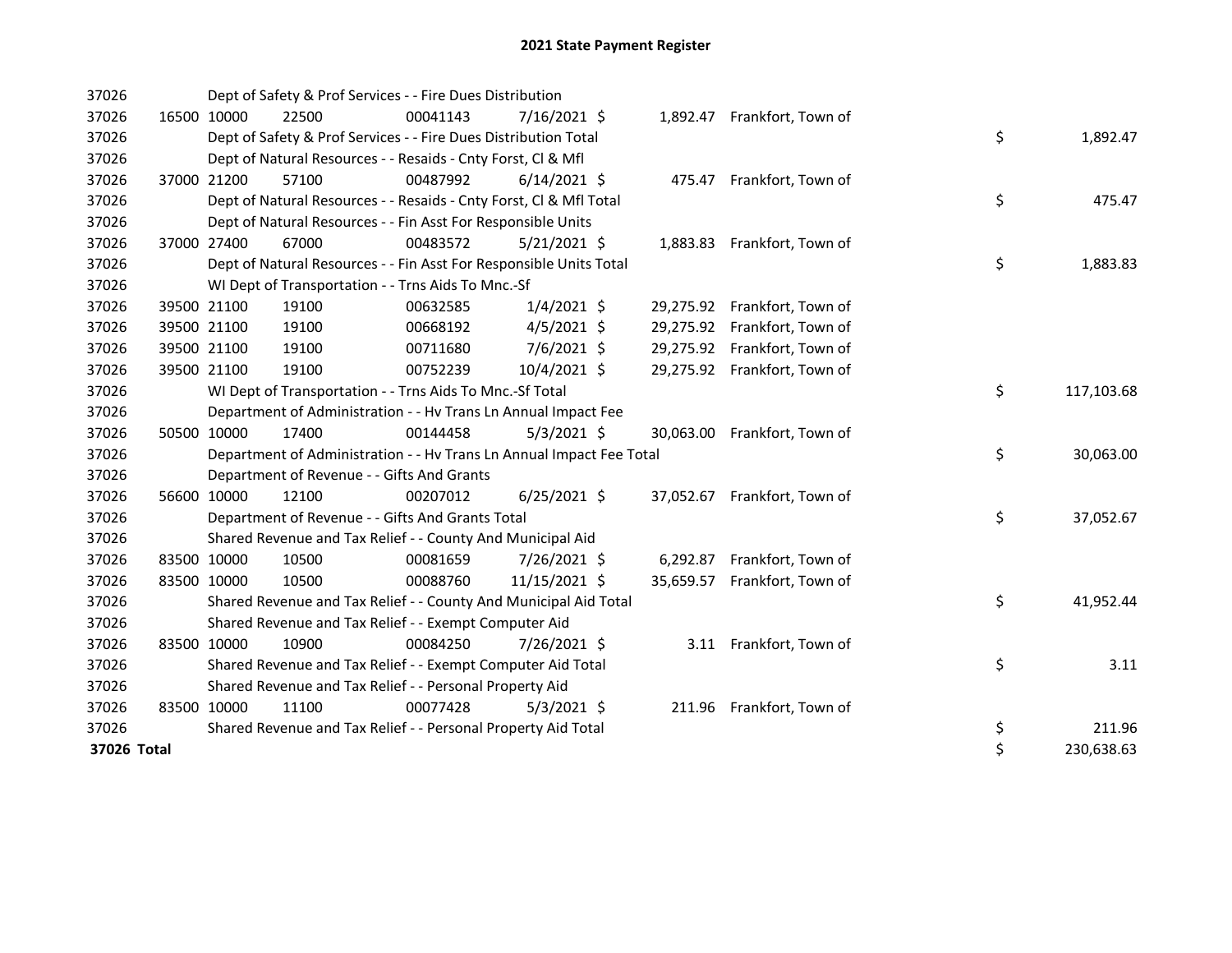| 37028       |       |             | Dept of Safety & Prof Services - - Fire Dues Distribution          |          |                |           |                            |    |            |
|-------------|-------|-------------|--------------------------------------------------------------------|----------|----------------|-----------|----------------------------|----|------------|
| 37028       | 16500 | 10000       | 22500                                                              | 00041144 | 7/16/2021 \$   | 1,710.53  | Franzen, Town of           |    |            |
| 37028       |       |             | Dept of Safety & Prof Services - - Fire Dues Distribution Total    |          |                |           |                            | \$ | 1,710.53   |
| 37028       |       |             | Dept of Natural Resources - - Resaids - Cnty Forst, CI & Mfl       |          |                |           |                            |    |            |
| 37028       |       | 37000 21200 | 57100                                                              | 00487993 | $6/14/2021$ \$ |           | 1,186.92 Franzen, Town of  |    |            |
| 37028       |       |             | Dept of Natural Resources - - Resaids - Cnty Forst, CI & Mfl Total |          |                |           |                            | \$ | 1,186.92   |
| 37028       |       |             | WI Dept of Transportation - - Trns Aids To Mnc.-Sf                 |          |                |           |                            |    |            |
| 37028       | 39500 | 21100       | 19100                                                              | 00632586 | $1/4/2021$ \$  | 19,217.25 | Franzen, Town of           |    |            |
| 37028       |       | 39500 21100 | 19100                                                              | 00668193 | $4/5/2021$ \$  | 19,217.25 | Franzen, Town of           |    |            |
| 37028       |       | 39500 21100 | 19100                                                              | 00711681 | $7/6/2021$ \$  | 19,217.25 | Franzen, Town of           |    |            |
| 37028       |       | 39500 21100 | 19100                                                              | 00752240 | $10/4/2021$ \$ | 19,217.25 | Franzen, Town of           |    |            |
| 37028       |       |             | WI Dept of Transportation - - Trns Aids To Mnc.-Sf Total           |          |                | \$        | 76,869.00                  |    |            |
| 37028       |       |             | Department of Revenue - - Gifts And Grants                         |          |                |           |                            |    |            |
| 37028       |       | 56600 10000 | 12100                                                              | 00207013 | $6/25/2021$ \$ |           | 29,935.21 Franzen, Town of |    |            |
| 37028       |       |             | Department of Revenue - - Gifts And Grants Total                   |          |                |           |                            | \$ | 29,935.21  |
| 37028       |       |             | Shared Revenue and Tax Relief - - County And Municipal Aid         |          |                |           |                            |    |            |
| 37028       |       | 83500 10000 | 10500                                                              | 00081660 | 7/26/2021 \$   | 2,721.01  | Franzen, Town of           |    |            |
| 37028       |       | 83500 10000 | 10500                                                              | 00088761 | 11/15/2021 \$  | 15,419.08 | Franzen, Town of           |    |            |
| 37028       |       |             | Shared Revenue and Tax Relief - - County And Municipal Aid Total   |          |                |           |                            | \$ | 18,140.09  |
| 37028       |       |             | Shared Revenue and Tax Relief - - Exempt Computer Aid              |          |                |           |                            |    |            |
| 37028       |       | 83500 10000 | 10900                                                              | 00084251 | 7/26/2021 \$   |           | 3.11 Franzen, Town of      |    |            |
| 37028       |       |             | Shared Revenue and Tax Relief - - Exempt Computer Aid Total        |          |                |           |                            | \$ | 3.11       |
| 37028       |       |             | Shared Revenue and Tax Relief - - Personal Property Aid            |          |                |           |                            |    |            |
| 37028       | 83500 | 10000       | 11100                                                              | 00077429 | $5/3/2021$ \$  | 5.47      | Franzen, Town of           |    |            |
| 37028       |       |             | Shared Revenue and Tax Relief - - Personal Property Aid Total      |          |                |           |                            | \$ | 5.47       |
| 37028 Total |       |             |                                                                    |          |                |           |                            | \$ | 127,850.33 |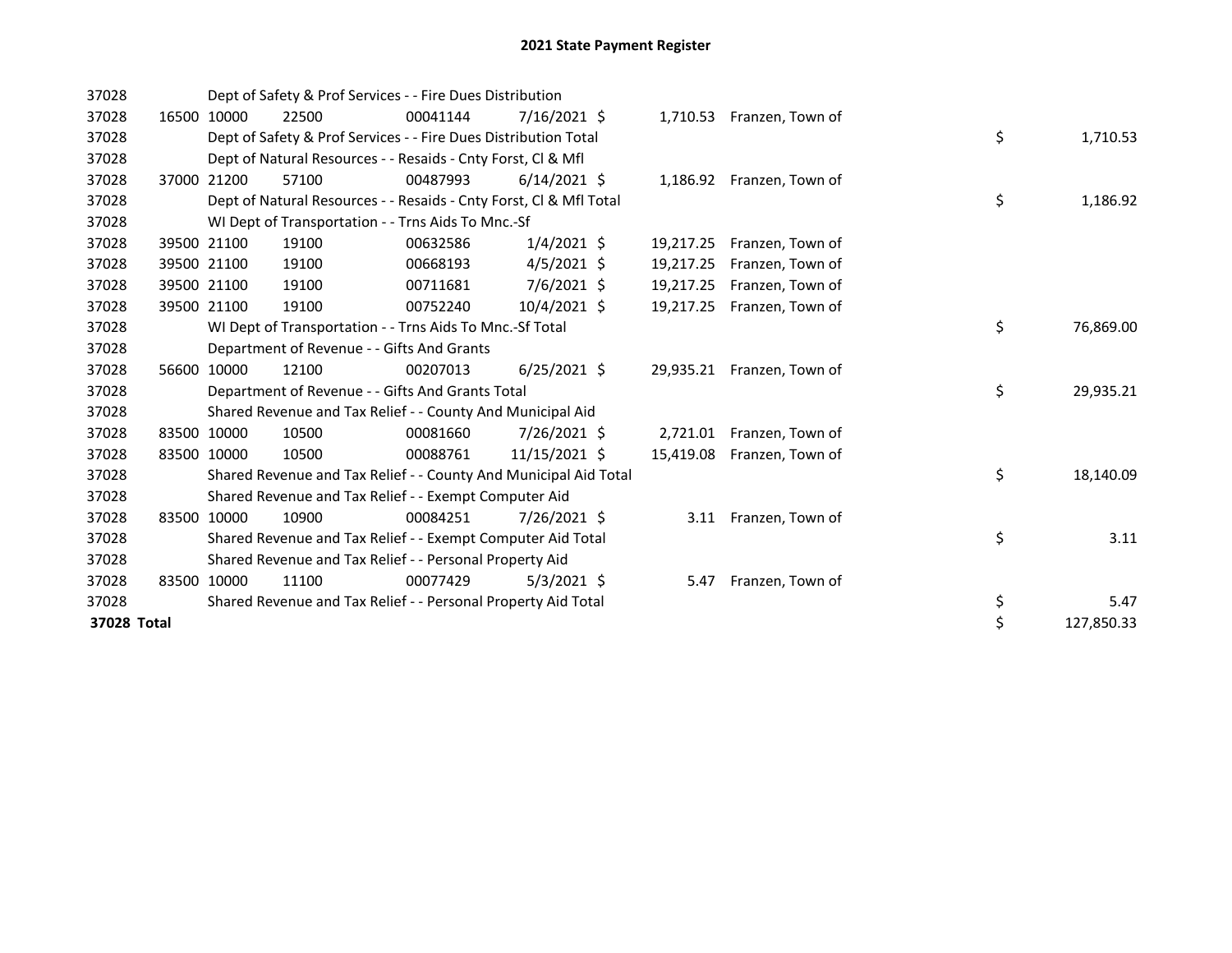| 37030 |             |             | Dept of Safety & Prof Services - - Fire Dues Distribution          |          |                |  |                                |    |           |
|-------|-------------|-------------|--------------------------------------------------------------------|----------|----------------|--|--------------------------------|----|-----------|
| 37030 |             | 16500 10000 | 22500                                                              | 00041145 | 7/16/2021 \$   |  | 2,597.97 Town of Green Valley  |    |           |
| 37030 |             |             | Dept of Safety & Prof Services - - Fire Dues Distribution Total    |          |                |  |                                | \$ | 2,597.97  |
| 37030 |             |             | Dept of Natural Resources - - Aids In Lieu Of Taxes - Gener        |          |                |  |                                |    |           |
| 37030 |             | 37000 10000 | 50300                                                              | 00461128 | $2/2/2021$ \$  |  | 16,499.01 Town of Green Valley |    |           |
| 37030 | 37000 10000 |             | 50300                                                              | 00475862 | $4/21/2021$ \$ |  | 923.16 Town of Green Valley    |    |           |
| 37030 |             |             | Dept of Natural Resources - - Aids In Lieu Of Taxes - Gener Total  |          |                |  |                                | \$ | 17,422.17 |
| 37030 |             |             | Dept of Natural Resources - - Resaids - Cnty Forst, Cl & Mfl       |          |                |  |                                |    |           |
| 37030 |             | 37000 21200 | 57100                                                              | 00487994 | $6/14/2021$ \$ |  | 84.40 Town of Green Valley     |    |           |
| 37030 |             |             | Dept of Natural Resources - - Resaids - Cnty Forst, Cl & Mfl Total |          |                |  |                                | \$ | 84.40     |
| 37030 |             |             | Dept of Natural Resources - - Aids In Lieu Of Taxes - Sum S        |          |                |  |                                |    |           |
| 37030 |             | 37000 21200 | 57900                                                              | 00475861 | $4/21/2021$ \$ |  | 7,837.62 Town of Green Valley  |    |           |
| 37030 |             |             | Dept of Natural Resources - - Aids In Lieu Of Taxes - Sum S Total  |          |                |  |                                | \$ | 7,837.62  |
| 37030 |             |             | Dept of Natural Resources - - Resource Maint Develop Sp Frst       |          |                |  |                                |    |           |
| 37030 |             | 37000 21200 | 77900                                                              | 00509573 | $9/16/2021$ \$ |  | 6,841.00 Town of Green Valley  |    |           |
| 37030 |             |             | Dept of Natural Resources - - Resource Maint Develop Sp Frst Total |          |                |  |                                | \$ | 6,841.00  |
| 37030 |             |             | Dept of Natural Resources - - Fin Asst For Responsible Units       |          |                |  |                                |    |           |
| 37030 |             | 37000 27400 | 67000                                                              | 00483325 | $5/21/2021$ \$ |  | 783.79 Town of Green Valley    |    |           |
| 37030 |             |             | Dept of Natural Resources - - Fin Asst For Responsible Units Total |          |                |  |                                | \$ | 783.79    |
| 37030 |             |             | WI Dept of Transportation - - Trns Aids To Mnc.-Sf                 |          |                |  |                                |    |           |
| 37030 |             | 39500 21100 | 19100                                                              | 00632587 | $1/4/2021$ \$  |  | 16,300.17 Town of Green Valley |    |           |
| 37030 |             | 39500 21100 | 19100                                                              | 00668194 | $4/5/2021$ \$  |  | 16,300.17 Town of Green Valley |    |           |
| 37030 |             | 39500 21100 | 19100                                                              | 00711682 | $7/6/2021$ \$  |  | 16,300.17 Town of Green Valley |    |           |
| 37030 | 39500 21100 |             | 19100                                                              | 00752241 | 10/4/2021 \$   |  | 16,300.17 Town of Green Valley |    |           |
| 37030 |             |             | WI Dept of Transportation - - Trns Aids To Mnc.-Sf Total           |          |                |  |                                | \$ | 65,200.68 |
| 37030 |             |             | Department of Revenue - - Gifts And Grants                         |          |                |  |                                |    |           |
| 37030 |             | 56600 10000 | 12100                                                              | 00207014 | $6/25/2021$ \$ |  | 30,249.21 Town of Green Valley |    |           |
| 37030 |             |             | Department of Revenue - - Gifts And Grants Total                   |          |                |  |                                | \$ | 30,249.21 |
| 37030 |             |             | Shared Revenue and Tax Relief - - County And Municipal Aid         |          |                |  |                                |    |           |
| 37030 |             | 83500 10000 | 10500                                                              | 00081661 | 7/26/2021 \$   |  | 1,713.41 Town of Green Valley  |    |           |
| 37030 |             | 83500 10000 | 10500                                                              | 00088762 | 11/15/2021 \$  |  | 9,709.33 Town of Green Valley  |    |           |
| 37030 |             |             | Shared Revenue and Tax Relief - - County And Municipal Aid Total   |          |                |  |                                | \$ | 11,422.74 |
| 37030 |             |             | Shared Revenue and Tax Relief - - Exempt Computer Aid              |          |                |  |                                |    |           |
| 37030 | 83500 10000 |             | 10900                                                              | 00084252 | 7/26/2021 \$   |  | 2.08 Town of Green Valley      |    |           |
| 37030 |             |             | Shared Revenue and Tax Relief - - Exempt Computer Aid Total        |          |                |  |                                | \$ | 2.08      |
| 37030 |             |             | Shared Revenue and Tax Relief - - Personal Property Aid            |          |                |  |                                |    |           |
| 37030 |             | 83500 10000 | 11100                                                              | 00077430 | $5/3/2021$ \$  |  | 19.52 Town of Green Valley     |    |           |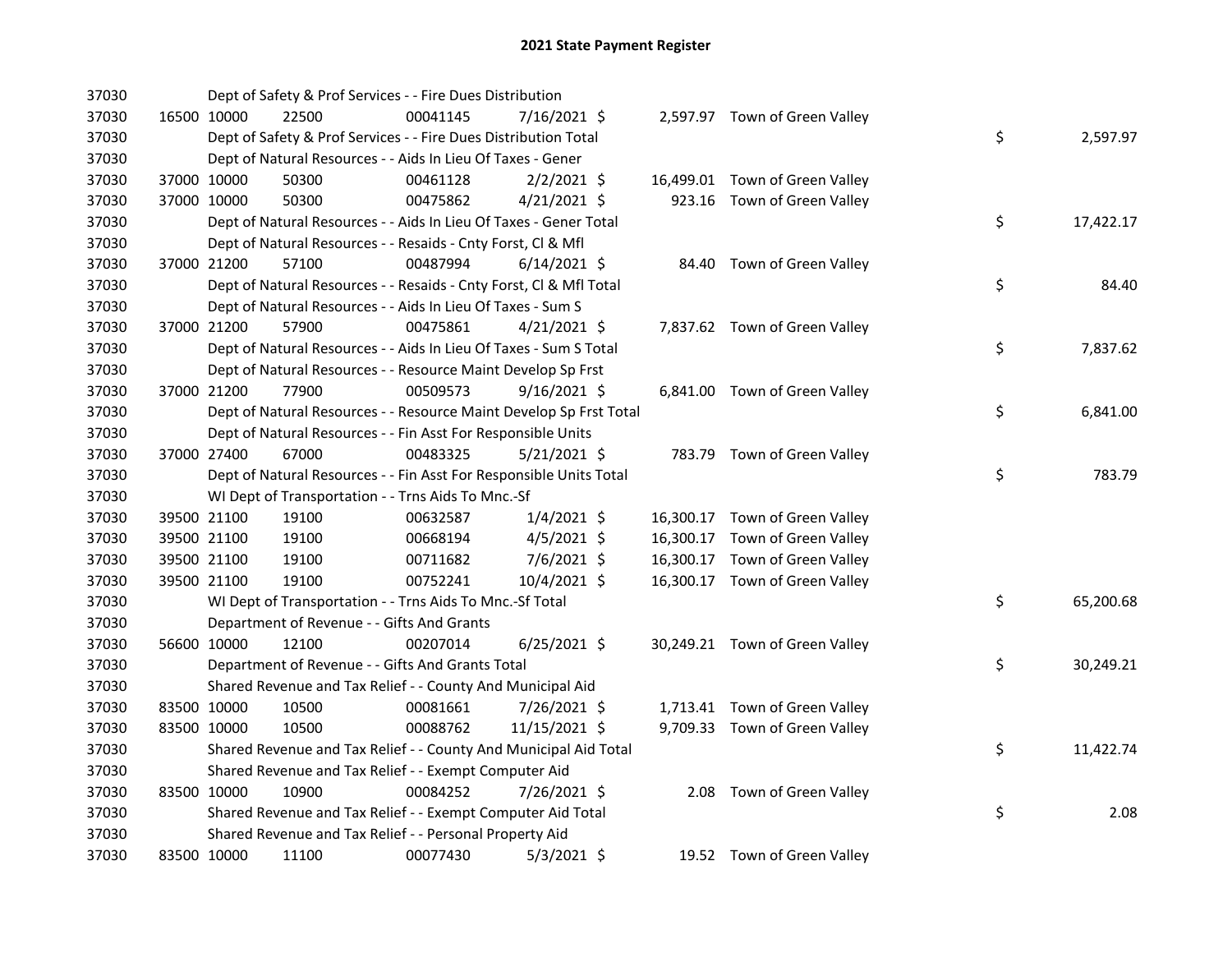| 37030 |             |                                                                     | Shared Revenue and Tax Relief - - Personal Property Aid Total |          | 19.52       |  |  |                             |            |        |
|-------|-------------|---------------------------------------------------------------------|---------------------------------------------------------------|----------|-------------|--|--|-----------------------------|------------|--------|
| 37030 |             | Shared Revenue and Tax Relief - - Payments For Municipal Svcs       |                                                               |          |             |  |  |                             |            |        |
| 37030 |             | 83500 10000                                                         | 50100                                                         | 00073683 | 2/1/2021 \$ |  |  | 623.95 Town of Green Valley |            |        |
| 37030 |             | Shared Revenue and Tax Relief - - Payments For Municipal Svcs Total |                                                               |          |             |  |  |                             |            | 623.95 |
|       | 37030 Total |                                                                     |                                                               |          |             |  |  |                             | 143,085.13 |        |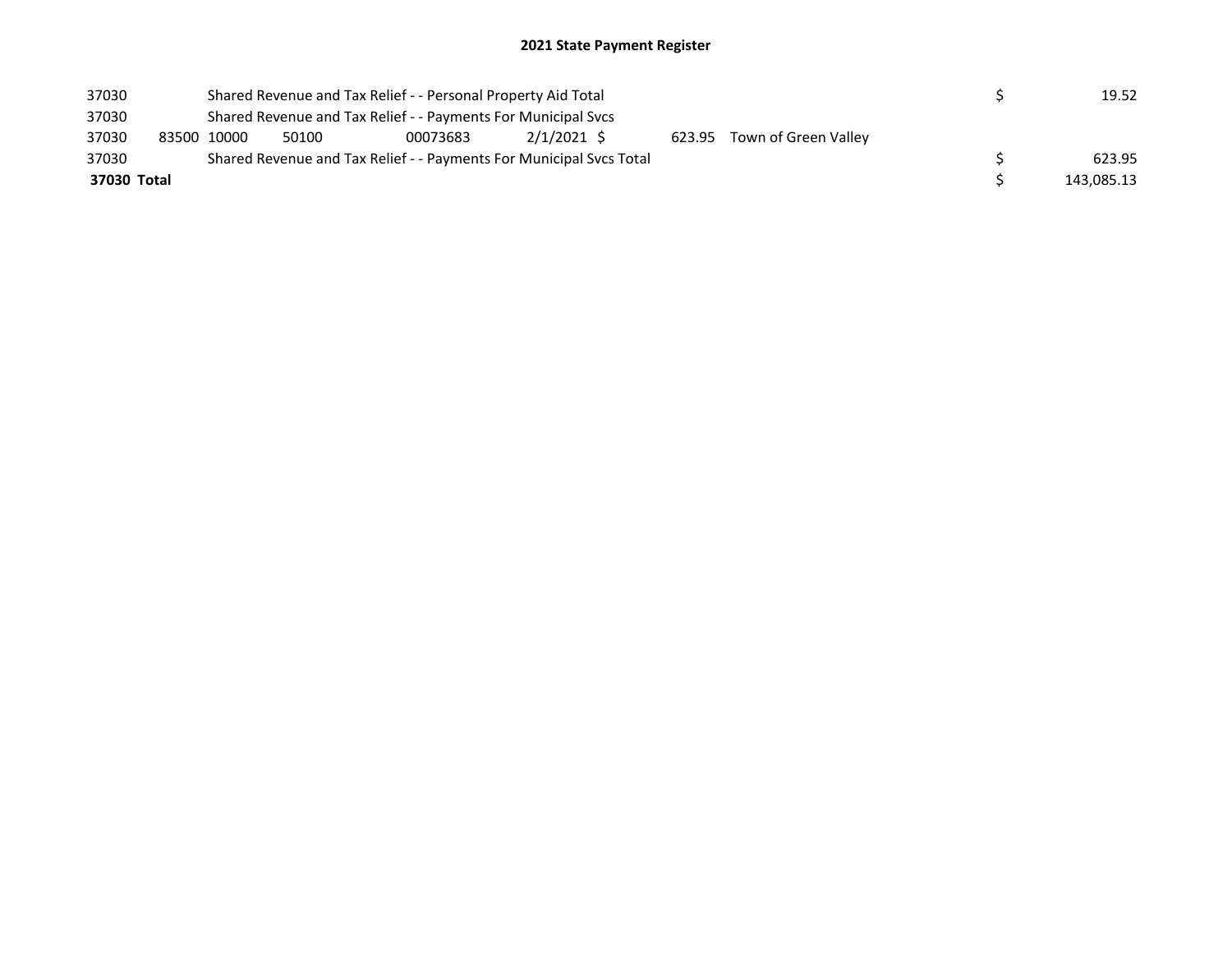| 37032       |             | Dept of Safety & Prof Services - - Fire Dues Distribution          |          |                |           |                            |    |            |
|-------------|-------------|--------------------------------------------------------------------|----------|----------------|-----------|----------------------------|----|------------|
| 37032       | 16500 10000 | 22500                                                              | 00041146 | $7/16/2021$ \$ |           | 1,179.90 Town Of Guenther  |    |            |
| 37032       |             | Dept of Safety & Prof Services - - Fire Dues Distribution Total    |          |                |           |                            | \$ | 1,179.90   |
| 37032       |             | Dept of Natural Resources - - Resaids - Cnty Forst, Cl & Mfl       |          |                |           |                            |    |            |
| 37032       | 37000 21200 | 57100                                                              | 00487995 | $6/14/2021$ \$ |           | 2,186.75 Town Of Guenther  |    |            |
| 37032       |             | Dept of Natural Resources - - Resaids - Cnty Forst, Cl & Mfl Total |          |                |           |                            | \$ | 2,186.75   |
| 37032       |             | WI Dept of Transportation - - Trns Aids To Mnc.-Sf                 |          |                |           |                            |    |            |
| 37032       | 39500 21100 | 19100                                                              | 00632588 | $1/4/2021$ \$  |           | 20,826.90 Town Of Guenther |    |            |
| 37032       | 39500 21100 | 19100                                                              | 00668195 | $4/5/2021$ \$  | 20,826.90 | Town Of Guenther           |    |            |
| 37032       | 39500 21100 | 19100                                                              | 00711683 | 7/6/2021 \$    |           | 20,826.90 Town Of Guenther |    |            |
| 37032       | 39500 21100 | 19100                                                              | 00752242 | 10/4/2021 \$   | 20,826.90 | Town Of Guenther           |    |            |
| 37032       |             | WI Dept of Transportation - - Trns Aids To Mnc.-Sf Total           |          |                |           |                            | \$ | 83,307.60  |
| 37032       |             | Department of Revenue - - Gifts And Grants                         |          |                |           |                            |    |            |
| 37032       | 56600 10000 | 12100                                                              | 00207015 | $6/25/2021$ \$ |           | 18,997.34 Town Of Guenther |    |            |
| 37032       |             | Department of Revenue - - Gifts And Grants Total                   |          |                |           |                            | \$ | 18,997.34  |
| 37032       |             | Shared Revenue and Tax Relief - - County And Municipal Aid         |          |                |           |                            |    |            |
| 37032       | 83500 10000 | 10500                                                              | 00081662 | 7/26/2021 \$   |           | 2,269.75 Town Of Guenther  |    |            |
| 37032       | 83500 10000 | 10500                                                              | 00088763 | 11/15/2021 \$  |           | 12,861.89 Town Of Guenther |    |            |
| 37032       |             | Shared Revenue and Tax Relief - - County And Municipal Aid Total   |          |                |           |                            | \$ | 15,131.64  |
| 37032       |             | Shared Revenue and Tax Relief - - Exempt Computer Aid              |          |                |           |                            |    |            |
| 37032       | 83500 10000 | 10900                                                              | 00084253 | 7/26/2021 \$   |           | 30.14 Town Of Guenther     |    |            |
| 37032       |             | Shared Revenue and Tax Relief - - Exempt Computer Aid Total        |          |                |           |                            | \$ | 30.14      |
| 37032       |             | Shared Revenue and Tax Relief - - Utility Aid                      |          |                |           |                            |    |            |
| 37032       | 83500 10000 | 11000                                                              | 00081662 | 7/26/2021 \$   |           | 1,008.58 Town Of Guenther  |    |            |
| 37032       | 83500 10000 | 11000                                                              | 00088763 | 11/15/2021 \$  |           | 6,423.60 Town Of Guenther  |    |            |
| 37032       |             | Shared Revenue and Tax Relief - - Utility Aid Total                |          |                |           |                            | \$ | 7,432.18   |
| 37032       |             | Shared Revenue and Tax Relief - - Personal Property Aid            |          |                |           |                            |    |            |
| 37032       | 83500 10000 | 11100                                                              | 00077431 | $5/3/2021$ \$  |           | 496.41 Town Of Guenther    |    |            |
| 37032       |             | Shared Revenue and Tax Relief - - Personal Property Aid Total      |          |                | \$        | 496.41                     |    |            |
| 37032 Total |             |                                                                    |          |                |           |                            | \$ | 128,761.96 |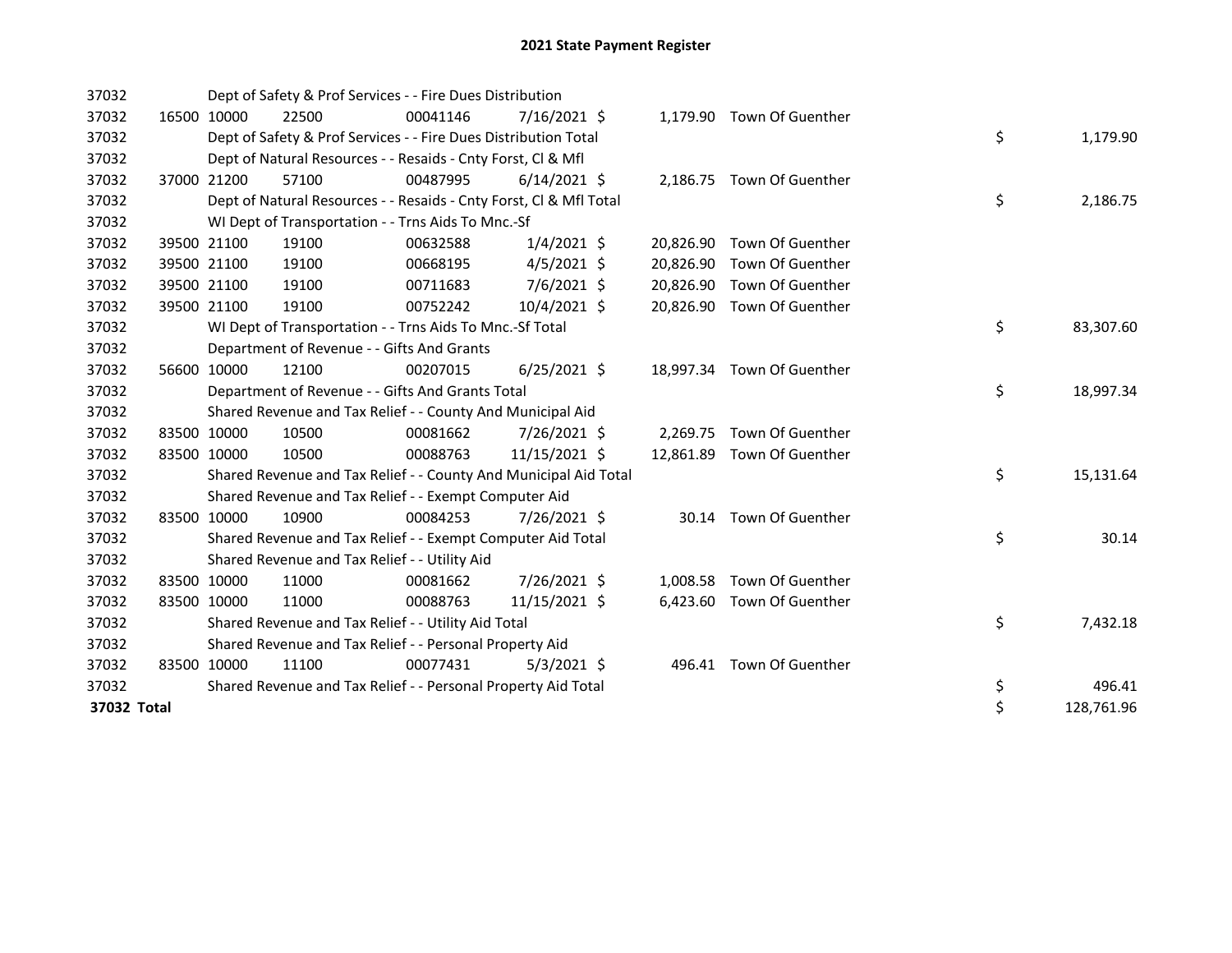| 37034 |             |                                            | Dept of Safety & Prof Services - - Fire Dues Distribution          |                |  |                          |    |            |
|-------|-------------|--------------------------------------------|--------------------------------------------------------------------|----------------|--|--------------------------|----|------------|
| 37034 | 16500 10000 | 22500                                      | 00041147                                                           | 7/16/2021 \$   |  | 1,654.62 Town of Halsey  |    |            |
| 37034 |             |                                            | Dept of Safety & Prof Services - - Fire Dues Distribution Total    |                |  |                          | \$ | 1,654.62   |
| 37034 |             |                                            | Dept of Natural Resources - - Aids In Lieu Of Taxes - Gener        |                |  |                          |    |            |
| 37034 | 37000 10000 | 50300                                      | 00475194                                                           | $4/21/2021$ \$ |  | 221.64 Town of Halsey    |    |            |
| 37034 |             |                                            | Dept of Natural Resources - - Aids In Lieu Of Taxes - Gener Total  |                |  |                          | \$ | 221.64     |
| 37034 |             |                                            | Dept of Natural Resources - - Resaids - Cnty Forst, Cl & Mfl       |                |  |                          |    |            |
| 37034 | 37000 21200 | 57100                                      | 00487996                                                           | $6/14/2021$ \$ |  | 1,021.97 Town of Halsey  |    |            |
| 37034 |             |                                            | Dept of Natural Resources - - Resaids - Cnty Forst, Cl & Mfl Total |                |  |                          | \$ | 1,021.97   |
| 37034 |             |                                            | Dept of Natural Resources - - Fin Asst For Responsible Units       |                |  |                          |    |            |
| 37034 | 37000 27400 | 67000                                      | 00483633                                                           | $5/21/2021$ \$ |  | 1,186.71 Town of Halsey  |    |            |
| 37034 |             |                                            | Dept of Natural Resources - - Fin Asst For Responsible Units Total |                |  |                          | \$ | 1,186.71   |
| 37034 |             |                                            | Dept of Natural Resources - - Recycling Consolidation Grants       |                |  |                          |    |            |
| 37034 | 37000 27400 | 67300                                      | 00483633                                                           | 5/21/2021 \$   |  | 172.80 Town of Halsey    |    |            |
| 37034 |             |                                            | Dept of Natural Resources - - Recycling Consolidation Grants Total |                |  |                          | \$ | 172.80     |
| 37034 |             |                                            | WI Dept of Transportation - - Disastr Damag Aid Sf                 |                |  |                          |    |            |
| 37034 | 39500 21100 | 17400                                      | 00716137                                                           | $7/1/2021$ \$  |  | 6,227.15 Town of Halsey  |    |            |
| 37034 |             |                                            | WI Dept of Transportation - - Disastr Damag Aid Sf Total           |                |  |                          | \$ | 6,227.15   |
| 37034 |             |                                            | WI Dept of Transportation - - Trns Aids To Mnc.-Sf                 |                |  |                          |    |            |
| 37034 | 39500 21100 | 19100                                      | 00632589                                                           | $1/4/2021$ \$  |  | 25,011.99 Town of Halsey |    |            |
| 37034 | 39500 21100 | 19100                                      | 00668196                                                           | $4/5/2021$ \$  |  | 25,011.99 Town of Halsey |    |            |
| 37034 | 39500 21100 | 19100                                      | 00711684                                                           | 7/6/2021 \$    |  | 25,011.99 Town of Halsey |    |            |
| 37034 | 39500 21100 | 19100                                      | 00752243                                                           | 10/4/2021 \$   |  | 25,011.99 Town of Halsey |    |            |
| 37034 |             |                                            | WI Dept of Transportation - - Trns Aids To Mnc.-Sf Total           |                |  |                          | \$ | 100,047.96 |
| 37034 |             | Department of Revenue - - Gifts And Grants |                                                                    |                |  |                          |    |            |
| 37034 | 56600 10000 | 12100                                      | 00207016                                                           | $6/25/2021$ \$ |  | 36,005.98 Town of Halsey |    |            |
| 37034 |             |                                            | Department of Revenue - - Gifts And Grants Total                   |                |  |                          | \$ | 36,005.98  |
| 37034 |             |                                            | Shared Revenue and Tax Relief - - County And Municipal Aid         |                |  |                          |    |            |
| 37034 | 83500 10000 | 10500                                      | 00081663                                                           | 7/26/2021 \$   |  | 8,050.62 Town of Halsey  |    |            |
| 37034 | 83500 10000 | 10500                                      | 00088764                                                           | 11/15/2021 \$  |  | 45,620.15 Town of Halsey |    |            |
| 37034 |             |                                            | Shared Revenue and Tax Relief - - County And Municipal Aid Total   |                |  |                          | \$ | 53,670.77  |
| 37034 |             |                                            | Shared Revenue and Tax Relief - - Exempt Computer Aid              |                |  |                          |    |            |
| 37034 | 83500 10000 | 10900                                      | 00084254                                                           | 7/26/2021 \$   |  | 1.03 Town of Halsey      |    |            |
| 37034 |             |                                            | Shared Revenue and Tax Relief - - Exempt Computer Aid Total        |                |  |                          | \$ | 1.03       |
| 37034 |             |                                            | Shared Revenue and Tax Relief - - Personal Property Aid            |                |  |                          |    |            |
| 37034 | 83500 10000 | 11100                                      | 00077432                                                           | $5/3/2021$ \$  |  | 332.14 Town of Halsey    |    |            |
| 37034 |             |                                            | Shared Revenue and Tax Relief - - Personal Property Aid Total      |                |  |                          | \$ | 332.14     |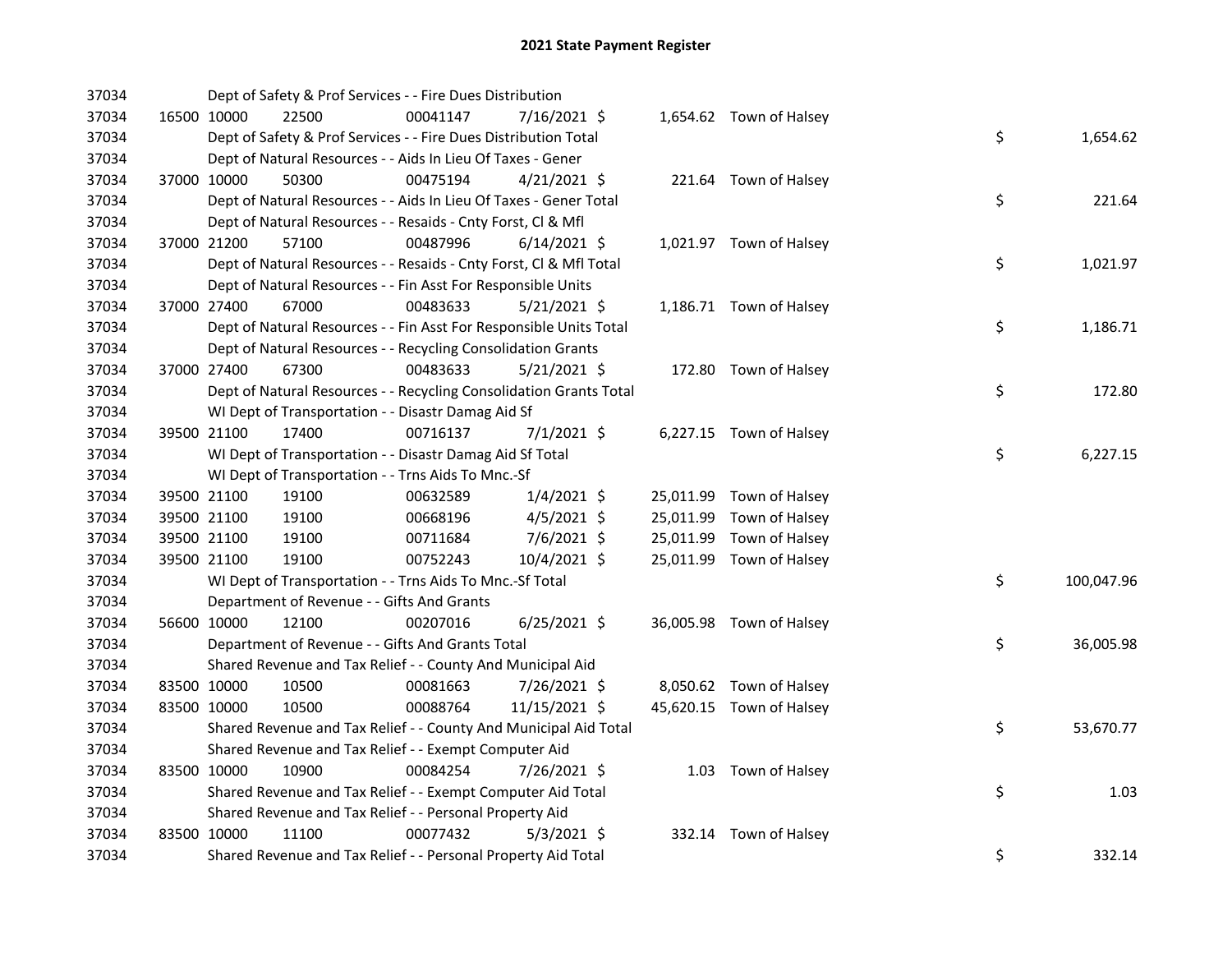$37034$  Total  $\zeta$  200,542.77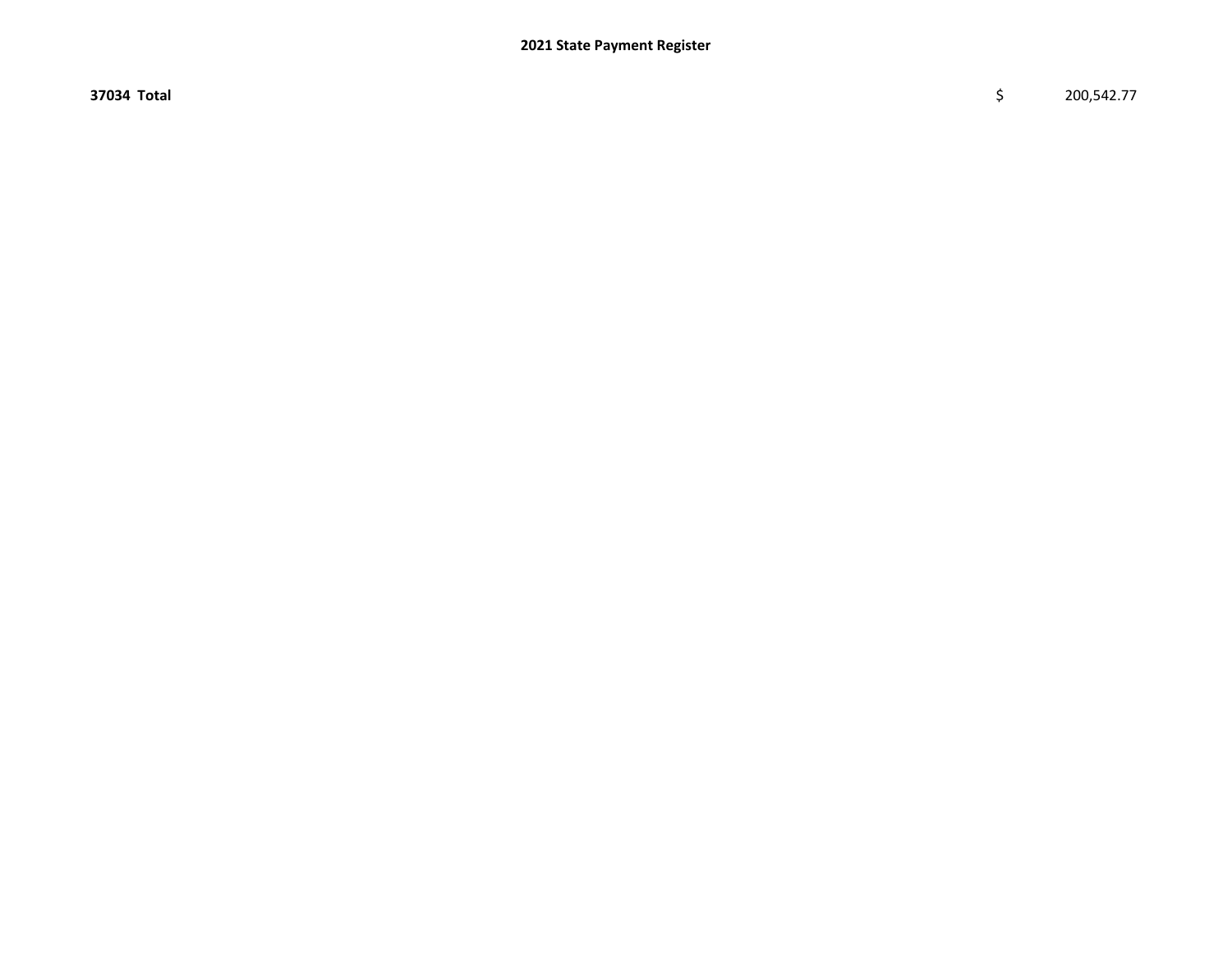| 37036       |       |             | Dept of Safety & Prof Services - - Fire Dues Distribution          |          |                |           |                           |            |            |
|-------------|-------|-------------|--------------------------------------------------------------------|----------|----------------|-----------|---------------------------|------------|------------|
| 37036       | 16500 | 10000       | 22500                                                              | 00041148 | $7/16/2021$ \$ |           | 2,635.19 Town Of Hamburg  |            |            |
| 37036       |       |             | Dept of Safety & Prof Services - - Fire Dues Distribution Total    |          |                |           |                           | \$         | 2,635.19   |
| 37036       |       |             | Dept of Natural Resources - - Resaids - Cnty Forst, CI & Mfl       |          |                |           |                           |            |            |
| 37036       | 37000 | 21200       | 57100                                                              | 00487997 | $6/14/2021$ \$ |           | 546.47 Town Of Hamburg    |            |            |
| 37036       |       |             | Dept of Natural Resources - - Resaids - Cnty Forst, Cl & Mfl Total |          |                |           |                           | \$         | 546.47     |
| 37036       |       |             | WI Dept of Transportation - - Trns Aids To Mnc.-Sf                 |          |                |           |                           |            |            |
| 37036       | 39500 | 21100       | 19100                                                              | 00632590 | $1/4/2021$ \$  | 31,292.91 | Town Of Hamburg           |            |            |
| 37036       | 39500 | 21100       | 19100                                                              | 00668197 | $4/5/2021$ \$  | 31,292.91 | Town Of Hamburg           |            |            |
| 37036       |       | 39500 21100 | 19100                                                              | 00711685 | $7/6/2021$ \$  | 31,292.91 | Town Of Hamburg           |            |            |
| 37036       |       | 39500 21100 | 19100                                                              | 00752244 | $10/4/2021$ \$ | 31,292.91 | Town Of Hamburg           |            |            |
| 37036       |       |             | WI Dept of Transportation - - Trns Aids To Mnc.-Sf Total           |          |                |           | \$                        | 125,171.64 |            |
| 37036       |       |             | Department of Revenue - - Gifts And Grants                         |          |                |           |                           |            |            |
| 37036       |       | 56600 10000 | 12100                                                              | 00207017 | $6/25/2021$ \$ | 49,246.56 | Town Of Hamburg           |            |            |
| 37036       |       |             | Department of Revenue - - Gifts And Grants Total                   |          |                |           |                           | \$         | 49,246.56  |
| 37036       |       |             | Shared Revenue and Tax Relief - - County And Municipal Aid         |          |                |           |                           |            |            |
| 37036       | 83500 | 10000       | 10500                                                              | 00081664 | 7/26/2021 \$   | 6,670.60  | Town Of Hamburg           |            |            |
| 37036       |       | 83500 10000 | 10500                                                              | 00088765 | 11/15/2021 \$  |           | 37,800.06 Town Of Hamburg |            |            |
| 37036       |       |             | Shared Revenue and Tax Relief - - County And Municipal Aid Total   |          |                |           |                           | \$         | 44,470.66  |
| 37036       |       |             | Shared Revenue and Tax Relief - - Exempt Computer Aid              |          |                |           |                           |            |            |
| 37036       |       | 83500 10000 | 10900                                                              | 00084255 | 7/26/2021 \$   |           | 19.75 Town Of Hamburg     |            |            |
| 37036       |       |             | Shared Revenue and Tax Relief - - Exempt Computer Aid Total        |          |                |           |                           | \$         | 19.75      |
| 37036       |       |             | Shared Revenue and Tax Relief - - Personal Property Aid            |          |                |           |                           |            |            |
| 37036       |       | 83500 10000 | 11100                                                              | 00077433 | $5/3/2021$ \$  | 21.64     | Town Of Hamburg           |            |            |
| 37036       |       |             | Shared Revenue and Tax Relief - - Personal Property Aid Total      |          |                |           |                           | \$         | 21.64      |
| 37036 Total |       |             |                                                                    |          |                |           |                           | \$         | 222,111.91 |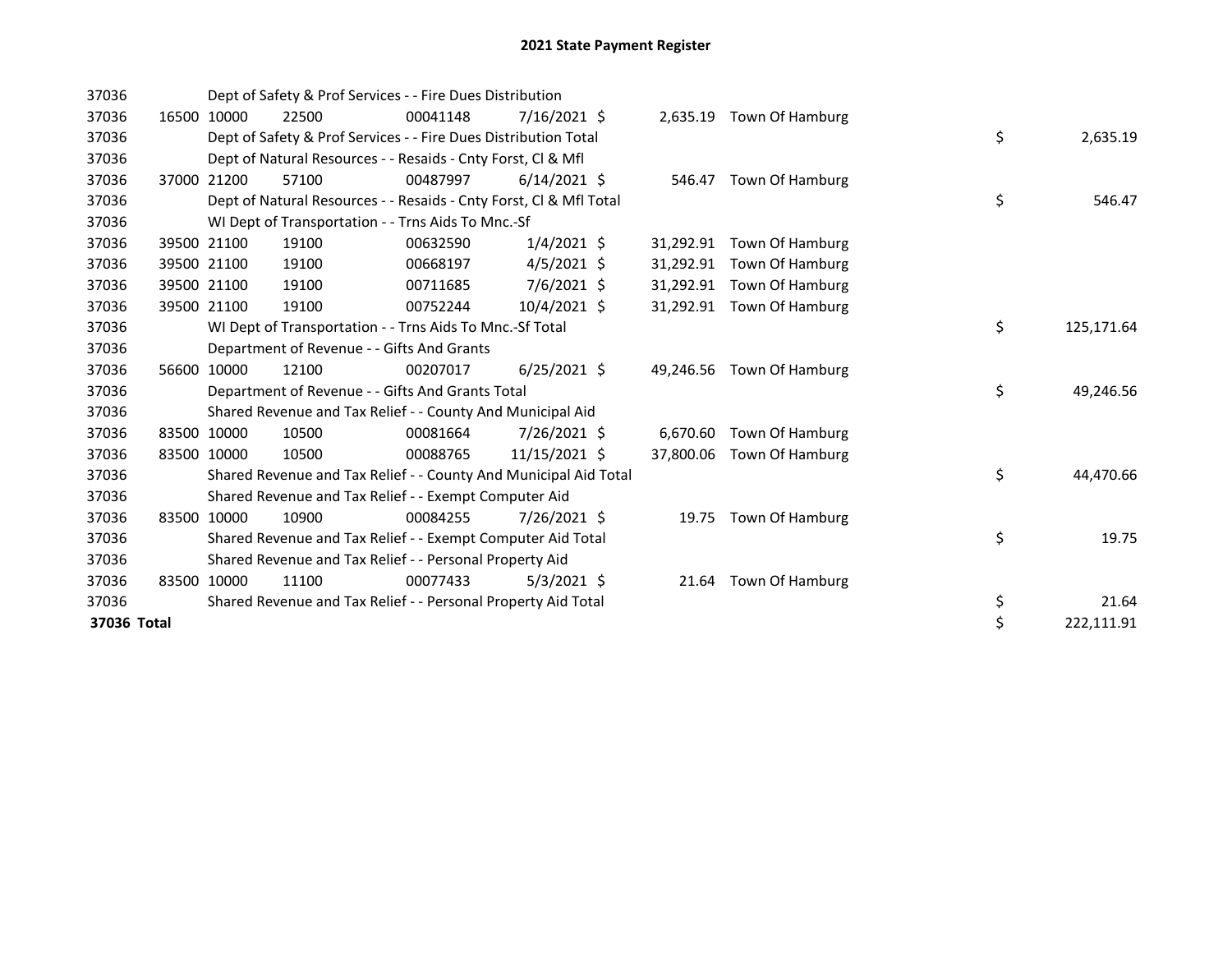| 37038       |             |             | Dept of Safety & Prof Services - - Fire Dues Distribution          |          |                |           |                            |    |            |
|-------------|-------------|-------------|--------------------------------------------------------------------|----------|----------------|-----------|----------------------------|----|------------|
| 37038       | 16500 10000 |             | 22500                                                              | 00041149 | $7/16/2021$ \$ |           | 782.75 Town Of Harrison    |    |            |
| 37038       |             |             | Dept of Safety & Prof Services - - Fire Dues Distribution Total    |          |                |           |                            | \$ | 782.75     |
| 37038       |             |             | Dept of Natural Resources - - Aids In Lieu Of Taxes - Gener        |          |                |           |                            |    |            |
| 37038       |             | 37000 10000 | 50300                                                              | 00461132 | $2/2/2021$ \$  |           | 2,128.58 Town Of Harrison  |    |            |
| 37038       |             | 37000 10000 | 50300                                                              | 00461133 | $2/2/2021$ \$  |           | 6,928.84 Town Of Harrison  |    |            |
| 37038       |             | 37000 10000 | 50300                                                              | 00475887 | $4/21/2021$ \$ |           | 61.57 Town Of Harrison     |    |            |
| 37038       |             |             | Dept of Natural Resources - - Aids In Lieu Of Taxes - Gener Total  |          |                |           |                            | \$ | 9,118.99   |
| 37038       |             |             | Dept of Natural Resources - - Resaids - Cnty Forst, Cl & Mfl       |          |                |           |                            |    |            |
| 37038       |             | 37000 21200 | 57100                                                              | 00487998 | $6/14/2021$ \$ |           | 2,905.18 Town Of Harrison  |    |            |
| 37038       |             |             | Dept of Natural Resources - - Resaids - Cnty Forst, Cl & Mfl Total |          |                |           |                            | \$ | 2,905.18   |
| 37038       |             |             | Dept of Natural Resources - - Aids In Lieu Of Taxes - Sum S        |          |                |           |                            |    |            |
| 37038       |             | 37000 21200 | 57900                                                              | 00475886 | $4/21/2021$ \$ |           | 109.60 Town Of Harrison    |    |            |
| 37038       |             |             | Dept of Natural Resources - - Aids In Lieu Of Taxes - Sum S Total  |          |                |           |                            | \$ | 109.60     |
| 37038       |             |             | WI Dept of Transportation - - Trns Aids To Mnc.-Sf                 |          |                |           |                            |    |            |
| 37038       |             | 39500 21100 | 19100                                                              | 00632591 | $1/4/2021$ \$  |           | 12,528.99 Town Of Harrison |    |            |
| 37038       |             | 39500 21100 | 19100                                                              | 00668198 | $4/5/2021$ \$  |           | 12,528.99 Town Of Harrison |    |            |
| 37038       |             | 39500 21100 | 19100                                                              | 00711686 | 7/6/2021 \$    | 12,528.99 | Town Of Harrison           |    |            |
| 37038       |             | 39500 21100 | 19100                                                              | 00752245 | 10/4/2021 \$   |           | 12,528.99 Town Of Harrison |    |            |
| 37038       |             |             | WI Dept of Transportation - - Trns Aids To Mnc.-Sf Total           |          |                |           |                            | \$ | 50,115.96  |
| 37038       |             |             | Department of Revenue - - Gifts And Grants                         |          |                |           |                            |    |            |
| 37038       |             | 56600 10000 | 12100                                                              | 00207018 | $6/25/2021$ \$ |           | 19,520.69 Town Of Harrison |    |            |
| 37038       |             |             | Department of Revenue - - Gifts And Grants Total                   |          |                |           |                            | \$ | 19,520.69  |
| 37038       |             |             | Shared Revenue and Tax Relief - - County And Municipal Aid         |          |                |           |                            |    |            |
| 37038       | 83500 10000 |             | 10500                                                              | 00081665 | 7/26/2021 \$   |           | 4,880.92 Town Of Harrison  |    |            |
| 37038       |             | 83500 10000 | 10500                                                              | 00088766 | 11/15/2021 \$  |           | 27,658.53 Town Of Harrison |    |            |
| 37038       |             |             | Shared Revenue and Tax Relief - - County And Municipal Aid Total   |          |                |           |                            | \$ | 32,539.45  |
| 37038       |             |             | Shared Revenue and Tax Relief - - Exempt Computer Aid              |          |                |           |                            |    |            |
| 37038       |             | 83500 10000 | 10900                                                              | 00084256 | 7/26/2021 \$   |           | 1.03 Town Of Harrison      |    |            |
| 37038       |             |             | Shared Revenue and Tax Relief - - Exempt Computer Aid Total        |          |                |           |                            | \$ | 1.03       |
| 37038       |             |             | Shared Revenue and Tax Relief - - Personal Property Aid            |          |                |           |                            |    |            |
| 37038       | 83500 10000 |             | 11100                                                              | 00077434 | $5/3/2021$ \$  |           | 27.01 Town Of Harrison     |    |            |
| 37038       |             |             | Shared Revenue and Tax Relief - - Personal Property Aid Total      |          |                |           |                            | \$ | 27.01      |
| 37038 Total |             |             |                                                                    |          |                |           |                            | \$ | 115,120.66 |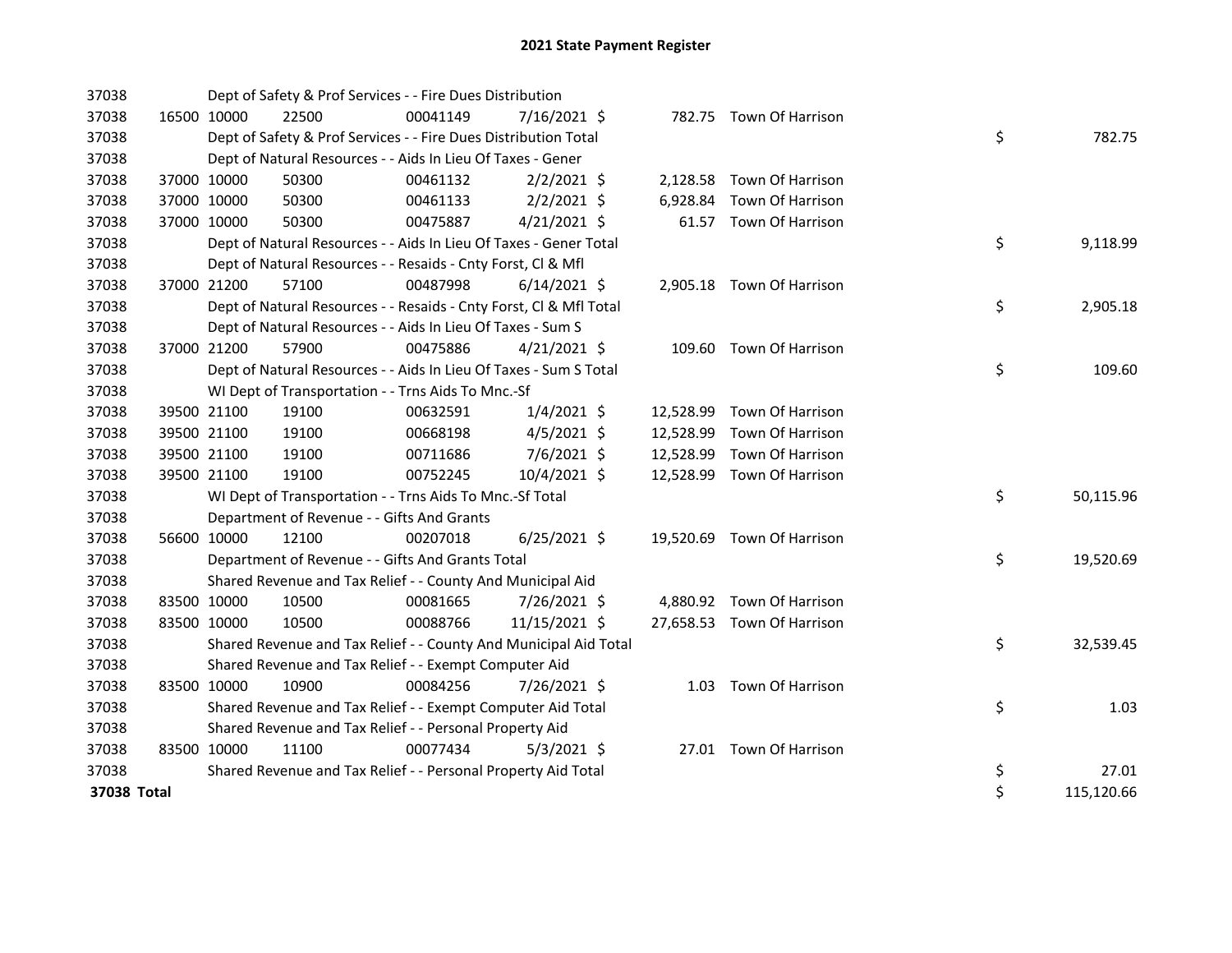| 37040       |       |             | Dept of Safety & Prof Services - - Fire Dues Distribution          |          |                |       |                          |                  |
|-------------|-------|-------------|--------------------------------------------------------------------|----------|----------------|-------|--------------------------|------------------|
| 37040       |       | 16500 10000 | 22500                                                              | 00041151 | 7/16/2021 \$   |       | 1,937.01 Town Of Hewitt  |                  |
| 37040       |       |             | Dept of Safety & Prof Services - - Fire Dues Distribution Total    |          |                |       |                          | \$<br>1,937.01   |
| 37040       |       |             | Dept of Natural Resources - - Seg Earned                           |          |                |       |                          |                  |
| 37040       | 37000 | 21200       | 100SE                                                              | 00514567 | 10/12/2021 \$  |       | 1,649.04 Town Of Hewitt  |                  |
| 37040       |       |             | Dept of Natural Resources - - Seg Earned Total                     |          |                |       |                          | \$<br>1,649.04   |
| 37040       |       |             | Dept of Natural Resources - - Resaids - Cnty Forst, Cl & Mfl       |          |                |       |                          |                  |
| 37040       |       | 37000 21200 | 57100                                                              | 00487999 | $6/14/2021$ \$ |       | 2,529.21 Town Of Hewitt  |                  |
| 37040       |       |             | Dept of Natural Resources - - Resaids - Cnty Forst, CI & Mfl Total |          |                |       |                          | \$<br>2,529.21   |
| 37040       |       |             | Dept of Natural Resources - - Fin Asst For Responsible Units       |          |                |       |                          |                  |
| 37040       |       | 37000 27400 | 67000                                                              | 00483452 | $5/21/2021$ \$ |       | 952.59 Town Of Hewitt    |                  |
| 37040       |       |             | Dept of Natural Resources - - Fin Asst For Responsible Units Total |          |                |       |                          | \$<br>952.59     |
| 37040       |       |             | WI Dept of Transportation - - Trns Aids To Mnc.-Sf                 |          |                |       |                          |                  |
| 37040       |       | 39500 21100 | 19100                                                              | 00632592 | $1/4/2021$ \$  |       | 30,892.14 Town Of Hewitt |                  |
| 37040       |       | 39500 21100 | 19100                                                              | 00668199 | $4/5/2021$ \$  |       | 30,892.14 Town Of Hewitt |                  |
| 37040       |       | 39500 21100 | 19100                                                              | 00711687 | $7/6/2021$ \$  |       | 30,892.14 Town Of Hewitt |                  |
| 37040       |       | 39500 21100 | 19100                                                              | 00752246 | 10/4/2021 \$   |       | 30,892.14 Town Of Hewitt |                  |
| 37040       |       |             | WI Dept of Transportation - - Trns Aids To Mnc.-Sf Total           |          |                |       |                          | \$<br>123,568.56 |
| 37040       |       |             | Department of Revenue - - Gifts And Grants                         |          |                |       |                          |                  |
| 37040       |       | 56600 10000 | 12100                                                              | 00207019 | $6/25/2021$ \$ |       | 33,598.61 Town Of Hewitt |                  |
| 37040       |       |             | Department of Revenue - - Gifts And Grants Total                   |          |                |       |                          | \$<br>33,598.61  |
| 37040       |       |             | Shared Revenue and Tax Relief - - County And Municipal Aid         |          |                |       |                          |                  |
| 37040       |       | 83500 10000 | 10500                                                              | 00081666 | 7/26/2021 \$   |       | 4,121.11 Town Of Hewitt  |                  |
| 37040       |       | 83500 10000 | 10500                                                              | 00088767 | 11/15/2021 \$  |       | 23,352.98 Town Of Hewitt |                  |
| 37040       |       |             | Shared Revenue and Tax Relief - - County And Municipal Aid Total   |          |                |       |                          | \$<br>27,474.09  |
| 37040       |       |             | Shared Revenue and Tax Relief - - Exempt Computer Aid              |          |                |       |                          |                  |
| 37040       |       | 83500 10000 | 10900                                                              | 00084257 | 7/26/2021 \$   | 20.78 | Town Of Hewitt           |                  |
| 37040       |       |             | Shared Revenue and Tax Relief - - Exempt Computer Aid Total        |          |                |       |                          | \$<br>20.78      |
| 37040 Total |       |             |                                                                    |          |                |       |                          | \$<br>191,729.89 |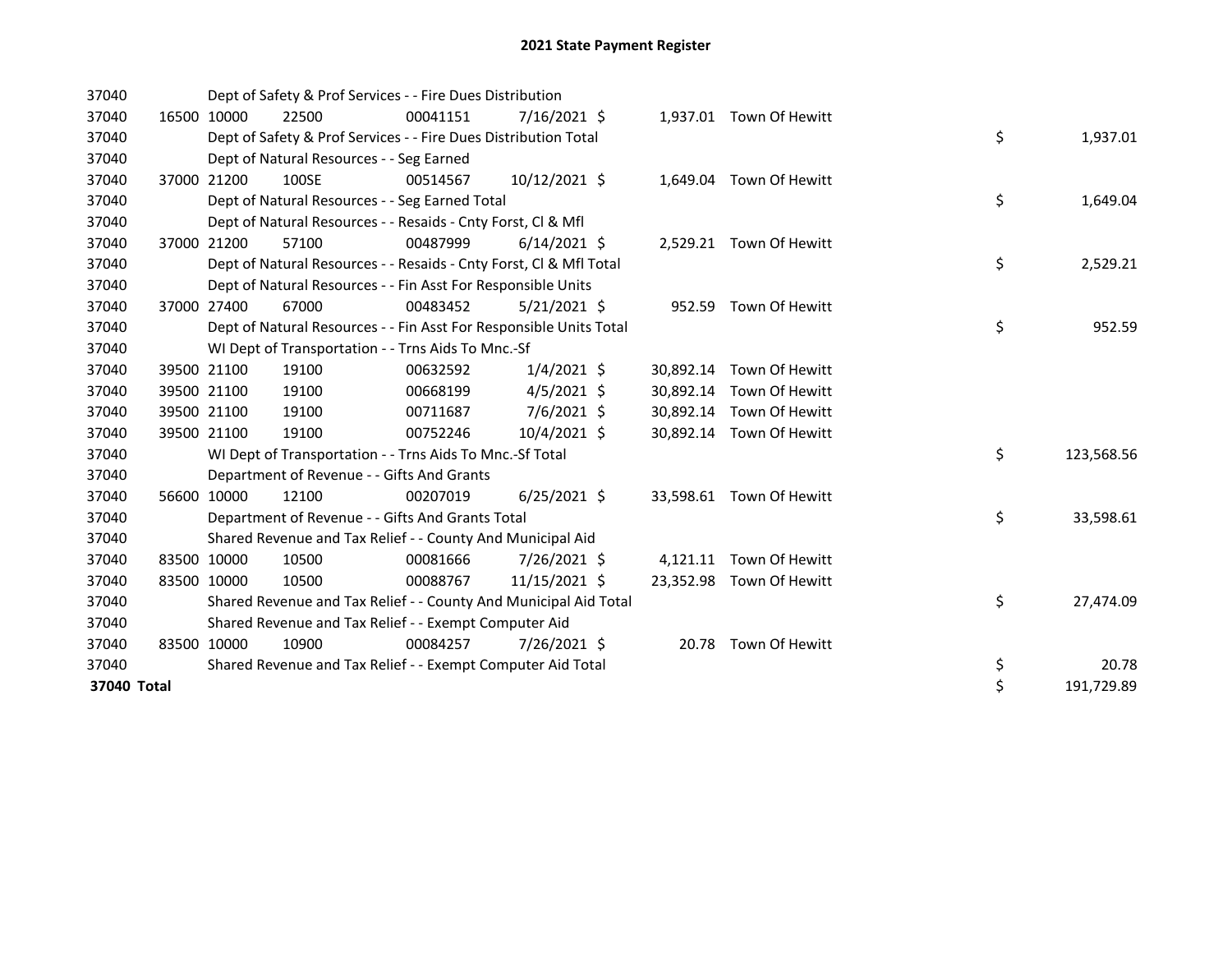| 37042       |             | Dept of Safety & Prof Services - - Fire Dues Distribution          |          |                |  |                          |    |            |
|-------------|-------------|--------------------------------------------------------------------|----------|----------------|--|--------------------------|----|------------|
| 37042       | 16500 10000 | 22500                                                              | 00041152 | 7/16/2021 \$   |  | 2,451.01 Town Of Holton  |    |            |
| 37042       |             | Dept of Safety & Prof Services - - Fire Dues Distribution Total    |          |                |  |                          | \$ | 2,451.01   |
| 37042       |             | Dept of Natural Resources - - Resaids - Cnty Forst, Cl & Mfl       |          |                |  |                          |    |            |
| 37042       | 37000 21200 | 57100                                                              | 00488000 | $6/14/2021$ \$ |  | 68.39 Town Of Holton     |    |            |
| 37042       |             | Dept of Natural Resources - - Resaids - Cnty Forst, Cl & Mfl Total |          |                |  |                          | \$ | 68.39      |
| 37042       |             | Dept of Natural Resources - - Fin Asst For Responsible Units       |          |                |  |                          |    |            |
| 37042       | 37000 27400 | 67000                                                              | 00483283 | $5/21/2021$ \$ |  | 1,843.37 Town Of Holton  |    |            |
| 37042       |             | Dept of Natural Resources - - Fin Asst For Responsible Units Total |          |                |  |                          | \$ | 1,843.37   |
| 37042       |             | WI Dept of Transportation - - Disastr Damag Aid Sf                 |          |                |  |                          |    |            |
| 37042       | 39500 21100 | 17400                                                              | 00717886 | 7/20/2021 \$   |  | 17,473.16 Town Of Holton |    |            |
| 37042       |             | WI Dept of Transportation - - Disastr Damag Aid Sf Total           |          |                |  |                          | \$ | 17,473.16  |
| 37042       |             | WI Dept of Transportation - - Trns Aids To Mnc.-Sf                 |          |                |  |                          |    |            |
| 37042       | 39500 21100 | 19100                                                              | 00632593 | $1/4/2021$ \$  |  | 32,094.45 Town Of Holton |    |            |
| 37042       | 39500 21100 | 19100                                                              | 00668200 | $4/5/2021$ \$  |  | 32,094.45 Town Of Holton |    |            |
| 37042       | 39500 21100 | 19100                                                              | 00711688 | 7/6/2021 \$    |  | 32,094.45 Town Of Holton |    |            |
| 37042       | 39500 21100 | 19100                                                              | 00752247 | 10/4/2021 \$   |  | 32,094.45 Town Of Holton |    |            |
| 37042       |             | WI Dept of Transportation - - Trns Aids To Mnc.-Sf Total           |          |                |  |                          | \$ | 128,377.80 |
| 37042       |             | WI Dept of Transportation - - Loc Rd Imp Prg St Fd                 |          |                |  |                          |    |            |
| 37042       | 39500 21100 | 27800                                                              | 00776831 | 11/23/2021 \$  |  | 27,870.75 Town Of Holton |    |            |
| 37042       |             | WI Dept of Transportation - - Loc Rd Imp Prg St Fd Total           |          |                |  |                          | \$ | 27,870.75  |
| 37042       |             | Department of Revenue - - Gifts And Grants                         |          |                |  |                          |    |            |
| 37042       | 56600 10000 | 12100                                                              | 00207020 | $6/25/2021$ \$ |  | 49,141.89 Town Of Holton |    |            |
| 37042       |             | Department of Revenue - - Gifts And Grants Total                   |          |                |  |                          | \$ | 49,141.89  |
| 37042       |             | Shared Revenue and Tax Relief - - County And Municipal Aid         |          |                |  |                          |    |            |
| 37042       | 83500 10000 | 10500                                                              | 00081667 | 7/26/2021 \$   |  | 11,707.71 Town Of Holton |    |            |
| 37042       | 83500 10000 | 10500                                                              | 00088768 | 11/15/2021 \$  |  | 74,430.01 Town Of Holton |    |            |
| 37042       |             | Shared Revenue and Tax Relief - - County And Municipal Aid Total   |          |                |  |                          | \$ | 86,137.72  |
| 37042       |             | Shared Revenue and Tax Relief - - Exempt Computer Aid              |          |                |  |                          |    |            |
| 37042       | 83500 10000 | 10900                                                              | 00084258 | 7/26/2021 \$   |  | 8.32 Town Of Holton      |    |            |
| 37042       |             | Shared Revenue and Tax Relief - - Exempt Computer Aid Total        |          |                |  |                          | \$ | 8.32       |
| 37042       |             | Shared Revenue and Tax Relief - - Personal Property Aid            |          |                |  |                          |    |            |
| 37042       | 83500 10000 | 11100                                                              | 00077435 | $5/3/2021$ \$  |  | 674.56 Town Of Holton    |    |            |
| 37042       |             | Shared Revenue and Tax Relief - - Personal Property Aid Total      |          |                |  |                          | \$ | 674.56     |
| 37042 Total |             |                                                                    |          |                |  |                          | \$ | 314,046.97 |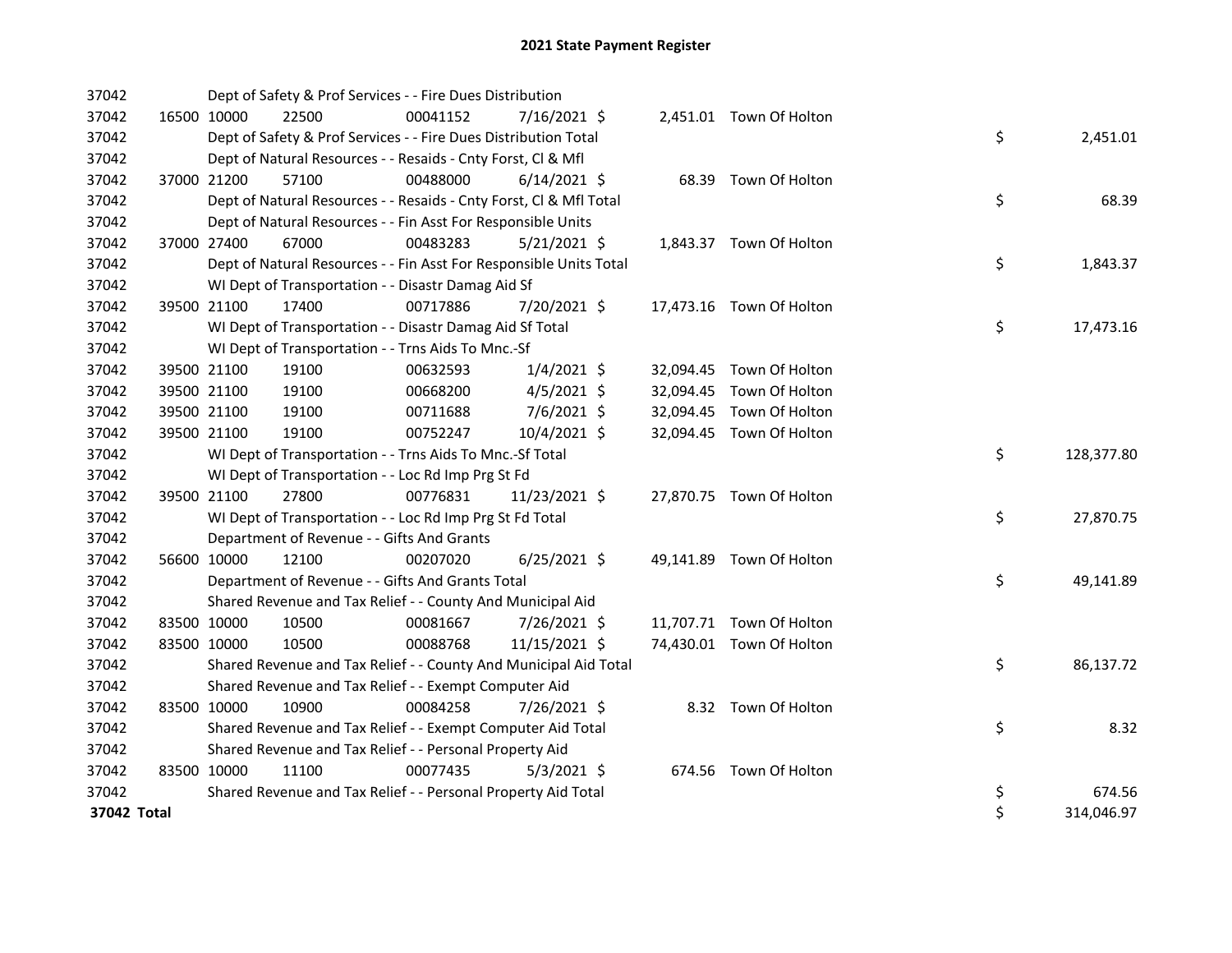| 37044 |             | Dept of Safety & Prof Services - - Fire Dues Distribution            |          |                |           |                         |    |            |
|-------|-------------|----------------------------------------------------------------------|----------|----------------|-----------|-------------------------|----|------------|
| 37044 | 16500 10000 | 22500                                                                | 00041153 | 7/16/2021 \$   |           | 2,716.01 Hull, Town of  |    |            |
| 37044 |             | Dept of Safety & Prof Services - - Fire Dues Distribution Total      |          |                |           |                         | \$ | 2,716.01   |
| 37044 |             | Dept of Natural Resources - - Aids In Lieu Of Taxes - Gener          |          |                |           |                         |    |            |
| 37044 | 37000 10000 | 50300                                                                | 00476272 | $4/21/2021$ \$ |           | 25.03 Hull, Town of     |    |            |
| 37044 |             | Dept of Natural Resources - - Aids In Lieu Of Taxes - Gener Total    |          |                |           |                         | \$ | 25.03      |
| 37044 |             | Dept of Natural Resources - - Resaids - Cnty Forst, Cl & Mfl         |          |                |           |                         |    |            |
| 37044 | 37000 21200 | 57100                                                                | 00488001 | $6/14/2021$ \$ |           | 83.03 Hull, Town of     |    |            |
| 37044 |             | Dept of Natural Resources - - Resaids - Cnty Forst, Cl & Mfl Total   |          |                |           |                         | \$ | 83.03      |
| 37044 |             | Dept of Natural Resources - - Aids In Lieu Of Taxes - Sum S          |          |                |           |                         |    |            |
| 37044 | 37000 21200 | 57900                                                                | 00476271 | $4/21/2021$ \$ |           | 135.57 Hull, Town of    |    |            |
| 37044 |             | Dept of Natural Resources - - Aids In Lieu Of Taxes - Sum S Total    |          |                |           |                         | \$ | 135.57     |
| 37044 |             | Dept of Natural Resources - - Fin Asst For Responsible Units         |          |                |           |                         |    |            |
| 37044 | 37000 27400 | 67000                                                                | 00483593 | $5/21/2021$ \$ |           | 1,918.66 Hull, Town of  |    |            |
| 37044 |             | Dept of Natural Resources - - Fin Asst For Responsible Units Total   |          |                |           |                         | \$ | 1,918.66   |
| 37044 |             | WI Dept of Transportation - - Trns Aids To Mnc.-Sf                   |          |                |           |                         |    |            |
| 37044 | 39500 21100 | 19100                                                                | 00632594 | $1/4/2021$ \$  |           | 29,492.73 Hull, Town of |    |            |
| 37044 | 39500 21100 | 19100                                                                | 00668201 | $4/5/2021$ \$  | 29,492.73 | Hull, Town of           |    |            |
| 37044 | 39500 21100 | 19100                                                                | 00711689 | 7/6/2021 \$    | 29,492.73 | Hull, Town of           |    |            |
| 37044 | 39500 21100 | 19100                                                                | 00752248 | 10/4/2021 \$   |           | 29,492.73 Hull, Town of |    |            |
| 37044 |             | WI Dept of Transportation - - Trns Aids To Mnc.-Sf Total             |          |                |           |                         | \$ | 117,970.92 |
| 37044 |             | Department of Administration - - Hv Trans Ln Annual Impact Fee       |          |                |           |                         |    |            |
| 37044 | 50500 10000 | 17400                                                                | 00144466 | $5/3/2021$ \$  |           | 26,071.00 Hull, Town of |    |            |
| 37044 |             | Department of Administration - - Hv Trans Ln Annual Impact Fee Total |          |                |           |                         | \$ | 26,071.00  |
| 37044 |             | Department of Revenue - - Gifts And Grants                           |          |                |           |                         |    |            |
| 37044 | 56600 10000 | 12100                                                                | 00207021 | $6/25/2021$ \$ |           | 41,501.08 Hull, Town of |    |            |
| 37044 |             | Department of Revenue - - Gifts And Grants Total                     |          |                |           |                         | \$ | 41,501.08  |
| 37044 |             | Shared Revenue and Tax Relief - - County And Municipal Aid           |          |                |           |                         |    |            |
| 37044 | 83500 10000 | 10500                                                                | 00081668 | 7/26/2021 \$   |           | 12,074.91 Hull, Town of |    |            |
| 37044 | 83500 10000 | 10500                                                                | 00088769 | 11/15/2021 \$  |           | 68,424.50 Hull, Town of |    |            |
| 37044 |             | Shared Revenue and Tax Relief - - County And Municipal Aid Total     |          |                |           |                         | \$ | 80,499.41  |
| 37044 |             | Shared Revenue and Tax Relief - - Exempt Computer Aid                |          |                |           |                         |    |            |
| 37044 | 83500 10000 | 10900                                                                | 00084259 | 7/26/2021 \$   |           | 64.43 Hull, Town of     |    |            |
| 37044 |             | Shared Revenue and Tax Relief - - Exempt Computer Aid Total          |          |                |           |                         | \$ | 64.43      |
| 37044 |             | Shared Revenue and Tax Relief - - Utility Aid                        |          |                |           |                         |    |            |
| 37044 | 83500 10000 | 11000                                                                | 00081668 | 7/26/2021 \$   |           | 272.26 Hull, Town of    |    |            |
| 37044 | 83500 10000 | 11000                                                                | 00088769 | 11/15/2021 \$  |           | 1,629.44 Hull, Town of  |    |            |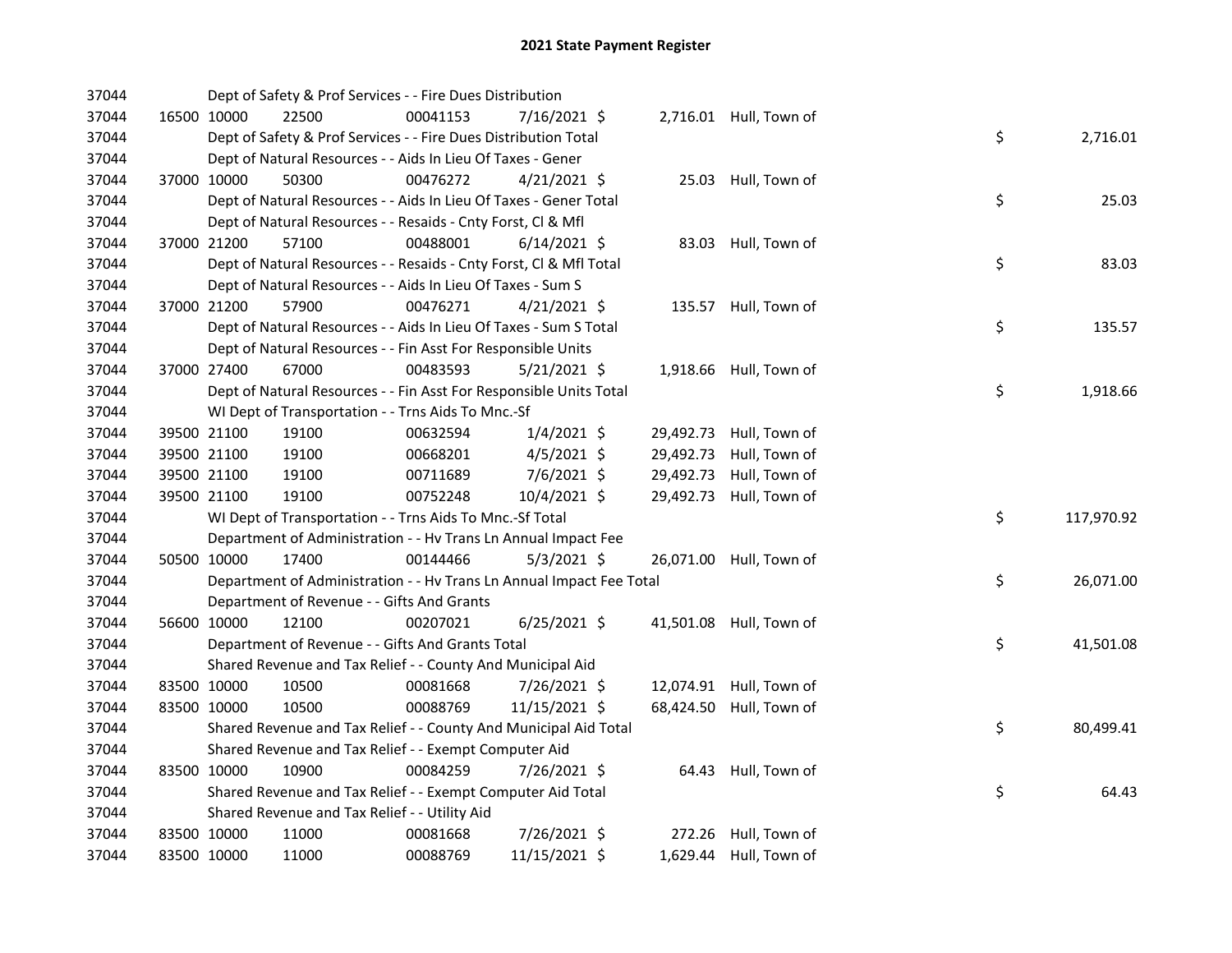| 37044 |             |                                                               | Shared Revenue and Tax Relief - - Utility Aid Total      |  |  | 1.901.70 |  |  |  |            |  |
|-------|-------------|---------------------------------------------------------------|----------------------------------------------------------|--|--|----------|--|--|--|------------|--|
| 37044 |             | Shared Revenue and Tax Relief - - Personal Property Aid       |                                                          |  |  |          |  |  |  |            |  |
| 37044 |             | 83500 10000                                                   | 5/3/2021 \$<br>176.70 Hull, Town of<br>11100<br>00077436 |  |  |          |  |  |  |            |  |
| 37044 |             | Shared Revenue and Tax Relief - - Personal Property Aid Total |                                                          |  |  |          |  |  |  | 176.70     |  |
|       | 37044 Total |                                                               |                                                          |  |  |          |  |  |  | 273,063.54 |  |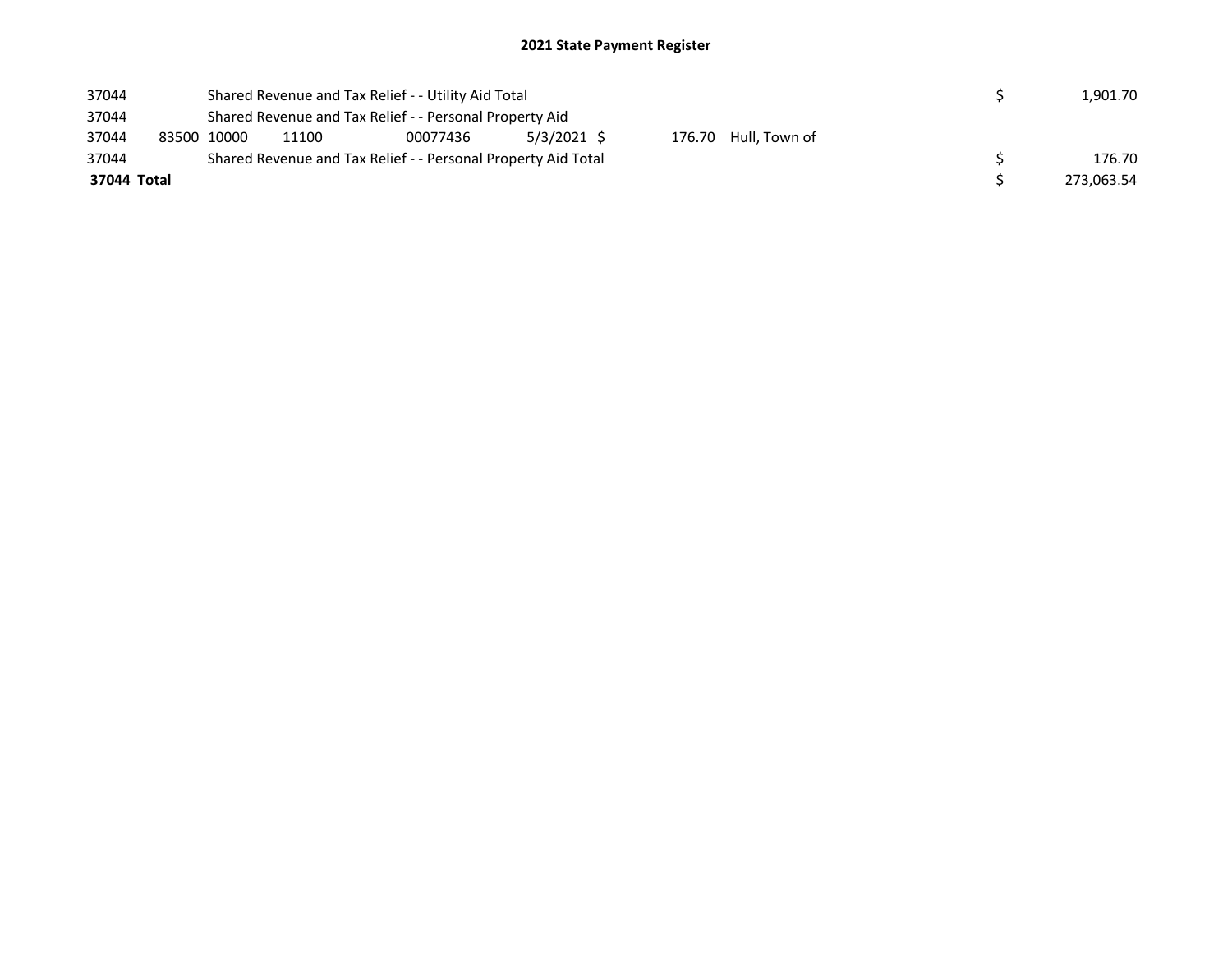| 37046       |             | Dept of Safety & Prof Services - - Fire Dues Distribution          |          |                |  |                           |    |            |
|-------------|-------------|--------------------------------------------------------------------|----------|----------------|--|---------------------------|----|------------|
| 37046       | 16500 10000 | 22500                                                              | 00041154 | $7/16/2021$ \$ |  | 2,163.98 Town Of Johnson  |    |            |
| 37046       |             | Dept of Safety & Prof Services - - Fire Dues Distribution Total    |          |                |  |                           | \$ | 2,163.98   |
| 37046       |             | Dept of Natural Resources - - Resaids - Cnty Forst, CI & Mfl       |          |                |  |                           |    |            |
| 37046       | 37000 21200 | 57100                                                              | 00488002 | $6/14/2021$ \$ |  | 172.49 Town Of Johnson    |    |            |
| 37046       |             | Dept of Natural Resources - - Resaids - Cnty Forst, Cl & Mfl Total |          |                |  |                           | \$ | 172.49     |
| 37046       |             | Dept of Natural Resources - - Fin Asst For Responsible Units       |          |                |  |                           |    |            |
| 37046       | 37000 27400 | 67000                                                              | 00483215 | $5/21/2021$ \$ |  | 2,260.23 Town Of Johnson  |    |            |
| 37046       |             | Dept of Natural Resources - - Fin Asst For Responsible Units Total |          |                |  |                           | \$ | 2,260.23   |
| 37046       |             | Dept of Natural Resources - - Recycling Consolidation Grants       |          |                |  |                           |    |            |
| 37046       | 37000 27400 | 67300                                                              | 00483215 | $5/21/2021$ \$ |  | 254.57 Town Of Johnson    |    |            |
| 37046       |             | Dept of Natural Resources - - Recycling Consolidation Grants Total |          |                |  |                           | \$ | 254.57     |
| 37046       |             | WI Dept of Transportation - - Trns Aids To Mnc.-Sf                 |          |                |  |                           |    |            |
| 37046       | 39500 21100 | 19100                                                              | 00632595 | $1/4/2021$ \$  |  | 28,073.61 Town Of Johnson |    |            |
| 37046       | 39500 21100 | 19100                                                              | 00668202 | $4/5/2021$ \$  |  | 28,073.61 Town Of Johnson |    |            |
| 37046       | 39500 21100 | 19100                                                              | 00711690 | 7/6/2021 \$    |  | 28,073.61 Town Of Johnson |    |            |
| 37046       | 39500 21100 | 19100                                                              | 00752249 | 10/4/2021 \$   |  | 28,073.61 Town Of Johnson |    |            |
| 37046       |             | WI Dept of Transportation - - Trns Aids To Mnc.-Sf Total           |          |                |  |                           | \$ | 112,294.44 |
| 37046       |             | Department of Revenue - - Gifts And Grants                         |          |                |  |                           |    |            |
| 37046       | 56600 10000 | 12100                                                              | 00207022 | $6/25/2021$ \$ |  | 50,083.90 Town Of Johnson |    |            |
| 37046       |             | Department of Revenue - - Gifts And Grants Total                   |          |                |  |                           | \$ | 50,083.90  |
| 37046       |             | Shared Revenue and Tax Relief - - County And Municipal Aid         |          |                |  |                           |    |            |
| 37046       | 83500 10000 | 10500                                                              | 00081669 | 7/26/2021 \$   |  | 17,406.29 Town Of Johnson |    |            |
| 37046       | 83500 10000 | 10500                                                              | 00088770 | 11/15/2021 \$  |  | 98,635.66 Town Of Johnson |    |            |
| 37046       |             | Shared Revenue and Tax Relief - - County And Municipal Aid Total   |          |                |  |                           | \$ | 116,041.95 |
| 37046       |             | Shared Revenue and Tax Relief - - Exempt Computer Aid              |          |                |  |                           |    |            |
| 37046       | 83500 10000 | 10900                                                              | 00084260 | 7/26/2021 \$   |  | 587.18 Town Of Johnson    |    |            |
| 37046       |             | Shared Revenue and Tax Relief - - Exempt Computer Aid Total        |          |                |  |                           | \$ | 587.18     |
| 37046       |             | Shared Revenue and Tax Relief - - Personal Property Aid            |          |                |  |                           |    |            |
| 37046       | 83500 10000 | 11100                                                              | 00077437 | $5/3/2021$ \$  |  | 144.44 Town Of Johnson    |    |            |
| 37046       |             | Shared Revenue and Tax Relief - - Personal Property Aid Total      |          |                |  |                           | \$ | 144.44     |
| 37046 Total |             |                                                                    |          |                |  |                           | \$ | 284,003.18 |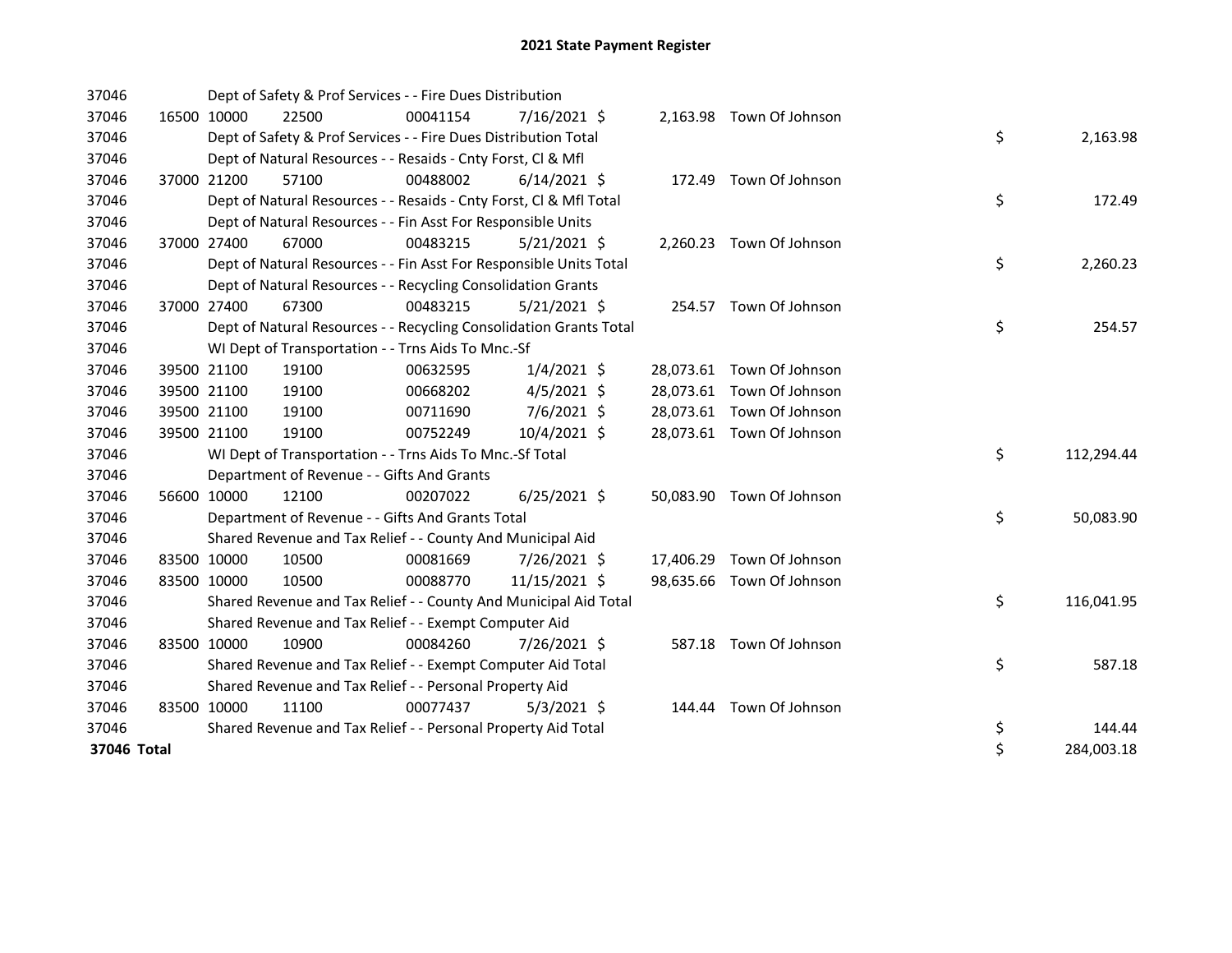| 37048 |             | Dept of Safety & Prof Services - - Fire Dues Distribution          |          |                |  |                             |    |            |
|-------|-------------|--------------------------------------------------------------------|----------|----------------|--|-----------------------------|----|------------|
| 37048 | 16500 10000 | 22500                                                              | 00041155 | 7/16/2021 \$   |  | 10,087.07 Town Of Knowlton  |    |            |
| 37048 |             | Dept of Safety & Prof Services - - Fire Dues Distribution Total    |          |                |  |                             | \$ | 10,087.07  |
| 37048 |             | Dept of Natural Resources - - Aids In Lieu Of Taxes - Gener        |          |                |  |                             |    |            |
| 37048 | 37000 10000 | 50300                                                              | 00461047 | $2/2/2021$ \$  |  | 2,226.27 Town Of Knowlton   |    |            |
| 37048 |             | Dept of Natural Resources - - Aids In Lieu Of Taxes - Gener Total  |          |                |  |                             | \$ | 2,226.27   |
| 37048 |             | Dept of Natural Resources - - Resaids - Cnty Forst, Cl & Mfl       |          |                |  |                             |    |            |
| 37048 | 37000 21200 | 57100                                                              | 00488003 | $6/14/2021$ \$ |  | 556.62 Town Of Knowlton     |    |            |
| 37048 |             | Dept of Natural Resources - - Resaids - Cnty Forst, CI & Mfl Total |          |                |  |                             | \$ | 556.62     |
| 37048 |             | Dept of Natural Resources - - Fin Asst For Responsible Units       |          |                |  |                             |    |            |
| 37048 | 37000 27400 | 67000                                                              | 00483812 | $5/21/2021$ \$ |  | 9,195.15 Town Of Knowlton   |    |            |
| 37048 |             | Dept of Natural Resources - - Fin Asst For Responsible Units Total |          |                |  |                             | \$ | 9,195.15   |
| 37048 |             | Dept of Natural Resources - - Recycling Consolidation Grants       |          |                |  |                             |    |            |
| 37048 | 37000 27400 | 67300                                                              | 00483812 | $5/21/2021$ \$ |  | 507.08 Town Of Knowlton     |    |            |
| 37048 |             | Dept of Natural Resources - - Recycling Consolidation Grants Total |          |                |  |                             | \$ | 507.08     |
| 37048 |             | WI Dept of Transportation - - Trns Aids To Mnc.-Sf                 |          |                |  |                             |    |            |
| 37048 | 39500 21100 | 19100                                                              | 00632596 | $1/4/2021$ \$  |  | 34,978.68 Town Of Knowlton  |    |            |
| 37048 | 39500 21100 | 19100                                                              | 00668203 | $4/5/2021$ \$  |  | 34,978.68 Town Of Knowlton  |    |            |
| 37048 | 39500 21100 | 19100                                                              | 00711691 | 7/6/2021 \$    |  | 34,978.68 Town Of Knowlton  |    |            |
| 37048 | 39500 21100 | 19100                                                              | 00752250 | 10/4/2021 \$   |  | 34,978.68 Town Of Knowlton  |    |            |
| 37048 |             | WI Dept of Transportation - - Trns Aids To Mnc.-Sf Total           |          |                |  |                             | \$ | 139,914.72 |
| 37048 |             | Department of Revenue - - Gifts And Grants                         |          |                |  |                             |    |            |
| 37048 | 56600 10000 | 12100                                                              | 00207023 | $6/25/2021$ \$ |  | 106,343.25 Town Of Knowlton |    |            |
| 37048 |             | Department of Revenue - - Gifts And Grants Total                   |          |                |  |                             | \$ | 106,343.25 |
| 37048 |             | Shared Revenue and Tax Relief - - County And Municipal Aid         |          |                |  |                             |    |            |
| 37048 | 83500 10000 | 10500                                                              | 00081670 | 7/26/2021 \$   |  | 4,702.83 Town Of Knowlton   |    |            |
| 37048 | 83500 10000 | 10500                                                              | 00088771 | 11/15/2021 \$  |  | 26,649.35 Town Of Knowlton  |    |            |
| 37048 |             | Shared Revenue and Tax Relief - - County And Municipal Aid Total   |          |                |  |                             | \$ | 31,352.18  |
| 37048 |             | Shared Revenue and Tax Relief - - Exempt Computer Aid              |          |                |  |                             |    |            |
| 37048 | 83500 10000 | 10900                                                              | 00084261 | 7/26/2021 \$   |  | 341.92 Town Of Knowlton     |    |            |
| 37048 |             | Shared Revenue and Tax Relief - - Exempt Computer Aid Total        |          |                |  |                             | \$ | 341.92     |
| 37048 |             | Shared Revenue and Tax Relief - - Utility Aid                      |          |                |  |                             |    |            |
| 37048 | 83500 10000 | 11000                                                              | 00081670 | 7/26/2021 \$   |  | 324.84 Town Of Knowlton     |    |            |
| 37048 | 83500 10000 | 11000                                                              | 00088771 | 11/15/2021 \$  |  | 1,835.14 Town Of Knowlton   |    |            |
| 37048 |             | Shared Revenue and Tax Relief - - Utility Aid Total                |          |                |  |                             | \$ | 2,159.98   |
| 37048 |             | Shared Revenue and Tax Relief - - Personal Property Aid            |          |                |  |                             |    |            |
| 37048 | 83500 10000 | 11100                                                              | 00077438 | $5/3/2021$ \$  |  | 81.68 Town Of Knowlton      |    |            |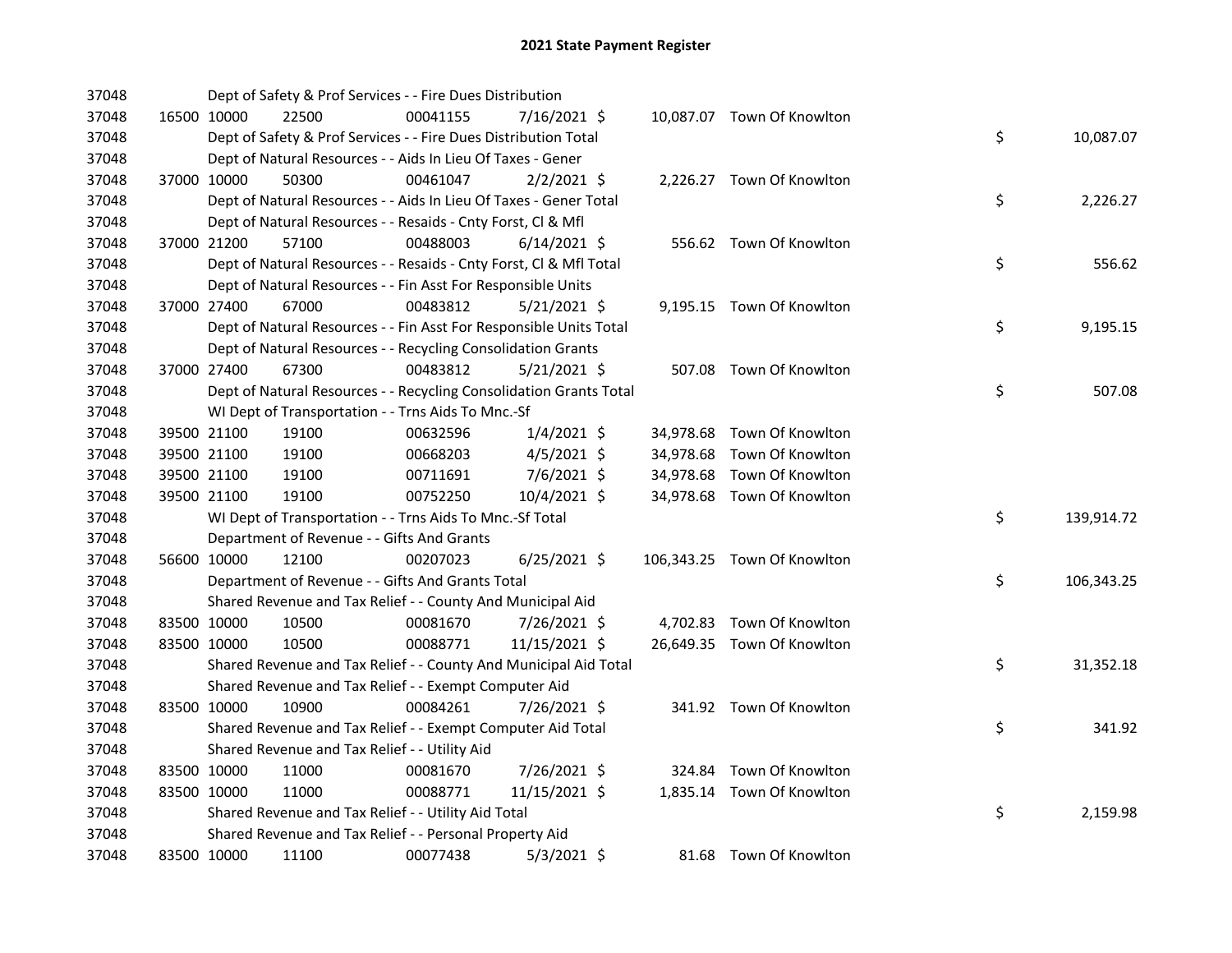| 37048       |                                                                 |                                                                                                                      | Shared Revenue and Tax Relief - - Personal Property Aid Total |  |  |  | 81.68 |  |  |            |  |  |
|-------------|-----------------------------------------------------------------|----------------------------------------------------------------------------------------------------------------------|---------------------------------------------------------------|--|--|--|-------|--|--|------------|--|--|
| 37048       |                                                                 | Shared Revenue and Tax Relief - - Lottery & Gaming Credit<br>$3/22/2021$ \$<br>1,266.53 Town Of Knowlton<br>00074277 |                                                               |  |  |  |       |  |  |            |  |  |
| 37048       | 83500 52100                                                     | 36300                                                                                                                |                                                               |  |  |  |       |  |  |            |  |  |
| 37048       | Shared Revenue and Tax Relief - - Lottery & Gaming Credit Total |                                                                                                                      |                                                               |  |  |  |       |  |  | 1.266.53   |  |  |
| 37048 Total |                                                                 |                                                                                                                      |                                                               |  |  |  |       |  |  | 304.032.45 |  |  |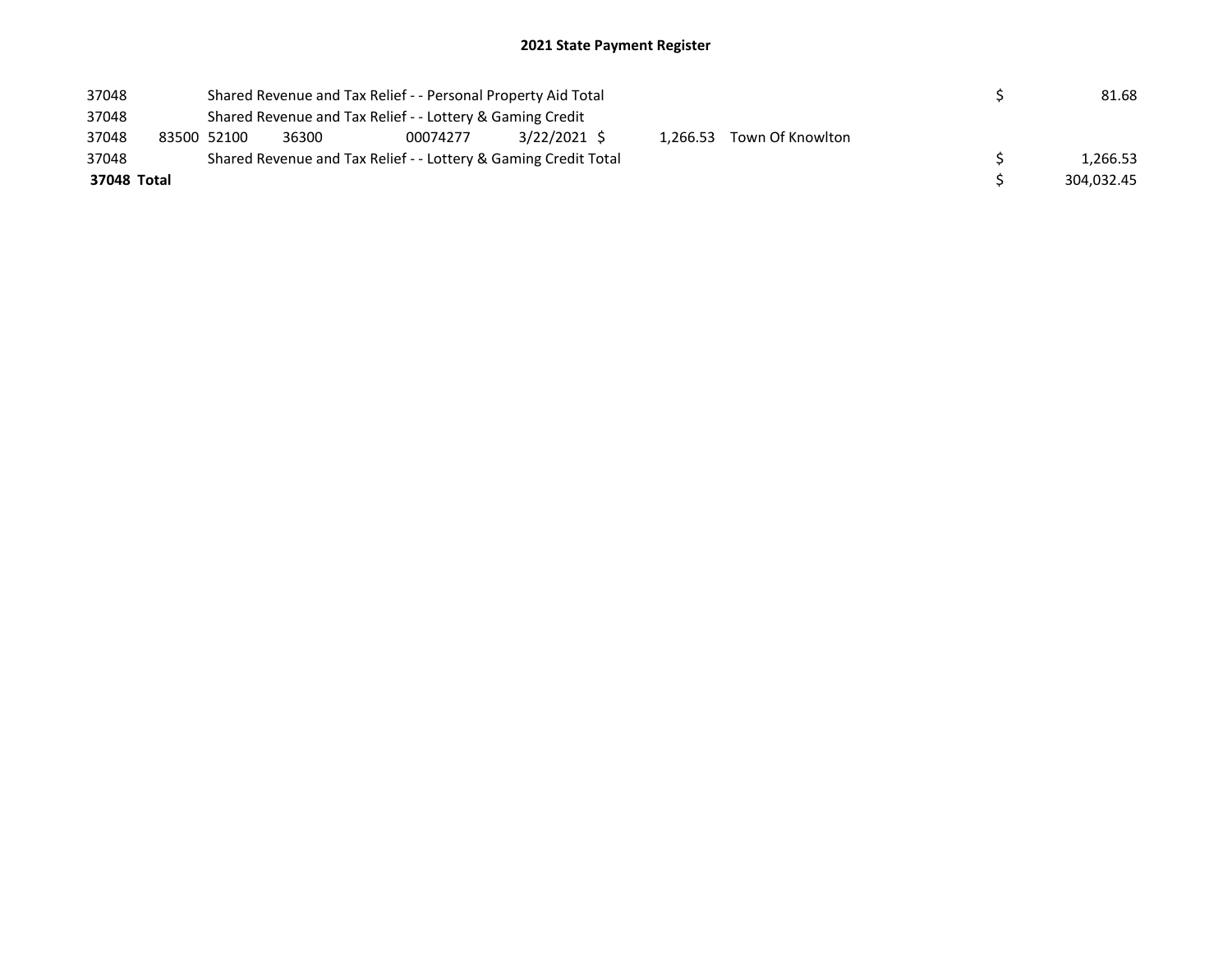| 37054       |             | Dept of Safety & Prof Services - - Fire Dues Distribution          |          |                |  |                            |    |            |
|-------------|-------------|--------------------------------------------------------------------|----------|----------------|--|----------------------------|----|------------|
| 37054       | 16500 10000 | 22500                                                              | 00041157 | $7/16/2021$ \$ |  | 4,478.57 Town Of Marathon  |    |            |
| 37054       |             | Dept of Safety & Prof Services - - Fire Dues Distribution Total    |          |                |  |                            | \$ | 4,478.57   |
| 37054       |             | Dept of Natural Resources - - Resaids - Cnty Forst, CI & Mfl       |          |                |  |                            |    |            |
| 37054       | 37000 21200 | 57100                                                              | 00488004 | $6/14/2021$ \$ |  | 796.56 Town Of Marathon    |    |            |
| 37054       |             | Dept of Natural Resources - - Resaids - Cnty Forst, Cl & Mfl Total |          |                |  |                            | \$ | 796.56     |
| 37054       |             | Dept of Natural Resources - - Fin Asst For Responsible Units       |          |                |  |                            |    |            |
| 37054       | 37000 27400 | 67000                                                              | 00483080 | $5/21/2021$ \$ |  | 1,849.71 Town Of Marathon  |    |            |
| 37054       |             | Dept of Natural Resources - - Fin Asst For Responsible Units Total |          |                |  |                            | \$ | 1,849.71   |
| 37054       |             | Dept of Natural Resources - - Recycling Consolidation Grants       |          |                |  |                            |    |            |
| 37054       | 37000 27400 | 67300                                                              | 00483080 | $5/21/2021$ \$ |  | 266.65 Town Of Marathon    |    |            |
| 37054       |             | Dept of Natural Resources - - Recycling Consolidation Grants Total |          |                |  |                            | \$ | 266.65     |
| 37054       |             | WI Dept of Transportation - - Trns Aids To Mnc.-Sf                 |          |                |  |                            |    |            |
| 37054       | 39500 21100 | 19100                                                              | 00632597 | $1/4/2021$ \$  |  | 23,027.85 Town Of Marathon |    |            |
| 37054       | 39500 21100 | 19100                                                              | 00668204 | $4/5/2021$ \$  |  | 23,027.85 Town Of Marathon |    |            |
| 37054       | 39500 21100 | 19100                                                              | 00711692 | 7/6/2021 \$    |  | 23,027.85 Town Of Marathon |    |            |
| 37054       | 39500 21100 | 19100                                                              | 00752251 | 10/4/2021 \$   |  | 23,027.85 Town Of Marathon |    |            |
| 37054       |             | WI Dept of Transportation - - Trns Aids To Mnc.-Sf Total           |          |                |  |                            | \$ | 92,111.40  |
| 37054       |             | Department of Revenue - - Gifts And Grants                         |          |                |  |                            |    |            |
| 37054       | 56600 10000 | 12100                                                              | 00207024 | $6/25/2021$ \$ |  | 57,881.71 Town Of Marathon |    |            |
| 37054       |             | Department of Revenue - - Gifts And Grants Total                   |          |                |  |                            | \$ | 57,881.71  |
| 37054       |             | Shared Revenue and Tax Relief - - County And Municipal Aid         |          |                |  |                            |    |            |
| 37054       | 83500 10000 | 10500                                                              | 00081671 | 7/26/2021 \$   |  | 4,096.21 Town Of Marathon  |    |            |
| 37054       | 83500 10000 | 10500                                                              | 00088772 | 11/15/2021 \$  |  | 23,211.86 Town Of Marathon |    |            |
| 37054       |             | Shared Revenue and Tax Relief - - County And Municipal Aid Total   |          |                |  |                            | \$ | 27,308.07  |
| 37054       |             | Shared Revenue and Tax Relief - - Exempt Computer Aid              |          |                |  |                            |    |            |
| 37054       | 83500 10000 | 10900                                                              | 00084262 | 7/26/2021 \$   |  | 4.16 Town Of Marathon      |    |            |
| 37054       |             | Shared Revenue and Tax Relief - - Exempt Computer Aid Total        |          |                |  |                            | \$ | 4.16       |
| 37054       |             | Shared Revenue and Tax Relief - - Personal Property Aid            |          |                |  |                            |    |            |
| 37054       | 83500 10000 | 11100                                                              | 00077439 | $5/3/2021$ \$  |  | 474.84 Town Of Marathon    |    |            |
| 37054       |             | Shared Revenue and Tax Relief - - Personal Property Aid Total      |          |                |  |                            | \$ | 474.84     |
| 37054 Total |             |                                                                    |          |                |  |                            | \$ | 185,171.67 |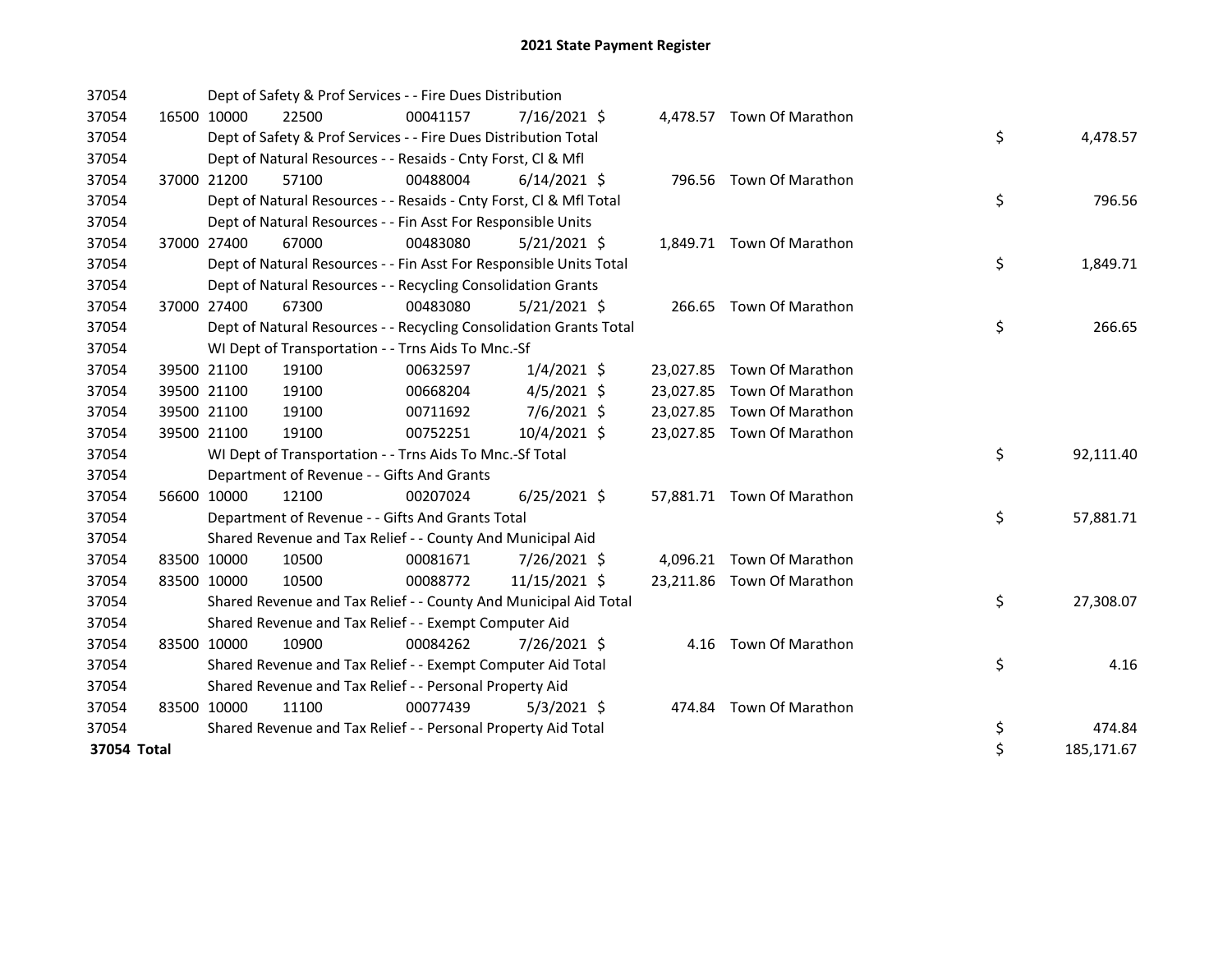| 37056       |             |             | Dept of Safety & Prof Services - - Fire Dues Distribution          |          |                |  |                             |    |            |
|-------------|-------------|-------------|--------------------------------------------------------------------|----------|----------------|--|-----------------------------|----|------------|
| 37056       |             | 16500 10000 | 22500                                                              | 00041159 | 7/16/2021 \$   |  | 10,041.91 Town Of Mcmillan  |    |            |
| 37056       |             |             | Dept of Safety & Prof Services - - Fire Dues Distribution Total    |          |                |  |                             | \$ | 10,041.91  |
| 37056       |             |             | Dept of Natural Resources - - Aids In Lieu Of Taxes - Gener        |          |                |  |                             |    |            |
| 37056       |             | 37000 10000 | 50300                                                              | 00461064 | $2/2/2021$ \$  |  | 3,502.20 Town Of Mcmillan   |    |            |
| 37056       |             | 37000 10000 | 50300                                                              | 00475323 | $4/21/2021$ \$ |  | 301.80 Town Of Mcmillan     |    |            |
| 37056       |             |             | Dept of Natural Resources - - Aids In Lieu Of Taxes - Gener Total  |          |                |  |                             | \$ | 3,804.00   |
| 37056       |             |             | Dept of Natural Resources - - Resaids - Cnty Forst, Cl & Mfl       |          |                |  |                             |    |            |
| 37056       |             | 37000 21200 | 57100                                                              | 00488005 | $6/14/2021$ \$ |  | 75.68 Town Of Mcmillan      |    |            |
| 37056       |             |             | Dept of Natural Resources - - Resaids - Cnty Forst, Cl & Mfl Total |          |                |  |                             | \$ | 75.68      |
| 37056       |             |             | Dept of Natural Resources - - Aids In Lieu Of Taxes - Sum S        |          |                |  |                             |    |            |
| 37056       |             | 37000 21200 | 57900                                                              | 00475324 | $4/21/2021$ \$ |  | 1,779.42 Town Of Mcmillan   |    |            |
| 37056       |             |             | Dept of Natural Resources - - Aids In Lieu Of Taxes - Sum S Total  |          |                |  |                             | \$ | 1,779.42   |
| 37056       |             |             | Dept of Natural Resources - - Rec & Resource Aids, Fed             |          |                |  |                             |    |            |
| 37056       |             | 37000 21200 | 58300                                                              | 00480667 | $5/18/2021$ \$ |  | 3,393.80 Town Of Mcmillan   |    |            |
| 37056       |             |             | Dept of Natural Resources - - Rec & Resource Aids, Fed Total       |          |                |  |                             | \$ | 3,393.80   |
| 37056       |             |             | WI Dept of Transportation - - Trns Aids To Mnc.-Sf                 |          |                |  |                             |    |            |
| 37056       |             | 39500 21100 | 19100                                                              | 00632598 | $1/4/2021$ \$  |  | 36,303.99 Town Of Mcmillan  |    |            |
| 37056       |             | 39500 21100 | 19100                                                              | 00668205 | $4/5/2021$ \$  |  | 36,303.99 Town Of Mcmillan  |    |            |
| 37056       |             | 39500 21100 | 19100                                                              | 00711693 | 7/6/2021 \$    |  | 36,303.99 Town Of Mcmillan  |    |            |
| 37056       |             | 39500 21100 | 19100                                                              | 00752252 | 10/4/2021 \$   |  | 36,304.02 Town Of Mcmillan  |    |            |
| 37056       |             |             | WI Dept of Transportation - - Trns Aids To Mnc.-Sf Total           |          |                |  |                             | \$ | 145,215.99 |
| 37056       |             |             | Department of Revenue - - Gifts And Grants                         |          |                |  |                             |    |            |
| 37056       |             | 56600 10000 | 12100                                                              | 00207025 | $6/25/2021$ \$ |  | 110,058.99 Town Of Mcmillan |    |            |
| 37056       |             |             | Department of Revenue - - Gifts And Grants Total                   |          |                |  |                             | \$ | 110,058.99 |
| 37056       |             |             | Shared Revenue and Tax Relief - - County And Municipal Aid         |          |                |  |                             |    |            |
| 37056       | 83500 10000 |             | 10500                                                              | 00081672 | 7/26/2021 \$   |  | 7,524.16 Town Of Mcmillan   |    |            |
| 37056       | 83500 10000 |             | 10500                                                              | 00088773 | 11/15/2021 \$  |  | 42,636.88 Town Of Mcmillan  |    |            |
| 37056       |             |             | Shared Revenue and Tax Relief - - County And Municipal Aid Total   |          |                |  |                             | \$ | 50,161.04  |
| 37056       |             |             | Shared Revenue and Tax Relief - - Exempt Computer Aid              |          |                |  |                             |    |            |
| 37056       | 83500 10000 |             | 10900                                                              | 00084263 | 7/26/2021 \$   |  | 154.85 Town Of Mcmillan     |    |            |
| 37056       |             |             | Shared Revenue and Tax Relief - - Exempt Computer Aid Total        |          |                |  |                             | \$ | 154.85     |
| 37056       |             |             | Shared Revenue and Tax Relief - - Personal Property Aid            |          |                |  |                             |    |            |
| 37056       | 83500 10000 |             | 11100                                                              | 00077440 | $5/3/2021$ \$  |  | 1,812.28 Town Of Mcmillan   |    |            |
| 37056       |             |             | Shared Revenue and Tax Relief - - Personal Property Aid Total      |          |                |  |                             | \$ | 1,812.28   |
| 37056 Total |             |             |                                                                    |          |                |  |                             | \$ | 326,497.96 |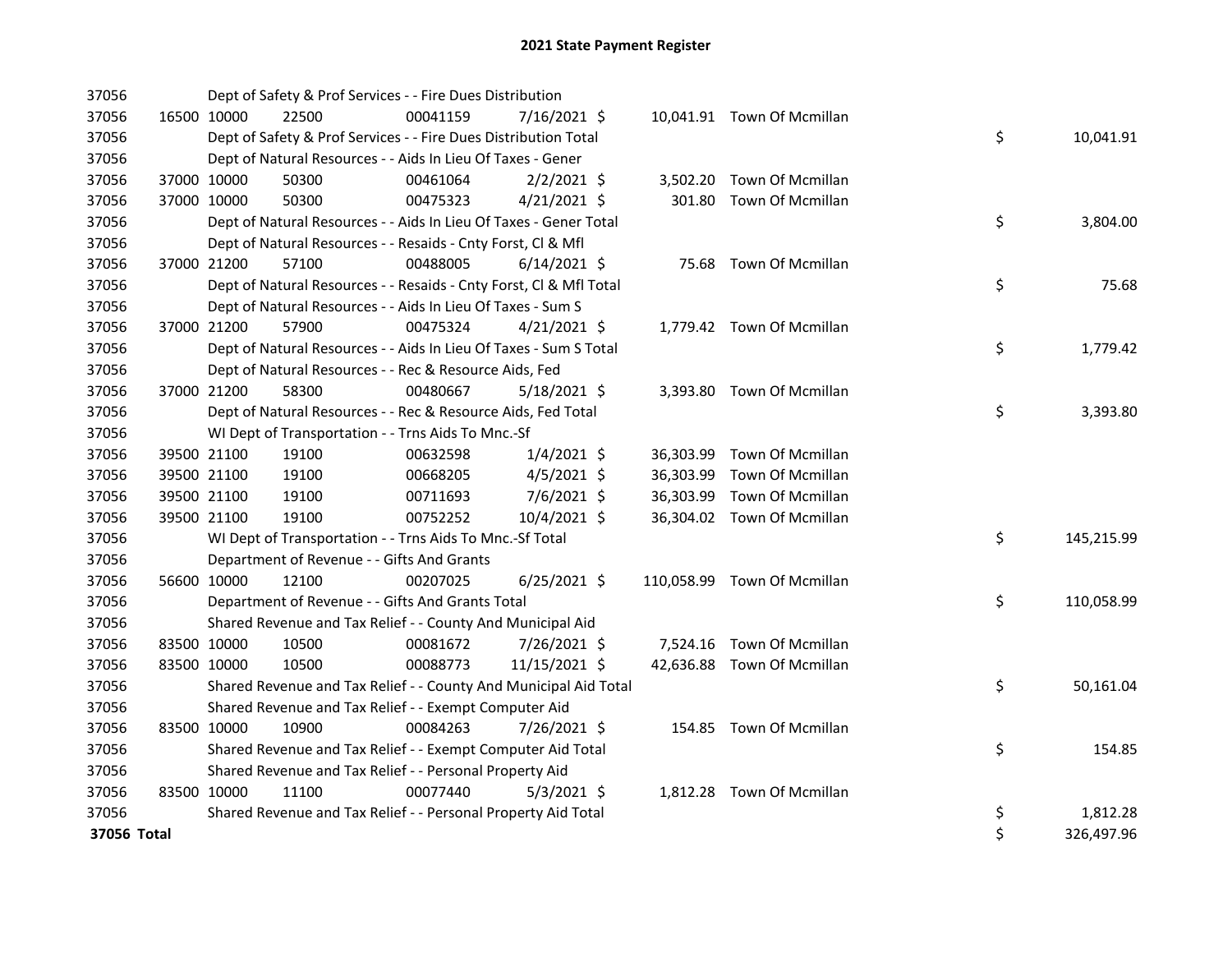| 37058 |             |                                            | Dept of Safety & Prof Services - - Fire Dues Distribution            |                |  |                            |    |            |
|-------|-------------|--------------------------------------------|----------------------------------------------------------------------|----------------|--|----------------------------|----|------------|
| 37058 | 16500 10000 | 22500                                      | 00041161                                                             | 7/16/2021 \$   |  | 7,987.92 Town Of Mosinee   |    |            |
| 37058 |             |                                            | Dept of Safety & Prof Services - - Fire Dues Distribution Total      |                |  |                            | \$ | 7,987.92   |
| 37058 |             |                                            | Dept of Natural Resources - - Aids In Lieu Of Taxes - Gener          |                |  |                            |    |            |
| 37058 | 37000 10000 | 50300                                      | 00476350                                                             | $4/21/2021$ \$ |  | 17.25 Town Of Mosinee      |    |            |
| 37058 |             |                                            | Dept of Natural Resources - - Aids In Lieu Of Taxes - Gener Total    |                |  |                            | \$ | 17.25      |
| 37058 |             |                                            | Dept of Natural Resources - - Resaids - Cnty Forst, Cl & Mfl         |                |  |                            |    |            |
| 37058 | 37000 21200 | 57100                                      | 00488006                                                             | $6/14/2021$ \$ |  | 1,337.78 Town Of Mosinee   |    |            |
| 37058 |             |                                            | Dept of Natural Resources - - Resaids - Cnty Forst, Cl & Mfl Total   |                |  |                            | \$ | 1,337.78   |
| 37058 |             |                                            | Dept of Natural Resources - - Fin Asst For Responsible Units         |                |  |                            |    |            |
| 37058 | 37000 27400 | 67000                                      | 00483326                                                             | $5/21/2021$ \$ |  | 4,594.16 Town Of Mosinee   |    |            |
| 37058 |             |                                            | Dept of Natural Resources - - Fin Asst For Responsible Units Total   |                |  |                            | \$ | 4,594.16   |
| 37058 |             |                                            | WI Dept of Transportation - - Trns Aids To Mnc.-Sf                   |                |  |                            |    |            |
| 37058 | 39500 21100 | 19100                                      | 00632599                                                             | $1/4/2021$ \$  |  | 31,325.76 Town Of Mosinee  |    |            |
| 37058 | 39500 21100 | 19100                                      | 00668206                                                             | $4/5/2021$ \$  |  | 31,325.76 Town Of Mosinee  |    |            |
| 37058 | 39500 21100 | 19100                                      | 00711694                                                             | 7/6/2021 \$    |  | 31,325.76 Town Of Mosinee  |    |            |
| 37058 | 39500 21100 | 19100                                      | 00752253                                                             | 10/4/2021 \$   |  | 31,325.76 Town Of Mosinee  |    |            |
| 37058 |             |                                            | WI Dept of Transportation - - Trns Aids To Mnc.-Sf Total             |                |  |                            | \$ | 125,303.04 |
| 37058 |             |                                            | Department of Administration - - Hv Trans Ln Annual Impact Fee       |                |  |                            |    |            |
| 37058 | 50500 10000 | 17400                                      | 00144471                                                             | $5/3/2021$ \$  |  | 42,753.00 Town Of Mosinee  |    |            |
| 37058 |             |                                            | Department of Administration - - Hv Trans Ln Annual Impact Fee Total |                |  |                            | \$ | 42,753.00  |
| 37058 |             | Department of Revenue - - Gifts And Grants |                                                                      |                |  |                            |    |            |
| 37058 | 56600 10000 | 12100                                      | 00207026                                                             | $6/25/2021$ \$ |  | 114,769.07 Town Of Mosinee |    |            |
| 37058 |             |                                            | Department of Revenue - - Gifts And Grants Total                     |                |  |                            | \$ | 114,769.07 |
| 37058 |             |                                            | Shared Revenue and Tax Relief - - County And Municipal Aid           |                |  |                            |    |            |
| 37058 | 83500 10000 | 10500                                      | 00081673                                                             | 7/26/2021 \$   |  | 6,622.26 Town Of Mosinee   |    |            |
| 37058 | 83500 10000 | 10500                                      | 00088774                                                             | 11/15/2021 \$  |  | 37,526.17 Town Of Mosinee  |    |            |
| 37058 |             |                                            | Shared Revenue and Tax Relief - - County And Municipal Aid Total     |                |  |                            | \$ | 44,148.43  |
| 37058 |             |                                            | Shared Revenue and Tax Relief - - Exempt Computer Aid                |                |  |                            |    |            |
| 37058 | 83500 10000 | 10900                                      | 00084264                                                             | 7/26/2021 \$   |  | 46.76 Town Of Mosinee      |    |            |
| 37058 |             |                                            | Shared Revenue and Tax Relief - - Exempt Computer Aid Total          |                |  |                            | \$ | 46.76      |
| 37058 |             |                                            | Shared Revenue and Tax Relief - - Personal Property Aid              |                |  |                            |    |            |
| 37058 | 83500 10000 | 11100                                      | 00077441                                                             | $5/3/2021$ \$  |  | 420.90 Town Of Mosinee     |    |            |
| 37058 |             |                                            | Shared Revenue and Tax Relief - - Personal Property Aid Total        |                |  |                            | \$ | 420.90     |
| 37058 |             |                                            | Shared Revenue and Tax Relief - - Lottery & Gaming Credit            |                |  |                            |    |            |
| 37058 | 83500 52100 | 36300                                      | 00074278                                                             | $3/22/2021$ \$ |  | 3,881.88 Town Of Mosinee   |    |            |
| 37058 |             |                                            | Shared Revenue and Tax Relief - - Lottery & Gaming Credit Total      |                |  |                            | \$ | 3,881.88   |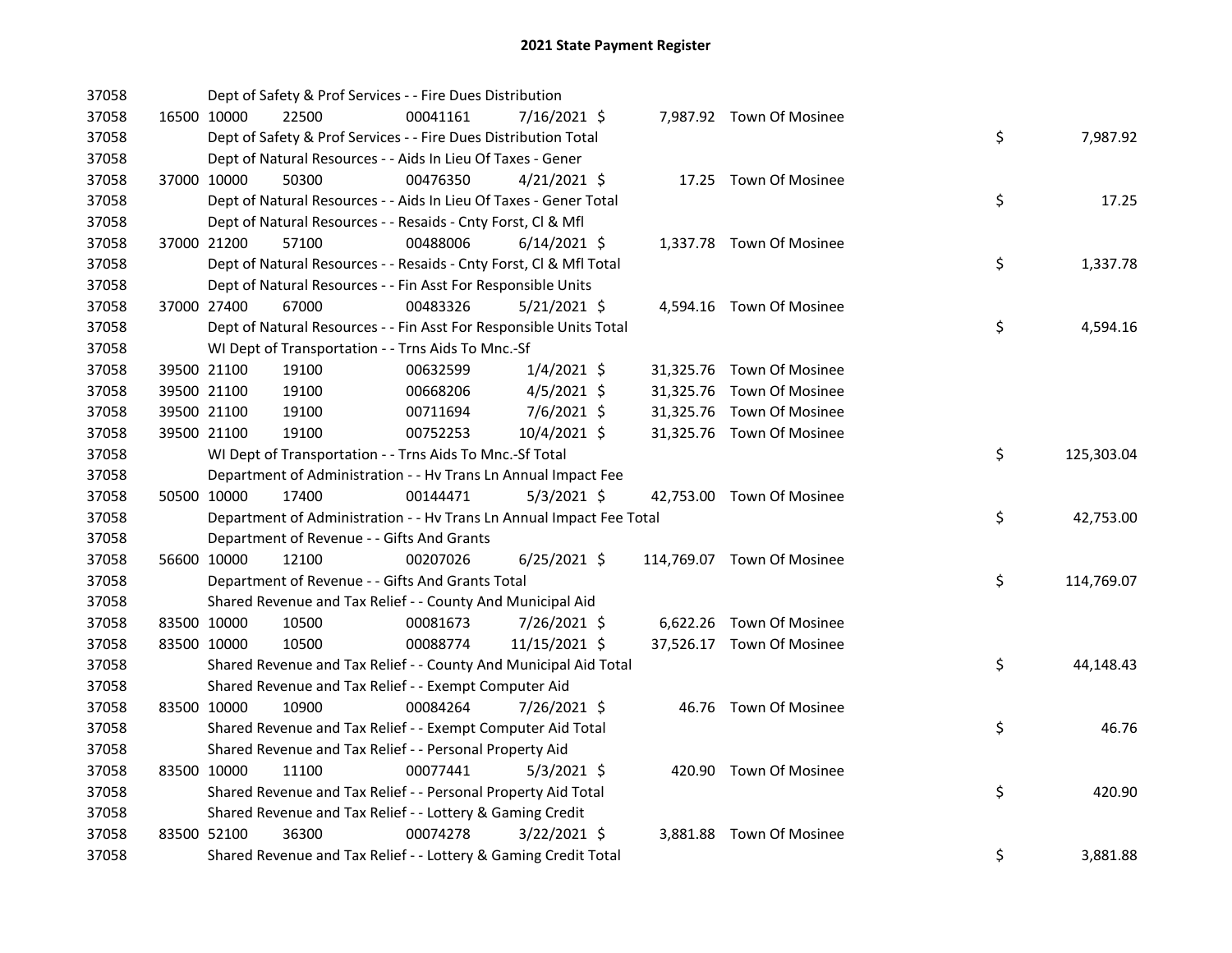$37058$  Total  $\zeta$  345,260.19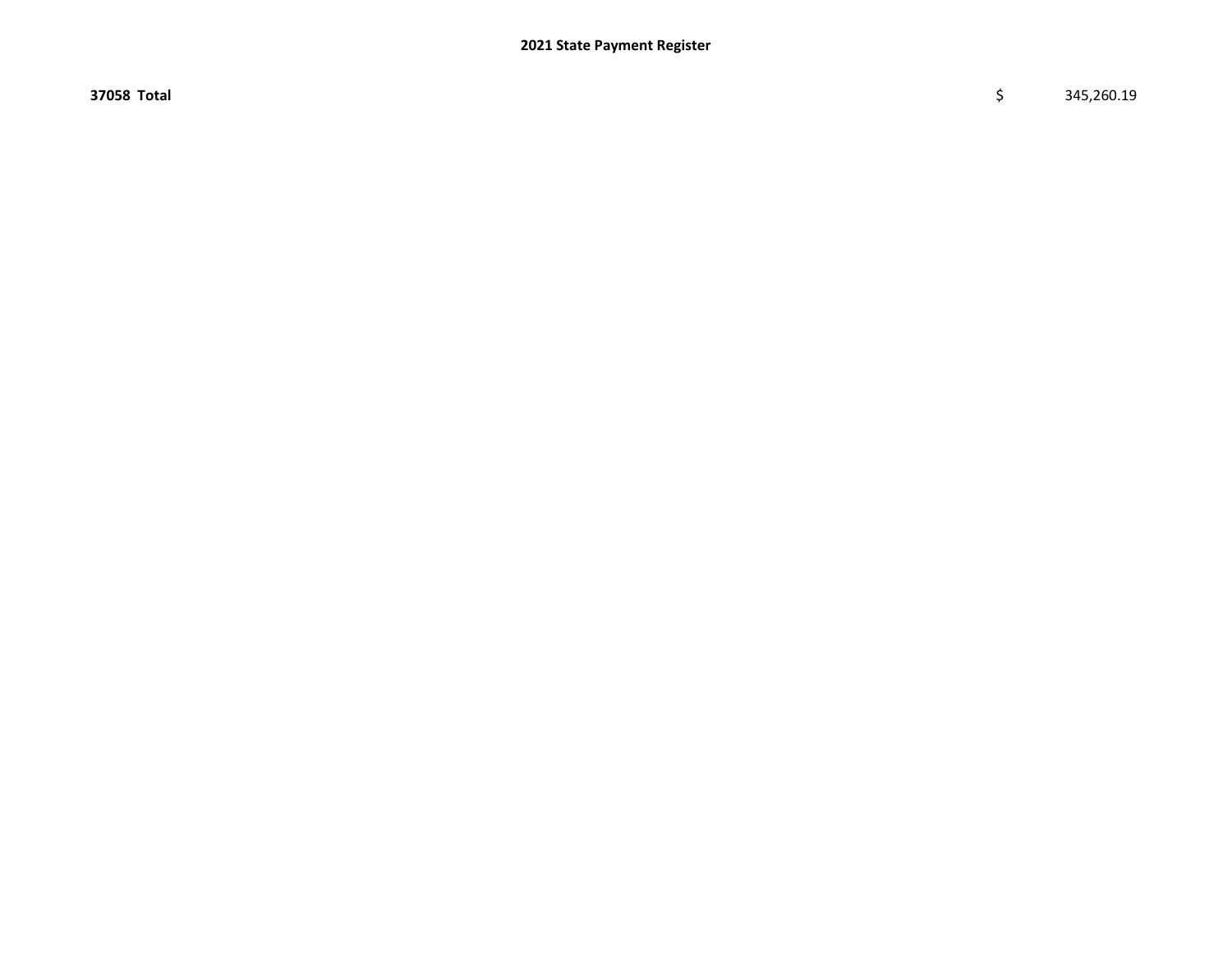| 37060 |             | Dept of Safety & Prof Services - - Fire Dues Distribution          |          |                |           |                          |    |           |
|-------|-------------|--------------------------------------------------------------------|----------|----------------|-----------|--------------------------|----|-----------|
| 37060 | 16500 10000 | 22500                                                              | 00041162 | 7/16/2021 \$   |           | 3,240.34 Town Of Norrie  |    |           |
| 37060 |             | Dept of Safety & Prof Services - - Fire Dues Distribution Total    |          |                |           |                          | \$ | 3,240.34  |
| 37060 |             | Dept of Natural Resources - - Aids In Lieu Of Taxes - Gener        |          |                |           |                          |    |           |
| 37060 | 37000 10000 | 50300                                                              | 00461114 | $2/2/2021$ \$  |           | 460.05 Town Of Norrie    |    |           |
| 37060 |             | Dept of Natural Resources - - Aids In Lieu Of Taxes - Gener Total  |          |                |           |                          | \$ | 460.05    |
| 37060 |             | Dept of Natural Resources - - Resaids - Cnty Forst, Cl & Mfl       |          |                |           |                          |    |           |
| 37060 | 37000 21200 | 57100                                                              | 00488007 | $6/14/2021$ \$ |           | 444.47 Town Of Norrie    |    |           |
| 37060 |             | Dept of Natural Resources - - Resaids - Cnty Forst, Cl & Mfl Total |          |                |           |                          | \$ | 444.47    |
| 37060 |             | Dept of Natural Resources - - Fin Asst For Responsible Units       |          |                |           |                          |    |           |
| 37060 | 37000 27400 | 67000                                                              | 00483226 | $5/21/2021$ \$ |           | 1,382.13 Town Of Norrie  |    |           |
| 37060 |             | Dept of Natural Resources - - Fin Asst For Responsible Units Total |          |                |           |                          | \$ | 1,382.13  |
| 37060 |             | WI Dept of Transportation - - Trns Aids To Mnc.-Sf                 |          |                |           |                          |    |           |
| 37060 | 39500 21100 | 19100                                                              | 00632600 | $1/4/2021$ \$  |           | 22,535.10 Town Of Norrie |    |           |
| 37060 | 39500 21100 | 19100                                                              | 00668207 | $4/5/2021$ \$  | 22,535.10 | Town Of Norrie           |    |           |
| 37060 | 39500 21100 | 19100                                                              | 00711695 | 7/6/2021 \$    | 22,535.10 | Town Of Norrie           |    |           |
| 37060 | 39500 21100 | 19100                                                              | 00752254 | 10/4/2021 \$   |           | 22,535.10 Town Of Norrie |    |           |
| 37060 |             | WI Dept of Transportation - - Trns Aids To Mnc.-Sf Total           |          |                |           |                          | \$ | 90,140.40 |
| 37060 |             | WI Dept of Transportation - - Loc Rd Imp Prg St Fd                 |          |                |           |                          |    |           |
| 37060 | 39500 21100 | 27800                                                              | 00637793 | $1/11/2021$ \$ |           | 28,159.85 Town Of Norrie |    |           |
| 37060 |             | WI Dept of Transportation - - Loc Rd Imp Prg St Fd Total           |          |                |           |                          | \$ | 28,159.85 |
| 37060 |             | WI Dept of Transportation - - Hwy Mgmt & Opers Sf                  |          |                |           |                          |    |           |
| 37060 | 39500 21100 | 36500                                                              | 00721178 | $8/12/2021$ \$ |           | 500.00 Town Of Norrie    |    |           |
| 37060 |             | WI Dept of Transportation - - Hwy Mgmt & Opers Sf Total            |          |                |           |                          | \$ | 500.00    |
| 37060 |             | Department of Revenue - - Gifts And Grants                         |          |                |           |                          |    |           |
| 37060 | 56600 10000 | 12100                                                              | 00207027 | $6/25/2021$ \$ |           | 52,281.94 Town Of Norrie |    |           |
| 37060 |             | Department of Revenue - - Gifts And Grants Total                   |          |                |           |                          | \$ | 52,281.94 |
| 37060 |             | Shared Revenue and Tax Relief - - County And Municipal Aid         |          |                |           |                          |    |           |
| 37060 | 83500 10000 | 10500                                                              | 00081674 | 7/26/2021 \$   |           | 6,767.54 Town Of Norrie  |    |           |
| 37060 | 83500 10000 | 10500                                                              | 00088775 | 11/15/2021 \$  |           | 38,349.36 Town Of Norrie |    |           |
| 37060 |             | Shared Revenue and Tax Relief - - County And Municipal Aid Total   |          |                |           |                          | \$ | 45,116.90 |
| 37060 |             | Shared Revenue and Tax Relief - - Exempt Computer Aid              |          |                |           |                          |    |           |
| 37060 | 83500 10000 | 10900                                                              | 00084265 | 7/26/2021 \$   |           | 17.67 Town Of Norrie     |    |           |
| 37060 |             | Shared Revenue and Tax Relief - - Exempt Computer Aid Total        |          |                |           |                          | \$ | 17.67     |
| 37060 |             | Shared Revenue and Tax Relief - - Utility Aid                      |          |                |           |                          |    |           |
| 37060 | 83500 10000 | 11000                                                              | 00081674 | 7/26/2021 \$   |           | 4.02 Town Of Norrie      |    |           |
| 37060 | 83500 10000 | 11000                                                              | 00088775 | 11/15/2021 \$  |           | 22.50 Town Of Norrie     |    |           |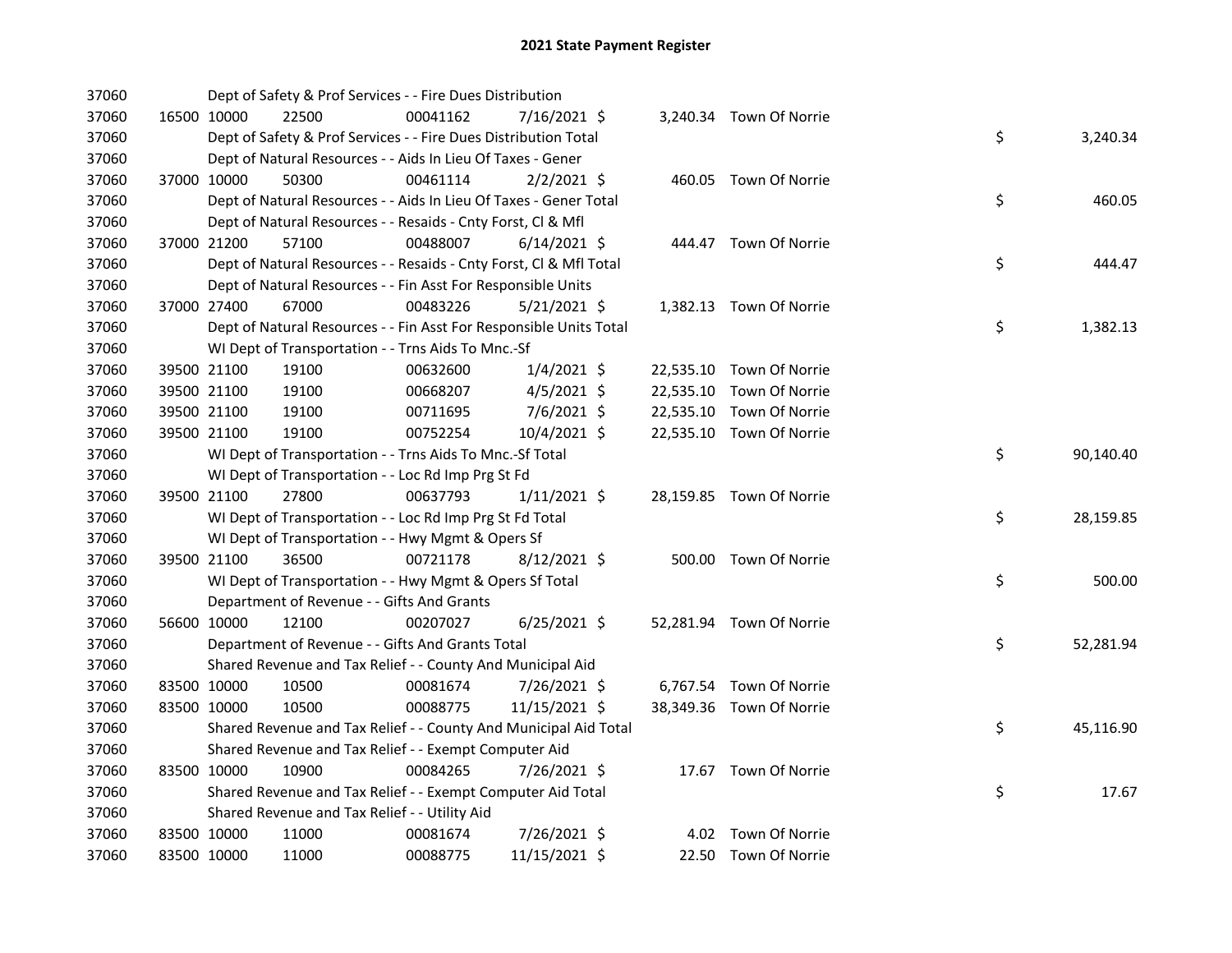| 37060 |             |                                                         | Shared Revenue and Tax Relief - - Utility Aid Total           |  |  | 26.52  |  |  |  |            |  |
|-------|-------------|---------------------------------------------------------|---------------------------------------------------------------|--|--|--------|--|--|--|------------|--|
| 37060 |             | Shared Revenue and Tax Relief - - Personal Property Aid |                                                               |  |  |        |  |  |  |            |  |
| 37060 |             | 83500 10000                                             | 5/3/2021 \$<br>372.92 Town Of Norrie<br>11100<br>00077442     |  |  |        |  |  |  |            |  |
| 37060 |             |                                                         | Shared Revenue and Tax Relief - - Personal Property Aid Total |  |  | 372.92 |  |  |  |            |  |
|       | 37060 Total |                                                         |                                                               |  |  |        |  |  |  | 222.143.19 |  |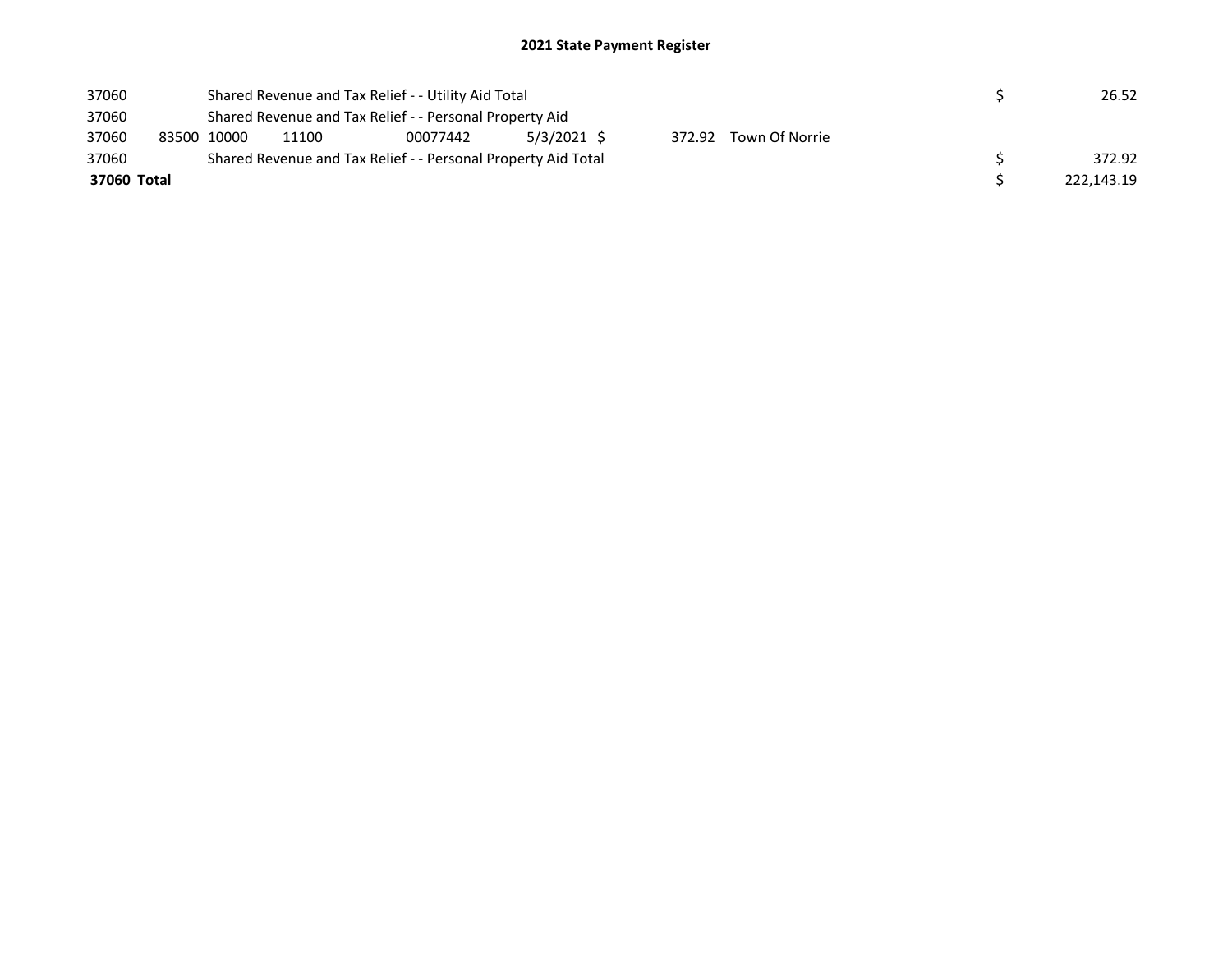| 37062 |             |             | Dept of Safety & Prof Services - - Fire Dues Distribution          |          |                |  |                          |    |           |
|-------|-------------|-------------|--------------------------------------------------------------------|----------|----------------|--|--------------------------|----|-----------|
| 37062 |             | 16500 10000 | 22500                                                              | 00041163 | 7/16/2021 \$   |  | 1,716.94 Town Of Plover  |    |           |
| 37062 |             |             | Dept of Safety & Prof Services - - Fire Dues Distribution Total    |          |                |  |                          | \$ | 1,716.94  |
| 37062 |             |             | Dept of Natural Resources - - Aids In Lieu Of Taxes - Gener        |          |                |  |                          |    |           |
| 37062 | 37000 10000 |             | 50300                                                              | 00461080 | $2/2/2021$ \$  |  | 1,630.42 Town Of Plover  |    |           |
| 37062 | 37000 10000 |             | 50300                                                              | 00461081 | $2/2/2021$ \$  |  | 8,861.40 Town Of Plover  |    |           |
| 37062 | 37000 10000 |             | 50300                                                              | 00475416 | $4/21/2021$ \$ |  | 452.01 Town Of Plover    |    |           |
| 37062 |             |             | Dept of Natural Resources - - Aids In Lieu Of Taxes - Gener Total  |          |                |  |                          | \$ | 10,943.83 |
| 37062 |             |             | Dept of Natural Resources - - Resaids - Cnty Forst, Cl & Mfl       |          |                |  |                          |    |           |
| 37062 |             | 37000 21200 | 57100                                                              | 00488008 | $6/14/2021$ \$ |  | 1,355.04 Town Of Plover  |    |           |
| 37062 |             |             | Dept of Natural Resources - - Resaids - Cnty Forst, CI & Mfl Total |          |                |  |                          | \$ | 1,355.04  |
| 37062 |             |             | Dept of Natural Resources - - Aids In Lieu Of Taxes - Sum S        |          |                |  |                          |    |           |
| 37062 |             | 37000 21200 | 57900                                                              | 00475417 | $4/21/2021$ \$ |  | 614.66 Town Of Plover    |    |           |
| 37062 |             |             | Dept of Natural Resources - - Aids In Lieu Of Taxes - Sum S Total  |          |                |  |                          | \$ | 614.66    |
| 37062 |             |             | Dept of Natural Resources - - Fin Asst For Responsible Units       |          |                |  |                          |    |           |
| 37062 |             | 37000 27400 | 67000                                                              | 00483690 | $5/21/2021$ \$ |  | 1,871.11 Town Of Plover  |    |           |
| 37062 |             |             | Dept of Natural Resources - - Fin Asst For Responsible Units Total |          |                |  |                          | \$ | 1,871.11  |
| 37062 |             |             | Dept of Natural Resources - - Recycling Consolidation Grants       |          |                |  |                          |    |           |
| 37062 | 37000 27400 |             | 67300                                                              | 00483690 | $5/21/2021$ \$ |  | 179.48 Town Of Plover    |    |           |
| 37062 |             |             | Dept of Natural Resources - - Recycling Consolidation Grants Total |          |                |  |                          | \$ | 179.48    |
| 37062 |             |             | WI Dept of Transportation - - Trns Aids To Mnc.-Sf                 |          |                |  |                          |    |           |
| 37062 |             | 39500 21100 | 19100                                                              | 00632601 | $1/4/2021$ \$  |  | 21,339.36 Town Of Plover |    |           |
| 37062 |             | 39500 21100 | 19100                                                              | 00668208 | 4/5/2021 \$    |  | 21,339.36 Town Of Plover |    |           |
| 37062 | 39500 21100 |             | 19100                                                              | 00711696 | 7/6/2021 \$    |  | 21,339.36 Town Of Plover |    |           |
| 37062 | 39500 21100 |             | 19100                                                              | 00752255 | 10/4/2021 \$   |  | 21,339.36 Town Of Plover |    |           |
| 37062 |             |             | WI Dept of Transportation - - Trns Aids To Mnc.-Sf Total           |          |                |  |                          | \$ | 85,357.44 |
| 37062 |             |             | Department of Revenue - - Gifts And Grants                         |          |                |  |                          |    |           |
| 37062 |             | 56600 10000 | 12100                                                              | 00207028 | $6/25/2021$ \$ |  | 35,848.98 Town Of Plover |    |           |
| 37062 |             |             | Department of Revenue - - Gifts And Grants Total                   |          |                |  |                          | \$ | 35,848.98 |
| 37062 |             |             | Shared Revenue and Tax Relief - - County And Municipal Aid         |          |                |  |                          |    |           |
| 37062 |             | 83500 10000 | 10500                                                              | 00081675 | 7/26/2021 \$   |  | 4,631.29 Town Of Plover  |    |           |
| 37062 | 83500 10000 |             | 10500                                                              | 00088776 | 11/15/2021 \$  |  | 26,243.98 Town Of Plover |    |           |
| 37062 |             |             | Shared Revenue and Tax Relief - - County And Municipal Aid Total   |          |                |  |                          | \$ | 30,875.27 |
| 37062 |             |             | Shared Revenue and Tax Relief - - Exempt Computer Aid              |          |                |  |                          |    |           |
| 37062 | 83500 10000 |             | 10900                                                              | 00084266 | 7/26/2021 \$   |  | 13.51 Town Of Plover     |    |           |
| 37062 |             |             | Shared Revenue and Tax Relief - - Exempt Computer Aid Total        |          |                |  |                          | \$ | 13.51     |
| 37062 |             |             | Shared Revenue and Tax Relief - - Personal Property Aid            |          |                |  |                          |    |           |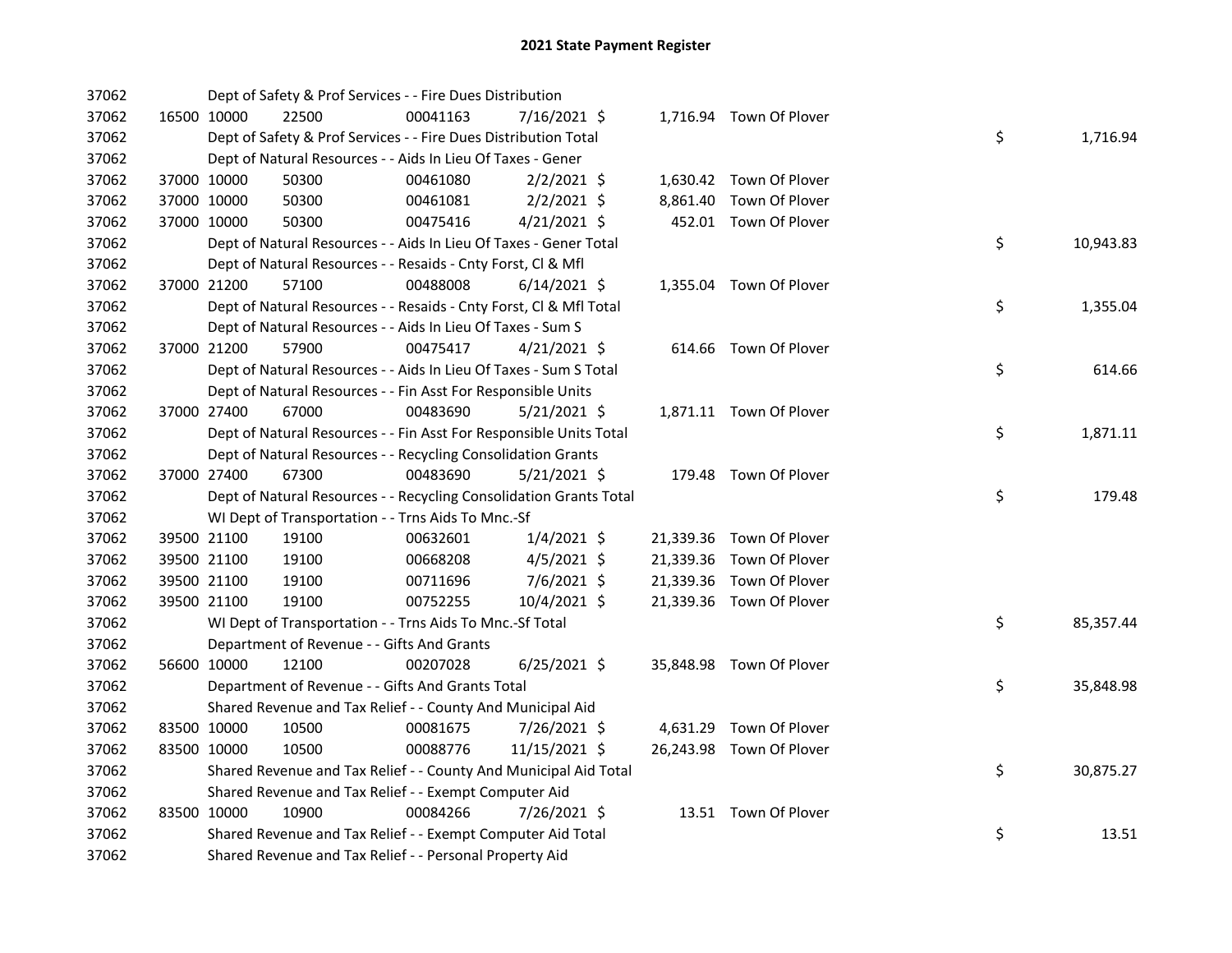| 37062       | 83500 10000 | 11100                                                         | 00077443 | 5/3/2021 \$ | 255.52 Town Of Plover |            |
|-------------|-------------|---------------------------------------------------------------|----------|-------------|-----------------------|------------|
| 37062       |             | Shared Revenue and Tax Relief - - Personal Property Aid Total |          |             |                       | 255.52     |
| 37062 Total |             |                                                               |          |             |                       | 169,031.78 |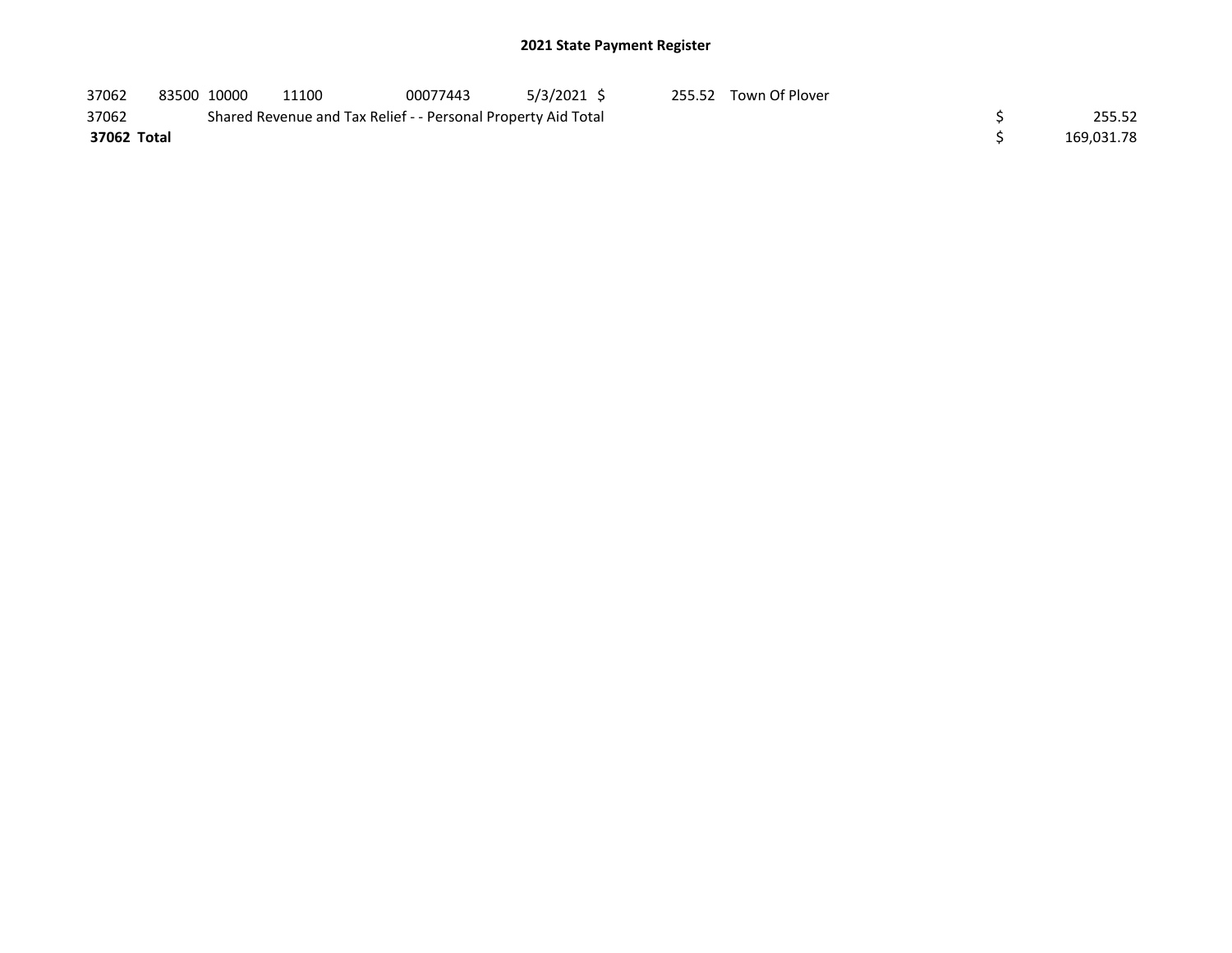| 37064       |             | Dept of Safety & Prof Services - - Fire Dues Distribution            |          |                |  |                        |    |            |
|-------------|-------------|----------------------------------------------------------------------|----------|----------------|--|------------------------|----|------------|
| 37064       | 16500 10000 | 22500                                                                | 00041164 | $7/16/2021$ \$ |  | 4,286.92 Town Of Reid  |    |            |
| 37064       |             | Dept of Safety & Prof Services - - Fire Dues Distribution Total      |          |                |  |                        | \$ | 4,286.92   |
| 37064       |             | Dept of Natural Resources - - Resaids - Cnty Forst, CI & Mfl         |          |                |  |                        |    |            |
| 37064       | 37000 21200 | 57100                                                                | 00488009 | $6/14/2021$ \$ |  | 1,574.65 Town Of Reid  |    |            |
| 37064       |             | Dept of Natural Resources - - Resaids - Cnty Forst, Cl & Mfl Total   |          |                |  |                        | \$ | 1,574.65   |
| 37064       |             | Dept of Natural Resources - - Fin Asst For Responsible Units         |          |                |  |                        |    |            |
| 37064       | 37000 27400 | 67000                                                                | 00483849 | $5/21/2021$ \$ |  | 527.81 Town Of Reid    |    |            |
| 37064       |             | Dept of Natural Resources - - Fin Asst For Responsible Units Total   |          |                |  |                        | \$ | 527.81     |
| 37064       |             | WI Dept of Transportation - - Trns Aids To Mnc.-Sf                   |          |                |  |                        |    |            |
| 37064       | 39500 21100 | 19100                                                                | 00632602 | $1/4/2021$ \$  |  | 29,637.27 Town Of Reid |    |            |
| 37064       | 39500 21100 | 19100                                                                | 00668209 | $4/5/2021$ \$  |  | 29,637.27 Town Of Reid |    |            |
| 37064       | 39500 21100 | 19100                                                                | 00711697 | 7/6/2021 \$    |  | 29,637.27 Town Of Reid |    |            |
| 37064       | 39500 21100 | 19100                                                                | 00752256 | 10/4/2021 \$   |  | 29,637.27 Town Of Reid |    |            |
| 37064       |             | WI Dept of Transportation - - Trns Aids To Mnc.-Sf Total             |          |                |  |                        | \$ | 118,549.08 |
| 37064       |             | Department of Administration - - Hv Trans Ln Annual Impact Fee       |          |                |  |                        |    |            |
| 37064       | 50500 10000 | 17400                                                                | 00144316 | $5/3/2021$ \$  |  | 47,537.00 Town Of Reid |    |            |
| 37064       |             | Department of Administration - - Hv Trans Ln Annual Impact Fee Total |          |                |  |                        | \$ | 47,537.00  |
| 37064       |             | Department of Revenue - - Gifts And Grants                           |          |                |  |                        |    |            |
| 37064       | 56600 10000 | 12100                                                                | 00207029 | $6/25/2021$ \$ |  | 67,511.22 Town Of Reid |    |            |
| 37064       |             | Department of Revenue - - Gifts And Grants Total                     |          |                |  |                        | \$ | 67,511.22  |
| 37064       |             | Shared Revenue and Tax Relief - - County And Municipal Aid           |          |                |  |                        |    |            |
| 37064       | 83500 10000 | 10500                                                                | 00081676 | 7/26/2021 \$   |  | 3,696.43 Town Of Reid  |    |            |
| 37064       | 83500 10000 | 10500                                                                | 00088777 | 11/15/2021 \$  |  | 20,946.41 Town Of Reid |    |            |
| 37064       |             | Shared Revenue and Tax Relief - - County And Municipal Aid Total     |          |                |  |                        | \$ | 24,642.84  |
| 37064       |             | Shared Revenue and Tax Relief - - Exempt Computer Aid                |          |                |  |                        |    |            |
| 37064       | 83500 10000 | 10900                                                                | 00084267 | 7/26/2021 \$   |  | 3.11 Town Of Reid      |    |            |
| 37064       |             | Shared Revenue and Tax Relief - - Exempt Computer Aid Total          |          |                |  |                        | \$ | 3.11       |
| 37064       |             | Shared Revenue and Tax Relief - - Personal Property Aid              |          |                |  |                        |    |            |
| 37064       | 83500 10000 | 11100                                                                | 00077444 | $5/3/2021$ \$  |  | 45.72 Town Of Reid     |    |            |
| 37064       |             | Shared Revenue and Tax Relief - - Personal Property Aid Total        |          |                |  |                        | \$ | 45.72      |
| 37064 Total |             |                                                                      |          |                |  |                        | \$ | 264,678.35 |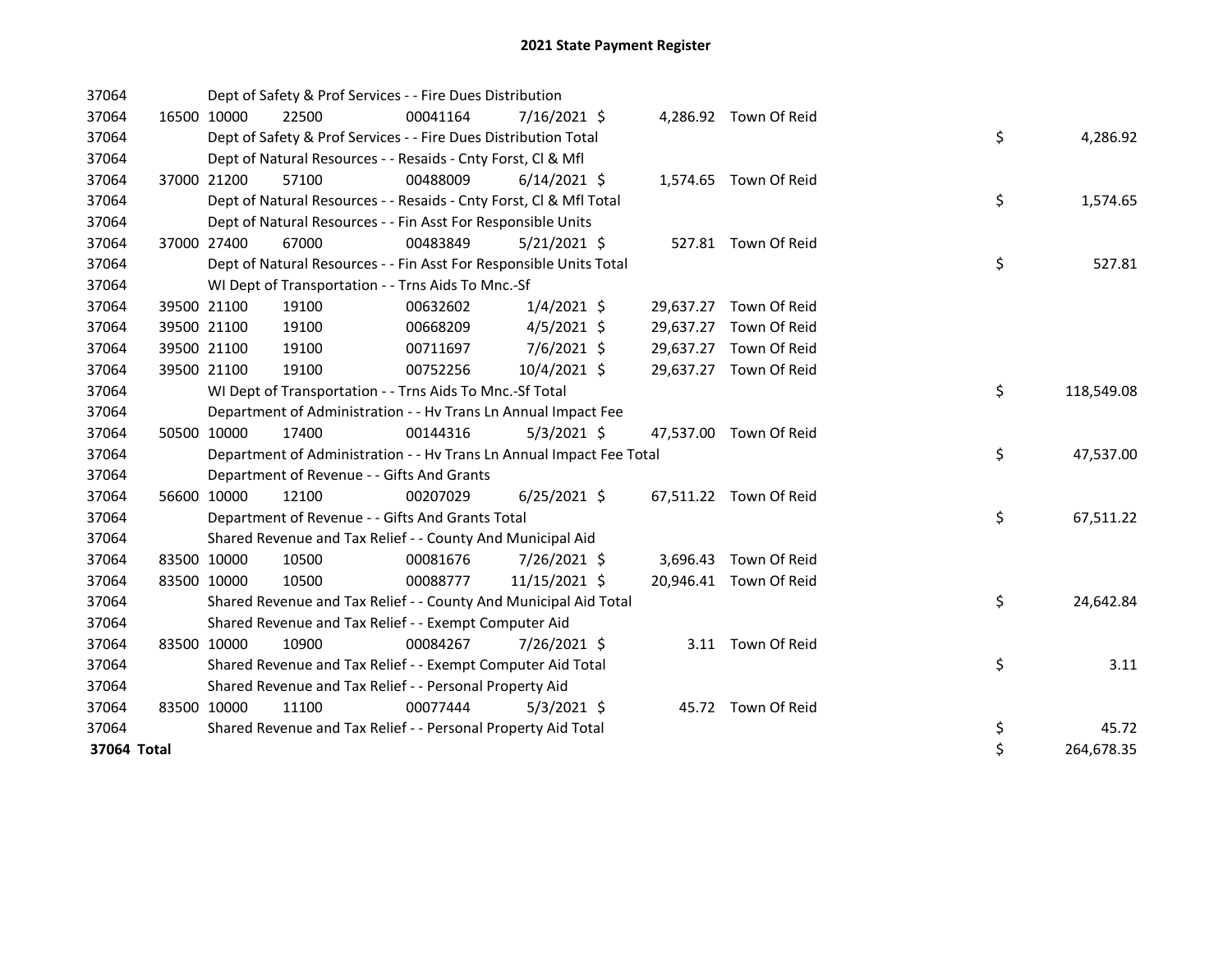| 37066       |             | Dept of Safety & Prof Services - - Fire Dues Distribution          |          |                |  |  |                             |  |    |            |  |
|-------------|-------------|--------------------------------------------------------------------|----------|----------------|--|--|-----------------------------|--|----|------------|--|
| 37066       | 16500 10000 | 22500                                                              | 00041165 | $7/16/2021$ \$ |  |  | 3,738.23 Town Of Rib Falls  |  |    |            |  |
| 37066       |             | Dept of Safety & Prof Services - - Fire Dues Distribution Total    |          |                |  |  |                             |  | \$ | 3,738.23   |  |
| 37066       |             | Dept of Natural Resources - - Seg Earned                           |          |                |  |  |                             |  |    |            |  |
| 37066       | 37000 21200 | 100SE                                                              | 00514568 | 10/12/2021 \$  |  |  | 11,566.78 Town Of Rib Falls |  |    |            |  |
| 37066       |             | Dept of Natural Resources - - Seg Earned Total                     |          |                |  |  |                             |  | \$ | 11,566.78  |  |
| 37066       |             | Dept of Natural Resources - - Resaids - Cnty Forst, Cl & Mfl       |          |                |  |  |                             |  |    |            |  |
| 37066       | 37000 21200 | 57100                                                              | 00488010 | $6/14/2021$ \$ |  |  | 257.82 Town Of Rib Falls    |  |    |            |  |
| 37066       |             | Dept of Natural Resources - - Resaids - Cnty Forst, Cl & Mfl Total |          |                |  |  |                             |  | \$ | 257.82     |  |
| 37066       |             | Dept of Natural Resources - - Fin Asst For Responsible Units       |          |                |  |  |                             |  |    |            |  |
| 37066       | 37000 27400 | 67000                                                              | 00483442 | $5/21/2021$ \$ |  |  | 2,572.94 Town Of Rib Falls  |  |    |            |  |
| 37066       |             | Dept of Natural Resources - - Fin Asst For Responsible Units Total |          |                |  |  |                             |  | \$ | 2,572.94   |  |
| 37066       |             | WI Dept of Transportation - - Trns Aids To Mnc.-Sf                 |          |                |  |  |                             |  |    |            |  |
| 37066       | 39500 21100 | 19100                                                              | 00632603 | $1/4/2021$ \$  |  |  | 29,203.65 Town Of Rib Falls |  |    |            |  |
| 37066       | 39500 21100 | 19100                                                              | 00668210 | $4/5/2021$ \$  |  |  | 29,203.65 Town Of Rib Falls |  |    |            |  |
| 37066       | 39500 21100 | 19100                                                              | 00711698 | 7/6/2021 \$    |  |  | 29,203.65 Town Of Rib Falls |  |    |            |  |
| 37066       | 39500 21100 | 19100                                                              | 00752257 | 10/4/2021 \$   |  |  | 29,203.65 Town Of Rib Falls |  |    |            |  |
| 37066       |             | WI Dept of Transportation - - Trns Aids To Mnc.-Sf Total           |          |                |  |  |                             |  | \$ | 116,814.60 |  |
| 37066       |             | Department of Revenue - - Gifts And Grants                         |          |                |  |  |                             |  |    |            |  |
| 37066       | 56600 10000 | 12100                                                              | 00207030 | $6/25/2021$ \$ |  |  | 54,846.32 Town Of Rib Falls |  |    |            |  |
| 37066       |             | Department of Revenue - - Gifts And Grants Total                   |          |                |  |  |                             |  | \$ | 54,846.32  |  |
| 37066       |             | Shared Revenue and Tax Relief - - County And Municipal Aid         |          |                |  |  |                             |  |    |            |  |
| 37066       | 83500 10000 | 10500                                                              | 00081677 | 7/26/2021 \$   |  |  | 4,837.98 Town Of Rib Falls  |  |    |            |  |
| 37066       | 83500 10000 | 10500                                                              | 00088778 | 11/15/2021 \$  |  |  | 27,415.23 Town Of Rib Falls |  |    |            |  |
| 37066       |             | Shared Revenue and Tax Relief - - County And Municipal Aid Total   |          |                |  |  |                             |  | \$ | 32,253.21  |  |
| 37066       |             | Shared Revenue and Tax Relief - - Exempt Computer Aid              |          |                |  |  |                             |  |    |            |  |
| 37066       | 83500 10000 | 10900                                                              | 00084268 | 7/26/2021 \$   |  |  | 7.27 Town Of Rib Falls      |  |    |            |  |
| 37066       |             | Shared Revenue and Tax Relief - - Exempt Computer Aid Total        |          |                |  |  |                             |  | \$ | 7.27       |  |
| 37066       |             | Shared Revenue and Tax Relief - - Personal Property Aid            |          |                |  |  |                             |  |    |            |  |
| 37066       | 83500 10000 | 11100                                                              | 00077445 | $5/3/2021$ \$  |  |  | 139.92 Town Of Rib Falls    |  |    |            |  |
| 37066       |             | Shared Revenue and Tax Relief - - Personal Property Aid Total      |          |                |  |  |                             |  | \$ | 139.92     |  |
| 37066 Total |             |                                                                    |          |                |  |  |                             |  | \$ | 222,197.09 |  |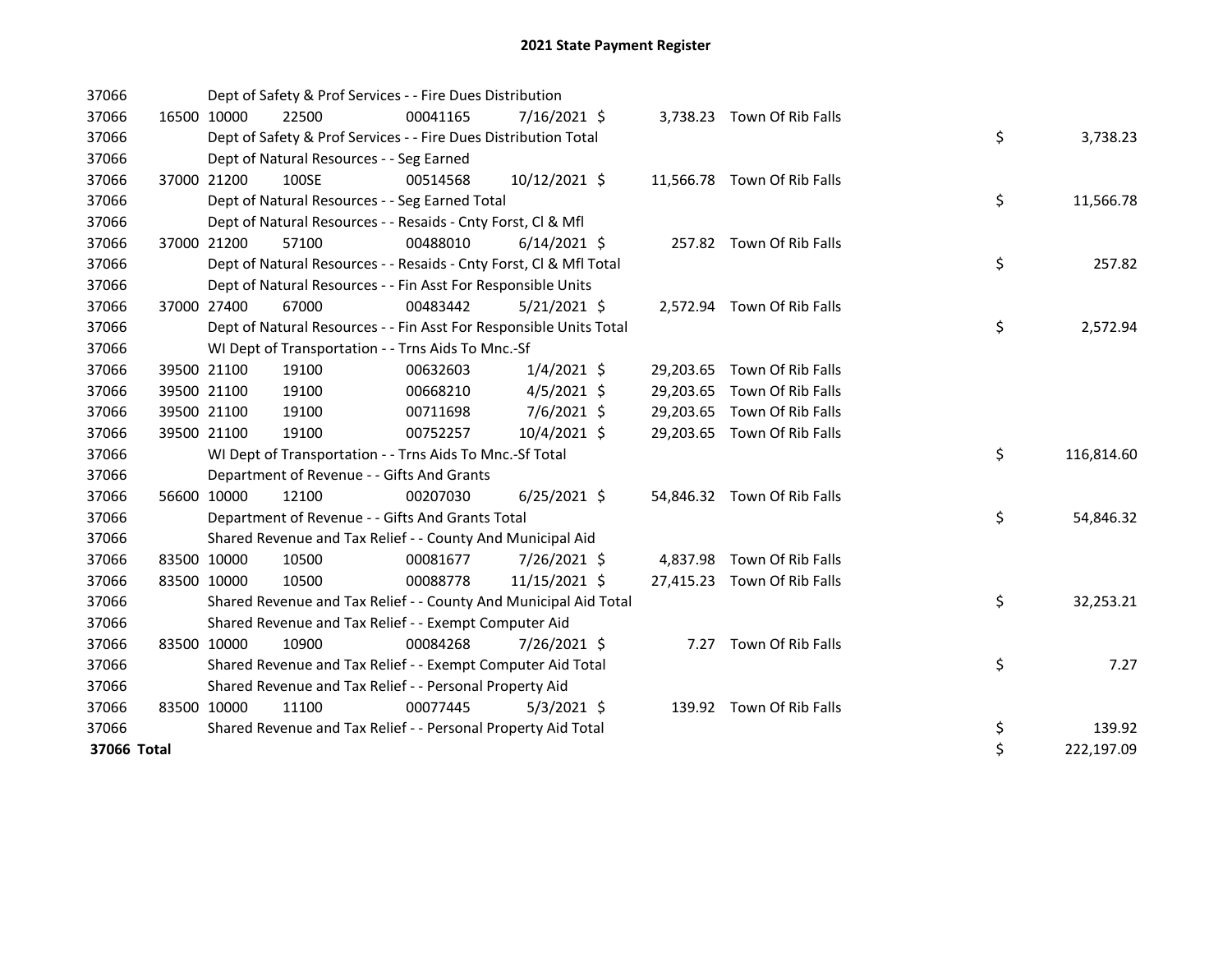| 37068 |             |             | Dept of Safety & Prof Services - - Fire Dues Distribution            |          |                |  |                                |    |            |
|-------|-------------|-------------|----------------------------------------------------------------------|----------|----------------|--|--------------------------------|----|------------|
| 37068 |             | 16500 10000 | 22500                                                                | 00041166 | 7/16/2021 \$   |  | 35,811.62 Town of Rib Mountain |    |            |
| 37068 |             |             | Dept of Safety & Prof Services - - Fire Dues Distribution Total      |          |                |  |                                | \$ | 35,811.62  |
| 37068 |             |             | Dept of Natural Resources - - Aids In Lieu Of Taxes - Gener          |          |                |  |                                |    |            |
| 37068 |             | 37000 10000 | 50300                                                                | 00461262 | $2/2/2021$ \$  |  | 1,197.87 Town of Rib Mountain  |    |            |
| 37068 |             | 37000 10000 | 50300                                                                | 00461263 | $2/2/2021$ \$  |  | 67,097.20 Town of Rib Mountain |    |            |
| 37068 | 37000 10000 |             | 50300                                                                | 00476748 | $4/21/2021$ \$ |  | 454.90 Town of Rib Mountain    |    |            |
| 37068 |             |             | Dept of Natural Resources - - Aids In Lieu Of Taxes - Gener Total    |          |                |  |                                | \$ | 68,749.97  |
| 37068 |             |             | Dept of Natural Resources - - Resaids - Cnty Forst, Cl & Mfl         |          |                |  |                                |    |            |
| 37068 |             | 37000 21200 | 57100                                                                | 00488011 | $6/14/2021$ \$ |  | 1,177.02 Town of Rib Mountain  |    |            |
| 37068 |             |             | Dept of Natural Resources - - Resaids - Cnty Forst, Cl & Mfl Total   |          |                |  |                                | \$ | 1,177.02   |
| 37068 |             |             | Dept of Natural Resources - - Aids In Lieu Of Taxes - Sum S          |          |                |  |                                |    |            |
| 37068 |             | 37000 21200 | 57900                                                                | 00476747 | $4/21/2021$ \$ |  | 535.69 Town of Rib Mountain    |    |            |
| 37068 |             |             | Dept of Natural Resources - - Aids In Lieu Of Taxes - Sum S Total    |          |                |  |                                | \$ | 535.69     |
| 37068 |             |             | Dept of Natural Resources - - Fin Asst For Responsible Units         |          |                |  |                                |    |            |
| 37068 | 37000 27400 |             | 67000                                                                | 00483618 | 5/21/2021 \$   |  | 46,070.20 Town of Rib Mountain |    |            |
| 37068 |             |             | Dept of Natural Resources - - Fin Asst For Responsible Units Total   |          |                |  |                                | \$ | 46,070.20  |
| 37068 |             |             | Dept of Natural Resources - - Recycling Consolidation Grants         |          |                |  |                                |    |            |
| 37068 |             | 37000 27400 | 67300                                                                | 00483618 | $5/21/2021$ \$ |  | 1,800.23 Town of Rib Mountain  |    |            |
| 37068 |             |             | Dept of Natural Resources - - Recycling Consolidation Grants Total   |          |                |  |                                | \$ | 1,800.23   |
| 37068 |             |             | WI Dept of Transportation - - Trns Aids To Mnc.-Sf                   |          |                |  |                                |    |            |
| 37068 |             | 39500 21100 | 19100                                                                | 00632604 | $1/4/2021$ \$  |  | 96,897.45 Town of Rib Mountain |    |            |
| 37068 |             | 39500 21100 | 19100                                                                | 00668211 | $4/5/2021$ \$  |  | 96,897.45 Town of Rib Mountain |    |            |
| 37068 |             | 39500 21100 | 19100                                                                | 00711699 | 7/6/2021 \$    |  | 96,897.45 Town of Rib Mountain |    |            |
| 37068 |             | 39500 21100 | 19100                                                                | 00752258 | 10/4/2021 \$   |  | 96,897.47 Town of Rib Mountain |    |            |
| 37068 |             |             | WI Dept of Transportation - - Trns Aids To Mnc.-Sf Total             |          |                |  |                                | \$ | 387,589.82 |
| 37068 |             |             | WI Dept of Transportation - - Trnsprt Alternats Ff                   |          |                |  |                                |    |            |
| 37068 |             | 39500 21100 | 22700                                                                | 00642674 | $1/20/2021$ \$ |  | 24,431.84 Town of Rib Mountain |    |            |
| 37068 |             |             | WI Dept of Transportation - - Trnsprt Alternats Ff Total             |          |                |  |                                | \$ | 24,431.84  |
| 37068 |             |             | WI Dept of Transportation - - Loc Rd Imp Prg St Fd                   |          |                |  |                                |    |            |
| 37068 |             | 39500 21100 | 27800                                                                | 00660233 | $3/2/2021$ \$  |  | 28,159.85 Town of Rib Mountain |    |            |
| 37068 |             |             | WI Dept of Transportation - - Loc Rd Imp Prg St Fd Total             |          |                |  |                                | \$ | 28,159.85  |
| 37068 |             |             | Department of Administration - - Hv Trans Ln Annual Impact Fee       |          |                |  |                                |    |            |
| 37068 |             | 50500 10000 | 17400                                                                | 00144476 | $5/3/2021$ \$  |  | 8,905.00 Town of Rib Mountain  |    |            |
| 37068 |             |             | Department of Administration - - Hv Trans Ln Annual Impact Fee Total |          |                |  |                                | \$ | 8,905.00   |
| 37068 |             |             | Elections Commission - - General Program Ops, GPR                    |          |                |  |                                |    |            |
| 37068 |             | 51000 10000 | 10100                                                                | 00005145 | $1/8/2021$ \$  |  | 1,717.05 Town of Rib Mountain  |    |            |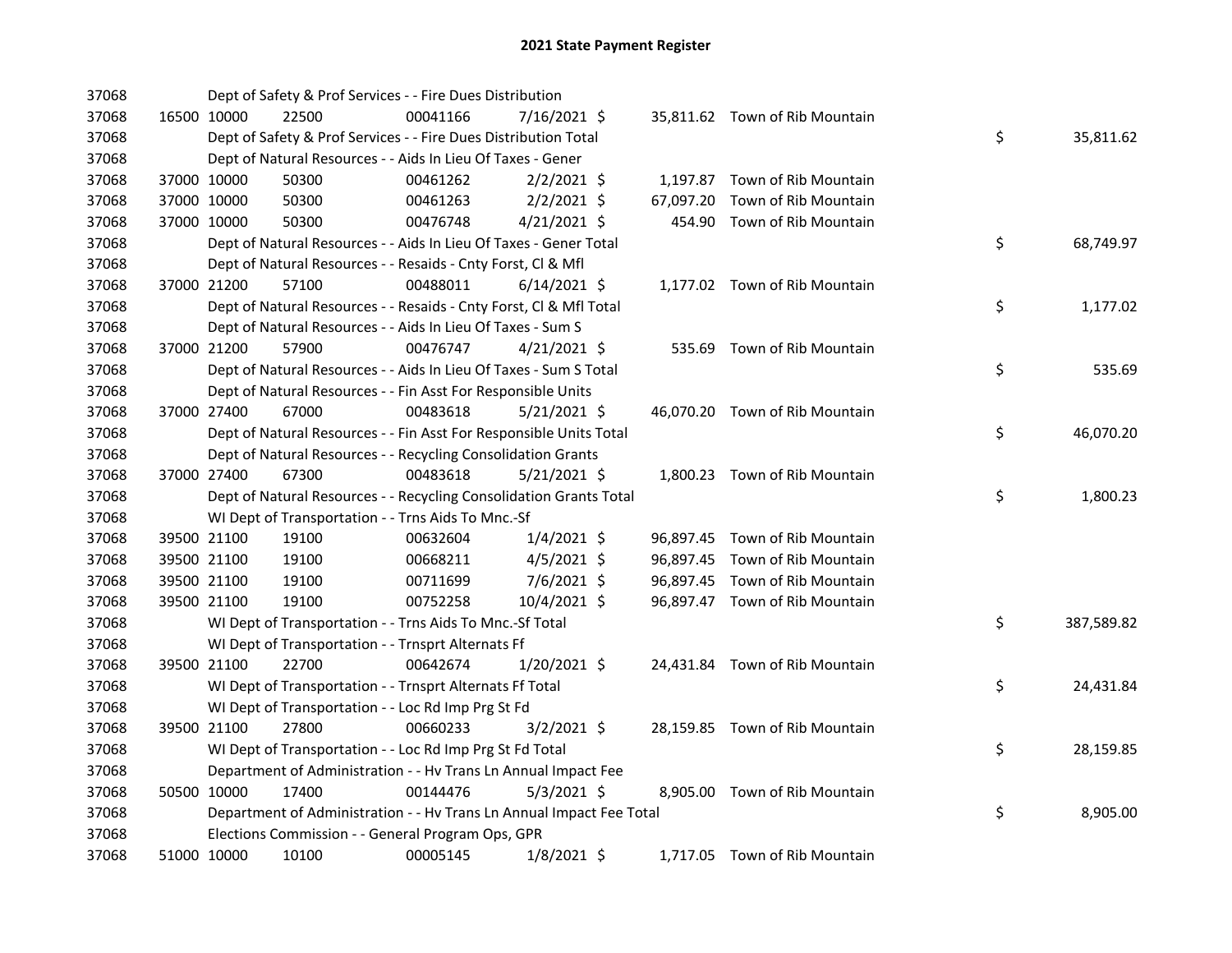| 37068       |                                                                     |             | Elections Commission - - General Program Ops, GPR Total          | \$       |                | 1,717.05 |            |                      |    |  |              |
|-------------|---------------------------------------------------------------------|-------------|------------------------------------------------------------------|----------|----------------|----------|------------|----------------------|----|--|--------------|
| 37068       |                                                                     |             | Department of Revenue - - Gifts And Grants                       |          |                |          |            |                      |    |  |              |
| 37068       | 56600                                                               | 10000       | 12100                                                            | 00207031 | $6/25/2021$ \$ |          | 360,635.51 | Town of Rib Mountain |    |  |              |
| 37068       |                                                                     |             | Department of Revenue - - Gifts And Grants Total                 |          |                |          |            |                      | \$ |  | 360,635.51   |
| 37068       |                                                                     |             | Shared Revenue and Tax Relief - - County And Municipal Aid       |          |                |          |            |                      |    |  |              |
| 37068       | 83500 10000                                                         |             | 10500                                                            | 00081678 | 7/26/2021 \$   |          | 13,234.63  | Town of Rib Mountain |    |  |              |
| 37068       |                                                                     | 83500 10000 | 10500                                                            | 00088779 | 11/15/2021 \$  |          | 74,996.24  | Town of Rib Mountain |    |  |              |
| 37068       |                                                                     |             | Shared Revenue and Tax Relief - - County And Municipal Aid Total |          |                |          |            |                      |    |  | 88,230.87    |
| 37068       |                                                                     |             | Shared Revenue and Tax Relief - - Exempt Computer Aid            |          |                |          |            |                      |    |  |              |
| 37068       |                                                                     | 83500 10000 | 10900                                                            | 00084269 | 7/26/2021 \$   |          | 10,742.78  | Town of Rib Mountain |    |  |              |
| 37068       |                                                                     |             | Shared Revenue and Tax Relief - - Exempt Computer Aid Total      |          |                |          |            |                      | \$ |  | 10,742.78    |
| 37068       |                                                                     |             | Shared Revenue and Tax Relief - - Personal Property Aid          |          |                |          |            |                      |    |  |              |
| 37068       |                                                                     | 83500 10000 | 11100                                                            | 00077446 | $5/3/2021$ \$  |          | 24,246.50  | Town of Rib Mountain |    |  |              |
| 37068       |                                                                     |             | Shared Revenue and Tax Relief - - Personal Property Aid Total    |          |                |          |            |                      | \$ |  | 24,246.50    |
| 37068       |                                                                     |             | Shared Revenue and Tax Relief - - Payments For Municipal Svcs    |          |                |          |            |                      |    |  |              |
| 37068       | 83500                                                               | 10000       | 50100                                                            | 00073684 | $2/1/2021$ \$  |          | 4,482.17   | Town of Rib Mountain |    |  |              |
| 37068       | Shared Revenue and Tax Relief - - Payments For Municipal Svcs Total |             |                                                                  |          |                |          |            |                      |    |  | 4,482.17     |
| 37068 Total |                                                                     |             |                                                                  |          |                |          |            |                      | \$ |  | 1,093,286.12 |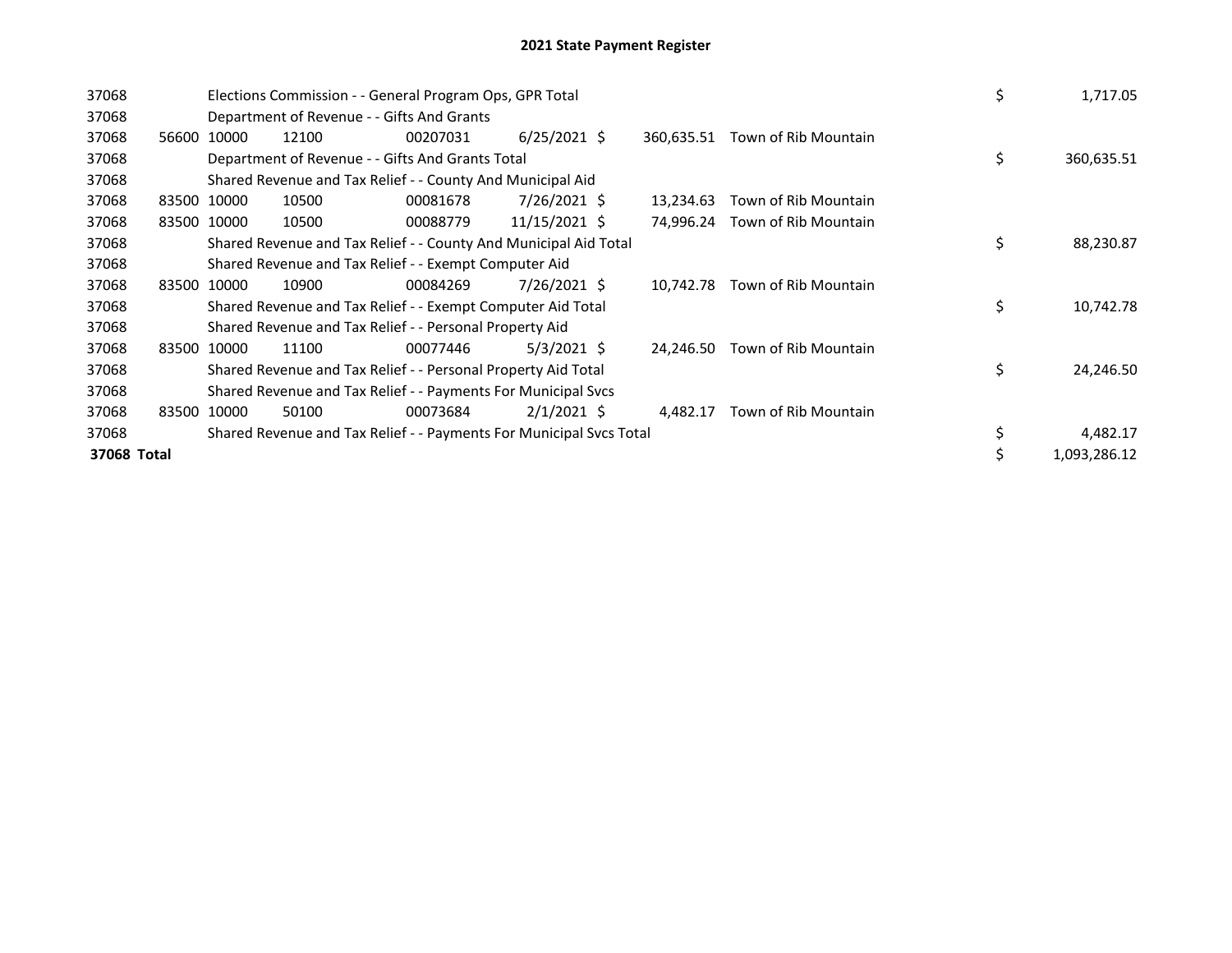| 37070       |             | Dept of Safety & Prof Services - - Fire Dues Distribution          |          |                |  |                             |    |            |
|-------------|-------------|--------------------------------------------------------------------|----------|----------------|--|-----------------------------|----|------------|
| 37070       | 16500 10000 | 22500                                                              | 00041167 | $7/16/2021$ \$ |  | 2,326.25 Town Of Rietbrock  |    |            |
| 37070       |             | Dept of Safety & Prof Services - - Fire Dues Distribution Total    |          |                |  |                             | \$ | 2,326.25   |
| 37070       |             | Dept of Natural Resources - - Resaids - Cnty Forst, CI & Mfl       |          |                |  |                             |    |            |
| 37070       | 37000 21200 | 57100                                                              | 00488012 | $6/14/2021$ \$ |  | 196.03 Town Of Rietbrock    |    |            |
| 37070       |             | Dept of Natural Resources - - Resaids - Cnty Forst, Cl & Mfl Total |          |                |  |                             | \$ | 196.03     |
| 37070       |             | Dept of Natural Resources - - Fin Asst For Responsible Units       |          |                |  |                             |    |            |
| 37070       | 37000 27400 | 67000                                                              | 00483026 | $5/21/2021$ \$ |  | 1,446.32 Town Of Rietbrock  |    |            |
| 37070       |             | Dept of Natural Resources - - Fin Asst For Responsible Units Total |          |                |  |                             | \$ | 1,446.32   |
| 37070       |             | WI Dept of Transportation - - Trns Aids To Mnc.-Sf                 |          |                |  |                             |    |            |
| 37070       | 39500 21100 | 19100                                                              | 00632605 | $1/4/2021$ \$  |  | 27,639.99 Town Of Rietbrock |    |            |
| 37070       | 39500 21100 | 19100                                                              | 00668212 | $4/5/2021$ \$  |  | 27,639.99 Town Of Rietbrock |    |            |
| 37070       | 39500 21100 | 19100                                                              | 00711700 | 7/6/2021 \$    |  | 27,639.99 Town Of Rietbrock |    |            |
| 37070       | 39500 21100 | 19100                                                              | 00752259 | 10/4/2021 \$   |  | 27,639.99 Town Of Rietbrock |    |            |
| 37070       |             | WI Dept of Transportation - - Trns Aids To Mnc.-Sf Total           |          |                |  |                             | \$ | 110,559.96 |
| 37070       |             | WI Dept of Transportation - - Loc Rd Imp Prg St Fd                 |          |                |  |                             |    |            |
| 37070       | 39500 21100 | 27800                                                              | 00698761 | $5/26/2021$ \$ |  | 27,888.38 Town Of Rietbrock |    |            |
| 37070       |             | WI Dept of Transportation - - Loc Rd Imp Prg St Fd Total           |          |                |  |                             | \$ | 27,888.38  |
| 37070       |             | Department of Revenue - - Gifts And Grants                         |          |                |  |                             |    |            |
| 37070       | 56600 10000 | 12100                                                              | 00207032 | $6/25/2021$ \$ |  | 50,868.92 Town Of Rietbrock |    |            |
| 37070       |             | Department of Revenue - - Gifts And Grants Total                   |          |                |  |                             | \$ | 50,868.92  |
| 37070       |             | Shared Revenue and Tax Relief - - County And Municipal Aid         |          |                |  |                             |    |            |
| 37070       | 83500 10000 | 10500                                                              | 00081679 | 7/26/2021 \$   |  | 11,013.22 Town Of Rietbrock |    |            |
| 37070       | 83500 10000 | 10500                                                              | 00088780 | 11/15/2021 \$  |  | 62,408.23 Town Of Rietbrock |    |            |
| 37070       |             | Shared Revenue and Tax Relief - - County And Municipal Aid Total   |          |                |  |                             | \$ | 73,421.45  |
| 37070       |             | Shared Revenue and Tax Relief - - Exempt Computer Aid              |          |                |  |                             |    |            |
| 37070       | 83500 10000 | 10900                                                              | 00084270 | 7/26/2021 \$   |  | 4.16 Town Of Rietbrock      |    |            |
| 37070       |             | Shared Revenue and Tax Relief - - Exempt Computer Aid Total        |          |                |  |                             | \$ | 4.16       |
| 37070       |             | Shared Revenue and Tax Relief - - Personal Property Aid            |          |                |  |                             |    |            |
| 37070       | 83500 10000 | 11100                                                              | 00077447 | $5/3/2021$ \$  |  | 510.51 Town Of Rietbrock    |    |            |
| 37070       |             | Shared Revenue and Tax Relief - - Personal Property Aid Total      |          |                |  |                             | \$ | 510.51     |
| 37070 Total |             |                                                                    |          |                |  |                             | \$ | 267,221.98 |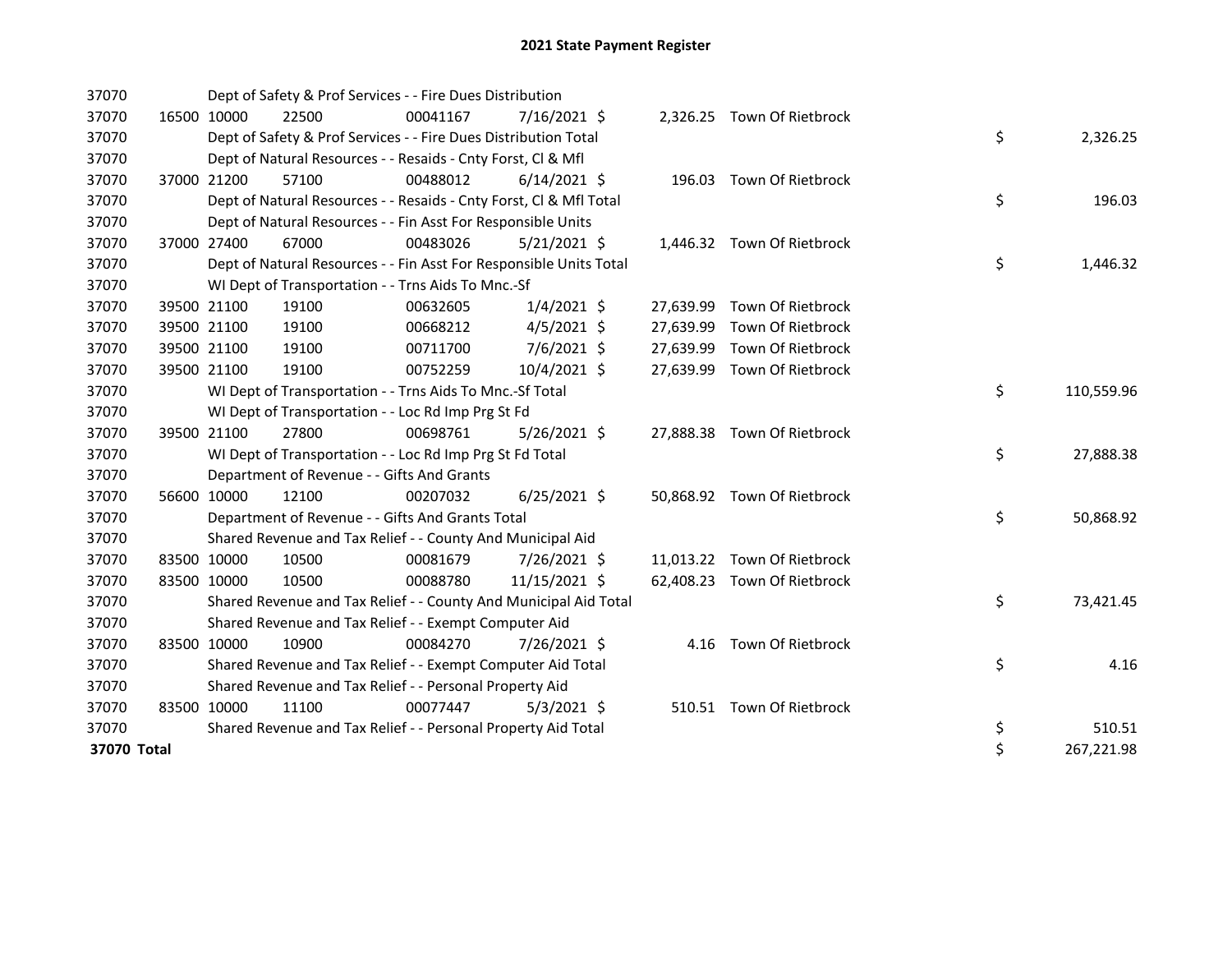| 37072 |             | Dept of Safety & Prof Services - - Fire Dues Distribution          |          |                |  |                          |    |            |
|-------|-------------|--------------------------------------------------------------------|----------|----------------|--|--------------------------|----|------------|
| 37072 | 16500 10000 | 22500                                                              | 00041168 | 7/16/2021 \$   |  | 6,716.47 Town Of Ringle  |    |            |
| 37072 |             | Dept of Safety & Prof Services - - Fire Dues Distribution Total    |          |                |  |                          | \$ | 6,716.47   |
| 37072 |             | Dept of Natural Resources - - Aids In Lieu Of Taxes - Gener        |          |                |  |                          |    |            |
| 37072 | 37000 10000 | 50300                                                              | 00461212 | $2/2/2021$ \$  |  | 34,823.72 Town Of Ringle |    |            |
| 37072 | 37000 10000 | 50300                                                              | 00476428 | $4/21/2021$ \$ |  | 137.78 Town Of Ringle    |    |            |
| 37072 |             | Dept of Natural Resources - - Aids In Lieu Of Taxes - Gener Total  |          |                |  |                          | \$ | 34,961.50  |
| 37072 |             | Dept of Natural Resources - - Resaids - Fire Suppress Grant        |          |                |  |                          |    |            |
| 37072 | 37000 21200 | 54500                                                              | 00478308 | 4/30/2021 \$   |  | 3,465.85 Town Of Ringle  |    |            |
| 37072 |             | Dept of Natural Resources - - Resaids - Fire Suppress Grant Total  |          |                |  |                          | \$ | 3,465.85   |
| 37072 |             | Dept of Natural Resources - - Resaids - Cnty Forst, Cl & Mfl       |          |                |  |                          |    |            |
| 37072 | 37000 21200 | 57100                                                              | 00488013 | $6/14/2021$ \$ |  | 1,301.46 Town Of Ringle  |    |            |
| 37072 |             | Dept of Natural Resources - - Resaids - Cnty Forst, CI & Mfl Total |          |                |  |                          | \$ | 1,301.46   |
| 37072 |             | Dept of Natural Resources - - Fin Asst For Responsible Units       |          |                |  |                          |    |            |
| 37072 | 37000 27400 | 67000                                                              | 00483678 | 5/21/2021 \$   |  | 4,666.27 Town Of Ringle  |    |            |
| 37072 |             | Dept of Natural Resources - - Fin Asst For Responsible Units Total |          |                |  |                          | \$ | 4,666.27   |
| 37072 |             | Dept of Natural Resources - - Recycling Consolidation Grants       |          |                |  |                          |    |            |
| 37072 | 37000 27400 | 67300                                                              | 00483678 | $5/21/2021$ \$ |  | 455.39 Town Of Ringle    |    |            |
| 37072 |             | Dept of Natural Resources - - Recycling Consolidation Grants Total |          |                |  |                          | \$ | 455.39     |
| 37072 |             | WI Dept of Transportation - - Trns Aids To Mnc.-Sf                 |          |                |  |                          |    |            |
| 37072 | 39500 21100 | 19100                                                              | 00632606 | $1/4/2021$ \$  |  | 36,640.89 Town Of Ringle |    |            |
| 37072 | 39500 21100 | 19100                                                              | 00668213 | $4/5/2021$ \$  |  | 36,640.89 Town Of Ringle |    |            |
| 37072 | 39500 21100 | 19100                                                              | 00711701 | 7/6/2021 \$    |  | 36,640.89 Town Of Ringle |    |            |
| 37072 | 39500 21100 | 19100                                                              | 00752260 | 10/4/2021 \$   |  | 36,640.89 Town Of Ringle |    |            |
| 37072 |             | WI Dept of Transportation - - Trns Aids To Mnc.-Sf Total           |          |                |  |                          | \$ | 146,563.56 |
| 37072 |             | Department of Revenue - - Gifts And Grants                         |          |                |  |                          |    |            |
| 37072 | 56600 10000 | 12100                                                              | 00207033 | $6/25/2021$ \$ |  | 91,113.98 Town Of Ringle |    |            |
| 37072 |             | Department of Revenue - - Gifts And Grants Total                   |          |                |  |                          | \$ | 91,113.98  |
| 37072 |             | Shared Revenue and Tax Relief - - County And Municipal Aid         |          |                |  |                          |    |            |
| 37072 | 83500 10000 | 10500                                                              | 00081680 | 7/26/2021 \$   |  | 5,411.57 Town Of Ringle  |    |            |
| 37072 | 83500 10000 | 10500                                                              | 00088781 | 11/15/2021 \$  |  | 30,665.53 Town Of Ringle |    |            |
| 37072 |             | Shared Revenue and Tax Relief - - County And Municipal Aid Total   |          |                |  |                          | \$ | 36,077.10  |
| 37072 |             | Shared Revenue and Tax Relief - - Exempt Computer Aid              |          |                |  |                          |    |            |
| 37072 | 83500 10000 | 10900                                                              | 00084271 | 7/26/2021 \$   |  | 68.59 Town Of Ringle     |    |            |
| 37072 |             | Shared Revenue and Tax Relief - - Exempt Computer Aid Total        |          |                |  |                          | \$ | 68.59      |
| 37072 |             | Shared Revenue and Tax Relief - - Utility Aid                      |          |                |  |                          |    |            |
| 37072 | 83500 10000 | 11000                                                              | 00081680 | 7/26/2021 \$   |  | 6.94 Town Of Ringle      |    |            |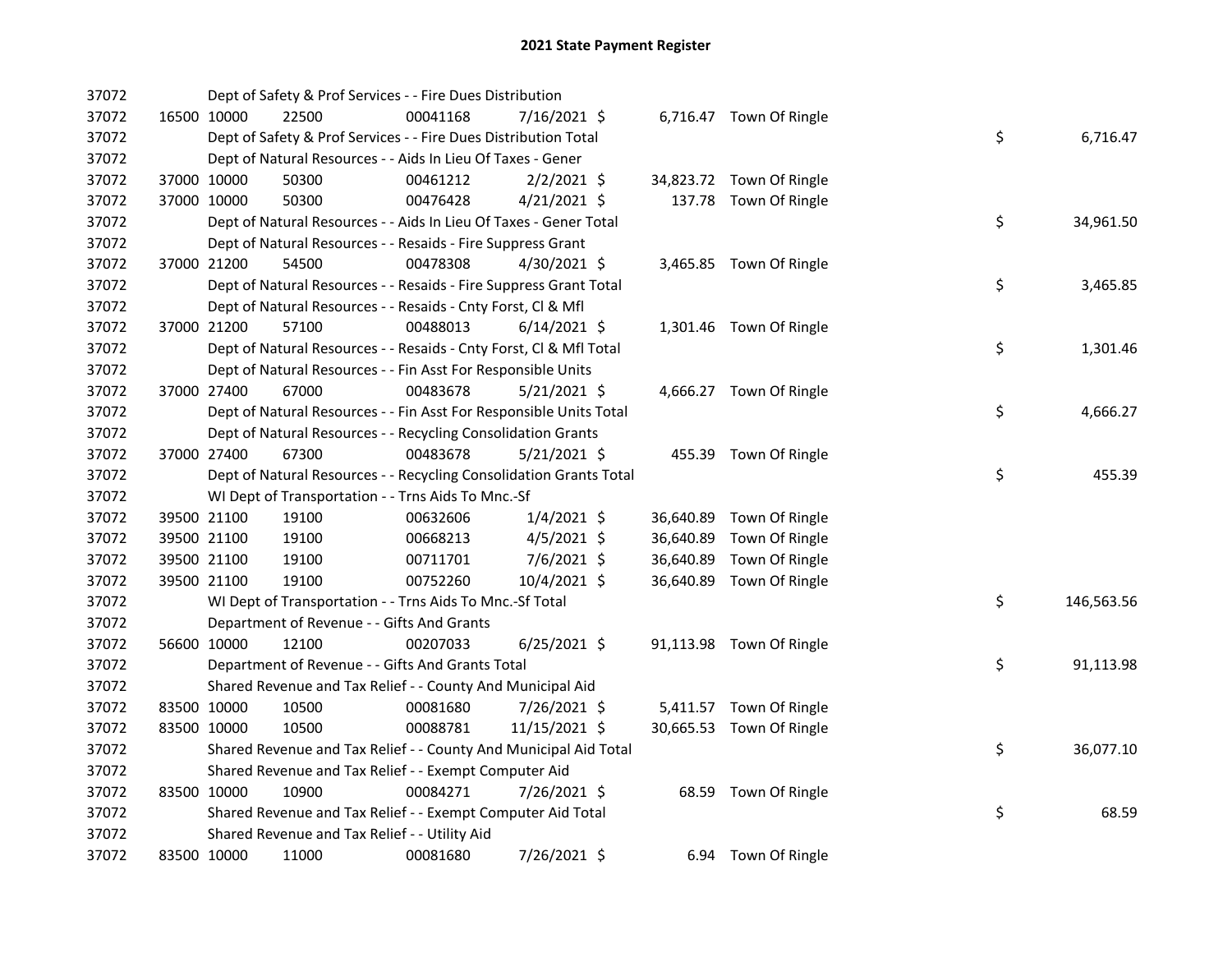| 37072       |  | 83500 10000                                                   | 11000                                                   | 00088781 | 11/15/2021 \$ |  |  | 39.91 Town Of Ringle  |            |        |
|-------------|--|---------------------------------------------------------------|---------------------------------------------------------|----------|---------------|--|--|-----------------------|------------|--------|
| 37072       |  |                                                               | Shared Revenue and Tax Relief - - Utility Aid Total     |          |               |  |  |                       |            |        |
| 37072       |  |                                                               | Shared Revenue and Tax Relief - - Personal Property Aid |          |               |  |  |                       |            |        |
| 37072       |  | 83500 10000                                                   | 11100                                                   | 00077448 | 5/3/2021 \$   |  |  | 333.57 Town Of Ringle |            |        |
| 37072       |  | Shared Revenue and Tax Relief - - Personal Property Aid Total |                                                         |          |               |  |  |                       |            | 333.57 |
| 37072 Total |  |                                                               |                                                         |          |               |  |  |                       | 325,770.59 |        |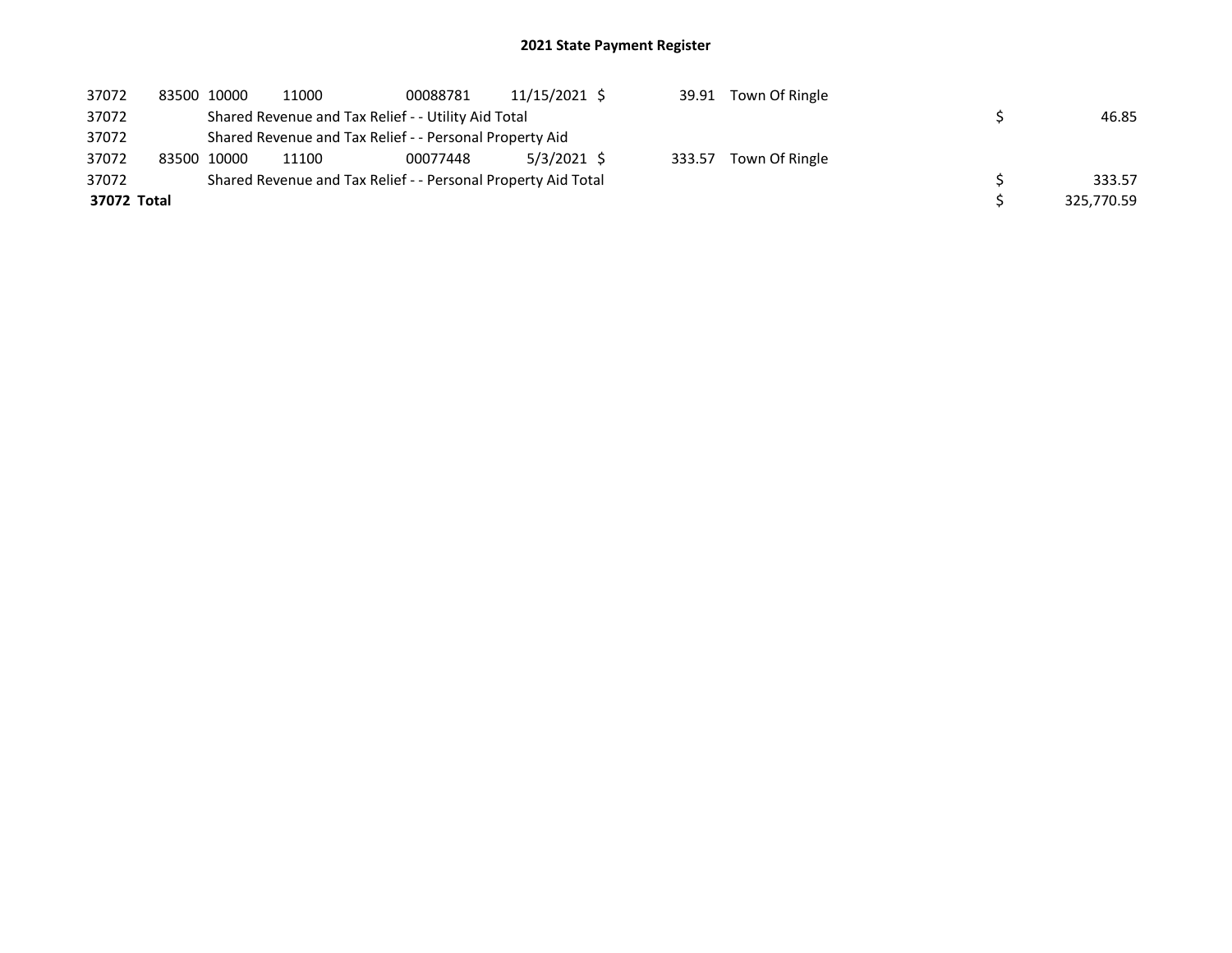| 37074 |             | Dept of Safety & Prof Services - - Fire Dues Distribution          |          |                |  |                           |    |            |
|-------|-------------|--------------------------------------------------------------------|----------|----------------|--|---------------------------|----|------------|
| 37074 | 16500 10000 | 22500                                                              | 00041171 | 7/16/2021 \$   |  | 5,948.43 Town Of Spencer  |    |            |
| 37074 |             | Dept of Safety & Prof Services - - Fire Dues Distribution Total    |          |                |  |                           | \$ | 5,948.43   |
| 37074 |             | Dept of Natural Resources - - Aids In Lieu Of Taxes - Gener        |          |                |  |                           |    |            |
| 37074 | 37000 10000 | 50300                                                              | 00461832 | 2/8/2021 \$    |  | 92.63 Town Of Spencer     |    |            |
| 37074 | 37000 10000 | 50300                                                              | 00475625 | $4/21/2021$ \$ |  | 1,075.66 Town Of Spencer  |    |            |
| 37074 |             | Dept of Natural Resources - - Aids In Lieu Of Taxes - Gener Total  |          |                |  |                           | \$ | 1,168.29   |
| 37074 |             | Dept of Natural Resources - - Resaids - Cnty Forst, Cl & Mfl       |          |                |  |                           |    |            |
| 37074 | 37000 21200 | 57100                                                              | 00488014 | $6/14/2021$ \$ |  | 90.40 Town Of Spencer     |    |            |
| 37074 |             | Dept of Natural Resources - - Resaids - Cnty Forst, Cl & Mfl Total |          |                |  |                           | \$ | 90.40      |
| 37074 |             | Dept of Natural Resources - - Aids In Lieu Of Taxes - Sum S        |          |                |  |                           |    |            |
| 37074 | 37000 21200 | 57900                                                              | 00475624 | $4/21/2021$ \$ |  | 316.06 Town Of Spencer    |    |            |
| 37074 |             | Dept of Natural Resources - - Aids In Lieu Of Taxes - Sum S Total  |          |                |  |                           | \$ | 316.06     |
| 37074 |             | Dept of Natural Resources - - Gifts And Donations                  |          |                |  |                           |    |            |
| 37074 | 37000 21200 | 89000                                                              | 00522884 | 12/8/2021 \$   |  | 1,000.00 Town Of Spencer  |    |            |
| 37074 |             | Dept of Natural Resources - - Gifts And Donations Total            |          |                |  |                           | \$ | 1,000.00   |
| 37074 |             | Dept of Natural Resources - - Fin Asst For Responsible Units       |          |                |  |                           |    |            |
| 37074 | 37000 27400 | 67000                                                              | 00483011 | $5/21/2021$ \$ |  | 3,044.81 Town Of Spencer  |    |            |
| 37074 |             | Dept of Natural Resources - - Fin Asst For Responsible Units Total |          |                |  |                           | \$ | 3,044.81   |
| 37074 |             | WI Dept of Transportation - - Trns Aids To Mnc.-Sf                 |          |                |  |                           |    |            |
| 37074 | 39500 21100 | 19100                                                              | 00632607 | $1/4/2021$ \$  |  | 30,084.03 Town Of Spencer |    |            |
| 37074 | 39500 21100 | 19100                                                              | 00668214 | $4/5/2021$ \$  |  | 30,084.03 Town Of Spencer |    |            |
| 37074 | 39500 21100 | 19100                                                              | 00711702 | 7/6/2021 \$    |  | 30,084.03 Town Of Spencer |    |            |
| 37074 | 39500 21100 | 19100                                                              | 00752261 | 10/4/2021 \$   |  | 30,084.03 Town Of Spencer |    |            |
| 37074 |             | WI Dept of Transportation - - Trns Aids To Mnc.-Sf Total           |          |                |  |                           | \$ | 120,336.12 |
| 37074 |             | Department of Revenue - - Gifts And Grants                         |          |                |  |                           |    |            |
| 37074 | 56600 10000 | 12100                                                              | 00207034 | $6/25/2021$ \$ |  | 88,235.59 Town Of Spencer |    |            |
| 37074 |             | Department of Revenue - - Gifts And Grants Total                   |          |                |  |                           | \$ | 88,235.59  |
| 37074 |             | Shared Revenue and Tax Relief - - County And Municipal Aid         |          |                |  |                           |    |            |
| 37074 | 83500 10000 | 10500                                                              | 00081681 | 7/26/2021 \$   |  | 6,049.77 Town Of Spencer  |    |            |
| 37074 | 83500 10000 | 10500                                                              | 00088782 | 11/15/2021 \$  |  | 34,282.01 Town Of Spencer |    |            |
| 37074 |             | Shared Revenue and Tax Relief - - County And Municipal Aid Total   |          |                |  |                           | \$ | 40,331.78  |
| 37074 |             | Shared Revenue and Tax Relief - - Exempt Computer Aid              |          |                |  |                           |    |            |
| 37074 | 83500 10000 | 10900                                                              | 00084272 | 7/26/2021 \$   |  | 41.57 Town Of Spencer     |    |            |
| 37074 |             | Shared Revenue and Tax Relief - - Exempt Computer Aid Total        |          |                |  |                           | \$ | 41.57      |
| 37074 |             | Shared Revenue and Tax Relief - - Personal Property Aid            |          |                |  |                           |    |            |
| 37074 | 83500 10000 | 11100                                                              | 00077449 | $5/3/2021$ \$  |  | 1,091.95 Town Of Spencer  |    |            |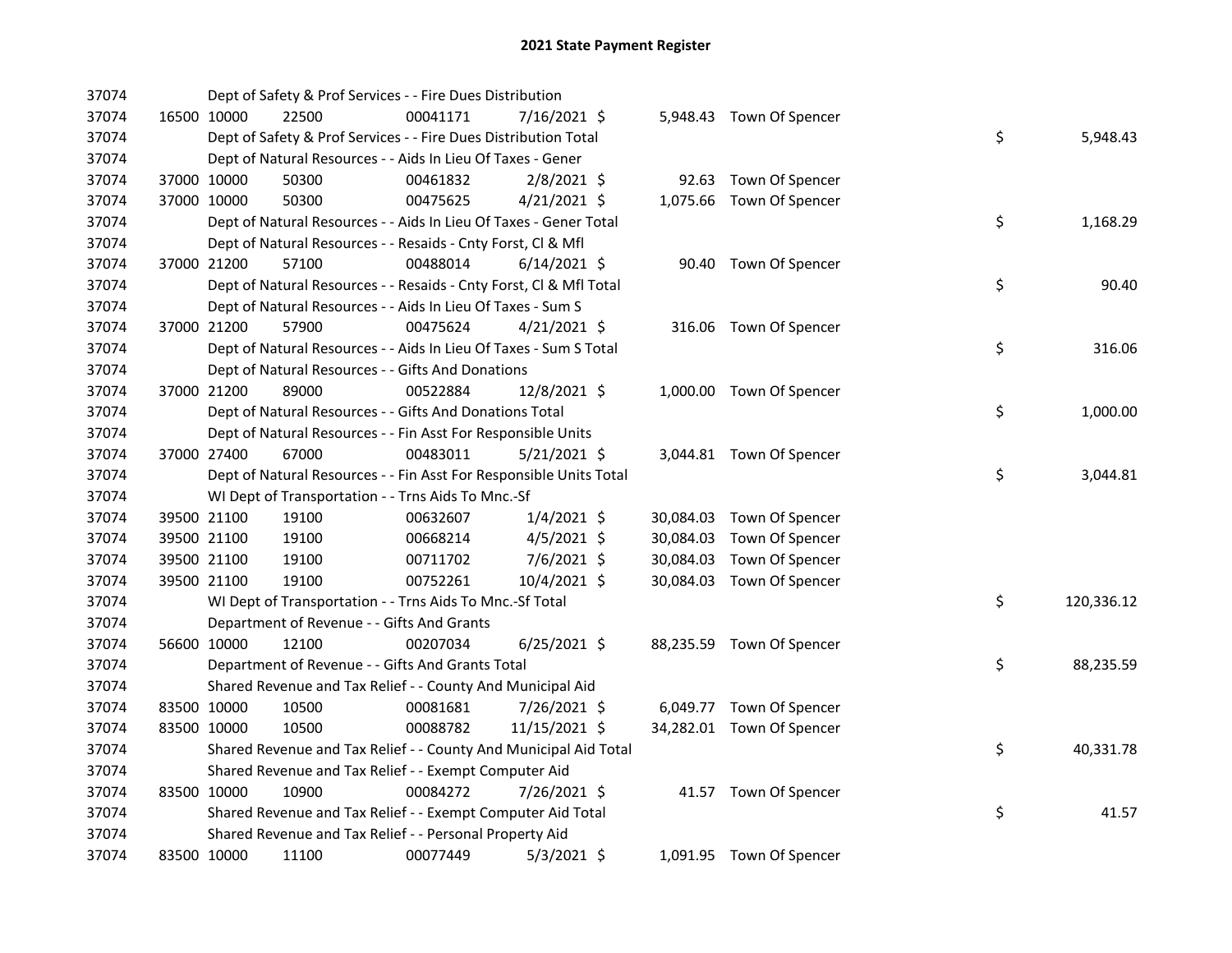| 37074       | Shared Revenue and Tax Relief - - Personal Property Aid Total | 1,091.95   |
|-------------|---------------------------------------------------------------|------------|
| 37074 Total |                                                               | 261,605.00 |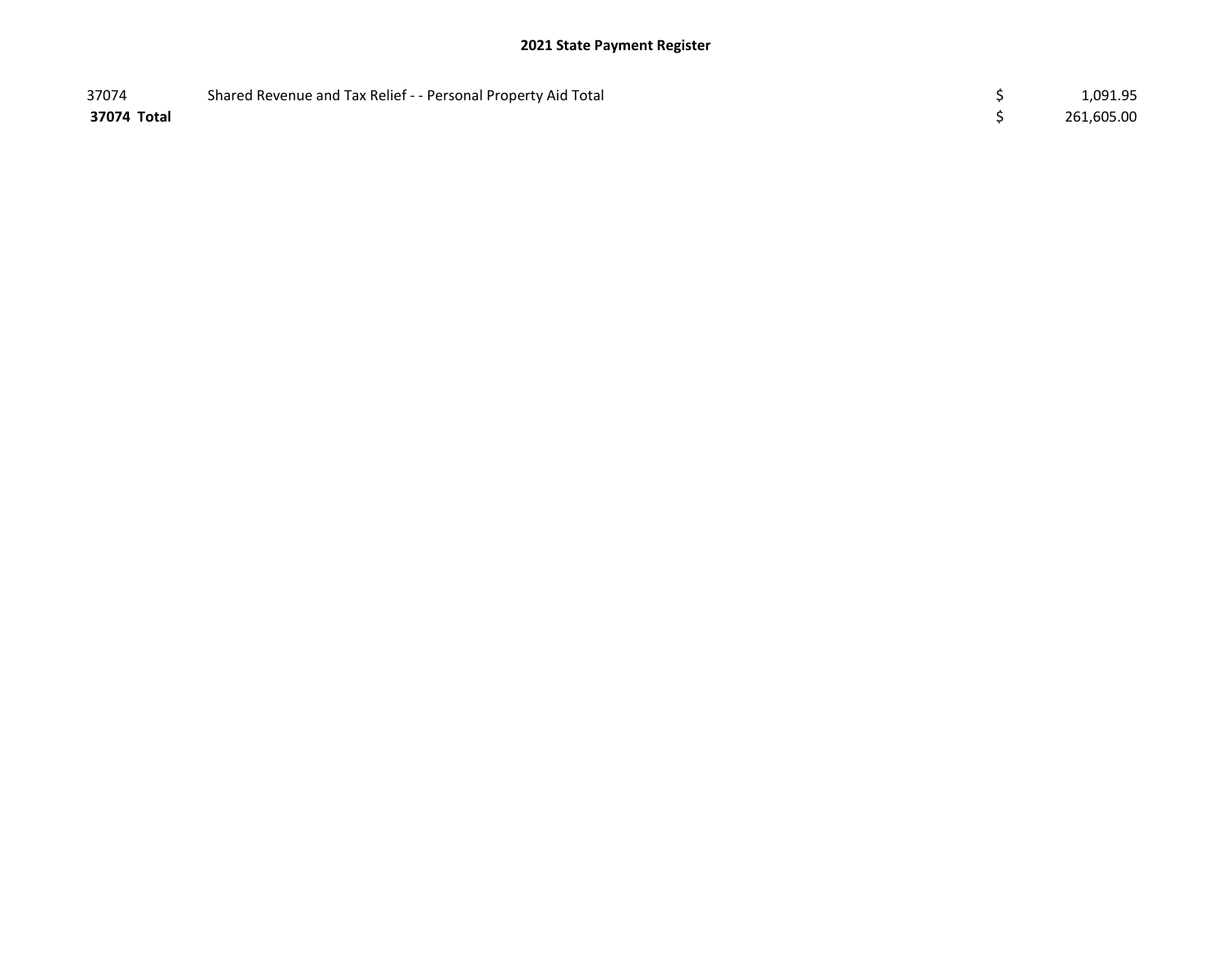| 37076       |             |                                                  | Dept of Safety & Prof Services - - Fire Dues Distribution          |          |                |  |  |                            |  |                  |
|-------------|-------------|--------------------------------------------------|--------------------------------------------------------------------|----------|----------------|--|--|----------------------------|--|------------------|
| 37076       |             | 16500 10000                                      | 22500                                                              | 00041173 | 7/16/2021 \$   |  |  | 11,766.72 Town Of Stettin  |  |                  |
| 37076       |             |                                                  | Dept of Safety & Prof Services - - Fire Dues Distribution Total    |          |                |  |  |                            |  | \$<br>11,766.72  |
| 37076       |             |                                                  | Dept of Natural Resources - - Resaids - Cnty Forst, Cl & Mfl       |          |                |  |  |                            |  |                  |
| 37076       |             | 37000 21200                                      | 57100                                                              | 00488015 | $6/14/2021$ \$ |  |  | 363.33 Town Of Stettin     |  |                  |
| 37076       |             |                                                  | Dept of Natural Resources - - Resaids - Cnty Forst, Cl & Mfl Total |          |                |  |  |                            |  | \$<br>363.33     |
| 37076       |             |                                                  | Dept of Natural Resources - - Fin Asst For Responsible Units       |          |                |  |  |                            |  |                  |
| 37076       |             | 37000 27400                                      | 67000                                                              | 00483046 | $5/21/2021$ \$ |  |  | 2,128.67 Town Of Stettin   |  |                  |
| 37076       |             |                                                  | Dept of Natural Resources - - Fin Asst For Responsible Units Total |          | \$<br>2,128.67 |  |  |                            |  |                  |
| 37076       |             |                                                  | WI Dept of Transportation - - Trns Aids To Mnc.-Sf                 |          |                |  |  |                            |  |                  |
| 37076       |             | 39500 21100                                      | 19100                                                              | 00632608 | $1/4/2021$ \$  |  |  | 47,507.67 Town Of Stettin  |  |                  |
| 37076       |             | 39500 21100                                      | 19100                                                              | 00668215 | $4/5/2021$ \$  |  |  | 47,507.67 Town Of Stettin  |  |                  |
| 37076       |             | 39500 21100                                      | 19100                                                              | 00711703 | 7/6/2021 \$    |  |  | 47,507.67 Town Of Stettin  |  |                  |
| 37076       |             | 39500 21100                                      | 19100                                                              | 00752262 | 10/4/2021 \$   |  |  | 47,507.67 Town Of Stettin  |  |                  |
| 37076       |             |                                                  | WI Dept of Transportation - - Trns Aids To Mnc.-Sf Total           |          |                |  |  |                            |  | \$<br>190,030.68 |
| 37076       |             |                                                  | Department of Revenue - - Gifts And Grants                         |          |                |  |  |                            |  |                  |
| 37076       |             | 56600 10000                                      | 12100                                                              | 00207035 | $6/25/2021$ \$ |  |  | 129,475.00 Town Of Stettin |  |                  |
| 37076       |             | Department of Revenue - - Gifts And Grants Total |                                                                    |          |                |  |  |                            |  | \$<br>129,475.00 |
| 37076       |             |                                                  | Shared Revenue and Tax Relief - - County And Municipal Aid         |          |                |  |  |                            |  |                  |
| 37076       | 83500 10000 |                                                  | 10500                                                              | 00081682 | 7/26/2021 \$   |  |  | 5,016.67 Town Of Stettin   |  |                  |
| 37076       |             | 83500 10000                                      | 10500                                                              | 00088783 | 11/15/2021 \$  |  |  | 28,427.77 Town Of Stettin  |  |                  |
| 37076       |             |                                                  | Shared Revenue and Tax Relief - - County And Municipal Aid Total   |          |                |  |  |                            |  | \$<br>33,444.44  |
| 37076       |             |                                                  | Shared Revenue and Tax Relief - - Exempt Computer Aid              |          |                |  |  |                            |  |                  |
| 37076       |             | 83500 10000                                      | 10900                                                              | 00084273 | 7/26/2021 \$   |  |  | 1,007.03 Town Of Stettin   |  |                  |
| 37076       |             |                                                  | Shared Revenue and Tax Relief - - Exempt Computer Aid Total        |          |                |  |  |                            |  | \$<br>1,007.03   |
| 37076       |             |                                                  | Shared Revenue and Tax Relief - - Utility Aid                      |          |                |  |  |                            |  |                  |
| 37076       |             | 83500 10000                                      | 11000                                                              | 00081682 | 7/26/2021 \$   |  |  | 2,914.53 Town Of Stettin   |  |                  |
| 37076       |             | 83500 10000                                      | 11000                                                              | 00088783 | 11/15/2021 \$  |  |  | 16,972.52 Town Of Stettin  |  |                  |
| 37076       |             |                                                  | Shared Revenue and Tax Relief - - Utility Aid Total                |          |                |  |  |                            |  | \$<br>19,887.05  |
| 37076       |             |                                                  | Shared Revenue and Tax Relief - - Personal Property Aid            |          |                |  |  |                            |  |                  |
| 37076       |             | 83500 10000                                      | 11100                                                              | 00077450 | $5/3/2021$ \$  |  |  | 3,093.54 Town Of Stettin   |  |                  |
| 37076       |             |                                                  | Shared Revenue and Tax Relief - - Personal Property Aid Total      |          |                |  |  |                            |  | \$<br>3,093.54   |
| 37076       |             |                                                  | Shared Revenue and Tax Relief - - Lottery & Gaming Credit          |          |                |  |  |                            |  |                  |
| 37076       |             | 83500 52100                                      | 36300                                                              | 00074279 | 3/22/2021 \$   |  |  | 2,205.00 Town Of Stettin   |  |                  |
| 37076       |             |                                                  | Shared Revenue and Tax Relief - - Lottery & Gaming Credit Total    |          |                |  |  |                            |  | \$<br>2,205.00   |
| 37076 Total |             |                                                  |                                                                    |          |                |  |  |                            |  | \$<br>393,401.46 |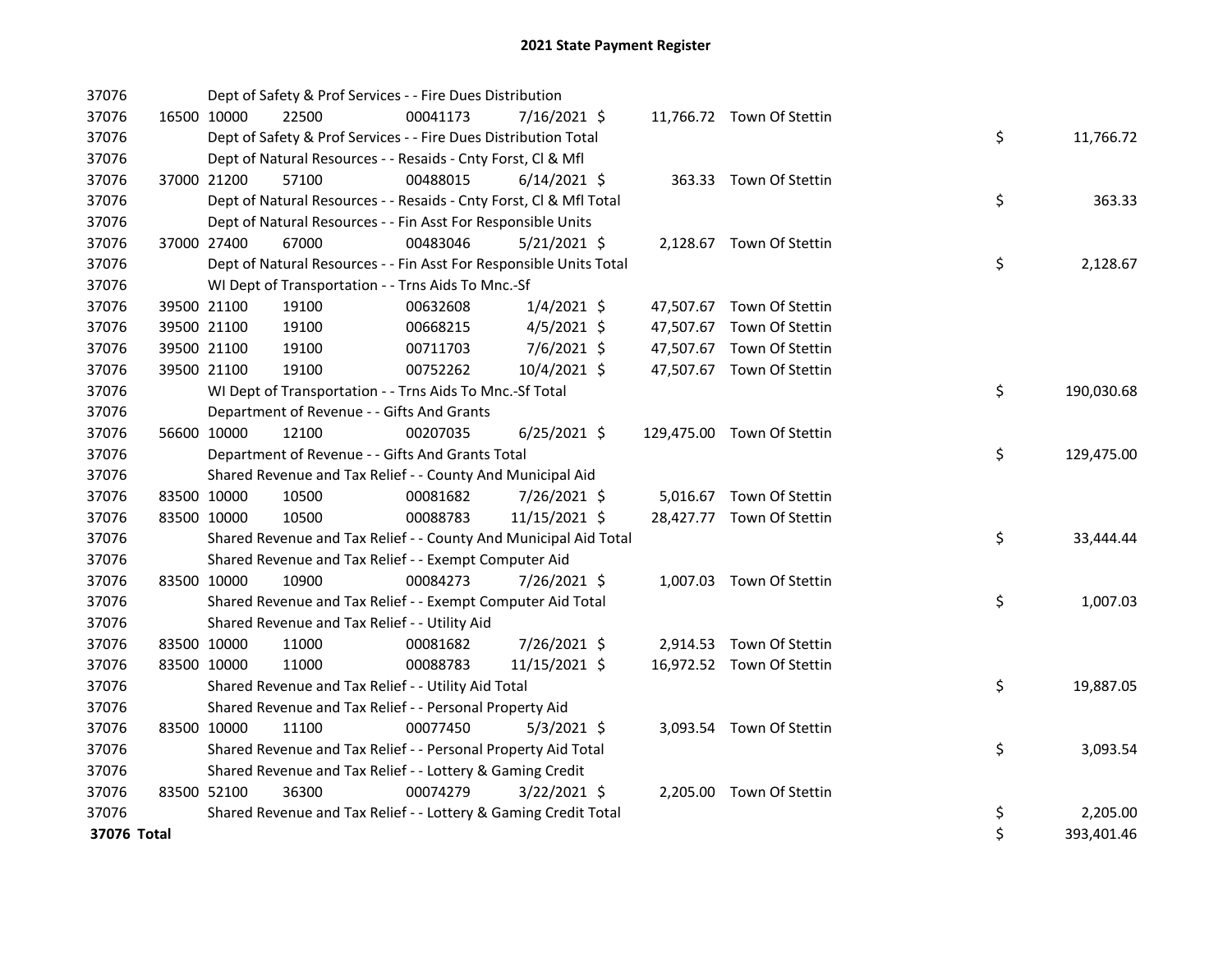| 37078 |             | Dept of Safety & Prof Services - - Fire Dues Distribution           |          |                |  |                         |    |            |
|-------|-------------|---------------------------------------------------------------------|----------|----------------|--|-------------------------|----|------------|
| 37078 | 16500 10000 | 22500                                                               | 00041175 | 7/16/2021 \$   |  | 4,801.11 Town Of Texas  |    |            |
| 37078 |             | Dept of Safety & Prof Services - - Fire Dues Distribution Total     |          |                |  |                         | \$ | 4,801.11   |
| 37078 |             | Dept of Natural Resources - - Seg Earned                            |          |                |  |                         |    |            |
| 37078 | 37000 21200 | 100SE                                                               | 00474000 | $4/15/2021$ \$ |  | 51,578.97 Town Of Texas |    |            |
| 37078 |             | Dept of Natural Resources - - Seg Earned Total                      |          |                |  |                         | \$ | 51,578.97  |
| 37078 |             | Dept of Natural Resources - - Resaids - Cnty Forst, Cl & Mfl        |          |                |  |                         |    |            |
| 37078 | 37000 21200 | 57100                                                               | 00488016 | $6/14/2021$ \$ |  | 1,449.66 Town Of Texas  |    |            |
| 37078 |             | Dept of Natural Resources - - Resaids - Cnty Forst, CI & Mfl Total  |          |                |  |                         | \$ | 1,449.66   |
| 37078 |             | Dept of Natural Resources - - Fin Asst For Responsible Units        |          |                |  |                         |    |            |
| 37078 | 37000 27400 | 67000                                                               | 00483344 | $5/21/2021$ \$ |  | 630.04 Town Of Texas    |    |            |
| 37078 |             | Dept of Natural Resources - - Fin Asst For Responsible Units Total  |          |                |  |                         | \$ | 630.04     |
| 37078 |             | Dept of Natural Resources - - Recycling Consolidation Grants        |          |                |  |                         |    |            |
| 37078 | 37000 27400 | 67300                                                               | 00483344 | $5/21/2021$ \$ |  | 410.91 Town Of Texas    |    |            |
| 37078 |             | Dept of Natural Resources - - Recycling Consolidation Grants Total  |          |                |  |                         | \$ | 410.91     |
| 37078 |             | WI Dept of Transportation - - Trns Aids To Mnc.-Sf                  |          |                |  |                         |    |            |
| 37078 | 39500 21100 | 19100                                                               | 00632609 | $1/4/2021$ \$  |  | 37,547.55 Town Of Texas |    |            |
| 37078 | 39500 21100 | 19100                                                               | 00668216 | $4/5/2021$ \$  |  | 37,547.55 Town Of Texas |    |            |
| 37078 | 39500 21100 | 19100                                                               | 00711704 | 7/6/2021 \$    |  | 37,547.55 Town Of Texas |    |            |
| 37078 | 39500 21100 | 19100                                                               | 00752263 | 10/4/2021 \$   |  | 37,547.55 Town Of Texas |    |            |
| 37078 |             | WI Dept of Transportation - - Trns Aids To Mnc.-Sf Total            |          |                |  |                         | \$ | 150,190.20 |
| 37078 |             | Department of Military Affairs - - Major Disaster Assist; Pif       |          |                |  |                         |    |            |
| 37078 | 46500 27200 | 36500                                                               | 00103262 | 11/29/2021 \$  |  | 14,079.04 Town Of Texas |    |            |
| 37078 |             | Department of Military Affairs - - Major Disaster Assist; Pif Total |          |                |  |                         | \$ | 14,079.04  |
| 37078 |             | Department of Revenue - - Gifts And Grants                          |          |                |  |                         |    |            |
| 37078 | 56600 10000 | 12100                                                               | 00207036 | $6/25/2021$ \$ |  | 82,635.82 Town Of Texas |    |            |
| 37078 |             | Department of Revenue - - Gifts And Grants Total                    |          |                |  |                         | \$ | 82,635.82  |
| 37078 |             | Shared Revenue and Tax Relief - - County And Municipal Aid          |          |                |  |                         |    |            |
| 37078 | 83500 10000 | 10500                                                               | 00081683 | 7/26/2021 \$   |  | 9,842.23 Town Of Texas  |    |            |
| 37078 | 83500 10000 | 10500                                                               | 00088784 | 11/15/2021 \$  |  | 55,772.63 Town Of Texas |    |            |
| 37078 |             | Shared Revenue and Tax Relief - - County And Municipal Aid Total    |          |                |  |                         | \$ | 65,614.86  |
| 37078 |             | Shared Revenue and Tax Relief - - Exempt Computer Aid               |          |                |  |                         |    |            |
| 37078 | 83500 10000 | 10900                                                               | 00084274 | 7/26/2021 \$   |  | 204.74 Town Of Texas    |    |            |
| 37078 |             | Shared Revenue and Tax Relief - - Exempt Computer Aid Total         |          |                |  |                         | \$ | 204.74     |
| 37078 |             | Shared Revenue and Tax Relief - - Utility Aid                       |          |                |  |                         |    |            |
| 37078 | 83500 10000 | 11000                                                               | 00081683 | 7/26/2021 \$   |  | 322.88 Town Of Texas    |    |            |
| 37078 | 83500 10000 | 11000                                                               | 00088784 | 11/15/2021 \$  |  | 1,864.44 Town Of Texas  |    |            |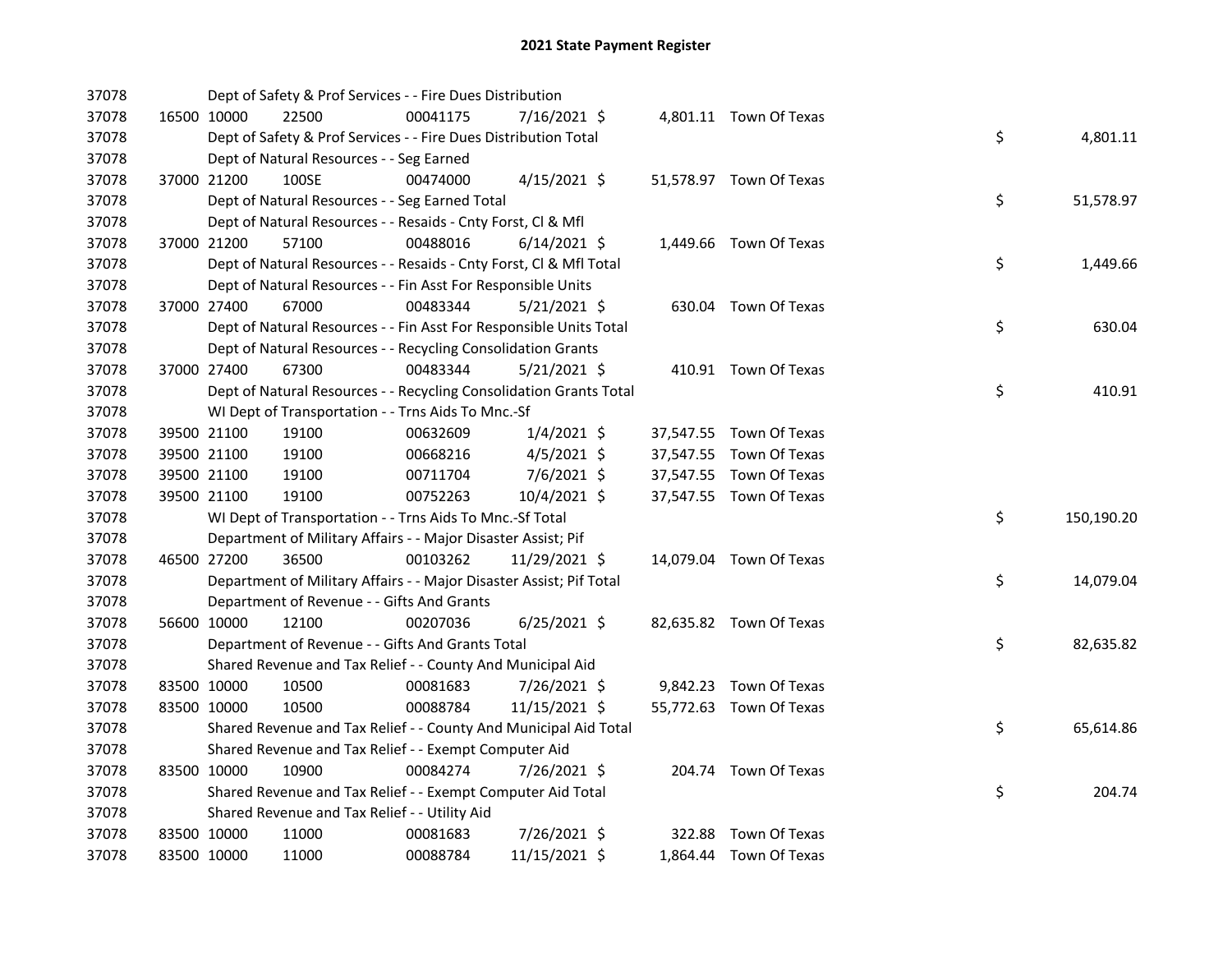| 37078       |                                                         | Shared Revenue and Tax Relief - - Utility Aid Total |                                                               | 2,187.32 |  |  |  |            |
|-------------|---------------------------------------------------------|-----------------------------------------------------|---------------------------------------------------------------|----------|--|--|--|------------|
| 37078       | Shared Revenue and Tax Relief - - Personal Property Aid |                                                     |                                                               |          |  |  |  |            |
| 37078       | 83500 10000                                             |                                                     |                                                               |          |  |  |  |            |
| 37078       |                                                         |                                                     | Shared Revenue and Tax Relief - - Personal Property Aid Total |          |  |  |  | 2.189.43   |
| 37078 Total |                                                         |                                                     |                                                               |          |  |  |  | 375.972.10 |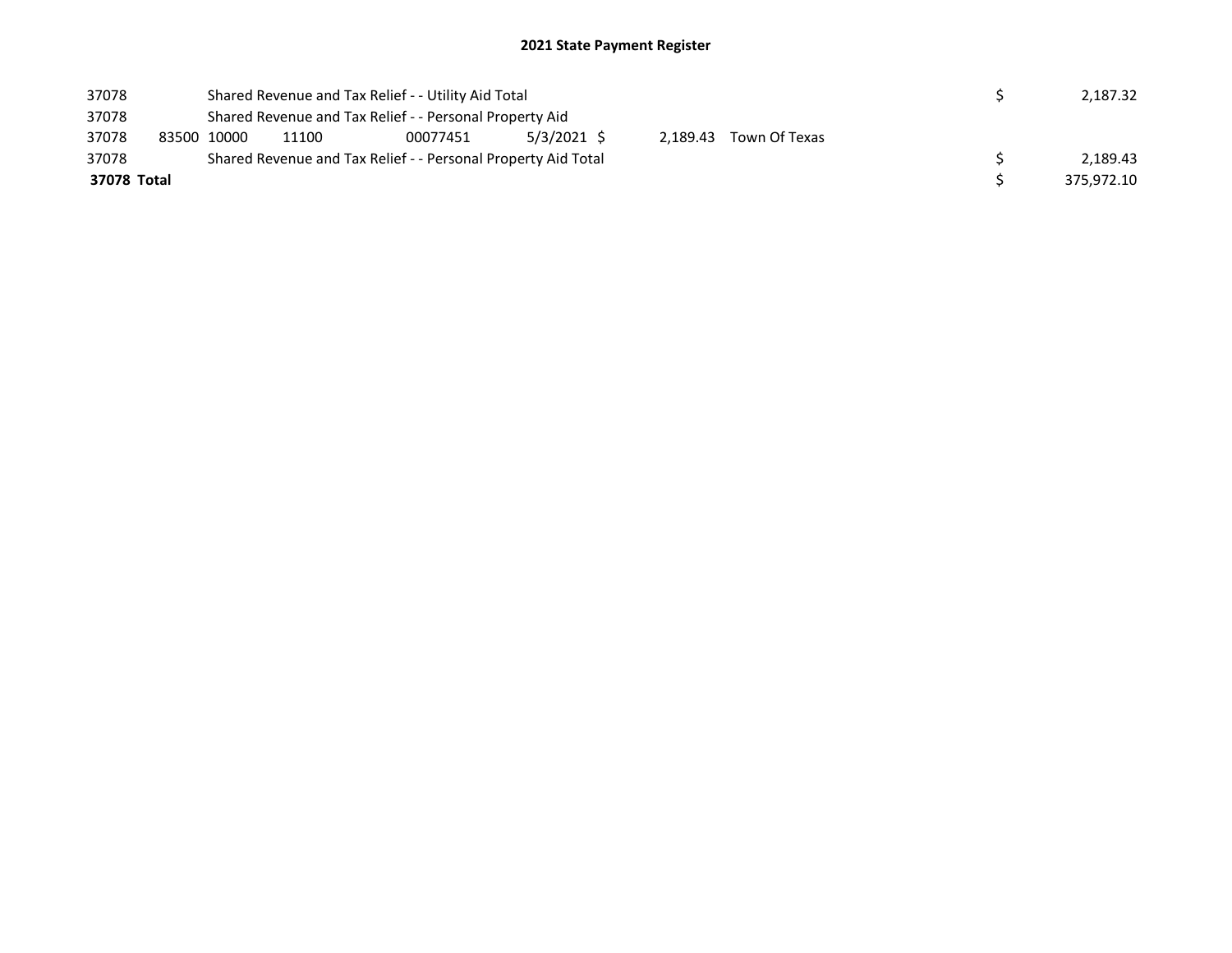| 37080 |             | Dept of Safety & Prof Services - - Fire Dues Distribution          |          |                |  |                           |    |            |
|-------|-------------|--------------------------------------------------------------------|----------|----------------|--|---------------------------|----|------------|
| 37080 | 16500 10000 | 22500                                                              | 00041178 | 7/16/2021 \$   |  | 7,985.72 Town of Wausau   |    |            |
| 37080 |             | Dept of Safety & Prof Services - - Fire Dues Distribution Total    |          |                |  |                           | \$ | 7,985.72   |
| 37080 |             | Dept of Natural Resources - - Seg Earned                           |          |                |  |                           |    |            |
| 37080 | 37000 21200 | 100SE                                                              | 00514569 | 10/12/2021 \$  |  | 14,477.69 Town of Wausau  |    |            |
| 37080 |             | Dept of Natural Resources - - Seg Earned Total                     |          |                |  |                           | \$ | 14,477.69  |
| 37080 |             | Dept of Natural Resources - - Resaids - Cnty Forst, Cl & Mfl       |          |                |  |                           |    |            |
| 37080 | 37000 21200 | 57100                                                              | 00488017 | $6/14/2021$ \$ |  | 350.24 Town of Wausau     |    |            |
| 37080 |             | Dept of Natural Resources - - Resaids - Cnty Forst, Cl & Mfl Total |          |                |  |                           | \$ | 350.24     |
| 37080 |             | Dept of Natural Resources - - Rec & Resource Aids, Fed             |          |                |  |                           |    |            |
| 37080 | 37000 21200 | 58300                                                              | 00524737 | 12/21/2021 \$  |  | 750.00 Town of Wausau     |    |            |
| 37080 |             | Dept of Natural Resources - - Rec & Resource Aids, Fed Total       |          |                |  |                           | \$ | 750.00     |
| 37080 |             | Dept of Natural Resources - - Fin Asst For Responsible Units       |          |                |  |                           |    |            |
| 37080 | 37000 27400 | 67000                                                              | 00483437 | 5/21/2021 \$   |  | 760.81 Town of Wausau     |    |            |
| 37080 |             | Dept of Natural Resources - - Fin Asst For Responsible Units Total |          |                |  |                           | \$ | 760.81     |
| 37080 |             | Dept of Natural Resources - - Recycling Consolidation Grants       |          |                |  |                           |    |            |
| 37080 | 37000 27400 | 67300                                                              | 00483437 | $5/21/2021$ \$ |  | 607.88 Town of Wausau     |    |            |
| 37080 |             | Dept of Natural Resources - - Recycling Consolidation Grants Total |          |                |  |                           | \$ | 607.88     |
| 37080 |             | WI Dept of Transportation - - Trns Aids To Mnc.-Sf                 |          |                |  |                           |    |            |
| 37080 | 39500 21100 | 19100                                                              | 00632610 | $1/4/2021$ \$  |  | 37,153.35 Town of Wausau  |    |            |
| 37080 | 39500 21100 | 19100                                                              | 00668217 | $4/5/2021$ \$  |  | 37,153.35 Town of Wausau  |    |            |
| 37080 | 39500 21100 | 19100                                                              | 00711705 | 7/6/2021 \$    |  | 37,153.35 Town of Wausau  |    |            |
| 37080 | 39500 21100 | 19100                                                              | 00752264 | 10/4/2021 \$   |  | 37,153.35 Town of Wausau  |    |            |
| 37080 |             | WI Dept of Transportation - - Trns Aids To Mnc.-Sf Total           |          |                |  |                           | \$ | 148,613.40 |
| 37080 |             | WI Dept of Transportation - - Hwy Mgmt & Opers Sf                  |          |                |  |                           |    |            |
| 37080 | 39500 21100 | 36500                                                              | 00759319 | 11/4/2021 \$   |  | 250.00 Town of Wausau     |    |            |
| 37080 |             | WI Dept of Transportation - - Hwy Mgmt & Opers Sf Total            |          |                |  |                           | \$ | 250.00     |
| 37080 |             | Department of Revenue - - Gifts And Grants                         |          |                |  |                           |    |            |
| 37080 | 56600 10000 | 12100                                                              | 00207037 | $6/25/2021$ \$ |  | 115,606.42 Town of Wausau |    |            |
| 37080 |             | Department of Revenue - - Gifts And Grants Total                   |          |                |  |                           | \$ | 115,606.42 |
| 37080 |             | Shared Revenue and Tax Relief - - County And Municipal Aid         |          |                |  |                           |    |            |
| 37080 | 83500 10000 | 10500                                                              | 00081684 | 7/26/2021 \$   |  | 8,170.17 Town of Wausau   |    |            |
| 37080 | 83500 10000 | 10500                                                              | 00088785 | 11/15/2021 \$  |  | 46,297.63 Town of Wausau  |    |            |
| 37080 |             | Shared Revenue and Tax Relief - - County And Municipal Aid Total   |          |                |  |                           | \$ | 54,467.80  |
| 37080 |             | Shared Revenue and Tax Relief - - Exempt Computer Aid              |          |                |  |                           |    |            |
| 37080 | 83500 10000 | 10900                                                              | 00084275 | 7/26/2021 \$   |  | 484.29 Town of Wausau     |    |            |
| 37080 |             | Shared Revenue and Tax Relief - - Exempt Computer Aid Total        |          |                |  |                           | \$ | 484.29     |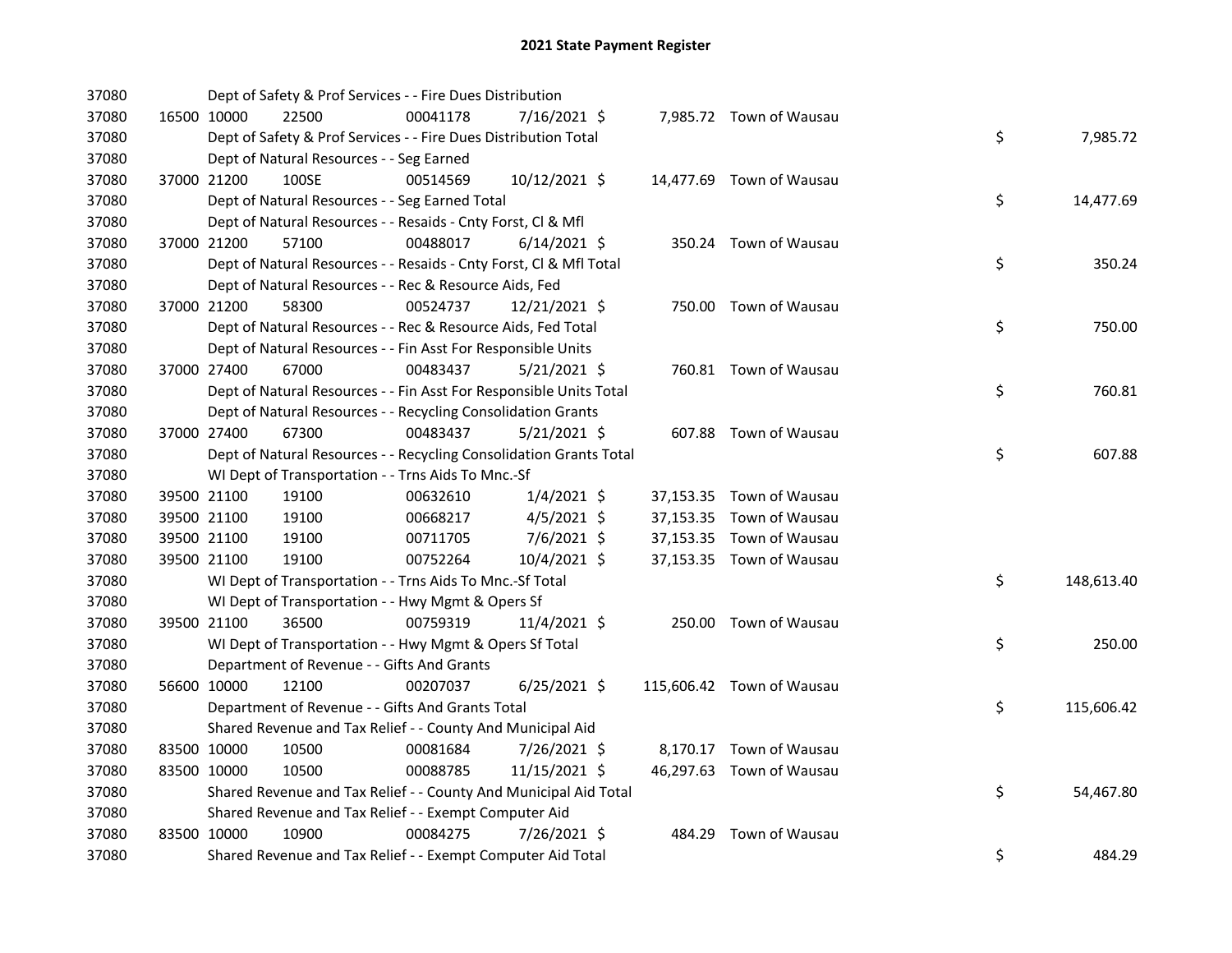| 37080       |             |       | Shared Revenue and Tax Relief - - Utility Aid                 |               |          |                |            |
|-------------|-------------|-------|---------------------------------------------------------------|---------------|----------|----------------|------------|
| 37080       | 83500 10000 | 11000 | 00081684                                                      | 7/26/2021 \$  | 211.10   | Town of Wausau |            |
| 37080       | 83500 10000 | 11000 | 00088785                                                      | 11/15/2021 \$ | 1.216.73 | Town of Wausau |            |
| 37080       |             |       | Shared Revenue and Tax Relief - - Utility Aid Total           |               | 1,427.83 |                |            |
| 37080       |             |       | Shared Revenue and Tax Relief - - Personal Property Aid       |               |          |                |            |
| 37080       | 83500 10000 | 11100 | 00077452                                                      | 5/3/2021 \$   | 6.316.81 | Town of Wausau |            |
| 37080       |             |       | Shared Revenue and Tax Relief - - Personal Property Aid Total |               |          |                | 6,316.81   |
| 37080 Total |             |       |                                                               |               |          |                | 352,098.89 |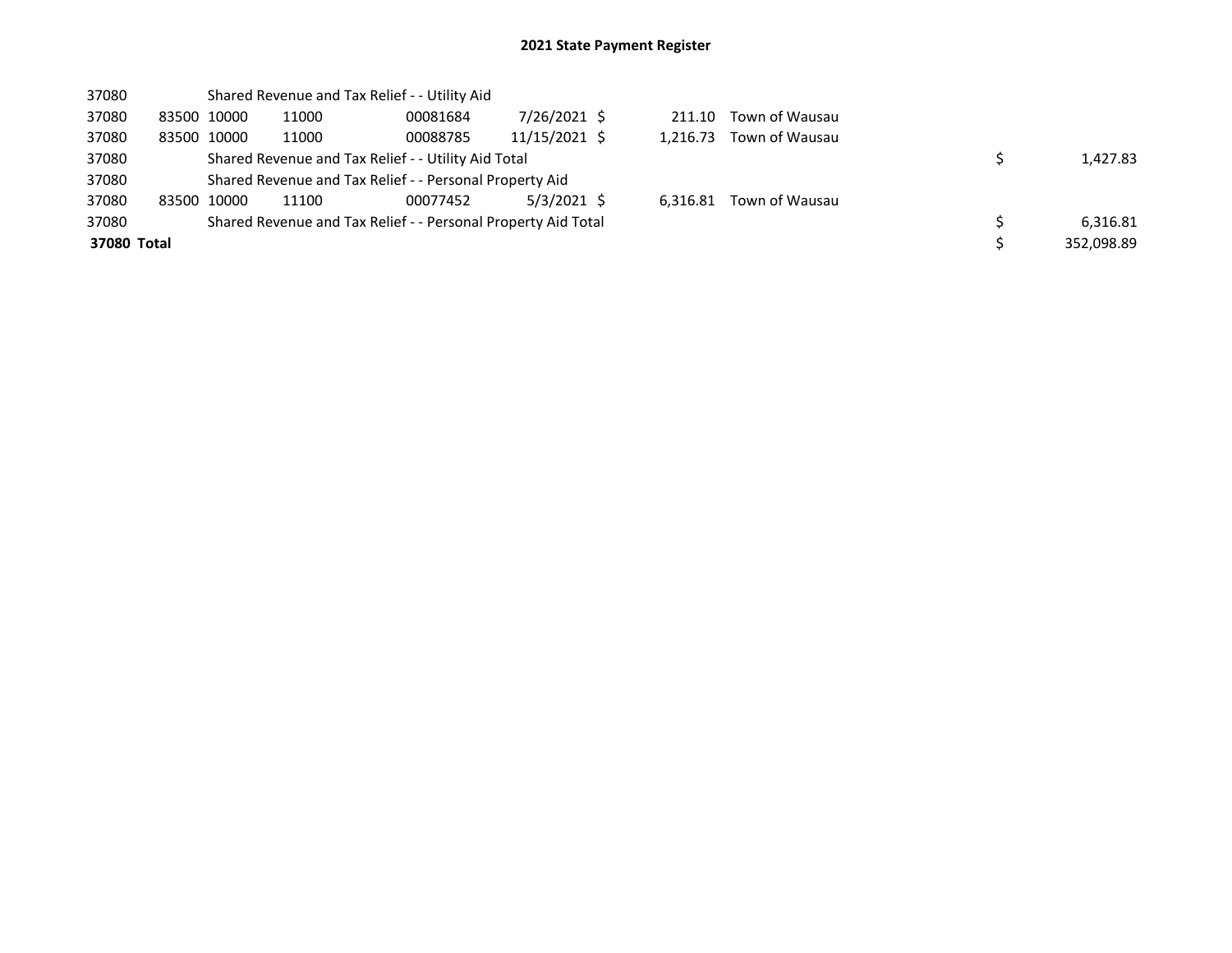| 37082       |             |             | Dept of Safety & Prof Services - - Fire Dues Distribution          |          |                |  |                           |    |            |
|-------------|-------------|-------------|--------------------------------------------------------------------|----------|----------------|--|---------------------------|----|------------|
| 37082       |             | 16500 10000 | 22500                                                              | 00041179 | 7/16/2021 \$   |  | 7,099.48 Town of Weston   |    |            |
| 37082       |             |             | Dept of Safety & Prof Services - - Fire Dues Distribution Total    |          |                |  |                           | \$ | 7,099.48   |
| 37082       |             |             | Dept of Natural Resources - - Aids In Lieu Of Taxes - Gener        |          |                |  |                           |    |            |
| 37082       |             | 37000 10000 | 50300                                                              | 00461252 | $2/2/2021$ \$  |  | 318.42 Town of Weston     |    |            |
| 37082       |             |             | Dept of Natural Resources - - Aids In Lieu Of Taxes - Gener Total  |          |                |  |                           | \$ | 318.42     |
| 37082       |             |             | Dept of Natural Resources - - Resaids - Cnty Forst, Cl & Mfl       |          |                |  |                           |    |            |
| 37082       |             | 37000 21200 | 57100                                                              | 00488018 | $6/14/2021$ \$ |  | 104.52 Town of Weston     |    |            |
| 37082       |             |             | Dept of Natural Resources - - Resaids - Cnty Forst, Cl & Mfl Total |          |                |  |                           | \$ | 104.52     |
| 37082       |             |             | WI Dept of Transportation - - Trns Aids To Mnc.-Sf                 |          |                |  |                           |    |            |
| 37082       |             | 39500 21100 | 19100                                                              | 00632611 | $1/4/2021$ \$  |  | 10,058.67 Town of Weston  |    |            |
| 37082       |             | 39500 21100 | 19100                                                              | 00668218 | $4/5/2021$ \$  |  | 10,058.67 Town of Weston  |    |            |
| 37082       |             | 39500 21100 | 19100                                                              | 00711706 | 7/6/2021 \$    |  | 10,058.67 Town of Weston  |    |            |
| 37082       |             | 39500 21100 | 19100                                                              | 00752265 | 10/4/2021 \$   |  | 10,058.67 Town of Weston  |    |            |
| 37082       |             |             | WI Dept of Transportation - - Trns Aids To Mnc.-Sf Total           |          |                |  |                           | \$ | 40,234.68  |
| 37082       |             |             | Department of Revenue - - Gifts And Grants                         |          |                |  |                           |    |            |
| 37082       |             | 56600 10000 | 12100                                                              | 00207038 | $6/25/2021$ \$ |  | 33,179.93 Town of Weston  |    |            |
| 37082       |             |             | Department of Revenue - - Gifts And Grants Total                   |          |                |  |                           | \$ | 33,179.93  |
| 37082       |             |             | Shared Revenue and Tax Relief - - County And Municipal Aid         |          |                |  |                           |    |            |
| 37082       | 83500 10000 |             | 10500                                                              | 00081685 | 7/26/2021 \$   |  | 21,066.91 Town of Weston  |    |            |
| 37082       | 83500 10000 |             | 10500                                                              | 00088786 | 11/15/2021 \$  |  | 119,379.14 Town of Weston |    |            |
| 37082       |             |             | Shared Revenue and Tax Relief - - County And Municipal Aid Total   |          |                |  |                           | \$ | 140,446.05 |
| 37082       |             |             | Shared Revenue and Tax Relief - - Exempt Computer Aid              |          |                |  |                           |    |            |
| 37082       | 83500 10000 |             | 10900                                                              | 00084276 | 7/26/2021 \$   |  | 47.81 Town of Weston      |    |            |
| 37082       |             |             | Shared Revenue and Tax Relief - - Exempt Computer Aid Total        |          |                |  |                           | \$ | 47.81      |
| 37082       |             |             | Shared Revenue and Tax Relief - - Utility Aid                      |          |                |  |                           |    |            |
| 37082       | 83500 10000 |             | 11000                                                              | 00081685 | 7/26/2021 \$   |  | 584.23 Town of Weston     |    |            |
| 37082       | 83500 10000 |             | 11000                                                              | 00088786 | 11/15/2021 \$  |  | 4,246.78 Town of Weston   |    |            |
| 37082       |             |             | Shared Revenue and Tax Relief - - Utility Aid Total                |          |                |  |                           | \$ | 4,831.01   |
| 37082       |             |             | Shared Revenue and Tax Relief - - Personal Property Aid            |          |                |  |                           |    |            |
| 37082       | 83500 10000 |             | 11100                                                              | 00077453 | $5/3/2021$ \$  |  | 3,870.32 Town of Weston   |    |            |
| 37082       |             |             | Shared Revenue and Tax Relief - - Personal Property Aid Total      |          |                |  |                           | \$ | 3,870.32   |
| 37082 Total |             |             |                                                                    |          |                |  |                           | \$ | 230,132.22 |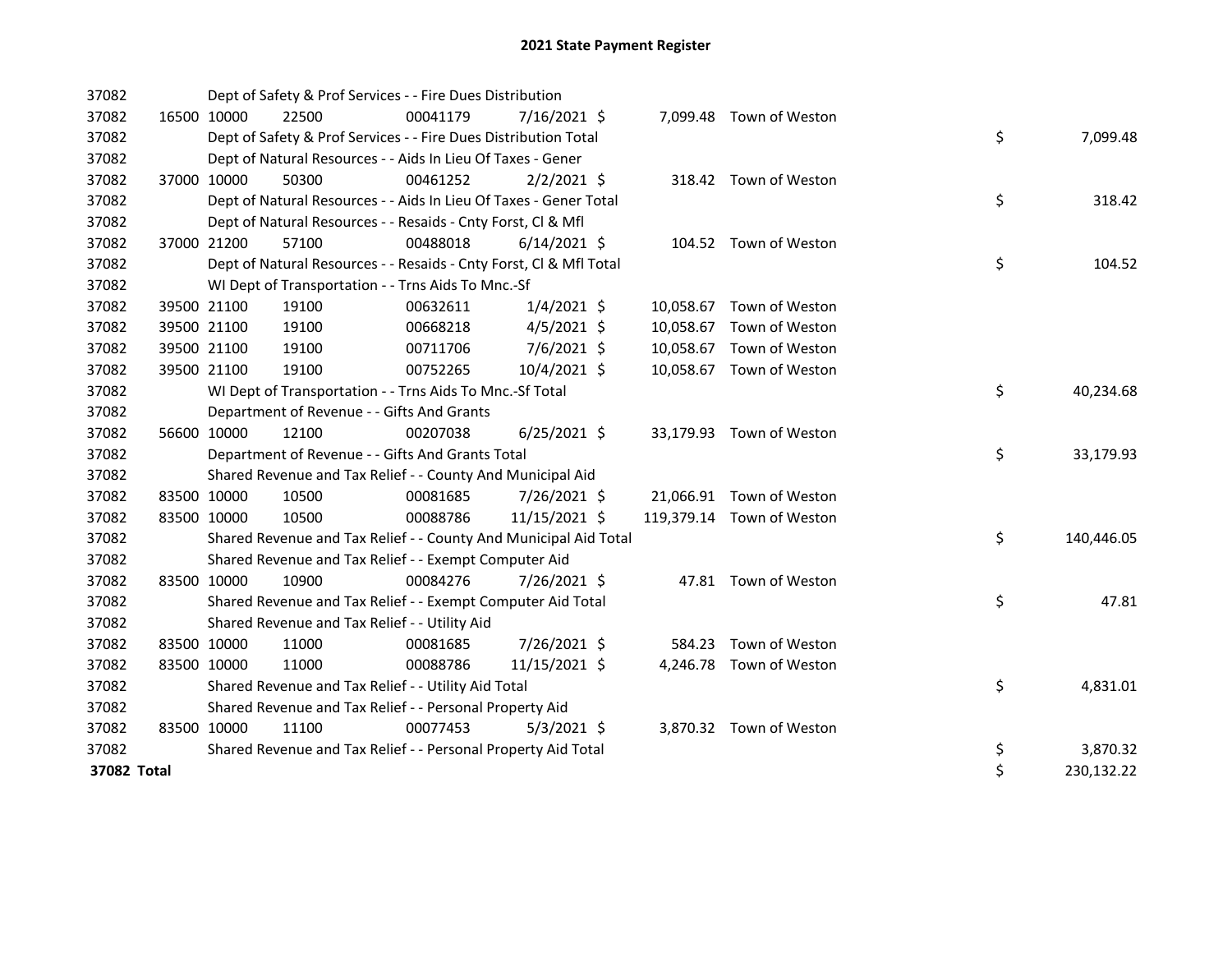| 37084       |             | Dept of Safety & Prof Services - - Fire Dues Distribution            |          |                |  |                        |    |            |
|-------------|-------------|----------------------------------------------------------------------|----------|----------------|--|------------------------|----|------------|
| 37084       | 16500 10000 | 22500                                                                | 00041181 | 7/16/2021 \$   |  | 2,912.72 Town Of Wien  |    |            |
| 37084       |             | Dept of Safety & Prof Services - - Fire Dues Distribution Total      |          |                |  |                        | \$ | 2,912.72   |
| 37084       |             | Dept of Natural Resources - - Resaids - Cnty Forst, Cl & Mfl         |          |                |  |                        |    |            |
| 37084       | 37000 21200 | 57100                                                                | 00488019 | $6/14/2021$ \$ |  | 110.36 Town Of Wien    |    |            |
| 37084       |             | Dept of Natural Resources - - Resaids - Cnty Forst, CI & Mfl Total   |          |                |  |                        | \$ | 110.36     |
| 37084       |             | Dept of Natural Resources - - Fin Asst For Responsible Units         |          |                |  |                        |    |            |
| 37084       | 37000 27400 | 67000                                                                | 00483411 | $5/21/2021$ \$ |  | 1,427.30 Town Of Wien  |    |            |
| 37084       |             | Dept of Natural Resources - - Fin Asst For Responsible Units Total   |          |                |  |                        | \$ | 1,427.30   |
| 37084       |             | WI Dept of Transportation - - Trns Aids To Mnc.-Sf                   |          |                |  |                        |    |            |
| 37084       | 39500 21100 | 19100                                                                | 00632612 | $1/4/2021$ \$  |  | 27,009.27 Town Of Wien |    |            |
| 37084       | 39500 21100 | 19100                                                                | 00668219 | $4/5/2021$ \$  |  | 27,009.27 Town Of Wien |    |            |
| 37084       | 39500 21100 | 19100                                                                | 00711707 | 7/6/2021 \$    |  | 27,009.27 Town Of Wien |    |            |
| 37084       | 39500 21100 | 19100                                                                | 00752266 | 10/4/2021 \$   |  | 27,009.27 Town Of Wien |    |            |
| 37084       |             | WI Dept of Transportation - - Trns Aids To Mnc.-Sf Total             |          |                |  |                        | \$ | 108,037.08 |
| 37084       |             | Department of Administration - - Hv Trans Ln Annual Impact Fee       |          |                |  |                        |    |            |
| 37084       | 50500 10000 | 17400                                                                | 00144486 | $5/3/2021$ \$  |  | 39,070.00 Town Of Wien |    |            |
| 37084       |             | Department of Administration - - Hv Trans Ln Annual Impact Fee Total |          |                |  |                        | \$ | 39,070.00  |
| 37084       |             | Department of Revenue - - Gifts And Grants                           |          |                |  |                        |    |            |
| 37084       | 56600 10000 | 12100                                                                | 00209542 | 7/13/2021 \$   |  | 45,740.16 Town Of Wien |    |            |
| 37084       |             | Department of Revenue - - Gifts And Grants Total                     |          |                |  |                        | \$ | 45,740.16  |
| 37084       |             | Shared Revenue and Tax Relief - - County And Municipal Aid           |          |                |  |                        |    |            |
| 37084       | 83500 10000 | 10500                                                                | 00081686 | 7/26/2021 \$   |  | 6,371.54 Town Of Wien  |    |            |
| 37084       | 83500 10000 | 10500                                                                | 00088787 | 11/15/2021 \$  |  | 36,105.38 Town Of Wien |    |            |
| 37084       |             | Shared Revenue and Tax Relief - - County And Municipal Aid Total     |          |                |  |                        | \$ | 42,476.92  |
| 37084       |             | Shared Revenue and Tax Relief - - Exempt Computer Aid                |          |                |  |                        |    |            |
| 37084       | 83500 10000 | 10900                                                                | 00084277 | 7/26/2021 \$   |  | 13.51 Town Of Wien     |    |            |
| 37084       |             | Shared Revenue and Tax Relief - - Exempt Computer Aid Total          |          |                |  |                        | \$ | 13.51      |
| 37084       |             | Shared Revenue and Tax Relief - - Utility Aid                        |          |                |  |                        |    |            |
| 37084       | 83500 10000 | 11000                                                                | 00081686 | 7/26/2021 \$   |  | 941.07 Town Of Wien    |    |            |
| 37084       | 83500 10000 | 11000                                                                | 00088787 | 11/15/2021 \$  |  | 5,416.51 Town Of Wien  |    |            |
| 37084       |             | Shared Revenue and Tax Relief - - Utility Aid Total                  |          |                |  |                        | \$ | 6,357.58   |
| 37084       |             | Shared Revenue and Tax Relief - - Personal Property Aid              |          |                |  |                        |    |            |
| 37084       | 83500 10000 | 11100                                                                | 00077454 | $5/3/2021$ \$  |  | 503.53 Town Of Wien    |    |            |
| 37084       |             | Shared Revenue and Tax Relief - - Personal Property Aid Total        |          |                |  |                        | \$ | 503.53     |
| 37084 Total |             |                                                                      |          |                |  |                        | \$ | 246,649.16 |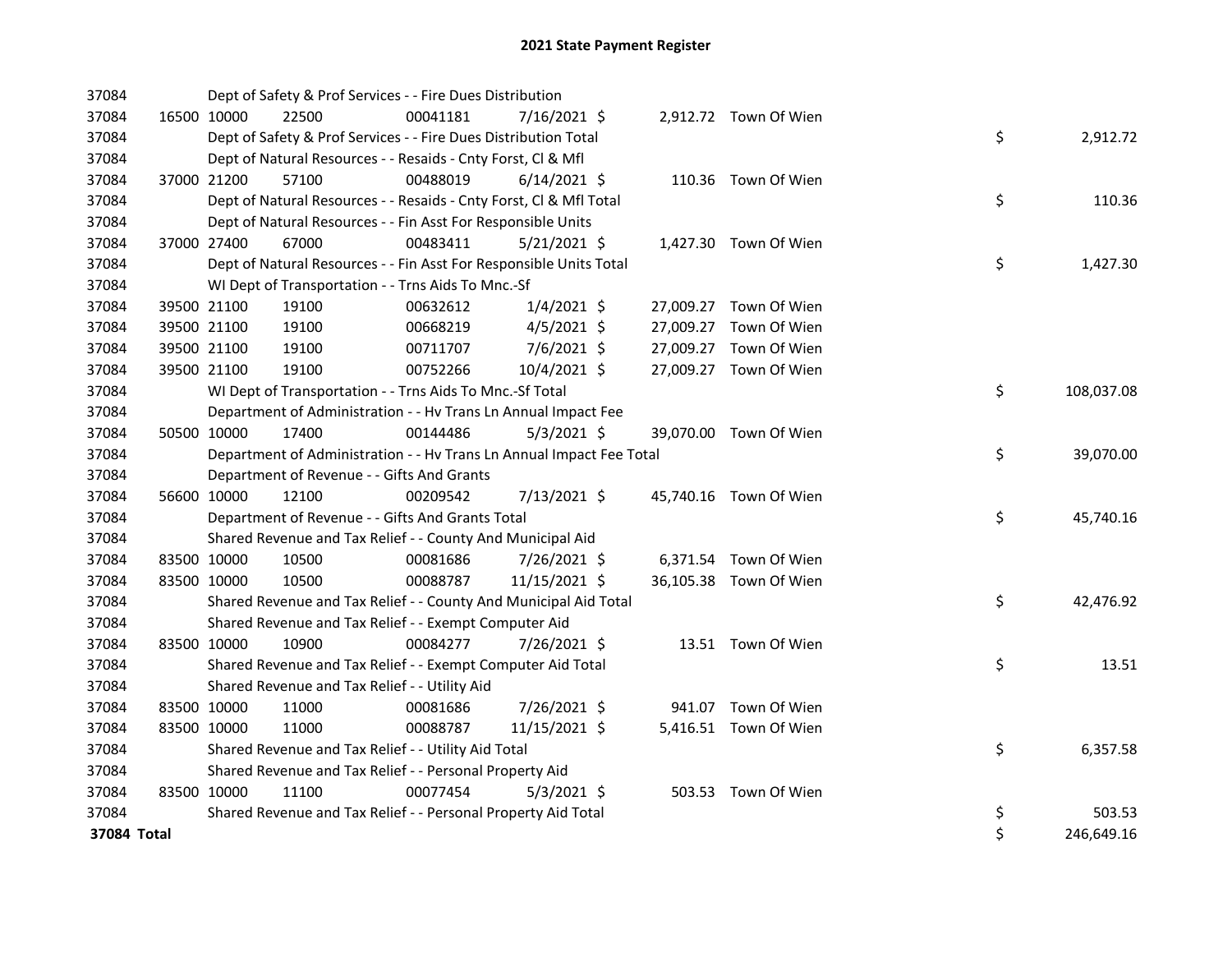| 37102 |             | Dept of Safety & Prof Services - - Fire Dues Distribution             |          |                |  |                              |    |            |
|-------|-------------|-----------------------------------------------------------------------|----------|----------------|--|------------------------------|----|------------|
| 37102 | 16500 10000 | 22500                                                                 | 00041127 | 7/16/2021 \$   |  | 2,898.57 Athens, Village of  |    |            |
| 37102 |             | Dept of Safety & Prof Services - - Fire Dues Distribution Total       |          |                |  |                              | \$ | 2,898.57   |
| 37102 |             | Dept of Natural Resources - - Resaids - Cnty Forst, Cl & Mfl          |          |                |  |                              |    |            |
| 37102 | 37000 21200 | 57100                                                                 | 00488020 | $6/14/2021$ \$ |  | 16.00 Athens, Village of     |    |            |
| 37102 |             | Dept of Natural Resources - - Resaids - Cnty Forst, Cl & Mfl Total    |          |                |  |                              | \$ | 16.00      |
| 37102 |             | Dept of Natural Resources - - Resaids - Urban Forestry Grant          |          |                |  |                              |    |            |
| 37102 | 37000 21200 | 58700                                                                 | 00526964 | 12/30/2021 \$  |  | 5,000.00 Athens, Village of  |    |            |
| 37102 |             | Dept of Natural Resources - - Resaids - Urban Forestry Grant Total    |          |                |  |                              | \$ | 5,000.00   |
| 37102 |             | Dept of Natural Resources - - Fin Asst For Responsible Units          |          |                |  |                              |    |            |
| 37102 | 37000 27400 | 67000                                                                 | 00483081 | $5/21/2021$ \$ |  | 3,612.24 Athens, Village of  |    |            |
| 37102 |             | Dept of Natural Resources - - Fin Asst For Responsible Units Total    |          |                |  |                              | \$ | 3,612.24   |
| 37102 |             | WI Dept of Transportation - - Trns Aids To Mnc.-Sf                    |          |                |  |                              |    |            |
| 37102 | 39500 21100 | 19100                                                                 | 00632613 | $1/4/2021$ \$  |  | 26,807.39 Athens, Village of |    |            |
| 37102 | 39500 21100 | 19100                                                                 | 00668220 | $4/5/2021$ \$  |  | 26,807.39 Athens, Village of |    |            |
| 37102 | 39500 21100 | 19100                                                                 | 00711708 | 7/6/2021 \$    |  | 26,807.39 Athens, Village of |    |            |
| 37102 | 39500 21100 | 19100                                                                 | 00752267 | 10/4/2021 \$   |  | 26,807.40 Athens, Village of |    |            |
| 37102 |             | WI Dept of Transportation - - Trns Aids To Mnc.-Sf Total              |          |                |  |                              | \$ | 107,229.57 |
| 37102 |             | WI Dept of Transportation - - Loc Rd Imp Prg St Fd                    |          |                |  |                              |    |            |
| 37102 | 39500 21100 | 27800                                                                 | 00712761 | 6/23/2021 \$   |  | 41,416.79 Athens, Village of |    |            |
| 37102 |             | WI Dept of Transportation - - Loc Rd Imp Prg St Fd Total              |          |                |  |                              | \$ | 41,416.79  |
| 37102 |             | Department of Justice - - Officer training reimbursement              |          |                |  |                              |    |            |
| 37102 | 45500 10000 | 21400                                                                 | 00104691 | 11/12/2021 \$  |  | 480.00 Athens, Village of    |    |            |
| 37102 |             | Department of Justice - - Officer training reimbursement Total        |          |                |  |                              | \$ | 480.00     |
| 37102 |             | Department of Justice - - Federal Aid, Local Assistance               |          |                |  |                              |    |            |
| 37102 | 45500 10000 | 25100                                                                 | 00103406 | $10/5/2021$ \$ |  | 5,700.00 Athens, Village of  |    |            |
| 37102 |             | Department of Justice - - Federal Aid, Local Assistance Total         |          |                |  |                              | \$ | 5,700.00   |
| 37102 |             | Department of Revenue - - Gifts And Grants                            |          |                |  |                              |    |            |
| 37102 | 56600 10000 | 12100                                                                 | 00207039 | $6/25/2021$ \$ |  | 56,364.02 Athens, Village of |    |            |
| 37102 |             | Department of Revenue - - Gifts And Grants Total                      |          |                |  |                              | \$ | 56,364.02  |
| 37102 |             | Department of Revenue - - Misc Revenue Holding Clearing               |          |                |  |                              |    |            |
| 37102 | 56600 10000 | 99500                                                                 | 00195402 | $3/16/2021$ \$ |  | 999.00 Athens, Village of    |    |            |
| 37102 | 56600 10000 | 99500                                                                 | 00197245 | $4/5/2021$ \$  |  | 201.00 Athens, Village of    |    |            |
| 37102 |             | Department of Revenue - - Misc Revenue Holding Clearing Total         |          |                |  |                              | \$ | 1,200.00   |
| 37102 |             | Shared Revenue and Tax Relief - - Expenditure Restraint Program       |          |                |  |                              |    |            |
| 37102 | 83500 10000 | 10100                                                                 | 00081687 | 7/26/2021 \$   |  | 6,472.14 Athens, Village of  |    |            |
| 37102 |             | Shared Revenue and Tax Relief - - Expenditure Restraint Program Total |          |                |  |                              | \$ | 6,472.14   |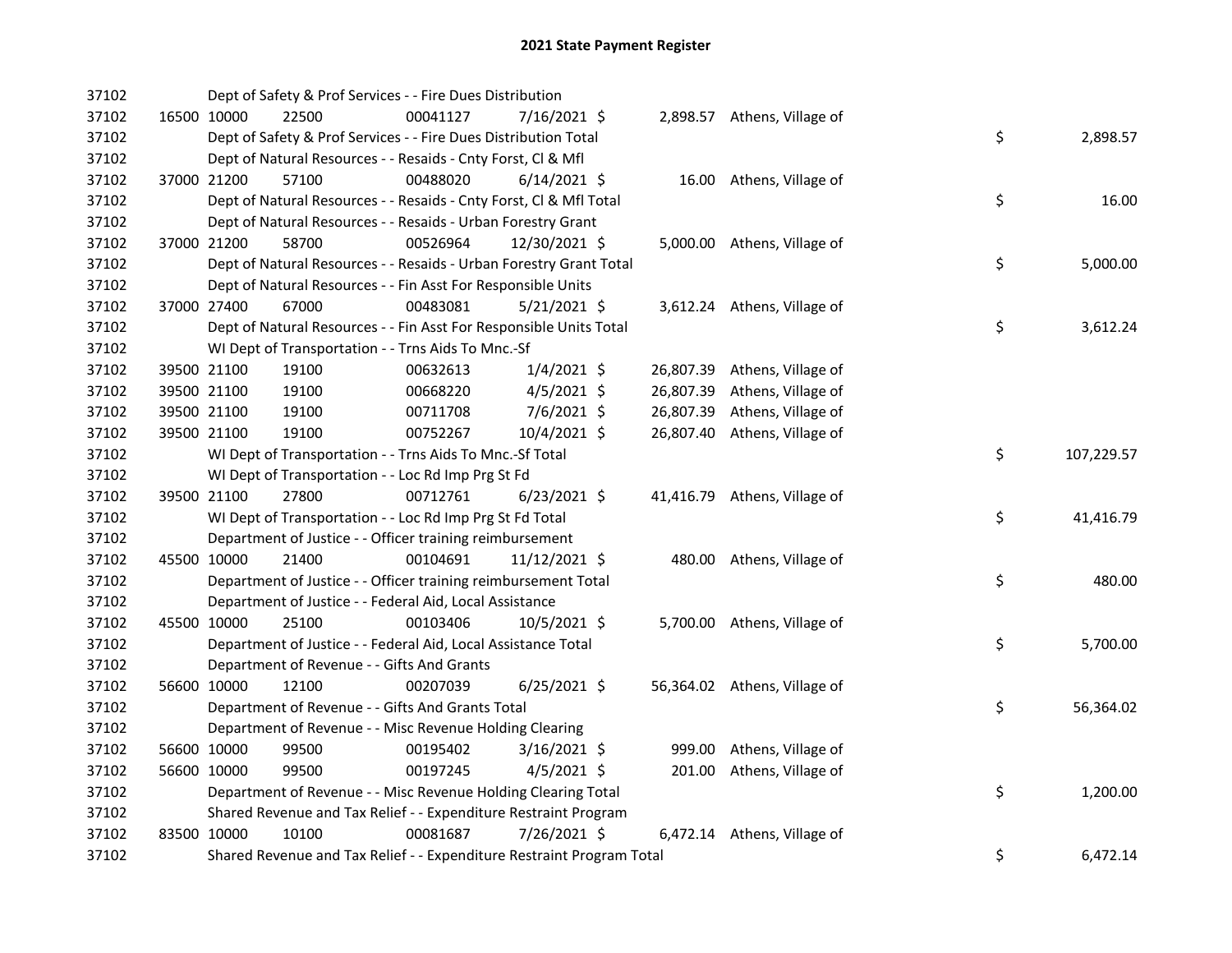| 37102       |       |             | Shared Revenue and Tax Relief - - County And Municipal Aid                    |          |                |            |                    |    |            |
|-------------|-------|-------------|-------------------------------------------------------------------------------|----------|----------------|------------|--------------------|----|------------|
| 37102       |       | 83500 10000 | 10500                                                                         | 00081687 | 7/26/2021 \$   | 40,520.25  | Athens, Village of |    |            |
| 37102       |       | 83500 10000 | 10500                                                                         | 00088788 | 11/15/2021 \$  | 229,614.76 | Athens, Village of |    |            |
| 37102       |       |             | Shared Revenue and Tax Relief - - County And Municipal Aid Total              |          |                |            |                    | \$ | 270,135.01 |
| 37102       |       |             | Shared Revenue and Tax Relief - - Exempt Computer Aid                         |          |                |            |                    |    |            |
| 37102       |       | 83500 10000 | 10900                                                                         | 00084278 | 7/26/2021 \$   | 1,274.13   | Athens, Village of |    |            |
| 37102       |       | 83500 10000 | 10900                                                                         | 00085820 | 7/26/2021 \$   | 616.18     | Athens, Village of |    |            |
| 37102       |       |             | Shared Revenue and Tax Relief - - Exempt Computer Aid Total                   |          |                |            |                    | \$ | 1,890.31   |
| 37102       |       |             | Shared Revenue and Tax Relief - - Utility Aid                                 |          |                |            |                    |    |            |
| 37102       |       | 83500 10000 | 11000                                                                         | 00081687 | 7/26/2021 \$   | 31.46      | Athens, Village of |    |            |
| 37102       |       | 83500 10000 | 11000                                                                         | 00088788 | 11/15/2021 \$  | 181.92     | Athens, Village of |    |            |
| 37102       |       |             | Shared Revenue and Tax Relief - - Utility Aid Total                           |          |                |            |                    | \$ | 213.38     |
| 37102       |       |             | Shared Revenue and Tax Relief - - Personal Property Aid                       |          |                |            |                    |    |            |
| 37102       |       | 83500 10000 | 11100                                                                         | 00077455 | $5/3/2021$ \$  | 4,256.85   | Athens, Village of |    |            |
| 37102       |       | 83500 10000 | 11100                                                                         | 00078907 | $5/3/2021$ \$  | 70,777.32  | Athens, Village of |    |            |
| 37102       |       |             | Shared Revenue and Tax Relief - - Personal Property Aid Total                 |          |                |            |                    | \$ | 75,034.17  |
| 37102       |       |             | Shared Revenue and Tax Relief - - State Aid; Video Service Provider Fee       |          |                |            |                    |    |            |
| 37102       | 83500 | 10000       | 11200                                                                         | 00083024 | $7/26/2021$ \$ | 2,381.53   | Athens, Village of |    |            |
| 37102       |       |             | Shared Revenue and Tax Relief - - State Aid; Video Service Provider Fee Total |          |                |            |                    | \$ | 2,381.53   |
| 37102       |       |             | Shared Revenue and Tax Relief - - Lottery & Gaming Credit                     |          |                |            |                    |    |            |
| 37102       |       | 83500 52100 | 36300                                                                         | 00074280 | $3/22/2021$ \$ | 447.09     | Athens, Village of |    |            |
| 37102       |       |             | Shared Revenue and Tax Relief - - Lottery & Gaming Credit Total               |          |                |            |                    | \$ | 447.09     |
| 37102 Total |       |             |                                                                               |          |                |            |                    | \$ | 580,490.82 |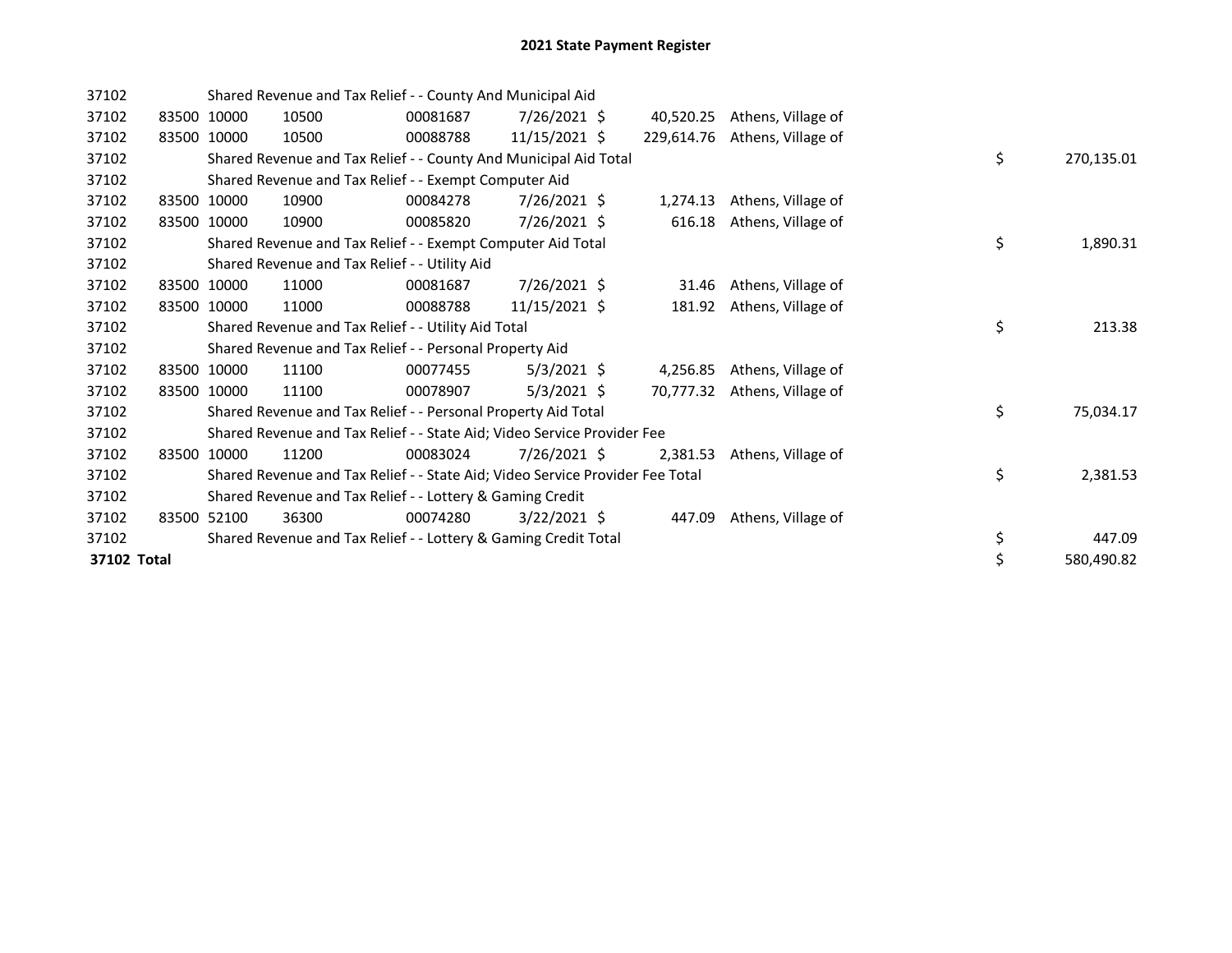| 37104       |             | WI Dept of Transportation - - Loc Rd Imp Prg St Fd            |          |                |          |                        |                 |
|-------------|-------------|---------------------------------------------------------------|----------|----------------|----------|------------------------|-----------------|
| 37104       | 39500 21100 | 27800                                                         | 00758848 | $10/7/2021$ \$ | 7,710.00 | Birnamwood, Village of |                 |
| 37104       | 39500 21100 | 27800                                                         | 00758854 | $10/7/2021$ \$ | 7,277.50 | Birnamwood, Village of |                 |
| 37104       |             | WI Dept of Transportation - - Loc Rd Imp Prg St Fd Total      |          |                |          |                        | \$<br>14,987.50 |
| 37104       |             | Department of Revenue - - Misc Revenue Holding Clearing       |          |                |          |                        |                 |
| 37104       | 56600 10000 | 99500                                                         | 00192935 | $3/1/2021$ \$  | 2,034.95 | Birnamwood, Village of |                 |
| 37104       | 56600 10000 | 99500                                                         | 00194313 | $3/8/2021$ \$  | 114.60   | Birnamwood, Village of |                 |
| 37104       | 56600 10000 | 99500                                                         | 00195169 | $3/15/2021$ \$ | 429.00   | Birnamwood, Village of |                 |
| 37104       | 56600 10000 | 99500                                                         | 00195977 | $3/22/2021$ \$ | 198.00   | Birnamwood, Village of |                 |
| 37104       | 56600 10000 | 99500                                                         | 00196653 | $3/29/2021$ \$ | 896.00   | Birnamwood, Village of |                 |
| 37104       | 56600 10000 | 99500                                                         | 00197396 | $4/5/2021$ \$  | 34.00    | Birnamwood, Village of |                 |
| 37104       | 56600 10000 | 99500                                                         | 00198584 | $4/12/2021$ \$ | 64.00    | Birnamwood, Village of |                 |
| 37104       | 56600 10000 | 99500                                                         | 00199327 | $4/20/2021$ \$ | 149.00   | Birnamwood, Village of |                 |
| 37104       | 56600 10000 | 99500                                                         | 00199973 | $4/26/2021$ \$ | 1,418.00 | Birnamwood, Village of |                 |
| 37104       | 56600 10000 | 99500                                                         | 00202391 | 5/17/2021 \$   | 16.00    | Birnamwood, Village of |                 |
| 37104       | 56600 10000 | 99500                                                         | 00203129 | 5/24/2021 \$   | 247.97   | Birnamwood, Village of |                 |
| 37104       |             | Department of Revenue - - Misc Revenue Holding Clearing Total |          |                |          |                        | \$<br>5,601.52  |
| 37104 Total |             |                                                               |          |                |          |                        | \$<br>20,589.02 |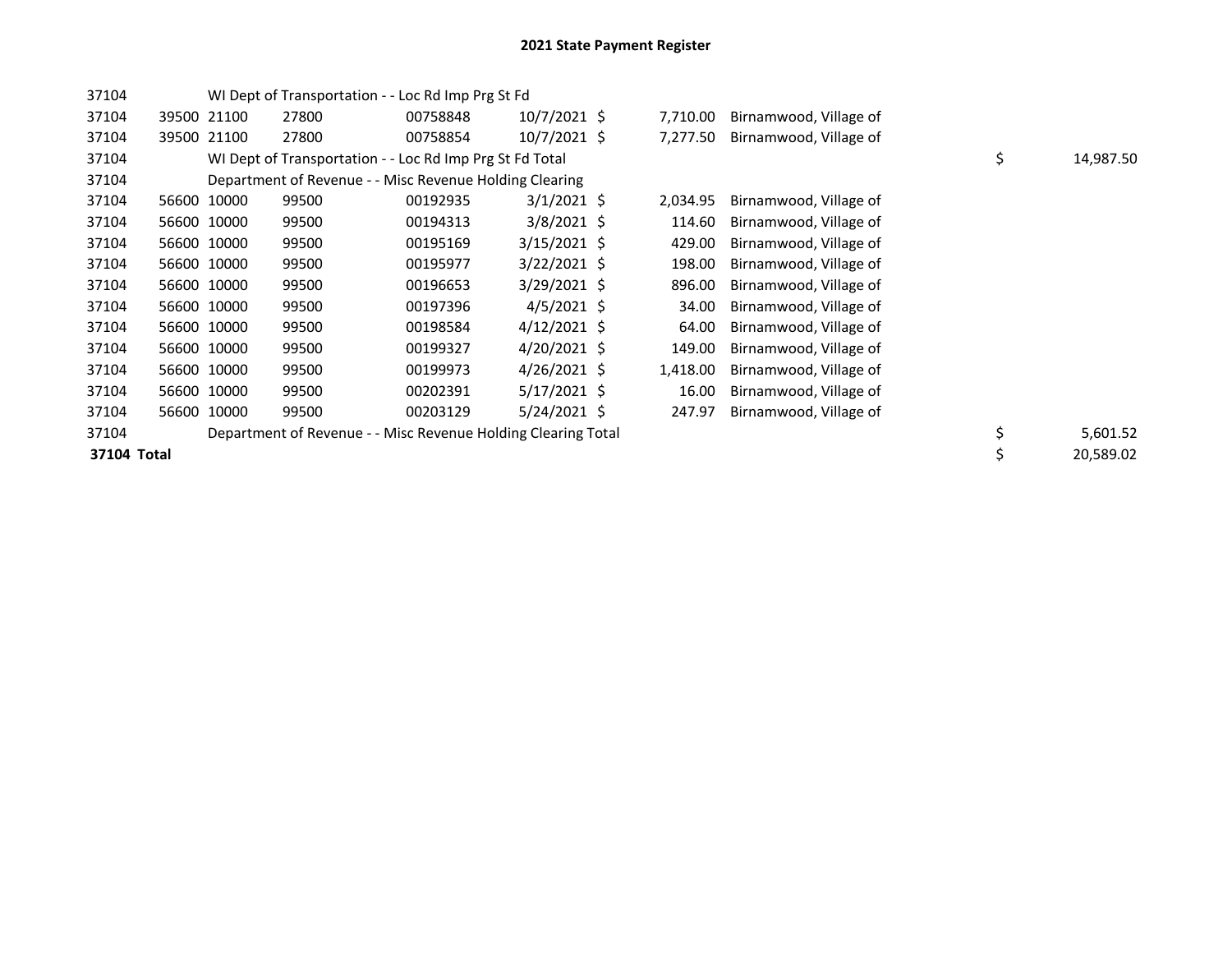## 2021 State Payment Register

| 37116       |             |             | Shared Revenue and Tax Relief - - Exempt Computer Aid         |          |              |        |                       |        |
|-------------|-------------|-------------|---------------------------------------------------------------|----------|--------------|--------|-----------------------|--------|
| 37116       |             | 83500 10000 | 10900                                                         | 00084279 | 7/26/2021 \$ | 47.81  | Village Of Dorchester |        |
| 37116       |             |             | Shared Revenue and Tax Relief - - Exempt Computer Aid Total   |          |              |        |                       | 47.81  |
| 37116       |             |             | Shared Revenue and Tax Relief - - Personal Property Aid       |          |              |        |                       |        |
| 37116       | 83500 10000 |             | 11100                                                         | 00077456 | 5/3/2021 \$  | 120.56 | Village Of Dorchester |        |
| 37116       |             |             | Shared Revenue and Tax Relief - - Personal Property Aid Total |          |              |        |                       | 120.56 |
| 37116 Total |             |             |                                                               |          |              |        |                       | 168.37 |
|             |             |             |                                                               |          |              |        |                       |        |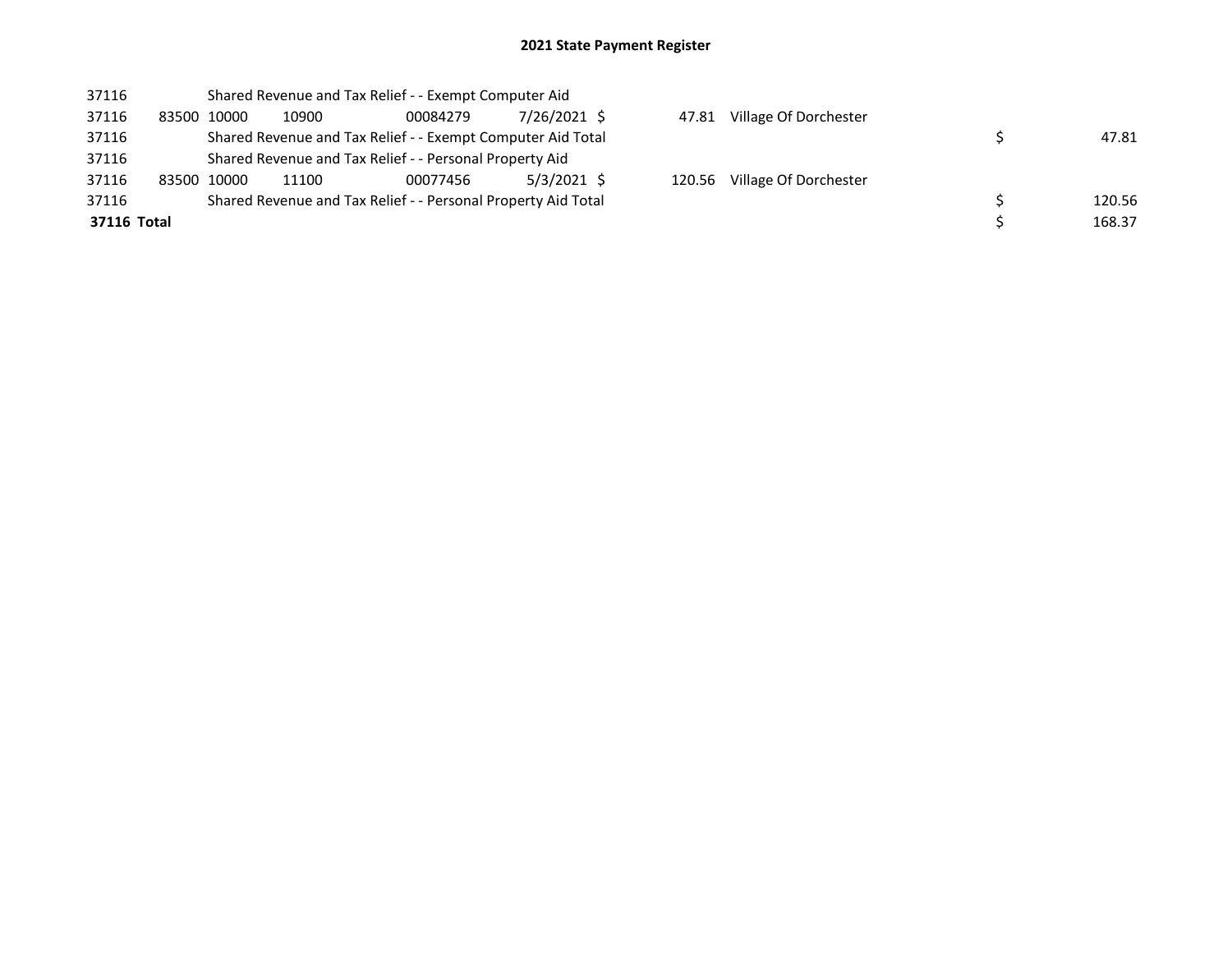| 37121 |             | Dept of Safety & Prof Services - - Fire Dues Distribution             |          |                |       |                            |                 |
|-------|-------------|-----------------------------------------------------------------------|----------|----------------|-------|----------------------------|-----------------|
| 37121 |             | 16500 10000<br>22500                                                  | 00041138 | 7/16/2021 \$   |       | 3,842.26 Village Of Edgar  |                 |
| 37121 |             | Dept of Safety & Prof Services - - Fire Dues Distribution Total       |          |                |       |                            | \$<br>3,842.26  |
| 37121 |             | Dept of Natural Resources - - Fin Asst For Responsible Units          |          |                |       |                            |                 |
| 37121 |             | 37000 27400<br>67000                                                  | 00483565 | $5/21/2021$ \$ |       | 5,118.00 Village Of Edgar  |                 |
| 37121 |             | Dept of Natural Resources - - Fin Asst For Responsible Units Total    |          |                |       |                            | \$<br>5,118.00  |
| 37121 |             | Dept of Natural Resources - - Recycling Consolidation Grants          |          |                |       |                            |                 |
| 37121 | 37000 27400 | 67300                                                                 | 00483565 | $5/21/2021$ \$ |       | 376.97 Village Of Edgar    |                 |
| 37121 |             | Dept of Natural Resources - - Recycling Consolidation Grants Total    |          |                |       |                            | \$<br>376.97    |
| 37121 |             | WI Dept of Transportation - - Trns Aids To Mnc.-Sf                    |          |                |       |                            |                 |
| 37121 |             | 39500 21100<br>19100                                                  | 00632614 | $1/4/2021$ \$  |       | 21,567.09 Village Of Edgar |                 |
| 37121 |             | 39500 21100<br>19100                                                  | 00668221 | $4/5/2021$ \$  |       | 21,567.09 Village Of Edgar |                 |
| 37121 | 39500 21100 | 19100                                                                 | 00711709 | 7/6/2021 \$    |       | 21,567.09 Village Of Edgar |                 |
| 37121 | 39500 21100 | 19100                                                                 | 00752268 | 10/4/2021 \$   |       | 21,567.09 Village Of Edgar |                 |
| 37121 |             | WI Dept of Transportation - - Trns Aids To Mnc.-Sf Total              |          |                |       |                            | \$<br>86,268.36 |
| 37121 |             | Department of Justice - - Officer training reimbursement              |          |                |       |                            |                 |
| 37121 | 45500 10000 | 21400                                                                 | 00105017 | 11/15/2021 \$  |       | 480.00 Village Of Edgar    |                 |
| 37121 |             | Department of Justice - - Officer training reimbursement Total        |          |                |       |                            | \$<br>480.00    |
| 37121 |             | Department of Justice - - Federal Aid, Local Assistance               |          |                |       |                            |                 |
| 37121 |             | 45500 10000<br>25100                                                  | 00097553 | 4/30/2021 \$   |       | 5,415.08 Village Of Edgar  |                 |
| 37121 | 45500 10000 | 25100                                                                 | 00100780 | $8/2/2021$ \$  | 26.88 | Village Of Edgar           |                 |
| 37121 | 45500 10000 | 25100                                                                 | 00104115 | 10/25/2021 \$  |       | 1,099.60 Village Of Edgar  |                 |
| 37121 |             | Department of Justice - - Federal Aid, Local Assistance Total         |          |                |       |                            | \$<br>6,541.56  |
| 37121 |             | Department of Justice - - Gifts, Grants And Proceeds                  |          |                |       |                            |                 |
| 37121 |             | 45500 10000<br>32100                                                  | 00101279 | $8/13/2021$ \$ |       | 150.00 Village Of Edgar    |                 |
| 37121 |             | Department of Justice - - Gifts, Grants And Proceeds Total            |          |                |       |                            | \$<br>150.00    |
| 37121 |             | Public Defender Board - - Trial Representation                        |          |                |       |                            |                 |
| 37121 |             | 10300<br>55000 10000                                                  | 00292848 | $6/9/2021$ \$  |       | 5.60 Village Of Edgar      |                 |
| 37121 |             | Public Defender Board - - Trial Representation Total                  |          |                |       |                            | \$<br>5.60      |
| 37121 |             | Department of Revenue - - Gifts And Grants                            |          |                |       |                            |                 |
| 37121 |             | 56600 10000<br>12100                                                  | 00207040 | $6/25/2021$ \$ |       | 75,466.03 Village Of Edgar |                 |
| 37121 |             | Department of Revenue - - Gifts And Grants Total                      |          |                |       |                            | \$<br>75,466.03 |
| 37121 |             | Shared Revenue and Tax Relief - - Expenditure Restraint Program       |          |                |       |                            |                 |
| 37121 | 83500 10000 | 10100                                                                 | 00081688 | 7/26/2021 \$   |       | 244.09 Village Of Edgar    |                 |
| 37121 |             | Shared Revenue and Tax Relief - - Expenditure Restraint Program Total |          |                |       |                            | \$<br>244.09    |
| 37121 |             | Shared Revenue and Tax Relief - - County And Municipal Aid            |          |                |       |                            |                 |
| 37121 | 83500 10000 | 10500                                                                 | 00081688 | 7/26/2021 \$   |       | 48,977.66 Village Of Edgar |                 |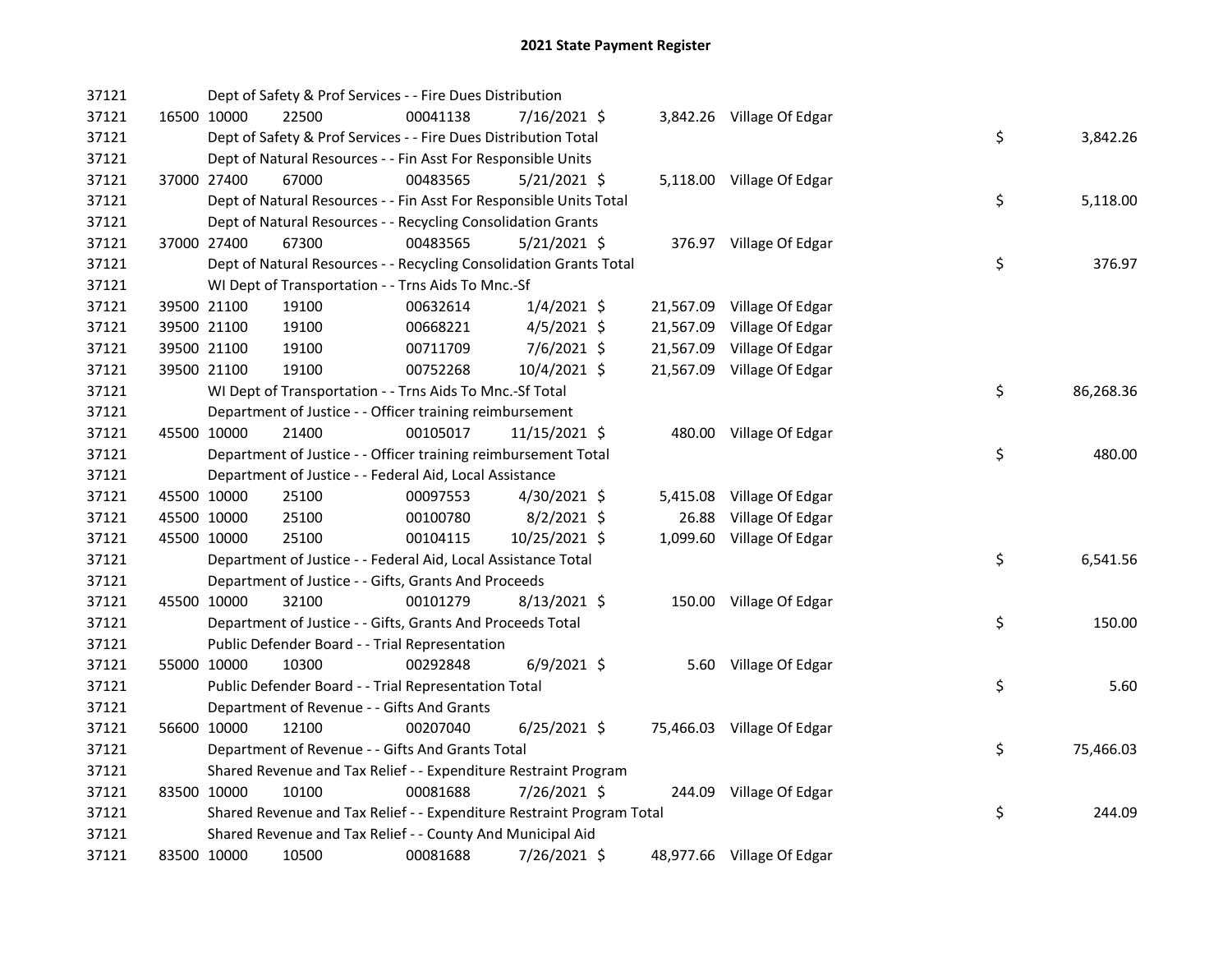| 37121       | 83500 10000 | 10500                                                                         | 00088789 | 11/15/2021 \$  | 277,540.09 | Village Of Edgar |    |            |
|-------------|-------------|-------------------------------------------------------------------------------|----------|----------------|------------|------------------|----|------------|
| 37121       |             | Shared Revenue and Tax Relief - - County And Municipal Aid Total              |          |                |            |                  | \$ | 326,517.75 |
| 37121       |             | Shared Revenue and Tax Relief - - Exempt Computer Aid                         |          |                |            |                  |    |            |
| 37121       | 83500 10000 | 10900                                                                         | 00084280 | 7/26/2021 \$   | 1,178.52   | Village Of Edgar |    |            |
| 37121       | 83500 10000 | 10900                                                                         | 00085821 | 7/26/2021 \$   | 320.44     | Village Of Edgar |    |            |
| 37121       |             | Shared Revenue and Tax Relief - - Exempt Computer Aid Total                   |          |                |            |                  | \$ | 1,498.96   |
| 37121       |             | Shared Revenue and Tax Relief - - Personal Property Aid                       |          |                |            |                  |    |            |
| 37121       | 83500 10000 | 11100                                                                         | 00077457 | $5/3/2021$ \$  | 1,536.17   | Village Of Edgar |    |            |
| 37121       | 83500 10000 | 11100                                                                         | 00078908 | $5/3/2021$ \$  | 785.80     | Village Of Edgar |    |            |
| 37121       |             | Shared Revenue and Tax Relief - - Personal Property Aid Total                 |          |                |            |                  | \$ | 2,321.97   |
| 37121       |             | Shared Revenue and Tax Relief - - State Aid; Video Service Provider Fee       |          |                |            |                  |    |            |
| 37121       | 83500 10000 | 11200                                                                         | 00083025 | 7/26/2021 \$   | 3,066.67   | Village Of Edgar |    |            |
| 37121       |             | Shared Revenue and Tax Relief - - State Aid; Video Service Provider Fee Total |          |                |            |                  | \$ | 3,066.67   |
| 37121       |             | Shared Revenue and Tax Relief - - Lottery & Gaming Credit                     |          |                |            |                  |    |            |
| 37121       | 83500 52100 | 36300                                                                         | 00074281 | $3/22/2021$ \$ | 8,086.92   | Village Of Edgar |    |            |
| 37121       |             | Shared Revenue and Tax Relief - - Lottery & Gaming Credit Total               |          |                |            |                  | \$ | 8,086.92   |
| 37121 Total |             |                                                                               |          |                |            |                  |    | 519,985.14 |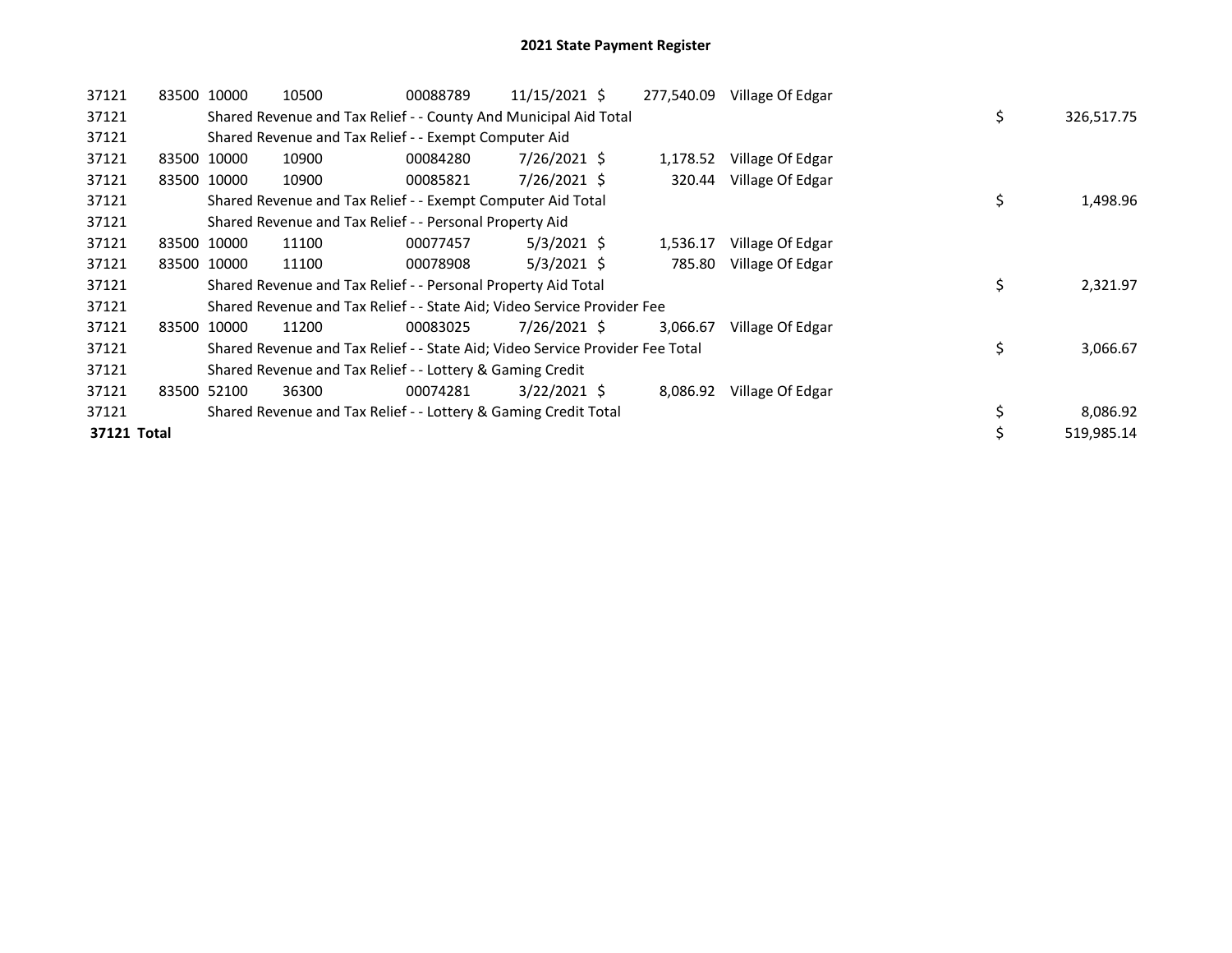| 37122       |             | Dept of Safety & Prof Services - - Fire Dues Distribution          |          |                |           |                              |    |           |
|-------------|-------------|--------------------------------------------------------------------|----------|----------------|-----------|------------------------------|----|-----------|
| 37122       | 16500 10000 | 22500                                                              | 00041140 | $7/16/2021$ \$ |           | 372.24 Village Of Elderon    |    |           |
| 37122       |             | Dept of Safety & Prof Services - - Fire Dues Distribution Total    |          |                |           |                              | \$ | 372.24    |
| 37122       |             | Dept of Natural Resources - - Resaids - Urban Forestry Grant       |          |                |           |                              |    |           |
| 37122       | 37000 21200 | 58700                                                              | 00504815 | 8/24/2021 \$   |           | 3,682.71 Village Of Elderon  |    |           |
| 37122       |             | Dept of Natural Resources - - Resaids - Urban Forestry Grant Total |          |                |           |                              | \$ | 3,682.71  |
| 37122       |             | Dept of Natural Resources - - Fin Asst For Responsible Units       |          |                |           |                              |    |           |
| 37122       | 37000 27400 | 67000                                                              | 00483021 | $5/21/2021$ \$ |           | 653.82 Village Of Elderon    |    |           |
| 37122       |             | Dept of Natural Resources - - Fin Asst For Responsible Units Total |          |                |           |                              | \$ | 653.82    |
| 37122       |             | WI Dept of Transportation - - Trns Aids To Mnc.-Sf                 |          |                |           |                              |    |           |
| 37122       | 39500 21100 | 19100                                                              | 00632615 | $1/4/2021$ \$  | 940.06    | Village Of Elderon           |    |           |
| 37122       | 39500 21100 | 19100                                                              | 00668222 | $4/5/2021$ \$  | 940.06    | Village Of Elderon           |    |           |
| 37122       | 39500 21100 | 19100                                                              | 00711710 | $7/6/2021$ \$  | 940.06    | Village Of Elderon           |    |           |
| 37122       | 39500 21100 | 19100                                                              | 00752269 | 10/4/2021 \$   | 940.09    | Village Of Elderon           |    |           |
| 37122       |             | WI Dept of Transportation - - Trns Aids To Mnc.-Sf Total           |          |                |           |                              | \$ | 3,760.27  |
| 37122       |             | Department of Revenue - - Gifts And Grants                         |          |                |           |                              |    |           |
| 37122       | 56600 10000 | 12100                                                              | 00207041 | $6/25/2021$ \$ |           | 11,199.54 Village Of Elderon |    |           |
| 37122       |             | Department of Revenue - - Gifts And Grants Total                   |          |                |           |                              | \$ | 11,199.54 |
| 37122       |             | Shared Revenue and Tax Relief - - County And Municipal Aid         |          |                |           |                              |    |           |
| 37122       | 83500 10000 | 10500                                                              | 00081689 | 7/26/2021 \$   | 5,614.63  | Village Of Elderon           |    |           |
| 37122       | 83500 10000 | 10500                                                              | 00088790 | 11/15/2021 \$  | 31,816.21 | Village Of Elderon           |    |           |
| 37122       |             | Shared Revenue and Tax Relief - - County And Municipal Aid Total   |          |                |           |                              | \$ | 37,430.84 |
| 37122       |             | Shared Revenue and Tax Relief - - Personal Property Aid            |          |                |           |                              |    |           |
| 37122       | 83500 10000 | 11100                                                              | 00077458 | $5/3/2021$ \$  | 3.05      | Village Of Elderon           |    |           |
| 37122       |             | Shared Revenue and Tax Relief - - Personal Property Aid Total      |          |                |           |                              | \$ | 3.05      |
| 37122 Total |             |                                                                    |          |                |           |                              | \$ | 57,102.47 |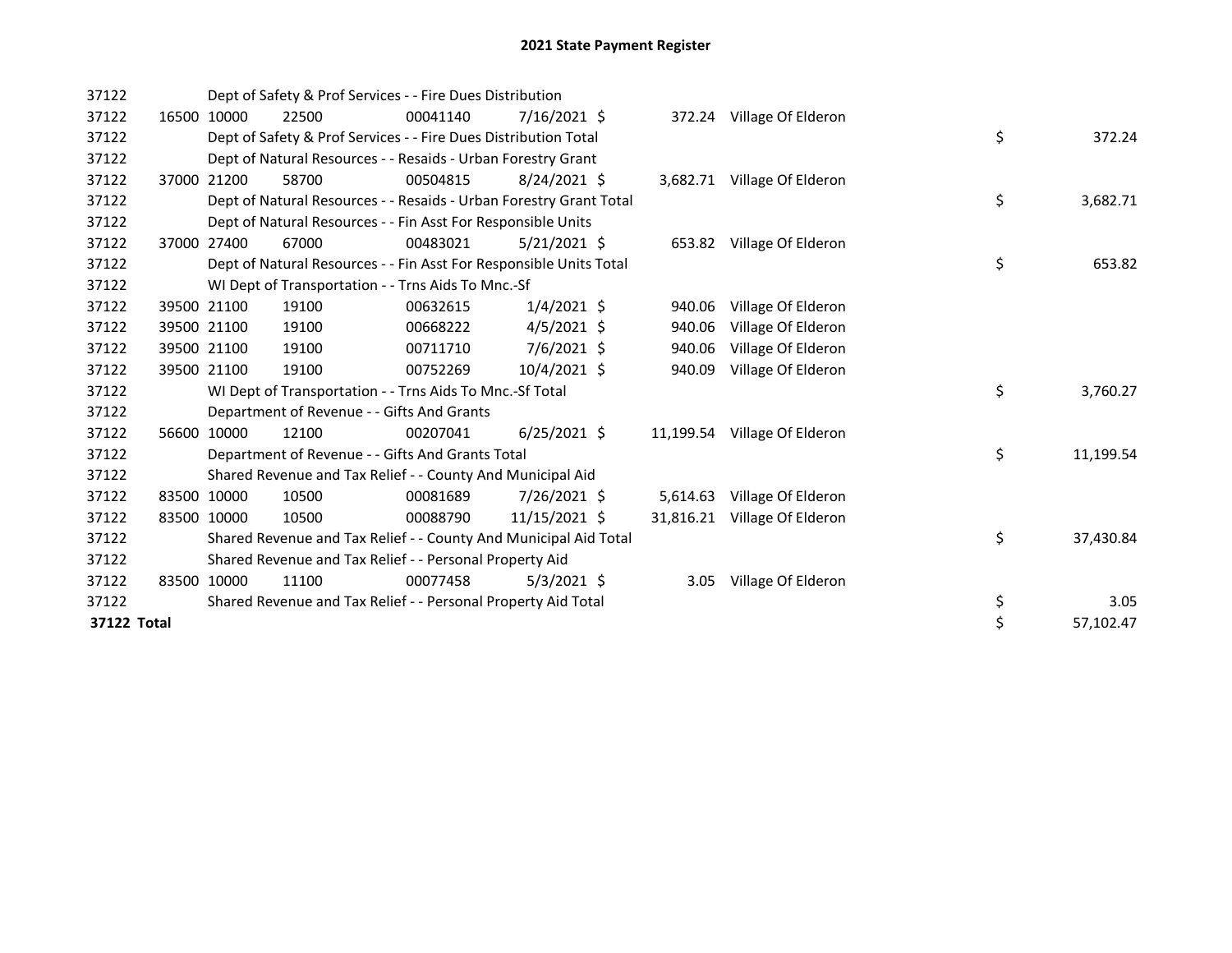| 37126       |             | Dept of Safety & Prof Services - - Fire Dues Distribution          |          |                |          |                              |    |           |
|-------------|-------------|--------------------------------------------------------------------|----------|----------------|----------|------------------------------|----|-----------|
| 37126       | 16500 10000 | 22500                                                              | 00041142 | $7/16/2021$ \$ |          | 371.88 Village Of Fenwood    |    |           |
| 37126       |             | Dept of Safety & Prof Services - - Fire Dues Distribution Total    |          |                |          |                              | \$ | 371.88    |
| 37126       |             | Dept of Natural Resources - - Fin Asst For Responsible Units       |          |                |          |                              |    |           |
| 37126       | 37000 27400 | 67000                                                              | 00483479 | $5/21/2021$ \$ |          | 283.72 Village Of Fenwood    |    |           |
| 37126       |             | Dept of Natural Resources - - Fin Asst For Responsible Units Total |          |                |          |                              | \$ | 283.72    |
| 37126       |             | WI Dept of Transportation - - Trns Aids To Mnc.-Sf                 |          |                |          |                              |    |           |
| 37126       | 39500 21100 | 19100                                                              | 00632616 | $1/4/2021$ \$  | 1,333.71 | Village Of Fenwood           |    |           |
| 37126       | 39500 21100 | 19100                                                              | 00668223 | $4/5/2021$ \$  | 1,333.71 | Village Of Fenwood           |    |           |
| 37126       | 39500 21100 | 19100                                                              | 00711711 | 7/6/2021 \$    | 1,333.71 | Village Of Fenwood           |    |           |
| 37126       | 39500 21100 | 19100                                                              | 00752270 | 10/4/2021 \$   | 1,333.71 | Village Of Fenwood           |    |           |
| 37126       |             | WI Dept of Transportation - - Trns Aids To Mnc.-Sf Total           |          |                |          |                              | \$ | 5,334.84  |
| 37126       |             | Department of Revenue - - Gifts And Grants                         |          |                |          |                              |    |           |
| 37126       | 56600 10000 | 12100                                                              | 00209543 | 7/13/2021 \$   |          | 8,111.81 Village Of Fenwood  |    |           |
| 37126       |             | Department of Revenue - - Gifts And Grants Total                   |          |                |          |                              | \$ | 8,111.81  |
| 37126       |             | Shared Revenue and Tax Relief - - County And Municipal Aid         |          |                |          |                              |    |           |
| 37126       | 83500 10000 | 10500                                                              | 00081690 | 7/26/2021 \$   |          | 8,842.58 Village Of Fenwood  |    |           |
| 37126       | 83500 10000 | 10500                                                              | 00088791 | 11/15/2021 \$  |          | 50,107.95 Village Of Fenwood |    |           |
| 37126       |             | Shared Revenue and Tax Relief - - County And Municipal Aid Total   |          |                |          |                              | \$ | 58,950.53 |
| 37126       |             | Shared Revenue and Tax Relief - - Exempt Computer Aid              |          |                |          |                              |    |           |
| 37126       | 83500 10000 | 10900                                                              | 00084281 | 7/26/2021 \$   | 5.19     | Village Of Fenwood           |    |           |
| 37126       |             | Shared Revenue and Tax Relief - - Exempt Computer Aid Total        |          |                |          |                              | \$ | 5.19      |
| 37126       |             | Shared Revenue and Tax Relief - - Personal Property Aid            |          |                |          |                              |    |           |
| 37126       | 83500 10000 | 11100                                                              | 00077459 | $5/3/2021$ \$  | 58.09    | Village Of Fenwood           |    |           |
| 37126       |             | Shared Revenue and Tax Relief - - Personal Property Aid Total      |          |                |          |                              | \$ | 58.09     |
| 37126 Total |             |                                                                    |          |                |          |                              | \$ | 73,116.06 |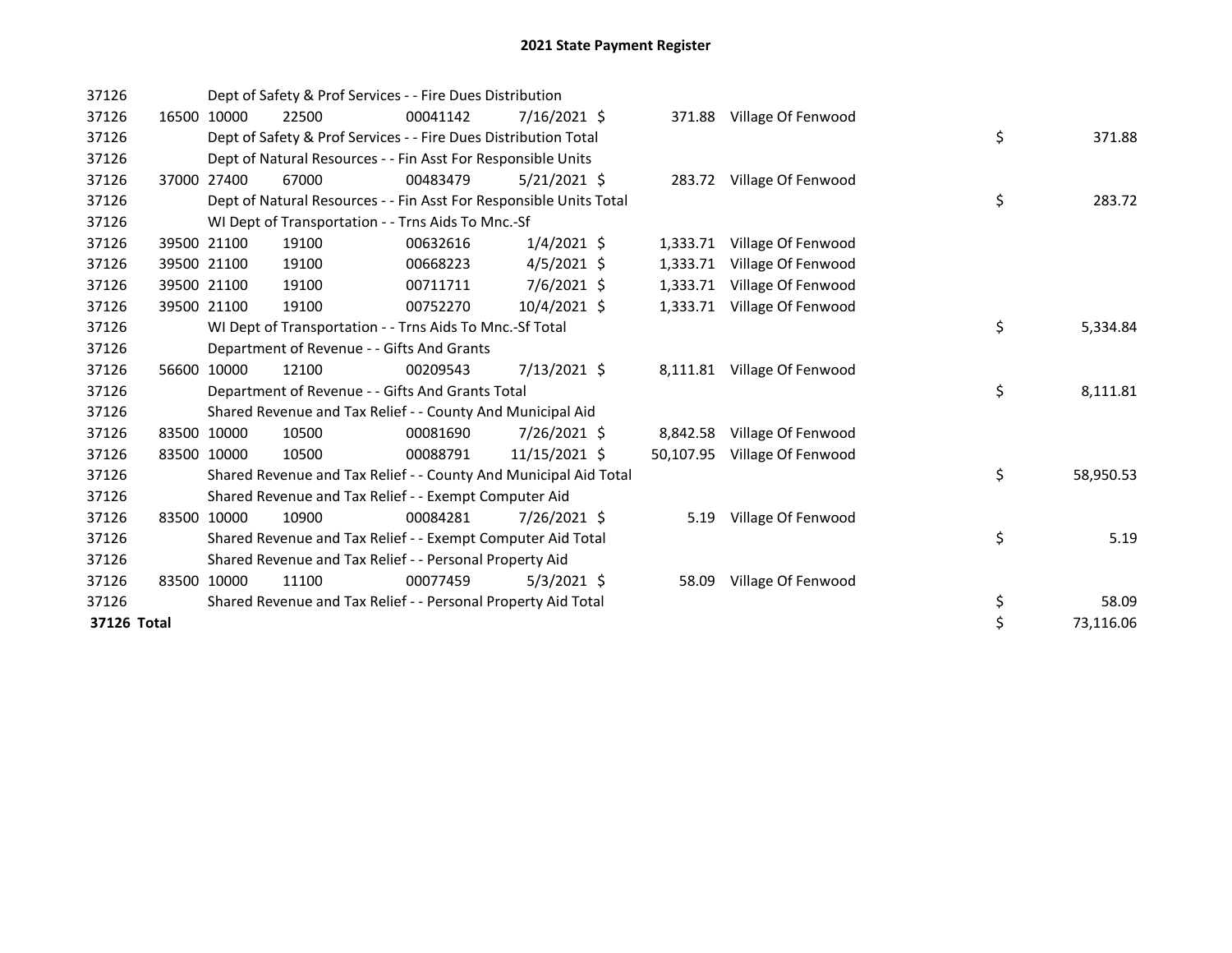| 37136 |             | Dept of Safety & Prof Services - - Fire Dues Distribution                       |           |                |          |                             |    |           |
|-------|-------------|---------------------------------------------------------------------------------|-----------|----------------|----------|-----------------------------|----|-----------|
| 37136 | 16500 10000 | 22500                                                                           | 00041150  | 7/16/2021 \$   |          | 1,759.51 Village Of Hatley  |    |           |
| 37136 |             | Dept of Safety & Prof Services - - Fire Dues Distribution Total                 |           |                |          |                             | \$ | 1,759.51  |
| 37136 |             | Dept of Natural Resources - - Aids In Lieu Of Taxes - Gener                     |           |                |          |                             |    |           |
| 37136 | 37000 10000 | 50300                                                                           | 00461101  | $2/2/2021$ \$  |          | 393.13 Village Of Hatley    |    |           |
| 37136 |             | Dept of Natural Resources - - Aids In Lieu Of Taxes - Gener Total               |           |                |          |                             | \$ | 393.13    |
| 37136 |             | Dept of Natural Resources - - Fin Asst For Responsible Units                    |           |                |          |                             |    |           |
| 37136 | 37000 27400 | 67000                                                                           | 00483933  | $5/21/2021$ \$ |          | 649.06 Village Of Hatley    |    |           |
| 37136 |             | Dept of Natural Resources - - Fin Asst For Responsible Units Total              |           |                |          |                             | \$ | 649.06    |
| 37136 |             | Dept of Natural Resources - - Recycling Consolidation Grants                    |           |                |          |                             |    |           |
| 37136 | 37000 27400 | 67300                                                                           | 00483933  | $5/21/2021$ \$ |          | 163.80 Village Of Hatley    |    |           |
| 37136 |             | Dept of Natural Resources - - Recycling Consolidation Grants Total              |           |                |          |                             | \$ | 163.80    |
| 37136 |             | WI Dept of Transportation - - Trns Aids To Mnc.-Sf                              |           |                |          |                             |    |           |
| 37136 | 39500 21100 | 19100                                                                           | 00632617  | $1/4/2021$ \$  |          | 5,131.17 Village Of Hatley  |    |           |
| 37136 | 39500 21100 | 19100                                                                           | 00668224  | $4/5/2021$ \$  |          | 5,131.17 Village Of Hatley  |    |           |
| 37136 | 39500 21100 | 19100                                                                           | 00711712  | 7/6/2021 \$    |          | 5,131.17 Village Of Hatley  |    |           |
| 37136 | 39500 21100 | 19100                                                                           | 00752271  | 10/4/2021 \$   |          | 5,131.17 Village Of Hatley  |    |           |
| 37136 |             | WI Dept of Transportation - - Trns Aids To Mnc.-Sf Total                        |           |                |          |                             | \$ | 20,524.68 |
| 37136 |             | Department of Health Services - - Prepaid Medical Transport Reimbursement       |           |                |          |                             |    |           |
| 37136 | 43500 10000 | 16300                                                                           | AMBULANCE | 11/15/2021 \$  |          | 2,793.99 Village Of Hatley  |    |           |
|       |             |                                                                                 |           |                |          |                             |    |           |
| 37136 |             | Department of Health Services - - Prepaid Medical Transport Reimbursement Total |           |                |          |                             | \$ | 2,793.99  |
| 37136 |             | Department of Revenue - - Gifts And Grants                                      |           |                |          |                             |    |           |
| 37136 | 56600 10000 | 12100                                                                           | 00207042  | $6/25/2021$ \$ |          | 31,243.56 Village Of Hatley |    |           |
| 37136 |             | Department of Revenue - - Gifts And Grants Total                                |           |                |          |                             | \$ | 31,243.56 |
| 37136 |             | Department of Revenue - - Misc Revenue Holding Clearing                         |           |                |          |                             |    |           |
| 37136 | 56600 10000 | 99500                                                                           | 00192697  | $3/1/2021$ \$  | 1,261.00 | Village Of Hatley           |    |           |
| 37136 | 56600 10000 | 99500                                                                           | 00194989  | 3/15/2021 \$   | 835.00   | Village Of Hatley           |    |           |
| 37136 | 56600 10000 | 99500                                                                           | 00196504  | 3/29/2021 \$   | 1,454.84 | Village Of Hatley           |    |           |
| 37136 | 56600 10000 | 99500                                                                           | 00198457  | $4/12/2021$ \$ | 343.00   | Village Of Hatley           |    |           |
| 37136 | 56600 10000 | 99500                                                                           | 00199193  | $4/20/2021$ \$ | 23.00    | Village Of Hatley           |    |           |
| 37136 | 56600 10000 | 99500                                                                           | 00202979  | 5/24/2021 \$   | 99.00    | Village Of Hatley           |    |           |
| 37136 | 56600 10000 | 99500                                                                           | 00208088  | $6/28/2021$ \$ | 2,071.99 | Village Of Hatley           |    |           |
| 37136 | 56600 10000 | 99500                                                                           | 00212138  | $8/9/2021$ \$  | 113.00   | Village Of Hatley           |    |           |
| 37136 | 56600 10000 | 99500                                                                           | 00218112  | 10/25/2021 \$  |          | 306.00 Village Of Hatley    |    |           |
| 37136 |             | Department of Revenue - - Misc Revenue Holding Clearing Total                   |           |                |          |                             | \$ | 6,506.83  |
| 37136 |             | Shared Revenue and Tax Relief - - County And Municipal Aid                      |           |                |          |                             |    |           |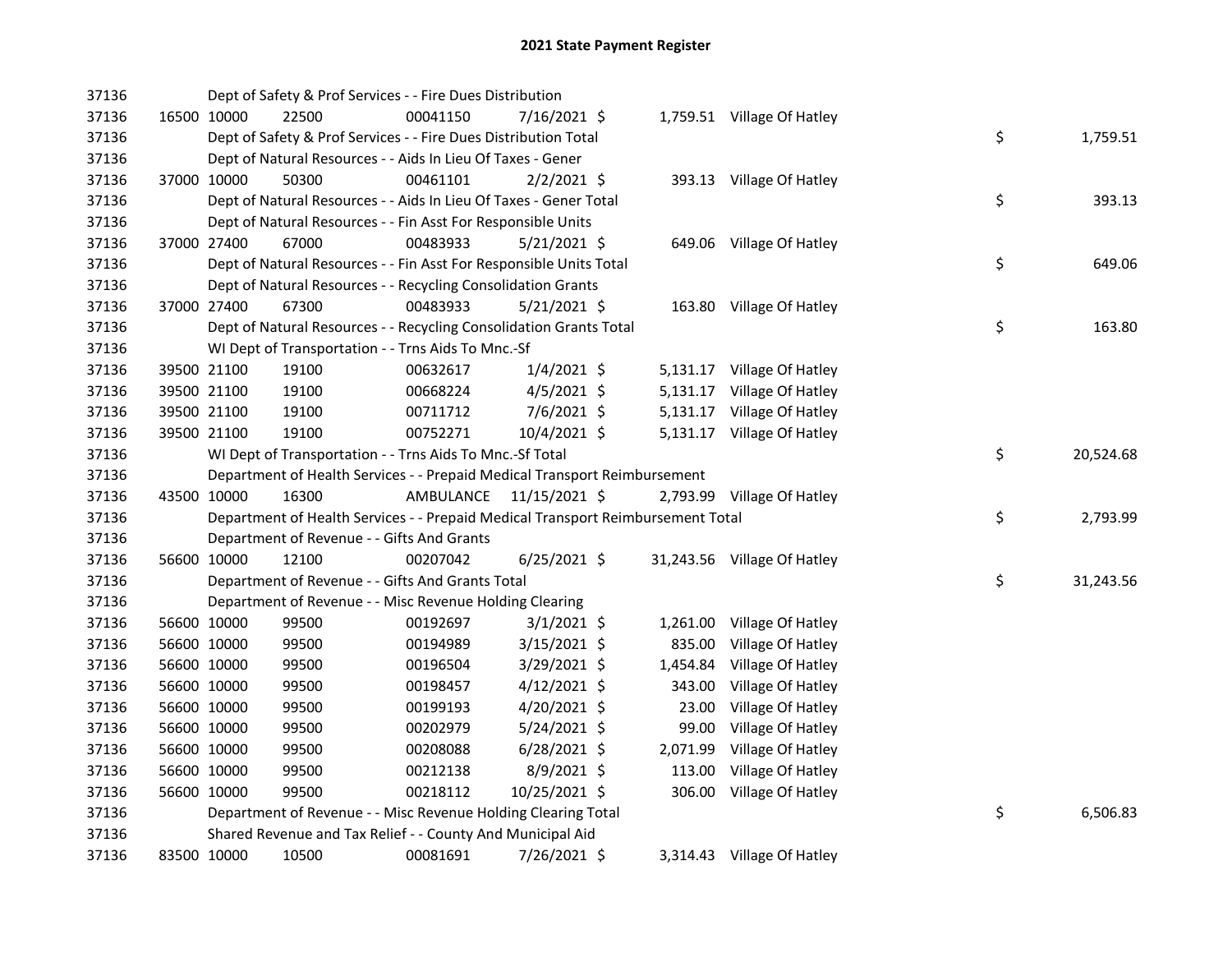| 37136       |       | 83500 10000 | 10500                                                            | 00088792 | 11/15/2021 \$ | 15,987.76 | Village Of Hatley |  |           |
|-------------|-------|-------------|------------------------------------------------------------------|----------|---------------|-----------|-------------------|--|-----------|
| 37136       |       |             | Shared Revenue and Tax Relief - - County And Municipal Aid Total |          |               |           |                   |  | 19,302.19 |
| 37136       |       |             | Shared Revenue and Tax Relief - - Exempt Computer Aid            |          |               |           |                   |  |           |
| 37136       | 83500 | 10000       | 10900                                                            | 00084282 | 7/26/2021 \$  | 314.89    | Village Of Hatley |  |           |
| 37136       |       |             | Shared Revenue and Tax Relief - - Exempt Computer Aid Total      |          |               |           |                   |  | 314.89    |
| 37136       |       |             | Shared Revenue and Tax Relief - - Personal Property Aid          |          |               |           |                   |  |           |
| 37136       |       | 83500 10000 | 11100                                                            | 00077460 | $5/3/2021$ \$ | 256.38    | Village Of Hatley |  |           |
| 37136       |       |             | Shared Revenue and Tax Relief - - Personal Property Aid Total    |          |               |           |                   |  | 256.38    |
| 37136 Total |       |             |                                                                  |          |               |           |                   |  | 83.908.02 |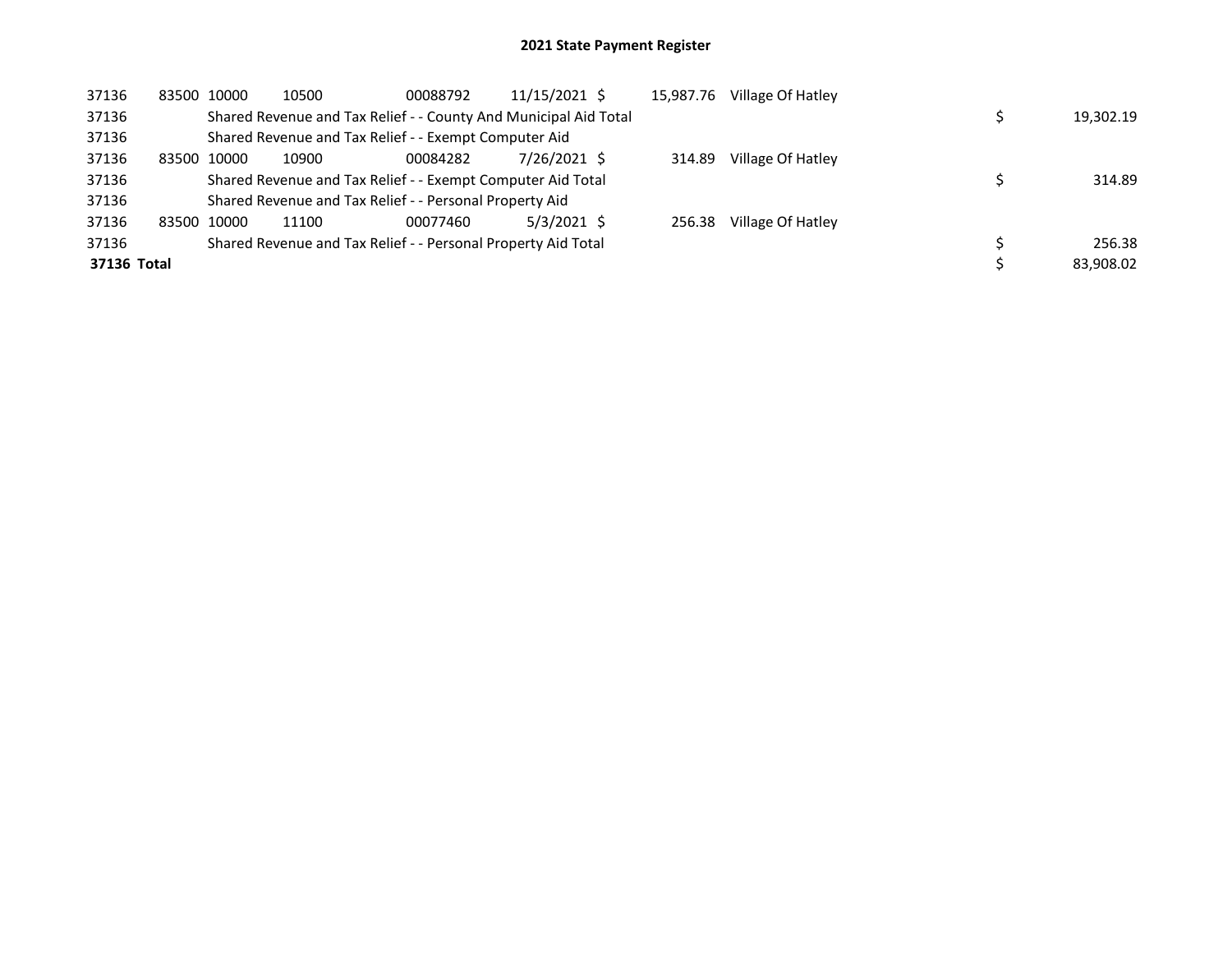| 37145 |             | Dept of Safety & Prof Services - - Fire Dues Distribution            |          |                |           |                                    |                  |
|-------|-------------|----------------------------------------------------------------------|----------|----------------|-----------|------------------------------------|------------------|
| 37145 |             | 16500 10000<br>22500                                                 | 00041156 | 7/16/2021 \$   |           | 28,170.73 Village Of Kronenwetter  |                  |
| 37145 |             | Dept of Safety & Prof Services - - Fire Dues Distribution Total      |          |                |           |                                    | \$<br>28,170.73  |
| 37145 |             | Dept of Natural Resources - - Seg Earned                             |          |                |           |                                    |                  |
| 37145 |             | 37000 21200<br>100SE                                                 | 00474001 | $4/15/2021$ \$ |           | 13,864.09 Village Of Kronenwetter  |                  |
| 37145 |             | Dept of Natural Resources - - Seg Earned Total                       |          |                |           |                                    | \$<br>13,864.09  |
| 37145 |             | Dept of Natural Resources - - Resaids - Cnty Forst, Cl & Mfl         |          |                |           |                                    |                  |
| 37145 |             | 37000 21200<br>57100                                                 | 00488021 | $6/14/2021$ \$ |           | 2,344.17 Village Of Kronenwetter   |                  |
| 37145 |             | Dept of Natural Resources - - Resaids - Cnty Forst, CI & Mfl Total   |          |                |           |                                    | \$<br>2,344.17   |
| 37145 |             | Dept of Natural Resources - - Resaids - Urban Forestry Grant         |          |                |           |                                    |                  |
| 37145 |             | 37000 21200<br>58700                                                 | 00461400 | $2/3/2021$ \$  |           | 3,500.00 Village Of Kronenwetter   |                  |
| 37145 |             | Dept of Natural Resources - - Resaids - Urban Forestry Grant Total   |          |                |           |                                    | \$<br>3,500.00   |
| 37145 |             | Dept of Natural Resources - - Ea - Urban Nonpoint Source             |          |                |           |                                    |                  |
| 37145 |             | 37000 27400<br>65800                                                 | 00457026 | $1/19/2021$ \$ |           | 12,298.02 Village Of Kronenwetter  |                  |
| 37145 |             | Dept of Natural Resources - - Ea - Urban Nonpoint Source Total       |          |                |           |                                    | \$<br>12,298.02  |
| 37145 |             | Dept of Natural Resources - - Fin Asst For Responsible Units         |          |                |           |                                    |                  |
| 37145 |             | 67000<br>37000 27400                                                 | 00483483 | $5/21/2021$ \$ |           | 26,480.55 Village Of Kronenwetter  |                  |
| 37145 |             | Dept of Natural Resources - - Fin Asst For Responsible Units Total   |          |                |           |                                    | \$<br>26,480.55  |
| 37145 |             | Dept of Natural Resources - - Recycling Consolidation Grants         |          |                |           |                                    |                  |
| 37145 |             | 67300<br>37000 27400                                                 | 00483483 | $5/21/2021$ \$ |           | 2,097.74 Village Of Kronenwetter   |                  |
| 37145 |             | Dept of Natural Resources - - Recycling Consolidation Grants Total   |          |                |           |                                    | \$<br>2,097.74   |
| 37145 |             | WI Dept of Transportation - - Trns Aids To Mnc.-Sf                   |          |                |           |                                    |                  |
| 37145 |             | 19100<br>39500 21100                                                 | 00632618 | $1/4/2021$ \$  |           | 80,629.56 Village Of Kronenwetter  |                  |
| 37145 |             | 39500 21100<br>19100                                                 | 00668225 | 4/5/2021 \$    | 80,629.56 | Village Of Kronenwetter            |                  |
| 37145 | 39500 21100 | 19100                                                                | 00711713 | $7/6/2021$ \$  |           | 80,629.56 Village Of Kronenwetter  |                  |
| 37145 |             | 39500 21100<br>19100                                                 | 00752272 | 10/4/2021 \$   |           | 80,629.58 Village Of Kronenwetter  |                  |
| 37145 |             | WI Dept of Transportation - - Trns Aids To Mnc.-Sf Total             |          |                |           |                                    | \$<br>322,518.26 |
| 37145 |             | Department of Justice - - Officer training reimbursement             |          |                |           |                                    |                  |
| 37145 |             | 45500 10000<br>21400                                                 | 00105401 | 11/18/2021 \$  |           | 1,280.00 Village Of Kronenwetter   |                  |
| 37145 |             | Department of Justice - - Officer training reimbursement Total       |          |                |           |                                    | \$<br>1,280.00   |
| 37145 |             | Department of Administration - - Hv Trans Ln Annual Impact Fee       |          |                |           |                                    |                  |
| 37145 |             | 50500 10000<br>17400                                                 | 00144318 | $5/3/2021$ \$  |           | 30,174.00 Village Of Kronenwetter  |                  |
| 37145 |             | 50500 10000<br>17400                                                 | 00144488 | $5/3/2021$ \$  |           | 4,453.00 Village Of Kronenwetter   |                  |
| 37145 |             | Department of Administration - - Hv Trans Ln Annual Impact Fee Total |          |                |           |                                    | \$<br>34,627.00  |
| 37145 |             | Department of Revenue - - Gifts And Grants                           |          |                |           |                                    |                  |
| 37145 |             | 56600 10000<br>12100                                                 | 00207043 | $6/25/2021$ \$ |           | 422,808.63 Village Of Kronenwetter |                  |
| 37145 |             | Department of Revenue - - Gifts And Grants Total                     |          |                |           |                                    | \$<br>422,808.63 |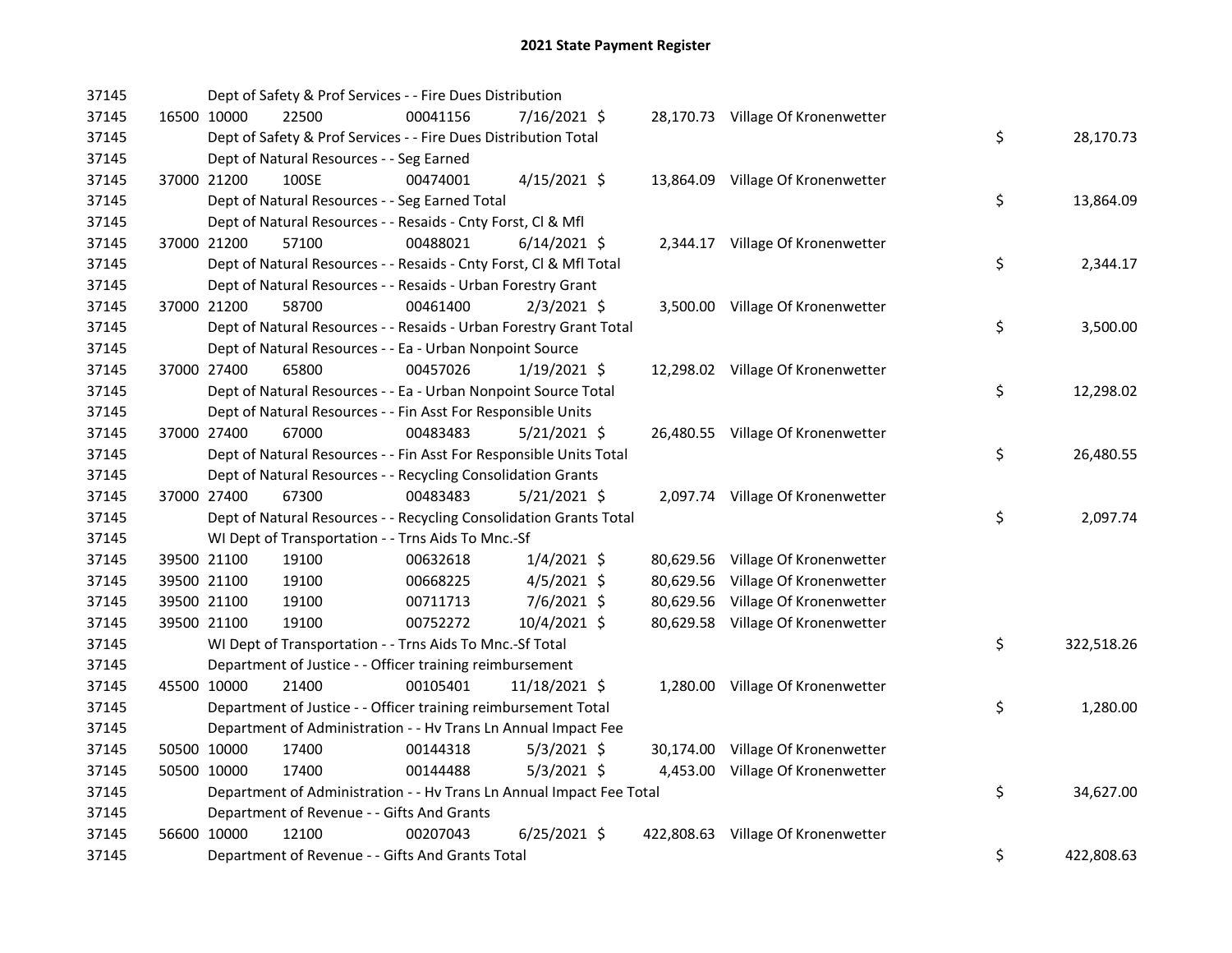| 37145 |             | Department of Revenue - - Misc Revenue Holding Clearing                 |          |               |            |                                      |                    |
|-------|-------------|-------------------------------------------------------------------------|----------|---------------|------------|--------------------------------------|--------------------|
| 37145 | 56600 10000 | 99500                                                                   | 00188875 | $1/8/2021$ \$ | 759.34     | Village Of Kronenwetter              |                    |
| 37145 | 56600 10000 | 99500                                                                   | 00190942 | $2/5/2021$ \$ | 829.52     | Village Of Kronenwetter              |                    |
| 37145 | 56600 10000 | 99500                                                                   | 00193546 | $3/5/2021$ \$ | 1,235.84   | Village Of Kronenwetter              |                    |
| 37145 | 56600 10000 | 99500                                                                   | 00193548 | 3/5/2021 \$   | 2,583.68   | Village Of Kronenwetter              |                    |
| 37145 | 56600 10000 | 99500                                                                   | 00197824 | $4/7/2021$ \$ | 2,144.38   | Village Of Kronenwetter              |                    |
| 37145 | 56600 10000 | 99500                                                                   | 00197826 | $4/7/2021$ \$ | 3,997.39   | Village Of Kronenwetter              |                    |
| 37145 | 56600 10000 | 99500                                                                   | 00201189 | $5/7/2021$ \$ | 184.61     | Village Of Kronenwetter              |                    |
| 37145 | 56600 10000 | 99500                                                                   | 00201191 | $5/7/2021$ \$ | 2,560.32   | Village Of Kronenwetter              |                    |
| 37145 | 56600 10000 | 99500                                                                   | 00204415 | $6/7/2021$ \$ | 566.74     | Village Of Kronenwetter              |                    |
| 37145 | 56600 10000 | 99500                                                                   | 00204417 | $6/7/2021$ \$ | 403.33     | Village Of Kronenwetter              |                    |
| 37145 | 56600 10000 | 99500                                                                   | 00208991 | 7/8/2021 \$   | 545.99     | Village Of Kronenwetter              |                    |
| 37145 | 56600 10000 | 99500                                                                   | 00208993 | 7/8/2021 \$   | 382.04     | Village Of Kronenwetter              |                    |
| 37145 | 56600 10000 | 99500                                                                   | 00211741 | $8/6/2021$ \$ | 498.20     | Village Of Kronenwetter              |                    |
| 37145 | 56600 10000 | 99500                                                                   | 00214352 | $9/8/2021$ \$ | 40.00      | Village Of Kronenwetter              |                    |
| 37145 | 56600 10000 | 99500                                                                   | 00216605 | 10/7/2021 \$  | 40.00      | Village Of Kronenwetter              |                    |
| 37145 | 56600 10000 | 99500                                                                   | 00216607 | 10/7/2021 \$  | 676.88     | Village Of Kronenwetter              |                    |
| 37145 | 56600 10000 | 99500                                                                   | 00219198 | 11/5/2021 \$  | 791.56     | Village Of Kronenwetter              |                    |
| 37145 | 56600 10000 | 99500                                                                   | 00221345 | 12/7/2021 \$  |            | 663.51 Village Of Kronenwetter       |                    |
| 37145 |             | Department of Revenue - - Misc Revenue Holding Clearing Total           |          |               |            |                                      | \$<br>18,903.33    |
| 37145 |             | Shared Revenue and Tax Relief - - County And Municipal Aid              |          |               |            |                                      |                    |
| 37145 | 83500 10000 | 10500                                                                   | 00081692 | 7/26/2021 \$  | 36,433.07  | Village Of Kronenwetter              |                    |
| 37145 | 83500 10000 | 10500                                                                   | 00088793 | 11/15/2021 \$ | 206,454.04 | Village Of Kronenwetter              |                    |
| 37145 |             | Shared Revenue and Tax Relief - - County And Municipal Aid Total        |          |               |            |                                      | \$<br>242,887.11   |
| 37145 |             | Shared Revenue and Tax Relief - - Exempt Computer Aid                   |          |               |            |                                      |                    |
| 37145 | 83500 10000 | 10900                                                                   | 00084283 | 7/26/2021 \$  |            | 404.27 Village Of Kronenwetter       |                    |
| 37145 | 83500 10000 | 10900                                                                   | 00085822 | 7/26/2021 \$  |            | 43,042.25 Village Of Kronenwetter    |                    |
| 37145 |             | Shared Revenue and Tax Relief - - Exempt Computer Aid Total             |          |               |            |                                      | \$<br>43,446.52    |
| 37145 |             | Shared Revenue and Tax Relief - - Utility Aid                           |          |               |            |                                      |                    |
| 37145 | 83500 10000 | 11000                                                                   | 00081692 | 7/26/2021 \$  |            | 194,501.24 Village Of Kronenwetter   |                    |
| 37145 | 83500 10000 | 11000                                                                   | 00088793 | 11/15/2021 \$ |            | 1,145,156.92 Village Of Kronenwetter |                    |
| 37145 |             | Shared Revenue and Tax Relief - - Utility Aid Total                     |          |               |            |                                      | \$<br>1,339,658.16 |
| 37145 |             | Shared Revenue and Tax Relief - - Personal Property Aid                 |          |               |            |                                      |                    |
| 37145 | 83500 10000 | 11100                                                                   | 00077461 | $5/3/2021$ \$ |            | 16,016.45 Village Of Kronenwetter    |                    |
| 37145 | 83500 10000 | 11100                                                                   | 00078909 | $5/3/2021$ \$ |            | 845.63 Village Of Kronenwetter       |                    |
| 37145 |             | Shared Revenue and Tax Relief - - Personal Property Aid Total           |          |               |            |                                      | \$<br>16,862.08    |
| 37145 |             | Shared Revenue and Tax Relief - - State Aid; Video Service Provider Fee |          |               |            |                                      |                    |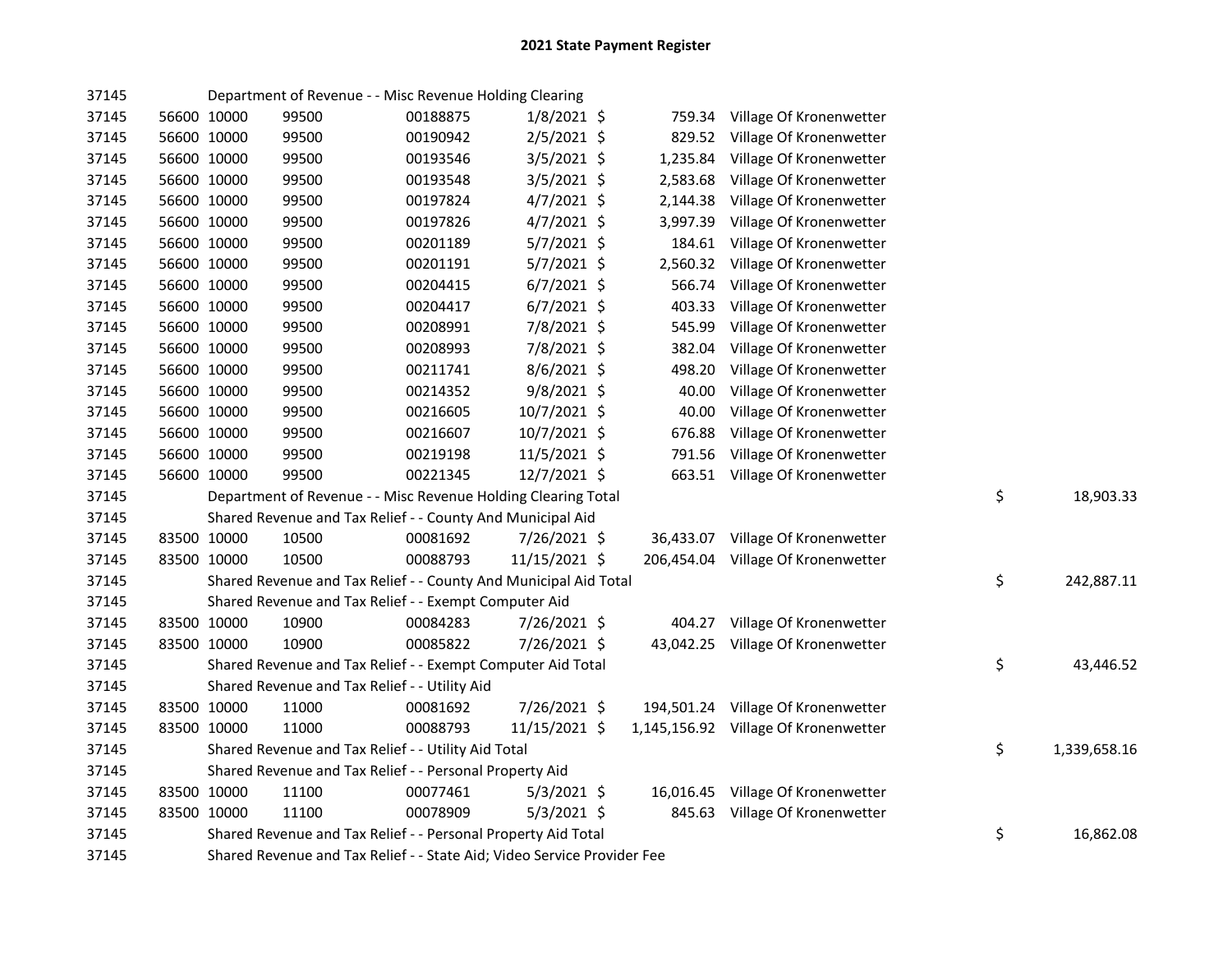| 37145       |       | 83500 10000 | 11200 | 00083026                                                                      | 7/26/2021 \$   | 12,078.85 | Village Of Kronenwetter |              |
|-------------|-------|-------------|-------|-------------------------------------------------------------------------------|----------------|-----------|-------------------------|--------------|
| 37145       |       |             |       | Shared Revenue and Tax Relief - - State Aid; Video Service Provider Fee Total |                |           |                         | 12,078.85    |
| 37145       |       |             |       | Shared Revenue and Tax Relief - - Lottery & Gaming Credit                     |                |           |                         |              |
| 37145       |       | 83500 52100 | 36300 | 00074282                                                                      | $3/22/2021$ \$ | 2.366.88  | Village Of Kronenwetter |              |
| 37145       |       |             |       | Shared Revenue and Tax Relief - - Lottery & Gaming Credit Total               |                |           |                         | 2,366.88     |
| 37145       |       |             |       | Miscellaneous Appropriations - - Oil Pipeline Terminal Tax Dist               |                |           |                         |              |
| 37145       | 85500 | 10000       | 40400 | 00001444                                                                      | 10/22/2021 \$  | 62.469.12 | Village Of Kronenwetter |              |
| 37145       |       |             |       | Miscellaneous Appropriations - - Oil Pipeline Terminal Tax Dist Total         |                |           |                         | 62.469.12    |
| 37145 Total |       |             |       |                                                                               |                |           |                         | 2.608.661.24 |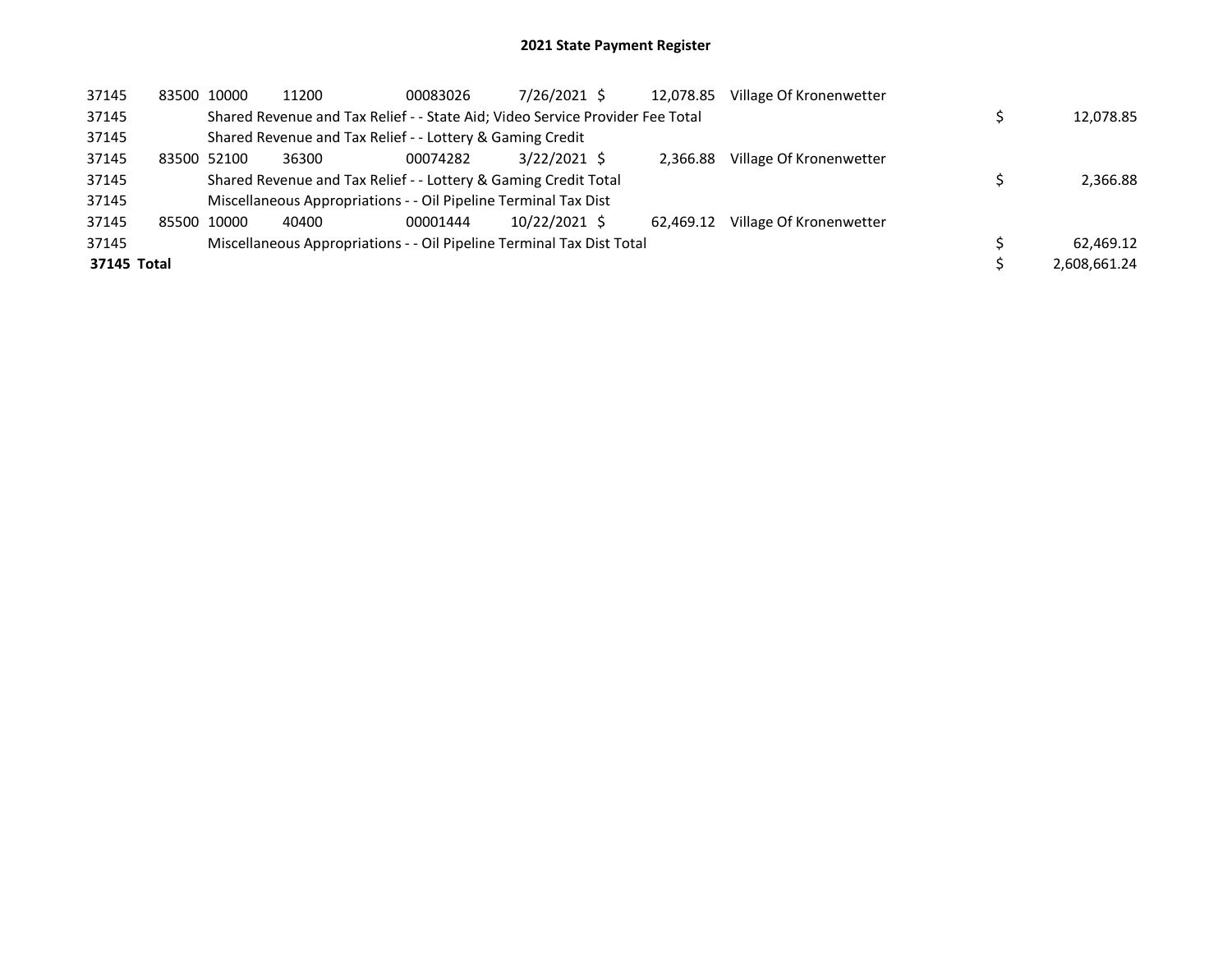| 37146 |             | Public Service Commission - - GPR Earned                             |          |                |           |                              |    |            |
|-------|-------------|----------------------------------------------------------------------|----------|----------------|-----------|------------------------------|----|------------|
| 37146 |             | 15500 10000<br>100GE                                                 | 00005605 | 7/27/2021 \$   |           | 2,779.56 Maine, Village of   |    |            |
| 37146 |             | Public Service Commission - - GPR Earned Total                       |          |                |           |                              | \$ | 2,779.56   |
| 37146 |             | Public Service Commission - - Utility Regulation                     |          |                |           |                              |    |            |
| 37146 | 15500 10000 | 13100                                                                | 00005605 | 7/27/2021 \$   |           | 25,016.04 Maine, Village of  |    |            |
| 37146 |             | Public Service Commission - - Utility Regulation Total               |          |                |           |                              | \$ | 25,016.04  |
| 37146 |             | Dept of Safety & Prof Services - - Fire Dues Distribution            |          |                |           |                              |    |            |
| 37146 | 16500 10000 | 22500                                                                | 00041223 | 7/16/2021 \$   |           | 11,189.31 Maine, Village of  |    |            |
| 37146 |             | Dept of Safety & Prof Services - - Fire Dues Distribution Total      |          |                |           |                              | \$ | 11,189.31  |
| 37146 |             | Dept of Natural Resources - - Seg Earned                             |          |                |           |                              |    |            |
| 37146 | 37000 21200 | 100SE                                                                | 00474002 | $4/15/2021$ \$ |           | 5,835.01 Maine, Village of   |    |            |
| 37146 |             | Dept of Natural Resources - - Seg Earned Total                       |          |                |           |                              | \$ | 5,835.01   |
| 37146 |             | Dept of Natural Resources - - Resaids - Cnty Forst, Cl & Mfl         |          |                |           |                              |    |            |
| 37146 |             | 37000 21200<br>57100                                                 | 00488022 | $6/14/2021$ \$ |           | 679.53 Maine, Village of     |    |            |
| 37146 |             | Dept of Natural Resources - - Resaids - Cnty Forst, Cl & Mfl Total   |          |                |           |                              | \$ | 679.53     |
| 37146 |             | Dept of Natural Resources - - Rec & Resource Aids, Fed               |          |                |           |                              |    |            |
| 37146 | 37000 21200 | 58300                                                                | 00467495 | $3/18/2021$ \$ |           | 3,167.50 Maine, Village of   |    |            |
| 37146 |             | Dept of Natural Resources - - Rec & Resource Aids, Fed Total         |          |                |           |                              | \$ | 3,167.50   |
| 37146 |             | Dept of Natural Resources - - Fin Asst For Responsible Units         |          |                |           |                              |    |            |
| 37146 | 37000 27400 | 67000                                                                | 00483885 | $5/21/2021$ \$ |           | 1,587.39 Maine, Village of   |    |            |
| 37146 |             | Dept of Natural Resources - - Fin Asst For Responsible Units Total   |          |                |           |                              | \$ | 1,587.39   |
| 37146 |             | Dept of Natural Resources - - Land Acquisition                       |          |                |           |                              |    |            |
| 37146 | 37000 36300 | <b>TA100</b>                                                         | 00462230 | $2/11/2021$ \$ |           | 19,202.52 Maine, Village of  |    |            |
| 37146 |             | Dept of Natural Resources - - Land Acquisition Total                 |          |                |           |                              | \$ | 19,202.52  |
| 37146 |             | WI Dept of Transportation - - Trns Aids To Mnc.-Sf                   |          |                |           |                              |    |            |
| 37146 |             | 19100<br>39500 21100                                                 | 00632619 | $1/4/2021$ \$  |           | 51,173.73 Maine, Village of  |    |            |
| 37146 | 39500 21100 | 19100                                                                | 00668226 | 4/5/2021 \$    | 51,173.73 | Maine, Village of            |    |            |
| 37146 | 39500 21100 | 19100                                                                | 00711714 | $7/6/2021$ \$  | 51,173.73 | Maine, Village of            |    |            |
| 37146 | 39500 21100 | 19100                                                                | 00752273 | 10/4/2021 \$   |           | 51,173.73 Maine, Village of  |    |            |
| 37146 |             | WI Dept of Transportation - - Trns Aids To Mnc.-Sf Total             |          |                |           |                              | \$ | 204,694.92 |
| 37146 |             | Department of Administration - - Federal Aid, Local Assistance       |          |                |           |                              |    |            |
| 37146 | 50500 10000 | 74300                                                                | 00143279 | $4/5/2021$ \$  |           | 45,355.80 Maine, Village of  |    |            |
| 37146 |             | Department of Administration - - Federal Aid, Local Assistance Total |          |                |           |                              | \$ | 45,355.80  |
| 37146 |             | Department of Revenue - - Gifts And Grants                           |          |                |           |                              |    |            |
| 37146 | 56600 10000 | 12100                                                                | 00207044 | $6/25/2021$ \$ |           | 134,708.43 Maine, Village of |    |            |
| 37146 |             | Department of Revenue - - Gifts And Grants Total                     |          |                |           |                              | \$ | 134,708.43 |
| 37146 |             | Shared Revenue and Tax Relief - - Expenditure Restraint Program      |          |                |           |                              |    |            |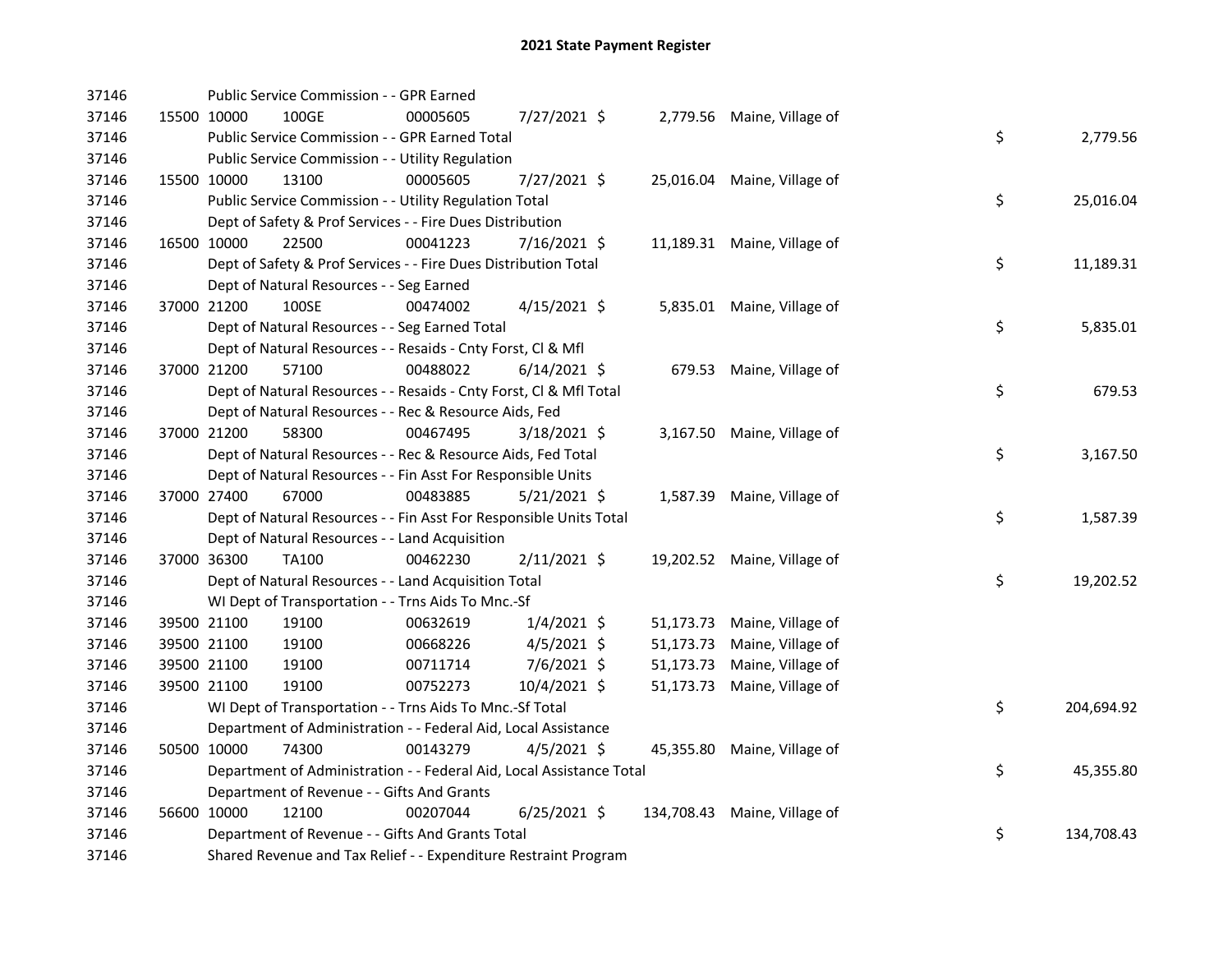| 37146       | 83500 10000 | 10100                                                                 | 00081693 | $7/26/2021$ \$ | 583,000.00 | Maine, Village of |    |              |
|-------------|-------------|-----------------------------------------------------------------------|----------|----------------|------------|-------------------|----|--------------|
| 37146       |             | Shared Revenue and Tax Relief - - Expenditure Restraint Program Total |          |                |            |                   | \$ | 583,000.00   |
| 37146       |             | Shared Revenue and Tax Relief - - County And Municipal Aid            |          |                |            |                   |    |              |
| 37146       | 83500 10000 | 10500                                                                 | 00081693 | 7/26/2021 \$   | 8,507.28   | Maine, Village of |    |              |
| 37146       | 83500 10000 | 10500                                                                 | 00088794 | 11/15/2021 \$  | 48,207.92  | Maine, Village of |    |              |
| 37146       |             | Shared Revenue and Tax Relief - - County And Municipal Aid Total      |          |                |            |                   | \$ | 56,715.20    |
| 37146       |             | Shared Revenue and Tax Relief - - Exempt Computer Aid                 |          |                |            |                   |    |              |
| 37146       | 83500 10000 | 10900                                                                 | 00084284 | $7/26/2021$ \$ | 795.03     | Maine, Village of |    |              |
| 37146       | 83500 10000 | 10900                                                                 | 00085823 | $7/26/2021$ \$ | 2,912.61   | Maine, Village of |    |              |
| 37146       |             | Shared Revenue and Tax Relief - - Exempt Computer Aid Total           |          |                |            |                   | \$ | 3,707.64     |
| 37146       |             | Shared Revenue and Tax Relief - - Utility Aid                         |          |                |            |                   |    |              |
| 37146       | 83500 10000 | 11000                                                                 | 00081693 | $7/26/2021$ \$ | 1,652.53   | Maine, Village of |    |              |
| 37146       | 83500 10000 | 11000                                                                 | 00088794 | 11/15/2021 \$  | 24,388.41  | Maine, Village of |    |              |
| 37146       |             | Shared Revenue and Tax Relief - - Utility Aid Total                   |          |                |            |                   | \$ | 26,040.94    |
| 37146       |             | Shared Revenue and Tax Relief - - Personal Property Aid               |          |                |            |                   |    |              |
| 37146       | 83500 10000 | 11100                                                                 | 00077462 | $5/3/2021$ \$  | 11,150.39  | Maine, Village of |    |              |
| 37146       | 83500 10000 | 11100                                                                 | 00078910 | $5/3/2021$ \$  | 28,078.92  | Maine, Village of |    |              |
| 37146       |             | Shared Revenue and Tax Relief - - Personal Property Aid Total         |          |                |            |                   | \$ | 39,229.31    |
| 37146 Total |             |                                                                       |          |                |            |                   |    | 1,162,909.10 |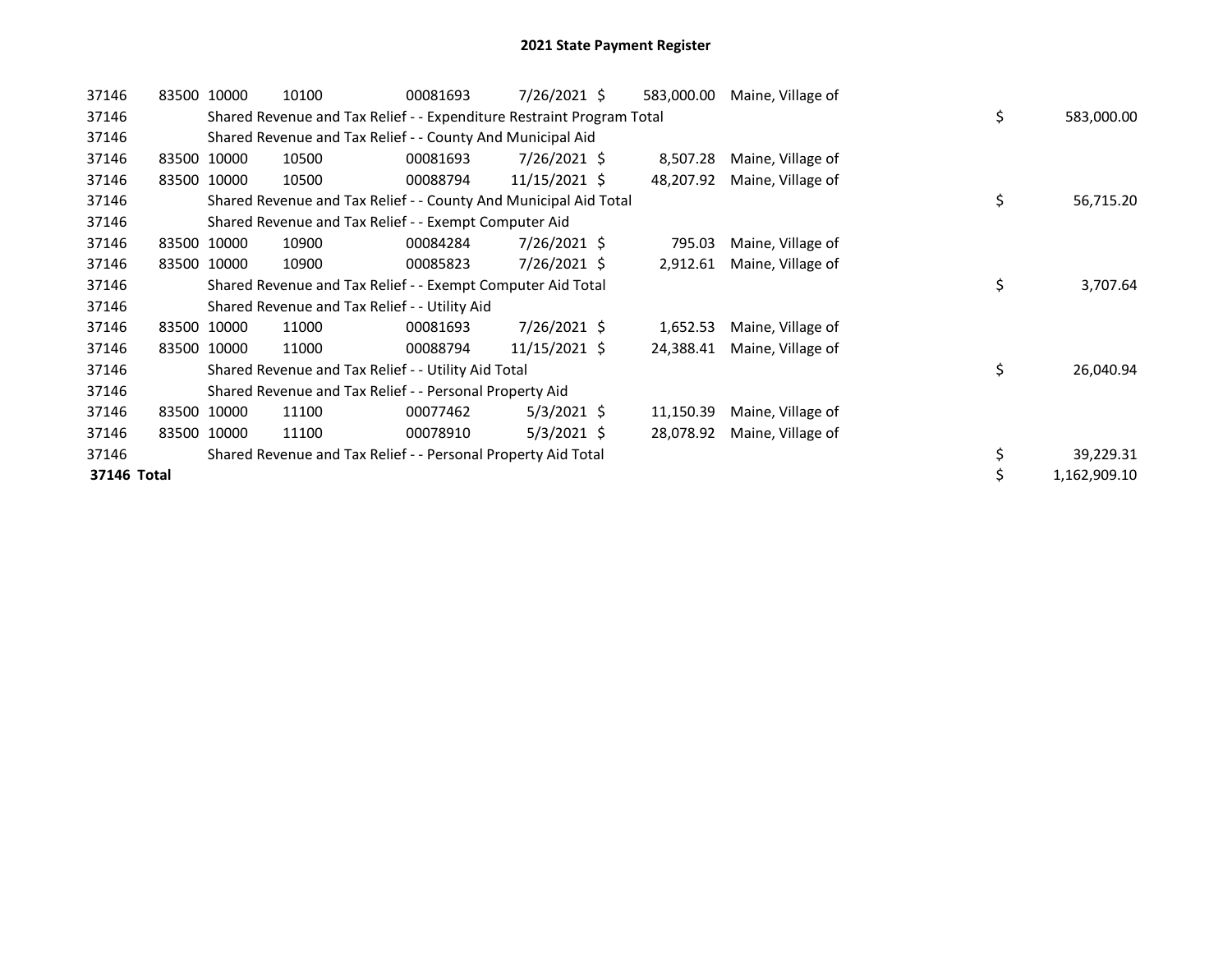| 37151 |             | Dept of Safety & Prof Services - - Fire Dues Distribution          |          |                |           |                                                                                                         |    |            |
|-------|-------------|--------------------------------------------------------------------|----------|----------------|-----------|---------------------------------------------------------------------------------------------------------|----|------------|
| 37151 | 16500 10000 | 22500                                                              | 00041158 | 7/16/2021 \$   |           | 6,757.01 Village Of Marathon City                                                                       |    |            |
| 37151 |             | Dept of Safety & Prof Services - - Fire Dues Distribution Total    |          |                |           |                                                                                                         | \$ | 6,757.01   |
| 37151 |             | Dept of Natural Resources - - Seg Earned                           |          |                |           |                                                                                                         |    |            |
| 37151 | 37000 21200 | 100SE                                                              | 00490675 | $6/18/2021$ \$ |           | 550.00 Village Of Marathon City                                                                         |    |            |
| 37151 |             | Dept of Natural Resources - - Seg Earned Total                     |          |                |           |                                                                                                         | \$ | 550.00     |
| 37151 |             | Dept of Natural Resources - - Fin Asst For Responsible Units       |          |                |           |                                                                                                         |    |            |
| 37151 | 37000 27400 | 67000                                                              | 00483493 | $5/21/2021$ \$ |           | 10,627.39 Village Of Marathon City                                                                      |    |            |
| 37151 |             | Dept of Natural Resources - - Fin Asst For Responsible Units Total |          |                |           |                                                                                                         | \$ | 10,627.39  |
| 37151 |             | Dept of Natural Resources - - Recycling Consolidation Grants       |          |                |           |                                                                                                         |    |            |
| 37151 | 37000 27400 | 67300                                                              | 00483493 | $5/21/2021$ \$ |           | 408.34 Village Of Marathon City                                                                         |    |            |
| 37151 |             | Dept of Natural Resources - - Recycling Consolidation Grants Total |          |                |           |                                                                                                         | \$ | 408.34     |
| 37151 |             | WI Dept of Transportation - - Trns Aids To Mnc.-Sf                 |          |                |           |                                                                                                         |    |            |
| 37151 | 39500 21100 | 19100                                                              | 00632620 | $1/4/2021$ \$  |           | 30,252.20 Village Of Marathon City                                                                      |    |            |
| 37151 | 39500 21100 | 19100                                                              | 00668227 | $4/5/2021$ \$  | 30,252.20 | Village Of Marathon City                                                                                |    |            |
| 37151 | 39500 21100 | 19100                                                              | 00711715 | 7/6/2021 \$    | 30,252.20 | Village Of Marathon City                                                                                |    |            |
| 37151 | 39500 21100 | 19100                                                              | 00752274 | 10/4/2021 \$   |           | 30,252.22 Village Of Marathon City                                                                      |    |            |
| 37151 |             | WI Dept of Transportation - - Trns Aids To Mnc.-Sf Total           |          |                |           |                                                                                                         | \$ | 121,008.82 |
| 37151 |             | Department of Justice - - Officer training reimbursement           |          |                |           |                                                                                                         |    |            |
| 37151 | 45500 10000 | 21400                                                              | 00106062 | 11/30/2021 \$  |           | 480.00 Village Of Marathon City                                                                         |    |            |
| 37151 |             | Department of Justice - - Officer training reimbursement Total     |          |                |           |                                                                                                         | \$ | 480.00     |
| 37151 |             |                                                                    |          |                |           | Public Defender Board - - Transcript, Discovery and Records Provided to the Public Defender Board       |    |            |
| 37151 | 55000 10000 | 10600                                                              | 00299193 | $7/1/2021$ \$  |           | 25.00 Village Of Marathon City                                                                          |    |            |
| 37151 |             |                                                                    |          |                |           | Public Defender Board - - Transcript, Discovery and Records Provided to the Public Defender Board Total | \$ | 25.00      |
| 37151 |             | Department of Revenue - - Gifts And Grants                         |          |                |           |                                                                                                         |    |            |
| 37151 | 56600 10000 | 12100                                                              | 00207045 | $6/25/2021$ \$ |           | 78,920.09 Village Of Marathon City                                                                      |    |            |
| 37151 |             | Department of Revenue - - Gifts And Grants Total                   |          |                |           |                                                                                                         | \$ | 78,920.09  |
| 37151 |             | Shared Revenue and Tax Relief - - County And Municipal Aid         |          |                |           |                                                                                                         |    |            |
| 37151 | 83500 10000 | 10500                                                              | 00081694 | 7/26/2021 \$   |           | 14,981.39 Village Of Marathon City                                                                      |    |            |
| 37151 | 83500 10000 | 10500                                                              | 00088795 | 11/15/2021 \$  |           | 84,894.51 Village Of Marathon City                                                                      |    |            |
| 37151 |             | Shared Revenue and Tax Relief - - County And Municipal Aid Total   |          |                |           |                                                                                                         | \$ | 99,875.90  |
| 37151 |             | Shared Revenue and Tax Relief - - Exempt Computer Aid              |          |                |           |                                                                                                         |    |            |
| 37151 | 83500 10000 | 10900                                                              | 00084285 | 7/26/2021 \$   |           | 6,669.94 Village Of Marathon City                                                                       |    |            |
| 37151 | 83500 10000 | 10900                                                              | 00085824 | 7/26/2021 \$   |           | 4,188.34 Village Of Marathon City                                                                       |    |            |
| 37151 |             | Shared Revenue and Tax Relief - - Exempt Computer Aid Total        |          |                |           |                                                                                                         | \$ | 10,858.28  |
| 37151 |             | Shared Revenue and Tax Relief - - Utility Aid                      |          |                |           |                                                                                                         |    |            |
| 37151 | 83500 10000 | 11000                                                              | 00081694 | 7/26/2021 \$   |           | 378.11 Village Of Marathon City                                                                         |    |            |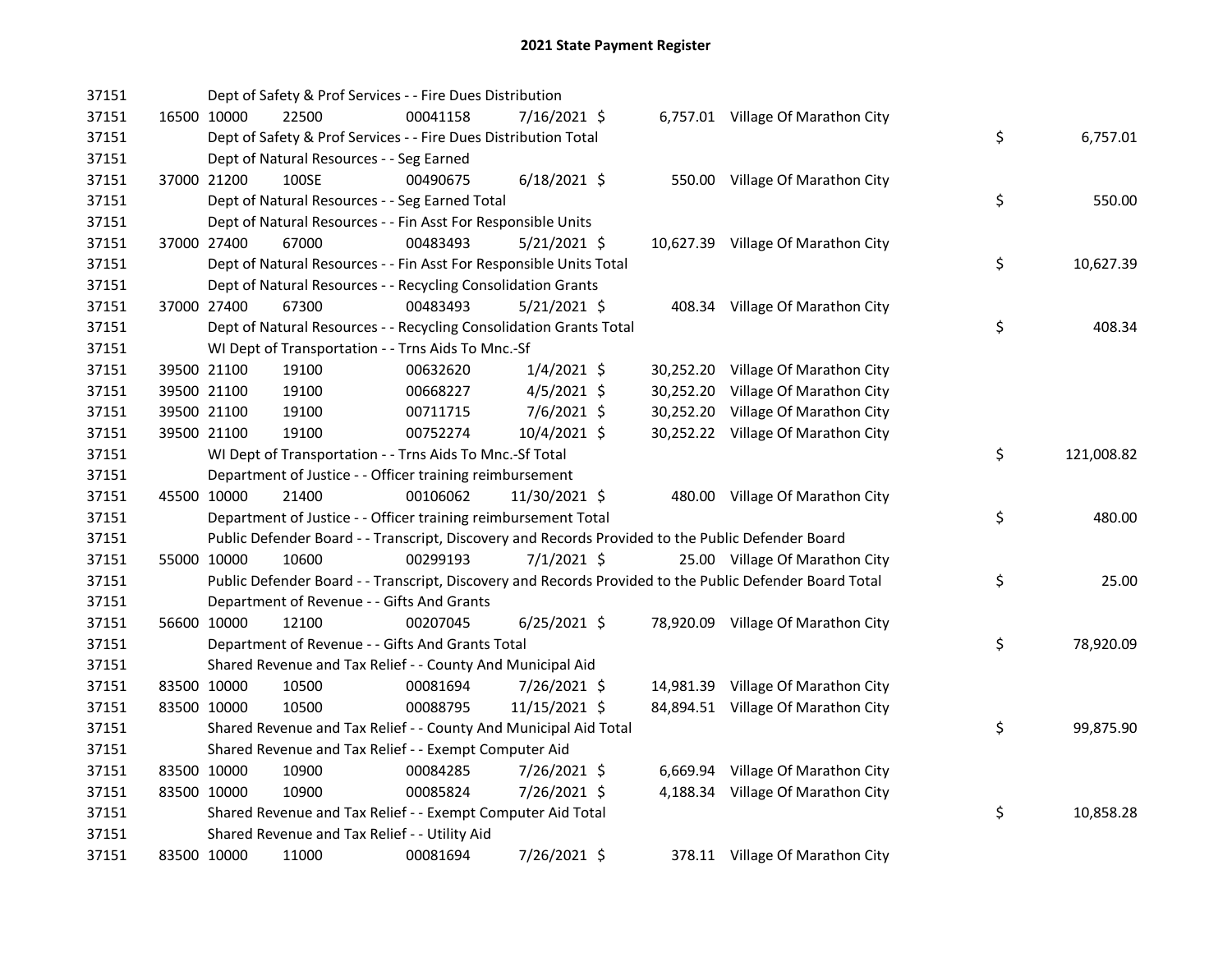| 37151       | 83500 10000 | 11000                                                                         | 00088795 | 11/15/2021 \$  | 2,223.79  | Village Of Marathon City |            |
|-------------|-------------|-------------------------------------------------------------------------------|----------|----------------|-----------|--------------------------|------------|
| 37151       |             | Shared Revenue and Tax Relief - - Utility Aid Total                           |          |                |           |                          | 2,601.90   |
| 37151       |             | Shared Revenue and Tax Relief - - Personal Property Aid                       |          |                |           |                          |            |
| 37151       | 83500 10000 | 11100                                                                         | 00077463 | $5/3/2021$ \$  | 428.93    | Village Of Marathon City |            |
| 37151       | 83500 10000 | 11100                                                                         | 00078911 | $5/3/2021$ \$  | 17.588.69 | Village Of Marathon City |            |
| 37151       |             | Shared Revenue and Tax Relief - - Personal Property Aid Total                 |          |                |           |                          | 18,017.62  |
| 37151       |             | Shared Revenue and Tax Relief - - State Aid; Video Service Provider Fee       |          |                |           |                          |            |
| 37151       | 83500 10000 | 11200                                                                         | 00083027 | 7/26/2021 \$   | 2.973.10  | Village Of Marathon City |            |
| 37151       |             | Shared Revenue and Tax Relief - - State Aid; Video Service Provider Fee Total |          |                |           |                          | 2,973.10   |
| 37151       |             | Shared Revenue and Tax Relief - - Lottery & Gaming Credit                     |          |                |           |                          |            |
| 37151       | 83500 52100 | 36300                                                                         | 00074283 | $3/22/2021$ \$ | 1.399.32  | Village Of Marathon City |            |
| 37151       |             | Shared Revenue and Tax Relief - - Lottery & Gaming Credit Total               |          |                |           |                          | 1,399.32   |
| 37151 Total |             |                                                                               |          |                |           |                          | 354.502.77 |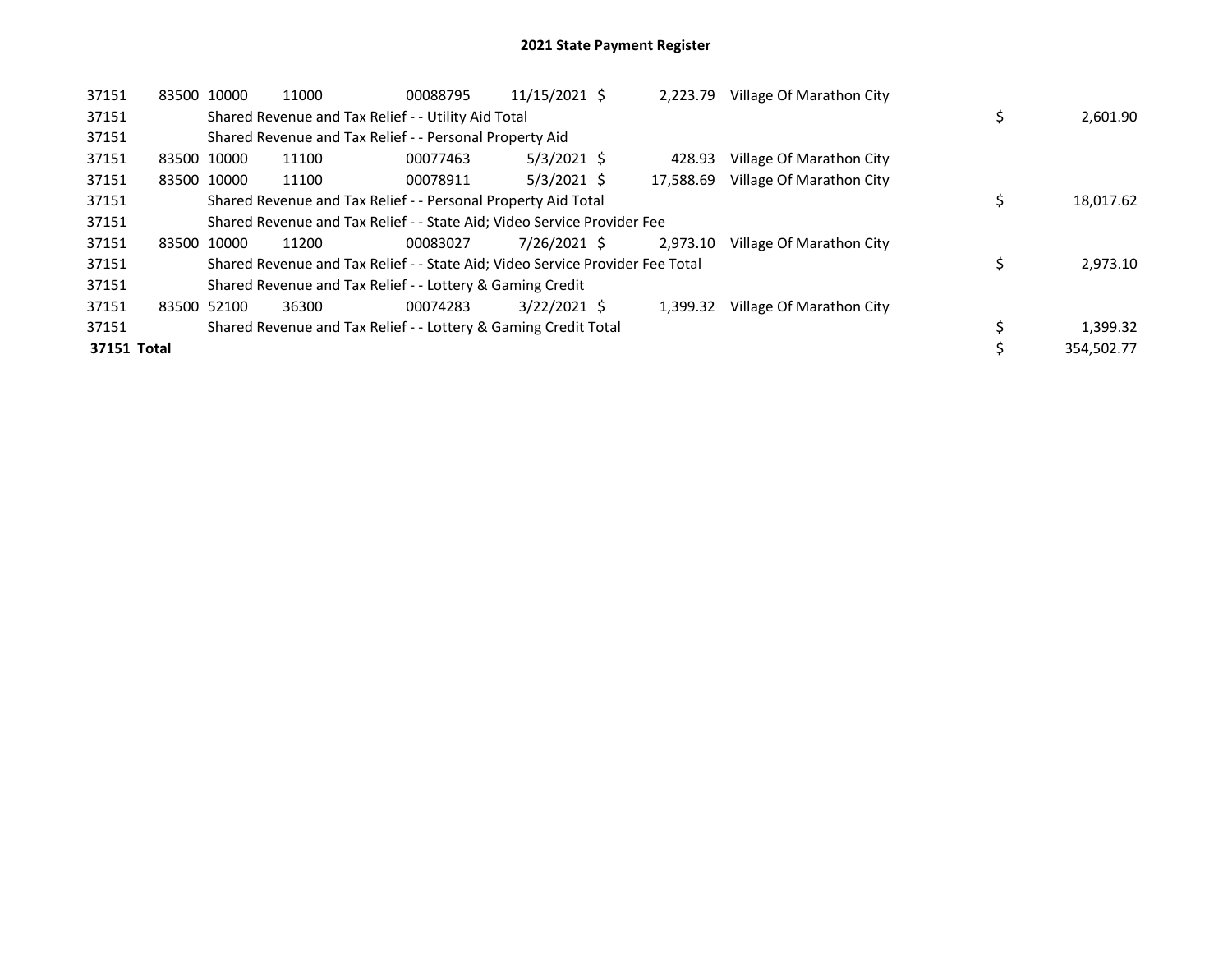| 37176 |             | Dept of Safety & Prof Services - - Fire Dues Distribution            |          |                |            |                                   |    |            |
|-------|-------------|----------------------------------------------------------------------|----------|----------------|------------|-----------------------------------|----|------------|
| 37176 | 16500 10000 | 22500                                                                | 00041169 | 7/16/2021 \$   |            | 21,834.89 Rothschild, Village of  |    |            |
| 37176 |             | Dept of Safety & Prof Services - - Fire Dues Distribution Total      |          |                |            |                                   | \$ | 21,834.89  |
| 37176 |             | Dept of Natural Resources - - Resaids - Cnty Forst, Cl & Mfl         |          |                |            |                                   |    |            |
| 37176 | 37000 21200 | 57100                                                                | 00488023 | $6/14/2021$ \$ |            | 16.40 Rothschild, Village of      |    |            |
| 37176 |             | Dept of Natural Resources - - Resaids - Cnty Forst, Cl & Mfl Total   |          |                |            |                                   | \$ | 16.40      |
| 37176 |             | Dept of Natural Resources - - Resaids - Urban Forestry Grant         |          |                |            |                                   |    |            |
| 37176 | 37000 21200 | 58700                                                                | 00470033 | $3/25/2021$ \$ |            | 11,956.55 Rothschild, Village of  |    |            |
| 37176 |             | Dept of Natural Resources - - Resaids - Urban Forestry Grant Total   |          |                |            |                                   | \$ | 11,956.55  |
| 37176 |             | Dept of Natural Resources - - Ea - Urban Nonpoint Source             |          |                |            |                                   |    |            |
| 37176 | 37000 27400 | 65800                                                                | 00468674 | $3/16/2021$ \$ |            | 34,477.50 Rothschild, Village of  |    |            |
| 37176 |             | Dept of Natural Resources - - Ea - Urban Nonpoint Source Total       |          |                |            |                                   | \$ | 34,477.50  |
| 37176 |             | Dept of Natural Resources - - Fin Asst For Responsible Units         |          |                |            |                                   |    |            |
| 37176 | 37000 27400 | 67000                                                                | 00483841 | 5/21/2021 \$   |            | 10,361.22 Rothschild, Village of  |    |            |
| 37176 |             | Dept of Natural Resources - - Fin Asst For Responsible Units Total   |          |                |            |                                   | \$ | 10,361.22  |
| 37176 |             | Dept of Natural Resources - - Recycling Consolidation Grants         |          |                |            |                                   |    |            |
| 37176 | 37000 27400 | 67300                                                                | 00483841 | $5/21/2021$ \$ |            | 1,370.03 Rothschild, Village of   |    |            |
| 37176 |             | Dept of Natural Resources - - Recycling Consolidation Grants Total   |          |                |            |                                   | \$ | 1,370.03   |
| 37176 |             | WI Dept of Transportation - - Trns Aids To Mnc.-Sf                   |          |                |            |                                   |    |            |
| 37176 | 39500 21100 | 19100                                                                | 00632621 | $1/4/2021$ \$  | 111,196.04 | Rothschild, Village of            |    |            |
| 37176 | 39500 21100 | 19100                                                                | 00668228 | 4/5/2021 \$    | 111,196.04 | Rothschild, Village of            |    |            |
| 37176 | 39500 21100 | 19100                                                                | 00711716 | 7/6/2021 \$    | 111,196.04 | Rothschild, Village of            |    |            |
| 37176 | 39500 21100 | 19100                                                                | 00752275 | 10/4/2021 \$   | 111,196.05 | Rothschild, Village of            |    |            |
| 37176 |             | WI Dept of Transportation - - Trns Aids To Mnc.-Sf Total             |          |                |            |                                   | \$ | 444,784.17 |
| 37176 |             | WI Dept of Transportation - - Trnsprt Alternats Ff                   |          |                |            |                                   |    |            |
| 37176 | 39500 21100 | 22700                                                                | 00773541 | 11/15/2021 \$  |            | 20,634.04 Rothschild, Village of  |    |            |
| 37176 |             | WI Dept of Transportation - - Trnsprt Alternats Ff Total             |          |                |            |                                   | \$ | 20,634.04  |
| 37176 |             | WI Dept of Transportation - - Local Rds, Grants Sf                   |          |                |            |                                   |    |            |
| 37176 | 39500 21100 | 27000                                                                | 00638993 | $1/12/2021$ \$ |            | 562,499.27 Rothschild, Village of |    |            |
| 37176 |             | WI Dept of Transportation - - Local Rds, Grants Sf Total             |          |                |            |                                   | \$ | 562,499.27 |
| 37176 |             | Department of Justice - - Officer training reimbursement             |          |                |            |                                   |    |            |
| 37176 | 45500 10000 | 21400                                                                | 00105760 | 11/23/2021 \$  |            | 1,920.00 Rothschild, Village of   |    |            |
| 37176 |             | Department of Justice - - Officer training reimbursement Total       |          |                |            |                                   | \$ | 1,920.00   |
| 37176 |             | Department of Administration - - Hv Trans Ln Annual Impact Fee       |          |                |            |                                   |    |            |
| 37176 | 50500 10000 | 17400                                                                | 00144319 | $5/3/2021$ \$  |            | 19,591.00 Rothschild, Village of  |    |            |
| 37176 |             | Department of Administration - - Hv Trans Ln Annual Impact Fee Total |          |                |            |                                   | \$ | 19,591.00  |
| 37176 |             | Public Defender Board - - Trial Representation                       |          |                |            |                                   |    |            |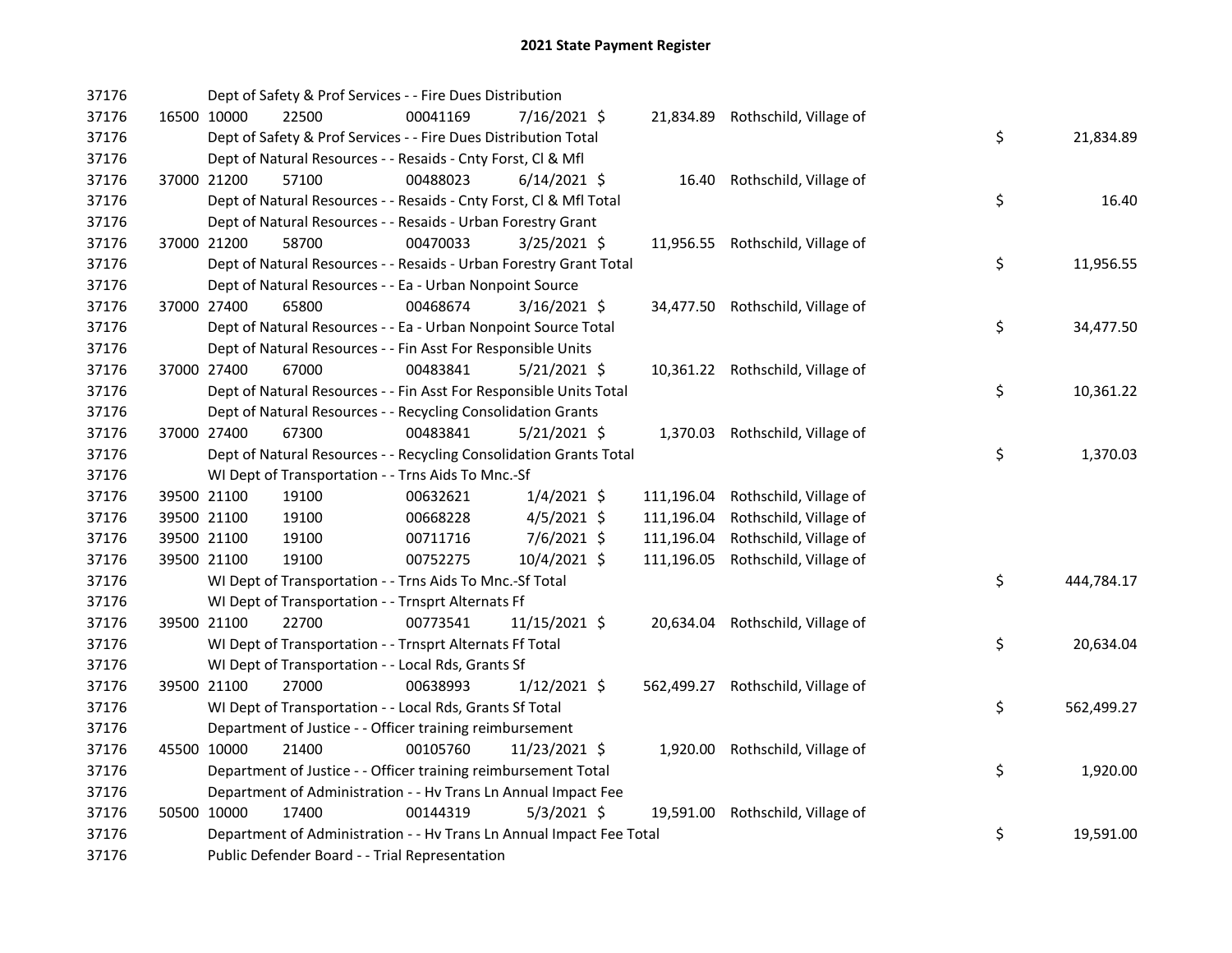| 37176 | 55000 10000 |             | 10300                                                                 | 00290153 | 5/17/2021 \$   | 100.00   | Rothschild, Village of            |    |            |
|-------|-------------|-------------|-----------------------------------------------------------------------|----------|----------------|----------|-----------------------------------|----|------------|
| 37176 |             | 55000 10000 | 10300                                                                 | 00299434 | 7/1/2021 \$    | 60.00    | Rothschild, Village of            |    |            |
| 37176 |             |             | Public Defender Board - - Trial Representation Total                  |          |                |          |                                   | \$ | 160.00     |
| 37176 |             |             | Department of Revenue - - Gifts And Grants                            |          |                |          |                                   |    |            |
| 37176 |             | 56600 10000 | 12100                                                                 | 00207046 | $6/25/2021$ \$ |          | 275,644.64 Rothschild, Village of |    |            |
| 37176 |             |             | Department of Revenue - - Gifts And Grants Total                      |          |                |          |                                   | \$ | 275,644.64 |
| 37176 |             |             | Department of Revenue - - Misc Revenue Holding Clearing               |          |                |          |                                   |    |            |
| 37176 |             | 56600 10000 | 99500                                                                 | 00188874 | $1/8/2021$ \$  | 1,079.82 | Rothschild, Village of            |    |            |
| 37176 |             | 56600 10000 | 99500                                                                 | 00190941 | 2/5/2021 \$    | 2,718.89 | Rothschild, Village of            |    |            |
| 37176 |             | 56600 10000 | 99500                                                                 | 00192691 | $3/1/2021$ \$  | 371.58   | Rothschild, Village of            |    |            |
| 37176 |             | 56600 10000 | 99500                                                                 | 00192700 | $3/1/2021$ \$  | 177.15   | Rothschild, Village of            |    |            |
| 37176 |             | 56600 10000 | 99500                                                                 | 00193545 | $3/5/2021$ \$  | 9,336.32 | Rothschild, Village of            |    |            |
| 37176 |             | 56600 10000 | 99500                                                                 | 00194137 | 3/8/2021 \$    | 238.00   | Rothschild, Village of            |    |            |
| 37176 |             | 56600 10000 | 99500                                                                 | 00195827 | 3/22/2021 \$   | 312.71   | Rothschild, Village of            |    |            |
| 37176 |             | 56600 10000 | 99500                                                                 | 00197823 | $4/7/2021$ \$  | 8,064.67 | Rothschild, Village of            |    |            |
| 37176 |             | 56600 10000 | 99500                                                                 | 00198451 | $4/12/2021$ \$ | 44.00    | Rothschild, Village of            |    |            |
| 37176 |             | 56600 10000 | 99500                                                                 | 00198456 | $4/12/2021$ \$ | 647.00   | Rothschild, Village of            |    |            |
| 37176 |             | 56600 10000 | 99500                                                                 | 00199187 | 4/20/2021 \$   | 24.00    | Rothschild, Village of            |    |            |
| 37176 |             | 56600 10000 | 99500                                                                 | 00199826 | 4/26/2021 \$   | 210.50   | Rothschild, Village of            |    |            |
| 37176 |             | 56600 10000 | 99500                                                                 | 00200432 | $5/3/2021$ \$  | 202.80   | Rothschild, Village of            |    |            |
| 37176 |             | 56600 10000 | 99500                                                                 | 00201188 | $5/7/2021$ \$  | 5,181.38 | Rothschild, Village of            |    |            |
| 37176 |             | 56600 10000 | 99500                                                                 | 00202974 | 5/24/2021 \$   | 222.80   | Rothschild, Village of            |    |            |
| 37176 |             | 56600 10000 | 99500                                                                 | 00202978 | 5/24/2021 \$   | 101.00   | Rothschild, Village of            |    |            |
| 37176 |             | 56600 10000 | 99500                                                                 | 00204414 | $6/7/2021$ \$  | 3,160.95 | Rothschild, Village of            |    |            |
| 37176 |             | 56600 10000 | 99500                                                                 | 00205862 | $6/21/2021$ \$ | 316.80   | Rothschild, Village of            |    |            |
| 37176 | 56600 10000 |             | 99500                                                                 | 00208990 | 7/8/2021 \$    | 3,162.42 | Rothschild, Village of            |    |            |
| 37176 |             | 56600 10000 | 99500                                                                 | 00210187 | 7/19/2021 \$   | 114.00   | Rothschild, Village of            |    |            |
| 37176 |             | 56600 10000 | 99500                                                                 | 00211740 | $8/6/2021$ \$  | 1,748.62 | Rothschild, Village of            |    |            |
| 37176 |             | 56600 10000 | 99500                                                                 | 00214351 | 9/8/2021 \$    | 2,681.99 | Rothschild, Village of            |    |            |
| 37176 |             | 56600 10000 | 99500                                                                 | 00216604 | 10/7/2021 \$   | 2,433.89 | Rothschild, Village of            |    |            |
| 37176 |             | 56600 10000 | 99500                                                                 | 00219197 | 11/5/2021 \$   | 1,918.06 | Rothschild, Village of            |    |            |
| 37176 |             | 56600 10000 | 99500                                                                 | 00221344 | 12/7/2021 \$   | 1,981.65 | Rothschild, Village of            |    |            |
| 37176 |             |             | Department of Revenue - - Misc Revenue Holding Clearing Total         |          |                |          |                                   | \$ | 46,451.00  |
| 37176 |             |             | Shared Revenue and Tax Relief - - Expenditure Restraint Program       |          |                |          |                                   |    |            |
| 37176 | 83500 10000 |             | 10100                                                                 | 00081695 | 7/26/2021 \$   |          | 62,833.62 Rothschild, Village of  |    |            |
| 37176 |             |             | Shared Revenue and Tax Relief - - Expenditure Restraint Program Total |          |                |          |                                   | \$ | 62,833.62  |
| 37176 |             |             | Shared Revenue and Tax Relief - - County And Municipal Aid            |          |                |          |                                   |    |            |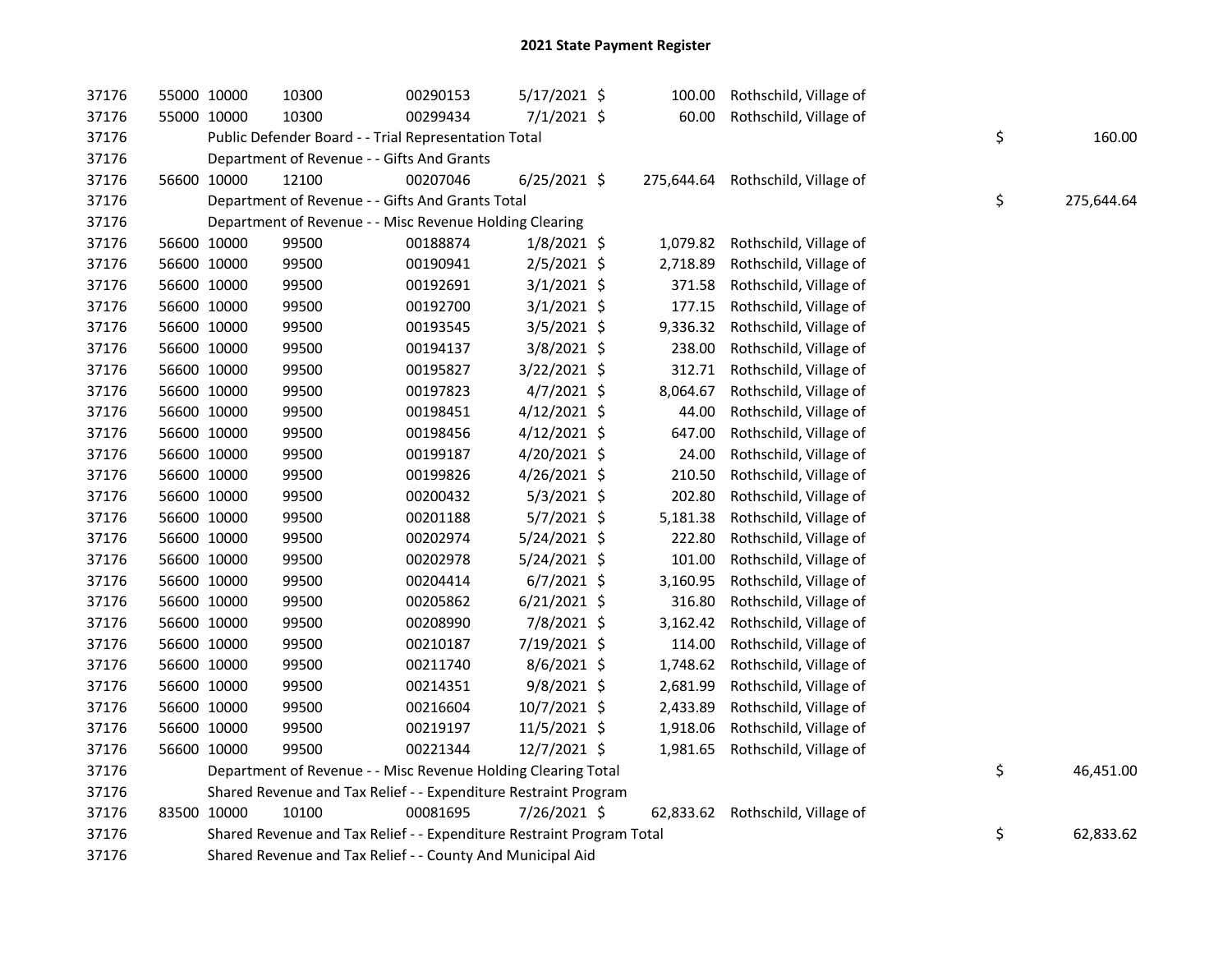| 37176       |       | 83500 10000 | 10500                                                            | 00081695 | 7/26/2021 \$  | 30,040.61    | Rothschild, Village of |    |              |
|-------------|-------|-------------|------------------------------------------------------------------|----------|---------------|--------------|------------------------|----|--------------|
| 37176       |       | 83500 10000 | 10500                                                            | 00088796 | 11/15/2021 \$ | 170,230.14   | Rothschild, Village of |    |              |
| 37176       |       |             | Shared Revenue and Tax Relief - - County And Municipal Aid Total |          |               |              |                        | \$ | 200,270.75   |
| 37176       |       |             | Shared Revenue and Tax Relief - - Exempt Computer Aid            |          |               |              |                        |    |              |
| 37176       |       | 83500 10000 | 10900                                                            | 00084286 | 7/26/2021 \$  | 11,341.40    | Rothschild, Village of |    |              |
| 37176       |       | 83500 10000 | 10900                                                            | 00085825 | 7/26/2021 \$  | 8,095.26     | Rothschild, Village of |    |              |
| 37176       |       |             | Shared Revenue and Tax Relief - - Exempt Computer Aid Total      |          |               |              |                        | \$ | 19,436.66    |
| 37176       |       |             | Shared Revenue and Tax Relief - - Utility Aid                    |          |               |              |                        |    |              |
| 37176       |       | 83500 10000 | 11000                                                            | 00081695 | 7/26/2021 \$  | 178,250.28   | Rothschild, Village of |    |              |
| 37176       |       | 83500 10000 | 11000                                                            | 00088796 | 11/15/2021 \$ | 1,010,595.59 | Rothschild, Village of |    |              |
| 37176       |       |             | Shared Revenue and Tax Relief - - Utility Aid Total              |          |               |              |                        | \$ | 1,188,845.87 |
| 37176       |       |             | Shared Revenue and Tax Relief - - Personal Property Aid          |          |               |              |                        |    |              |
| 37176       | 83500 | 10000       | 11100                                                            | 00077464 | $5/3/2021$ \$ | 29,189.25    | Rothschild, Village of |    |              |
| 37176       |       | 83500 10000 | 11100                                                            | 00078912 | $5/3/2021$ \$ | 25,049.75    | Rothschild, Village of |    |              |
| 37176       |       |             | Shared Revenue and Tax Relief - - Personal Property Aid Total    |          |               |              |                        | \$ | 54,239.00    |
| 37176 Total |       |             |                                                                  |          |               |              |                        | \$ | 2,977,326.61 |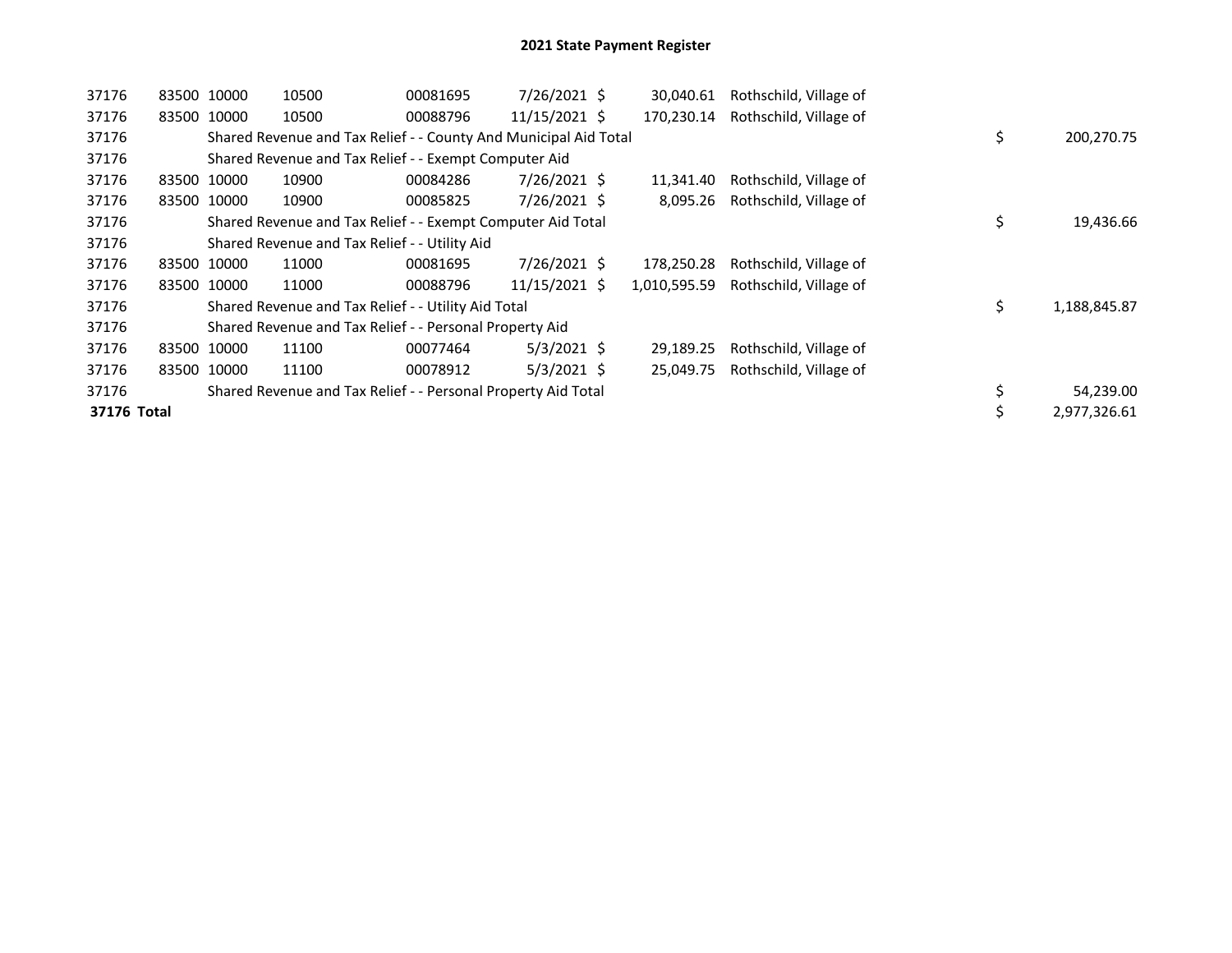| 37181 |             | Dept of Safety & Prof Services - - Fire Dues Distribution                       |           |                |  |                               |    |              |
|-------|-------------|---------------------------------------------------------------------------------|-----------|----------------|--|-------------------------------|----|--------------|
| 37181 | 16500 10000 | 22500                                                                           | 00041172  | 7/16/2021 \$   |  | 5,037.15 Village of Spencer   |    |              |
| 37181 |             | Dept of Safety & Prof Services - - Fire Dues Distribution Total                 |           |                |  |                               | \$ | 5,037.15     |
| 37181 |             | Dept of Natural Resources - - Fin Asst For Responsible Units                    |           |                |  |                               |    |              |
| 37181 | 37000 27400 | 67000                                                                           | 00483897  | 5/21/2021 \$   |  | 6,737.88 Village of Spencer   |    |              |
| 37181 |             | Dept of Natural Resources - - Fin Asst For Responsible Units Total              |           |                |  |                               | \$ | 6,737.88     |
| 37181 |             | WI Dept of Transportation - - Trns Aids To Mnc.-Sf                              |           |                |  |                               |    |              |
| 37181 | 39500 21100 | 19100                                                                           | 00632622  | $1/4/2021$ \$  |  | 41,515.56 Village of Spencer  |    |              |
| 37181 | 39500 21100 | 19100                                                                           | 00668229  | $4/5/2021$ \$  |  | 41,515.56 Village of Spencer  |    |              |
| 37181 | 39500 21100 | 19100                                                                           | 00711717  | $7/6/2021$ \$  |  | 41,515.56 Village of Spencer  |    |              |
| 37181 | 39500 21100 | 19100                                                                           | 00752276  | 10/4/2021 \$   |  | 41,515.59 Village of Spencer  |    |              |
| 37181 |             | WI Dept of Transportation - - Trns Aids To Mnc.-Sf Total                        |           |                |  |                               | \$ | 166,062.27   |
| 37181 |             | WI Dept of Transportation - - Loc Rd Imp Prg St Fd                              |           |                |  |                               |    |              |
| 37181 | 39500 21100 | 27800                                                                           | 00765007  | 10/22/2021 \$  |  | 41,416.80 Village of Spencer  |    |              |
| 37181 |             | WI Dept of Transportation - - Loc Rd Imp Prg St Fd Total                        |           |                |  |                               | \$ | 41,416.80    |
| 37181 |             | Department of Health Services - - Prepaid Medical Transport Reimbursement       |           |                |  |                               |    |              |
| 37181 | 43500 10000 | 16300                                                                           | AMBULANCE | 11/15/2021 \$  |  | 2,000.00 Village of Spencer   |    |              |
| 37181 |             | Department of Health Services - - Prepaid Medical Transport Reimbursement Total |           |                |  |                               | \$ | 2,000.00     |
| 37181 |             | Department of Justice - - Officer training reimbursement                        |           |                |  |                               |    |              |
| 37181 | 45500 10000 | 21400                                                                           | 00106092  | 11/29/2021 \$  |  | 800.00 Village of Spencer     |    |              |
| 37181 |             | Department of Justice - - Officer training reimbursement Total                  |           |                |  |                               | \$ | 800.00       |
| 37181 |             | Department of Military Affairs - - Federal Aid, Local Assistance                |           |                |  |                               |    |              |
| 37181 | 46500 10000 | 34200                                                                           | 00090515  | $3/1/2021$ \$  |  | 445,926.01 Village of Spencer |    |              |
| 37181 | 46500 10000 | 34200                                                                           | 00095826  | $6/18/2021$ \$ |  | 691,961.61 Village of Spencer |    |              |
| 37181 | 46500 10000 | 34200                                                                           | 00099339  | 8/26/2021 \$   |  | 234,020.92 Village of Spencer |    |              |
| 37181 | 46500 10000 | 34200                                                                           | 00102475  | 11/8/2021 \$   |  | 698,419.51 Village of Spencer |    |              |
| 37181 |             | Department of Military Affairs - - Federal Aid, Local Assistance Total          |           |                |  |                               | \$ | 2,070,328.05 |
| 37181 |             | Department of Revenue - - Gifts And Grants                                      |           |                |  |                               |    |              |
| 37181 | 56600 10000 | 12100                                                                           | 00207047  | $6/25/2021$ \$ |  | 98,283.77 Village of Spencer  |    |              |
| 37181 |             | Department of Revenue - - Gifts And Grants Total                                |           |                |  |                               | \$ | 98,283.77    |
| 37181 |             | Shared Revenue and Tax Relief - - County And Municipal Aid                      |           |                |  |                               |    |              |
| 37181 | 83500 10000 | 10500                                                                           | 00081696  | $7/26/2021$ \$ |  | 77,612.63 Village of Spencer  |    |              |
| 37181 | 83500 10000 | 10500                                                                           | 00088797  | 11/15/2021 \$  |  | 437,804.92 Village of Spencer |    |              |
| 37181 |             | Shared Revenue and Tax Relief - - County And Municipal Aid Total                |           |                |  |                               | \$ | 515,417.55   |
| 37181 |             | Shared Revenue and Tax Relief - - Exempt Computer Aid                           |           |                |  |                               |    |              |
| 37181 | 83500 10000 | 10900                                                                           | 00084287  | $7/26/2021$ \$ |  | 1,427.94 Village of Spencer   |    |              |
| 37181 | 83500 10000 | 10900                                                                           | 00085826  | 7/26/2021 \$   |  | 2,008.44 Village of Spencer   |    |              |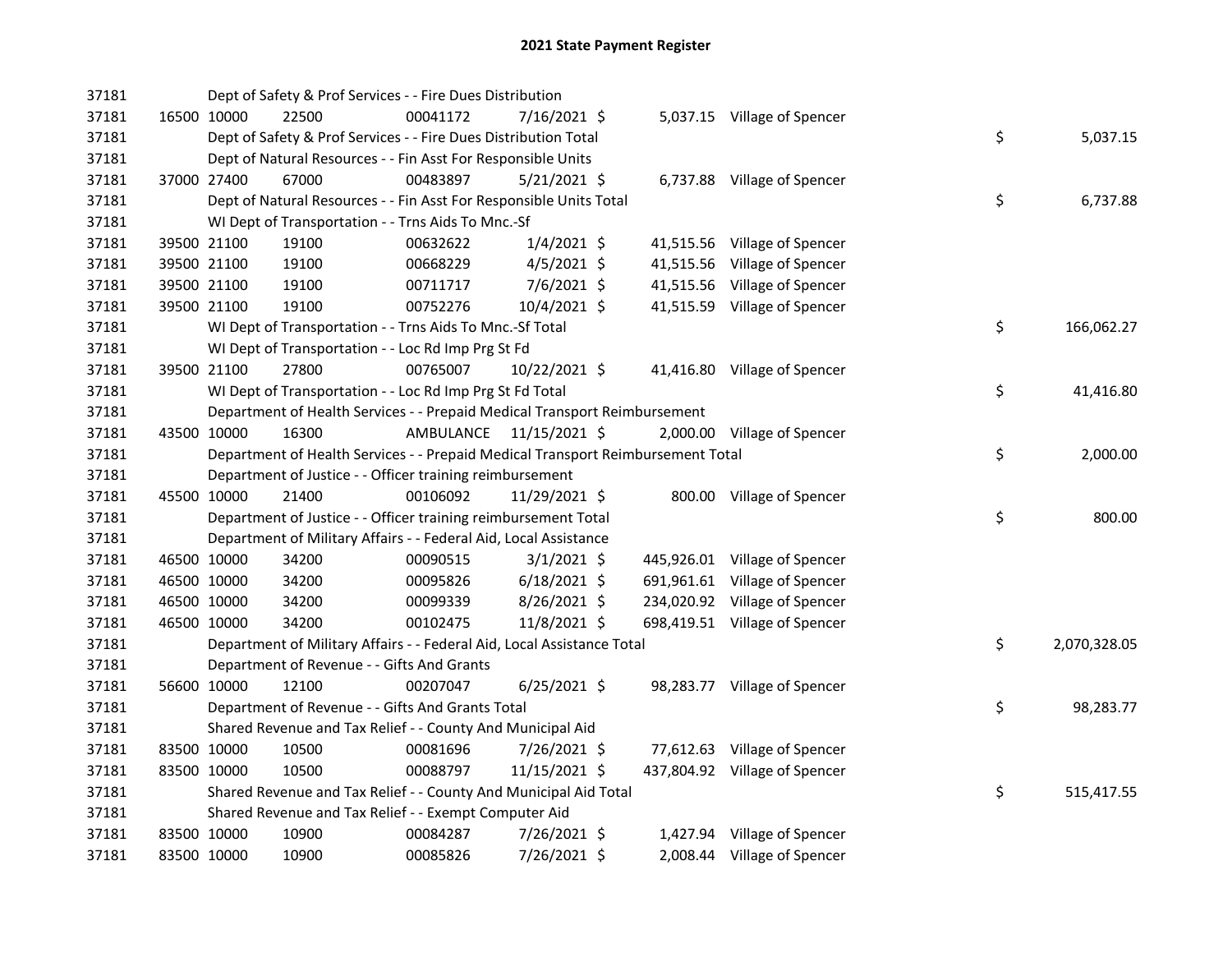| 37181       |             | Shared Revenue and Tax Relief - - Exempt Computer Aid Total                   |          |                | 3,436.38  |                    |  |              |
|-------------|-------------|-------------------------------------------------------------------------------|----------|----------------|-----------|--------------------|--|--------------|
| 37181       |             | Shared Revenue and Tax Relief - - Personal Property Aid                       |          |                |           |                    |  |              |
| 37181       | 83500 10000 | 11100                                                                         | 00077465 | $5/3/2021$ \$  | 1.703.46  | Village of Spencer |  |              |
| 37181       | 83500 10000 | 11100                                                                         | 00078913 | $5/3/2021$ \$  | 15.639.44 | Village of Spencer |  |              |
| 37181       |             | Shared Revenue and Tax Relief - - Personal Property Aid Total                 |          |                | 17,342.90 |                    |  |              |
| 37181       |             | Shared Revenue and Tax Relief - - State Aid; Video Service Provider Fee       |          |                |           |                    |  |              |
| 37181       | 83500 10000 | 11200                                                                         | 00083028 | 7/26/2021 \$   | 4.518.25  | Village of Spencer |  |              |
| 37181       |             | Shared Revenue and Tax Relief - - State Aid; Video Service Provider Fee Total |          |                |           |                    |  | 4,518.25     |
| 37181       |             | Shared Revenue and Tax Relief - - Lottery & Gaming Credit                     |          |                |           |                    |  |              |
| 37181       | 83500 52100 | 36300                                                                         | 00074284 | $3/22/2021$ \$ | 3.282.08  | Village of Spencer |  |              |
| 37181       |             | Shared Revenue and Tax Relief - - Lottery & Gaming Credit Total               |          |                |           |                    |  | 3,282.08     |
| 37181 Total |             |                                                                               |          |                |           |                    |  | 2.934.663.08 |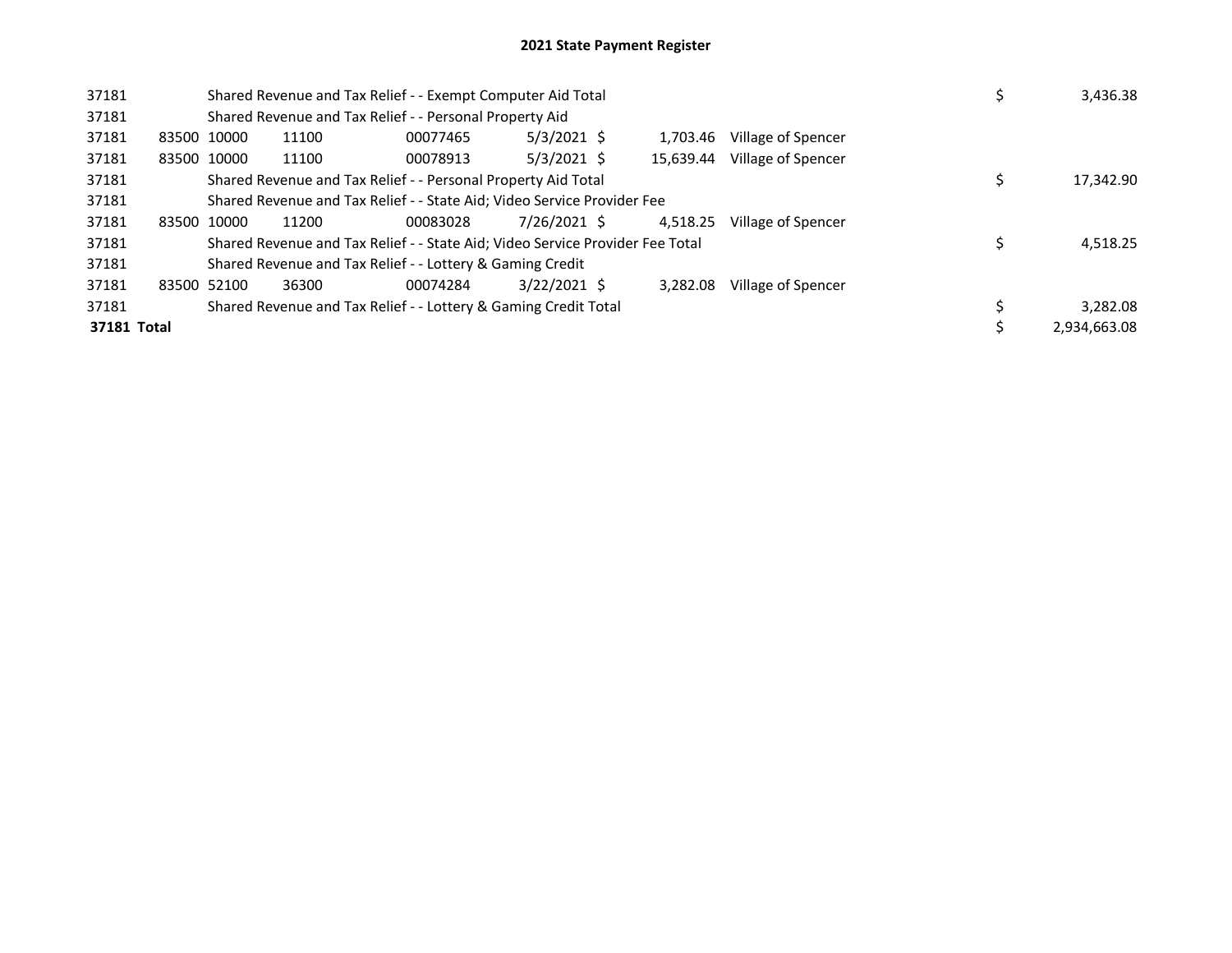| 37182 |             | Dept of Safety & Prof Services - - Fire Dues Distribution                       |           |                |       |                                |    |            |
|-------|-------------|---------------------------------------------------------------------------------|-----------|----------------|-------|--------------------------------|----|------------|
| 37182 | 16500 10000 | 22500                                                                           | 00041174  | 7/16/2021 \$   |       | 5,180.05 Village Of Stratford  |    |            |
| 37182 |             | Dept of Safety & Prof Services - - Fire Dues Distribution Total                 |           |                |       |                                | \$ | 5,180.05   |
| 37182 |             | Dept of Natural Resources - - Resaids - Cnty Forst, Cl & Mfl                    |           |                |       |                                |    |            |
| 37182 | 37000 21200 | 57100                                                                           | 00488024  | $6/14/2021$ \$ |       | 38.33 Village Of Stratford     |    |            |
| 37182 |             | Dept of Natural Resources - - Resaids - Cnty Forst, Cl & Mfl Total              |           |                |       |                                | \$ | 38.33      |
| 37182 |             | Dept of Natural Resources - - Fin Asst For Responsible Units                    |           |                |       |                                |    |            |
| 37182 | 37000 27400 | 67000                                                                           | 00483984  | $5/21/2021$ \$ |       | 8,051.05 Village Of Stratford  |    |            |
| 37182 |             | Dept of Natural Resources - - Fin Asst For Responsible Units Total              |           |                |       |                                | \$ | 8,051.05   |
| 37182 |             | WI Dept of Transportation - - Trns Aids To Mnc.-Sf                              |           |                |       |                                |    |            |
| 37182 | 39500 21100 | 19100                                                                           | 00632623  | $1/4/2021$ \$  |       | 48,806.95 Village Of Stratford |    |            |
| 37182 | 39500 21100 | 19100                                                                           | 00668230  | $4/5/2021$ \$  |       | 48,806.95 Village Of Stratford |    |            |
| 37182 | 39500 21100 | 19100                                                                           | 00711718  | $7/6/2021$ \$  |       | 48,806.95 Village Of Stratford |    |            |
| 37182 | 39500 21100 | 19100                                                                           | 00752277  | 10/4/2021 \$   |       | 48,806.97 Village Of Stratford |    |            |
| 37182 |             | WI Dept of Transportation - - Trns Aids To Mnc.-Sf Total                        |           |                |       |                                | \$ | 195,227.82 |
| 37182 |             | WI Dept of Transportation - - Hwy Mgmt & Opers Sf                               |           |                |       |                                |    |            |
| 37182 | 39500 21100 | 36500                                                                           | 00637817  | $1/8/2021$ \$  | 37.26 | Village Of Stratford           |    |            |
| 37182 | 39500 21100 | 36500                                                                           | 00650201  | $2/5/2021$ \$  | 44.51 | Village Of Stratford           |    |            |
| 37182 | 39500 21100 | 36500                                                                           | 00663043  | $3/9/2021$ \$  | 36.81 | Village Of Stratford           |    |            |
| 37182 | 39500 21100 | 36500                                                                           | 00676955  | 4/9/2021 \$    | 32.22 | Village Of Stratford           |    |            |
| 37182 | 39500 21100 | 36500                                                                           | 00691082  | $5/7/2021$ \$  | 30.79 | Village Of Stratford           |    |            |
| 37182 | 39500 21100 | 36500                                                                           | 00703434  | $6/7/2021$ \$  | 40.60 | Village Of Stratford           |    |            |
| 37182 | 39500 21100 | 36500                                                                           | 00718018  | 7/7/2021 \$    | 31.32 | Village Of Stratford           |    |            |
| 37182 | 39500 21100 | 36500                                                                           | 00731522  | 8/6/2021 \$    | 50.29 | Village Of Stratford           |    |            |
| 37182 | 39500 21100 | 36500                                                                           | 00744464  | $9/9/2021$ \$  | 34.51 | Village Of Stratford           |    |            |
| 37182 | 39500 21100 | 36500                                                                           | 00758246  | 10/6/2021 \$   | 35.65 | Village Of Stratford           |    |            |
| 37182 | 39500 21100 | 36500                                                                           | 00771310  | 11/8/2021 \$   | 40.50 | Village Of Stratford           |    |            |
| 37182 | 39500 21100 | 36500                                                                           | 00781015  | 12/6/2021 \$   | 38.36 | Village Of Stratford           |    |            |
| 37182 |             | WI Dept of Transportation - - Hwy Mgmt & Opers Sf Total                         |           |                |       |                                | \$ | 452.82     |
| 37182 |             | Department of Health Services - - Prepaid Medical Transport Reimbursement       |           |                |       |                                |    |            |
| 37182 | 43500 10000 | 16300                                                                           | AMBULANCE | 11/15/2021 \$  |       | 2,793.99 Village Of Stratford  |    |            |
| 37182 |             | Department of Health Services - - Prepaid Medical Transport Reimbursement Total |           |                |       |                                | \$ | 2,793.99   |
| 37182 |             | Department of Justice - - Officer training reimbursement                        |           |                |       |                                |    |            |
| 37182 | 45500 10000 | 21400                                                                           | 00106105  | 11/29/2021 \$  |       | 480.00 Village Of Stratford    |    |            |
| 37182 |             | Department of Justice - - Officer training reimbursement Total                  |           |                |       |                                | \$ | 480.00     |
| 37182 |             | Department of Revenue - - Gifts And Grants                                      |           |                |       |                                |    |            |
| 37182 | 56600 10000 | 12100                                                                           | 00207048  | $6/25/2021$ \$ |       | 82,531.16 Village Of Stratford |    |            |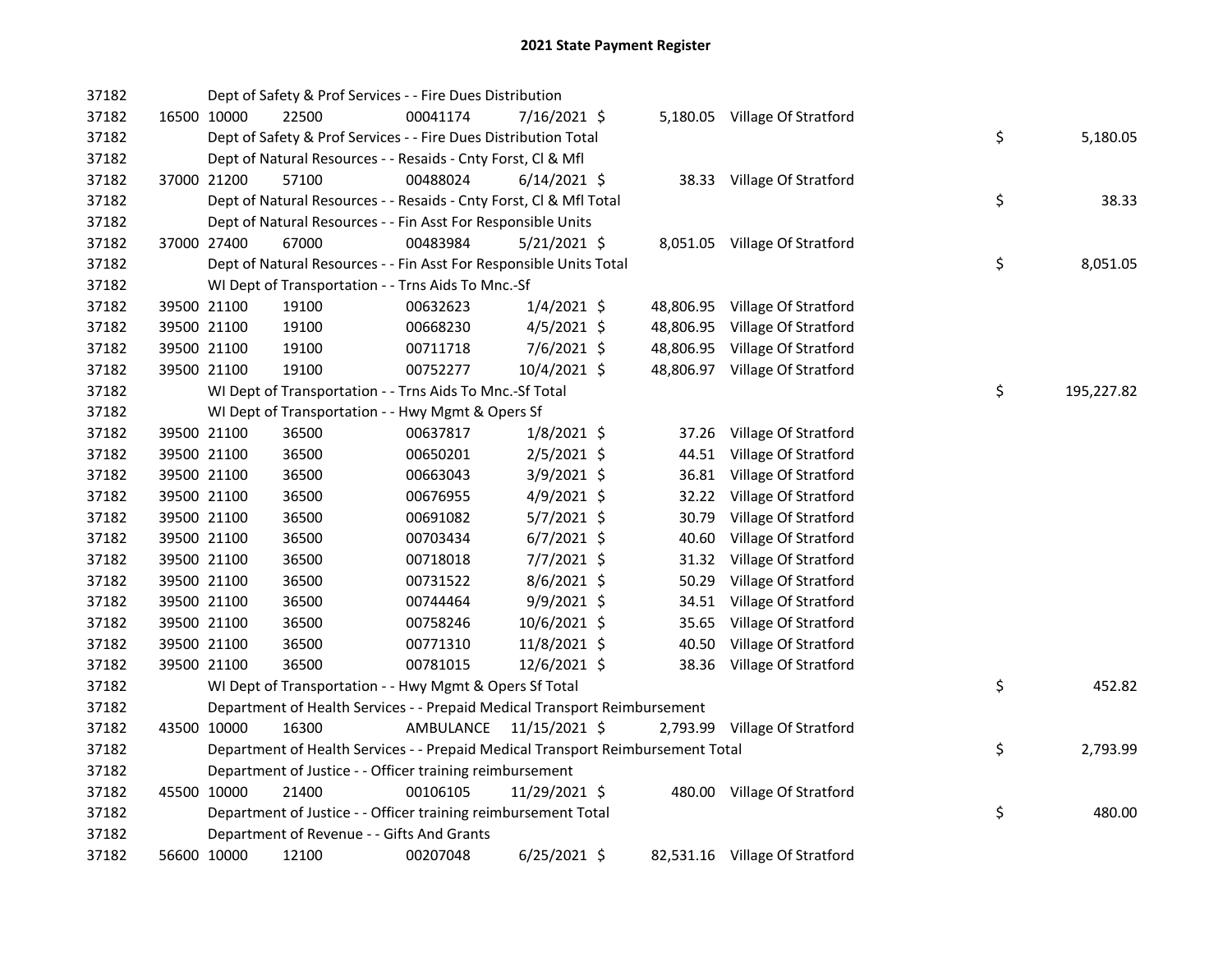| 37182 |                                                         | Department of Revenue - - Gifts And Grants Total                        |          |                |  |          |                                 |  |    | 82,531.16  |
|-------|---------------------------------------------------------|-------------------------------------------------------------------------|----------|----------------|--|----------|---------------------------------|--|----|------------|
| 37182 | Department of Revenue - - Misc Revenue Holding Clearing |                                                                         |          |                |  |          |                                 |  |    |            |
| 37182 | 56600 10000                                             | 99500                                                                   | 00192004 | $2/22/2021$ \$ |  | 20.85    | Village Of Stratford            |  |    |            |
| 37182 | 56600 10000                                             | 99500                                                                   | 00192694 | $3/1/2021$ \$  |  | 3,309.36 | Village Of Stratford            |  |    |            |
| 37182 | 56600 10000                                             | 99500                                                                   | 00194140 | $3/8/2021$ \$  |  | 1,637.60 | Village Of Stratford            |  |    |            |
| 37182 | 56600 10000                                             | 99500                                                                   | 00194987 | 3/15/2021 \$   |  | 1,507.24 | Village Of Stratford            |  |    |            |
| 37182 | 56600 10000                                             | 99500                                                                   | 00195825 | 3/22/2021 \$   |  | 307.12   | Village Of Stratford            |  |    |            |
| 37182 | 56600 10000                                             | 99500                                                                   | 00197243 | $4/5/2021$ \$  |  | 105.01   | Village Of Stratford            |  |    |            |
| 37182 | 56600 10000                                             | 99500                                                                   | 00198454 | 4/12/2021 \$   |  | 400.76   | Village Of Stratford            |  |    |            |
| 37182 | 56600 10000                                             | 99500                                                                   | 00199190 | 4/20/2021 \$   |  | 599.23   | Village Of Stratford            |  |    |            |
| 37182 | 56600 10000                                             | 99500                                                                   | 00199829 | 4/26/2021 \$   |  | 262.74   | Village Of Stratford            |  |    |            |
| 37182 | 56600 10000                                             | 99500                                                                   | 00201626 | 5/10/2021 \$   |  | 549.26   | Village Of Stratford            |  |    |            |
| 37182 | 56600 10000                                             | 99500                                                                   | 00202264 | $5/17/2021$ \$ |  | 96.10    | Village Of Stratford            |  |    |            |
| 37182 | 56600 10000                                             | 99500                                                                   | 00202976 | $5/24/2021$ \$ |  | 317.58   | Village Of Stratford            |  |    |            |
| 37182 | 56600 10000                                             | 99500                                                                   | 00203691 | $6/1/2021$ \$  |  | 242.12   | Village Of Stratford            |  |    |            |
| 37182 | 56600 10000                                             | 99500                                                                   | 00208527 | 7/6/2021 \$    |  | 529.48   | Village Of Stratford            |  |    |            |
| 37182 | 56600 10000                                             | 99500                                                                   | 00209399 | 7/12/2021 \$   |  | 281.00   | Village Of Stratford            |  |    |            |
| 37182 |                                                         | Department of Revenue - - Misc Revenue Holding Clearing Total           |          |                |  |          |                                 |  | \$ | 10,165.45  |
| 37182 |                                                         | Shared Revenue and Tax Relief - - Expenditure Restraint Program         |          |                |  |          |                                 |  |    |            |
| 37182 | 83500 10000                                             | 10100                                                                   | 00081697 | 7/26/2021 \$   |  |          | 6,976.13 Village Of Stratford   |  |    |            |
| 37182 |                                                         | Shared Revenue and Tax Relief - - Expenditure Restraint Program Total   |          |                |  |          |                                 |  | \$ | 6,976.13   |
| 37182 |                                                         | Shared Revenue and Tax Relief - - County And Municipal Aid              |          |                |  |          |                                 |  |    |            |
| 37182 | 83500 10000                                             | 10500                                                                   | 00081697 | 7/26/2021 \$   |  |          | 55,719.50 Village Of Stratford  |  |    |            |
| 37182 | 83500 10000                                             | 10500                                                                   | 00088798 | 11/15/2021 \$  |  |          | 318,635.22 Village Of Stratford |  |    |            |
| 37182 |                                                         | Shared Revenue and Tax Relief - - County And Municipal Aid Total        |          |                |  |          |                                 |  | \$ | 374,354.72 |
| 37182 |                                                         | Shared Revenue and Tax Relief - - Exempt Computer Aid                   |          |                |  |          |                                 |  |    |            |
| 37182 | 83500 10000                                             | 10900                                                                   | 00084288 | 7/26/2021 \$   |  |          | 4,261.98 Village Of Stratford   |  |    |            |
| 37182 | 83500 10000                                             | 10900                                                                   | 00085827 | 7/26/2021 \$   |  |          | 770.32 Village Of Stratford     |  |    |            |
| 37182 |                                                         | Shared Revenue and Tax Relief - - Exempt Computer Aid Total             |          |                |  |          |                                 |  | \$ | 5,032.30   |
| 37182 |                                                         | Shared Revenue and Tax Relief - - Utility Aid                           |          |                |  |          |                                 |  |    |            |
| 37182 | 83500 10000                                             | 11000                                                                   | 00088798 | 11/15/2021 \$  |  |          | 31,793.90 Village Of Stratford  |  |    |            |
| 37182 |                                                         | Shared Revenue and Tax Relief - - Utility Aid Total                     |          |                |  |          |                                 |  | \$ | 31,793.90  |
| 37182 |                                                         | Shared Revenue and Tax Relief - - Personal Property Aid                 |          |                |  |          |                                 |  |    |            |
| 37182 | 83500 10000                                             | 11100                                                                   | 00077466 | $5/3/2021$ \$  |  |          | 9,400.85 Village Of Stratford   |  |    |            |
| 37182 |                                                         | Shared Revenue and Tax Relief - - Personal Property Aid Total           |          |                |  |          |                                 |  | \$ | 9,400.85   |
| 37182 |                                                         | Shared Revenue and Tax Relief - - State Aid; Video Service Provider Fee |          |                |  |          |                                 |  |    |            |
| 37182 | 83500 10000                                             | 11200                                                                   | 00083029 | 7/26/2021 \$   |  |          | 2,883.69 Village Of Stratford   |  |    |            |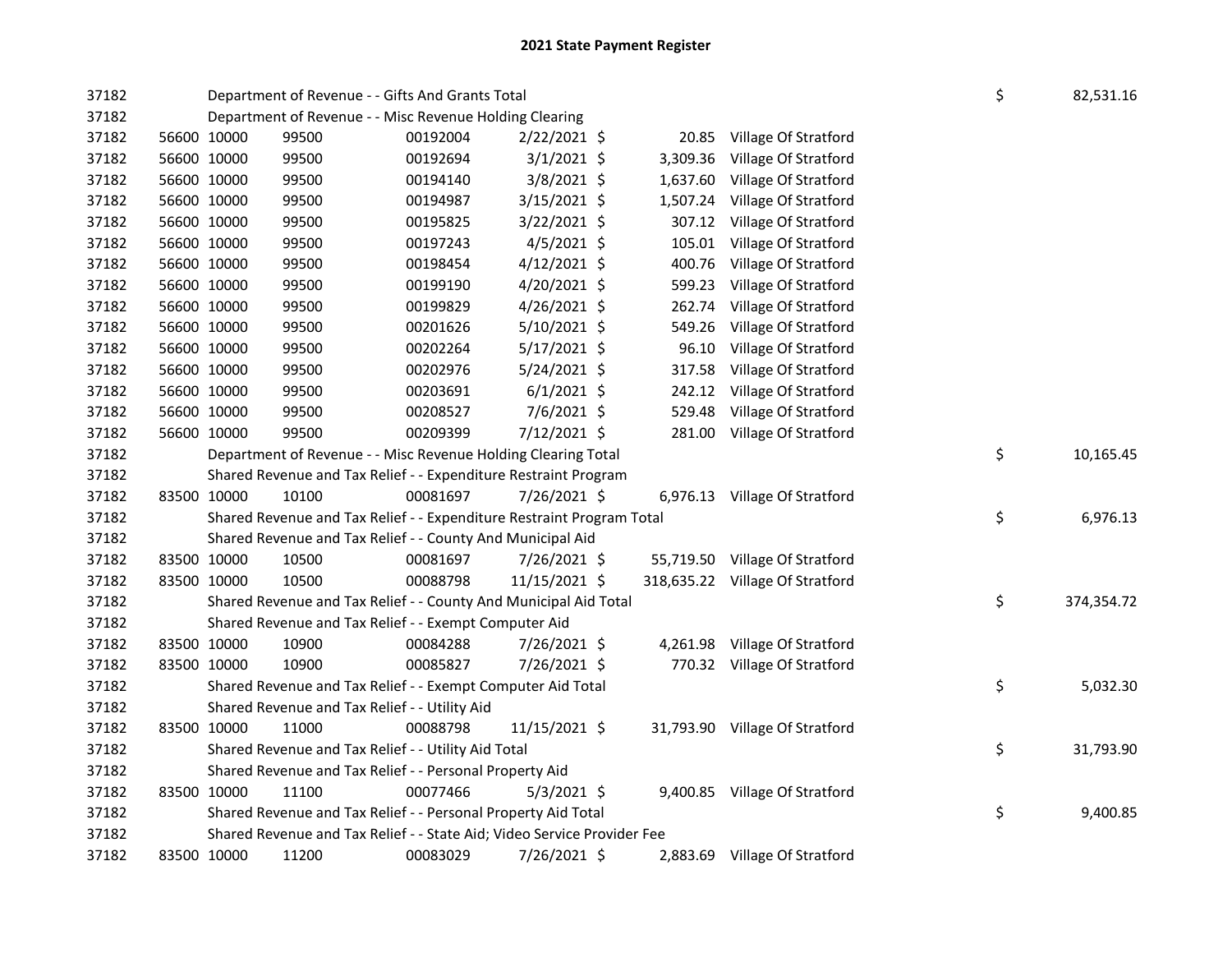## 2021 State Payment Register

| 37182       |  |                                                                                                                          | Shared Revenue and Tax Relief - - State Aid; Video Service Provider Fee Total |  |  | 2,883.69 |  |  |            |  |          |
|-------------|--|--------------------------------------------------------------------------------------------------------------------------|-------------------------------------------------------------------------------|--|--|----------|--|--|------------|--|----------|
| 37182       |  | Shared Revenue and Tax Relief - - Lottery & Gaming Credit<br>$3/22/2021$ \$<br>3,025.18 Village Of Stratford<br>00074285 |                                                                               |  |  |          |  |  |            |  |          |
| 37182       |  | 83500 52100                                                                                                              | 36300                                                                         |  |  |          |  |  |            |  |          |
| 37182       |  |                                                                                                                          | Shared Revenue and Tax Relief - - Lottery & Gaming Credit Total               |  |  |          |  |  |            |  | 3.025.18 |
| 37182 Total |  |                                                                                                                          |                                                                               |  |  |          |  |  | 738.387.44 |  |          |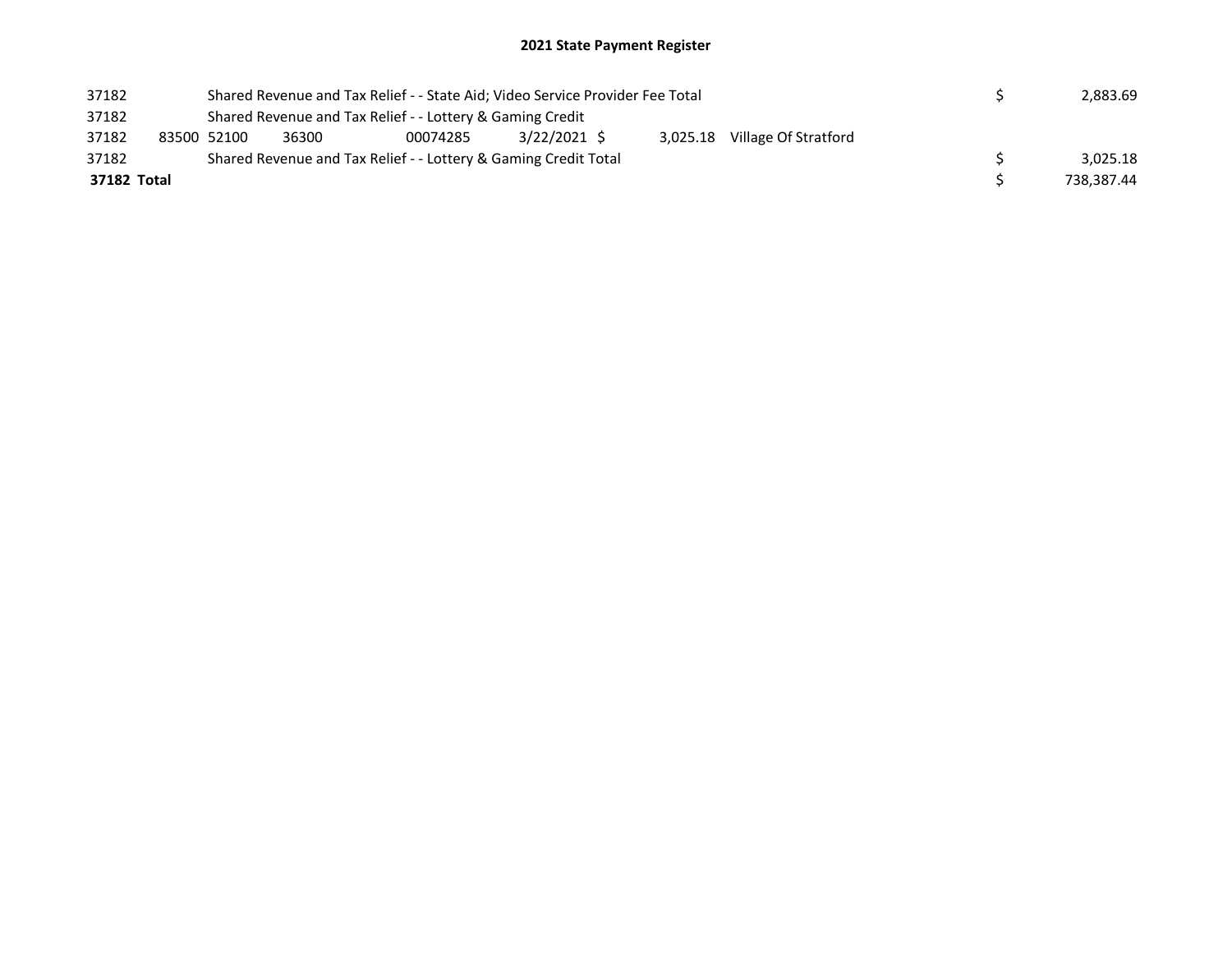| 37186       |             | Dept of Safety & Prof Services - - Fire Dues Distribution                     |          |                |          |                            |    |            |
|-------------|-------------|-------------------------------------------------------------------------------|----------|----------------|----------|----------------------------|----|------------|
| 37186       | 16500 10000 | 22500                                                                         | 00041176 | $7/16/2021$ \$ |          | 668.35 Village of Unity    |    |            |
| 37186       |             | Dept of Safety & Prof Services - - Fire Dues Distribution Total               |          |                |          |                            | \$ | 668.35     |
| 37186       |             | Dept of Natural Resources - - Fin Asst For Responsible Units                  |          |                |          |                            |    |            |
| 37186       | 37000 27400 | 67000                                                                         | 00483734 | $5/21/2021$ \$ |          | 1,615.92 Village of Unity  |    |            |
| 37186       |             | Dept of Natural Resources - - Fin Asst For Responsible Units Total            |          |                |          |                            | \$ | 1,615.92   |
| 37186       |             | WI Dept of Transportation - - Trns Aids To Mnc.-Sf                            |          |                |          |                            |    |            |
| 37186       | 39500 21100 | 19100                                                                         | 00632624 | $1/4/2021$ \$  |          | 2,588.58 Village of Unity  |    |            |
| 37186       | 39500 21100 | 19100                                                                         | 00668231 | $4/5/2021$ \$  | 2,588.58 | Village of Unity           |    |            |
| 37186       | 39500 21100 | 19100                                                                         | 00711719 | 7/6/2021 \$    | 2,588.58 | Village of Unity           |    |            |
| 37186       | 39500 21100 | 19100                                                                         | 00752278 | 10/4/2021 \$   |          | 2,588.58 Village of Unity  |    |            |
| 37186       |             | WI Dept of Transportation - - Trns Aids To Mnc.-Sf Total                      |          |                |          |                            | \$ | 10,354.32  |
| 37186       |             | Department of Revenue - - Gifts And Grants                                    |          |                |          |                            |    |            |
| 37186       | 56600 10000 | 12100                                                                         | 00207049 | $6/25/2021$ \$ |          | 17,270.31 Village of Unity |    |            |
| 37186       |             | Department of Revenue - - Gifts And Grants Total                              |          |                |          |                            | \$ | 17,270.31  |
| 37186       |             | Shared Revenue and Tax Relief - - County And Municipal Aid                    |          |                |          |                            |    |            |
| 37186       | 83500 10000 | 10500                                                                         | 00081698 | 7/26/2021 \$   |          | 12,842.16 Village of Unity |    |            |
| 37186       | 83500 10000 | 10500                                                                         | 00088799 | 11/15/2021 \$  |          | 72,772.27 Village of Unity |    |            |
| 37186       |             | Shared Revenue and Tax Relief - - County And Municipal Aid Total              |          |                |          |                            | \$ | 85,614.43  |
| 37186       |             | Shared Revenue and Tax Relief - - Exempt Computer Aid                         |          |                |          |                            |    |            |
| 37186       | 83500 10000 | 10900                                                                         | 00084289 | 7/26/2021 \$   |          | 5.19 Village of Unity      |    |            |
| 37186       | 83500 10000 | 10900                                                                         | 00085828 | 7/26/2021 \$   | 5.93     | Village of Unity           |    |            |
| 37186       |             | Shared Revenue and Tax Relief - - Exempt Computer Aid Total                   |          |                |          |                            | \$ | 11.12      |
| 37186       |             | Shared Revenue and Tax Relief - - Personal Property Aid                       |          |                |          |                            |    |            |
| 37186       | 83500 10000 | 11100                                                                         | 00077467 | $5/3/2021$ \$  |          | 148.90 Village of Unity    |    |            |
| 37186       |             | Shared Revenue and Tax Relief - - Personal Property Aid Total                 |          |                |          |                            | \$ | 148.90     |
| 37186       |             | Shared Revenue and Tax Relief - - State Aid; Video Service Provider Fee       |          |                |          |                            |    |            |
| 37186       | 83500 10000 | 11200                                                                         | 00083030 | 7/26/2021 \$   |          | 722.95 Village of Unity    |    |            |
| 37186       |             | Shared Revenue and Tax Relief - - State Aid; Video Service Provider Fee Total |          |                |          |                            | \$ | 722.95     |
| 37186 Total |             |                                                                               |          |                |          |                            | \$ | 116,406.30 |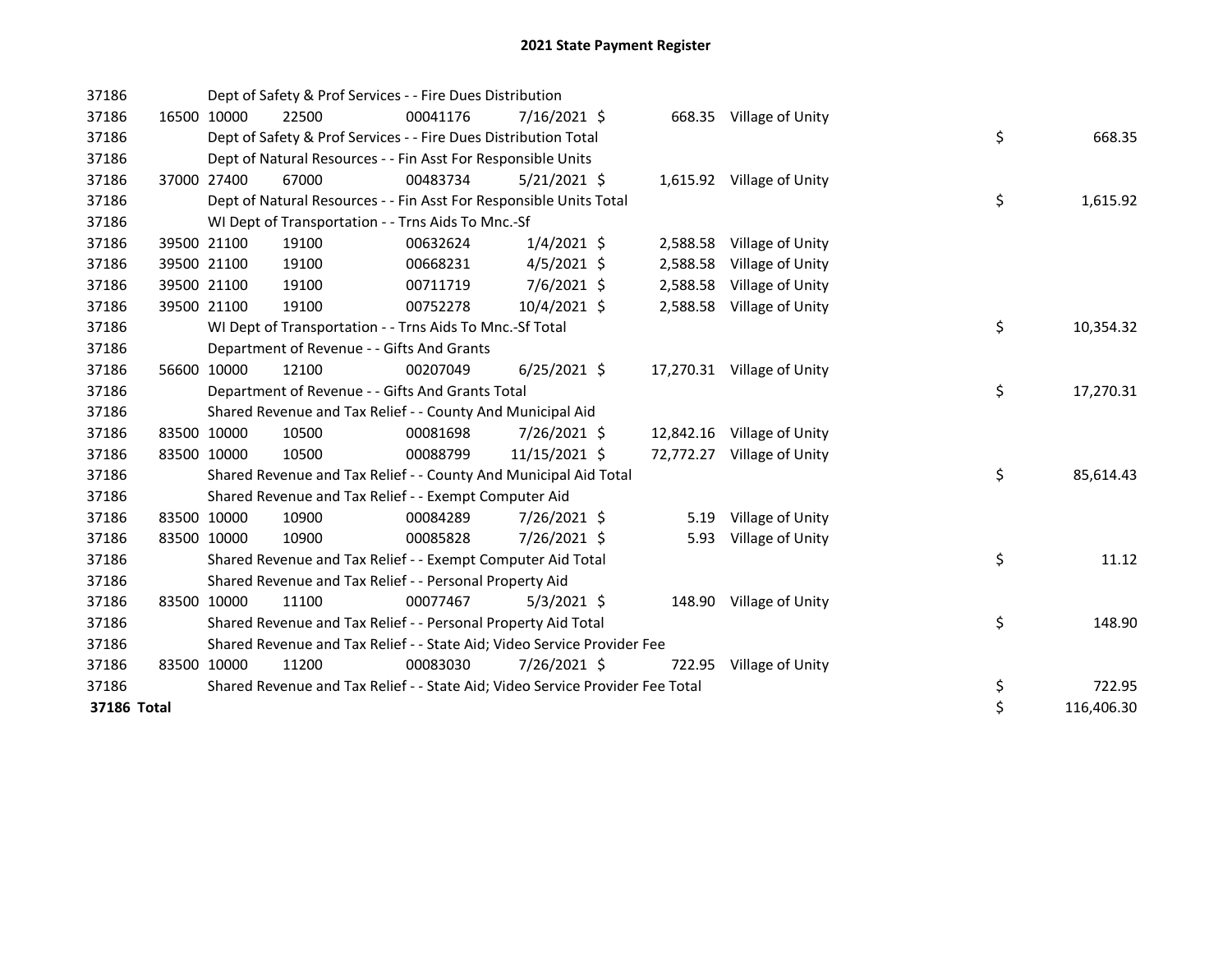| 37192 |             | Dept of Safety & Prof Services - - Fire Dues Distribution            |          |                |            |                              |    |            |
|-------|-------------|----------------------------------------------------------------------|----------|----------------|------------|------------------------------|----|------------|
| 37192 | 16500 10000 | 22500                                                                | 00041180 | 7/16/2021 \$   |            | 53,520.70 Village Of Weston  |    |            |
| 37192 |             | Dept of Safety & Prof Services - - Fire Dues Distribution Total      |          |                |            |                              | \$ | 53,520.70  |
| 37192 |             | Dept of Natural Resources - - Aids In Lieu Of Taxes - Gener          |          |                |            |                              |    |            |
| 37192 | 37000 10000 | 50300                                                                | 00461145 | $2/2/2021$ \$  |            | 1,278.66 Village Of Weston   |    |            |
| 37192 |             | Dept of Natural Resources - - Aids In Lieu Of Taxes - Gener Total    |          |                |            |                              | \$ | 1,278.66   |
| 37192 |             | Dept of Natural Resources - - Resaids - Cnty Forst, Cl & Mfl         |          |                |            |                              |    |            |
| 37192 | 37000 21200 | 57100                                                                | 00488025 | $6/14/2021$ \$ |            | 276.11 Village Of Weston     |    |            |
| 37192 |             | Dept of Natural Resources - - Resaids - Cnty Forst, Cl & Mfl Total   |          |                |            |                              | \$ | 276.11     |
| 37192 |             | Dept of Natural Resources - - Fin Asst For Responsible Units         |          |                |            |                              |    |            |
| 37192 | 37000 27400 | 67000                                                                | 00483169 | 5/21/2021 \$   |            | 75,250.21 Village Of Weston  |    |            |
| 37192 |             | Dept of Natural Resources - - Fin Asst For Responsible Units Total   |          |                |            |                              | \$ | 75,250.21  |
| 37192 |             | Dept of Natural Resources - - Recycling Consolidation Grants         |          |                |            |                              |    |            |
| 37192 | 37000 27400 | 67300                                                                | 00483169 | $5/21/2021$ \$ |            | 4,201.90 Village Of Weston   |    |            |
| 37192 |             | Dept of Natural Resources - - Recycling Consolidation Grants Total   |          |                |            |                              | \$ | 4,201.90   |
| 37192 |             | WI Dept of Transportation - - Trns Aids To Mnc.-Sf                   |          |                |            |                              |    |            |
| 37192 | 39500 21100 | 19100                                                                | 00632625 | $1/4/2021$ \$  | 120,676.08 | Village Of Weston            |    |            |
| 37192 | 39500 21100 | 19100                                                                | 00668232 | $4/5/2021$ \$  | 120,676.08 | Village Of Weston            |    |            |
| 37192 | 39500 21100 | 19100                                                                | 00711720 | 7/6/2021 \$    | 120,676.08 | Village Of Weston            |    |            |
| 37192 | 39500 21100 | 19100                                                                | 00752279 | 10/4/2021 \$   |            | 120,676.11 Village Of Weston |    |            |
| 37192 |             | WI Dept of Transportation - - Trns Aids To Mnc.-Sf Total             |          |                |            |                              | \$ | 482,704.35 |
| 37192 |             | WI Dept of Transportation - - Loc Rd Imp Prg St Fd                   |          |                |            |                              |    |            |
| 37192 | 39500 21100 | 27800                                                                | 00776828 | 11/23/2021 \$  |            | 41,416.79 Village Of Weston  |    |            |
| 37192 |             | WI Dept of Transportation - - Loc Rd Imp Prg St Fd Total             |          |                |            |                              | \$ | 41,416.79  |
| 37192 |             | Department of Administration - - Hv Trans Ln Annual Impact Fee       |          |                |            |                              |    |            |
| 37192 | 50500 10000 | 17400                                                                | 00144320 | $5/3/2021$ \$  |            | 10,874.00 Village Of Weston  |    |            |
| 37192 |             | Department of Administration - - Hv Trans Ln Annual Impact Fee Total |          |                |            |                              | \$ | 10,874.00  |
| 37192 |             | Department of Revenue - - Misc Revenue Holding Clearing              |          |                |            |                              |    |            |
| 37192 | 56600 10000 | 99500                                                                | 00192690 | $3/1/2021$ \$  |            | 2,318.37 Village Of Weston   |    |            |
| 37192 | 56600 10000 | 99500                                                                | 00194136 | $3/8/2021$ \$  | 595.80     | Village Of Weston            |    |            |
| 37192 | 56600 10000 | 99500                                                                | 00194984 | $3/15/2021$ \$ | 2,834.39   | Village Of Weston            |    |            |
| 37192 | 56600 10000 | 99500                                                                | 00195822 | $3/22/2021$ \$ | 353.96     | Village Of Weston            |    |            |
| 37192 | 56600 10000 | 99500                                                                | 00197240 | $4/5/2021$ \$  | 691.84     | Village Of Weston            |    |            |
| 37192 | 56600 10000 | 99500                                                                | 00199186 | $4/20/2021$ \$ | 567.00     | Village Of Weston            |    |            |
| 37192 | 56600 10000 | 99500                                                                | 00199825 | 4/26/2021 \$   | 289.19     | Village Of Weston            |    |            |
| 37192 | 56600 10000 | 99500                                                                | 00200431 | $5/3/2021$ \$  | 265.78     | Village Of Weston            |    |            |
| 37192 | 56600 10000 | 99500                                                                | 00201623 | 5/10/2021 \$   |            | 273.00 Village Of Weston     |    |            |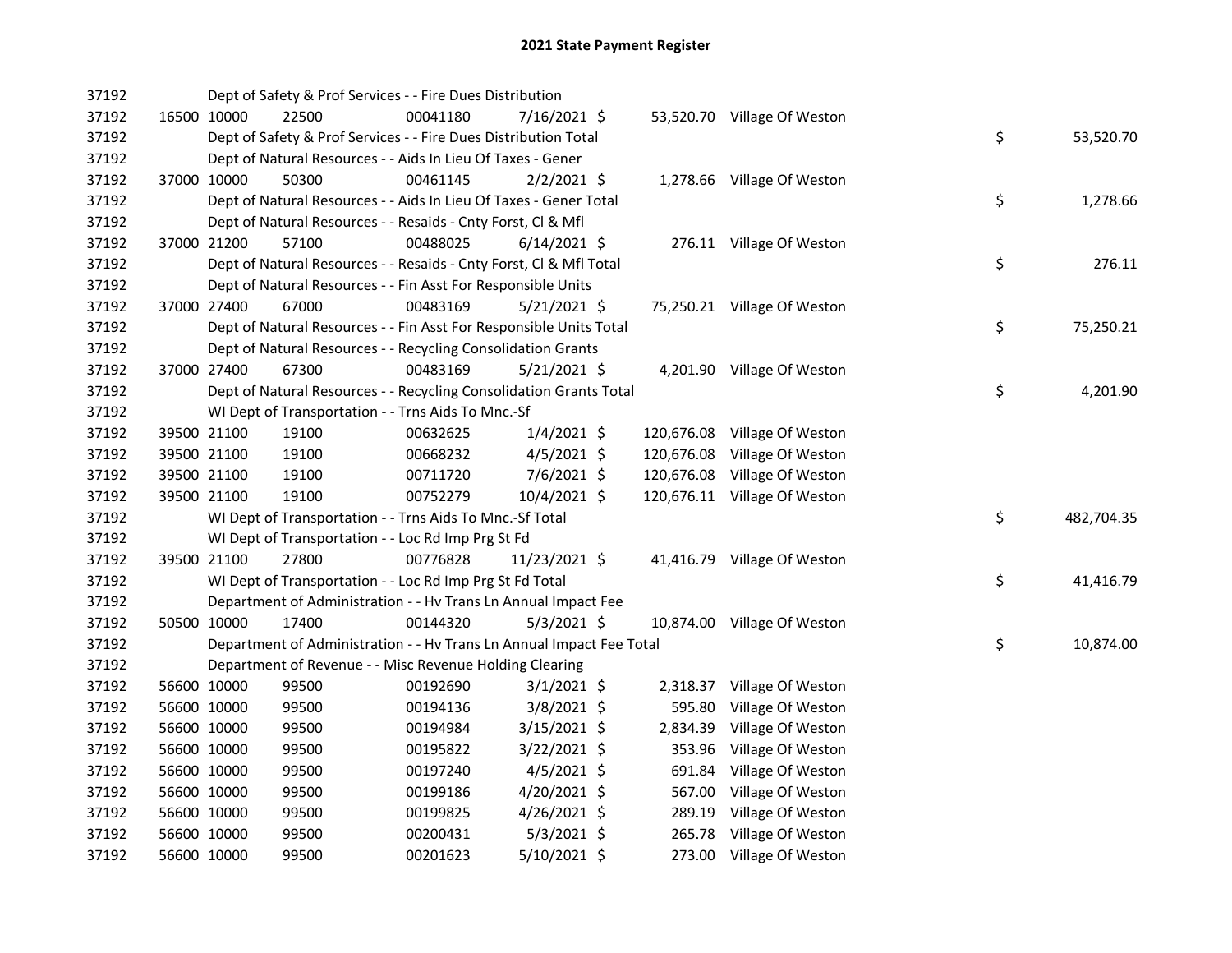| 37192       |             | 56600 10000 | 99500                                                                         | 00202261 | 5/17/2021 \$   |        | 321.60 Village Of Weston     |    |              |
|-------------|-------------|-------------|-------------------------------------------------------------------------------|----------|----------------|--------|------------------------------|----|--------------|
| 37192       |             | 56600 10000 | 99500                                                                         | 00202973 | 5/24/2021 \$   |        | 1,160.17 Village Of Weston   |    |              |
| 37192       |             | 56600 10000 | 99500                                                                         | 00205861 | $6/21/2021$ \$ | 193.14 | Village Of Weston            |    |              |
| 37192       |             | 56600 10000 | 99500                                                                         | 00208086 | 6/28/2021 \$   | 46.29  | Village Of Weston            |    |              |
| 37192       |             | 56600 10000 | 99500                                                                         | 00212134 | 8/9/2021 \$    | 218.78 | Village Of Weston            |    |              |
| 37192       |             | 56600 10000 | 99500                                                                         | 00212652 | 8/16/2021 \$   | 401.00 | Village Of Weston            |    |              |
| 37192       |             | 56600 10000 | 99500                                                                         | 00214004 | $9/7/2021$ \$  | 159.45 | Village Of Weston            |    |              |
| 37192       |             | 56600 10000 | 99500                                                                         | 00216130 | 10/4/2021 \$   | 82.49  | Village Of Weston            |    |              |
| 37192       |             | 56600 10000 | 99500                                                                         | 00218111 | 10/25/2021 \$  | 110.00 | Village Of Weston            |    |              |
| 37192       |             | 56600 10000 | 99500                                                                         | 00220366 | 11/22/2021 \$  |        | 1.30 Village Of Weston       |    |              |
| 37192       |             |             | Department of Revenue - - Misc Revenue Holding Clearing Total                 |          |                |        |                              | \$ | 10,883.55    |
| 37192       |             |             | Shared Revenue and Tax Relief - - Expenditure Restraint Program               |          |                |        |                              |    |              |
| 37192       | 83500 10000 |             | 10100                                                                         | 00081699 | 7/26/2021 \$   |        | 99,506.69 Village Of Weston  |    |              |
| 37192       |             |             | Shared Revenue and Tax Relief - - Expenditure Restraint Program Total         |          |                |        |                              | \$ | 99,506.69    |
| 37192       |             |             | Shared Revenue and Tax Relief - - County And Municipal Aid                    |          |                |        |                              |    |              |
| 37192       | 83500 10000 |             | 10500                                                                         | 00081699 | $7/26/2021$ \$ |        | 156,724.32 Village Of Weston |    |              |
| 37192       |             | 83500 10000 | 10500                                                                         | 00088800 | 11/15/2021 \$  |        | 888,104.51 Village Of Weston |    |              |
| 37192       |             |             | Shared Revenue and Tax Relief - - County And Municipal Aid Total              |          |                |        |                              | \$ | 1,044,828.83 |
| 37192       |             |             | Shared Revenue and Tax Relief - - Exempt Computer Aid                         |          |                |        |                              |    |              |
| 37192       |             | 83500 10000 | 10900                                                                         | 00084290 | 7/26/2021 \$   |        | 10,756.30 Village Of Weston  |    |              |
| 37192       |             | 83500 10000 | 10900                                                                         | 00085829 | 7/26/2021 \$   |        | 42,133.48 Village Of Weston  |    |              |
| 37192       |             |             | Shared Revenue and Tax Relief - - Exempt Computer Aid Total                   |          |                |        |                              | \$ | 52,889.78    |
| 37192       |             |             | Shared Revenue and Tax Relief - - Utility Aid                                 |          |                |        |                              |    |              |
| 37192       |             | 83500 10000 | 11000                                                                         | 00081699 | 7/26/2021 \$   |        | 2,217.31 Village Of Weston   |    |              |
| 37192       | 83500 10000 |             | 11000                                                                         | 00088800 | 11/15/2021 \$  |        | 12,835.96 Village Of Weston  |    |              |
| 37192       |             |             | Shared Revenue and Tax Relief - - Utility Aid Total                           |          |                |        |                              | \$ | 15,053.27    |
| 37192       |             |             | Shared Revenue and Tax Relief - - Personal Property Aid                       |          |                |        |                              |    |              |
| 37192       |             | 83500 10000 | 11100                                                                         | 00077468 | $5/3/2021$ \$  |        | 16,732.30 Village Of Weston  |    |              |
| 37192       |             | 83500 10000 | 11100                                                                         | 00078914 | $5/3/2021$ \$  |        | 197,901.79 Village Of Weston |    |              |
| 37192       |             |             | Shared Revenue and Tax Relief - - Personal Property Aid Total                 |          |                |        |                              | \$ | 214,634.09   |
| 37192       |             |             | Shared Revenue and Tax Relief - - State Aid; Video Service Provider Fee       |          |                |        |                              |    |              |
| 37192       |             | 83500 10000 | 11200                                                                         | 00083031 | 7/26/2021 \$   |        | 33,083.45 Village Of Weston  |    |              |
| 37192       |             |             | Shared Revenue and Tax Relief - - State Aid; Video Service Provider Fee Total |          |                |        |                              | \$ | 33,083.45    |
| 37192       |             |             | Shared Revenue and Tax Relief - - Lottery & Gaming Credit                     |          |                |        |                              |    |              |
| 37192       |             | 83500 52100 | 36300                                                                         | 00074286 | 3/22/2021 \$   |        | 8,138.04 Village Of Weston   |    |              |
| 37192       |             |             | Shared Revenue and Tax Relief - - Lottery & Gaming Credit Total               |          |                |        |                              | \$ | 8,138.04     |
| 37192 Total |             |             |                                                                               |          |                |        |                              | \$ | 2,148,540.42 |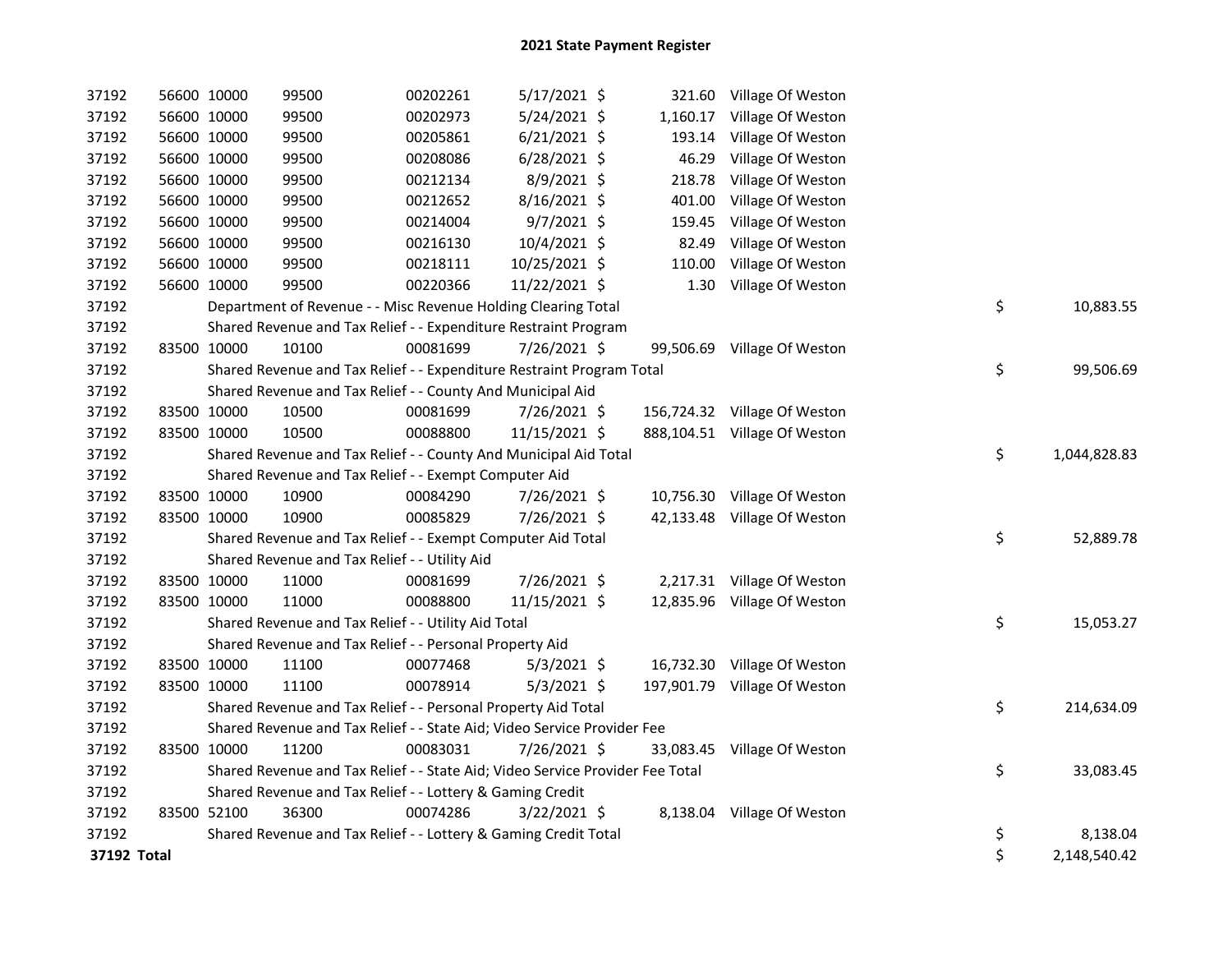## 2021 State Payment Register

| 37201 | Department of Administration - - Hy Trans Ln Annual Impact Fee |             |                                                                      |          |                |  |           |                    |  |  |           |
|-------|----------------------------------------------------------------|-------------|----------------------------------------------------------------------|----------|----------------|--|-----------|--------------------|--|--|-----------|
| 37201 |                                                                | 50500 10000 | 17400                                                                | 00144446 | $5/3/2021$ \$  |  | 4.523.00  | City Of Abbotsford |  |  |           |
| 37201 |                                                                |             | Department of Administration - - Hy Trans Ln Annual Impact Fee Total |          |                |  |           |                    |  |  | 4,523.00  |
| 37201 |                                                                |             | Shared Revenue and Tax Relief - - Exempt Computer Aid                |          |                |  |           |                    |  |  |           |
| 37201 |                                                                | 83500 10000 | 10900                                                                | 00084291 | 7/26/2021 \$   |  | 3.209.22  | City Of Abbotsford |  |  |           |
| 37201 |                                                                |             | Shared Revenue and Tax Relief - - Exempt Computer Aid Total          |          |                |  |           | 3,209.22           |  |  |           |
| 37201 |                                                                |             | Shared Revenue and Tax Relief - - Personal Property Aid              |          |                |  |           |                    |  |  |           |
| 37201 |                                                                | 83500 10000 | 11100                                                                | 00078915 | $5/3/2021$ \$  |  | 26.318.23 | City Of Abbotsford |  |  |           |
| 37201 |                                                                |             | Shared Revenue and Tax Relief - - Personal Property Aid Total        |          |                |  |           |                    |  |  | 26,318.23 |
| 37201 |                                                                |             | Shared Revenue and Tax Relief - - Lottery & Gaming Credit            |          |                |  |           |                    |  |  |           |
| 37201 |                                                                | 83500 52100 | 36300                                                                | 00074287 | $3/22/2021$ \$ |  | 8.594.73  | City Of Abbotsford |  |  |           |
| 37201 |                                                                |             | Shared Revenue and Tax Relief - - Lottery & Gaming Credit Total      |          |                |  |           |                    |  |  | 8,594.73  |
|       | 37201 Total                                                    |             |                                                                      |          |                |  |           |                    |  |  | 42,645.18 |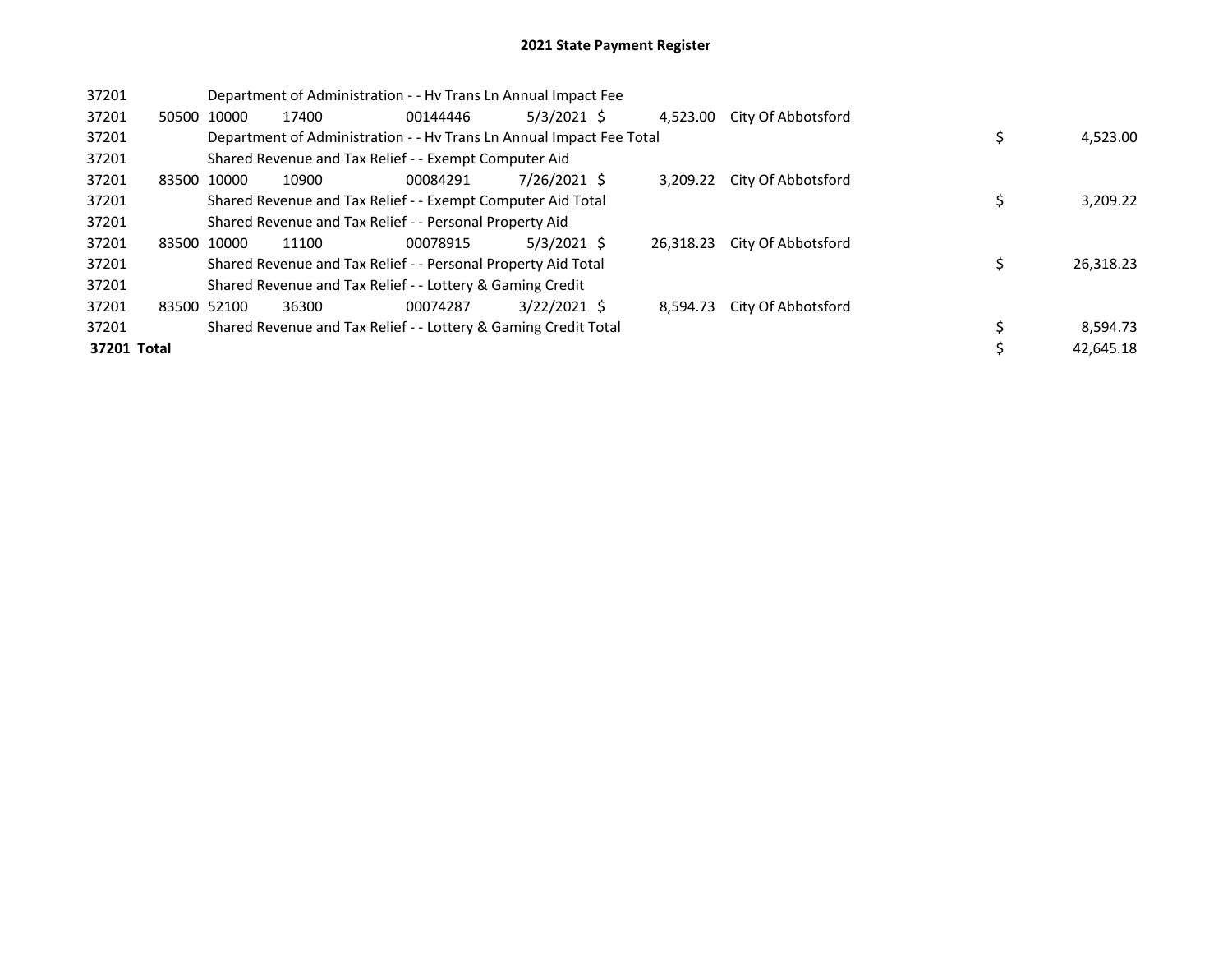| 37211       | Shared Revenue and Tax Relief - - Exempt Computer Aid |             |                                                                 |          |                |  |          |                      |  |           |
|-------------|-------------------------------------------------------|-------------|-----------------------------------------------------------------|----------|----------------|--|----------|----------------------|--|-----------|
| 37211       |                                                       | 83500 10000 | 10900                                                           | 00084292 | 7/26/2021 \$   |  |          | 522.74 City of Colby |  |           |
| 37211       |                                                       | 83500 10000 | 10900                                                           | 00085830 | 7/26/2021 \$   |  | 9,966.98 | City of Colby        |  |           |
| 37211       |                                                       |             | Shared Revenue and Tax Relief - - Exempt Computer Aid Total     |          |                |  |          |                      |  | 10,489.72 |
| 37211       |                                                       |             | Shared Revenue and Tax Relief - - Personal Property Aid         |          |                |  |          |                      |  |           |
| 37211       |                                                       | 83500 10000 | 11100                                                           | 00077469 | $5/3/2021$ \$  |  |          | 60.26 City of Colby  |  |           |
| 37211       |                                                       | 83500 10000 | 11100                                                           | 00078916 | $5/3/2021$ \$  |  | 8,979.27 | City of Colby        |  |           |
| 37211       |                                                       |             | Shared Revenue and Tax Relief - - Personal Property Aid Total   |          |                |  |          |                      |  | 9,039.53  |
| 37211       |                                                       |             | Shared Revenue and Tax Relief - - Lottery & Gaming Credit       |          |                |  |          |                      |  |           |
| 37211       |                                                       | 83500 52100 | 36300                                                           | 00074288 | $3/22/2021$ \$ |  | 2.902.14 | City of Colby        |  |           |
| 37211       |                                                       |             | Shared Revenue and Tax Relief - - Lottery & Gaming Credit Total |          |                |  |          |                      |  | 2,902.14  |
| 37211 Total |                                                       |             |                                                                 |          |                |  |          |                      |  | 22.431.39 |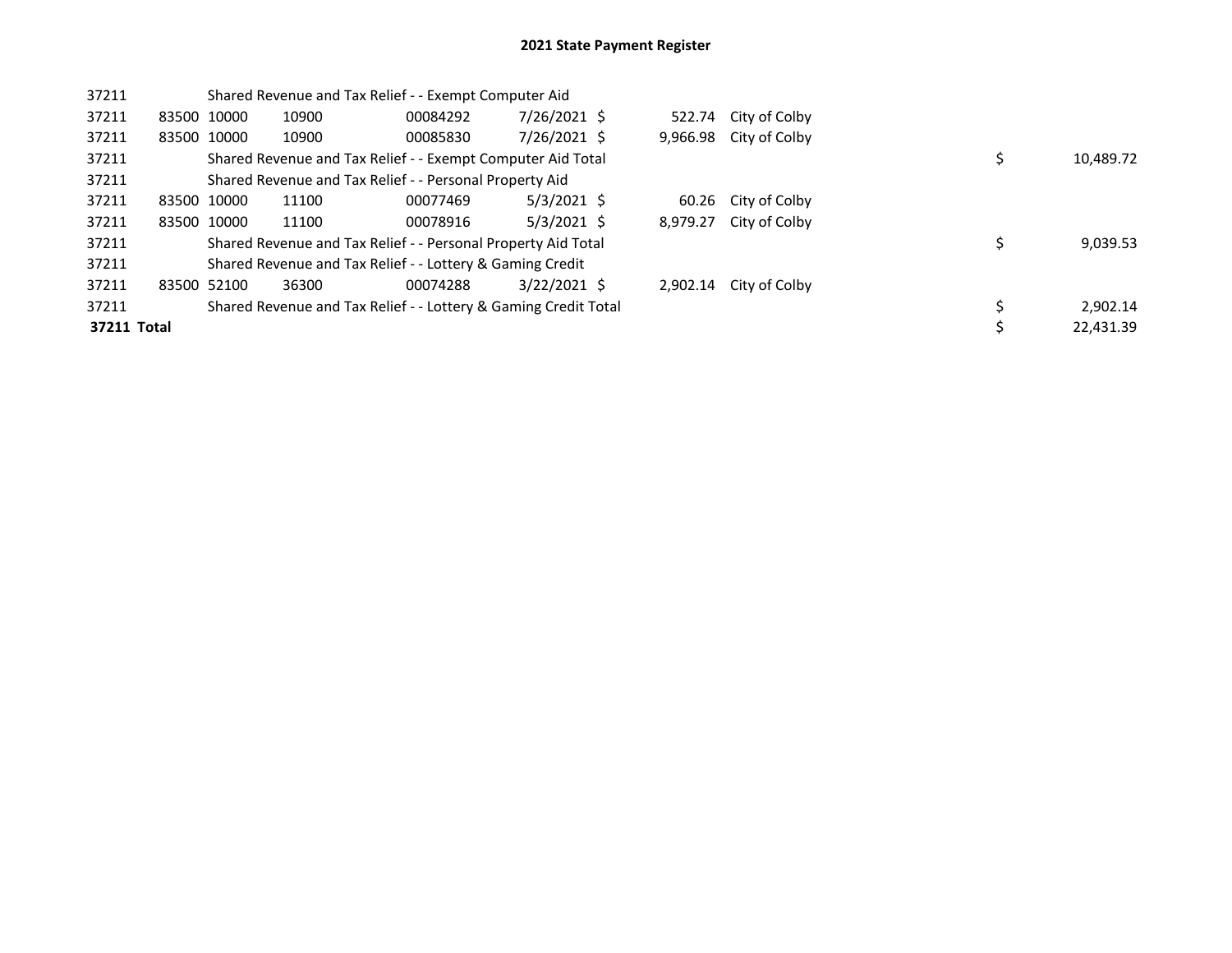| 37250 |             |             | Dept of Safety & Prof Services - - Fire Dues Distribution                                         |          |                |          |                                                                                                         |                  |
|-------|-------------|-------------|---------------------------------------------------------------------------------------------------|----------|----------------|----------|---------------------------------------------------------------------------------------------------------|------------------|
| 37250 |             | 16500 10000 | 22500                                                                                             | 00042045 | 7/15/2021 \$   |          | 74,841.28 City of Marshfield                                                                            |                  |
| 37250 |             |             | Dept of Safety & Prof Services - - Fire Dues Distribution Total                                   |          |                |          |                                                                                                         | \$<br>74,841.28  |
| 37250 |             |             | Dept of Natural Resources - - Fin Asst For Responsible Units                                      |          |                |          |                                                                                                         |                  |
| 37250 |             | 37000 27400 | 67000                                                                                             | 00485097 | $6/1/2021$ \$  |          | 62,241.82 City of Marshfield                                                                            |                  |
| 37250 |             |             | Dept of Natural Resources - - Fin Asst For Responsible Units Total                                |          |                |          |                                                                                                         | \$<br>62,241.82  |
| 37250 |             |             | WI Dept of Transportation - - Loc Rd Imp Prg St Fd                                                |          |                |          |                                                                                                         |                  |
| 37250 |             | 39500 21100 | 27800                                                                                             | 00718888 | 7/9/2021 \$    |          | 105,556.91 City of Marshfield                                                                           |                  |
| 37250 |             |             | WI Dept of Transportation - - Loc Rd Imp Prg St Fd Total                                          |          |                |          |                                                                                                         | \$<br>105,556.91 |
| 37250 |             |             | Department of Justice - - Officer training reimbursement                                          |          |                |          |                                                                                                         |                  |
| 37250 |             | 45500 10000 | 21400                                                                                             | 00105424 | 11/17/2021 \$  |          | 6,080.00 City of Marshfield                                                                             |                  |
| 37250 |             |             | Department of Justice - - Officer training reimbursement Total                                    |          |                |          |                                                                                                         | \$<br>6,080.00   |
| 37250 |             |             | Department of Justice - - Crime Laboratories, Dna                                                 |          |                |          |                                                                                                         |                  |
| 37250 |             | 45500 10000 | 22100                                                                                             | 00100353 | 7/13/2021 \$   |          | 10.00 City of Marshfield                                                                                |                  |
| 37250 |             |             | Department of Justice - - Crime Laboratories, Dna Total                                           |          |                |          |                                                                                                         | \$<br>10.00      |
| 37250 |             |             | Department of Justice - - Drug Crimes Enforcement, Local                                          |          |                |          |                                                                                                         |                  |
| 37250 | 45500 10000 |             | 22500                                                                                             | 00094186 | $2/9/2021$ \$  |          | 37,349.00 City of Marshfield                                                                            |                  |
| 37250 |             |             | Department of Justice - - Drug Crimes Enforcement, Local Total                                    |          |                |          |                                                                                                         | \$<br>37,349.00  |
| 37250 |             |             | Department of Justice - - Federal Aid, Local Assistance                                           |          |                |          |                                                                                                         |                  |
| 37250 |             | 45500 10000 | 25100                                                                                             | 00094570 | 2/19/2021 \$   |          | 53,977.00 City of Marshfield                                                                            |                  |
| 37250 |             |             | Department of Justice - - Federal Aid, Local Assistance Total                                     |          |                |          |                                                                                                         | \$<br>53,977.00  |
| 37250 |             |             | Public Defender Board - - Transcript, Discovery and Records Provided to the Public Defender Board |          |                |          |                                                                                                         |                  |
| 37250 |             | 55000 10000 | 10600                                                                                             | 00310345 | 11/12/2021 \$  |          | 15.00 City of Marshfield                                                                                |                  |
| 37250 |             | 55000 10000 | 10600                                                                                             | 00313532 | 11/22/2021 \$  |          | 40.00 City of Marshfield                                                                                |                  |
| 37250 |             |             |                                                                                                   |          |                |          | Public Defender Board - - Transcript, Discovery and Records Provided to the Public Defender Board Total | \$<br>55.00      |
| 37250 |             |             | Department of Revenue - - Misc Revenue Holding Clearing                                           |          |                |          |                                                                                                         |                  |
| 37250 |             | 56600 10000 | 99500                                                                                             | 00193075 | $3/1/2021$ \$  | 3,599.72 | City of Marshfield                                                                                      |                  |
| 37250 |             | 56600 10000 | 99500                                                                                             | 00193083 | $3/1/2021$ \$  | 160.20   | City of Marshfield                                                                                      |                  |
| 37250 |             | 56600 10000 | 99500                                                                                             | 00194413 | $3/8/2021$ \$  | 1,282.00 | City of Marshfield                                                                                      |                  |
| 37250 |             | 56600 10000 | 99500                                                                                             | 00195277 | $3/15/2021$ \$ | 693.90   | City of Marshfield                                                                                      |                  |
| 37250 |             | 56600 10000 | 99500                                                                                             | 00196065 | 3/22/2021 \$   | 623.83   | City of Marshfield                                                                                      |                  |
| 37250 |             | 56600 10000 | 99500                                                                                             | 00196737 | 3/29/2021 \$   | 878.47   | City of Marshfield                                                                                      |                  |
| 37250 |             | 56600 10000 | 99500                                                                                             | 00197480 | $4/5/2021$ \$  | 1,370.37 | City of Marshfield                                                                                      |                  |
| 37250 |             | 56600 10000 | 99500                                                                                             | 00198657 | $4/12/2021$ \$ | 460.00   | City of Marshfield                                                                                      |                  |
| 37250 |             | 56600 10000 | 99500                                                                                             | 00199400 | 4/20/2021 \$   | 2,176.22 | City of Marshfield                                                                                      |                  |
| 37250 |             | 56600 10000 | 99500                                                                                             | 00200617 | $5/3/2021$ \$  | 1,451.19 | City of Marshfield                                                                                      |                  |
| 37250 |             | 56600 10000 | 99500                                                                                             | 00201796 | $5/10/2021$ \$ | 197.00   | City of Marshfield                                                                                      |                  |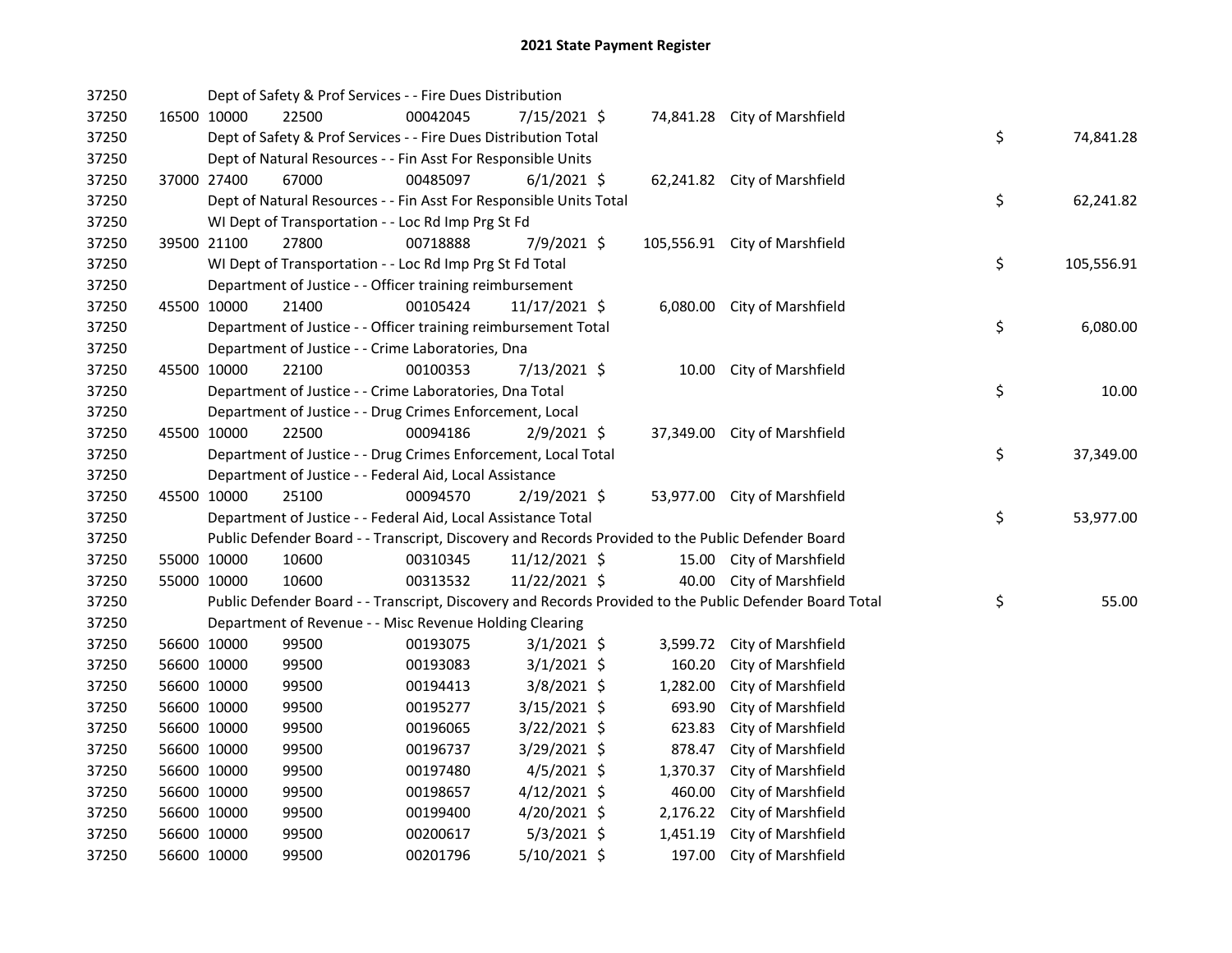| 37250       | 56600 10000 | 99500                                                           | 00203212 | 5/24/2021 \$   | 668.61    | City of Marshfield |    |            |
|-------------|-------------|-----------------------------------------------------------------|----------|----------------|-----------|--------------------|----|------------|
| 37250       | 56600 10000 | 99500                                                           | 00203887 | $6/1/2021$ \$  | 173.48    | City of Marshfield |    |            |
| 37250       | 56600 10000 | 99500                                                           | 00208615 | $7/6/2021$ \$  | 150.00    | City of Marshfield |    |            |
| 37250       | 56600 10000 | 99500                                                           | 00212258 | 8/9/2021 \$    | 23.00     | City of Marshfield |    |            |
| 37250       | 56600 10000 | 99500                                                           | 00212739 | $8/16/2021$ \$ | 308.47    | City of Marshfield |    |            |
| 37250       | 56600 10000 | 99500                                                           | 00214052 | $9/7/2021$ \$  | 282.00    | City of Marshfield |    |            |
| 37250       | 56600 10000 | 99500                                                           | 00217534 | 10/18/2021 \$  | 250.00    | City of Marshfield |    |            |
| 37250       | 56600 10000 | 99500                                                           | 00218180 | 10/25/2021 \$  | 572.00    | City of Marshfield |    |            |
| 37250       | 56600 10000 | 99500                                                           | 00219424 | $11/5/2021$ \$ | 83.82     | City of Marshfield |    |            |
| 37250       | 56600 10000 | 99500                                                           | 00219576 | 11/8/2021 \$   | 295.68    | City of Marshfield |    |            |
| 37250       | 56600 10000 | 99500                                                           | 00221575 | 12/7/2021 \$   | 416.18    | City of Marshfield |    |            |
| 37250       |             | Department of Revenue - - Misc Revenue Holding Clearing Total   |          |                |           |                    | \$ | 16,116.14  |
| 37250       |             | Shared Revenue and Tax Relief - - Exempt Computer Aid           |          |                |           |                    |    |            |
| 37250       | 83500 10000 | 10900                                                           | 00084293 | 7/26/2021 \$   | 6,309.32  | City of Marshfield |    |            |
| 37250       |             | Shared Revenue and Tax Relief - - Exempt Computer Aid Total     |          |                |           |                    | \$ | 6,309.32   |
| 37250       |             | Shared Revenue and Tax Relief - - Personal Property Aid         |          |                |           |                    |    |            |
| 37250       | 83500 10000 | 11100                                                           | 00077470 | $5/3/2021$ \$  | 13,682.96 | City of Marshfield |    |            |
| 37250       |             | Shared Revenue and Tax Relief - - Personal Property Aid Total   |          |                |           |                    | \$ | 13,682.96  |
| 37250       |             | Shared Revenue and Tax Relief - - Lottery & Gaming Credit       |          |                |           |                    |    |            |
| 37250       | 83500 52100 | 36300                                                           | 00074289 | $3/22/2021$ \$ | 2,481.29  | City of Marshfield |    |            |
| 37250       |             | Shared Revenue and Tax Relief - - Lottery & Gaming Credit Total |          |                |           |                    | \$ | 2,481.29   |
| 37250 Total |             |                                                                 |          |                |           |                    | \$ | 378,700.72 |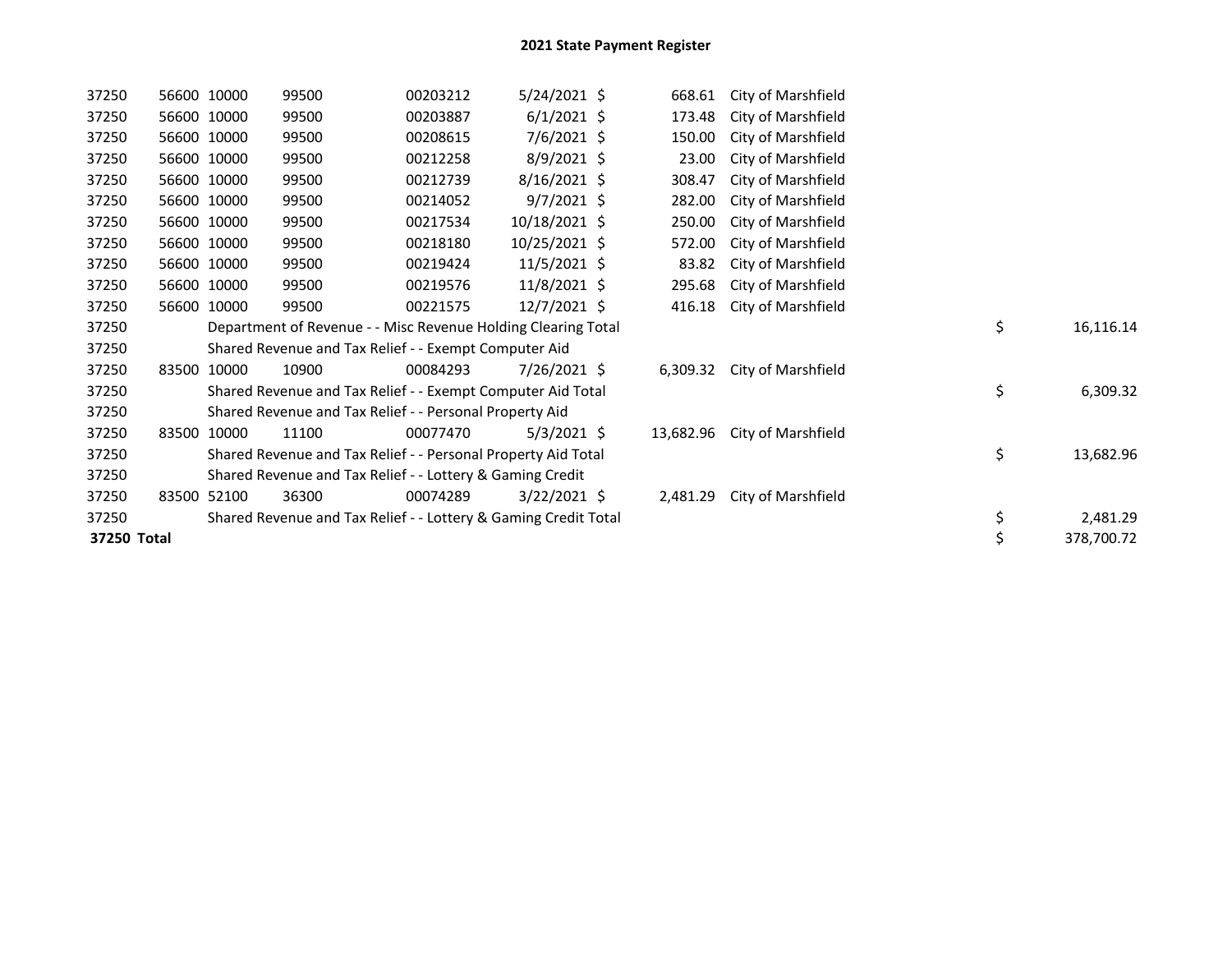| 37251 |             | Dept of Safety & Prof Services - - Fire Dues Distribution                       |           |                |           |                           |    |            |
|-------|-------------|---------------------------------------------------------------------------------|-----------|----------------|-----------|---------------------------|----|------------|
| 37251 | 16500 10000 | 22500                                                                           | 00041160  | 7/15/2021 \$   |           | 14,819.94 City Of Mosinee |    |            |
| 37251 |             | Dept of Safety & Prof Services - - Fire Dues Distribution Total                 |           |                |           |                           | \$ | 14,819.94  |
| 37251 |             | Dept of Natural Resources - - Aids In Lieu Of Taxes - Gener                     |           |                |           |                           |    |            |
| 37251 | 37000 10000 | 50300                                                                           | 00461151  | $2/1/2021$ \$  | 86.99     | <b>City Of Mosinee</b>    |    |            |
| 37251 |             | Dept of Natural Resources - - Aids In Lieu Of Taxes - Gener Total               |           |                |           |                           | \$ | 86.99      |
| 37251 |             | Dept of Natural Resources - - Fin Asst For Responsible Units                    |           |                |           |                           |    |            |
| 37251 | 37000 27400 | 67000                                                                           | 00483537  | 5/21/2021 \$   |           | 14,623.32 City Of Mosinee |    |            |
| 37251 |             | Dept of Natural Resources - - Fin Asst For Responsible Units Total              |           |                |           |                           | \$ | 14,623.32  |
| 37251 |             | Dept of Natural Resources - - Recycling Consolidation Grants                    |           |                |           |                           |    |            |
| 37251 | 37000 27400 | 67300                                                                           | 00483537  | $5/21/2021$ \$ | 1,060.44  | City Of Mosinee           |    |            |
| 37251 |             | Dept of Natural Resources - - Recycling Consolidation Grants Total              |           |                |           |                           | \$ | 1,060.44   |
| 37251 |             | WI Dept of Transportation - - Trns Aids To Mnc.-Sf                              |           |                |           |                           |    |            |
| 37251 | 39500 21100 | 19100                                                                           | 00632626  | $1/4/2021$ \$  | 99,495.26 | City Of Mosinee           |    |            |
| 37251 | 39500 21100 | 19100                                                                           | 00668233  | $4/5/2021$ \$  | 99,495.26 | City Of Mosinee           |    |            |
| 37251 | 39500 21100 | 19100                                                                           | 00711721  | $7/6/2021$ \$  | 99,495.26 | City Of Mosinee           |    |            |
| 37251 | 39500 21100 | 19100                                                                           | 00752280  | 10/4/2021 \$   | 99,495.26 | City Of Mosinee           |    |            |
| 37251 |             | WI Dept of Transportation - - Trns Aids To Mnc.-Sf Total                        |           |                |           |                           | \$ | 397,981.04 |
| 37251 |             | Department of Health Services - - Prepaid Medical Transport Reimbursement       |           |                |           |                           |    |            |
|       |             |                                                                                 |           |                |           |                           |    |            |
| 37251 | 43500 10000 | 16300                                                                           | AMBULANCE | 11/15/2021 \$  | 10,540.98 | City Of Mosinee           |    |            |
| 37251 |             | Department of Health Services - - Prepaid Medical Transport Reimbursement Total |           |                |           |                           | \$ | 10,540.98  |
| 37251 |             | Department of Justice - - Officer training reimbursement                        |           |                |           |                           |    |            |
| 37251 | 45500 10000 | 21400                                                                           | 00105617  | 11/18/2021 \$  |           | 800.00 City Of Mosinee    |    |            |
| 37251 |             | Department of Justice - - Officer training reimbursement Total                  |           |                |           |                           | \$ | 800.00     |
| 37251 |             | Department of Military Affairs - - Energy Costs, Energy-Related A               |           |                |           |                           |    |            |
| 37251 | 46500 10000 | 10600                                                                           | 00088393  | $1/22/2021$ \$ | 250.60    | City Of Mosinee           |    |            |
| 37251 | 46500 10000 | 10600                                                                           | 00090317  | 2/19/2021 \$   | 237.80    | City Of Mosinee           |    |            |
| 37251 | 46500 10000 | 10600                                                                           | 00091507  | $3/19/2021$ \$ | 250.60    | City Of Mosinee           |    |            |
| 37251 | 46500 10000 | 10600                                                                           | 00092785  | 4/20/2021 \$   | 237.80    | City Of Mosinee           |    |            |
| 37251 | 46500 10000 | 10600                                                                           | 00094038  | $5/21/2021$ \$ | 263.40    | City Of Mosinee           |    |            |
| 37251 | 46500 10000 | 10600                                                                           | 00095679  | $6/18/2021$ \$ | 237.80    | City Of Mosinee           |    |            |
| 37251 | 46500 10000 | 10600                                                                           | 00099010  | 8/20/2021 \$   | 237.80    | City Of Mosinee           |    |            |
| 37251 | 46500 10000 | 10600                                                                           | 00100157  | 9/20/2021 \$   | 237.80    | City Of Mosinee           |    |            |
| 37251 | 46500 10000 | 10600                                                                           | 00101536  | 10/18/2021 \$  | 250.60    | City Of Mosinee           |    |            |
| 37251 | 46500 10000 | 10600                                                                           | 00102666  | 11/19/2021 \$  | 250.60    | City Of Mosinee           |    |            |
| 37251 | 46500 10000 | 10600                                                                           | 00103991  | 12/21/2021 \$  | 237.80    | City Of Mosinee           |    |            |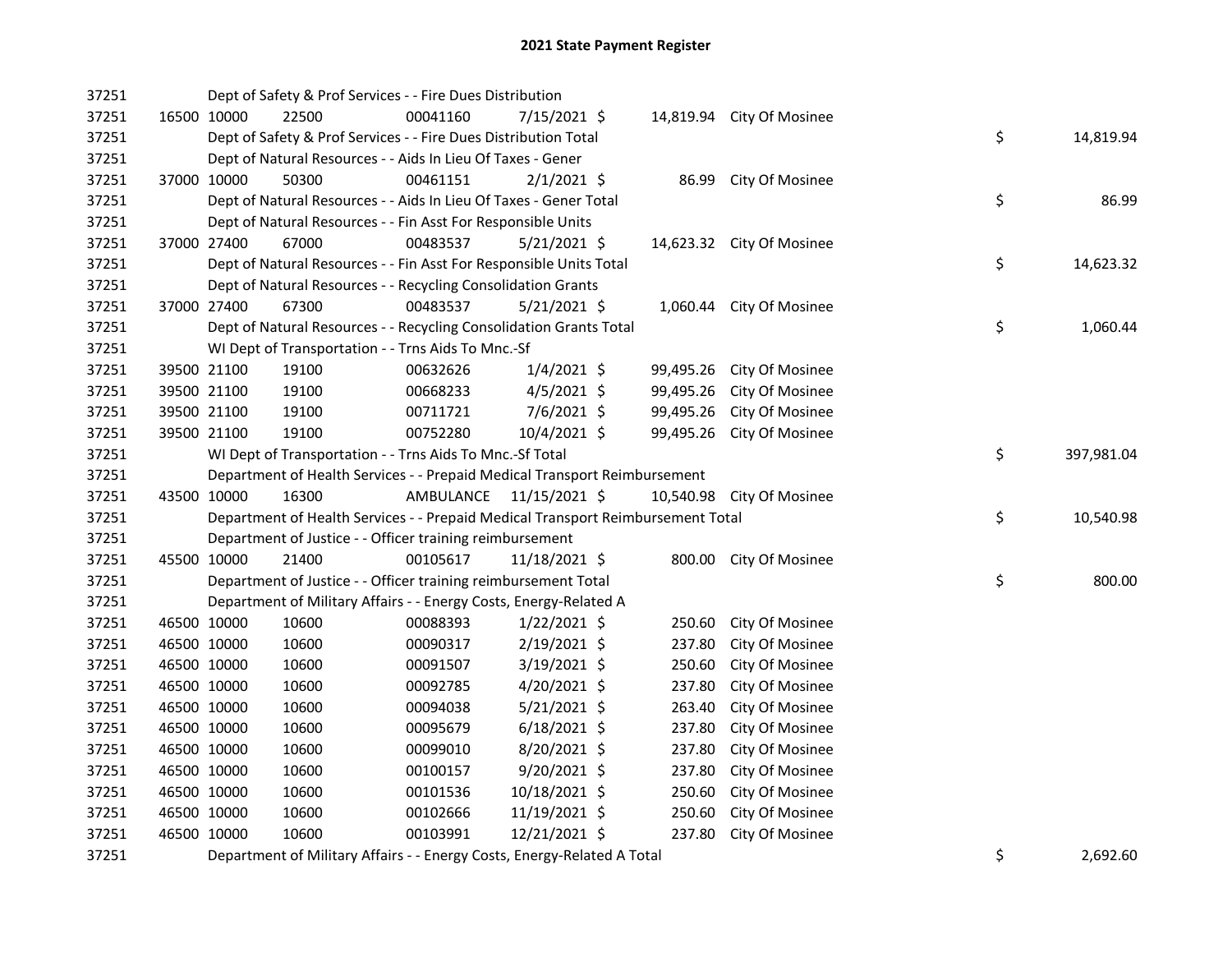| 37251 |             |             | Department of Military Affairs - - Federal Aid-Service Contracts       |          |                |            |                        |    |            |
|-------|-------------|-------------|------------------------------------------------------------------------|----------|----------------|------------|------------------------|----|------------|
| 37251 |             | 46500 10000 | 14100                                                                  | 00097459 | 7/16/2021 \$   | 250.60     | <b>City Of Mosinee</b> |    |            |
| 37251 |             |             | Department of Military Affairs - - Federal Aid-Service Contracts Total |          |                |            |                        | \$ | 250.60     |
| 37251 |             |             | Department of Revenue - - Gifts And Grants                             |          |                |            |                        |    |            |
| 37251 |             | 56600 10000 | 12100                                                                  | 00207050 | $6/25/2021$ \$ | 213,105.18 | City Of Mosinee        |    |            |
| 37251 |             |             | Department of Revenue - - Gifts And Grants Total                       |          |                |            |                        | \$ | 213,105.18 |
| 37251 |             |             | Department of Revenue - - Misc Revenue Holding Clearing                |          |                |            |                        |    |            |
| 37251 |             | 56600 10000 | 99500                                                                  | 00190940 | 2/5/2021 \$    | 90.35      | City Of Mosinee        |    |            |
| 37251 |             | 56600 10000 | 99500                                                                  | 00192693 | $3/1/2021$ \$  | 3,711.38   | City Of Mosinee        |    |            |
| 37251 | 56600 10000 |             | 99500                                                                  | 00193544 | $3/5/2021$ \$  | 1,834.39   | City Of Mosinee        |    |            |
| 37251 | 56600 10000 |             | 99500                                                                  | 00194139 | 3/8/2021 \$    | 886.08     | City Of Mosinee        |    |            |
| 37251 | 56600 10000 |             | 99500                                                                  | 00194986 | $3/15/2021$ \$ | 2,519.67   | City Of Mosinee        |    |            |
| 37251 | 56600 10000 |             | 99500                                                                  | 00195824 | 3/22/2021 \$   | 1,601.42   | City Of Mosinee        |    |            |
| 37251 | 56600 10000 |             | 99500                                                                  | 00196502 | 3/29/2021 \$   | 1,259.14   | City Of Mosinee        |    |            |
| 37251 | 56600 10000 |             | 99500                                                                  | 00197242 | 4/5/2021 \$    | 824.00     | City Of Mosinee        |    |            |
| 37251 | 56600 10000 |             | 99500                                                                  | 00197822 | 4/7/2021 \$    | 1,159.83   | City Of Mosinee        |    |            |
| 37251 |             | 56600 10000 | 99500                                                                  | 00198453 | $4/12/2021$ \$ | 360.04     | City Of Mosinee        |    |            |
| 37251 |             | 56600 10000 | 99500                                                                  | 00199189 | 4/20/2021 \$   | 765.00     | City Of Mosinee        |    |            |
| 37251 |             | 56600 10000 | 99500                                                                  | 00199824 | 4/26/2021 \$   | 43.80      | City Of Mosinee        |    |            |
| 37251 |             | 56600 10000 | 99500                                                                  | 00199828 | 4/26/2021 \$   | 313.00     | City Of Mosinee        |    |            |
| 37251 |             | 56600 10000 | 99500                                                                  | 00201187 | 5/7/2021 \$    | 625.50     | City Of Mosinee        |    |            |
| 37251 | 56600 10000 |             | 99500                                                                  | 00201625 | 5/10/2021 \$   | 64.86      | City Of Mosinee        |    |            |
| 37251 | 56600 10000 |             | 99500                                                                  | 00202263 | 5/17/2021 \$   | 1,704.86   | City Of Mosinee        |    |            |
| 37251 |             | 56600 10000 | 99500                                                                  | 00203690 | $6/1/2021$ \$  | 754.00     | City Of Mosinee        |    |            |
| 37251 | 56600 10000 |             | 99500                                                                  | 00204413 | $6/7/2021$ \$  | 581.20     | City Of Mosinee        |    |            |
| 37251 | 56600 10000 |             | 99500                                                                  | 00205364 | $6/14/2021$ \$ | 49.36      | City Of Mosinee        |    |            |
| 37251 | 56600 10000 |             | 99500                                                                  | 00208526 | 7/6/2021 \$    | 74.16      | City Of Mosinee        |    |            |
| 37251 | 56600 10000 |             | 99500                                                                  | 00208989 | 7/8/2021 \$    | 766.63     | City Of Mosinee        |    |            |
| 37251 | 56600 10000 |             | 99500                                                                  | 00210805 | 7/26/2021 \$   | 626.00     | City Of Mosinee        |    |            |
| 37251 |             | 56600 10000 | 99500                                                                  | 00211739 | 8/6/2021 \$    | 317.14     | City Of Mosinee        |    |            |
| 37251 |             | 56600 10000 | 99500                                                                  | 00212136 | 8/9/2021 \$    | 323.77     | City Of Mosinee        |    |            |
| 37251 | 56600 10000 |             | 99500                                                                  | 00214350 | 9/8/2021 \$    | 367.36     | City Of Mosinee        |    |            |
| 37251 |             | 56600 10000 | 99500                                                                  | 00216603 | 10/7/2021 \$   | 241.86     | City Of Mosinee        |    |            |
| 37251 | 56600 10000 |             | 99500                                                                  | 00219545 | 11/8/2021 \$   | 337.00     | City Of Mosinee        |    |            |
| 37251 | 56600 10000 |             | 99500                                                                  | 00221343 | 12/7/2021 \$   | 531.33     | City Of Mosinee        |    |            |
| 37251 |             |             | Department of Revenue - - Misc Revenue Holding Clearing Total          |          |                |            |                        | \$ | 22,733.13  |

37251 Shared Revenue and Tax Relief - - Expenditure Restraint Program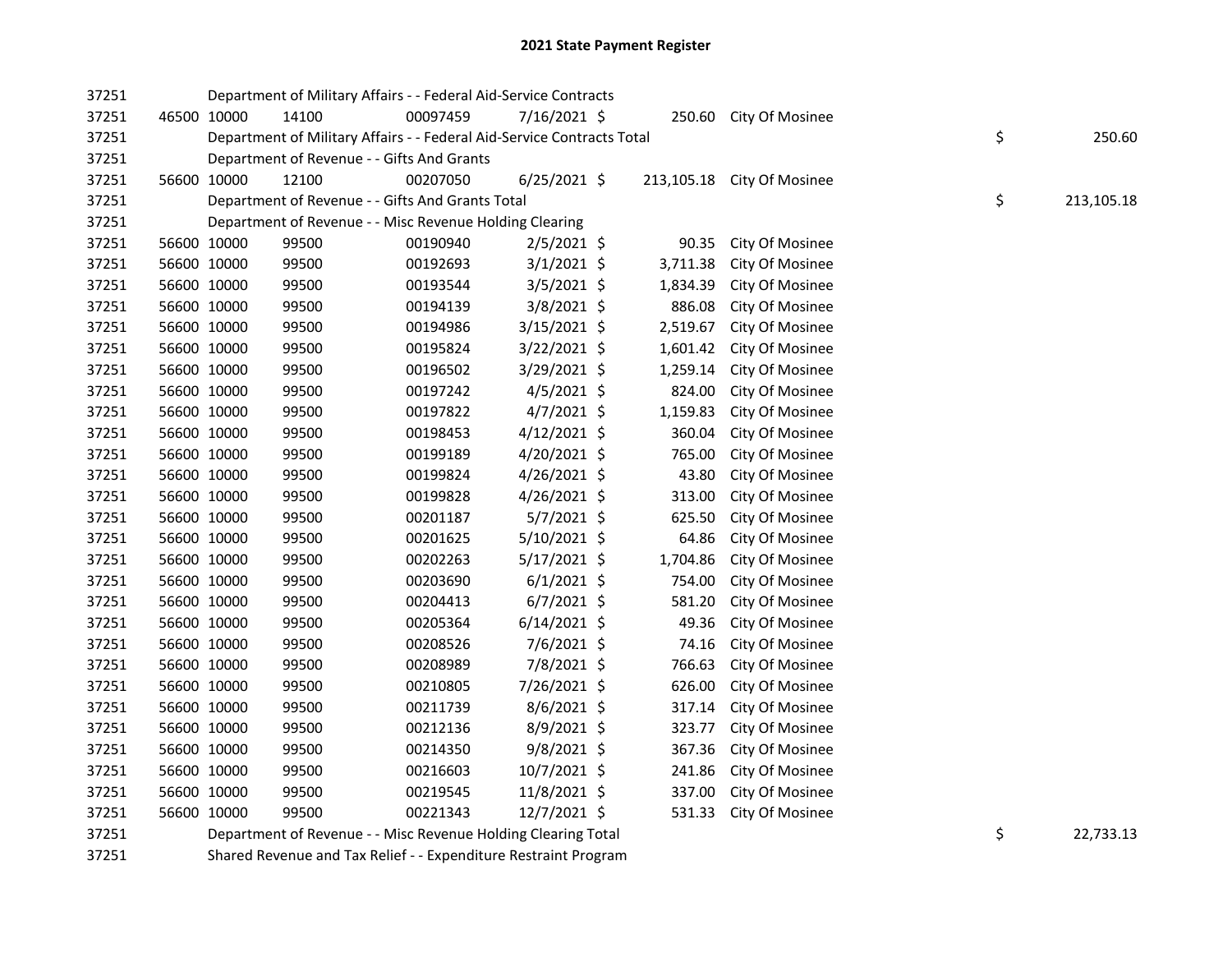| 37251       | 83500 10000 | 10100                                                                 | 00081700 | 7/26/2021 \$  | 32,243.63  | City Of Mosinee |    |              |
|-------------|-------------|-----------------------------------------------------------------------|----------|---------------|------------|-----------------|----|--------------|
| 37251       |             | Shared Revenue and Tax Relief - - Expenditure Restraint Program Total |          |               |            |                 | \$ | 32,243.63    |
| 37251       |             | Shared Revenue and Tax Relief - - County And Municipal Aid            |          |               |            |                 |    |              |
| 37251       | 83500 10000 | 10500                                                                 | 00081700 | 7/26/2021 \$  | 75,121.06  | City Of Mosinee |    |              |
| 37251       | 83500 10000 | 10500                                                                 | 00088801 | 11/15/2021 \$ | 415,145.00 | City Of Mosinee |    |              |
| 37251       |             | Shared Revenue and Tax Relief - - County And Municipal Aid Total      |          |               |            |                 | \$ | 490,266.06   |
| 37251       |             | Shared Revenue and Tax Relief - - Exempt Computer Aid                 |          |               |            |                 |    |              |
| 37251       | 83500 10000 | 10900                                                                 | 00084294 | 7/26/2021 \$  | 4,176.77   | City Of Mosinee |    |              |
| 37251       | 83500 10000 | 10900                                                                 | 00085831 | 7/26/2021 \$  | 9,538.02   | City Of Mosinee |    |              |
| 37251       |             | Shared Revenue and Tax Relief - - Exempt Computer Aid Total           |          |               |            |                 | \$ | 13,714.79    |
| 37251       |             | Shared Revenue and Tax Relief - - Utility Aid                         |          |               |            |                 |    |              |
| 37251       | 83500 10000 | 11000                                                                 | 00081700 | 7/26/2021 \$  | 1,028.28   | City Of Mosinee |    |              |
| 37251       | 83500 10000 | 11000                                                                 | 00088801 | 11/15/2021 \$ | 6,239.95   | City Of Mosinee |    |              |
| 37251       |             | Shared Revenue and Tax Relief - - Utility Aid Total                   |          |               |            |                 | \$ | 7,268.23     |
| 37251       |             | Shared Revenue and Tax Relief - - Personal Property Aid               |          |               |            |                 |    |              |
| 37251       | 83500 10000 | 11100                                                                 | 00077471 | $5/3/2021$ \$ | 7,900.25   | City Of Mosinee |    |              |
| 37251       | 83500 10000 | 11100                                                                 | 00078917 | $5/3/2021$ \$ | 130,792.35 | City Of Mosinee |    |              |
| 37251       |             | Shared Revenue and Tax Relief - - Personal Property Aid Total         |          |               |            |                 | \$ | 138,692.60   |
| 37251       |             | Shared Revenue and Tax Relief - - Payments For Municipal Svcs         |          |               |            |                 |    |              |
| 37251       | 83500 10000 | 50100                                                                 | 00073685 | $2/1/2021$ \$ | 1,275.44   | City Of Mosinee |    |              |
| 37251       |             | Shared Revenue and Tax Relief - - Payments For Municipal Svcs Total   |          |               |            |                 | \$ | 1,275.44     |
| 37251 Total |             |                                                                       |          |               |            |                 | \$ | 1,362,154.97 |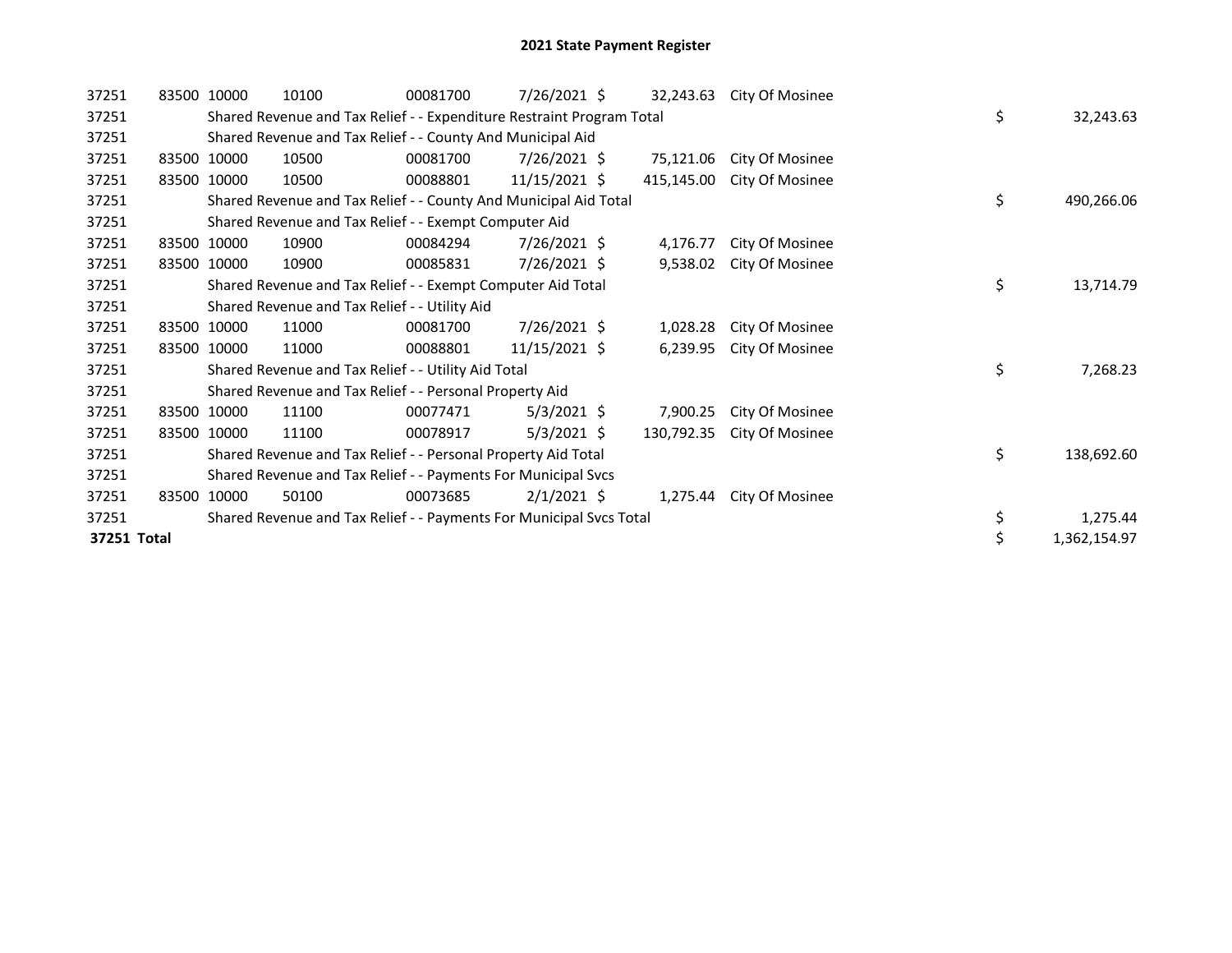| 37281 |             |             | Dept of Safety & Prof Services - - Fire Dues Distribution          |          |                |           |                              |    |            |
|-------|-------------|-------------|--------------------------------------------------------------------|----------|----------------|-----------|------------------------------|----|------------|
| 37281 |             | 16500 10000 | 22500                                                              | 00041170 | 7/16/2021 \$   |           | 10,198.37 City Of Schofield  |    |            |
| 37281 |             |             | Dept of Safety & Prof Services - - Fire Dues Distribution Total    |          |                |           |                              | \$ | 10,198.37  |
| 37281 |             |             | Dept of Natural Resources - - Aids In Lieu Of Taxes - Gener        |          |                |           |                              |    |            |
| 37281 |             | 37000 10000 | 50300                                                              | 00461236 | $2/2/2021$ \$  |           | 129.33 City Of Schofield     |    |            |
| 37281 |             |             | Dept of Natural Resources - - Aids In Lieu Of Taxes - Gener Total  |          |                |           |                              | \$ | 129.33     |
| 37281 |             |             | Dept of Natural Resources - - Fin Asst For Responsible Units       |          |                |           |                              |    |            |
| 37281 |             | 37000 27400 | 67000                                                              | 00483480 | $5/21/2021$ \$ | 9,037.09  | City Of Schofield            |    |            |
| 37281 |             |             | Dept of Natural Resources - - Fin Asst For Responsible Units Total |          |                |           |                              | \$ | 9,037.09   |
| 37281 |             |             | Dept of Natural Resources - - Recycling Consolidation Grants       |          |                |           |                              |    |            |
| 37281 |             | 37000 27400 | 67300                                                              | 00483480 | $5/21/2021$ \$ | 565.96    | City Of Schofield            |    |            |
| 37281 |             |             | Dept of Natural Resources - - Recycling Consolidation Grants Total |          |                |           |                              | \$ | 565.96     |
| 37281 |             |             | WI Dept of Transportation - - Conn Hwy Aids St Fds                 |          |                |           |                              |    |            |
| 37281 |             | 39500 21100 | 16200                                                              | 00633570 | 1/4/2021 \$    | 5,729.17  | City Of Schofield            |    |            |
| 37281 |             | 39500 21100 | 16200                                                              | 00669177 | 4/5/2021 \$    | 5,729.17  | City Of Schofield            |    |            |
| 37281 |             | 39500 21100 | 16200                                                              | 00712665 | 7/6/2021 \$    | 5,729.17  | City Of Schofield            |    |            |
| 37281 |             | 39500 21100 | 16200                                                              | 00753224 | 10/4/2021 \$   | 5,729.20  | City Of Schofield            |    |            |
| 37281 |             |             | WI Dept of Transportation - - Conn Hwy Aids St Fds Total           |          |                |           |                              | \$ | 22,916.71  |
| 37281 |             |             | WI Dept of Transportation - - Trns Aids To Mnc.-Sf                 |          |                |           |                              |    |            |
| 37281 |             | 39500 21100 | 19100                                                              | 00632627 | $1/4/2021$ \$  | 62,589.99 | City Of Schofield            |    |            |
| 37281 |             | 39500 21100 | 19100                                                              | 00668234 | $4/5/2021$ \$  | 62,589.99 | City Of Schofield            |    |            |
| 37281 |             | 39500 21100 | 19100                                                              | 00711722 | 7/6/2021 \$    | 62,589.99 | City Of Schofield            |    |            |
| 37281 |             | 39500 21100 | 19100                                                              | 00752281 | $10/4/2021$ \$ | 62,590.02 | City Of Schofield            |    |            |
| 37281 |             |             | WI Dept of Transportation - - Trns Aids To Mnc.-Sf Total           |          |                |           |                              | \$ | 250,359.99 |
| 37281 |             |             | Department of Revenue - - Gifts And Grants                         |          |                |           |                              |    |            |
| 37281 |             | 56600 10000 | 12100                                                              | 00207051 | $6/25/2021$ \$ |           | 113,356.04 City Of Schofield |    |            |
| 37281 |             |             | Department of Revenue - - Gifts And Grants Total                   |          |                |           |                              | \$ | 113,356.04 |
| 37281 |             |             | Department of Revenue - - Misc Revenue Holding Clearing            |          |                |           |                              |    |            |
| 37281 |             | 56600 10000 | 99500                                                              | 00188876 | $1/8/2021$ \$  | 171.64    | City Of Schofield            |    |            |
| 37281 |             | 56600 10000 | 99500                                                              | 00190943 | $2/5/2021$ \$  | 635.60    | City Of Schofield            |    |            |
| 37281 |             | 56600 10000 | 99500                                                              | 00192695 | $3/1/2021$ \$  | 800.07    | City Of Schofield            |    |            |
| 37281 |             | 56600 10000 | 99500                                                              | 00193547 | 3/5/2021 \$    | 1,087.79  | City Of Schofield            |    |            |
| 37281 |             | 56600 10000 | 99500                                                              | 00197825 | $4/7/2021$ \$  | 553.34    | City Of Schofield            |    |            |
| 37281 |             | 56600 10000 | 99500                                                              | 00199191 | 4/20/2021 \$   | 282.25    | City Of Schofield            |    |            |
| 37281 |             | 56600 10000 | 99500                                                              | 00201190 | 5/7/2021 \$    | 22.71     | City Of Schofield            |    |            |
| 37281 |             | 56600 10000 | 99500                                                              | 00201627 | 5/10/2021 \$   | 45.00     | City Of Schofield            |    |            |
| 37281 | 56600 10000 |             | 99500                                                              | 00204416 | $6/7/2021$ \$  | 1,205.27  | City Of Schofield            |    |            |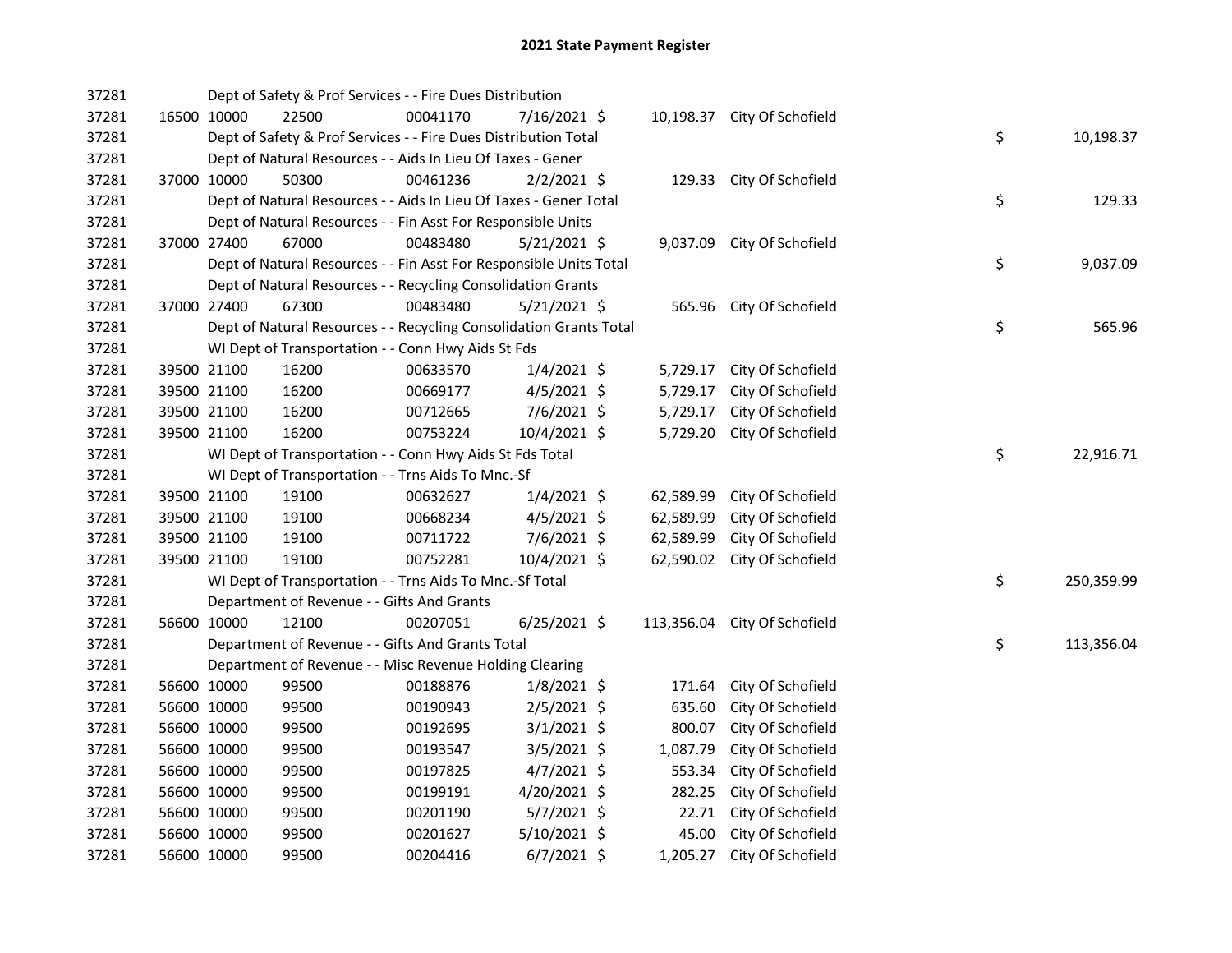| 37281       |       | 56600 10000 | 99500                                                            | 00208992 | 7/8/2021 \$    | 979.65     | City Of Schofield |    |            |
|-------------|-------|-------------|------------------------------------------------------------------|----------|----------------|------------|-------------------|----|------------|
| 37281       |       | 56600 10000 | 99500                                                            | 00211742 | $8/6/2021$ \$  | 806.25     | City Of Schofield |    |            |
| 37281       |       | 56600 10000 | 99500                                                            | 00212654 | $8/16/2021$ \$ | 291.00     | City Of Schofield |    |            |
| 37281       |       | 56600 10000 | 99500                                                            | 00216606 | 10/7/2021 \$   | 460.36     | City Of Schofield |    |            |
| 37281       | 56600 | 10000       | 99500                                                            | 00217496 | 10/18/2021 \$  | 23.79      | City Of Schofield |    |            |
| 37281       |       | 56600 10000 | 99500                                                            | 00221346 | 12/7/2021 \$   | 40.00      | City Of Schofield |    |            |
| 37281       |       |             | Department of Revenue - - Misc Revenue Holding Clearing Total    |          |                |            |                   | \$ | 7,404.72   |
| 37281       |       |             | Shared Revenue and Tax Relief - - County And Municipal Aid       |          |                |            |                   |    |            |
| 37281       |       | 83500 10000 | 10500                                                            | 00081701 | $7/26/2021$ \$ | 25,633.10  | City Of Schofield |    |            |
| 37281       |       | 83500 10000 | 10500                                                            | 00088802 | 11/15/2021 \$  | 145,254.20 | City Of Schofield |    |            |
| 37281       |       |             | Shared Revenue and Tax Relief - - County And Municipal Aid Total |          |                |            |                   | \$ | 170,887.30 |
| 37281       |       |             | Shared Revenue and Tax Relief - - Exempt Computer Aid            |          |                |            |                   |    |            |
| 37281       |       | 83500 10000 | 10900                                                            | 00084295 | 7/26/2021 \$   | 61,929.25  | City Of Schofield |    |            |
| 37281       |       | 83500 10000 | 10900                                                            | 00085832 | 7/26/2021 \$   | 2,402.26   | City Of Schofield |    |            |
| 37281       |       |             | Shared Revenue and Tax Relief - - Exempt Computer Aid Total      |          |                |            |                   | \$ | 64,331.51  |
| 37281       |       |             | Shared Revenue and Tax Relief - - Personal Property Aid          |          |                |            |                   |    |            |
| 37281       | 83500 | 10000       | 11100                                                            | 00077472 | $5/3/2021$ \$  | 9,421.92   | City Of Schofield |    |            |
| 37281       |       | 83500 10000 | 11100                                                            | 00078918 | $5/3/2021$ \$  | 9,362.94   | City Of Schofield |    |            |
| 37281       |       |             | Shared Revenue and Tax Relief - - Personal Property Aid Total    |          |                |            |                   | \$ | 18,784.86  |
| 37281       |       |             | Shared Revenue and Tax Relief - - Lottery & Gaming Credit        |          |                |            |                   |    |            |
| 37281       | 83500 | 52100       | 36300                                                            | 00074290 | $3/22/2021$ \$ | 633.00     | City Of Schofield |    |            |
| 37281       |       |             | Shared Revenue and Tax Relief - - Lottery & Gaming Credit Total  |          |                |            |                   | \$ | 633.00     |
| 37281 Total |       |             |                                                                  |          |                |            |                   | \$ | 668,604.88 |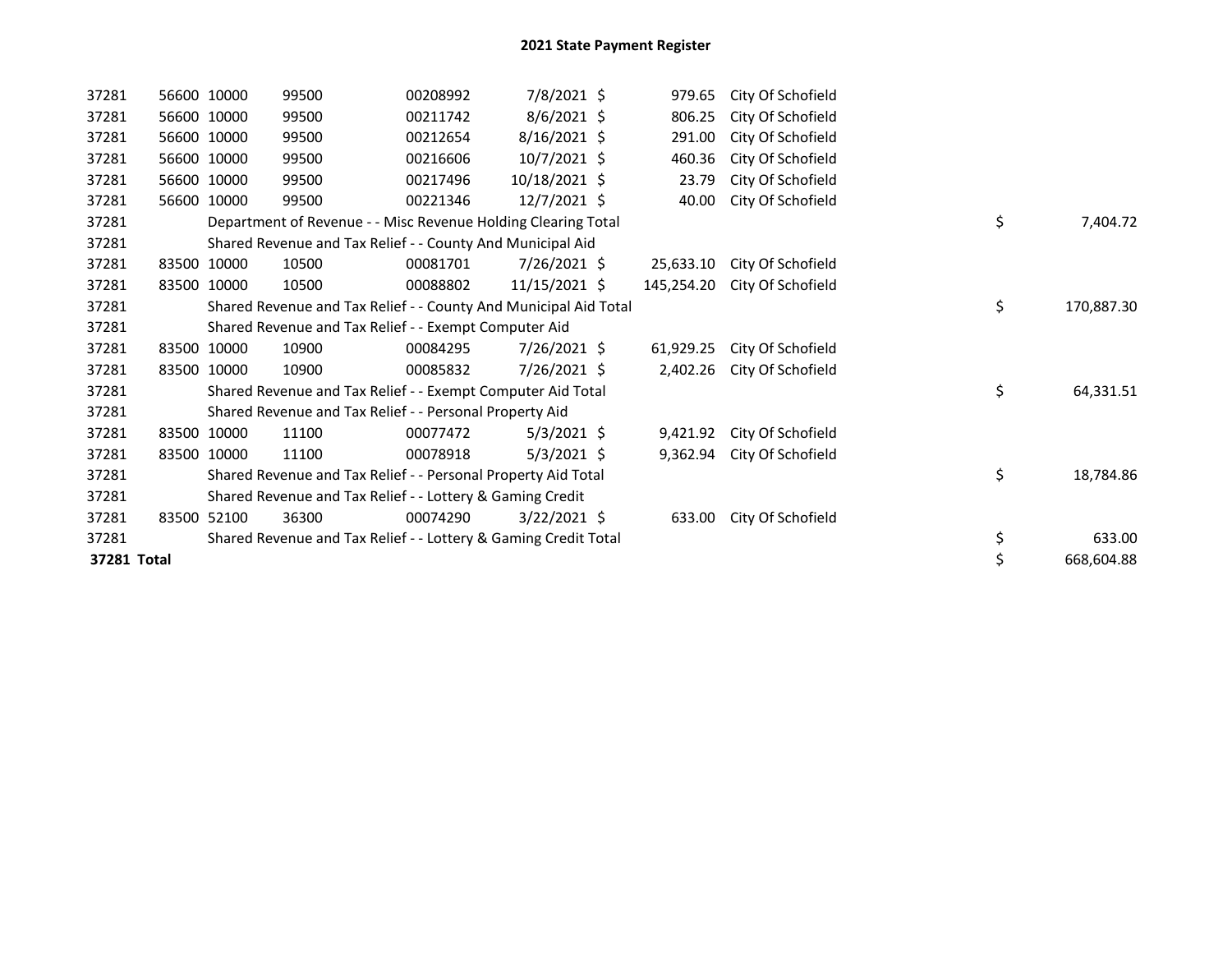| 37291 |             |                                          | Dept of Safety & Prof Services - - Fire Dues Distribution             |                |           |                           |                  |
|-------|-------------|------------------------------------------|-----------------------------------------------------------------------|----------------|-----------|---------------------------|------------------|
| 37291 |             | 16500 10000<br>22500                     | 00041177                                                              | 7/15/2021 \$   |           | 139,864.39 City Of Wausau |                  |
| 37291 |             |                                          | Dept of Safety & Prof Services - - Fire Dues Distribution Total       |                |           |                           | \$<br>139,864.39 |
| 37291 |             |                                          | Wisconsin Historical Society - - General Program Operations-Prf       |                |           |                           |                  |
| 37291 | 24500 10000 | 14100                                    | 00033796                                                              | $9/24/2021$ \$ |           | 8,500.00 City Of Wausau   |                  |
| 37291 |             |                                          | Wisconsin Historical Society - - General Program Operations-Prf Total |                |           |                           | \$<br>8,500.00   |
| 37291 |             |                                          | Dept of Natural Resources - - Aids In Lieu Of Taxes - Gener           |                |           |                           |                  |
| 37291 | 37000 10000 | 50300                                    | 00461155                                                              | $2/1/2021$ \$  |           | 71.19 City Of Wausau      |                  |
| 37291 |             |                                          | Dept of Natural Resources - - Aids In Lieu Of Taxes - Gener Total     |                |           |                           | \$<br>71.19      |
| 37291 |             |                                          | Dept of Natural Resources - - GPO - Federal Funds                     |                |           |                           |                  |
| 37291 |             | 37000 10000<br>94100                     | 00485781                                                              | $6/3/2021$ \$  |           | 33,273.99 City Of Wausau  |                  |
| 37291 |             |                                          | Dept of Natural Resources - - GPO - Federal Funds Total               |                |           |                           | \$<br>33,273.99  |
| 37291 |             | Dept of Natural Resources - - Seg Earned |                                                                       |                |           |                           |                  |
| 37291 | 37000 21200 | 100SE                                    | 00455234                                                              | $1/8/2021$ \$  |           | 121.22 City Of Wausau     |                  |
| 37291 |             |                                          | Dept of Natural Resources - - Seg Earned Total                        |                |           |                           | \$<br>121.22     |
| 37291 |             |                                          | Dept of Natural Resources - - Resaids - Cnty Forst, Cl & Mfl          |                |           |                           |                  |
| 37291 |             | 37000 21200<br>57100                     | 00488026                                                              | $6/14/2021$ \$ |           | 17.20 City Of Wausau      |                  |
| 37291 |             |                                          | Dept of Natural Resources - - Resaids - Cnty Forst, Cl & Mfl Total    |                |           |                           | \$<br>17.20      |
| 37291 |             |                                          | Dept of Natural Resources - - Fin Asst For Responsible Units          |                |           |                           |                  |
| 37291 |             | 67000<br>37000 27400                     | 00483432                                                              | $5/21/2021$ \$ |           | 137,734.35 City Of Wausau |                  |
| 37291 |             |                                          | Dept of Natural Resources - - Fin Asst For Responsible Units Total    |                |           |                           | \$<br>137,734.35 |
| 37291 |             |                                          | Dept of Natural Resources - - Recycling Consolidation Grants          |                |           |                           |                  |
| 37291 | 37000 27400 | 67300                                    | 00483432                                                              | $5/21/2021$ \$ |           | 9,998.58 City Of Wausau   |                  |
| 37291 |             |                                          | Dept of Natural Resources - - Recycling Consolidation Grants Total    |                |           |                           | \$<br>9,998.58   |
| 37291 |             |                                          | Dept of Natural Resources - - Land Acquisition                        |                |           |                           |                  |
| 37291 | 37000 36300 | TA100                                    | 00485794                                                              | $6/3/2021$ \$  |           | 87,487.00 City Of Wausau  |                  |
| 37291 | 37000 36300 | TA100                                    | 00485795                                                              | $6/4/2021$ \$  |           | 37,904.78 City Of Wausau  |                  |
| 37291 |             |                                          | Dept of Natural Resources - - Land Acquisition Total                  |                |           |                           | \$<br>125,391.78 |
| 37291 |             |                                          | WI Dept of Transportation - - Conn Hwy Aids St Fds                    |                |           |                           |                  |
| 37291 |             | 39500 21100<br>16200                     | 00633571                                                              | $1/4/2021$ \$  |           | 59,921.72 City Of Wausau  |                  |
| 37291 |             | 39500 21100<br>16200                     | 00669178                                                              | $4/5/2021$ \$  |           | 59,921.72 City Of Wausau  |                  |
| 37291 | 39500 21100 | 16200                                    | 00712666                                                              | 7/6/2021 \$    |           | 59,921.72 City Of Wausau  |                  |
| 37291 | 39500 21100 | 16200                                    | 00753225                                                              | 10/4/2021 \$   |           | 59,921.72 City Of Wausau  |                  |
| 37291 |             |                                          | WI Dept of Transportation - - Conn Hwy Aids St Fds Total              |                |           |                           | \$<br>239,686.88 |
| 37291 |             |                                          | WI Dept of Transportation - - Paratransit Aids, Sf                    |                |           |                           |                  |
| 37291 | 39500 21100 | 17500                                    | 00707841                                                              | $6/18/2021$ \$ | 36,679.00 | City Of Wausau            |                  |
| 37291 |             |                                          | WI Dept of Transportation - - Paratransit Aids, Sf Total              |                |           |                           | \$<br>36,679.00  |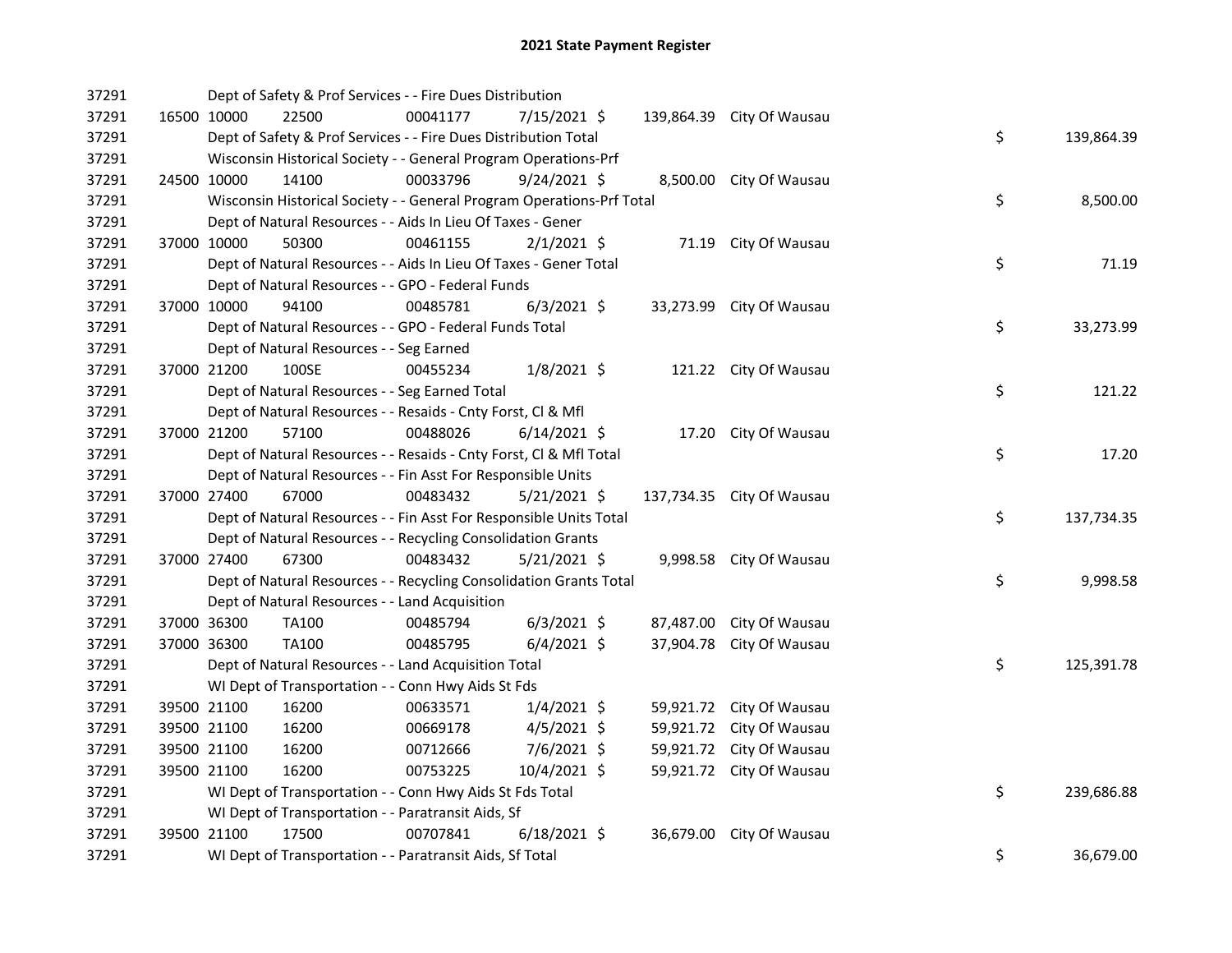| 37291 |             |             | WI Dept of Transportation - - Tb, Trns Oper Aid Sf                              |           |                |            |                           |    |              |
|-------|-------------|-------------|---------------------------------------------------------------------------------|-----------|----------------|------------|---------------------------|----|--------------|
| 37291 |             | 39500 21100 | 17600                                                                           | 00709653  | $6/22/2021$ \$ | 196,547.00 | City Of Wausau            |    |              |
| 37291 |             | 39500 21100 | 17600                                                                           | 00754671  | 9/29/2021 \$   | 589,644.00 | City Of Wausau            |    |              |
| 37291 |             |             | WI Dept of Transportation - - Tb, Trns Oper Aid Sf Total                        |           |                |            |                           | \$ | 786,191.00   |
| 37291 |             |             | WI Dept of Transportation - - Trns Aids To Mnc.-Sf                              |           |                |            |                           |    |              |
| 37291 |             | 39500 21100 | 19100                                                                           | 00632628  | $1/4/2021$ \$  | 704,528.30 | City Of Wausau            |    |              |
| 37291 |             | 39500 21100 | 19100                                                                           | 00668235  | $4/5/2021$ \$  | 704,528.30 | City Of Wausau            |    |              |
| 37291 |             | 39500 21100 | 19100                                                                           | 00711723  | 7/6/2021 \$    | 704,528.30 | City Of Wausau            |    |              |
| 37291 |             | 39500 21100 | 19100                                                                           | 00752282  | 10/4/2021 \$   | 704,528.30 | City Of Wausau            |    |              |
| 37291 |             |             | WI Dept of Transportation - - Trns Aids To Mnc.-Sf Total                        |           |                |            |                           | \$ | 2,818,113.20 |
| 37291 |             |             | Department of Health Services - - Medical Assistance State Admin                |           |                |            |                           |    |              |
| 37291 |             | 43500 10000 | 14000                                                                           | 00404542  | $1/19/2021$ \$ | 8,109.83   | City Of Wausau            |    |              |
| 37291 |             | 43500 10000 | 14000                                                                           | 00421733  | 4/15/2021 \$   | 664.40     | City Of Wausau            |    |              |
| 37291 |             | 43500 10000 | 14000                                                                           | 00422472  | $5/12/2021$ \$ | 20,430.30  | City Of Wausau            |    |              |
| 37291 |             | 43500 10000 | 14000                                                                           | 00438224  | 7/22/2021 \$   | 24,668.34  | City Of Wausau            |    |              |
| 37291 |             | 43500 10000 | 14000                                                                           | 00449654  | $9/14/2021$ \$ | 10,571.77  | City Of Wausau            |    |              |
| 37291 | 43500 10000 |             | 14000                                                                           | 00462699  | 11/16/2021 \$  | 17,178.76  | City Of Wausau            |    |              |
| 37291 |             |             | Department of Health Services - - Medical Assistance State Admin Total          |           |                |            |                           | \$ | 81,623.40    |
| 37291 |             |             | Department of Health Services - - Prepaid Medical Transport Reimbursement       |           |                |            |                           |    |              |
|       |             |             |                                                                                 |           |                |            |                           |    |              |
| 37291 |             | 43500 10000 | 16300                                                                           | AMBULANCE | 11/15/2021 \$  |            | 125,729.74 City Of Wausau |    |              |
| 37291 |             |             | Department of Health Services - - Prepaid Medical Transport Reimbursement Total |           |                |            |                           | \$ | 125,729.74   |
| 37291 |             |             | Department of Health Services - - Medical Assistance Program Ben                |           |                |            |                           |    |              |
| 37291 |             | 43500 10000 | 40400                                                                           | 00404542  | $1/19/2021$ \$ | 1,655.17   | City Of Wausau            |    |              |
| 37291 |             | 43500 10000 | 40400                                                                           | 00421733  | $4/15/2021$ \$ | 135.60     | City Of Wausau            |    |              |
| 37291 |             | 43500 10000 | 40400                                                                           | 00422472  | $5/12/2021$ \$ | 4,169.70   | City Of Wausau            |    |              |
| 37291 |             | 43500 10000 | 40400                                                                           | 00438224  | 7/22/2021 \$   | 5,034.66   | City Of Wausau            |    |              |
| 37291 |             | 43500 10000 | 40400                                                                           | 00449654  | $9/14/2021$ \$ | 2,157.63   | City Of Wausau            |    |              |
| 37291 |             | 43500 10000 | 40400                                                                           | 00462699  | 11/16/2021 \$  | 6,827.24   | City Of Wausau            |    |              |
| 37291 |             |             | Department of Health Services - - Medical Assistance Program Ben Total          |           |                |            |                           | \$ | 19,980.00    |
| 37291 |             |             | Dept of Workforce Development - - Title Ib Aids State GPR                       |           |                |            |                           |    |              |
| 37291 |             | 44500 10000 | 50900                                                                           | 00344792  | 10/25/2021 \$  | 17.90      | City Of Wausau            |    |              |
| 37291 |             | 44500 10000 | 50900                                                                           | 00349226  | 11/29/2021 \$  | 35.80      | City Of Wausau            |    |              |
| 37291 |             | 44500 10000 | 50900                                                                           | 00352597  | 12/27/2021 \$  | 26.85      | City Of Wausau            |    |              |
| 37291 |             | 44500 10000 | 50900                                                                           | 00352738  | 12/27/2021 \$  | 35.80      | City Of Wausau            |    |              |
| 37291 |             |             | Dept of Workforce Development - - Title Ib Aids State GPR Total                 |           |                |            |                           | \$ | 116.35       |
| 37291 |             |             | Dept of Workforce Development - - Title Ib Aids Federal Prf                     |           |                |            |                           |    |              |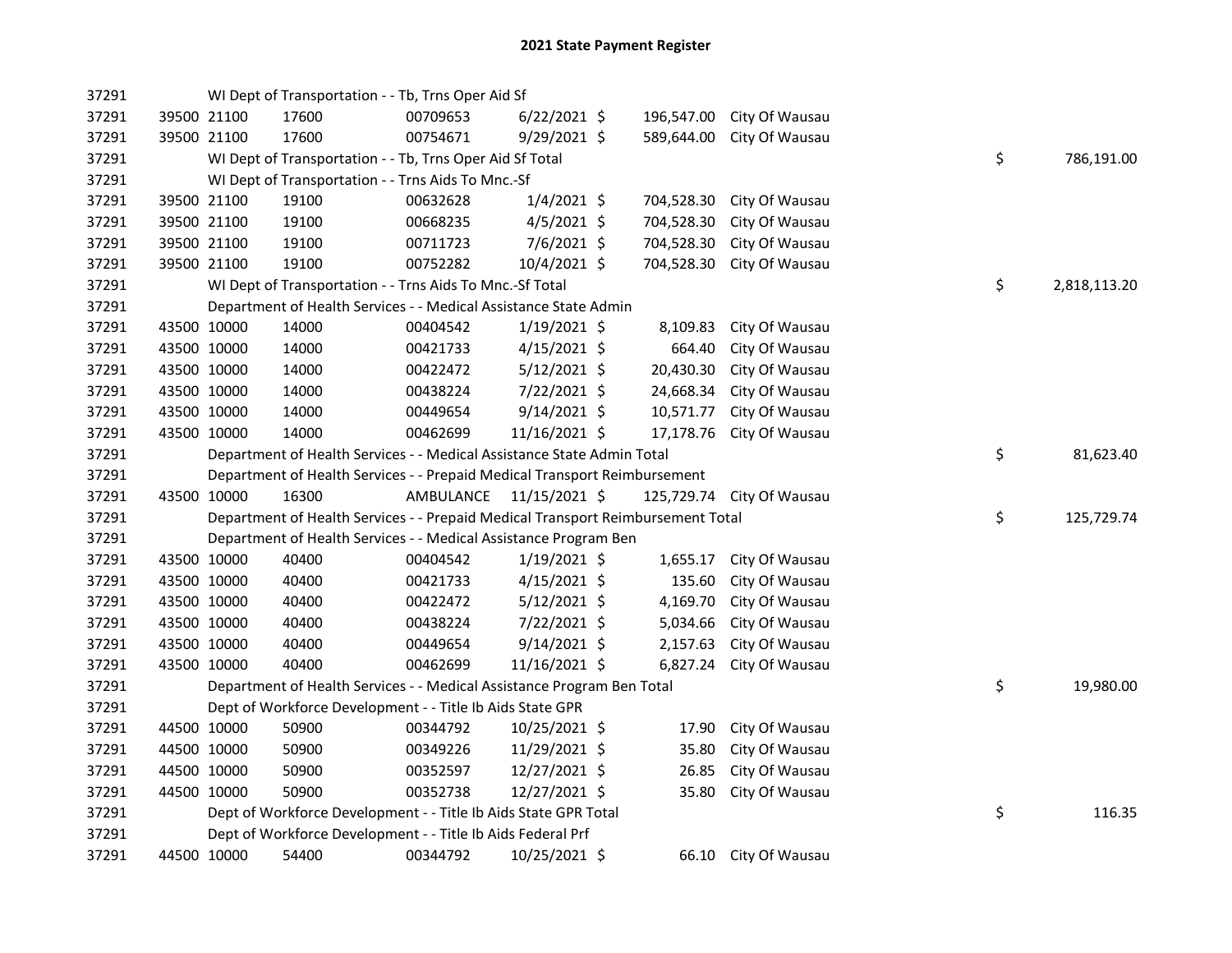| 37291 | 44500 10000 | 54400                                                                   | 00349226 | 11/29/2021 \$  | 132.20    | City Of Wausau |    |            |
|-------|-------------|-------------------------------------------------------------------------|----------|----------------|-----------|----------------|----|------------|
| 37291 | 44500 10000 | 54400                                                                   | 00352597 | 12/27/2021 \$  | 99.15     | City Of Wausau |    |            |
| 37291 | 44500 10000 | 54400                                                                   | 00352738 | 12/27/2021 \$  | 132.20    | City Of Wausau |    |            |
| 37291 |             | Dept of Workforce Development - - Title Ib Aids Federal Prf Total       |          |                |           |                | \$ | 429.65     |
| 37291 |             | Department of Justice - - Law Enforcement Officer Supplement            |          |                |           |                |    |            |
| 37291 | 45500 10000 | 21100                                                                   | 00093789 | $2/1/2021$ \$  | 22,299.00 | City Of Wausau |    |            |
| 37291 | 45500 10000 | 21100                                                                   | 00098514 | 5/27/2021 \$   | 29,316.00 | City Of Wausau |    |            |
| 37291 | 45500 10000 | 21100                                                                   | 00101280 | $8/27/2021$ \$ | 35,166.00 | City Of Wausau |    |            |
| 37291 | 45500 10000 | 21100                                                                   | 00104553 | 11/5/2021 \$   | 37,737.00 | City Of Wausau |    |            |
| 37291 |             | Department of Justice - - Law Enforcement Officer Supplement Total      |          |                |           |                | \$ | 124,518.00 |
| 37291 |             | Department of Justice - - Officer training reimbursement                |          |                |           |                |    |            |
| 37291 | 45500 10000 | 21400                                                                   | 00106084 | 11/30/2021 \$  | 11,680.00 | City Of Wausau |    |            |
| 37291 |             | Department of Justice - - Officer training reimbursement Total          |          |                |           |                | \$ | 11,680.00  |
| 37291 |             | Department of Justice - - Drug Law Enforcemt, Crime Labs                |          |                |           |                |    |            |
| 37291 | 45500 10000 | 22900                                                                   | 00095687 | $3/12/2021$ \$ | 565.42    | City Of Wausau |    |            |
| 37291 | 45500 10000 | 22900                                                                   | 00099033 | $6/9/2021$ \$  | 672.07    | City Of Wausau |    |            |
| 37291 | 45500 10000 | 22900                                                                   | 00102541 | $9/23/2021$ \$ | 534.71    | City Of Wausau |    |            |
| 37291 | 45500 10000 | 22900                                                                   | 00106421 | 12/14/2021 \$  | 658.78    | City Of Wausau |    |            |
| 37291 |             | Department of Justice - - Drug Law Enforcemt, Crime Labs Total          |          |                |           |                | \$ | 2,430.98   |
| 37291 |             | Department of Justice - - Federal Aid, State Operations                 |          |                |           |                |    |            |
| 37291 | 45500 10000 | 24100                                                                   | 00106042 | 12/8/2021 \$   | 754.47    | City Of Wausau |    |            |
| 37291 |             | Department of Justice - - Federal Aid, State Operations Total           |          |                |           |                | \$ | 754.47     |
| 37291 |             | Department of Justice - - Federal Aid, Victim Assistance                |          |                |           |                |    |            |
| 37291 | 45500 10000 | 54200                                                                   | 00095634 | 3/15/2021 \$   | 57,530.00 | City Of Wausau |    |            |
| 37291 | 45500 10000 | 54200                                                                   | 00097237 | $5/11/2021$ \$ | 51,666.00 | City Of Wausau |    |            |
| 37291 | 45500 10000 | 54200                                                                   | 00101014 | 7/30/2021 \$   | 56,203.00 | City Of Wausau |    |            |
| 37291 | 45500 10000 | 54200                                                                   | 00104661 | 11/3/2021 \$   | 64,156.00 | City Of Wausau |    |            |
| 37291 |             | Department of Justice - - Federal Aid, Victim Assistance Total          |          |                |           |                | \$ | 229,555.00 |
| 37291 |             | Department of Military Affairs - - Energy Costs, Energy-Related A       |          |                |           |                |    |            |
| 37291 | 46500 10000 | 10600                                                                   | 00089583 | $2/8/2021$ \$  | 249.61    | City Of Wausau |    |            |
| 37291 | 46500 10000 | 10600                                                                   | 00093998 | $5/13/2021$ \$ | 265.41    | City Of Wausau |    |            |
| 37291 | 46500 10000 | 10600                                                                   | 00098521 | $8/12/2021$ \$ | 272.07    | City Of Wausau |    |            |
| 37291 | 46500 10000 | 10600                                                                   | 00102636 | 11/10/2021 \$  | 297.88    | City Of Wausau |    |            |
| 37291 |             | Department of Military Affairs - - Energy Costs, Energy-Related A Total |          |                |           |                | \$ | 1,084.97   |
| 37291 |             | Department of Military Affairs - - Federal Aid-Service Contracts        |          |                |           |                |    |            |
| 37291 | 46500 10000 | 14100                                                                   | 00089584 | $2/8/2021$ \$  | 109.87    | City Of Wausau |    |            |
| 37291 | 46500 10000 | 14100                                                                   | 00091080 | $3/16/2021$ \$ | 521.45    | City Of Wausau |    |            |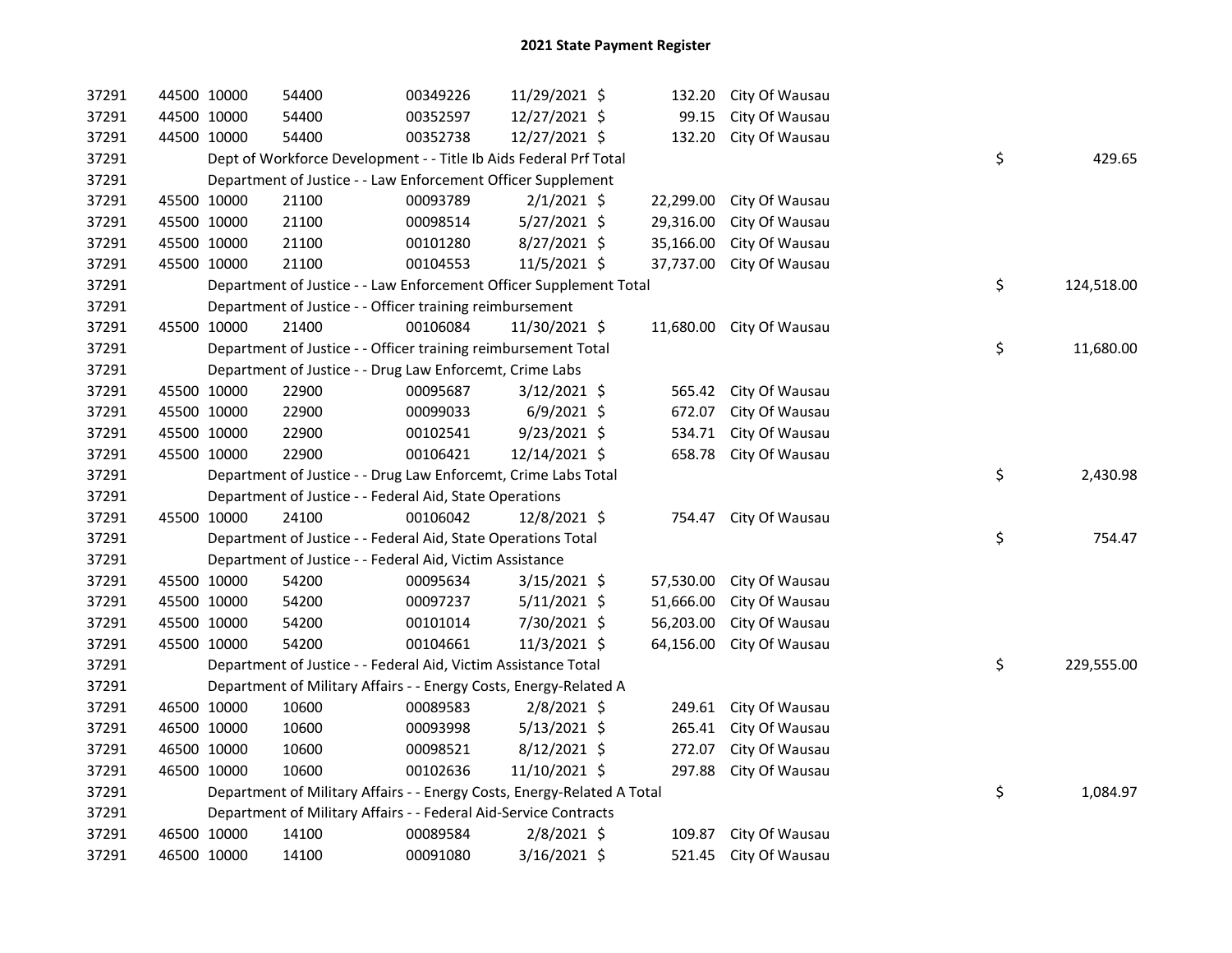| 37291 | 46500 10000 |             | 14100                                                                                             | 00093999 | $5/13/2021$ \$ |           | 104.51 City Of Wausau                                                                                   |                 |
|-------|-------------|-------------|---------------------------------------------------------------------------------------------------|----------|----------------|-----------|---------------------------------------------------------------------------------------------------------|-----------------|
| 37291 |             | 46500 10000 | 14100                                                                                             | 00095314 | $6/9/2021$ \$  | 475.59    | City Of Wausau                                                                                          |                 |
| 37291 | 46500 10000 |             | 14100                                                                                             | 00098519 | 8/12/2021 \$   | 104.51    | City Of Wausau                                                                                          |                 |
| 37291 | 46500 10000 |             | 14100                                                                                             | 00099784 | $9/9/2021$ \$  | 564.99    | City Of Wausau                                                                                          |                 |
| 37291 | 46500 10000 |             | 14100                                                                                             | 00102635 | 11/10/2021 \$  | 112.61    | City Of Wausau                                                                                          |                 |
| 37291 | 46500 10000 |             | 14100                                                                                             | 00103579 | 12/6/2021 \$   | 571.33    | City Of Wausau                                                                                          |                 |
| 37291 |             |             | Department of Military Affairs - - Federal Aid-Service Contracts Total                            |          |                |           |                                                                                                         | \$<br>2,564.86  |
| 37291 |             |             | Department of Military Affairs - - Regional Emergency Response Tm                                 |          |                |           |                                                                                                         |                 |
| 37291 |             | 46500 10000 | 30600                                                                                             | 00088909 | $1/28/2021$ \$ | 20,250.00 | City Of Wausau                                                                                          |                 |
| 37291 |             | 46500 10000 | 30600                                                                                             | 00094084 | $5/14/2021$ \$ | 20,250.00 | City Of Wausau                                                                                          |                 |
| 37291 |             | 46500 10000 | 30600                                                                                             | 00097568 | 7/15/2021 \$   | 20,250.00 | City Of Wausau                                                                                          |                 |
| 37291 | 46500 10000 |             | 30600                                                                                             | 00101883 | 10/25/2021 \$  | 20,250.00 | City Of Wausau                                                                                          |                 |
| 37291 |             |             | Department of Military Affairs - - Regional Emergency Response Tm Total                           |          |                |           |                                                                                                         | \$<br>81,000.00 |
| 37291 |             |             | Department of Military Affairs - - Interunit Billing Clearing                                     |          |                |           |                                                                                                         |                 |
| 37291 | 46500 10000 |             | 97100                                                                                             | 00093218 | $4/27/2021$ \$ |           | 500.00 City Of Wausau                                                                                   |                 |
| 37291 |             |             | Department of Military Affairs - - Interunit Billing Clearing Total                               |          |                |           |                                                                                                         | \$<br>500.00    |
| 37291 |             |             | Elections Commission - - General Program Ops, GPR                                                 |          |                |           |                                                                                                         |                 |
| 37291 | 51000 10000 |             | 10100                                                                                             | 00005073 | $1/7/2021$ \$  |           | 976.70 City Of Wausau                                                                                   |                 |
| 37291 |             |             | Elections Commission - - General Program Ops, GPR Total                                           |          |                |           |                                                                                                         | \$<br>976.70    |
| 37291 |             |             | Public Defender Board - - Trial Representation                                                    |          |                |           |                                                                                                         |                 |
| 37291 | 55000 10000 |             | 10300                                                                                             | 00279988 | $3/2/2021$ \$  |           | 40.85 City Of Wausau                                                                                    |                 |
| 37291 |             |             | Public Defender Board - - Trial Representation Total                                              |          |                |           |                                                                                                         | \$<br>40.85     |
| 37291 |             |             | Public Defender Board - - Transcript, Discovery and Records Provided to the Public Defender Board |          |                |           |                                                                                                         |                 |
| 37291 | 55000 10000 |             | 10600                                                                                             | 00310354 | 11/12/2021 \$  |           | 5.00 City Of Wausau                                                                                     |                 |
| 37291 |             |             |                                                                                                   |          |                |           | Public Defender Board - - Transcript, Discovery and Records Provided to the Public Defender Board Total | \$<br>5.00      |
| 37291 |             |             | Department of Revenue - - Misc Revenue Holding Clearing                                           |          |                |           |                                                                                                         |                 |
| 37291 |             | 56600 10000 | 99500                                                                                             | 00189167 | $1/11/2021$ \$ | 190.66    | City Of Wausau                                                                                          |                 |
| 37291 |             | 56600 10000 | 99500                                                                                             | 00190945 | $2/5/2021$ \$  | 648.53    | City Of Wausau                                                                                          |                 |
| 37291 | 56600 10000 |             | 99500                                                                                             | 00191236 | $2/8/2021$ \$  | 183.10    | City Of Wausau                                                                                          |                 |
| 37291 | 56600 10000 |             | 99500                                                                                             | 00191628 | 2/16/2021 \$   | 72.97     | City Of Wausau                                                                                          |                 |
| 37291 | 56600 10000 |             | 99500                                                                                             | 00192692 | $3/1/2021$ \$  | 21,828.82 | City Of Wausau                                                                                          |                 |
| 37291 | 56600 10000 |             | 99500                                                                                             | 00192696 | $3/1/2021$ \$  | 13,735.66 | City Of Wausau                                                                                          |                 |
| 37291 | 56600 10000 |             | 99500                                                                                             | 00192702 | $3/1/2021$ \$  |           | 229.00 City Of Wausau                                                                                   |                 |
| 37291 | 56600 10000 |             | 99500                                                                                             | 00193550 | 3/5/2021 \$    | 1,375.29  | City Of Wausau                                                                                          |                 |
| 37291 | 56600 10000 |             | 99500                                                                                             | 00194138 | 3/8/2021 \$    | 6,384.90  | City Of Wausau                                                                                          |                 |
| 37291 | 56600 10000 |             | 99500                                                                                             | 00194141 | 3/8/2021 \$    | 5,207.33  | City Of Wausau                                                                                          |                 |
| 37291 | 56600 10000 |             | 99500                                                                                             | 00194985 | 3/15/2021 \$   |           | 8,093.48 City Of Wausau                                                                                 |                 |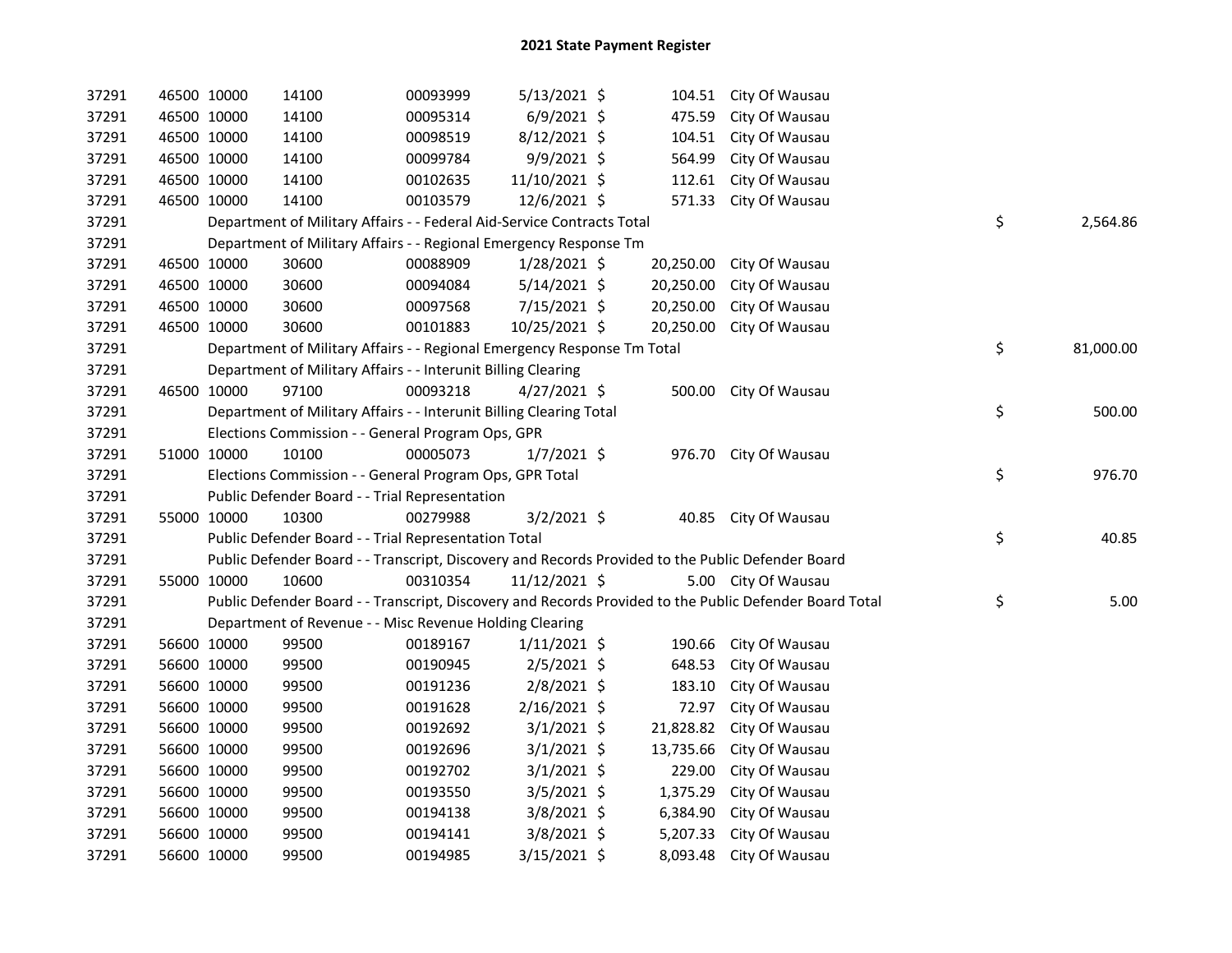| 37291 | 56600 10000 | 99500 | 00194988 | 3/15/2021 \$   |         | 3,337.20 | City Of Wausau |
|-------|-------------|-------|----------|----------------|---------|----------|----------------|
| 37291 | 56600 10000 | 99500 | 00195823 | 3/22/2021 \$   |         | 5,401.87 | City Of Wausau |
| 37291 | 56600 10000 | 99500 | 00195826 | 3/22/2021 \$   |         | 1,563.61 | City Of Wausau |
| 37291 | 56600 10000 | 99500 | 00196501 | 3/29/2021 \$   |         | 3,583.12 | City Of Wausau |
| 37291 | 56600 10000 | 99500 | 00196503 | 3/29/2021 \$   |         | 2,409.17 | City Of Wausau |
| 37291 | 56600 10000 | 99500 | 00197241 | 4/5/2021       | $\zeta$ | 1,558.29 | City Of Wausau |
| 37291 | 56600 10000 | 99500 | 00197244 | 4/5/2021 \$    |         | 3,319.69 | City Of Wausau |
| 37291 | 56600 10000 | 99500 | 00197247 | $4/5/2021$ \$  |         | 40.00    | City Of Wausau |
| 37291 | 56600 10000 | 99500 | 00198452 | 4/12/2021      | $\zeta$ | 2,810.65 | City Of Wausau |
| 37291 | 56600 10000 | 99500 | 00198455 | 4/12/2021      | $\zeta$ | 1,523.70 | City Of Wausau |
| 37291 | 56600 10000 | 99500 | 00198460 | 4/12/2021      | -\$     | 60.00    | City Of Wausau |
| 37291 | 56600 10000 | 99500 | 00199188 | 4/20/2021 \$   |         | 3,434.86 | City Of Wausau |
| 37291 | 56600 10000 | 99500 | 00199192 | 4/20/2021 \$   |         | 2,009.95 | City Of Wausau |
| 37291 | 56600 10000 | 99500 | 00199827 | 4/26/2021 \$   |         | 3,354.92 | City Of Wausau |
| 37291 | 56600 10000 | 99500 | 00199830 | 4/26/2021 \$   |         | 2,815.15 | City Of Wausau |
| 37291 | 56600 10000 | 99500 | 00200433 | 5/3/2021 \$    |         | 1,062.61 | City Of Wausau |
| 37291 | 56600 10000 | 99500 | 00200434 | $5/3/2021$ \$  |         | 92.77    | City Of Wausau |
| 37291 | 56600 10000 | 99500 | 00201193 | 5/7/2021 \$    |         | 1,576.24 | City Of Wausau |
| 37291 | 56600 10000 | 99500 | 00201624 | 5/10/2021 \$   |         | 4,576.28 | City Of Wausau |
| 37291 | 56600 10000 | 99500 | 00201628 | 5/10/2021 \$   |         | 484.98   | City Of Wausau |
| 37291 | 56600 10000 | 99500 | 00201630 | 5/10/2021 \$   |         | 115.00   | City Of Wausau |
| 37291 | 56600 10000 | 99500 | 00202262 | 5/17/2021 \$   |         | 703.36   | City Of Wausau |
| 37291 | 56600 10000 | 99500 | 00202265 | 5/17/2021 \$   |         | 489.42   | City Of Wausau |
| 37291 | 56600 10000 | 99500 | 00202975 | 5/24/2021 \$   |         | 4,469.27 | City Of Wausau |
| 37291 | 56600 10000 | 99500 | 00202977 | 5/24/2021 \$   |         | 2,339.41 | City Of Wausau |
| 37291 | 56600 10000 | 99500 | 00203689 | $6/1/2021$ \$  |         | 1,987.78 | City Of Wausau |
| 37291 | 56600 10000 | 99500 | 00204419 | 6/7/2021 \$    |         | 171.24   | City Of Wausau |
| 37291 | 56600 10000 | 99500 | 00204768 | $6/7/2021$ \$  |         | 502.82   | City Of Wausau |
| 37291 | 56600 10000 | 99500 | 00204769 | $6/7/2021$ \$  |         | 120.00   | City Of Wausau |
| 37291 | 56600 10000 | 99500 | 00205363 | $6/14/2021$ \$ |         | 699.44   | City Of Wausau |
| 37291 | 56600 10000 | 99500 | 00205863 | $6/21/2021$ \$ |         | 866.00   | City Of Wausau |
| 37291 | 56600 10000 | 99500 | 00208087 | 6/28/2021 \$   |         | 321.33   | City Of Wausau |
| 37291 | 56600 10000 | 99500 | 00208525 | 7/6/2021 \$    |         | 155.50   | City Of Wausau |
| 37291 | 56600 10000 | 99500 | 00208528 | 7/6/2021 \$    |         | 1,587.71 | City Of Wausau |
| 37291 | 56600 10000 | 99500 | 00208995 | 7/8/2021 \$    |         | 2,461.06 | City Of Wausau |
| 37291 | 56600 10000 | 99500 | 00209398 | 7/12/2021 \$   |         | 2,229.88 | City Of Wausau |
| 37291 | 56600 10000 | 99500 | 00209400 | 7/12/2021 \$   |         | 700.34   | City Of Wausau |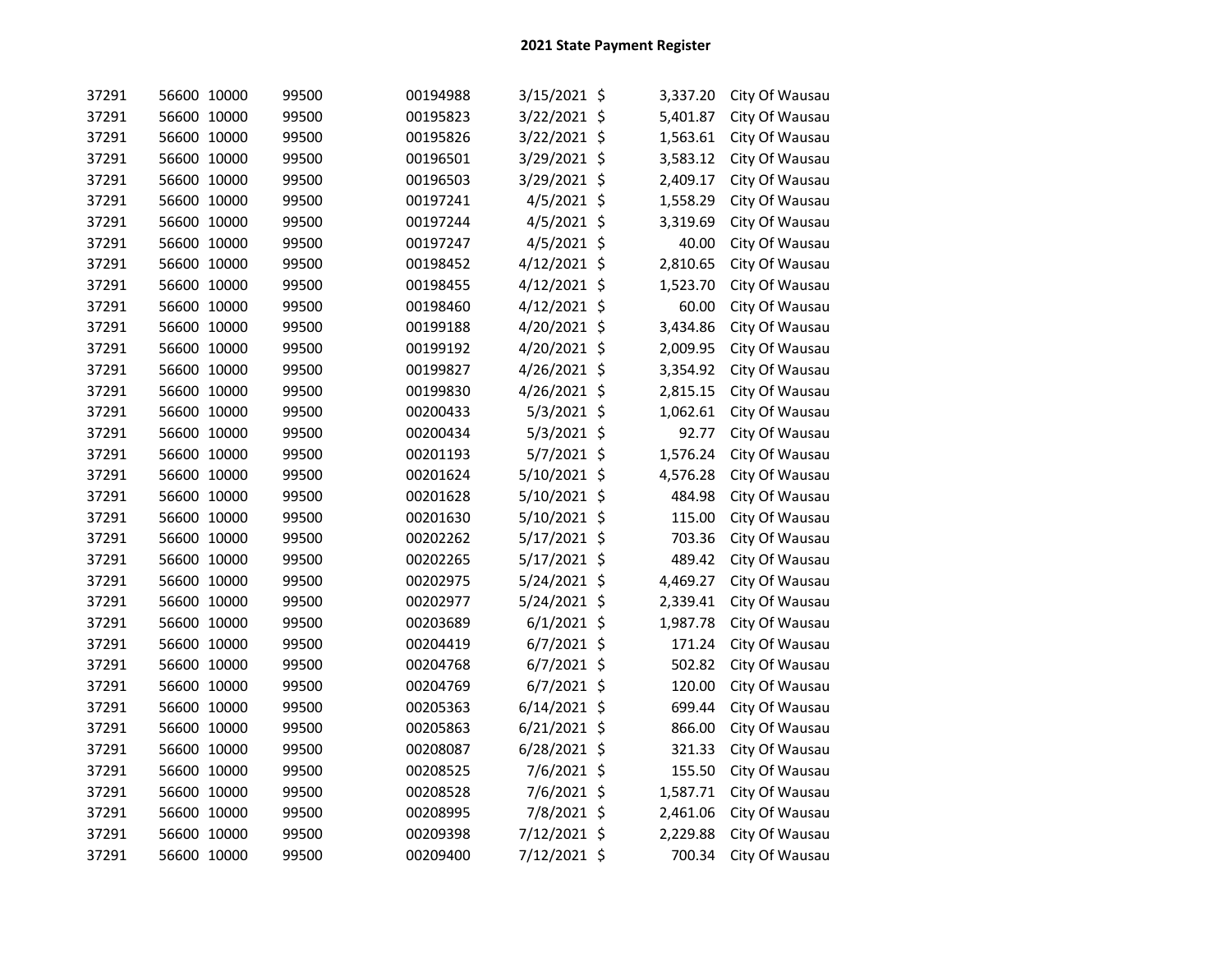| 37291 |             | 56600 10000 | 99500                                                                         | 00210188 | 7/19/2021 \$   |              | 1,625.13 City Of Wausau  |    |              |
|-------|-------------|-------------|-------------------------------------------------------------------------------|----------|----------------|--------------|--------------------------|----|--------------|
| 37291 |             | 56600 10000 | 99500                                                                         | 00210189 | 7/19/2021 \$   | 114.00       | City Of Wausau           |    |              |
| 37291 |             | 56600 10000 | 99500                                                                         | 00210806 | 7/26/2021 \$   | 120.00       | City Of Wausau           |    |              |
| 37291 |             | 56600 10000 | 99500                                                                         | 00211744 | 8/6/2021 \$    | 349.64       | City Of Wausau           |    |              |
| 37291 |             | 56600 10000 | 99500                                                                         | 00212135 | 8/9/2021 \$    | 408.87       | City Of Wausau           |    |              |
| 37291 |             | 56600 10000 | 99500                                                                         | 00212137 | 8/9/2021 \$    | 1,191.00     | City Of Wausau           |    |              |
| 37291 |             | 56600 10000 | 99500                                                                         | 00212653 | 8/16/2021 \$   | 1,231.74     | City Of Wausau           |    |              |
| 37291 |             | 56600 10000 | 99500                                                                         | 00213131 | 8/23/2021 \$   | 321.52       | City Of Wausau           |    |              |
| 37291 |             | 56600 10000 | 99500                                                                         | 00214354 | 9/8/2021 \$    | 244.65       | City Of Wausau           |    |              |
| 37291 |             | 56600 10000 | 99500                                                                         | 00216609 | 10/7/2021 \$   | 503.00       | City Of Wausau           |    |              |
| 37291 |             | 56600 10000 | 99500                                                                         | 00219546 | 11/8/2021 \$   | 176.75       | City Of Wausau           |    |              |
| 37291 |             | 56600 10000 | 99500                                                                         | 00221348 | 12/7/2021 \$   | 66.05        | City Of Wausau           |    |              |
| 37291 |             | 56600 10000 | 99500                                                                         | 00222637 | 12/28/2021 \$  | 296.00       | City Of Wausau           |    |              |
| 37291 |             |             | Department of Revenue - - Misc Revenue Holding Clearing Total                 |          |                |              |                          | \$ | 129,532.71   |
| 37291 |             |             | Shared Revenue and Tax Relief - - Expenditure Restraint Program               |          |                |              |                          |    |              |
| 37291 |             | 83500 10000 | 10100                                                                         | 00081702 | 7/26/2021 \$   | 907,126.35   | City Of Wausau           |    |              |
| 37291 |             |             | Shared Revenue and Tax Relief - - Expenditure Restraint Program Total         |          |                |              |                          | \$ | 907,126.35   |
| 37291 |             |             | Shared Revenue and Tax Relief - - County And Municipal Aid                    |          |                |              |                          |    |              |
| 37291 | 83500 10000 |             | 10500                                                                         | 00081702 | $7/26/2021$ \$ | 593,403.47   | City Of Wausau           |    |              |
| 37291 |             | 83500 10000 | 10500                                                                         | 00088803 | 11/15/2021 \$  | 3,236,889.90 | City Of Wausau           |    |              |
| 37291 |             |             | Shared Revenue and Tax Relief - - County And Municipal Aid Total              |          |                |              |                          | \$ | 3,830,293.37 |
| 37291 |             |             | Shared Revenue and Tax Relief - - Exempt Computer Aid                         |          |                |              |                          |    |              |
| 37291 |             | 83500 10000 | 10900                                                                         | 00084296 | 7/26/2021 \$   | 512,907.31   | City Of Wausau           |    |              |
| 37291 |             | 83500 10000 | 10900                                                                         | 00085833 | 7/26/2021 \$   | 405,284.10   | City Of Wausau           |    |              |
| 37291 |             |             | Shared Revenue and Tax Relief - - Exempt Computer Aid Total                   |          |                |              |                          | \$ | 918,191.41   |
| 37291 |             |             | Shared Revenue and Tax Relief - - Utility Aid                                 |          |                |              |                          |    |              |
| 37291 |             | 83500 10000 | 11000                                                                         | 00081702 | 7/26/2021 \$   | 13,774.01    | City Of Wausau           |    |              |
| 37291 |             | 83500 10000 | 11000                                                                         | 00088803 | 11/15/2021 \$  |              | 79,167.46 City Of Wausau |    |              |
| 37291 |             |             | Shared Revenue and Tax Relief - - Utility Aid Total                           |          |                |              |                          | \$ | 92,941.47    |
| 37291 |             |             | Shared Revenue and Tax Relief - - Personal Property Aid                       |          |                |              |                          |    |              |
| 37291 |             | 83500 10000 | 11100                                                                         | 00078919 | $5/3/2021$ \$  | 764,114.38   | City Of Wausau           |    |              |
| 37291 |             |             | Shared Revenue and Tax Relief - - Personal Property Aid Total                 |          |                |              |                          | \$ | 764,114.38   |
| 37291 |             |             | Shared Revenue and Tax Relief - - State Aid; Video Service Provider Fee       |          |                |              |                          |    |              |
| 37291 |             | 83500 10000 | 11200                                                                         | 00083032 | 7/26/2021 \$   | 78,631.28    | City Of Wausau           |    |              |
| 37291 |             |             | Shared Revenue and Tax Relief - - State Aid; Video Service Provider Fee Total |          |                |              |                          | \$ | 78,631.28    |
| 37291 |             |             | Shared Revenue and Tax Relief - - School Lvy Tx/First Dollar Cr               |          |                |              |                          |    |              |
| 37291 |             | 83500 10000 | 30200                                                                         | 00082683 | 7/26/2021 \$   | 5,301,058.19 | City Of Wausau           |    |              |